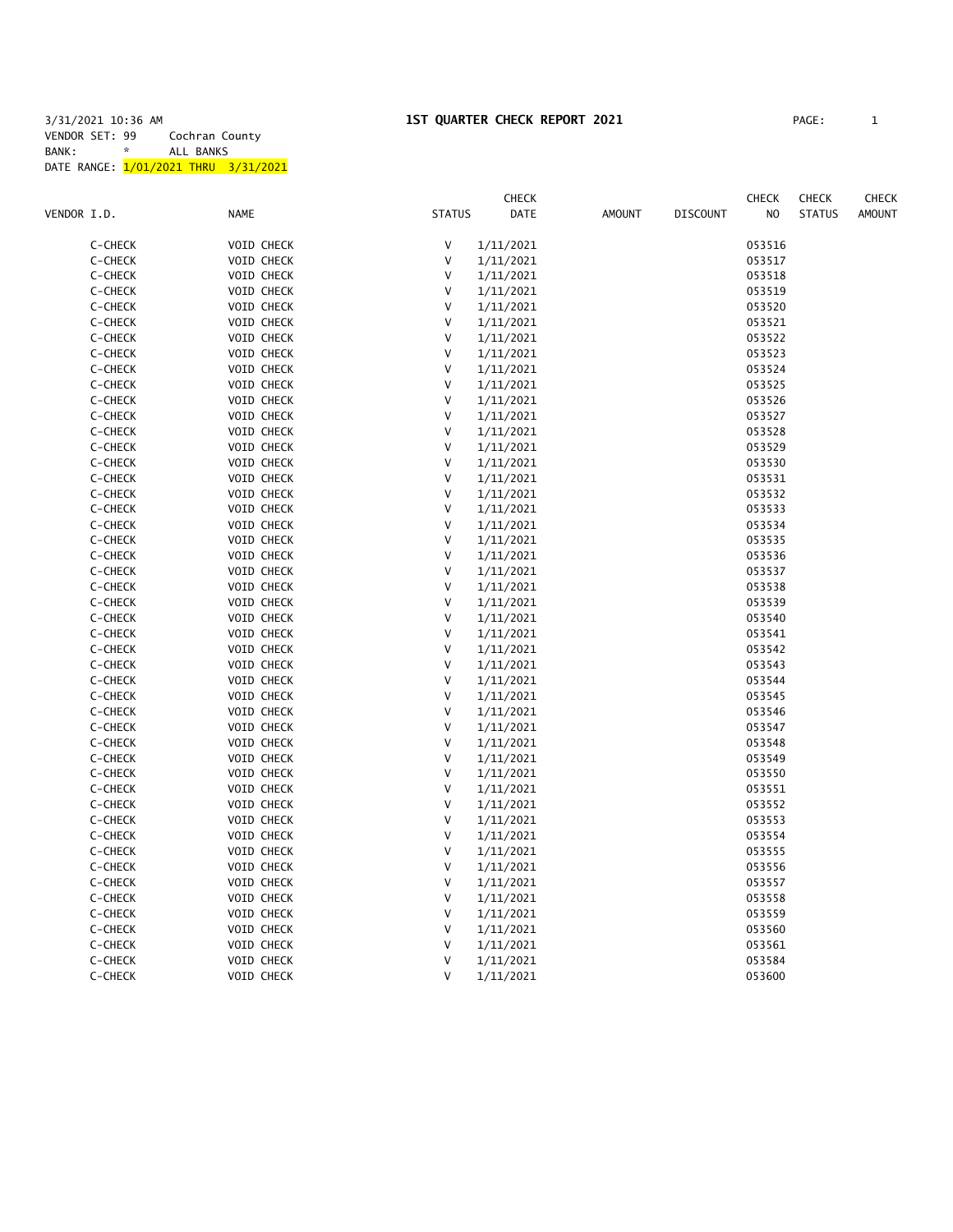3/31/2021 10:36 AM 1ST QUARTER CHECK REPORT 2021 PAGE: 2 VENDOR SET: 99 Cochran County<br>BANK: \* ALL BANKS BANK: \* ALL BANKS DATE RANGE: 1/01/2021 THRU 3/31/2021

|             |         |             |                   |               | <b>CHECK</b> |               |                 | <b>CHECK</b>   | <b>CHECK</b>  | <b>CHECK</b>  |
|-------------|---------|-------------|-------------------|---------------|--------------|---------------|-----------------|----------------|---------------|---------------|
| VENDOR I.D. |         | <b>NAME</b> |                   | <b>STATUS</b> | <b>DATE</b>  | <b>AMOUNT</b> | <b>DISCOUNT</b> | N <sub>O</sub> | <b>STATUS</b> | <b>AMOUNT</b> |
|             | C-CHECK |             | <b>VOID CHECK</b> | V             | 1/28/2021    |               |                 | 053625         |               |               |
|             | C-CHECK |             | <b>VOID CHECK</b> | V             | 1/28/2021    |               |                 | 053626         |               |               |
|             | C-CHECK |             | <b>VOID CHECK</b> | V             | 1/28/2021    |               |                 | 053627         |               |               |
|             | C-CHECK |             | <b>VOID CHECK</b> | v             | 1/28/2021    |               |                 | 053628         |               |               |
|             | C-CHECK |             | <b>VOID CHECK</b> | V             | 1/28/2021    |               |                 | 053629         |               |               |
|             | C-CHECK |             | <b>VOID CHECK</b> | V             | 1/28/2021    |               |                 | 053630         |               |               |
|             | C-CHECK |             | <b>VOID CHECK</b> | V             | 1/28/2021    |               |                 | 053631         |               |               |
|             | C-CHECK |             | <b>VOID CHECK</b> | V             | 1/28/2021    |               |                 | 053632         |               |               |
|             | C-CHECK |             | <b>VOID CHECK</b> | V             | 1/28/2021    |               |                 | 053633         |               |               |
|             | C-CHECK |             | <b>VOID CHECK</b> | V             | 1/28/2021    |               |                 | 053634         |               |               |
|             | C-CHECK |             | <b>VOID CHECK</b> | v             | 1/28/2021    |               |                 | 053635         |               |               |
|             | C-CHECK |             | VOID CHECK        | V             | 1/28/2021    |               |                 | 053636         |               |               |
|             | C-CHECK |             | VOID CHECK        | V             | 1/28/2021    |               |                 | 053637         |               |               |
|             | C-CHECK |             | <b>VOID CHECK</b> | V             | 1/28/2021    |               |                 | 053638         |               |               |
|             | C-CHECK |             | <b>VOID CHECK</b> | V             | 1/28/2021    |               |                 | 053639         |               |               |
|             | C-CHECK |             | <b>VOID CHECK</b> | V             | 1/28/2021    |               |                 | 053640         |               |               |
|             | C-CHECK |             | <b>VOID CHECK</b> | V             | 1/28/2021    |               |                 | 053642         |               |               |
|             | C-CHECK |             | <b>VOID CHECK</b> | V             | 2/08/2021    |               |                 | 053706         |               |               |
|             | C-CHECK |             | <b>VOID CHECK</b> | V             | 2/08/2021    |               |                 | 053724         |               |               |
|             | C-CHECK |             | <b>VOID CHECK</b> | V             | 2/08/2021    |               |                 | 053748         |               |               |
|             | C-CHECK |             | <b>VOID CHECK</b> | V             | 3/08/2021    |               |                 | 053853         |               |               |
|             | C-CHECK |             | <b>VOID CHECK</b> | v             | 3/08/2021    |               |                 | 053870         |               |               |
|             | C-CHECK |             | <b>VOID CHECK</b> | v             | 3/30/2021    |               |                 | 053948         |               |               |
|             |         |             |                   |               |              |               |                 |                |               |               |

**Our system lists invoice numbers on the checks we print so vendors can be certain which items are being paid on a check. Each check stub has space for eleven invoices, so if there are more than eleven being paid to one vendor, the system voids the next check and uses that stub to continue the listing. Payments to Cox Auto Supply and Lewis Farm & Ranch, for instance, commonly result in "voiding" three or four checks in order to list all the invoices being paid, and that is the main reason each check register includes several void items.**

| * * TOTALS * *                       | N <sub>O</sub> |      | INVOICE AMOUNT | <b>DISCOUNTS</b> | CHECK AMOUNT |
|--------------------------------------|----------------|------|----------------|------------------|--------------|
| <b>REGULAR CHECKS:</b>               | 0              |      | 0.00           | 0.00             | 0.00         |
| HAND CHECKS:                         | $\mathbf 0$    |      | 0.00           | 0.00             | 0.00         |
| DRAFTS:                              | 0              |      | 0.00           | 0.00             | 0.00         |
| EFT:                                 | $\mathbf 0$    |      | 0.00           | 0.00             | 0.00         |
| NON CHECKS:                          | 0              |      | 0.00           | 0.00             | 0.00         |
| VOID CHECKS:                         | 71 VOID DEBITS | 0.00 |                |                  |              |
|                                      | VOID CREDITS   | 0.00 | 0.00           | 0.00             |              |
| TOTAL ERRORS:<br>$\Omega$            |                |      |                |                  |              |
|                                      | N <sub>O</sub> |      | INVOICE AMOUNT | <b>DISCOUNTS</b> | CHECK AMOUNT |
| VENDOR SET: 99<br>BANK: *<br>TOTALS: | 71             |      | 0.00           | 0.00             | 0.00         |
| TOTALS:<br>BANK: *                   | 71             |      | 0.00           | 0.00             | 0.00         |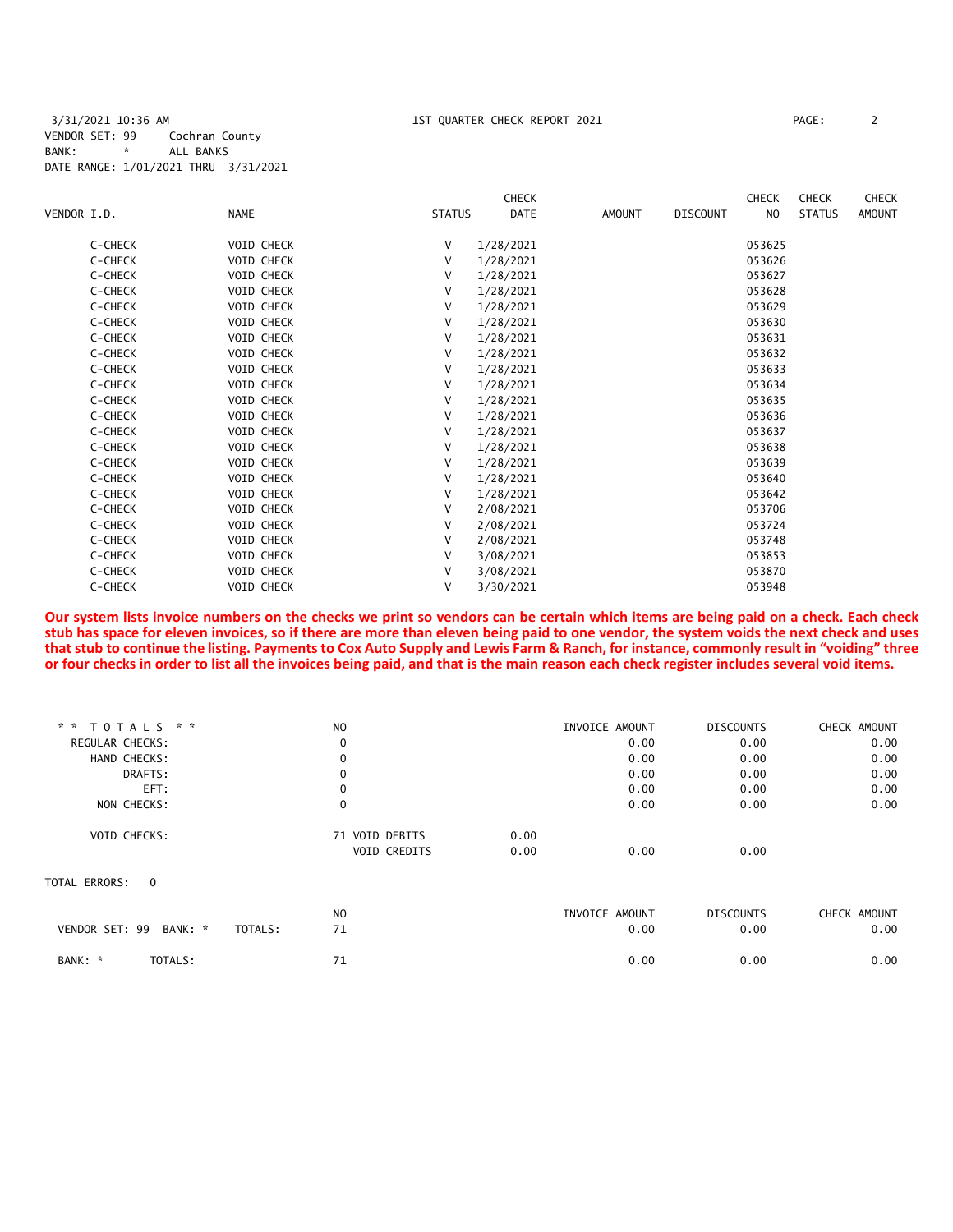3/31/2021 10:36 AM 1ST QUARTER CHECK REPORT 2021 PAGE: 3 VENDOR SET: 99 Cochran County BANK: CC REGULAR NON-P/R PAYABLES

DATE RANGE: 01/2021 THRU 3/31/2021

| VENDOR I.D.      |                                    | <b>NAME</b>                      | <b>STATUS</b>       | CHECK<br><b>DATE</b>  | <b>AMOUNT</b> | <b>DISCOUNT</b> | <b>CHECK</b><br>N <sub>O</sub> | <b>CHECK</b><br><b>STATUS</b> | CHECK<br><b>AMOUNT</b> |
|------------------|------------------------------------|----------------------------------|---------------------|-----------------------|---------------|-----------------|--------------------------------|-------------------------------|------------------------|
|                  |                                    |                                  |                     |                       |               |                 |                                |                               |                        |
| R313             |                                    | RMC TRUCKING, LLC                |                     |                       |               |                 |                                |                               |                        |
|                  | I-09 PTRBLT #0617                  | PREC 2                           | R                   | 1/04/2021             |               |                 | 053473                         |                               |                        |
|                  | 15 622-5571<br>15 622-5571         | CAPITAL OUTLAY<br>CAPITAL OUTLAY | 1009 PETERBILT C-15 | VIN 1XPXDBEX99D79061  | 84,000.00     |                 |                                |                               | 84,000.00              |
|                  |                                    |                                  |                     |                       |               |                 |                                |                               |                        |
| T193             |                                    | TEXAS COMMISSION ON LAW          |                     |                       |               |                 |                                |                               |                        |
|                  | I-B BRISTOW $1/5/21$               | CONSTABLE                        | R                   | 1/05/2021             |               |                 | 053474                         |                               |                        |
|                  | 10 550-5481                        | DUES AND REGISTRATION            |                     | SEPARATION/F5; BENJAM | 35.00         |                 |                                |                               | 35.00                  |
| A146             |                                    | ELIDA ALVAREZ                    |                     |                       |               |                 |                                |                               |                        |
|                  | I-GRAND JURY 1/7/21 DISTRICT COURT |                                  | R                   | 1/07/2021             |               |                 | 053475                         |                               |                        |
|                  | 10 435-5491                        | <b>GRAND JURY</b>                | GRAND JURY SVC      |                       | 15.00         |                 |                                |                               | 15.00                  |
| B022             |                                    | TWYLLA BLACKSTOCK                |                     |                       |               |                 |                                |                               |                        |
|                  | I-GRAND JURY 1/7/21 DISTRICT COURT |                                  | R                   | 1/07/2021             |               |                 | 053476                         |                               |                        |
|                  | 10 435-5491                        | <b>GRAND JURY</b>                | GRAND JURY SVC      |                       | 40.00         |                 |                                |                               | 40.00                  |
| <b>B070</b>      |                                    | HOLLY BOGGS                      |                     |                       |               |                 |                                |                               |                        |
|                  | I-GRAND JURY 1/7/21 DISTRICT COURT |                                  | R                   | 1/07/2021             |               |                 | 053477                         |                               |                        |
|                  | 10 435-5491                        | GRAND JURY                       | GRAND JURY SVC      |                       | 40.00         |                 |                                |                               | 40.00                  |
| B214             |                                    | LARRY BIHL                       |                     |                       |               |                 |                                |                               |                        |
|                  | I-GRAND JURY 1/7/21 DISTRICT COURT |                                  | R                   | 1/07/2021             |               |                 | 053478                         |                               |                        |
|                  | 10 435-5491                        | <b>GRAND JURY</b>                | GRAND JURY SVC      |                       | 40.00         |                 |                                |                               | 40.00                  |
|                  |                                    |                                  |                     |                       |               |                 |                                |                               |                        |
| B298             |                                    | JADE BARRON                      |                     |                       |               |                 |                                |                               |                        |
|                  | I-GRAND JURY 1/7/21 DISTRICT COURT |                                  | R                   | 1/07/2021             |               |                 | 053479                         |                               |                        |
|                  | 10 435-5491                        | GRAND JURY                       | GRAND JURY SVC      |                       | 15.00         |                 |                                |                               | 15.00                  |
| <b>B313</b>      |                                    | RACHEL BUBELA                    |                     |                       |               |                 |                                |                               |                        |
|                  | I-GRAND JURY 1/7/21 DISTRICT COURT |                                  | R                   | 1/07/2021             |               |                 | 053480                         |                               |                        |
|                  | 10 435-5491                        | GRAND JURY                       | GRAND JURY SVC      |                       | 15.00         |                 |                                |                               | 15.00                  |
| B314             |                                    | PATRICIA BARRON                  |                     |                       |               |                 |                                |                               |                        |
|                  | I-GRAND JURY 1/7/21 DISTRICT COURT |                                  | R                   | 1/07/2021             |               |                 | 053481                         |                               |                        |
|                  | 10 435-5491                        | GRAND JURY                       | GRAND JURY SVC      |                       | 15.00         |                 |                                |                               | 15.00                  |
| C <sub>051</sub> |                                    | COCHRAN COUNTY CHILDRENS         |                     |                       |               |                 |                                |                               |                        |
|                  | I-GRAND JURY 1/7/21 DISTRICT COURT |                                  | R                   | 1/07/2021             |               |                 | 053482                         |                               |                        |
|                  | 10 435-5491                        | <b>GRAND JURY</b>                |                     | DONATION/DONALD C RI  | 40.00         |                 |                                |                               |                        |
|                  | 10 435-5491                        | <b>GRAND JURY</b>                |                     | DONATION JUSTIN SEAL  | 40.00         |                 |                                |                               |                        |
|                  | 10 435-5491                        | GRAND JURY                       |                     | DONATION/EVA HERRERA  | 15.00         |                 |                                |                               |                        |
|                  | 10 435-5491                        | <b>GRAND JURY</b>                |                     | DONATION/STEVEN MOSL  | 15.00         |                 |                                |                               |                        |
|                  | 10 435-5491                        | GRAND JURY                       |                     | DONATION/WILLIAM BRO  | 15.00         |                 |                                |                               |                        |
|                  | 10 435-5491                        | <b>GRAND JURY</b>                |                     | DONATION/DONNA SIMPS  | 15.00         |                 |                                |                               | 140.00                 |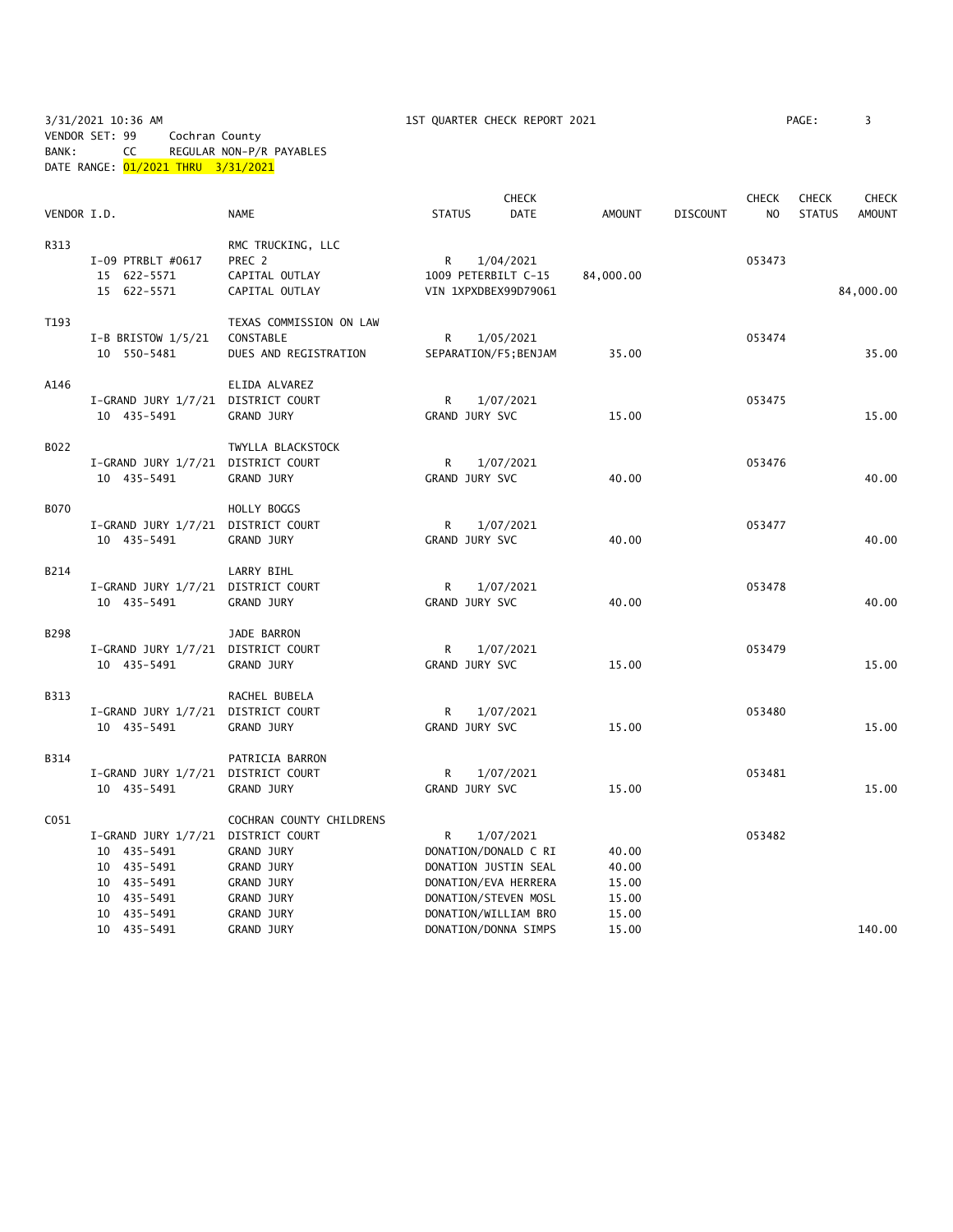3/31/2021 10:36 AM 1ST QUARTER CHECK REPORT 2021 PAGE: 4 VENDOR SET: 99 Cochran County BANK: CC REGULAR NON-P/R PAYABLES DATE RANGE: 1/01/2021 THRU 3/31/2021

|                  |                                    |                     |                | <b>CHECK</b> |               |                 | <b>CHECK</b>   | <b>CHECK</b>  | <b>CHECK</b>  |
|------------------|------------------------------------|---------------------|----------------|--------------|---------------|-----------------|----------------|---------------|---------------|
| VENDOR I.D.      |                                    | <b>NAME</b>         | <b>STATUS</b>  | <b>DATE</b>  | <b>AMOUNT</b> | <b>DISCOUNT</b> | N <sub>O</sub> | <b>STATUS</b> | <b>AMOUNT</b> |
| C086             |                                    | STACY CASTILLO      |                |              |               |                 |                |               |               |
|                  | I-GRAND JURY 1/7/21 DISTRICT COURT |                     | $\mathsf{R}$   | 1/07/2021    |               |                 | 053483         |               |               |
|                  | 10 435-5491                        | <b>GRAND JURY</b>   | GRAND JURY SVC |              | 15.00         |                 |                |               | 15.00         |
| C373             |                                    | TERA CRUZ           |                |              |               |                 |                |               |               |
|                  | I-GRAND JURY 1/7/21 DISTRICT COURT |                     |                | R 1/07/2021  |               |                 | 053484         |               |               |
|                  | 10 435-5491                        | GRAND JURY          | GRAND JURY SVC |              | 15.00         |                 |                |               | 15.00         |
| C398             |                                    | NORMA CHAVEZ        |                |              |               |                 |                |               |               |
|                  | I-GRAND JURY 1/7/21 DISTRICT COURT |                     | R              | 1/07/2021    |               |                 | 053485         |               |               |
|                  | 10 435-5491                        | GRAND JURY          | GRAND JURY SVC |              | 15.00         |                 |                |               | 15.00         |
| C425             |                                    | ESMERALDA CORTEZ    |                |              |               |                 |                |               |               |
|                  | I-GRAND JURY 1/7/21 DISTRICT COURT |                     |                | R 1/07/2021  |               |                 | 053486         |               |               |
|                  | 10 435-5491                        | GRAND JURY          | GRAND JURY SVC |              | 15.00         |                 |                |               | 15.00         |
| E053             |                                    | JUAN ENRIQUEZ       |                |              |               |                 |                |               |               |
|                  | I-GRAND JURY 1/7/21 DISTRICT COURT |                     | R              | 1/07/2021    |               |                 | 053487         |               |               |
|                  | 10 435-5491                        | GRAND JURY          | GRAND JURY SVC |              | 15.00         |                 |                |               | 15.00         |
| G201             |                                    | SHAWN GARNER        |                |              |               |                 |                |               |               |
|                  | I-GRAND JURY 1/7/21 DISTRICT COURT |                     | R.             | 1/07/2021    |               |                 | 053488         |               |               |
|                  | 10 435-5491                        | GRAND JURY          | GRAND JURY SVC |              | 15.00         |                 |                |               | 15.00         |
| G283             |                                    | FREDDIE GONZALEZ JR |                |              |               |                 |                |               |               |
|                  | I-GRAND JURY 1/7/21 DISTRICT COURT |                     | $\mathsf{R}$   | 1/07/2021    |               |                 | 053489         |               |               |
|                  | 10 435-5491                        | GRAND JURY          | GRAND JURY SVC |              | 15.00         |                 |                |               | 15.00         |
| H071             |                                    | JANE HOYL           |                |              |               |                 |                |               |               |
|                  | I-GRAND JURY 1/7/21 DISTRICT COURT |                     | $\mathsf{R}$   | 1/07/2021    |               |                 | 053490         |               |               |
|                  | 10 435-5491                        | GRAND JURY          | GRAND JURY SVC |              | 15.00         |                 |                |               | 15.00         |
| H100             |                                    | MARIA HERRERA       |                |              |               |                 |                |               |               |
|                  | I-GRAND JURY 1/7/21 DISTRICT COURT |                     | $\mathsf{R}$   | 1/07/2021    |               |                 | 053491         |               |               |
|                  | 10 435-5491                        | GRAND JURY          | GRAND JURY SVC |              | 40.00         |                 |                |               | 40.00         |
| H123             |                                    | GUY W. HALL         |                |              |               |                 |                |               |               |
|                  | I-GRAND JURY 1/7/21 DISTRICT COURT |                     | $R \sim$       | 1/07/2021    |               |                 | 053492         |               |               |
|                  | 10 435-5491                        | GRAND JURY          | GRAND JURY SVC |              | 15.00         |                 |                |               | 15.00         |
| H <sub>242</sub> |                                    | DANA HEFLIN         |                |              |               |                 |                |               |               |
|                  | I-GRAND JURY 1/7/21 DISTRICT COURT |                     | $\mathsf{R}$   | 1/07/2021    |               |                 | 053493         |               |               |
|                  | 10 435-5491                        | <b>GRAND JURY</b>   | GRAND JURY SVC |              | 40.00         |                 |                |               | 40.00         |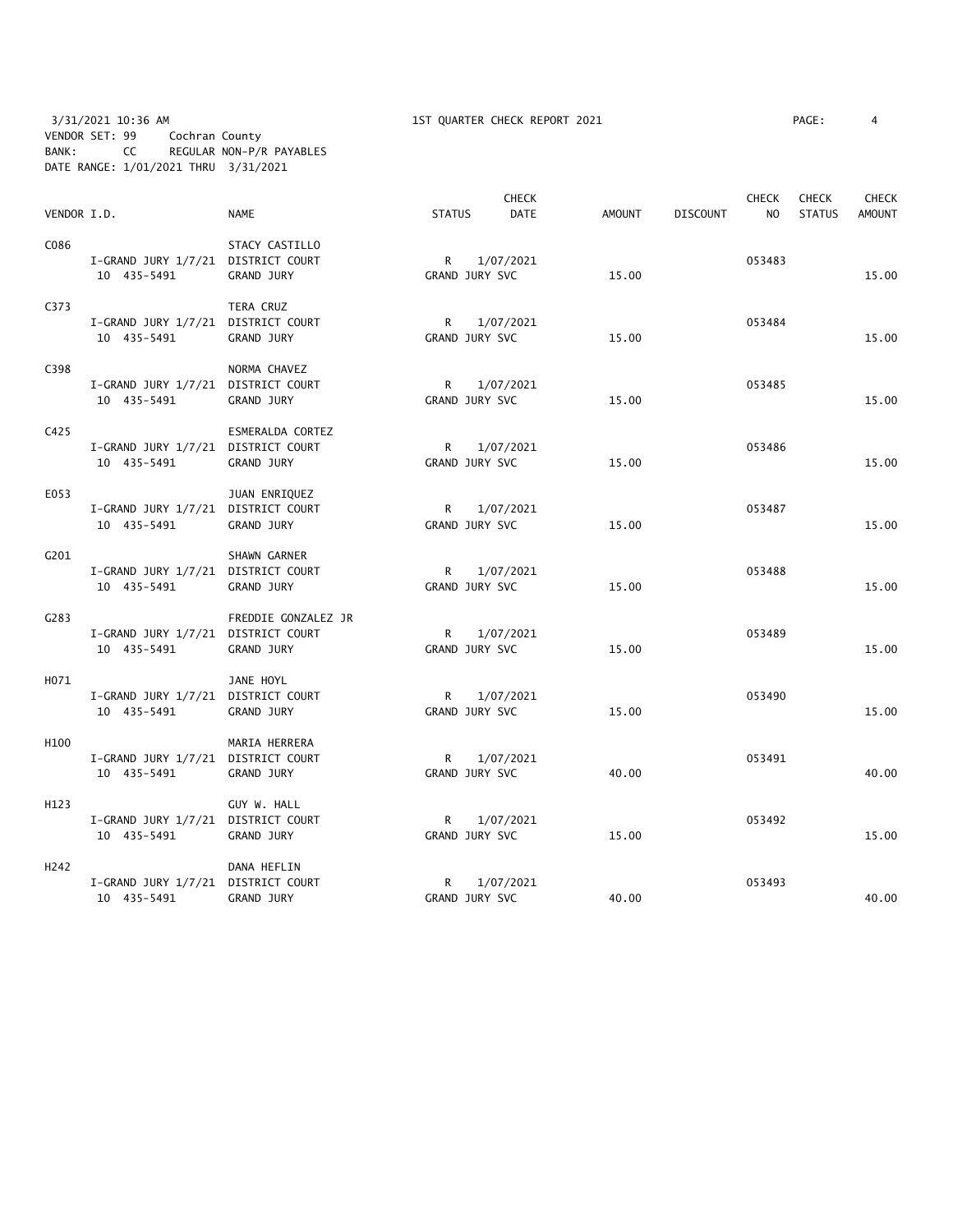# 3/31/2021 10:36 AM 1ST QUARTER CHECK REPORT 2021 PAGE: 5 VENDOR SET: 99 Cochran County BANK: CC REGULAR NON-P/R PAYABLES DATE RANGE: 1/01/2021 THRU 3/31/2021

| VENDOR I.D. |                                                   | <b>NAME</b>                              | <b>STATUS</b>                  | <b>CHECK</b><br><b>DATE</b> | <b>AMOUNT</b> | <b>DISCOUNT</b> | <b>CHECK</b><br>N <sub>O</sub> | <b>CHECK</b><br><b>STATUS</b> | <b>CHECK</b><br><b>AMOUNT</b> |
|-------------|---------------------------------------------------|------------------------------------------|--------------------------------|-----------------------------|---------------|-----------------|--------------------------------|-------------------------------|-------------------------------|
| H326        | I-GRAND JURY 1/7/21 DISTRICT COURT<br>10 435-5491 | WILLIE HARRISON<br><b>GRAND JURY</b>     | $\mathsf{R}$<br>GRAND JURY SVC | 1/07/2021                   | 15.00         |                 | 053494                         |                               | 15.00                         |
| K060        | I-GRAND JURY 1/7/21 DISTRICT COURT<br>10 435-5491 | TREVA KUEHLER<br>GRAND JURY              | R<br>GRAND JURY SVC            | 1/07/2021                   | 15.00         |                 | 053495                         |                               | 15.00                         |
| L230        | I-GRAND JURY 1/7/21 DISTRICT COURT<br>10 435-5491 | TAMARA LEWIS<br><b>GRAND JURY</b>        | R<br>GRAND JURY SVC            | 1/07/2021                   | 40.00         |                 | 053496                         |                               | 40.00                         |
| L231        | I-GRAND JURY 1/7/21 DISTRICT COURT<br>10 435-5491 | NICK LYNCH<br><b>GRAND JURY</b>          | $\mathsf{R}$<br>GRAND JURY SVC | 1/07/2021                   | 15.00         |                 | 053497                         |                               | 15.00                         |
| MO03        | I-GRAND JURY 1/7/21 DISTRICT COURT<br>10 435-5491 | JULIE MCLENDON<br>GRAND JURY             | $\mathsf{R}$<br>GRAND JURY SVC | 1/07/2021                   | 15.00         |                 | 053498                         |                               | 15.00                         |
| M153        | I-GRAND JURY 1/7/21 DISTRICT COURT<br>10 435-5491 | JOSE MENDOZA<br>GRAND JURY               | R<br>GRAND JURY SVC            | 1/07/2021                   | 15.00         |                 | 053499                         |                               | 15.00                         |
| M250        | I-GRAND JURY 1/7/21 DISTRICT COURT<br>10 435-5491 | TRINE GARZA MARQUEZ<br><b>GRAND JURY</b> | R<br>GRAND JURY SVC            | 1/07/2021                   | 15.00         |                 | 053500                         |                               | 15.00                         |
| M267        | I-GRAND JURY 1/7/21 DISTRICT COURT<br>10 435-5491 | CHRISTINA MENDOZA<br>GRAND JURY          | $\mathsf{R}$<br>GRAND JURY SVC | 1/07/2021                   | 40.00         |                 | 053501                         |                               | 40.00                         |
| M901        | I-GRAND JURY 1/7/21 DISTRICT COURT<br>10 435-5491 | AMANDA MARTIN**<br>GRAND JURY            | $\mathsf{R}$<br>GRAND JURY SVC | 1/07/2021                   | 15.00         |                 | 053502                         |                               | 15.00                         |
| 0132        | I-GRAND JURY 1/7/21 DISTRICT COURT<br>10 435-5491 | ROSAILEE OLIVAS<br>GRAND JURY            | R<br>GRAND JURY SVC            | 1/07/2021                   | 40.00         |                 | 053503                         |                               | 40.00                         |
| R051        | I-GRAND JURY 1/7/21 DISTRICT COURT<br>10 435-5491 | BILLY JOE ROBERTS<br>GRAND JURY          | $\mathsf{R}$<br>GRAND JURY SVC | 1/07/2021                   | 15.00         |                 | 053504                         |                               | 15.00                         |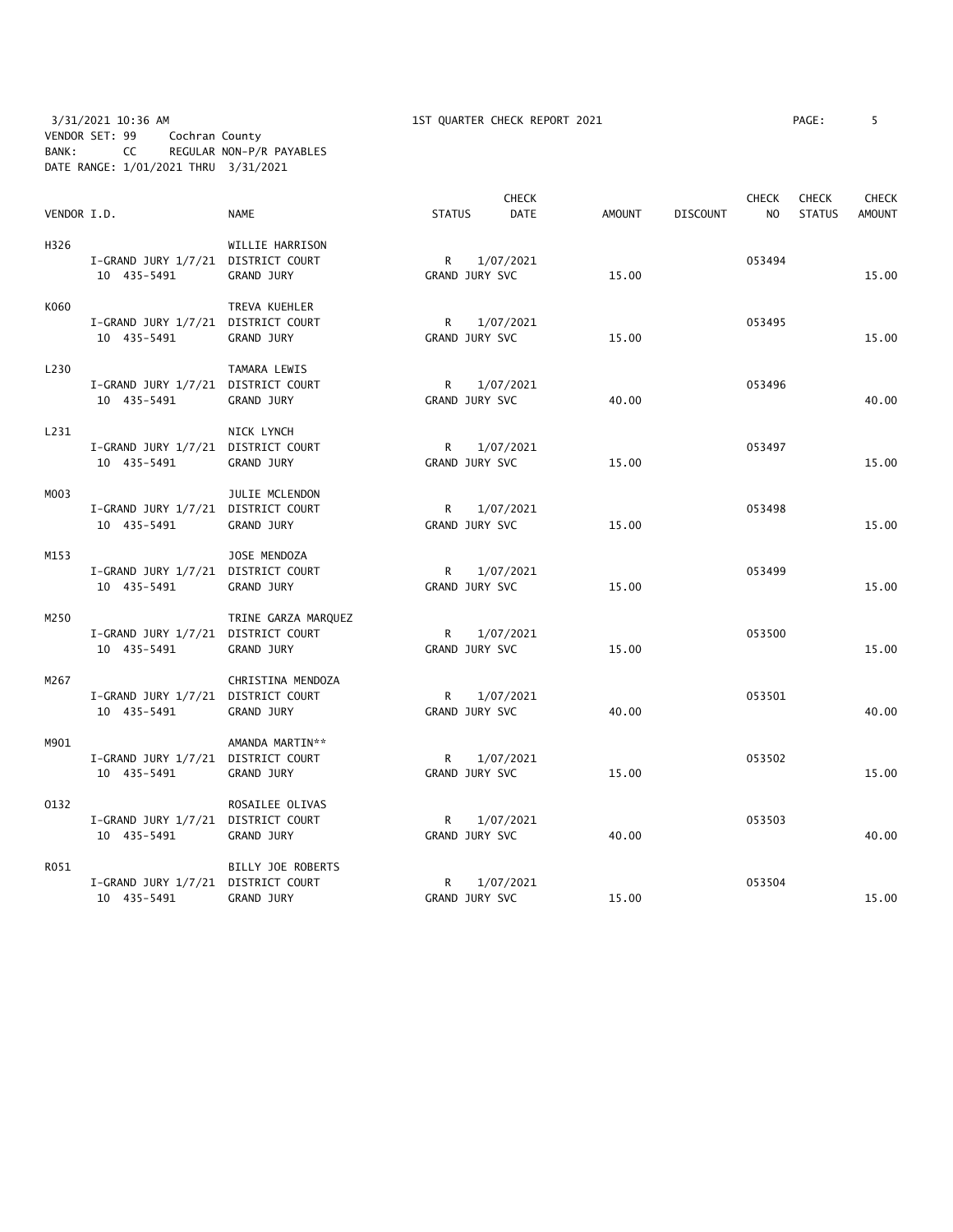3/31/2021 10:36 AM 1ST QUARTER CHECK REPORT 2021 PAGE: 6 VENDOR SET: 99 Cochran County BANK: CC REGULAR NON-P/R PAYABLES DATE RANGE: 1/01/2021 THRU 3/31/2021

| VENDOR I.D. |                                    | <b>NAME</b>          | <b>STATUS</b>  | <b>CHECK</b><br><b>DATE</b> | <b>AMOUNT</b> | <b>DISCOUNT</b> | <b>CHECK</b><br>N <sub>O</sub> | <b>CHECK</b><br><b>STATUS</b> | <b>CHECK</b><br><b>AMOUNT</b> |
|-------------|------------------------------------|----------------------|----------------|-----------------------------|---------------|-----------------|--------------------------------|-------------------------------|-------------------------------|
|             |                                    |                      |                |                             |               |                 |                                |                               |                               |
| R256        |                                    | TIMOTHY ROBERTS      |                |                             |               |                 |                                |                               |                               |
|             | I-GRAND JURY 1/7/21 DISTRICT COURT |                      | $\mathsf{R}$   | 1/07/2021                   |               |                 | 053505                         |                               |                               |
|             | 10 435-5491                        | GRAND JURY           | GRAND JURY SVC |                             | 40.00         |                 |                                |                               | 40.00                         |
| R314        |                                    | MARISSA RODRIGUEZ    |                |                             |               |                 |                                |                               |                               |
|             | I-GRAND JURY 1/7/21 DISTRICT COURT |                      | $\mathsf{R}$   | 1/07/2021                   |               |                 | 053506                         |                               |                               |
|             | 10 435-5491                        | GRAND JURY           | GRAND JURY SVC |                             | 15.00         |                 |                                |                               | 15.00                         |
| S326        |                                    | JOHN H. SCHMIDT      |                |                             |               |                 |                                |                               |                               |
|             | I-GRAND JURY 1/7/21 DISTRICT COURT |                      | $\mathsf{R}$   | 1/07/2021                   |               |                 | 053507                         |                               |                               |
|             | 10 435-5491                        | GRAND JURY           | GRAND JURY SVC |                             | 15.00         |                 |                                |                               | 15.00                         |
| S453        |                                    | <b>GARY SIMMONS</b>  |                |                             |               |                 |                                |                               |                               |
|             | I-GRAND JURY 1/7/21 DISTRICT COURT |                      | R 1/07/2021    |                             |               |                 | 053508                         |                               |                               |
|             | 10 435-5491                        | GRAND JURY           | GRAND JURY SVC |                             | 40.00         |                 |                                |                               | 40.00                         |
| T107        |                                    | <b>LARRY TURNEY</b>  |                |                             |               |                 |                                |                               |                               |
|             | I-GRAND JURY 1/7/21 DISTRICT COURT |                      | R              | 1/07/2021                   |               |                 | 053509                         |                               |                               |
|             | 10 435-5491                        | GRAND JURY           | GRAND JURY SVC |                             | 40.00         |                 |                                |                               | 40.00                         |
| V058        |                                    | JAVIER VELASQUEZ     |                |                             |               |                 |                                |                               |                               |
|             | I-GRAND JURY 1/7/21 DISTRICT COURT |                      | R              | 1/07/2021                   |               |                 | 053510                         |                               |                               |
|             | 10 435-5491                        | GRAND JURY           | GRAND JURY SVC |                             | 15.00         |                 |                                |                               | 15.00                         |
| V059        |                                    | STEPHANIE VILLANUEVA |                |                             |               |                 |                                |                               |                               |
|             | I-GRAND JURY 1/7/21 DISTRICT COURT |                      | $\mathsf{R}$   | 1/07/2021                   |               |                 | 053511                         |                               |                               |
|             | 10 435-5491                        | GRAND JURY           | GRAND JURY SVC |                             | 15.00         |                 |                                |                               | 15.00                         |
| W231        |                                    | RICKY WEBB           |                |                             |               |                 |                                |                               |                               |
|             | I-GRAND JURY 1/7/21 DISTRICT COURT |                      | R              | 1/07/2021                   |               |                 | 053512                         |                               |                               |
|             | 10 435-5491                        | GRAND JURY           | GRAND JURY SVC |                             | 40.00         |                 |                                |                               | 40.00                         |
| W247        |                                    | TARA WILCOX          |                |                             |               |                 |                                |                               |                               |
|             | I-GRAND JURY 1/7/21 DISTRICT COURT |                      | R              | 1/07/2021                   |               |                 | 053513                         |                               |                               |
|             | 10 435-5491                        | GRAND JURY           | GRAND JURY SVC |                             | 40.00         |                 |                                |                               | 40.00                         |
| Z005        |                                    | KRISTI ANN ZAPATA    |                |                             |               |                 |                                |                               |                               |
|             | I-GRAND JURY 1/7/21 DISTRICT COURT |                      | R.             | 1/07/2021                   |               |                 | 053514                         |                               |                               |
|             | 10 435-5491                        | GRAND JURY           | GRAND JURY SVC |                             | 40.00         |                 |                                |                               | 40.00                         |
| Z111        |                                    | MELISSA ZAPATA       |                |                             |               |                 |                                |                               |                               |
|             | I-GRAND JURY 1/7/21 DISTRICT COURT |                      | R              | 1/07/2021                   |               |                 | 053515                         |                               |                               |
|             | 10 435-5491                        | <b>GRAND JURY</b>    | GRAND JURY SVC |                             | 15.00         |                 |                                |                               | 15.00                         |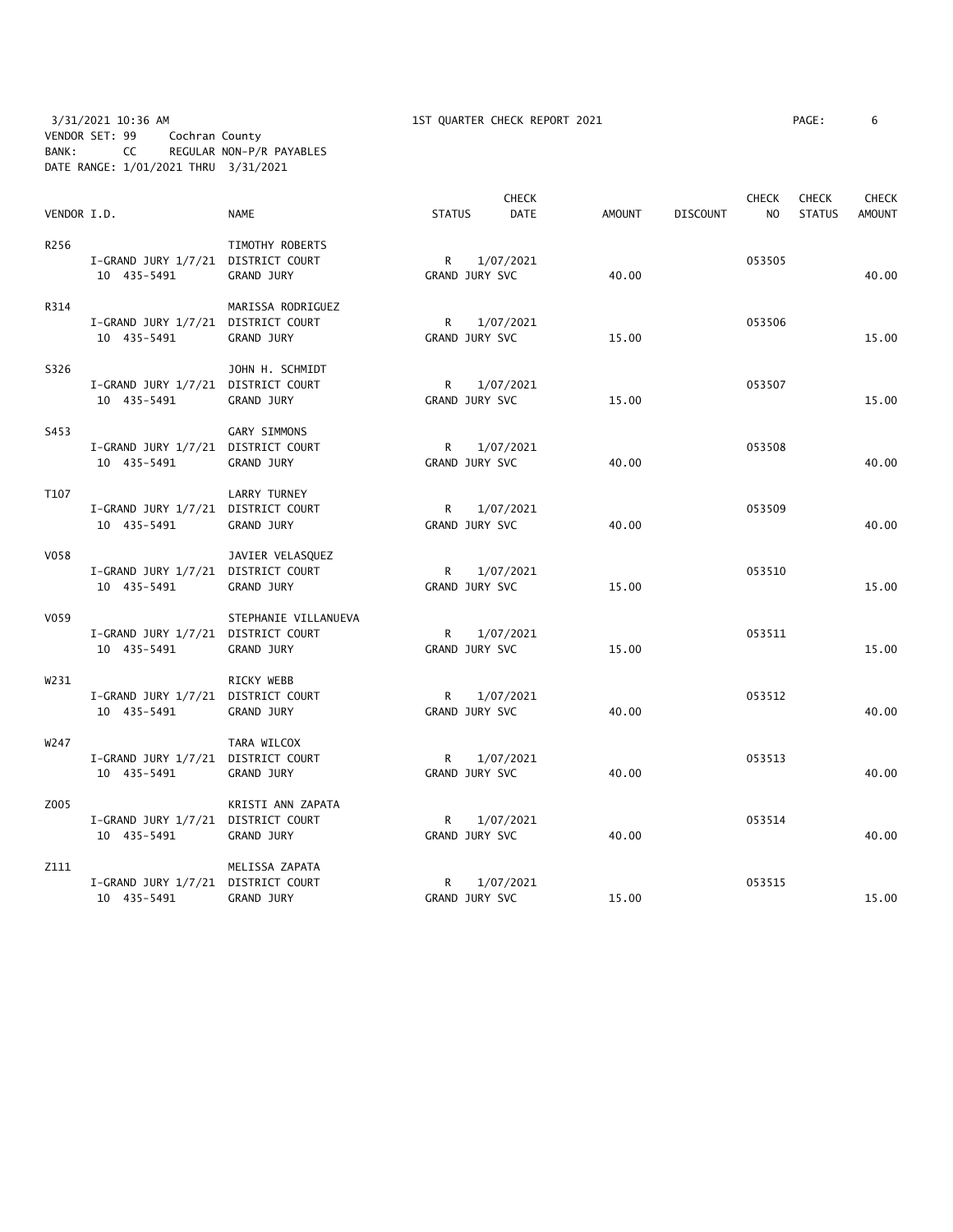3/31/2021 10:36 AM 1ST QUARTER CHECK REPORT 2021 PAGE: 7 VENDOR SET: 99 Cochran County BANK: CC REGULAR NON-P/R PAYABLES DATE RANGE: 1/01/2021 THRU 3/31/2021

|             |          |               |                                |                         | <b>CHECK</b>           |               |                 | <b>CHECK</b>   | <b>CHECK</b>  | <b>CHECK</b>  |
|-------------|----------|---------------|--------------------------------|-------------------------|------------------------|---------------|-----------------|----------------|---------------|---------------|
| VENDOR I.D. |          |               | <b>NAME</b>                    | <b>STATUS</b>           | <b>DATE</b>            | <b>AMOUNT</b> | <b>DISCOUNT</b> | N <sub>O</sub> | <b>STATUS</b> | <b>AMOUNT</b> |
| A271        |          |               | AVENU ENTERPRISE SOLUTIONS, LL |                         |                        |               |                 |                |               |               |
|             |          | I-INVB-020717 | CO/DIST CLERK                  | R                       | 1/11/2021              |               |                 | 053562         |               |               |
|             |          | 10 403-5416   | FILMING & INDEXING             | 20/20 LAND RECORDS D    |                        | 1,250.00      |                 |                |               | 1,250.00      |
| B001        |          |               | BAILEY CO. ELECTRIC COOP       |                         |                        |               |                 |                |               |               |
|             | I-468765 |               | PREC 4                         | R                       | 1/11/2021              |               |                 | 053563         |               |               |
|             |          | 15 624-5440   | UTILITIES                      | 492KWH 11/14-12/14/2    |                        | 69.61         |                 |                |               |               |
|             |          | 15 624-5440   | UTILITIES                      | AREA LIGHT              |                        | 12.50         |                 |                |               |               |
|             | I-468766 |               | PREC 3                         | R                       | 1/11/2021              |               |                 | 053563         |               |               |
|             |          | 15 623-5440   | UTILITIES                      | 46KWH 11/14-12/14/20    |                        | 33.70         |                 |                |               |               |
|             |          | 15 623-5440   | UTILITIES                      | 2 AREA LIGHTS           |                        | 26.50         |                 |                |               |               |
|             | I-468767 |               | NON-DEPT'L/SHERIFF POSSE       | R                       | 1/11/2021              |               |                 | 053563         |               |               |
|             |          | 10 409-5440   | UTILITIES                      | ELEC SVC 11/14-12/14    |                        | 42.50         |                 |                |               | 184.81        |
| B287        |          |               | BUSINESS & LEGAL RESOURCES     |                         |                        |               |                 |                |               |               |
|             |          | I-19218463-B1 | TREASURER                      | R                       | 1/11/2021              |               |                 | 053564         |               |               |
|             |          | 10 497-5310   | OFFICE SUPPLIES                | FAIR LABOR STRDS/ONL    |                        | 1,185.00      |                 |                |               | 1,185.00      |
| C007        |          |               | CITY OF MORTON                 |                         |                        |               |                 |                |               |               |
|             | I-123120 |               | LIB/MUS/ACT BLDG/CRTHSE/PREC1  | R                       | 1/11/2021              |               |                 | 053565         |               |               |
|             |          | 10 650-5440   | UTILITIES                      |                         | LIBRARY GAS            |               |                 |                |               |               |
|             |          | 10 650-5440   | UTILITIES                      |                         | LIBRARY WATER<br>28.00 |               |                 |                |               |               |
|             |          | 10 650-5440   | UTILITIES                      | LIBRARY GARBAGE         |                        | 51.50         |                 |                |               |               |
|             |          | 10 650-5440   | UTILITIES                      | LIBRARY SEWER           |                        | 18.00         |                 |                |               |               |
|             |          | 10 652-5440   | UTILITIES                      | MUSEUM GAS              |                        | 159.00        |                 |                |               |               |
|             |          | 10 652-5440   | UTILITIES                      | MUSEUM WATER            |                        | 28.00         |                 |                |               |               |
|             |          | 10 652-5440   | UTILITIES                      | MUSEUM GARBAGE          |                        | 28.00         |                 |                |               |               |
|             |          | 10 652-5440   | UTILITIES                      | MUSEUM SEWER            |                        | 16.00         |                 |                |               |               |
|             |          | 10 662-5440   | UTILITIES                      | ACTIVITY BLDG GAS       |                        | 955.25        |                 |                |               |               |
|             |          | 10 662-5440   | UTILITIES                      | ACT. BLDG WATER         |                        | 28.00         |                 |                |               |               |
|             |          | 10 662-5440   | UTILITIES                      | ACT. BLDG GARBAGE       |                        | 77.00         |                 |                |               |               |
|             |          | 10 662-5440   | UTILITIES                      | ACT. BLDG SEWER         |                        | 48.00         |                 |                |               |               |
|             |          | 10 510-5440   | UTILITIES                      | COURTHOUSE GAS          |                        | 5.24          |                 |                |               |               |
|             | 10       | 510-5440      | UTILITIES                      | COURTHOUSE WATER        |                        | 92.75         |                 |                |               |               |
|             |          | 10 510-5440   | UTILITIES                      | CRTHSE GARBAGE          |                        | 334.50        |                 |                |               |               |
|             |          | 10 510-5440   | UTILITIES                      | <b>COURTHOUSE SEWER</b> |                        | 54.00         |                 |                |               |               |
|             |          | 15 621-5440   | UTILITIES                      | PREC 1 GAS              |                        | 71.50         |                 |                |               |               |
|             |          | 15 621-5440   | UTILITIES                      | PREC 1 WATER            |                        | 28.00         |                 |                |               |               |
|             |          | 15 621-5440   | UTILITIES                      | PREC 1 GARBAGE          |                        | 51.50         |                 |                |               | 2,250.74      |
| C008        |          |               | CITY OF WHITEFACE              |                         |                        |               |                 |                |               |               |
|             |          | $I-409$ 12/20 | PREC 2                         | R                       | 1/11/2021              |               |                 | 053566         |               |               |
|             |          | 15 622-5440   | UTILITIES                      | GAS SVC 12/02-12/15/    |                        | 41.81         |                 |                |               |               |
|             |          | 15 622-5440   | UTILITIES                      | WATER SVC               |                        | 26.00         |                 |                |               |               |
|             |          | 15 622-5440   | UTILITIES                      | GARBAGE SVC             |                        | 54.37         |                 |                |               |               |
|             |          | 15 622-5440   | UTILITIES                      | SEWER SVC               |                        | 22.50         |                 |                |               | 144.68        |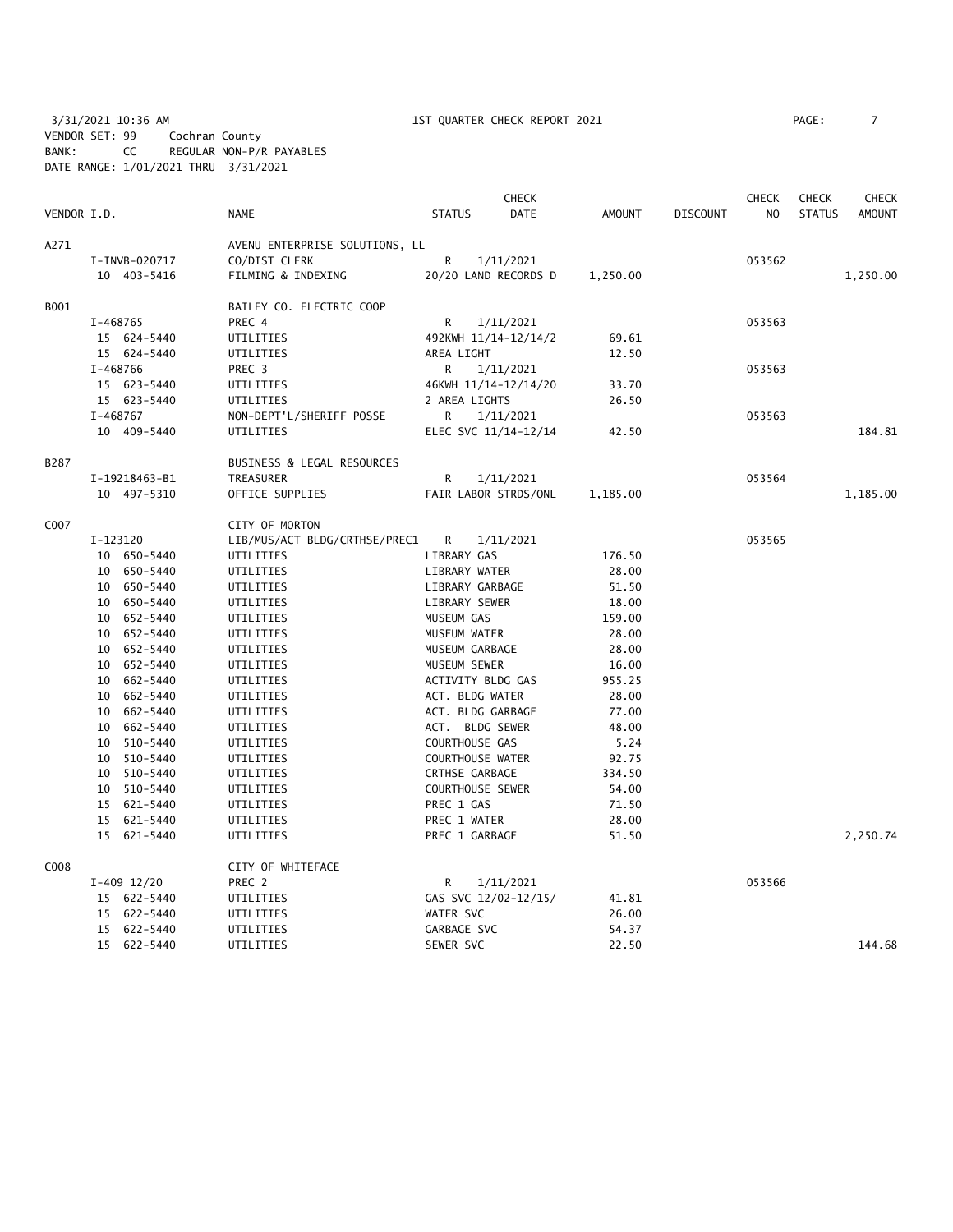3/31/2021 10:36 AM 1ST QUARTER CHECK REPORT 2021 PAGE: 8 VENDOR SET: 99 Cochran County BANK: CC REGULAR NON-P/R PAYABLES DATE RANGE: 1/01/2021 THRU 3/31/2021

|             |                   |                                            |                       | CHECK                |               |                 | <b>CHECK</b> | <b>CHECK</b>  | <b>CHECK</b>  |
|-------------|-------------------|--------------------------------------------|-----------------------|----------------------|---------------|-----------------|--------------|---------------|---------------|
| VENDOR I.D. |                   | <b>NAME</b>                                | <b>STATUS</b>         | <b>DATE</b>          | <b>AMOUNT</b> | <b>DISCOUNT</b> | NO           | <b>STATUS</b> | <b>AMOUNT</b> |
| C015        |                   | COCHRAN COUNTY SENIOR                      |                       |                      |               |                 |              |               |               |
|             | I-JAN '21 INSTLMT | SENIOR CITIZENS                            | R                     | 1/11/2021            |               |                 | 053567       |               |               |
|             | 10 663-5418       | SENIOR CITIZENS CONTRACT                   | JANUARY 2021          |                      | 6,250.00      |                 |              |               | 6,250.00      |
|             |                   |                                            |                       |                      |               |                 |              |               |               |
| C016        |                   | COCHRAN SOIL & WATER                       |                       |                      |               |                 |              |               |               |
|             | I-2021 SUBSIDY    | NON-DEPT'L/SOIL & WATER                    | R                     | 1/11/2021            |               |                 | 053568       |               |               |
|             | 10 409-5470       | DONATION-SOIL & WATER CONSER. 2021 SUBSIDY |                       |                      | 3,000.00      |                 |              |               | 3,000.00      |
| C035        |                   |                                            |                       |                      |               |                 |              |               |               |
|             |                   | COX AUTO SUPPLY CO                         |                       |                      |               |                 |              |               |               |
|             | $I-1918$          | SHERIFF                                    | R                     | 1/11/2021            |               |                 | 053569       |               |               |
|             | 10 560-5451       | MACHINERY-NON-OFFICE REPAIR                | 4 ATF 4QT/WESTWARD    |                      | 63.92         |                 |              |               |               |
|             | 10 560-5451       | MACHINERY-NON-OFFICE REPAIR                | TRANS FILTER          |                      | 36.98         |                 |              |               |               |
|             | $I - 2106$        | PREC 1                                     | R                     | 1/11/2021            |               |                 | 053569       |               |               |
|             | 15 621-5356       | ROAD MATERIALS & SUPPLIES                  | A/C FILTER            |                      | 2.37          |                 |              |               |               |
|             | $I - 2325$        | SHERIFF                                    | R                     | 1/11/2021            |               |                 | 053569       |               |               |
|             | 10 560-5451       | MACHINERY-NON-OFFICE REPAIR                |                       | OIL FILTER/WESTWARD  | 6.99          |                 |              |               |               |
|             | 10 560-5451       | MACHINERY-NON-OFFICE REPAIR                | 7 DEXOS OW-20 OIL     |                      | 41.93         |                 |              |               |               |
|             | 10 560-5451       | MACHINERY-NON-OFFICE REPAIR                | WASHER FLUID 1GL      |                      | 4.29          |                 |              |               |               |
|             | 10 560-5451       | MACHINERY-NON-OFFICE REPAIR                | OIL STABILIZER        |                      | 13.98         |                 |              |               |               |
|             | $I - 2336$        | SHERIFF                                    | R                     | 1/11/2021            |               |                 | 053569       |               |               |
|             | 10 560-5451       | MACHINERY-NON-OFFICE REPAIR                |                       | DEXOS OW-20 OIL/WEST | 5.99          |                 |              |               |               |
|             | $I - 2475$        | <b>ELECTIONS</b>                           | R                     | 1/11/2021            |               |                 | 053569       |               |               |
|             | 10 490-5310       | OFFICE SUPPLIES                            | KEY MADE              |                      | 2.00          |                 |              |               |               |
|             | $I-2613$          | CEMETERY                                   | R                     | 1/11/2021            |               |                 | 053569       |               |               |
|             | 10 516-5451       | REPAIR                                     | WHEEL STUD            |                      | 2.64          |                 |              |               |               |
|             | 10 516-5451       | REPAIR                                     | <b>GREASE FITTING</b> |                      | 1.10          |                 |              |               |               |
|             | $I - 2674$        | PREC 1                                     | R.                    | 1/11/2021            |               |                 | 053569       |               |               |
|             | 15 621-5356       | ROAD MATERIALS & SUPPLIES                  | 1/4x3 NIPPLE          |                      | 2.79          |                 |              |               |               |
|             | 15 621-5356       | ROAD MATERIALS & SUPPLIES                  | $3/8x1/4$ BELL RED    |                      | 1.69          |                 |              |               |               |
|             | $I - 2709$        | PREC 3                                     | R                     | 1/11/2021            |               |                 | 053569       |               |               |
|             | 15 623-5451       | REPAIRS                                    | PEAK BLUE DEF         |                      | 194.87        |                 |              |               |               |
|             | $I - 3162$        | PREC 3                                     | R                     | 1/11/2021            |               |                 | 053569       |               |               |
|             | 15 623-5451       | REPAIRS                                    |                       | 29 CHEMBOND PATCHES  | 11.31         |                 |              |               |               |
|             | 15 623-5451       | <b>REPAIRS</b>                             | UNIVERSAL CEMENT      |                      | 10.99         |                 |              |               |               |
|             | $I - 3665$        | PREC 1                                     | R.                    | 1/11/2021            |               |                 | 053569       |               |               |
|             | 15 621-5356       | ROAD MATERIALS & SUPPLIES                  | <b>OXYGEN</b>         |                      | 18.60         |                 |              |               | 422.44        |
| C065        |                   | CITY OF WHITEFACE F D                      |                       |                      |               |                 |              |               |               |
|             | I-DEC 2020        | PUBLIC SAFETY*OTHER                        | R                     | 1/11/2021            |               |                 | 053570       |               |               |
|             | 10 580-5414       | FIRE PROTECTION CONTRACTS                  | FM1780/POLE 12/1      |                      | 350.00        |                 |              |               |               |
|             | 10 580-5414       | FIRE PROTECTION CONTRACTS                  | CR77/GRASS 12/5       |                      | 350.00        |                 |              |               |               |
|             | 10 580-5414       | FIRE PROTECTION CONTRACTS                  |                       | FM1585/CR177;GRASS 1 | 350.00        |                 |              |               |               |
|             | 10 580-5414       | FIRE PROTECTION CONTRACTS                  |                       | FM1169/GIN FIRE12/15 | 350.00        |                 |              |               |               |
|             | 10 580-5414       | FIRE PROTECTION CONTRACTS                  |                       | FM214/CR260;TRUCK FI | 350.00        |                 |              |               | 1,750.00      |
|             |                   |                                            |                       |                      |               |                 |              |               |               |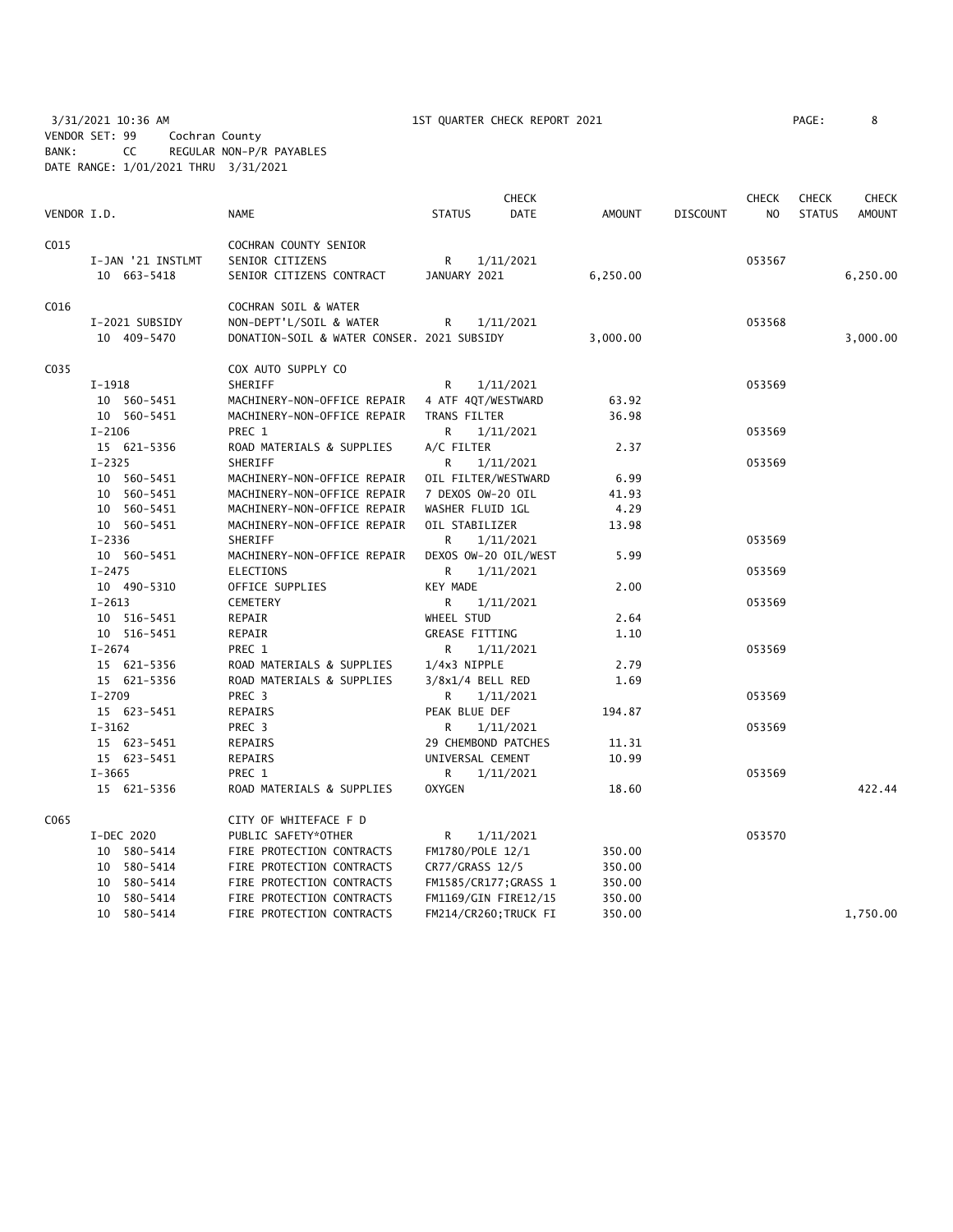3/31/2021 10:36 AM 1ST QUARTER CHECK REPORT 2021 PAGE: 9 VENDOR SET: 99 Cochran County BANK: CC REGULAR NON-P/R PAYABLES DATE RANGE: 1/01/2021 THRU 3/31/2021

|             |                                |                                            |                      | <b>CHECK</b>          |               |                 | <b>CHECK</b> | <b>CHECK</b>  | <b>CHECK</b>  |
|-------------|--------------------------------|--------------------------------------------|----------------------|-----------------------|---------------|-----------------|--------------|---------------|---------------|
| VENDOR I.D. |                                | <b>NAME</b>                                | <b>STATUS</b>        | DATE                  | <b>AMOUNT</b> | <b>DISCOUNT</b> | NO.          | <b>STATUS</b> | <b>AMOUNT</b> |
| C084        |                                | CLERK, SEVENTH COURT OF APPEAL             |                      |                       |               |                 |              |               |               |
|             | I-DEC 20                       | STATE FEES                                 | R                    | 1/11/2021             |               |                 | 053571       |               |               |
|             | 90 000-2379.002                | 7th Crt of Appeal Gov't22.2081COUNTY COURT |                      |                       | 5.00          |                 |              |               | 5.00          |
|             |                                |                                            |                      |                       |               |                 |              |               |               |
| C321        |                                | CLEAR- VU                                  |                      |                       |               |                 |              |               |               |
|             | I-149871                       | PREC 2                                     | R                    | 1/11/2021             |               |                 | 053572       |               |               |
|             | 15 622-5451                    | REPAIRS                                    |                      | F150#5206/WINDSHIELD  | 99.99         |                 |              |               |               |
|             | 15 622-5451                    | REPAIRS                                    | LABOR                |                       | 100.00        |                 |              |               |               |
|             | 15 622-5451                    | REPAIRS                                    | SHOP EXP             |                       | 8.00          |                 |              |               | 207.99        |
| C371        |                                | COCHRAN COUNTY TAX A/C                     |                      |                       |               |                 |              |               |               |
|             | I-06 MACK #1919/2021 PREC 1    |                                            | R                    | 1/11/2021             |               |                 | 053573       |               |               |
|             | 15 621-5451                    | <b>REPAIRS</b>                             | STATE INSP FEE/'06 M |                       | 7.50          |                 |              |               |               |
|             | I-12 CTS #0570/2021 PREC 1     |                                            | R                    | 1/11/2021             |               |                 | 053573       |               |               |
|             | 15 621-5451                    | REPAIRS                                    |                      | STATE INSP FEE/'12 C  | 7.50          |                 |              |               |               |
|             | I-13 TROX #7048/2021 PREC 1    |                                            | R                    | 1/11/2021             |               |                 | 053573       |               |               |
|             | 15 621-5451                    | REPAIRS                                    |                      | STATE INSP FEE/'13 T  | 7.50          |                 |              |               |               |
|             | I-94 MACK #8688/2021 PREC 1    |                                            | R                    | 1/11/2021             |               |                 | 053573       |               |               |
|             | 15 621-5451                    | REPAIRS                                    |                      | STATE INSP FEE/'94 M  | 7.50          |                 |              |               | 30.00         |
| C414        |                                | CARDMEMBER SERVICES                        |                      |                       |               |                 |              |               |               |
|             | I-4486 123120                  | SHERIFF/JAIL                               | R                    | 1/11/2021             |               |                 | 053574       |               |               |
|             | 10 560-5334                    | OTHER SUPPLIES                             |                      | 2PK EVID BAGS/SIRCHI  | 62.10         |                 |              |               |               |
|             | 10 560-5334                    | OTHER SUPPLIES                             |                      | 2PK INTEGRITY BAG 4x  | 50.60         |                 |              |               |               |
|             | 10 560-5334                    | OTHER SUPPLIES                             | 2PK INTEGRITY BAG 5. |                       | 84.20         |                 |              |               |               |
|             | 10 560-5334                    | OTHER SUPPLIES                             |                      | 2PK EVID BAG #EB002P  | 53.20         |                 |              |               |               |
|             | 10 560-5334                    | OTHER SUPPLIES                             |                      | 2PK COMB TAGS, 100/PK | 46.80         |                 |              |               |               |
|             | 10 560-5334                    | OTHER SUPPLIES                             | MEGAWAND 125MD       |                       | 23.40         |                 |              |               |               |
|             | 10 560-5334                    | OTHER SUPPLIES                             | SHIPPING             |                       | 99.91         |                 |              |               |               |
|             | 10 560-5334                    | OTHER SUPPLIES                             |                      | 2PK EVID BAG #EB000P  | 44.70         |                 |              |               |               |
|             | 10 560-5334                    | OTHER SUPPLIES                             | 5 MICROSCOPY KIT     |                       | 56.75         |                 |              |               |               |
|             | 10 560-5334                    | OTHER SUPPLIES                             | 2 CRIME SCENE DNA KI |                       | 43.60         |                 |              |               |               |
|             | 10 512-5310                    | OFFICE SUPPLIES                            | MS OFC 365/JAIL COMP |                       | 7.53          |                 |              |               |               |
|             | I-9883 122820                  | JUSTICE OF PEACE                           | R                    | 1/11/2021             |               |                 | 053574       |               |               |
|             | 10 455-5481                    | DUES AND REGISTRATION                      |                      | JPCA DUES 2021/DONNA  | 60.00         |                 |              |               | 632.79        |
| D216        |                                | RICKY DAVIDSON                             |                      |                       |               |                 |              |               |               |
|             | I-PUB OFF'L BOND '21 CONSTABLE |                                            | R                    | 1/11/2021             |               |                 | 053575       |               |               |
|             | 10 550-5480                    | BONDS & NOTARY FEES                        |                      | R/B NEW PUBLIC OFF'L  | 50.00         |                 |              |               | 50.00         |
| E075        |                                | WEX BANK                                   |                      |                       |               |                 |              |               |               |
|             | I-69324005                     | SHERIFF/JUV PROB                           | R                    | 1/11/2021             |               |                 | 053576       |               |               |
|             | 10 560-5330                    | FUEL AND OIL                               |                      | 15.82GL ETH/MRTN 12/  | 27.24         |                 |              |               |               |
|             | 10 560-5330                    | FUEL AND OIL                               |                      | 18.57GL ETH/MRTN 12/  | 33.54         |                 |              |               |               |
|             | 10 560-5330                    | FUEL AND OIL                               |                      | 18.305GL ETH/MRTN 12  | 33.06         |                 |              |               |               |
|             | 10 560-5330                    | FUEL AND OIL                               |                      | 9.049GL ETH/MRTN 12/  | 16.34         |                 |              |               |               |
|             | 10 560-5330                    | FUEL AND OIL                               |                      | 13.826GL ETH/MRTN 12  | 24.97         |                 |              |               |               |
|             | 17 573-5427                    | TRAVEL & TRAINING                          |                      | 17GL UNL/CHIEFS CONF  | 27.47         |                 |              |               | 162.62        |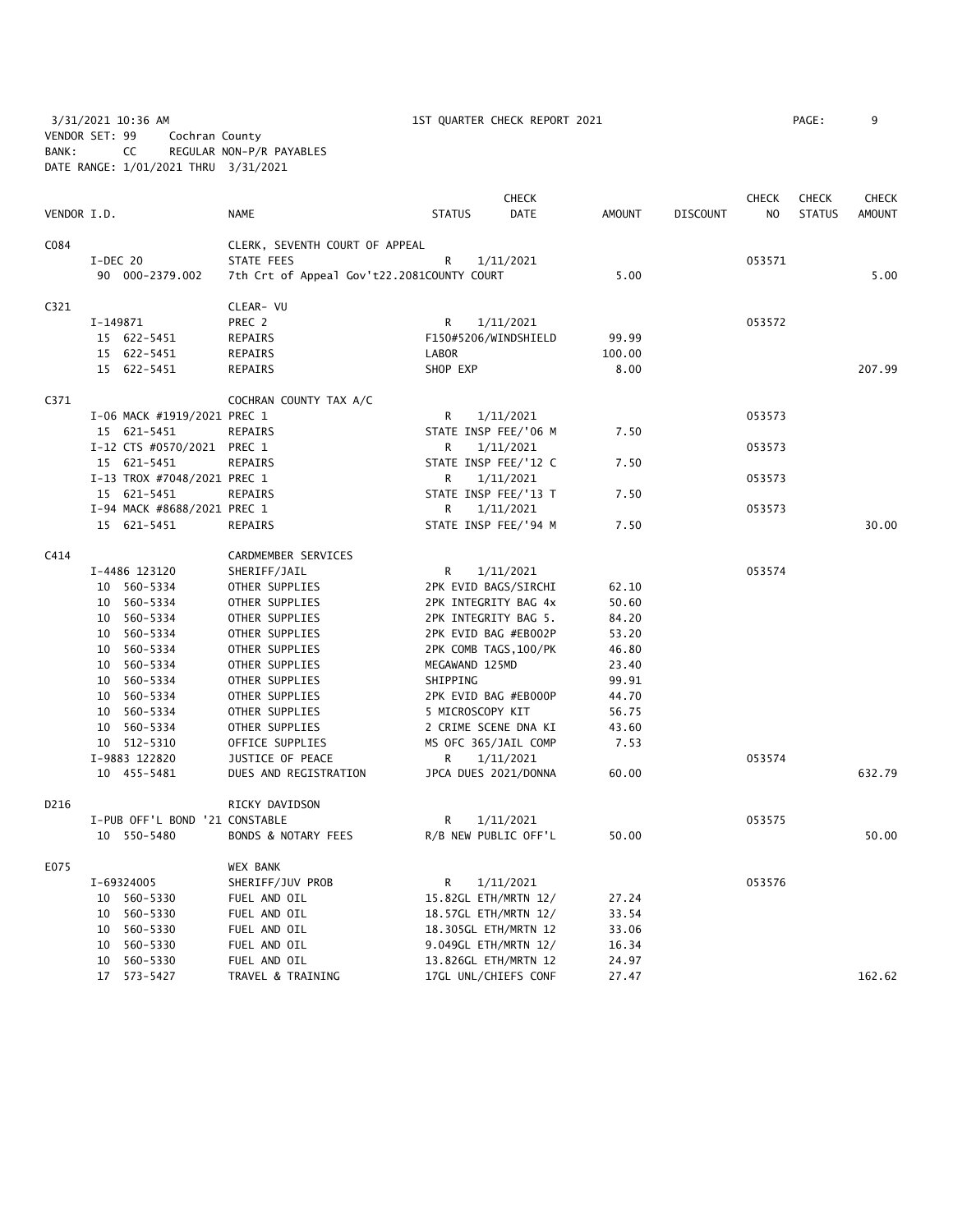3/31/2021 10:36 AM 1ST QUARTER CHECK REPORT 2021 PAGE: 10 VENDOR SET: 99 Cochran County BANK: CC REGULAR NON-P/R PAYABLES DATE RANGE: 1/01/2021 THRU 3/31/2021

|             |                                        |                                |                | <b>CHECK</b>         |               |                 | <b>CHECK</b>   | <b>CHECK</b>  | <b>CHECK</b>  |
|-------------|----------------------------------------|--------------------------------|----------------|----------------------|---------------|-----------------|----------------|---------------|---------------|
| VENDOR I.D. |                                        | <b>NAME</b>                    | <b>STATUS</b>  | <b>DATE</b>          | <b>AMOUNT</b> | <b>DISCOUNT</b> | N <sub>O</sub> | <b>STATUS</b> | <b>AMOUNT</b> |
| F010        |                                        | FIVE-AREA TELEPHONE CO-OP      |                |                      |               |                 |                |               |               |
|             | I-927-5510 JAN21                       | PREC 4                         | R              | 1/11/2021            |               |                 | 053577         |               |               |
|             | 15 624-5420                            | TELECOMMUNICATIONS             | BASIC SVC      |                      | 32.25         |                 |                |               |               |
|             | 15 624-5420                            | TELECOMMUNICATIONS             | <b>FEES</b>    |                      | 13.08         |                 |                |               | 45.33         |
| F014        |                                        | FRONTIER AMBULANCE CORP.       |                |                      |               |                 |                |               |               |
|             | I-2021 SUBSIDY                         | PUBLIC SAFETY*OTHER            | R              | 1/11/2021            |               |                 | 053578         |               |               |
|             | 10 580-5404                            | MEDICAL-E.M.S. SUBSIDIES       | 2021 SUBSIDY   |                      | 25,000.00     |                 |                |               | 25,000.00     |
| G074        |                                        | GRAVES, HUMPHRIES, STAHL,LTD   |                |                      |               |                 |                |               |               |
|             | I-FEES DEC20                           | JUSTICE OF PEACE               | R              | 1/11/2021            |               |                 | 053579         |               |               |
|             | 10 000-2206.002                        | COLLECTION AGENCY FEES         |                | COLLECTION FEES DEC  | 105.01        |                 |                |               | 105.01        |
| G249        |                                        | GULF COAST TRADES CENTER       |                |                      |               |                 |                |               |               |
|             | I-2013045411                           | JUVENILE PROBATION             | R              | 1/11/2021            |               |                 | 053580         |               |               |
|             | 17  573-5413.004                       | Other Placements               |                | 31 DAYS/POST(N)/JUV# | 3,353.58      |                 |                |               | 3,353.58      |
| H324        |                                        | HILLIARD OFFICE SOLUTIONS, LTD |                |                      |               |                 |                |               |               |
|             | I-566946                               | NON-DEPT'L                     | R              | 1/11/2021            |               |                 | 053581         |               |               |
|             | 10 409-5411                            | MAINTENANCE CONTRACTS          |                | 3 SERVERS DEC2020    | 525.00        |                 |                |               |               |
|             | 10 409-5411                            | MAINTENANCE CONTRACTS          |                | 55 WORKSTATIONS DEC2 | 2,475.00      |                 |                |               |               |
|             | 10 409-5411                            | MAINTENANCE CONTRACTS          |                | 58 FORTIFY END POINT | 377.00        |                 |                |               |               |
|             | 10 409-5411                            | MAINTENANCE CONTRACTS          |                | 58 SECURE ANYWHERE   | 116.00        |                 |                |               |               |
|             | 10 409-5411                            | MAINTENANCE CONTRACTS          |                | ALTO TIME BASED DEC2 | 99.00         |                 |                |               |               |
|             | 10 512-5310                            | OFFICE SUPPLIES                |                | MS365 DEC2020/LAPTOP | 12.50         |                 |                |               | 3,604.50      |
| J049        |                                        | JUVENILE PROBATION FUND        |                |                      |               |                 |                |               |               |
|             | I-LOCAL MATCH 01/21 JUVENILE PROBATION |                                | R              | 1/11/2021            |               |                 | 053582         |               |               |
|             | 10 571-5472                            | LOCAL SUPPORT-JUV BOARD        |                | LOCAL FUNDS MATCH JA | 4,170.00      |                 |                |               | 4,170.00      |
| L010        |                                        | LEWIS FARM & RANCH STORE INC   |                |                      |               |                 |                |               |               |
|             | $I-04495$                              | PREC 3                         | R              | 1/11/2021            |               |                 | 053583         |               |               |
|             | 15 623-5356                            | ROAD MATERIALS & SUPPLIES      | TRASH BAGS     |                      | 11.99         |                 |                |               |               |
|             | 15 623-5356                            | ROAD MATERIALS & SUPPLIES      | TRASH BAGS     |                      | 14.99         |                 |                |               |               |
|             | 15 623-5356                            | ROAD MATERIALS & SUPPLIES      | <b>GLOVES</b>  |                      | 37.95         |                 |                |               |               |
|             | 15 623-5356                            | ROAD MATERIALS & SUPPLIES      | <b>DISC</b>    |                      | 6.50CR        |                 |                |               |               |
|             | $I - 04536$                            | CEMETERY                       | R              | 1/11/2021            |               |                 | 053583         |               |               |
|             | 10 516-5332                            | CUSTODIAL SUPPLIES             | 2 9V BATTERIES |                      | 13.98         |                 |                |               |               |
|             | 10 516-5332                            | CUSTODIAL SUPPLIES             | <b>DISC</b>    |                      | 1.40CR        |                 |                |               |               |
|             | $I - 04564$                            | PREC 1                         | R              | 1/11/2021            |               |                 | 053583         |               |               |
|             | 15 621-5451                            | <b>REPAIRS</b>                 | THERMACOUPLER  |                      | 12.59         |                 |                |               |               |
|             | $I - 04638$                            | PREC 3                         | R              | 1/11/2021            |               |                 | 053583         |               |               |
|             | 15 623-5356                            | ROAD MATERIALS & SUPPLIES      | <b>TAPE</b>    |                      | 9.99          |                 |                |               |               |
|             | 15 623-5356                            | ROAD MATERIALS & SUPPLIES      | GORILLA GLUE   |                      | 8.99          |                 |                |               |               |
|             | 15 623-5356                            | ROAD MATERIALS & SUPPLIES      | EXT CORDS      |                      | 24.99         |                 |                |               |               |
|             | 15 623-5356                            | ROAD MATERIALS & SUPPLIES      | <b>OUTLET</b>  |                      | 5.99          |                 |                |               |               |
|             | 15 623-5356                            | ROAD MATERIALS & SUPPLIES      | <b>DISC</b>    |                      | 5.00CR        |                 |                |               |               |
|             | $I - 04657$                            | PREC 2                         | R              | 1/11/2021            |               |                 | 053583         |               |               |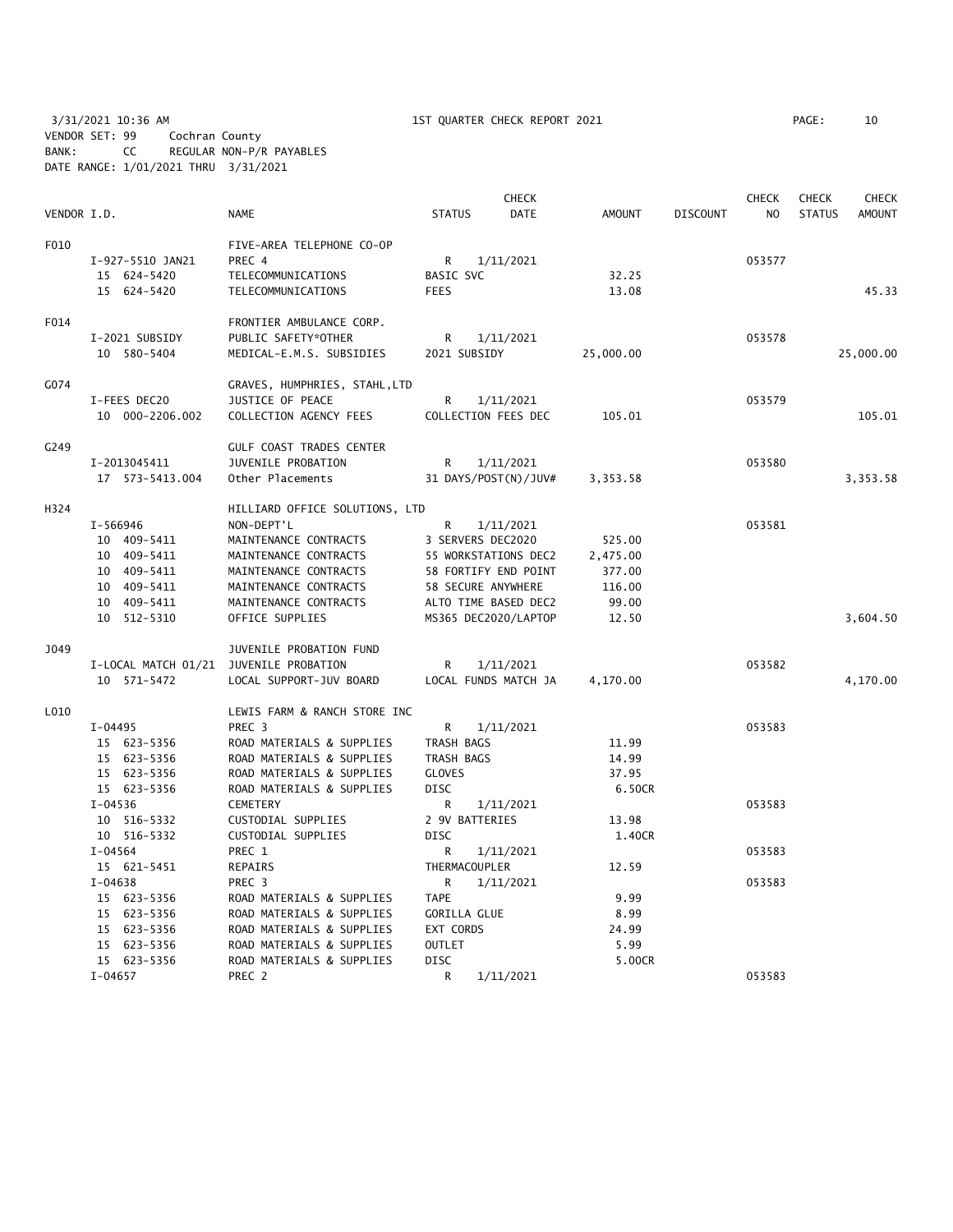|             |             |                                 |                        | <b>CHECK</b> |        |                 | <b>CHECK</b> | <b>CHECK</b>  | <b>CHECK</b>  |
|-------------|-------------|---------------------------------|------------------------|--------------|--------|-----------------|--------------|---------------|---------------|
| VENDOR I.D. |             | <b>NAME</b>                     | <b>STATUS</b>          | <b>DATE</b>  | AMOUNT | <b>DISCOUNT</b> | NO           | <b>STATUS</b> | <b>AMOUNT</b> |
| L010        |             | LEWIS FARM & RANCH STORE (CONT) |                        |              |        |                 |              |               |               |
| I-04657     |             | PREC 2                          | R                      | 1/11/2021    |        |                 | 053583       |               |               |
|             | 15 622-5356 | ROAD MATERIALS & SUPPLIES       | TOILET PAPER           |              | 11.99  |                 |              |               |               |
|             | 15 622-5356 | ROAD MATERIALS & SUPPLIES       | HAND SOAP              |              | 3.59   |                 |              |               |               |
|             | 15 622-5356 | ROAD MATERIALS & SUPPLIES       | DISC                   |              | 1.56CR |                 |              |               |               |
| I-04888     |             | PREC 4                          | R                      | 1/11/2021    |        |                 | 053583       |               |               |
|             | 15 624-5356 | ROAD MATERIALS & SUPPLIES       | 2 TOWELS               |              | 9.98   |                 |              |               |               |
|             | 15 624-5356 | ROAD MATERIALS & SUPPLIES       | 2 FRESHENER            |              | 13.98  |                 |              |               |               |
|             | 15 624-5356 | ROAD MATERIALS & SUPPLIES       | SOFT SOAP              |              | 1.99   |                 |              |               |               |
|             | 15 624-5356 | ROAD MATERIALS & SUPPLIES       | SOAP                   |              | 3.99   |                 |              |               |               |
|             | 15 624-5356 | ROAD MATERIALS & SUPPLIES       | <b>DISC</b>            |              | 2.99CR |                 |              |               |               |
| I-04972     |             | <b>PARK</b>                     | R                      | 1/11/2021    |        |                 | 053583       |               |               |
|             | 10 660-5332 | CUSTODIAL SUPPLIES              | $B-12$                 |              | 3.99   |                 |              |               |               |
| I-04996     |             | <b>PARK</b>                     | R                      | 1/11/2021    |        |                 | 053583       |               |               |
|             | 10 660-5332 | CUSTODIAL SUPPLIES              | <b>HEAT BULB</b>       |              | 6.99   |                 |              |               |               |
|             | 10 660-5332 | CUSTODIAL SUPPLIES              | <b>DISC</b>            |              | 0.70CR |                 |              |               |               |
| $I - 05004$ |             | ACTIVITY BLDG                   | R                      | 1/11/2021    |        |                 | 053583       |               |               |
|             | 10 662-5332 | CUSTODIAL SUPPLIES              | PAINT BRUSH            |              | 3.99   |                 |              |               |               |
|             | 10 662-5332 | CUSTODIAL SUPPLIES              | TRASH BAGS             |              | 19.99  |                 |              |               |               |
|             | 10 662-5332 | CUSTODIAL SUPPLIES              | <b>DISC</b>            |              | 2.40CR |                 |              |               |               |
| I-05077     |             | ELECTIONS                       | R                      | 1/11/2021    |        |                 | 053583       |               |               |
|             | 10 490-5310 | OFFICE SUPPLIES                 | <b>SCREWS</b>          |              | 0.62   |                 |              |               |               |
|             | 10 490-5310 | OFFICE SUPPLIES                 | NAILS                  |              | 1.79   |                 |              |               |               |
|             | 10 490-5310 | OFFICE SUPPLIES                 | 2 BATTERIES            |              | 11.18  |                 |              |               |               |
|             | 10 490-5310 | OFFICE SUPPLIES                 | 2 BATTERIES            |              | 11.18  |                 |              |               |               |
|             | 10 490-5310 | OFFICE SUPPLIES                 | DISC                   |              | 2.48CR |                 |              |               |               |
| I-05319     |             | PREC 4                          | R                      | 1/11/2021    |        |                 | 053583       |               |               |
|             | 15 624-5356 | ROAD MATERIALS & SUPPLIES       | COFFEE                 |              | 11.95  |                 |              |               |               |
|             | 15 624-5356 | ROAD MATERIALS & SUPPLIES       | COFFEE CREAMER         |              | 2.99   |                 |              |               |               |
|             | 15 624-5356 | ROAD MATERIALS & SUPPLIES       | ODOR ASSASSIN          |              | 9.99   |                 |              |               |               |
| $I-05421$   |             | SHERIFF                         | R                      | 1/11/2021    |        |                 | 053583       |               |               |
|             | 10 560-5334 | OTHER SUPPLIES                  | DEAD BOLT              |              | 14.99  |                 |              |               |               |
|             | 10 560-5334 | OTHER SUPPLIES                  | DISC                   |              | 1.50CR |                 |              |               |               |
| $I-05562$   |             | JAIL                            | R                      | 1/11/2021    |        |                 | 053583       |               |               |
|             | 10 512-5392 | MISCELLANEOUS SUPPLIES          | 2CS BLEACH             |              | 67.08  |                 |              |               |               |
|             | 10 512-5392 | MISCELLANEOUS SUPPLIES          | OVEN CLEANER           |              | 5.99   |                 |              |               |               |
|             | 10 512-5392 | MISCELLANEOUS SUPPLIES          | <b>DISC</b>            |              | 7.31CR |                 |              |               |               |
| $I-05697$   |             | <b>ACTIVITY BLDG</b>            | R                      | 1/11/2021    |        |                 | 053583       |               |               |
|             | 10 662-5332 | CUSTODIAL SUPPLIES              | <b>1CS HAND TOWELS</b> |              | 44.99  |                 |              |               |               |
|             | 10 662-5332 | CUSTODIAL SUPPLIES              | <b>DISC</b>            |              | 4.50CR |                 |              |               |               |
| I-05748     |             | JAIL                            | R                      | 1/11/2021    |        |                 | 053583       |               |               |
|             | 10 512-5451 | REPAIR                          | $1/4x1$ BOLT/8         |              | 0.40   |                 |              |               |               |
|             | 10 512-5451 | REPAIR                          | $1/4$ NUTS/8           |              | 0.24   |                 |              |               |               |
|             | 10 512-5451 | REPAIR                          | FLATS/8                |              | 0.56   |                 |              |               |               |
|             | 10 512-5451 | REPAIR                          | DISC                   |              | 0.12CR |                 |              |               |               |
| I-05822     |             | JAIL                            | R                      | 1/11/2021    |        |                 | 053583       |               |               |
|             | 10 512-5392 | MISCELLANEOUS SUPPLIES          | 2CS BLEACH             |              | 67.08  |                 |              |               |               |
|             | 10 512-5392 | MISCELLANEOUS SUPPLIES          | <b>DISC</b>            |              | 6.71CR |                 |              |               | 429.80        |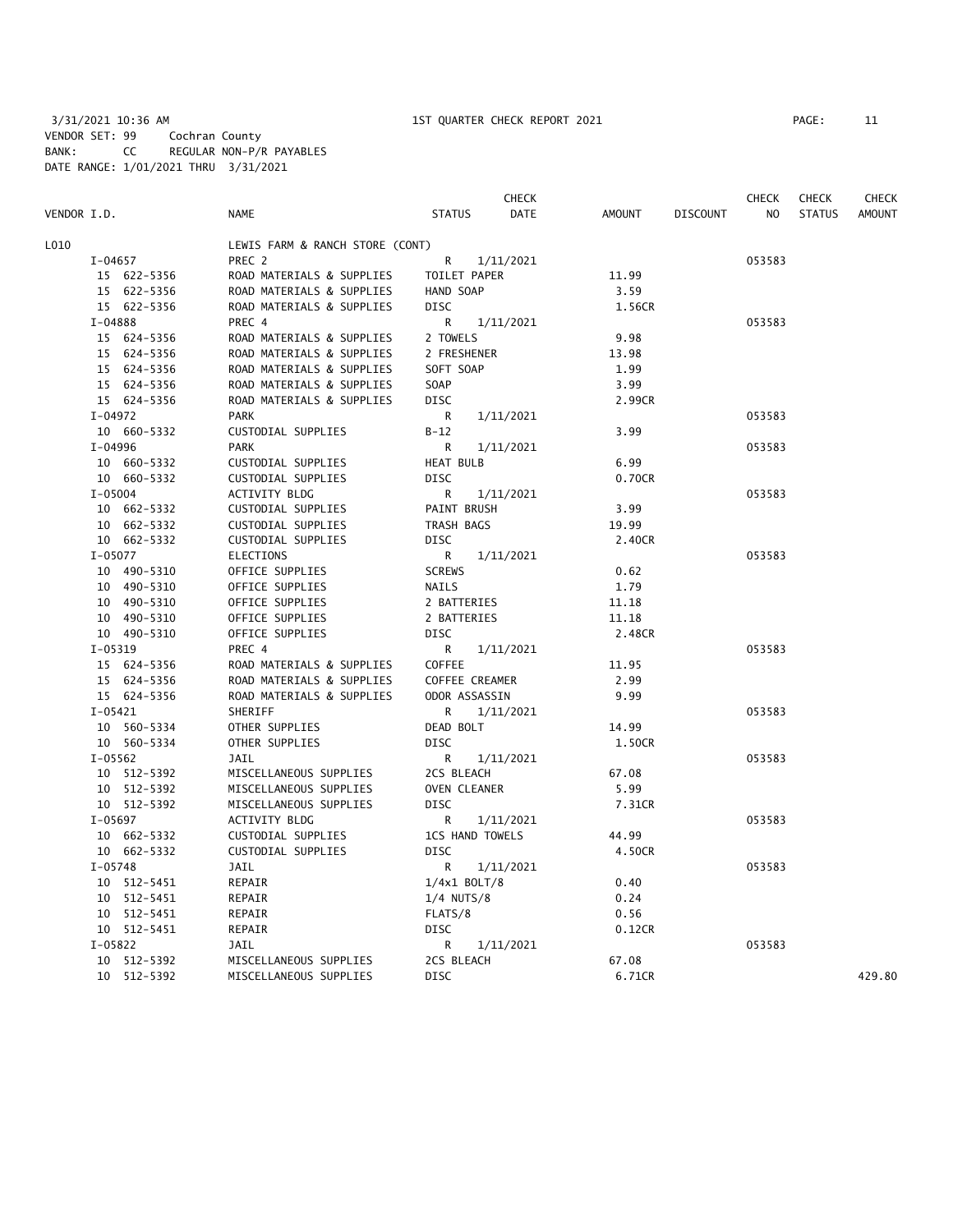3/31/2021 10:36 AM 1ST QUARTER CHECK REPORT 2021 PAGE: 12 VENDOR SET: 99 Cochran County BANK: CC REGULAR NON-P/R PAYABLES DATE RANGE: 1/01/2021 THRU 3/31/2021

|             |                             | <b>CHECK</b><br><b>CHECK</b>   |                       |             |               |                 | <b>CHECK</b>   | <b>CHECK</b>  |               |
|-------------|-----------------------------|--------------------------------|-----------------------|-------------|---------------|-----------------|----------------|---------------|---------------|
| VENDOR I.D. |                             | <b>NAME</b>                    | <b>STATUS</b>         | <b>DATE</b> | <b>AMOUNT</b> | <b>DISCOUNT</b> | N <sub>O</sub> | <b>STATUS</b> | <b>AMOUNT</b> |
| L018        |                             | LUBBOCK GRADER BLADE, INC      |                       |             |               |                 |                |               |               |
|             | $I - 71641$                 | PREC 1                         | R                     | 1/11/2021   |               |                 | 053585         |               |               |
|             | 15 621-5356                 | ROAD MATERIALS & SUPPLIES      | HEAT TREATED GRD BLA  |             | 279.30        |                 |                |               | 279.30        |
| L189        |                             | HOCKLEY COUNTY PUBLISHING CO.I |                       |             |               |                 |                |               |               |
|             | I-BID/SEMI PREC 2           | COMMISIONERS CT                | $\mathsf{R}$          | 1/11/2021   |               |                 | 053586         |               |               |
|             | 15 610-5430                 | LEGAL NOTICES                  | NTC OF BIDS 12/16,12  |             | 180.00        |                 |                |               | 180.00        |
| N082        |                             | <b>NETDATA</b>                 |                       |             |               |                 |                |               |               |
|             | I-iTICKET DEC20             | JUSTICE OF PEACE               | R                     | 1/11/2021   |               |                 | 053587         |               |               |
|             | 10 455-5499                 | MISCELLANEOUS                  | DEC 2020              |             | 18.00         |                 |                |               | 18.00         |
| N103        |                             | NETPROTEC LLC                  |                       |             |               |                 |                |               |               |
|             | $I-1940$                    | JUSTICE OF PEACE               | R                     | 1/11/2021   |               |                 | 053588         |               |               |
|             | 10 455-5411                 | MAINTENANCE CONTRACTS          | VIDEO MAGIS 12/30-1/  |             | 249.00        |                 |                |               | 249.00        |
| 0013        |                             | OLD REPUBLIC SURETY COMPA      |                       |             |               |                 |                |               |               |
|             | I-4757/JACKSON 2021 TAX A/C |                                | R                     | 1/11/2021   |               |                 | 053589         |               |               |
|             | 10 499-5480                 | <b>BONDS &amp; NOTARY FEES</b> | STATE BOND RNW/TREVA  |             | 115.00        |                 |                |               | 115.00        |
| P017        |                             | <b>POSTMASTER</b>              |                       |             |               |                 |                |               |               |
|             | I-CONSTABLE 010721          | CONSTABLE                      | R                     | 1/11/2021   |               |                 | 053590         |               |               |
|             | 10 550-5311                 | POSTAL EXPENSES                | <b>1BK STAMPS</b>     |             | 11.00         |                 |                |               |               |
|             | I-TREAS 1521                | TREASURER                      | R                     | 1/11/2021   |               |                 | 053590         |               |               |
|             | 10 497-5311                 | POSTAL EXPENSES                | <b>1RL STAMPS</b>     |             | 55.00         |                 |                |               | 66.00         |
| P232        |                             | THE POLICE AND SHERIFFS PRESS, |                       |             |               |                 |                |               |               |
|             | I-141732                    | SHERIFF                        | R                     | 1/11/2021   |               |                 | 053591         |               |               |
|             | 10 560-5310                 | OFFICE SUPPLIES                | SECURE ID CARD/O LOZ  |             | 15.00         |                 |                |               |               |
|             | 10 560-5310                 | OFFICE SUPPLIES                | SECURE ID CARD/J DE   |             | 15.00         |                 |                |               |               |
|             | 10 560-5310                 | OFFICE SUPPLIES                | SHIPPING              |             | 2.55          |                 |                |               |               |
|             | I-142038                    | SHERIFF                        | R                     | 1/11/2021   |               |                 | 053591         |               |               |
|             | 10 560-5310                 | OFFICE SUPPLIES                | SECURE ID CARD/O GON  |             | 15.00         |                 |                |               |               |
|             | 10 560-5310                 | OFFICE SUPPLIES                | SHIPPING              |             | 2.55          |                 |                |               | 50.10         |
| S071        |                             | SCRIPT OFFICE PRODUCTS, INC.   |                       |             |               |                 |                |               |               |
|             | I-59088                     | <b>ELECTIONS</b>               | R                     | 1/11/2021   |               |                 | 053592         |               |               |
|             | 10 490-5310                 | OFFICE SUPPLIES                | 2BX HANGING FOLDERS,  |             | 27.90         |                 |                |               |               |
|             | 10 490-5310                 | OFFICE SUPPLIES                | 3BX HANGING FOLDERS,  |             | 47.85         |                 |                |               |               |
|             | $I-59092$                   | TAX A/C                        | R                     | 1/11/2021   |               |                 | 053592         |               |               |
|             | 10 499-5310                 | OFFICE SUPPLIES                | 12EA ENERGEL REFILL   |             | 15.48         |                 |                |               |               |
|             | 10 499-5310                 | OFFICE SUPPLIES                | 1 SWINGLINE STAPLER   |             | 39.11         |                 |                |               |               |
|             | 10 499-5310                 | OFFICE SUPPLIES                | <b>3BX COPY PAPER</b> |             | 127.50        |                 |                |               |               |
|             | $I-59121$                   | TAX A/C                        | R                     | 1/11/2021   |               |                 | 053592         |               |               |
|             | 10 499-5310                 | OFFICE SUPPLIES                | HP TONER 78A          |             | 103.95        |                 |                |               |               |
|             | $I - 59125$                 | ELECTIONS                      | R                     | 1/11/2021   |               |                 | 053592         |               |               |
|             | 10 490-5310                 | OFFICE SUPPLIES                | 2EA 3" BINDER, RED    |             | 51.90         |                 |                |               |               |
|             | 10 490-5310                 | OFFICE SUPPLIES                | 2EA 3" BINDER, BE     |             | 49.90         |                 |                |               |               |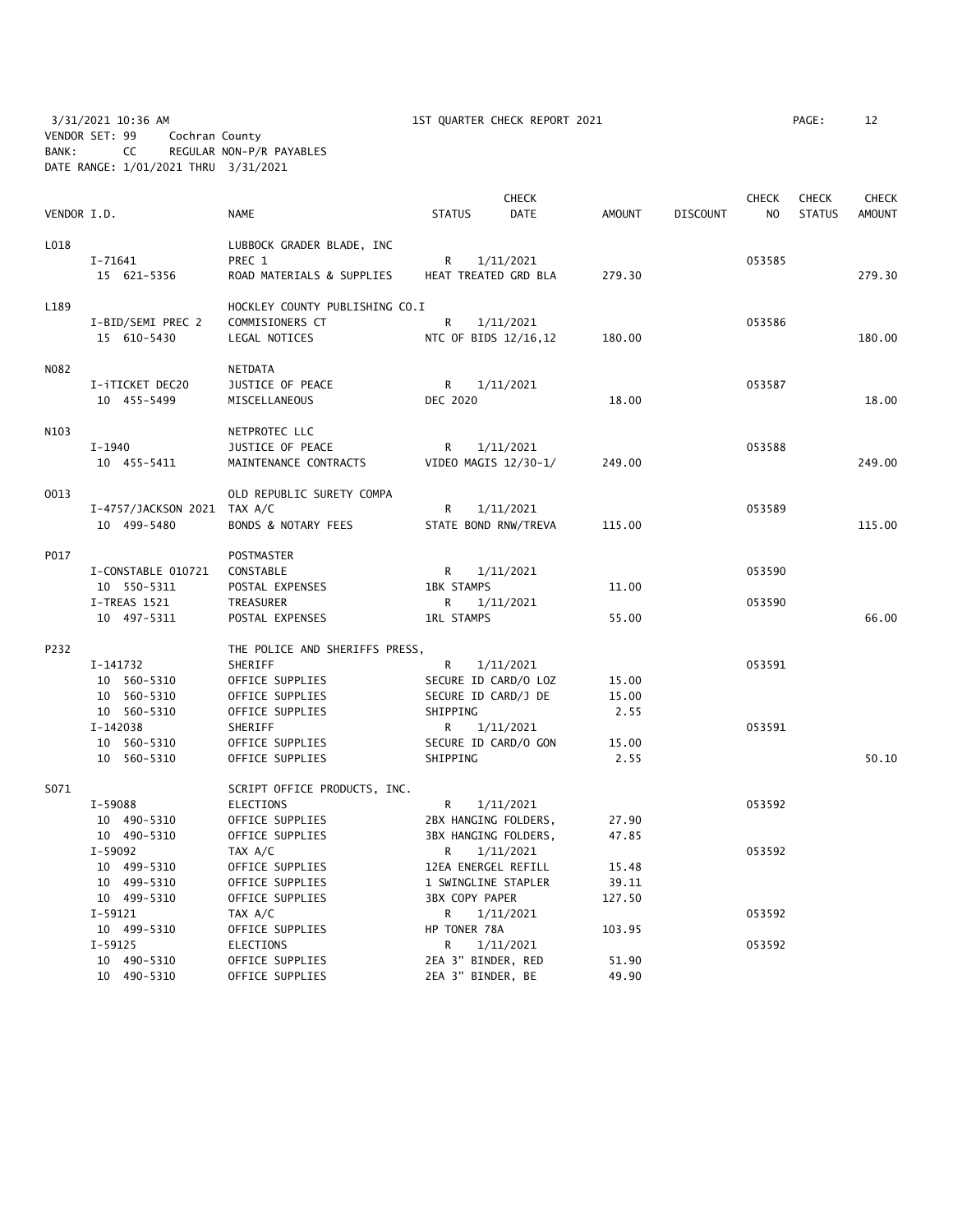3/31/2021 10:36 AM 1ST QUARTER CHECK REPORT 2021 PAGE: 13 VENDOR SET: 99 Cochran County BANK: CC REGULAR NON-P/R PAYABLES DATE RANGE: 1/01/2021 THRU 3/31/2021

| VENDOR I.D. |           |                  | <b>NAME</b>                   | <b>STATUS</b>           | <b>CHECK</b><br><b>DATE</b> | <b>AMOUNT</b> | <b>DISCOUNT</b> | <b>CHECK</b><br>N <sub>O</sub> | <b>CHECK</b><br><b>STATUS</b> | <b>CHECK</b><br><b>AMOUNT</b> |
|-------------|-----------|------------------|-------------------------------|-------------------------|-----------------------------|---------------|-----------------|--------------------------------|-------------------------------|-------------------------------|
| S071        |           |                  | SCRIPT OFFICE PRODUCTS (CONT) |                         |                             |               |                 |                                |                               |                               |
|             | $I-59125$ |                  | <b>ELECTIONS</b>              | R                       | 1/11/2021                   |               |                 | 053592                         |                               |                               |
|             |           | 10 490-5310      | OFFICE SUPPLIES               | 2EA 3" BINDER, WH       |                             | 37.90         |                 |                                |                               |                               |
|             |           | 10 490-5310      | OFFICE SUPPLIES               | <b>3BX POSTCARDS</b>    |                             | 65.16         |                 |                                |                               |                               |
|             |           | 10 490-5310      | OFFICE SUPPLIES               | <b>3BX ENVELOPES</b>    |                             | 69.48         |                 |                                |                               |                               |
|             |           | 10 490-5310      | OFFICE SUPPLIES               | 1 MESH TRAY             |                             | 29.95         |                 |                                |                               |                               |
|             |           | 10 490-5310      | OFFICE SUPPLIES               | 3ST DIVIDERS            |                             | 32.40         |                 |                                |                               |                               |
|             | $I-59133$ |                  | <b>CLERK</b>                  | R                       | 1/11/2021                   |               |                 | 053592                         |                               |                               |
|             |           | 10 403-5310      | OFFICE SUPPLIES               | 1BX COPY PAPER          |                             | 42.50         |                 |                                |                               | 740.98                        |
| S242        |           |                  | SAM'S CLUB                    |                         |                             |               |                 |                                |                               |                               |
|             |           | I-001008 122120  | <b>JAIL</b>                   | R                       | 1/11/2021                   |               |                 | 053593                         |                               |                               |
|             |           | 10 512-5392      | MISCELLANEOUS SUPPLIES        | <b>BATH TISSUE</b>      |                             | 18.46         |                 |                                |                               |                               |
|             |           | 10 512-5333      | FOOD-PRISONERS                | <b>6PK TORTILLAS</b>    |                             | 25.08         |                 |                                |                               |                               |
|             |           | 10 512-5392      | MISCELLANEOUS SUPPLIES        | PAPER TOWELS            |                             | 16.98         |                 |                                |                               |                               |
|             |           | 10 512-5392      | MISCELLANEOUS SUPPLIES        | 2PK FOAM PLATES 8"      |                             | 24.96         |                 |                                |                               |                               |
|             |           | 10 512-5392      | MISCELLANEOUS SUPPLIES        | <b>PLATES</b>           |                             | 8.98          |                 |                                |                               | 94.46                         |
| T184        |           |                  | THYSSENKRUPP ELEVATOR COR     |                         |                             |               |                 |                                |                               |                               |
|             |           | I-3005700009     | <b>COURTHOUSE</b>             | R                       | 1/11/2021                   |               |                 | 053594                         |                               |                               |
|             |           | 10 510-5411      | MAINTENANCE CONTRACTS         |                         | ELEVATOR MAINT 1ST Q        | 2,290.17      |                 |                                |                               | 2,290.17                      |
| U019        |           |                  | UNITED SUPERMARKETS, INC      |                         |                             |               |                 |                                |                               |                               |
|             |           | I-1010008 122420 | <b>JAIL</b>                   | R                       | 1/11/2021                   |               |                 | 053595                         |                               |                               |
|             |           | 10 512-5333      | FOOD-PRISONERS                | 2 CN PEACHES            |                             | 20.98         |                 |                                |                               |                               |
|             |           | 10 512-5333      | FOOD-PRISONERS                | 10 BREAD                |                             | 14.90         |                 |                                |                               |                               |
|             |           | 10 512-5333      | FOOD-PRISONERS                | CHOC PUDDING            |                             | 6.49          |                 |                                |                               |                               |
|             |           | 10 512-5333      | FOOD-PRISONERS                | 1CN SLCD JALAPENOS      |                             | 7.99          |                 |                                |                               |                               |
|             |           | 10 512-5333      | FOOD-PRISONERS                | 2 SUGAR                 |                             | 29.98         |                 |                                |                               |                               |
|             |           | 10 512-5333      | FOOD-PRISONERS                | DOLE GARDEN SALAD/2     |                             | 7.98          |                 |                                |                               |                               |
|             |           | 10 512-5333      | FOOD-PRISONERS                | DOLE SHREDDED LETT/2    |                             | 5.98          |                 |                                |                               |                               |
|             |           | 10 512-5333      | FOOD-PRISONERS                | JAL PEPPERS             |                             | 4.46          |                 |                                |                               |                               |
|             |           | 10 512-5333      | FOOD-PRISONERS                | RUSSET POTATOES/2       |                             | 7.98          |                 |                                |                               |                               |
|             |           | 10 512-5333      | FOOD-PRISONERS                | SWEET ONIONS/3LB        |                             | 2.59          |                 |                                |                               |                               |
|             |           | 10 512-5333      | FOOD-PRISONERS                | <b>3BX GARLIC BREAD</b> |                             | 8.07          |                 |                                |                               |                               |
|             |           | 10 512-5333      | FOOD-PRISONERS                | MILK/4GL                |                             | 13.16         |                 |                                |                               |                               |
|             |           | 10 512-5333      | FOOD-PRISONERS                | EGG/4                   |                             | 15.56         |                 |                                |                               |                               |
|             |           | 10 512-5333      | FOOD-PRISONERS                | <b>DISC</b>             |                             | 14.61CR       |                 |                                |                               | 131.51                        |
| V053        |           |                  | VP PLUMBING INC.              |                         |                             |               |                 |                                |                               |                               |
|             | $I-2677$  |                  | <b>JAIL</b>                   | R                       | 1/11/2021                   |               |                 | 053596                         |                               |                               |
|             |           | 10 512-5451      | REPAIR                        | AFTER HRS/SHOWER LEA    |                             | 247.50        |                 |                                |                               | 247.50                        |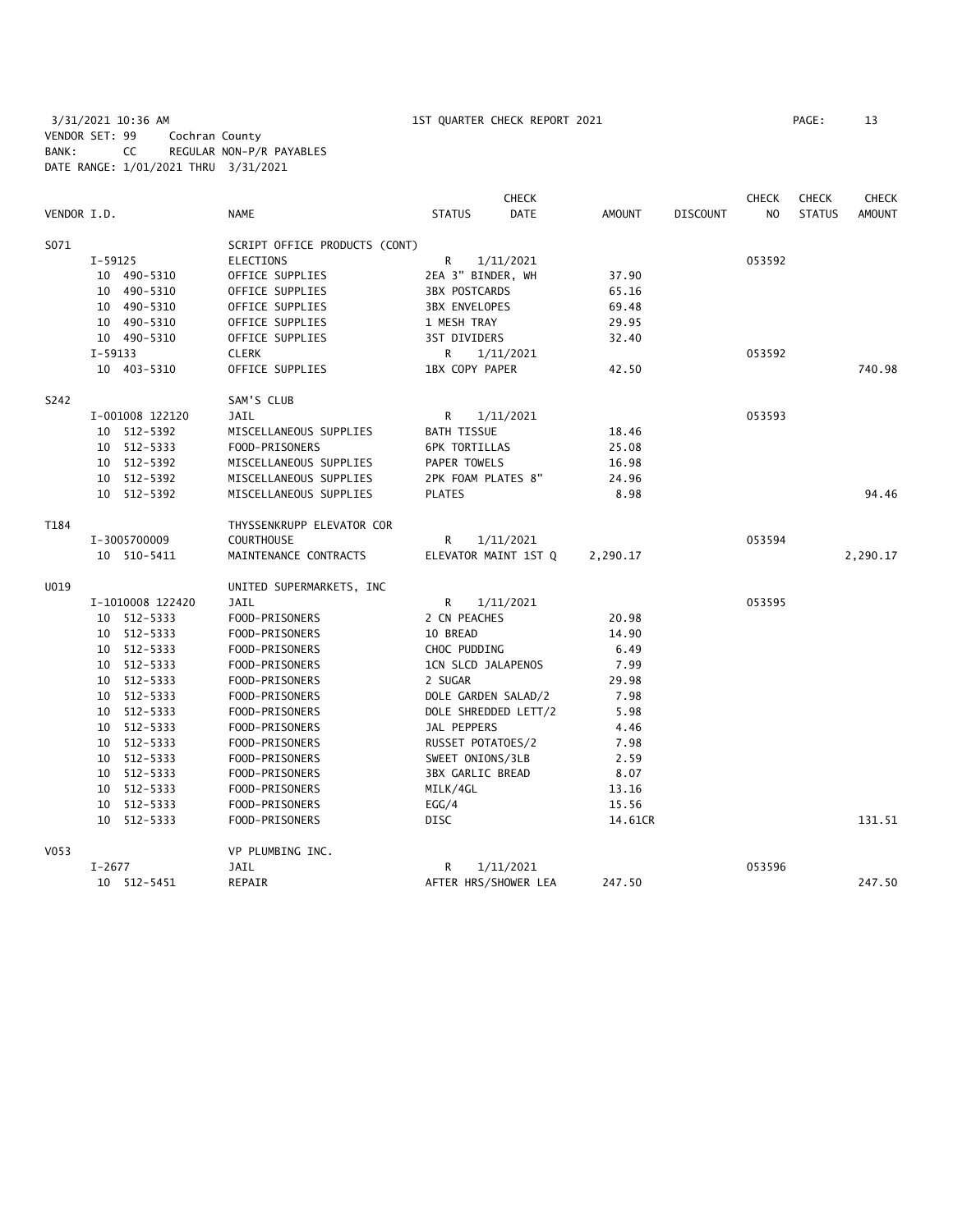3/31/2021 10:36 AM 1ST QUARTER CHECK REPORT 2021 PAGE: 14 VENDOR SET: 99 Cochran County BANK: CC REGULAR NON-P/R PAYABLES DATE RANGE: 1/01/2021 THRU 3/31/2021

| VENDOR I.D. |                  | <b>NAME</b>                    | <b>STATUS</b>        | CHECK<br>DATE | <b>AMOUNT</b> | <b>DISCOUNT</b> | CHECK<br>N <sub>O</sub> | <b>CHECK</b><br><b>STATUS</b> | <b>CHECK</b><br><b>AMOUNT</b> |
|-------------|------------------|--------------------------------|----------------------|---------------|---------------|-----------------|-------------------------|-------------------------------|-------------------------------|
|             |                  |                                |                      |               |               |                 |                         |                               |                               |
| WO07        |                  | THOMSON REUTERS-WEST PAYMENT C |                      |               |               |                 |                         |                               |                               |
|             | I-843687900      | ATTORNEY/LAW LIBRARY           | R                    | 1/11/2021     |               |                 | 053597                  |                               |                               |
|             | 10 475-5590      | LAW LIBRARY MTRLS/UPDATES      | BOOKS & BOUND VOL JA |               | 129.52        |                 |                         |                               | 129.52                        |
| WO14        |                  | WHITEFACE CEMETERY ASSOCI      |                      |               |               |                 |                         |                               |                               |
|             | I-2021 CONTRACT  | CEMETERY--WHITEFACE            | R                    | 1/11/2021     |               |                 | 053598                  |                               |                               |
|             | 10 516-5471      | CARE OF WHFC CEMETERY          | 2021 CONTRACT        |               | 3,000.00      |                 |                         |                               | 3,000.00                      |
| WO55        |                  | WINDSTREAM COMMUNICATIONS SW   |                      |               |               |                 |                         |                               |                               |
|             | I-266-0638 DEC20 | NON-DEPT'L/MUSEUM              | R                    | 1/11/2021     |               |                 | 053599                  |                               |                               |
|             | 10 409-5420      | TELECOMMUNICATIONS             | BASIC SVC            |               | 62.58         |                 |                         |                               |                               |
|             | 409-5420<br>10   | TELECOMMUNICATIONS             | <b>FEES</b>          |               | 30.05         |                 |                         |                               |                               |
|             | 10 409-5420      | TELECOMMUNICATIONS             | INTERNET/FIBER       |               | 566.43        |                 |                         |                               |                               |
|             | 10 409-5420      | TELECOMMUNICATIONS             | PICC CHG             |               | 1.16          |                 |                         |                               |                               |
|             | I-266-5051 DEC20 | NON-DEPT'L/LIBRARY             | R                    | 1/11/2021     |               |                 | 053599                  |                               |                               |
|             | 10 409-5420      | TELECOMMUNICATIONS             | BASIC SVC/2LINES     |               | 71.13         |                 |                         |                               |                               |
|             | 10 409-5420      | TELECOMMUNICATIONS             | INTERNET             |               | 54.99         |                 |                         |                               |                               |
|             | 10 409-5420      | TELECOMMUNICATIONS             | <b>FEES</b>          |               | 41.37         |                 |                         |                               |                               |
|             | 10 409-5420      | TELECOMMUNICATIONS             | LONG DISTANCE SVC    |               | 0.69          |                 |                         |                               |                               |
|             | I-266-5074 DEC20 | NON-DEPT'L/ADULT PROBATION     | R                    | 1/11/2021     |               |                 | 053599                  |                               |                               |
|             | 10<br>409-5420   | TELECOMMUNICATIONS             | <b>BASIC SVC</b>     |               | 37.30         |                 |                         |                               |                               |
|             | 10 409-5420      | TELECOMMUNICATIONS             | <b>FEES</b>          |               | 18.15         |                 |                         |                               |                               |
|             | 10 409-5420      | TELECOMMUNICATIONS             | LONG DISTANCE SVC    |               | 0.40          |                 |                         |                               |                               |
|             | I-266-5161 DEC20 | NON-DEPT'L/TREASURER           | R                    | 1/11/2021     |               |                 | 053599                  |                               |                               |
|             | 10 409-5420      | TELECOMMUNICATIONS             | BASIC SVC            |               | 37.30         |                 |                         |                               |                               |
|             | 10 409-5420      | TELECOMMUNICATIONS             | <b>FEES</b>          |               | 18.15         |                 |                         |                               |                               |
|             | 10 409-5420      | TELECOMMUNICATIONS             | LONG DISTANCE SVC    |               | 0.46          |                 |                         |                               |                               |
|             | I-266-5171 DEC20 | NON-DEPT'L/TAX A/C             | R                    | 1/11/2021     |               |                 | 053599                  |                               |                               |
|             | 10 409-5420      | TELECOMMUNICATIONS             | BASIC SVC/3 LINES    |               | 116.58        |                 |                         |                               |                               |
|             | 10 409-5420      | TELECOMMUNICATIONS             | INTERNET SVC         |               | 130.00        |                 |                         |                               |                               |
|             | 10 409-5420      | TELECOMMUNICATIONS             | <b>FEES</b>          |               | 69.20         |                 |                         |                               |                               |
|             | 10 409-5420      | TELECOMMUNICATIONS             | LONG DISTANCE SVC    |               | 13.16         |                 |                         |                               |                               |
|             | I-266-5211 DEC20 | NON-DEPT'L/SHERIFF             | R                    | 1/11/2021     |               |                 | 053599                  |                               |                               |
|             | 10 409-5420      | TELECOMMUNICATIONS             | BASIC SVC/2 LINES    |               | 132.94        |                 |                         |                               |                               |
|             | 10 409-5420      | TELECOMMUNICATIONS             | <b>FEES</b>          |               | 62.09         |                 |                         |                               |                               |
|             | 10 409-5420      | TELECOMMUNICATIONS             | LONG DISTANCE SVC    |               | 8.65          |                 |                         |                               |                               |
|             | I-266-5215 DEC20 | NON-DEPT'L/EXTENSION SVC       | R                    | 1/11/2021     |               |                 | 053599                  |                               |                               |
|             | 10 409-5420      | TELECOMMUNICATIONS             | BASIC SVC/3LINES     |               | 143.38        |                 |                         |                               |                               |
|             | 10 409-5420      | TELECOMMUNICATIONS             | <b>FEES</b>          |               | 62.04         |                 |                         |                               |                               |
|             | 10 409-5420      | TELECOMMUNICATIONS             | LONG DISTANCE SVC    |               | 0.22          |                 |                         |                               |                               |
|             | I-266-5302 DEC20 | NON-DEPT'L/JUSTICE OF PEACE    | R                    | 1/11/2021     |               |                 | 053599                  |                               |                               |
|             | 10 409-5420      | TELECOMMUNICATIONS             | BASIC SVC            |               | 31.83         |                 |                         |                               |                               |
|             | 10 409-5420      | TELECOMMUNICATIONS             | <b>FEES</b>          |               | 18.14         |                 |                         |                               |                               |
|             | 10 409-5420      | TELECOMMUNICATIONS             | LONG DISTANCE SVC    |               | 0.54          |                 |                         |                               |                               |
|             | I-266-5411 DEC20 | NON-DEPT'L/JUV PROBATION       | R                    | 1/11/2021     |               |                 | 053599                  |                               |                               |
|             | 10 409-5420      | TELECOMMUNICATIONS             | BASIC SVC            |               | 31.83         |                 |                         |                               |                               |
|             | 10 409-5420      | TELECOMMUNICATIONS             | <b>FEES</b>          |               | 18.14         |                 |                         |                               |                               |
|             | 10 409-5420      | TELECOMMUNICATIONS             | LONG DISTANCE SVC    |               | 0.45          |                 |                         |                               |                               |
|             | I-266-5412 DEC20 | NON-DEPT'L/DIST CT/CONST       | R                    | 1/11/2021     |               |                 | 053599                  |                               |                               |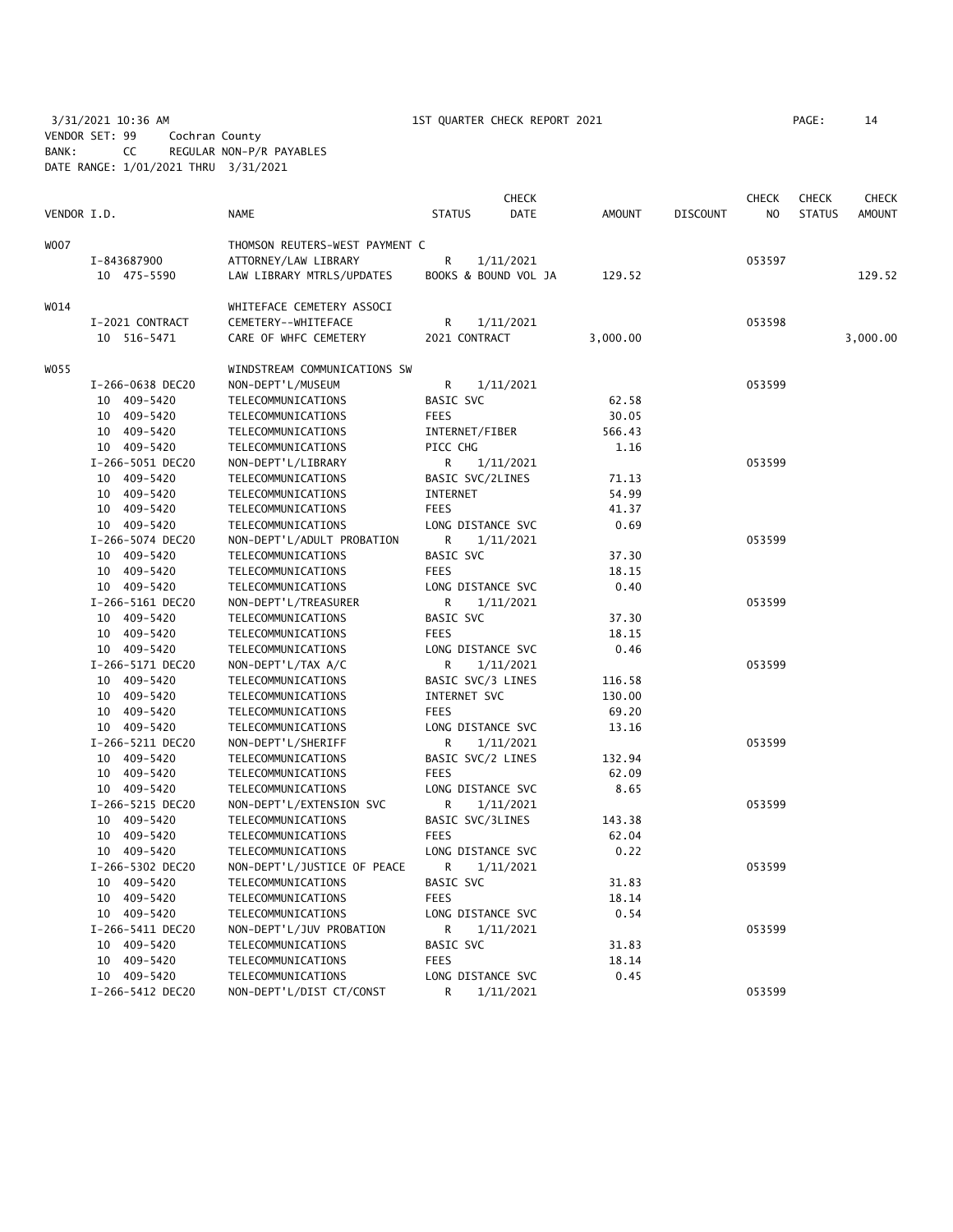3/31/2021 10:36 AM 1ST QUARTER CHECK REPORT 2021 VENDOR SET: 99 Cochran County BANK: CC REGULAR NON-P/R PAYABLES DATE RANGE: 1/01/2021 THRU 3/31/2021

| PAGE : |  |  |
|--------|--|--|
|        |  |  |

|             |                  |                                  | <b>CHECK</b>                 |               |                 | <b>CHECK</b>   | <b>CHECK</b>  | <b>CHECK</b>  |
|-------------|------------------|----------------------------------|------------------------------|---------------|-----------------|----------------|---------------|---------------|
| VENDOR I.D. |                  | <b>NAME</b>                      | <b>STATUS</b><br><b>DATE</b> | <b>AMOUNT</b> | <b>DISCOUNT</b> | N <sub>O</sub> | <b>STATUS</b> | <b>AMOUNT</b> |
| WO 55       |                  | WINDSTREAM COMMUNICATIONS (CONT) |                              |               |                 |                |               |               |
|             | I-266-5412 DEC20 | NON-DEPT'L/DIST CT/CONST         | R<br>1/11/2021               |               |                 | 053599         |               |               |
|             | 10 409-5420      | TELECOMMUNICATIONS               | <b>BASIC SVC</b>             | 41.78         |                 |                |               |               |
|             | 10 409-5420      | TELECOMMUNICATIONS               | INTERNET                     | 260.00        |                 |                |               |               |
|             | 10 409-5420      | TELECOMMUNICATIONS               | <b>FEES</b>                  | 41.67         |                 |                |               |               |
|             | 10 409-5420      | TELECOMMUNICATIONS               | PICC CHG                     | 1.16          |                 |                |               |               |
|             | I-266-5450 DEC20 | NON-DEPT'L/CLERK                 | R<br>1/11/2021               |               |                 | 053599         |               |               |
|             | 10 409-5420      | TELECOMMUNICATIONS               | BASIC SVC/3LINES             | 113.00        |                 |                |               |               |
|             | 10 409-5420      | TELECOMMUNICATIONS               | <b>FEES</b>                  | 69.50         |                 |                |               |               |
|             | 10 409-5420      | TELECOMMUNICATIONS               | LONG DISTANCE SVC            | 11.25         |                 |                |               |               |
|             | I-266-5508 DEC20 | NON-DEPT'L/CO JUDGE/COMM'R CT    | R<br>1/11/2021               |               |                 | 053599         |               |               |
|             | 10 409-5420      | TELECOMMUNICATIONS               | BASIC SVC/2LINES             | 64.76         |                 |                |               |               |
|             | 10 409-5420      | TELECOMMUNICATIONS               | <b>FEES</b>                  | 57.87         |                 |                |               |               |
|             | 10 409-5420      | TELECOMMUNICATIONS               | LONG DISTANCE SVC            | 4.16          |                 |                |               |               |
|             | I-266-5700 DEC20 |                                  |                              |               |                 |                |               |               |
|             |                  | NON-DEPT'L/SHERIFF               | R<br>1/11/2021               |               |                 | 053599         |               |               |
|             | 10 409-5420      | TELECOMMUNICATIONS               | <b>BASIC SVC</b>             | 48.37         |                 |                |               |               |
|             | 10 409-5420      | TELECOMMUNICATIONS               | <b>FEES</b>                  | 14.68         |                 |                |               |               |
|             | 10 409-5420      | TELECOMMUNICATIONS               | LONG DISTANCE SVC            | 0.50          |                 |                |               |               |
|             | I-266-5822 DEC20 | NON-DEPT'L/AUDITOR               | R<br>1/11/2021               |               |                 | 053599         |               |               |
|             | 10 409-5420      | TELECOMMUNICATIONS               | BASIC SVC                    | 41.78         |                 |                |               |               |
|             | 10 409-5420      | TELECOMMUNICATIONS               | INTERNET                     | 275.00        |                 |                |               |               |
|             | 10 409-5420      | TELECOMMUNICATIONS               | <b>FEES</b>                  | 42.04         |                 |                |               |               |
|             | 10 409-5420      | TELECOMMUNICATIONS               | LONG DISTANCE SVC            | 2.05          |                 |                |               |               |
|             | 10 409-5420      | TELECOMMUNICATIONS               | PICC CHG                     | 2.32          |                 |                |               |               |
|             | I-266-8661 DEC20 | NON-DEPT'L/ATTORNEY              | R<br>1/11/2021               |               |                 | 053599         |               |               |
|             | 10 409-5420      | TELECOMMUNICATIONS               | BASIC SVC/2 LINES            | 75.21         |                 |                |               |               |
|             | 10 409-5420      | TELECOMMUNICATIONS               | <b>FEES</b>                  | 41.37         |                 |                |               |               |
|             | 10 409-5420      | TELECOMMUNICATIONS               | LONG DISTANCE SVC            | 0.11          |                 |                |               |               |
|             | I-266-8888 DEC20 | NON-DEPT'L/SHERIFF               | R<br>1/11/2021               |               |                 | 053599         |               |               |
|             | 10 409-5420      | TELECOMMUNICATIONS               | SERVICES/FAX LINE            | 32.38         |                 |                |               |               |
|             | 10 409-5420      | TELECOMMUNICATIONS               | <b>FEES</b>                  | 14.65         |                 |                |               |               |
|             | 10 409-5420      | TELECOMMUNICATIONS               | LONG DISTANCE SVC            | 1.06          |                 |                |               | 3,036.02      |
| WO70        |                  | R D WALLACE OIL CO INC           |                              |               |                 |                |               |               |
|             | I-12520010 DEC20 | <b>CEMETERY</b>                  | R<br>1/11/2021               |               |                 | 053601         |               |               |
|             | 10 516-5330      | FUEL & OIL                       | 19.01GL UNL 12/3             | 32.57         |                 |                |               |               |
|             | 10 516-5330      | FUEL & OIL                       | 22.21GL UNL 12/16            | 38.05         |                 |                |               |               |
|             | 10 516-5330      | FUEL & OIL                       | 25.5GL UNL 12/29             | 44.70         |                 |                |               |               |
|             | I-12520021 DEC20 | PREC 3                           | R<br>1/11/2021               |               |                 | 053601         |               |               |
|             | 15 623-5330      | FUEL AND OIL                     | 506GL DYED DIESEL 12         | 895.62        |                 |                |               |               |
|             | 15 623-5330      | FUEL AND OIL                     | 2 80-0Z PWR SVC              | 25.90         |                 |                |               |               |
|             | 15 623-5330      | FUEL AND OIL                     | 181.8GL DYED DIESEL          | 358.15        |                 |                |               |               |
|             | 15 623-5330      | FUEL AND OIL                     | 1 80-0Z PWR SVC              | 12.95         |                 |                |               |               |
|             | 15 623-5330      | FUEL AND OIL                     | 76.9GL REG ETH 12/31         | 150.34        |                 |                |               |               |
|             | I-12520030 DEC20 | PREC 1                           | 1/11/2021<br>R               |               |                 | 053601         |               |               |
|             | 15 621-5330      | FUEL & OIL                       | 20 DEF 2.5 12/8              | 215.00        |                 |                |               |               |
|             | 15 621-5356      | ROAD MATERIALS & SUPPLIES        | 12RL BLUE SHOP TOWEL         | 36.00         |                 |                |               |               |
|             | 15 621-5451      | REPAIRS                          | FUEL FILTER #70236           | 10.30         |                 |                |               |               |
|             |                  |                                  |                              |               |                 |                |               |               |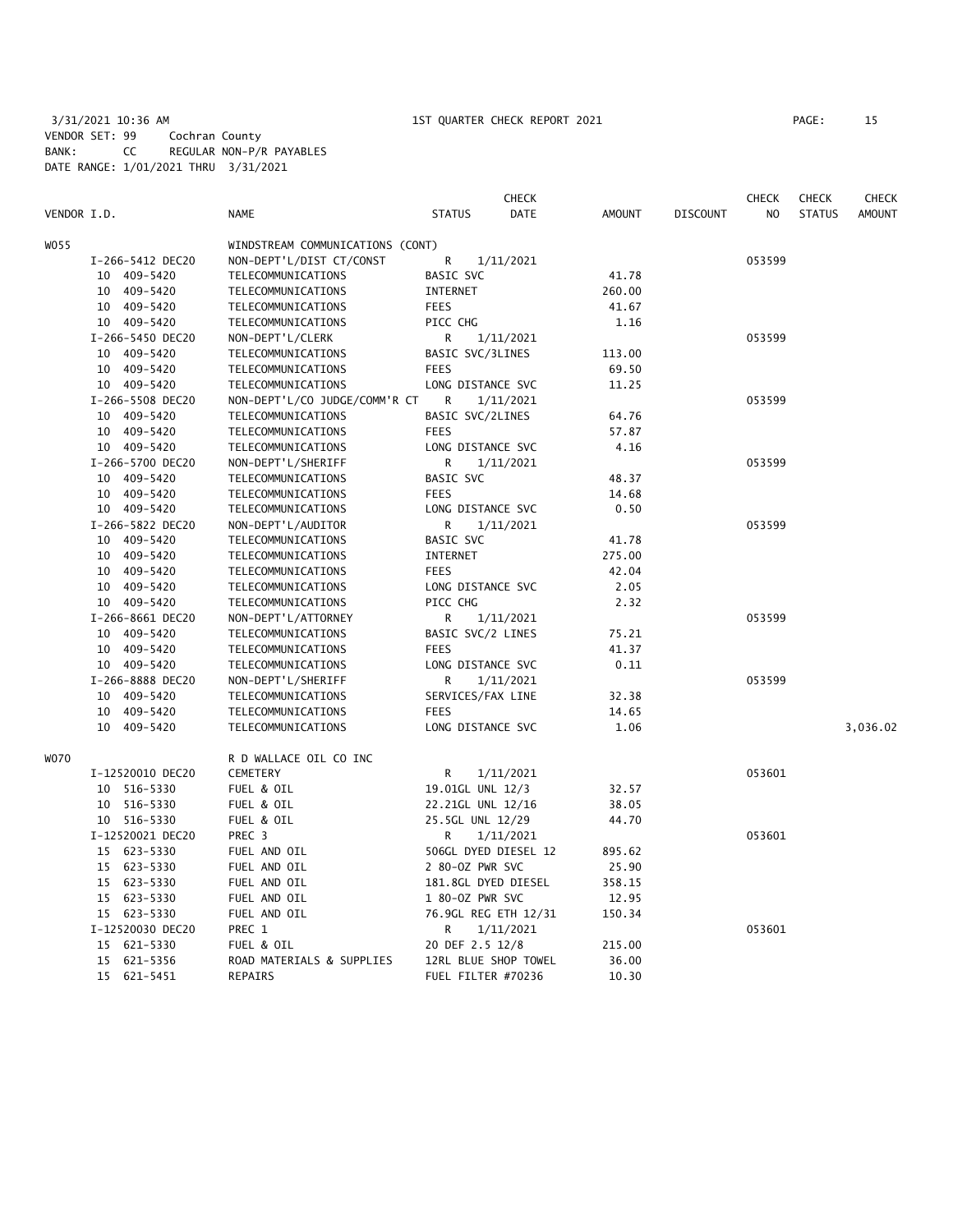3/31/2021 10:36 AM 1ST QUARTER CHECK REPORT 2021 PAGE: 16 VENDOR SET: 99 Cochran County BANK: CC REGULAR NON-P/R PAYABLES DATE RANGE: 1/01/2021 THRU 3/31/2021

|      |                  |                                | <b>CHECK</b>                 |               |                 | <b>CHECK</b> | <b>CHECK</b>  | <b>CHECK</b> |
|------|------------------|--------------------------------|------------------------------|---------------|-----------------|--------------|---------------|--------------|
|      | VENDOR I.D.      | NAME                           | <b>STATUS</b><br><b>DATE</b> | <b>AMOUNT</b> | <b>DISCOUNT</b> | NO           | <b>STATUS</b> | AMOUNT       |
| W070 |                  | R D WALLACE OIL CO INC (CONT)  |                              |               |                 |              |               |              |
|      | I-12520030 DEC20 | PREC 1                         | R<br>1/11/2021               |               |                 | 053601       |               |              |
|      | 15 621-5330      | FUEL & OIL                     | 633GL DYED DIESEL 12         | 1,088.76      |                 |              |               |              |
|      | 15 621-5330      | FUEL & OIL                     | 4 80-0Z PWR SVC              | 51.80         |                 |              |               |              |
|      | 15 621-5330      | FUEL & OIL                     | 27GL UNL 12/30               | 47.38         |                 |              |               |              |
|      | 15 621-5330      | FUEL & OIL                     | 23.5GL UNL 12/7              | 40.26         |                 |              |               |              |
|      | 15 621-5330      | FUEL & OIL                     | 26.36GL UNL 12/10            | 45.16         |                 |              |               |              |
|      | I-12520032 DEC20 | PREC 2                         | 1/11/2021<br>R               |               |                 | 053601       |               |              |
|      | 15 622-5356      | ROAD MATERIALS & SUPPLIES      | 12RL BLUE SHOP TOWEL         | 36.00         |                 |              |               |              |
|      | 15 622-5356      | ROAD MATERIALS & SUPPLIES      | 6 GAL ANTI-FREEZE 12         | 70.50         |                 |              |               |              |
|      | 15 622-5330      | FUEL AND OIL                   | 18.67GL UNL 12/2             | 31.99         |                 |              |               |              |
|      |                  |                                |                              |               |                 |              |               |              |
|      | 15 622-5330      | FUEL AND OIL                   | 17.75GL UNL 12/11            | 30.40         |                 |              |               |              |
|      | 15 622-5330      | FUEL AND OIL                   | 15.91GL UNL 12/14            | 27.25         |                 |              |               |              |
|      | I-12520041 DEC20 | PREC 4                         | R<br>1/11/2021               |               |                 | 053601       |               |              |
|      | 15 624-5330      | FUEL AND OIL                   | 93.4GL CLEAR DIESEL          | 182.60        |                 |              |               |              |
|      | 15 624-5330      | FUEL AND OIL                   | 40.2GL DYED DIESEL 1         | 69.14         |                 |              |               |              |
|      | 15 624-5330      | FUEL AND OIL                   | 30GL DYED DIESEL 12/         | 57.60         |                 |              |               |              |
|      | 15 624-5330      | FUEL AND OIL                   | 24GL UNL 12/15               | 41.12         |                 |              |               |              |
|      | I-12520043 DEC20 | SHERIFF                        | 1/11/2021<br>R               |               |                 | 053601       |               |              |
|      | 10 560-5330      | FUEL AND OIL                   | 737.827GL UNL                | 1,287.46      |                 |              |               |              |
|      | 10 560-5451      | MACHINERY-NON-OFFICE REPAIR    | STATE INSP/17 RAM #4         | 7.00          |                 |              |               |              |
|      | 10 560-5451      | MACHINERY-NON-OFFICE REPAIR    | PAPER FORM 12/11             | 3.00          |                 |              |               |              |
|      | 10 560-5330      | FUEL AND OIL                   | 15.02GL UNL 12/3 CAR         | 149.60        |                 |              |               |              |
|      | 10 560-5330      | FUEL AND OIL                   | 76.66GL UNL CARD #86         | 131.83        |                 |              |               |              |
|      | I-12520241 DEC20 | <b>EXTENSION SVC</b>           | R<br>1/11/2021               |               |                 | 053601       |               |              |
|      | 10 665-5330      | FUEL AND OIL                   | 31.82GL UNL 12/9             | 54.51         |                 |              |               |              |
|      | I-12520261 DEC20 | <b>VETERANS SVC</b>            | 1/11/2021<br>R               |               |                 | 053601       |               |              |
|      | 10 405-5330      | FUEL AND OIL                   | 18GL UNL 12/7                | 30.84         |                 |              |               |              |
|      | 10 405-5330      | FUEL AND OIL                   | 24.5GL UNL 12/21             | 42.95         |                 |              |               | 5,346.73     |
| W164 |                  | WARREN CAT                     |                              |               |                 |              |               |              |
|      | I-PS000576440    | PREC 3                         | 1/11/2021<br>R               |               |                 | 053602       |               |              |
|      | 15 623-5451      | REPAIRS                        | BREATHER KIT/5               | 186.75        |                 |              |               | 186.75       |
| W193 |                  | WESTWARD AUTOMOTIVE REPAIR LLC |                              |               |                 |              |               |              |
|      | I-1240 123020    | SHERIFF                        | R<br>1/11/2021               |               |                 | 053603       |               |              |
|      | 10 560-5451      | MACHINERY-NON-OFFICE REPAIR    | CHG OIL/'15CHRGR #16         | 20.25         |                 |              |               |              |
|      | 10 560-5451      | MACHINERY-NON-OFFICE REPAIR    | R&R RADIATOR                 | 210.00        |                 |              |               |              |
|      | 10 560-5451      | MACHINERY-NON-OFFICE REPAIR    | RADIATOR                     | 278.89        |                 |              |               |              |
|      | 10 560-5451      | MACHINERY-NON-OFFICE REPAIR    | ANTIFREEZE                   | 35.50         |                 |              |               |              |
|      | I-1288 123020    | SHERIFF                        | R<br>1/11/2021               |               |                 | 053603       |               |              |
|      | 10 560-5451      | MACHINERY-NON-OFFICE REPAIR    | RPR HEADLIGHT BULB           | 20.00         |                 |              |               |              |
|      | I-1289 123020    | SHERIFF                        | R<br>1/11/2021               |               |                 | 053603       |               |              |
|      | 10 560-5451      | MACHINERY-NON-OFFICE REPAIR    | CHG TRAN FLUID & FIL         | 75.00         |                 |              |               |              |
|      | 10 560-5451      | MACHINERY-NON-OFFICE REPAIR    | SHOP SUPPLIES                | 1.50          |                 |              |               |              |
|      | 10 560-5451      | MACHINERY-NON-OFFICE REPAIR    | HAZ WASTE FEE                | 1.75          |                 |              |               |              |
|      | 10 560-5451      | MACHINERY-NON-OFFICE REPAIR    | <b>CLEANER</b>               | 4.95          |                 |              |               |              |
|      | I-1290 123020    | SHERIFF                        | R<br>1/11/2021               |               |                 | 053603       |               |              |
|      |                  |                                |                              |               |                 |              |               |              |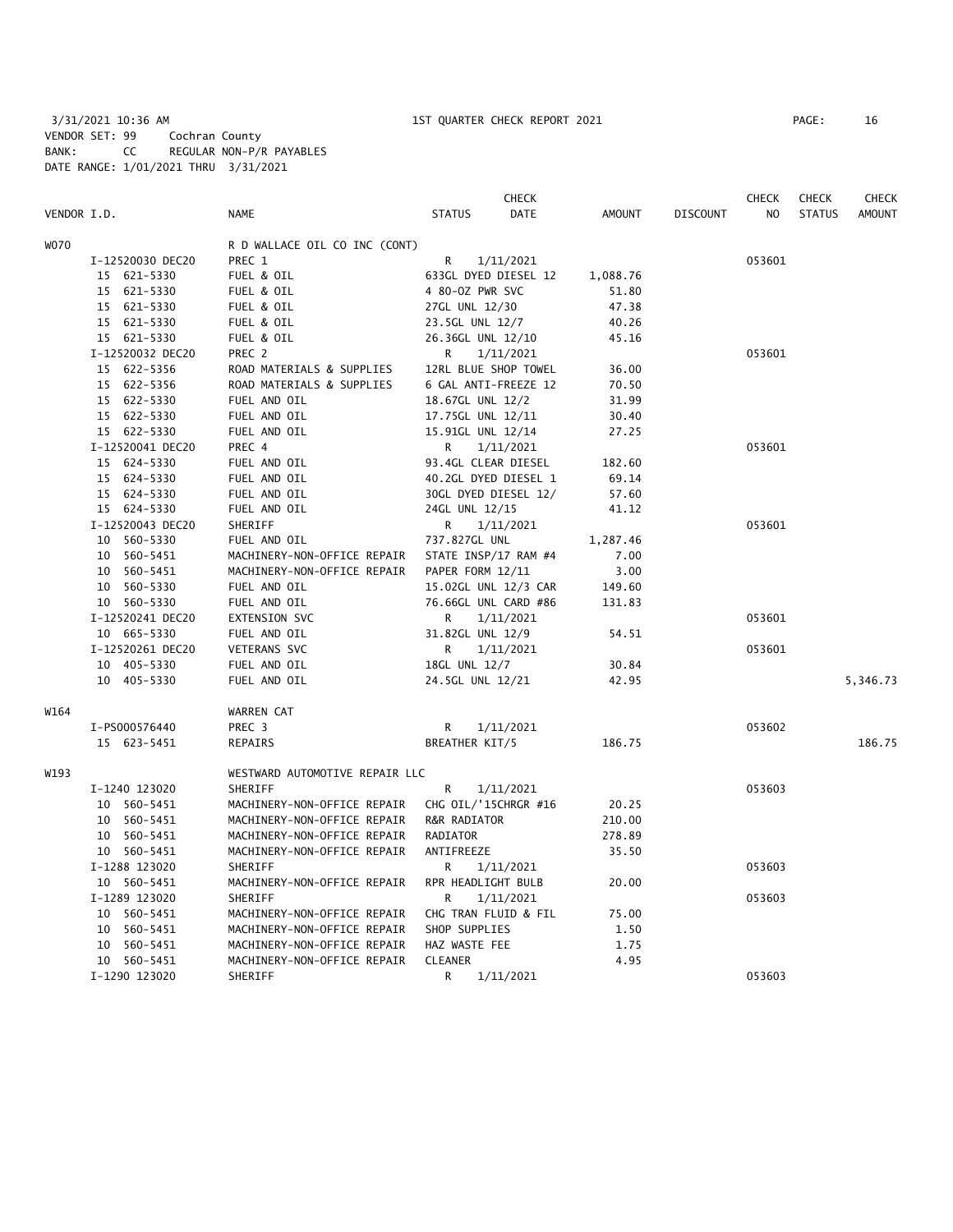3/31/2021 10:36 AM 1ST QUARTER CHECK REPORT 2021 PAGE: 17 VENDOR SET: 99 Cochran County BANK: CC REGULAR NON-P/R PAYABLES DATE RANGE: 1/01/2021 THRU 3/31/2021

|                  |           |                  |                                        |                     | <b>CHECK</b>          |               |                 | <b>CHECK</b> | <b>CHECK</b>  | <b>CHECK</b>  |
|------------------|-----------|------------------|----------------------------------------|---------------------|-----------------------|---------------|-----------------|--------------|---------------|---------------|
| VENDOR I.D.      |           |                  | NAME                                   | <b>STATUS</b>       | <b>DATE</b>           | <b>AMOUNT</b> | <b>DISCOUNT</b> | NO.          | <b>STATUS</b> | <b>AMOUNT</b> |
| W193             |           |                  | WESTWARD AUTOMOTIVE REPAIR (CONT)      |                     |                       |               |                 |              |               |               |
|                  |           | I-1290 123020    | SHERIFF                                | R                   | 1/11/2021             |               |                 | 053603       |               |               |
|                  |           | 10 560-5451      | MACHINERY-NON-OFFICE REPAIR            | OIL CHG/CHEV #6350  |                       | 20.00         |                 |              |               |               |
|                  |           | 10 560-5451      | MACHINERY-NON-OFFICE REPAIR            | HAZ WASTE FEE       |                       | 1.75          |                 |              |               | 669.59        |
| W243             |           |                  | WANDA'S DESIGNS AND EMBROIDERY         |                     |                       |               |                 |              |               |               |
|                  | $I-19355$ |                  | SHERIFF                                | R                   | 1/11/2021             |               |                 | 053604       |               |               |
|                  |           | 10 560-5205      | UNIFORMS                               | 2 SHIRT #F5312/BK   |                       | 79.98         |                 |              |               |               |
|                  |           | 10 560-5205      | UNIFORMS                               | JACKET #J317/BK     |                       | 39.98         |                 |              |               |               |
|                  |           | 10 560-5205      | UNIFORMS                               |                     | 3 NAME TAG/BK; J SCIV | 30.00         |                 |              |               |               |
|                  |           | 10 560-5205      | UNIFORMS                               | 3 BADGE/BK          |                       | 6.00          |                 |              |               |               |
|                  |           | 10 560-5205      | UNIFORMS                               |                     | 3 EMBROIDERY BASE FE  | 60.00         |                 |              |               |               |
|                  | I-19593   |                  | SHERIFF                                | R                   | 1/11/2021             |               |                 | 053604       |               |               |
|                  |           | 10 560-5205      | UNIFORMS                               |                     | JACKET #J317/J RODRI  | 39.98         |                 |              |               |               |
|                  |           | 10 560-5205      | UNIFORMS                               | EMBROIDERY BASE FEE |                       | 20.00         |                 |              |               |               |
|                  | $I-19594$ |                  | SHERIFF                                | R                   | 1/11/2021             |               |                 | 053604       |               |               |
|                  |           | 10 560-5205      | UNIFORMS                               | JACKET #J317/BK; DE |                       | 41.98         |                 |              |               |               |
|                  |           | 10 560-5205      | UNIFORMS                               | EMBROIDERY BASE FEE |                       | 20.00         |                 |              |               | 337.92        |
| X001             |           |                  | XCEL ENERGY                            |                     |                       |               |                 |              |               |               |
|                  |           |                  | I-54-1324315-7 12/20 ALMOST ALL DEPT'S | R                   | 1/11/2021             |               |                 | 053605       |               |               |
|                  |           | 30 518-5440      | UTILITIES                              |                     | 300210167 RUNWAY LIG  | 65.56         |                 |              |               |               |
|                  |           | 10 510-5440      | UTILITIES                              |                     | 300240736 COURTHOUSE  | 1,766.36      |                 |              |               |               |
|                  |           | 10 580-5440      | UTILITIES [TOWER]                      | 300282806 TOWER     |                       | 34.20         |                 |              |               |               |
|                  |           | 15 621-5440      | UTILITIES                              |                     | 300294119 PREC 1 SHO  | 38.35         |                 |              |               |               |
|                  |           |                  |                                        |                     |                       |               |                 |              |               |               |
|                  |           | 10 650-5440      | UTILITIES                              | 300338546 LIBRARY   |                       | 110.16        |                 |              |               |               |
|                  |           | 10 652-5440      | UTILITIES                              | 300342232 MUSEUM    |                       | 62.54         |                 |              |               |               |
|                  |           | 10 662-5440      | UTILITIES                              |                     | 300390484 ACTIVITY B  | 314.61        |                 |              |               |               |
|                  |           | 10 660-5440      | UTILITIES & IRRIGATION                 | 300410370 PARK      |                       |               |                 |              |               |               |
|                  |           | 10 660-5440      | UTILITIES & IRRIGATION                 | 300457515 PARK/SHOP |                       | 27.18         |                 |              |               |               |
|                  |           | 10 516-5440      | UTILITIES                              | 300555198 CEMETERY  |                       | 125.24CR      |                 |              |               |               |
|                  |           | 10 660-5440      | UTILITIES & IRRIGATION                 | 300587052 SHOWBARN  |                       | 61.69CR       |                 |              |               |               |
|                  |           | 10 660-5440      | UTILITIES & IRRIGATION                 |                     | 300587753 RODEO GROU  | 17.24         |                 |              |               |               |
|                  |           | 10 409-5440      | UTILITIES                              | 300588989 ANNEX     |                       | 37.96         |                 |              |               |               |
|                  |           | 10 516-5440      | UTILITIES                              | 300603417 CEMETERY  |                       | 38.45CR       |                 |              |               |               |
|                  |           | 10 516-5440      | UTILITIES                              |                     | 300637038 CEMETERY S  | 231.75CR      |                 |              |               | 2,017.03      |
| T <sub>255</sub> |           |                  | TEXAS DEPT OF STATE HEALTH SER         |                     |                       |               |                 |              |               |               |
|                  |           | I-2021 INSP FEE  | JAIL                                   | R                   | 1/11/2021             |               |                 | 053606       |               |               |
|                  |           | 10 512-5499      | MISCELLANEOUS                          |                     | HEALTH DEPT INSPECTI  | 150.00        |                 |              |               | 150.00        |
| C426             |           |                  | CARTHEL ENGINEERING SOLUTIONS          |                     |                       |               |                 |              |               |               |
|                  |           | I-912/BLEDSOE GR | NON-DEPT/BLEDSOE WATER GRANT           | R                   | 1/26/2021             |               |                 | 053607       |               |               |
|                  |           | 10 409-5571      | CAPITAL OUTLAY                         | 20% ENG FEE/BLEDSOE |                       | 5,000.00      |                 |              |               | 5,000.00      |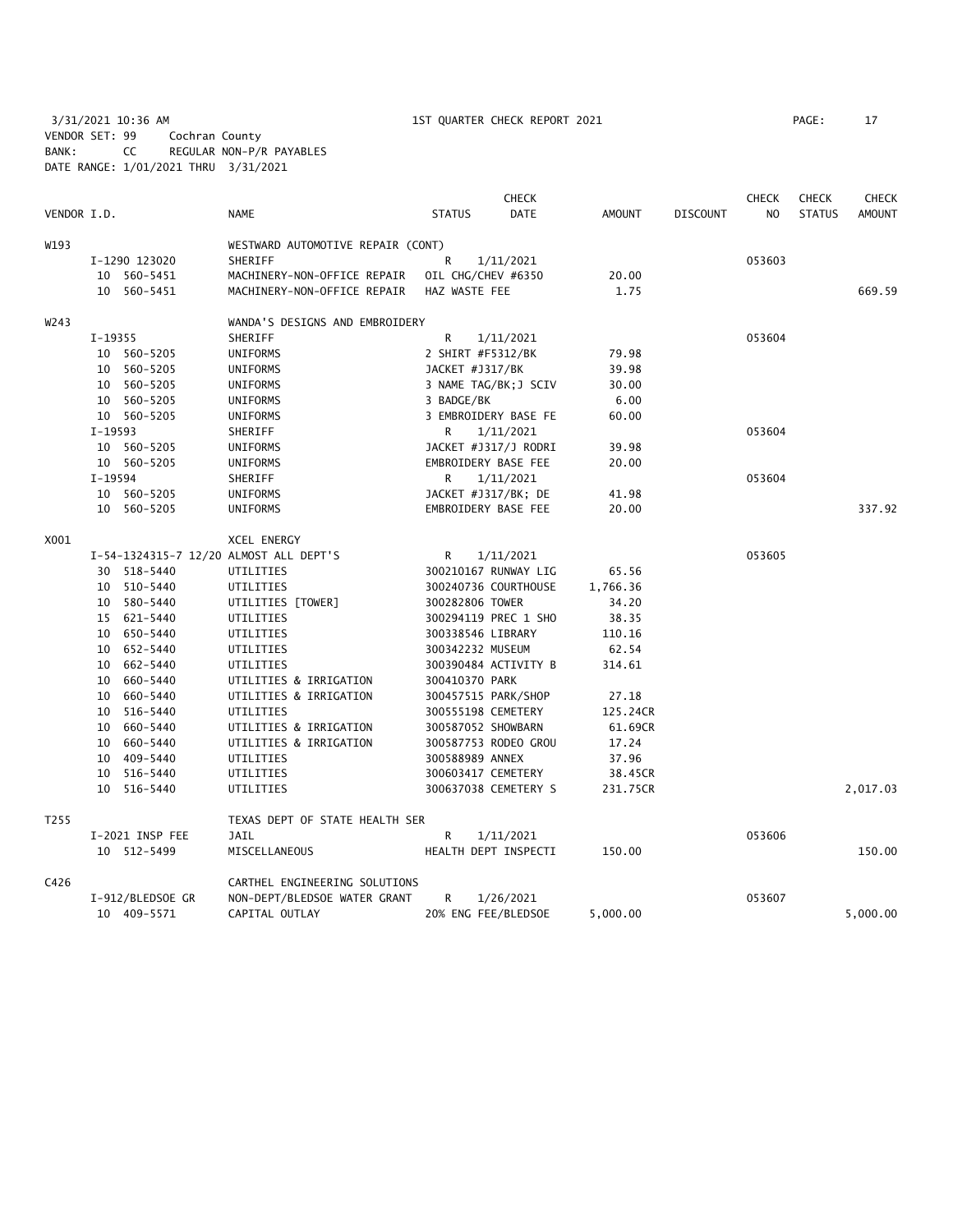# 3/31/2021 10:36 AM 1ST QUARTER CHECK REPORT 2021 PAGE: 18 VENDOR SET: 99 Cochran County BANK: CC REGULAR NON-P/R PAYABLES DATE RANGE: 1/01/2021 THRU 3/31/2021

|             |                     |                              |                     | <b>CHECK</b>          |               |                 | <b>CHECK</b>   | <b>CHECK</b>  | <b>CHECK</b>  |
|-------------|---------------------|------------------------------|---------------------|-----------------------|---------------|-----------------|----------------|---------------|---------------|
| VENDOR I.D. |                     | <b>NAME</b>                  | <b>STATUS</b>       | <b>DATE</b>           | <b>AMOUNT</b> | <b>DISCOUNT</b> | N <sub>O</sub> | <b>STATUS</b> | <b>AMOUNT</b> |
| S016        |                     | SOUTH PLAINS ASSN. OF GOV    |                     |                       |               |                 |                |               |               |
|             | $I - #1/CDBG$       | NON-DEPT/BLEDSOE WATER GRANT | R                   | 1/26/2021             |               |                 | 053608         |               |               |
|             | 10 409-5571         | CAPITAL OUTLAY               |                     | RECORD KEEPING/BLEDS  | 6,075.00      |                 |                |               |               |
|             | 10 409-5571         | CAPITAL OUTLAY               |                     | ENVIRON REVIEW/BLEDS  | 6,075.00      |                 |                |               | 12,150.00     |
| A178        |                     | AMAZON                       |                     |                       |               |                 |                |               |               |
|             | I-636377733977      | <b>CEMETERY</b>              | R                   | 1/28/2021             |               |                 | 053641         |               |               |
|             | 10 516-5332         | CUSTODIAL SUPPLIES           |                     | CAMPARK MINI CAM      | 49.99         |                 |                |               |               |
|             | I-657485997488      | <b>EXTENSION SVC</b>         | R                   | 1/28/2021             |               |                 | 053641         |               |               |
|             | 10 665-5310         | OFFICE SUPPLIES              |                     | DESK W/PEDESTAL, HUT  | 748.84        |                 |                |               |               |
|             | I-754879983546      | <b>ELECTIONS</b>             | R                   | 1/28/2021             |               |                 | 053641         |               |               |
|             | 10 490-5310         | OFFICE SUPPLIES              |                     | HP ELITE 800 G1/#2UA  | 349.97        |                 |                |               |               |
|             | 10 490-5310         | OFFICE SUPPLIES              |                     | MONITOR#VM4515872D03  |               |                 |                |               |               |
|             | I-773558943933      | LIBRARY                      | R                   | 1/28/2021             |               |                 | 053641         |               |               |
|             | 10 650-5590         | <b>BOOKS</b>                 |                     | RUNAWAY: WOLFES OF MA | 15.99         |                 |                |               |               |
|             | 10 650-5590         | <b>BOOKS</b>                 | NYPD RED 6          |                       | 21.49         |                 |                |               |               |
|             | 10 650-5590         | <b>BOOKS</b>                 | BEAUTIFUL BOMBSHELL |                       | 9.99          |                 |                |               |               |
|             | 10 650-5590         | <b>BOOKS</b>                 |                     | 5 MORE SLEEPS TIL CH  | 13.28         |                 |                |               |               |
|             | 10 650-5590         | <b>BOOKS</b>                 |                     | BEAUTIFUL PLAYER      | 13.13         |                 |                |               |               |
|             | 10 650-5590         | <b>BOOKS</b>                 |                     | A TIME FOR MERCY      | 16.79         |                 |                |               |               |
|             | 10 650-5590         | <b>BOOKS</b>                 | DEADLY CROSS        |                       | 14.50         |                 |                |               |               |
|             | 10 650-5310         | OFFICE SUPPLIES              |                     | EXT 3D BLUERAY DVD D  | 89.99         |                 |                |               |               |
|             | 10 650-5590         | <b>BOOKS</b>                 |                     | <b>BEAUTIFUL BTCH</b> | 9.99          |                 |                |               |               |
|             | 10 650-5590         | <b>BOOKS</b>                 | AWAKENED            |                       | 15.99         |                 |                |               |               |
|             | 10 650-5310         | OFFICE SUPPLIES              |                     | TOMTOC 360 PROT LAPT  | 22.99         |                 |                |               |               |
|             | I-836653784948      | AUDITOR/ELECTIONS            | R                   | 1/28/2021             |               |                 | 053641         |               |               |
|             | 10 495-5310         | OFFICE SUPPLIES              |                     | 1BX HANGING FOLDERS/  | 13.76         |                 |                |               |               |
|             | 10 490-5310         | OFFICE SUPPLIES              |                     | 2BX HANGING FOLDERS/  | 19.76         |                 |                |               |               |
|             | I-839375334434      | LIBRARY                      | R                   | 1/28/2021             |               |                 | 053641         |               |               |
|             | 10 650-5310         | OFFICE SUPPLIES              |                     | 24PK AA BATTERIES     | 17.45         |                 |                |               |               |
|             | 10 650-5310         |                              | <b>CPN</b>          |                       |               |                 |                |               |               |
|             | I-886893896859      | OFFICE SUPPLIES<br>LIBRARY   | R                   |                       | 1.21CR        |                 | 053641         |               |               |
|             |                     |                              | IF IT BLEEDS        | 1/28/2021             | 14.77         |                 |                |               |               |
|             | 10 650-5590         | <b>BOOKS</b>                 |                     |                       |               |                 |                |               |               |
|             | 10 650-5590         | <b>BOOKS</b>                 |                     | KILLING CRAZY HORSE   | 15.00         |                 |                |               |               |
|             | 10 650-5590         | <b>BOOKS</b>                 |                     | A SKY BEYOND THE STO  | 13.98         |                 |                |               |               |
|             | 10 650-5590         | <b>BOOKS</b>                 | <b>CPN</b>          |                       | 26.98CR       |                 |                |               | 1,459.46      |
| A266        |                     | AXON ENTERPRISES, INC        |                     |                       |               |                 |                |               |               |
|             | I-SI-1663808 061620 | SHERIFF                      | R                   | 1/28/2021             |               |                 | 053643         |               |               |
|             | 10 560-5334         | OTHER SUPPLIES               |                     | 4 RAPIDLOCK PKT MOUN  | 125.20        |                 |                |               | 125.20        |
| B026        |                     | BLEDSOE WATER SUPPLY CORP    |                     |                       |               |                 |                |               |               |
|             | $I-3004$ 01/21      | PREC <sub>3</sub>            | R                   | 1/28/2021             |               |                 | 053644         |               |               |
|             | 15 623-5440         | UTILITIES                    |                     | 170GL WATER DEC 2020  | 22.00         |                 |                |               |               |
|             | 15 623-5440         | UTILITIES                    |                     | ASSESSMENT FEE        | 0.11          |                 |                |               | 22.11         |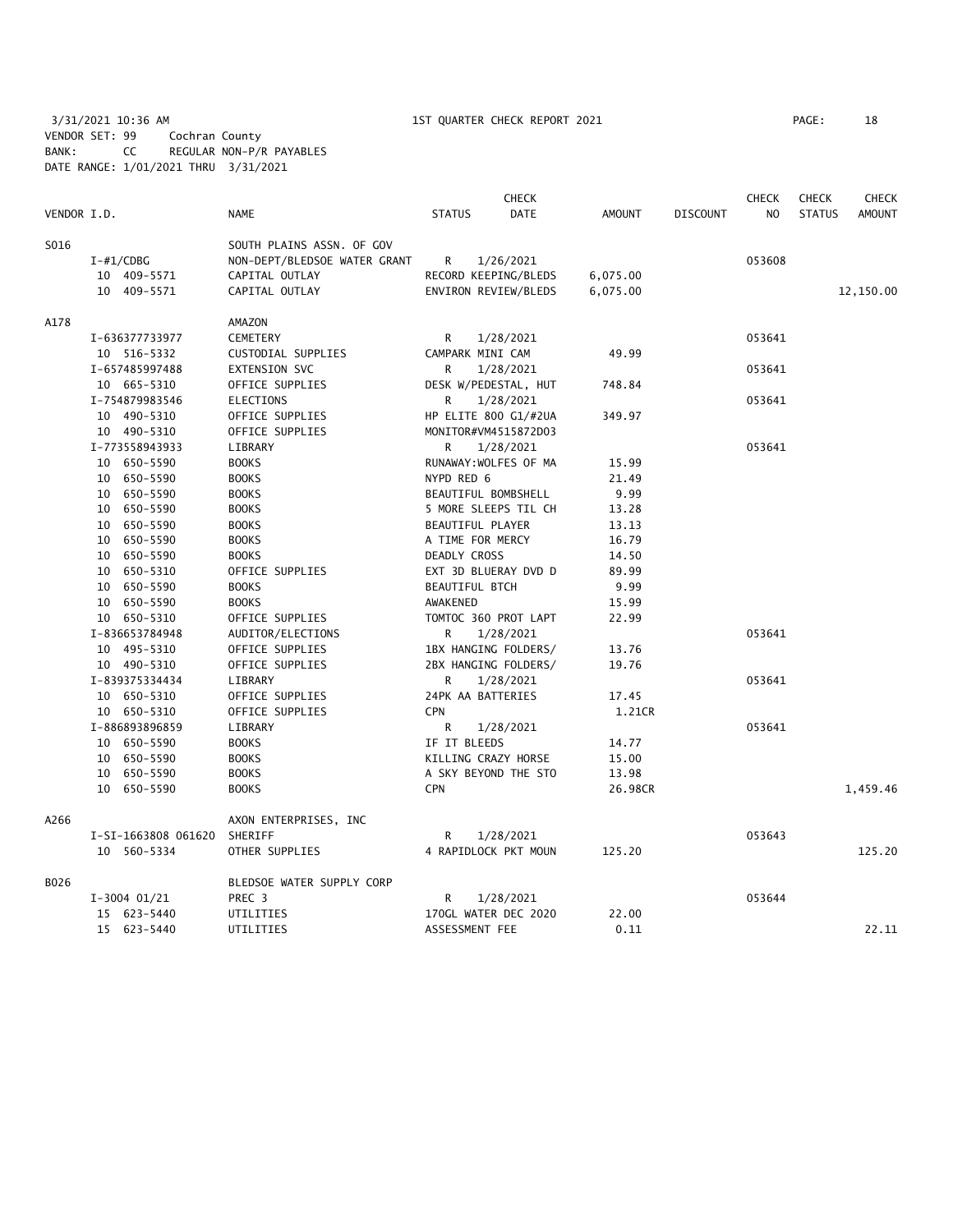3/31/2021 10:36 AM 1ST QUARTER CHECK REPORT 2021 PAGE: 19 VENDOR SET: 99 Cochran County BANK: CC REGULAR NON-P/R PAYABLES DATE RANGE: 1/01/2021 THRU 3/31/2021

|                  |             |                   |                            |                      | <b>CHECK</b>         |               |          | <b>CHECK</b> | <b>CHECK</b>  | <b>CHECK</b>  |
|------------------|-------------|-------------------|----------------------------|----------------------|----------------------|---------------|----------|--------------|---------------|---------------|
| VENDOR I.D.      |             |                   | <b>NAME</b>                | <b>STATUS</b>        | <b>DATE</b>          | <b>AMOUNT</b> | DISCOUNT | NO           | <b>STATUS</b> | <b>AMOUNT</b> |
| B063             |             |                   | BINDING SYSTEMS OF AMERICA |                      |                      |               |          |              |               |               |
|                  | I-27656     |                   | <b>AUDITOR</b>             | R                    | 1/28/2021            |               |          | 053645       |               |               |
|                  |             | 10 495-5310       | OFFICE SUPPLIES            | 100/THERMAL COVERS B |                      | 209.00        |          |              |               |               |
|                  |             | 10 495-5310       | OFFICE SUPPLIES            | FREIGHT              |                      | 22.86         |          |              |               | 231.86        |
| B190             |             |                   | DYRL BUSH, dba             |                      |                      |               |          |              |               |               |
|                  | $I - 3000$  |                   | PREC 2                     | R                    | 1/28/2021            |               |          | 053646       |               |               |
|                  |             | 15 622-5571       | CAPITAL OUTLAY             | STATE INSP/09 PETERB |                      | 40.00         |          |              |               |               |
|                  |             | 15 622-5571       | CAPITAL OUTLAY             |                      | STATE INSP/07 TALBER | 40.00         |          |              |               | 80.00         |
| C064             |             |                   | CITY OF MORTON F D         |                      |                      |               |          |              |               |               |
|                  |             | I-DEC 2020        | PUBLIC SAFETY*OTHER        | R                    | 1/28/2021            |               |          | 053647       |               |               |
|                  |             | 10 580-5414       | FIRE PROTECTION CONTRACTS  |                      | S SH214/CAR FIRE 12/ | 350.00        |          |              |               |               |
|                  |             | 10 580-5414       | FIRE PROTECTION CONTRACTS  |                      | FM 1169/GIN FIRE 12/ | 350.00        |          |              |               | 700.00        |
| C <sub>290</sub> |             |                   | CENTER POINT LARGE PRINT   |                      |                      |               |          |              |               |               |
|                  |             | I-1815541         | LIBRARY                    | R                    | 1/28/2021            |               |          | 053648       |               |               |
|                  |             | 10 650-5590       | <b>BOOKS</b>               | IN THE LION'S DEN    |                      | 23.37         |          |              |               |               |
|                  |             | 10 650-5590       | <b>BOOKS</b>               | MISS JANIE'S GIRLS   |                      | 23.37         |          |              |               |               |
|                  |             | 10 650-5590       | <b>BOOKS</b>               | HOLD ON TIGHT        |                      | 23.37         |          |              |               |               |
|                  |             | 10 650-5590       | <b>BOOKS</b>               | HEAD OVER HEELS      |                      | 23.37         |          |              |               |               |
|                  |             | 10 650-5590       | <b>BOOKS</b>               | A COLD TRAIL         |                      | 23.37         |          |              |               |               |
|                  |             | 10 650-5590       | <b>BOOKS</b>               | LAST DAY             |                      | 23.37         |          |              |               | 140.22        |
| C416             |             |                   | BRANDY CRISWELL            |                      |                      |               |          |              |               |               |
|                  |             | I-CPS#4586 010521 | DISTRICT COURT             | R                    | 1/28/2021            |               |          | 053649       |               |               |
|                  |             | 10 435-5400       | ATTORNEY AD LITEM          | PERM HRNG(C)/CPS#458 |                      | 300.00        |          |              |               | 300.00        |
| C422             |             |                   | CARSON INDUSTRIES, INC.    |                      |                      |               |          |              |               |               |
|                  | $I - 32960$ |                   | LIBRARY                    | R                    | 1/28/2021            |               |          | 053650       |               |               |
|                  |             | 10 650-5332       | CUSTODIAL SUPPLIES         | SANITIZING MAINT KIT |                      | 119.95        |          |              |               |               |
|                  |             | 10 650-5332       | CUSTODIAL SUPPLIES         | SHIPPING             |                      | 15.00         |          |              |               | 134.95        |
| D001             |             |                   | DACO FIRE EQUIPMENT        |                      |                      |               |          |              |               |               |
|                  | I-24718     |                   | JAIL                       | R                    | 1/28/2021            |               |          | 053651       |               |               |
|                  |             | 10 512-5499       | MISCELLANEOUS              | 2 SCBA FLOW TEST     |                      | 140.00        |          |              |               |               |
|                  | $I - 86546$ |                   | <b>JAIL</b>                | R.                   | 1/28/2021            |               |          | 053651       |               |               |
|                  |             | 10 512-5499       | MISCELLANEOUS              | 11 ANNUAL INSPECTION |                      | 93.50         |          |              |               | 233.50        |
| D023             |             |                   | PHILIP J. DAVIS, PH.D.     |                      |                      |               |          |              |               |               |
|                  |             | I-JAN 2020/4 EMPL | SHERIFF                    | R                    | 1/28/2021            |               |          | 053652       |               |               |
|                  |             | 10 560-5499       | MISCELLANEOUS              | TCOLE EXAM/V ROBINSO |                      | 225.00        |          |              |               |               |
|                  |             | 10 560-5499       | MISCELLANEOUS              | TCOLE EXAM/V O GONZA |                      | 225.00        |          |              |               |               |
|                  |             | 10 560-5499       | MISCELLANEOUS              | TCOLE EXAM/A HILARIO |                      | 225.00        |          |              |               |               |
|                  |             | 10 560-5499       | MISCELLANEOUS              | TCOLE EXAM/K LUCIO   |                      | 225.00        |          |              |               | 900.00        |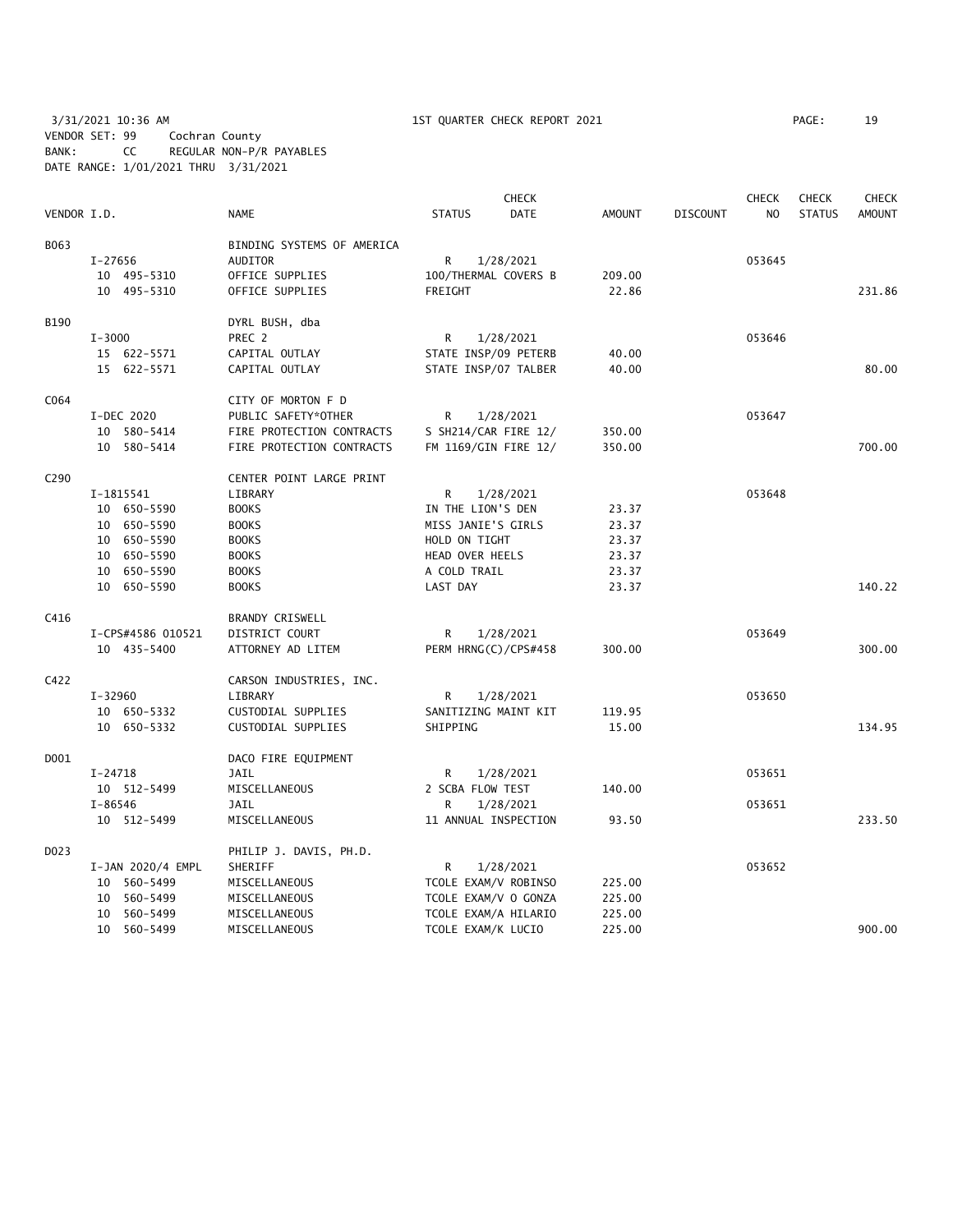3/31/2021 10:36 AM 1ST QUARTER CHECK REPORT 2021 PAGE: 20 VENDOR SET: 99 Cochran County BANK: CC REGULAR NON-P/R PAYABLES DATE RANGE: 1/01/2021 THRU 3/31/2021

|             |                 |                                |                      | <b>CHECK</b> |               |                 | <b>CHECK</b>   | <b>CHECK</b>  | <b>CHECK</b>  |
|-------------|-----------------|--------------------------------|----------------------|--------------|---------------|-----------------|----------------|---------------|---------------|
| VENDOR I.D. |                 | <b>NAME</b>                    | <b>STATUS</b>        | <b>DATE</b>  | <b>AMOUNT</b> | <b>DISCOUNT</b> | N <sub>O</sub> | <b>STATUS</b> | <b>AMOUNT</b> |
| D048        |                 | DATA-LINE OFFICE SYSTEMS       |                      |              |               |                 |                |               |               |
|             | I-IN124761      | LIBRARY                        | R                    | 1/28/2021    |               |                 | 053653         |               |               |
|             | 10 650-5411     | MAINTENANCE CONTRACTS          | COPIER MAINT 01/21-0 |              | 37.50         |                 |                |               |               |
|             | 10 650-5411     | MAINTENANCE CONTRACTS          | 134 COLOR COPIES 12/ |              | 13.40         |                 |                |               |               |
|             | I-IN125017      | EXTENSION SVC                  | R                    | 1/28/2021    |               |                 | 053653         |               |               |
|             | 10 665-5411     | MAINTENANCE CONTRACTS          | COPIER MAINT 01/05-0 |              | 33.00         |                 |                |               | 83.90         |
| D196        |                 | JORGE DE LA CRUZ, SHERIFF      |                      |              |               |                 |                |               |               |
|             | $I - 1/26/20$   | JAIL                           | R                    | 1/28/2021    |               |                 | 053654         |               |               |
|             | 10 512-5333     | FOOD-PRISONERS                 | LETTUCE/ALLSUP'S 1/1 |              | 2.59          |                 |                |               | 2.59          |
| D212        |                 | D & J TIRE SERVICE, LLC        |                      |              |               |                 |                |               |               |
|             | I-812064        | SHERIFF                        | R                    | 1/28/2021    |               |                 | 053655         |               |               |
|             | 10 560-5454     | TIRES                          | RPR RIM/JAIL TRK '10 |              | 120.00        |                 |                |               |               |
|             | 10 560-5454     | <b>TIRES</b>                   | DISMT/MT TIRE        |              | 10.00         |                 |                |               |               |
|             | 10 560-5454     | <b>TIRES</b>                   | BAL                  |              | 10.00         |                 |                |               |               |
|             | I-812068        | PREC 4                         | R                    | 1/28/2021    |               |                 | 053655         |               |               |
|             | 15 624-5454     | TIRES                          | RPR FLAT             |              | 15.00         |                 |                |               |               |
|             | $I - 812091$    | SHERIFF                        | R                    | 1/28/2021    |               |                 | 053655         |               |               |
|             | 10 560-5454     | <b>TIRES</b>                   | RPR FLAT/2           |              | 30.00         |                 |                |               |               |
|             | I-968359        | PREC 4                         | R                    | 1/28/2021    |               |                 | 053655         |               |               |
|             | 15 624-5454     | <b>TIRES</b>                   | RPR FLAT/2           |              | 80.00         |                 |                |               | 265.00        |
| E005        |                 | EAGLE RUBBER & SUPPLY          |                      |              |               |                 |                |               |               |
|             | I-0144454       | PREC 2                         | R                    | 1/28/2021    |               |                 | 053656         |               |               |
|             | 15 622-5571     | CAPITAL OUTLAY                 | COUPLER/2/'09 PTRBLT |              | 100.00        |                 |                |               |               |
|             | 15 622-5571     | CAPITAL OUTLAY                 | PLUG/2               |              | 58.00         |                 |                |               |               |
|             | 15 622-5571     | CAPITAL OUTLAY                 | HEX BUSHING/2        |              | 7.02          |                 |                |               | 165.02        |
| E069        |                 | ENCARTELE, INC                 |                      |              |               |                 |                |               |               |
|             | $I-9846$        | JAIL                           | R                    | 1/28/2021    |               |                 | 053657         |               |               |
|             | 10 000-4380.200 | OTHER [MISCELLANEOUS]          | 1,000 MIN @30c/DATA  |              | 300.00        |                 |                |               | 300.00        |
| E091        |                 | efurnitureMAX, LLC             |                      |              |               |                 |                |               |               |
|             | I-1000010018    | SHERIFF                        | R                    | 1/28/2021    |               |                 | 053658         |               |               |
|             | 10 560-5310     | OFFICE SUPPLIES                | 2 PRO-TOUGH/LTHR EXE |              | 699.98        |                 |                |               |               |
|             | 10 560-5310     | OFFICE SUPPLIES                | 1 CHERRYMAN ERG TASK |              | 356.40        |                 |                |               | 1,056.38      |
| G270        |                 | GARZA COUNTY LAW ENFORCEMENT C |                      |              |               |                 |                |               |               |
|             | I-DEC 2020      | JAIL                           | R                    | 1/28/2021    |               |                 | 053659         |               |               |
|             | 10 512-5499     | MISCELLANEOUS                  | 6 DAYS/DANIEL GARZA  |              | 270.00        |                 |                |               | 270.00        |
| G277        |                 | GOODWILL INDUSTRIES OF         |                      |              |               |                 |                |               |               |
|             | I-45281         | NON-DEPT'L                     | R                    | 1/28/2021    |               |                 | 053660         |               |               |
|             | 10 409-5499     | MISCELLANEOUS                  | 6 64-GAL BINS/DOC DE |              | 324.00        |                 |                |               | 324.00        |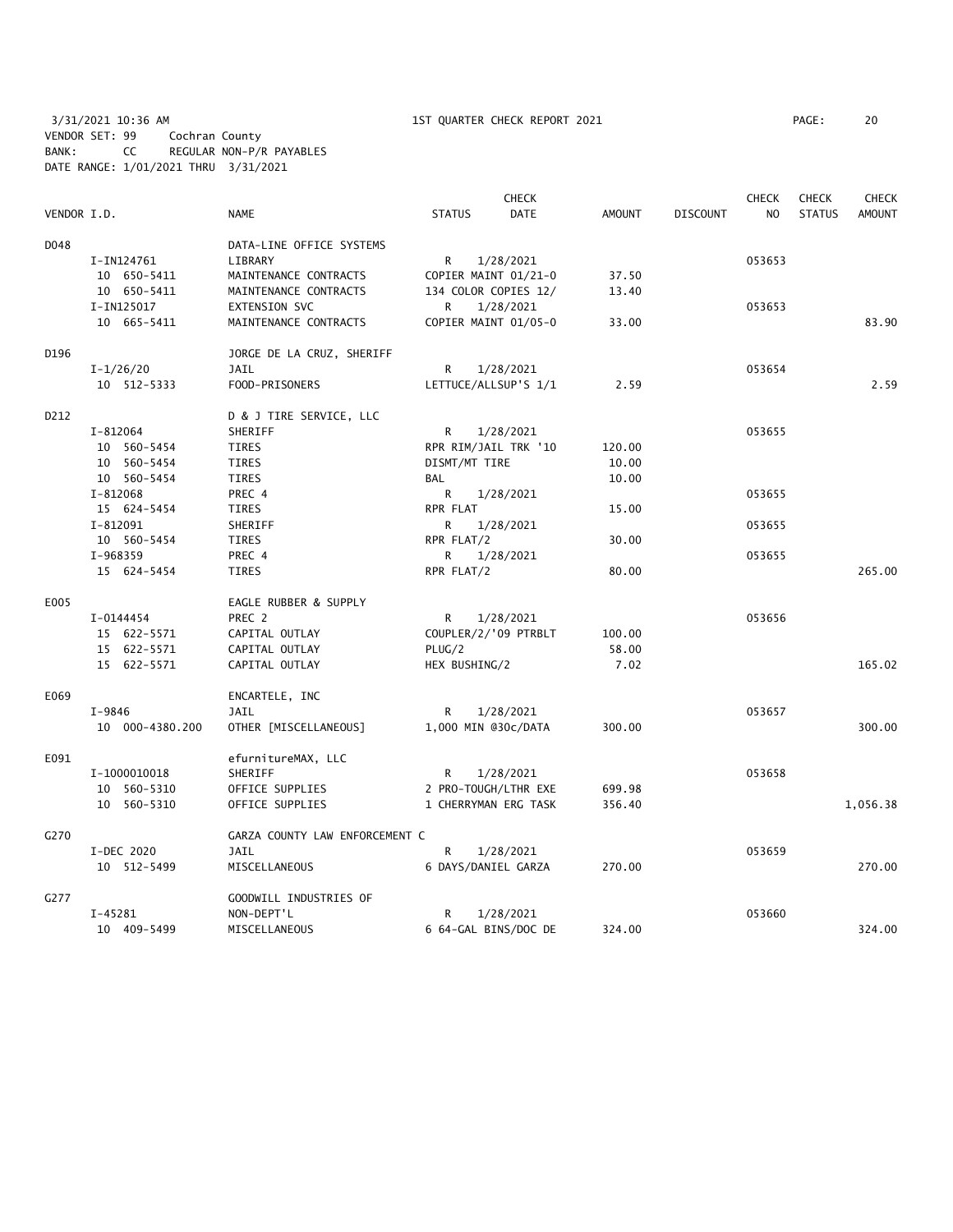3/31/2021 10:36 AM 1ST QUARTER CHECK REPORT 2021 PAGE: 21 VENDOR SET: 99 Cochran County BANK: CC REGULAR NON-P/R PAYABLES DATE RANGE: 1/01/2021 THRU 3/31/2021

|             |                             |                                |                      | <b>CHECK</b>         |               |                 | <b>CHECK</b> | <b>CHECK</b>  | <b>CHECK</b>  |
|-------------|-----------------------------|--------------------------------|----------------------|----------------------|---------------|-----------------|--------------|---------------|---------------|
| VENDOR I.D. |                             | <b>NAME</b>                    | <b>STATUS</b>        | <b>DATE</b>          | <b>AMOUNT</b> | <b>DISCOUNT</b> | NO           | <b>STATUS</b> | <b>AMOUNT</b> |
| G278        |                             | ELIAS J GARCIA LLC             |                      |                      |               |                 |              |               |               |
|             | I-CPS#4581 010521           | DISTRICT CORT                  | R                    | 1/28/2021            |               |                 | 053661       |               |               |
|             | 10 435-5400                 | ATTORNEY AD LITEM              | PERM HRNG(PF)/CPS#45 |                      | 300.00        |                 |              |               | 300.00        |
| G282        |                             | GARZA COUNTY TREASURER         |                      |                      |               |                 |              |               |               |
|             | I-NOV 2020/MEDICAL          | JAIL                           | R                    | 1/28/2021            |               |                 | 053662       |               |               |
|             | 10 512-5391                 | MEDICAL CARE-PRISONERS         | PSYC MNTR/DANIEL GAR |                      | 102.00        |                 |              |               | 102.00        |
| <b>J005</b> |                             | J & B TRAILERS & EQUIPMENT, IN |                      |                      |               |                 |              |               |               |
|             | I-IN10258                   | PREC 2                         | R                    | 1/28/2021            |               |                 | 053663       |               |               |
|             | 15 622-5451                 | <b>REPAIRS</b>                 | FENDER/R&B'03 MACK T |                      | 85.56         |                 |              |               | 85.56         |
| L057        |                             | L KENLEY, dba                  |                      |                      |               |                 |              |               |               |
|             | $I-9405$                    | PREC 2                         | R                    | 1/28/2021            |               |                 | 053664       |               |               |
|             | 15 622-5571                 | CAPITAL OUTLAY                 | 2 VEHICLE SIGNS/09 P |                      | 90.00         |                 |              |               | 90.00         |
| M011        |                             | MCWHORTER'S LTD                |                      |                      |               |                 |              |               |               |
|             | I-4034464                   | CEMETERY                       | R                    | 1/28/2021            |               |                 | 053665       |               |               |
|             | 10 516-5454                 | TIRES                          | TUBE/2               |                      | 14.00         |                 |              |               | 14.00         |
| M182        |                             | BEVERLY MCCLELLAN              |                      |                      |               |                 |              |               |               |
|             | I-R/B 011221 ST INSP PREC 2 |                                | R                    | 1/28/2021            |               |                 | 053666       |               |               |
|             | 15 622-5571                 | CAPITAL OUTLAY                 | ST INSP FEE/09 PETER |                      | 22.00         |                 |              |               |               |
|             | $I-R/B$ ADOBE 2021          | AUDITOR                        | R                    | 1/28/2021            |               |                 | 053666       |               |               |
|             | 10 495-5310                 | OFFICE SUPPLIES                | R/B ADOBE DC 1YR     |                      | 179.88        |                 |              |               |               |
|             | I-R/B ST INSP FEES          | PREC 2/CONSTABLE               | R                    | 1/28/2021            |               |                 | 053666       |               |               |
|             | 15 622-5571                 | CAPITAL OUTLAY                 | ST INSP '07 TALBERT  |                      | 22.00         |                 |              |               |               |
|             | 10 550-5571                 | CAPITAL OUTLAY                 | 2YR INSP '20 CHEV PI |                      | 16.75         |                 |              |               | 240.63        |
| M331        |                             | LYNDA MARCH PHD, RD/LD         |                      |                      |               |                 |              |               |               |
|             | I-CCLE02012021              | JAIL                           | R                    | 1/28/2021            |               |                 | 053667       |               |               |
|             | 10 512-5499                 | MISCELLANEOUS                  | ANNUAL MENU RVW      |                      | 60.00         |                 |              |               | 60.00         |
| M348        |                             | JENNIFER MIRLL, PLLC           |                      |                      |               |                 |              |               |               |
|             | I-CPS#4581 010721           | DISTRICT COURT                 | R                    | 1/28/2021            |               |                 | 053668       |               |               |
|             | 10 435-5400                 | ATTORNEY AD LITEM              | FINAL PERM(C)CPS#458 |                      | 300.00        |                 |              |               |               |
|             | I-CPS#4586 010721           | DISTRICT COURT                 | R                    | 1/28/2021            |               |                 | 053668       |               |               |
|             | 10 435-5400                 | ATTORNEY AD LITEM              | HRNG(PF)/CPS#4586    |                      | 300.00        |                 |              |               | 600.00        |
| M351        |                             | MORTON STUDENT MEDIA           |                      |                      |               |                 |              |               |               |
|             | I-100 011321                | MUSEUM/HISTORICAL COMM         | R                    | 1/28/2021            |               |                 | 053669       |               |               |
|             | 31 652-5499                 | MISCELLANEOUS                  |                      | FULL PG AD 2021 YEAR | 250.00        |                 |              |               | 250.00        |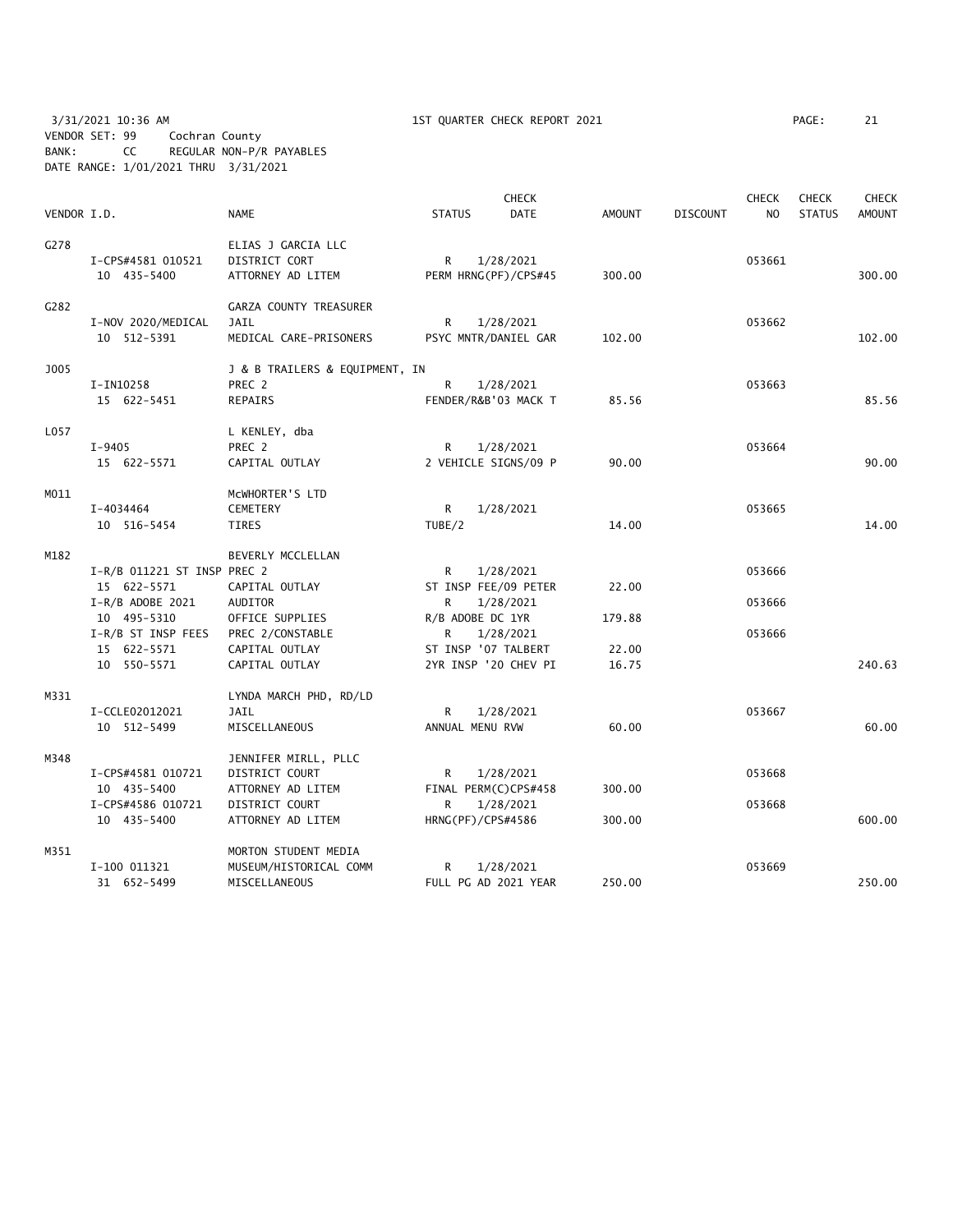3/31/2021 10:36 AM 1ST QUARTER CHECK REPORT 2021 PAGE: 22 VENDOR SET: 99 Cochran County BANK: CC REGULAR NON-P/R PAYABLES DATE RANGE: 1/01/2021 THRU 3/31/2021

|             |                               |                                |                     | <b>CHECK</b>         |                |                 | <b>CHECK</b> | <b>CHECK</b>  | <b>CHECK</b>  |
|-------------|-------------------------------|--------------------------------|---------------------|----------------------|----------------|-----------------|--------------|---------------|---------------|
| VENDOR I.D. |                               | <b>NAME</b>                    | <b>STATUS</b>       | <b>DATE</b>          | <b>AMOUNT</b>  | <b>DISCOUNT</b> | NO           | <b>STATUS</b> | <b>AMOUNT</b> |
| N093        |                               | NORTH PLAINS CHAPTER TAAO      |                     |                      |                |                 |              |               |               |
|             | I-ETHICS/T JACKSON            | TAX A/C                        | R                   | 1/28/2021            |                |                 | 053670       |               |               |
|             | 10 499-5427                   | CONTINUING EDUCATION           |                     | REGIS/ETHICS/TREVA 2 | 150.00         |                 |              |               | 150.00        |
| 0041        |                               | OMNIBASE SERVICES OF TEXAS, LP |                     |                      |                |                 |              |               |               |
|             | I-4TH QTR FEES 20             | FTA FEES                       | R                   | 1/28/2021            |                |                 | 053671       |               |               |
|             | 10 000-2206.003               | Omni Collection Fee            | 4TH QTR FEES 2020   |                      | 4.75           |                 |              |               | 4.75          |
| P017        |                               | POSTMASTER                     |                     |                      |                |                 |              |               |               |
|             | I-2021 RENT, BOX 735          | MUSEUM/HISTORICAL COMM         | R                   | 1/28/2021            |                |                 | 053672       |               |               |
|             | 31 652-5311                   | POSTAL EXPENSES                | BOX RENT 2021       |                      | 64.00          |                 |              |               | 64.00         |
| P073        |                               | THE PENWORTHY COMPANY          |                     |                      |                |                 |              |               |               |
|             | I-0568517-IN                  | LIBRARY                        | R                   | 1/28/2021            |                |                 | 053673       |               |               |
|             | 10 650-5590                   | <b>BOOKS</b>                   | CAT KID COMIC CLUB  |                      | 12.99          |                 |              |               |               |
|             | 10 650-5590                   | <b>BOOKS</b>                   | DIARY OF A DUMMY    |                      | 16.49          |                 |              |               |               |
|             | 10 650-5590                   | <b>BOOKS</b>                   |                     | DR.FLOSS IS THE BOSS | 15.49          |                 |              |               |               |
|             | 10 650-5590                   | <b>BOOKS</b>                   | DRAGON'S HALLOWEEN  |                      | 14.96          |                 |              |               |               |
|             | 10 650-5590                   | <b>BOOKS</b>                   |                     | DRAGON'S MERRY CHRIS | 14.96          |                 |              |               |               |
|             | 10 650-5590                   | <b>BOOKS</b>                   | GOOSE THAT LAID THE |                      | 18.99          |                 |              |               |               |
|             | 10 650-5590                   | <b>BOOKS</b>                   | GRUMP IN THE NIGHT  |                      | 16.96          |                 |              |               |               |
|             | 650-5590<br>10                | <b>BOOKS</b>                   | JOURNEY TO YOU      |                      | 14.96          |                 |              |               |               |
|             | 10 650-5590                   | <b>BOOKS</b>                   |                     | LITTLE CRITTERPRES   | 14.96          |                 |              |               |               |
|             | 10 650-5590                   | <b>BOOKS</b>                   | LOOK & FIND:BEST OF |                      | 22.36          |                 |              |               |               |
|             | 650-5590<br>10                | <b>BOOKS</b>                   |                     | MISS BLAKE IS A FLAK | 15.49          |                 |              |               |               |
|             | 10 650-5590                   | <b>BOOKS</b>                   |                     | MR. MARTY LOVES A PA | 15.49          |                 |              |               |               |
|             | 10 650-5590                   | <b>BOOKS</b>                   |                     | MRS. BACON IS FLAKIN | 15.49          |                 |              |               |               |
|             | 10 650-5590                   | <b>BOOKS</b>                   |                     | PINKALICIOUS AND THE | 14.96          |                 |              |               |               |
|             | 10<br>650–5590<br>10 650-5590 | <b>BOOKS</b><br><b>BOOKS</b>   | THEY CALL MENIGHT   | REVENGE OFINVISIB    | 16.49<br>16.49 |                 |              |               | 257.53        |
| P216        |                               | PLAINS MOTOR SUPPLY            |                     |                      |                |                 |              |               |               |
|             | $I-462161$                    | PREC 2                         | R                   | 1/28/2021            |                |                 | 053674       |               |               |
|             | 15 622-5451                   | REPAIRS                        | CARB CLEANER/12     |                      | 60.36          |                 |              |               |               |
|             | 15 622-5451                   | REPAIRS                        | <b>DISC</b>         |                      | 6.04CR         |                 |              |               |               |
|             | 15 622-5451                   | REPAIRS                        | NITRILE COATED/12   |                      | 128.52         |                 |              |               |               |
|             | 15 622-5451                   | REPAIRS                        | WATERLESS TOWELS    |                      | 11.03          |                 |              |               |               |
|             | 15 622-5451                   | REPAIRS                        | SUPER 8/2           |                      | 14.80          |                 |              |               |               |
|             | $I-462271$                    | PREC 2                         | R                   | 1/28/2021            |                |                 | 053674       |               |               |
|             | 15 622-5571                   | CAPITAL OUTLAY                 |                     | RED LED/07 TALBERT # | 19.66          |                 |              |               |               |
|             | 15 622-5571                   | CAPITAL OUTLAY                 |                     | LICENSE PLATE LIGHT/ | 14.42          |                 |              |               |               |
|             | 15 622-5451                   | REPAIRS                        | SVC GAUGE           |                      | 26.37          |                 |              |               |               |
|             | 15 622-5451                   | REPAIRS                        | 12' AIR CHUCK       |                      | 18.59          |                 |              |               |               |
|             | 15 622-5451                   | REPAIRS                        | 2 1/4 FEM BODY      |                      | 11.80          |                 |              |               | 299.51        |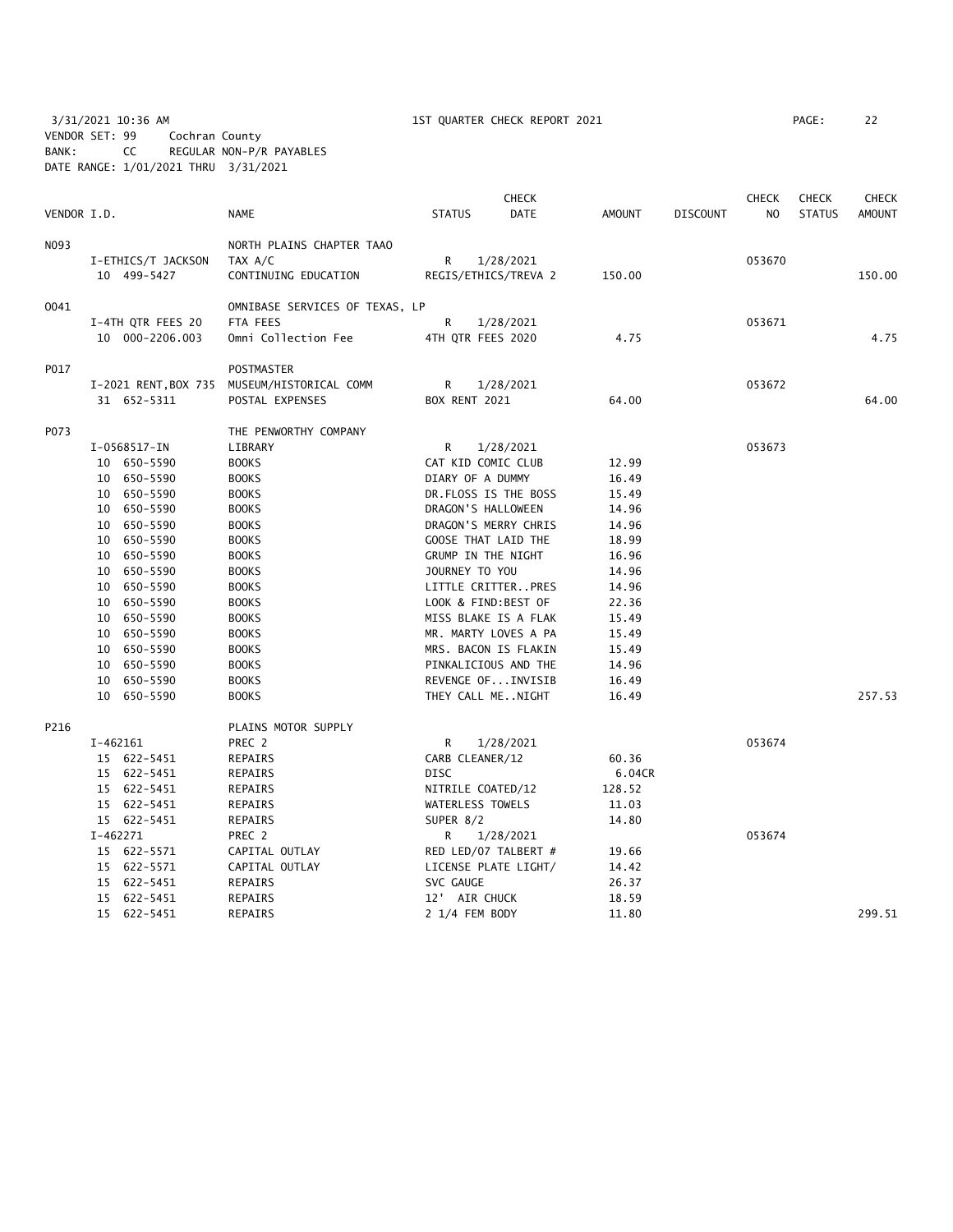3/31/2021 10:36 AM 1ST QUARTER CHECK REPORT 2021 PAGE: 23 VENDOR SET: 99 Cochran County BANK: CC REGULAR NON-P/R PAYABLES DATE RANGE: 1/01/2021 THRU 3/31/2021

|             |          |                   |                |                                |      |                 | <b>CHECK</b>         |               |         |                 | <b>CHECK</b>   | <b>CHECK</b>  | <b>CHECK</b>  |
|-------------|----------|-------------------|----------------|--------------------------------|------|-----------------|----------------------|---------------|---------|-----------------|----------------|---------------|---------------|
| VENDOR I.D. |          |                   | <b>NAME</b>    |                                |      | <b>STATUS</b>   | DATE                 | <b>AMOUNT</b> |         | <b>DISCOUNT</b> | N <sub>O</sub> | <b>STATUS</b> | <b>AMOUNT</b> |
| P232        |          |                   |                | THE POLICE AND SHERIFFS PRESS, |      |                 |                      |               |         |                 |                |               |               |
|             | I-143114 |                   | SHERIFF        |                                |      | R               | 1/28/2021            |               |         |                 | 053675         |               |               |
|             |          | 10 560-5310       |                | OFFICE SUPPLIES                |      |                 | ID CARD/ALFREDO HILA | 15.00         |         |                 |                |               |               |
|             |          | 10 560-5310       |                | OFFICE SUPPLIES                |      |                 | ID CARD/E MONTGOMERY | 15.00         |         |                 |                |               |               |
|             |          | 10 560-5310       |                | OFFICE SUPPLIES                |      | SHIPPING        |                      |               | 2.55    |                 |                |               | 32.55         |
| Q011        |          |                   |                | QUADIENT LEASING USA, INC.     |      |                 |                      |               |         |                 |                |               |               |
|             |          | I-N8664337        | NON-DEPT'L     |                                |      | R               | 1/28/2021            |               |         |                 | 053676         |               |               |
|             |          | 10 409-5411       |                | MAINTENANCE CONTRACTS          |      |                 | POSTAGE MCH LEASE 2/ | 765.00        |         |                 |                |               | 765.00        |
| S081        |          |                   |                | SIGNS ON THE GO                |      |                 |                      |               |         |                 |                |               |               |
|             | I-133577 |                   | SHERIFF        |                                |      | R               | 1/28/2021            |               |         |                 | 053677         |               |               |
|             |          | 10 550-5571       |                | CAPITAL OUTLAY                 |      |                 | DECAL, STRIPES/20 CH | 325.00        |         |                 |                |               | 325.00        |
| S222        |          |                   |                | SOUTH PLAINS COMMUNICATIONS    |      |                 |                      |               |         |                 |                |               |               |
|             |          | I-0120444-IN      |                | PUBLIC SAFETY*OTHER            |      | R               | 1/28/2021            |               |         |                 | 053678         |               |               |
|             |          | 10 580-5499       |                | MISCELLANEOUS                  |      |                 | TOWER LABOR/LIGHTS   | 990.00        |         |                 |                |               |               |
|             |          | 10 580-5499       |                | MISCELLANEOUS                  |      |                 | SIDE MARKER BULBS    | 19.00         |         |                 |                |               |               |
|             |          | 10 580-5499       |                | MISCELLANEOUS                  |      | TOWER MILEAGE   |                      | 195.00        |         |                 |                |               |               |
|             |          | I-0120479-IN      | SHERIFF        |                                |      | R               | 1/28/2021            |               |         |                 | 053678         |               |               |
|             |          | 10 560-5452       |                | OFFICE EQUIPMENT REPAIR        |      |                 | TROUBLE SHOOT RADIO  | 200.00        |         |                 |                |               |               |
|             |          | 10 560-5452       |                | OFFICE EQUIPMENT REPAIR        |      | MILEAGE         |                      | 78.00         |         |                 |                |               | 1,482.00      |
| S281        |          |                   | <b>STAPLES</b> |                                |      |                 |                      |               |         |                 |                |               |               |
|             |          | I-2740886721      | JAIL           |                                |      | R               | 1/28/2021            |               |         |                 | 053679         |               |               |
|             |          | 10 512-5310       |                | OFFICE SUPPLIES                |      |                 | 2021 AT-A-GLANCE CAL | 26.99         |         |                 |                |               |               |
|             |          | 10 512-5310       |                | OFFICE SUPPLIES                | DISC |                 |                      |               | 1.66CR  |                 |                |               |               |
|             |          | I-2741026701      | SHERIFF        |                                |      | R               | 1/28/2021            |               |         |                 | 053679         |               |               |
|             |          | 10 560-5310       |                | OFFICE SUPPLIES                |      |                 | LOGITECH M325 WRLS M | 18.49         |         |                 |                |               |               |
|             |          | 10 560-5310       |                | OFFICE SUPPLIES                |      |                 | LOGITECH M325 WRLS M | 18.49         |         |                 |                |               |               |
|             |          | 10 560-5310       |                | OFFICE SUPPLIES                | DISC |                 |                      |               | 2.28CR  |                 |                |               |               |
|             |          | 10 512-5310       |                | OFFICE SUPPLIES                |      |                 | 1BX PREM PAPER/LTR 2 | 55.69         |         |                 |                |               |               |
|             |          | 10 512-5310       |                | OFFICE SUPPLIES                | DISC |                 |                      |               | 20.48CR |                 |                |               |               |
|             |          | $10$ $512 - 5310$ |                | OFFICE SUPPLIES                |      |                 | XSTAMPER REFILL/BE   |               | 6.17    |                 |                |               |               |
|             |          | 10 512-5310       |                | OFFICE SUPPLIES                | DISC |                 |                      |               | 0.38CR  |                 |                |               |               |
|             |          | 10 512-5310       |                | OFFICE SUPPLIES                |      | STAMP REFILL/RD |                      |               | 4.26    |                 |                |               |               |
|             |          | 10 512-5310       |                | OFFICE SUPPLIES                | DISC |                 |                      |               | 1.14CR  |                 |                |               |               |
|             |          | 10 560-5310       |                | OFFICE SUPPLIES                |      |                 | HP TONER 128A/CY     | 74.99         |         |                 |                |               |               |
|             | 10       | 560-5310          |                | OFFICE SUPPLIES                |      |                 | HP TONER 128A/YW     | 74.99         |         |                 |                |               |               |
|             |          | 10 560-5310       |                | OFFICE SUPPLIES                |      |                 | HP TONER 128A/MG     | 74.99         |         |                 |                |               |               |
|             | 10       | 560-5310          |                | OFFICE SUPPLIES                |      |                 | 2 HP TONER 128A/BK   | 153.98        |         |                 |                |               |               |
|             |          | 10 560-5310       |                | OFFICE SUPPLIES                |      |                 | 2" BINDER CLIPS 12PK |               | 4.11    |                 |                |               |               |
|             | 10       | 560-5310          |                | OFFICE SUPPLIES                |      |                 | 1.25" BINDER CLIPS 2 |               | 3.69    |                 |                |               |               |
|             |          | 10 560-5310       |                | OFFICE SUPPLIES                |      |                 | 1BX BIC ROUND STIC/6 |               | 7.81    |                 |                |               |               |
|             | 10       | 560-5310          |                | OFFICE SUPPLIES                |      |                 | 1B PILOT G2 GEL PEN/ | 41.19         |         |                 |                |               |               |
|             | 10       | 560-5310          |                | OFFICE SUPPLIES                |      |                 | TRU RED EXP FILE POC | 23.49         |         |                 |                |               |               |
|             |          | 10 560-5310       |                | OFFICE SUPPLIES                |      |                 | ID BADGE HLDR/CLR/10 |               | 5.96    |                 |                |               |               |

10 560-5310 OFFICE SUPPLIES 2 INDEX FILE BOX/BK 6.58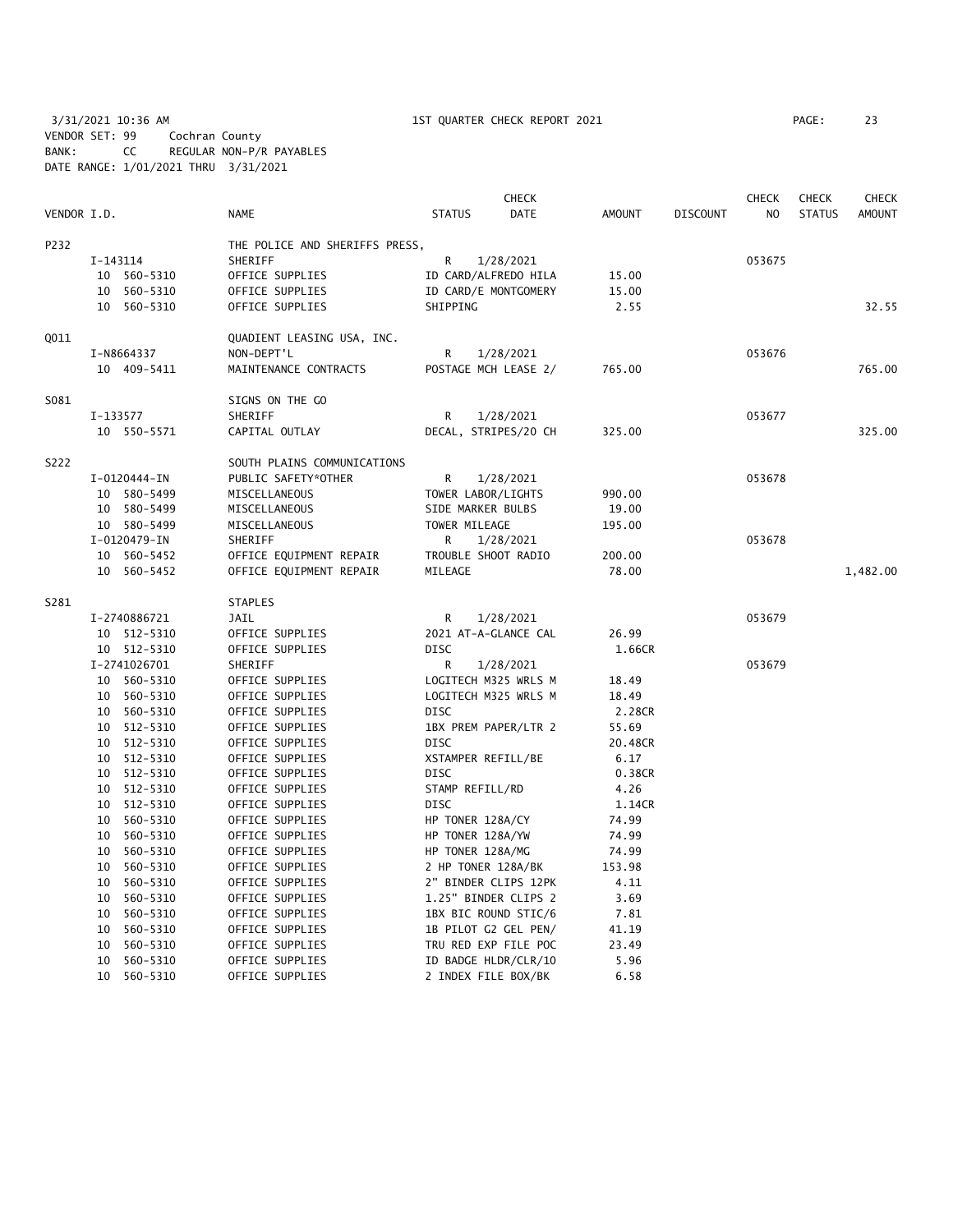3/31/2021 10:36 AM 1ST QUARTER CHECK REPORT 2021 PAGE: 24 VENDOR SET: 99 Cochran County BANK: CC REGULAR NON-P/R PAYABLES DATE RANGE: 1/01/2021 THRU 3/31/2021

|             |                                      |                                                    |                      | <b>CHECK</b>         |          |                 | <b>CHECK</b> | <b>CHECK</b>  | <b>CHECK</b>  |
|-------------|--------------------------------------|----------------------------------------------------|----------------------|----------------------|----------|-----------------|--------------|---------------|---------------|
| VENDOR I.D. |                                      | <b>NAME</b>                                        | <b>STATUS</b>        | DATE                 | AMOUNT   | <b>DISCOUNT</b> | NO.          | <b>STATUS</b> | <b>AMOUNT</b> |
| S281        |                                      | STAPLES (CONT)                                     |                      |                      |          |                 |              |               |               |
|             | I-2741026701                         | SHERIFF                                            | R                    | 1/28/2021            |          |                 | 053679       |               |               |
|             | 10 560-5310                          | OFFICE SUPPLIES                                    | INVISIBLE TAPE/12PK  |                      | 16.64    |                 |              |               |               |
|             | 10 560-5310                          | OFFICE SUPPLIES                                    | 16GB FLASH DRV/10PK  |                      | 62.99    |                 |              |               |               |
|             | 10 560-5310                          | OFFICE SUPPLIES                                    | <b>DISC</b>          |                      | 43.94CR  |                 |              |               |               |
|             | I-9825266967                         | JAIL                                               | R                    | 1/28/2021            |          |                 | 053679       |               |               |
|             | 10 512-5310                          | OFFICE SUPPLIES                                    | 1BX LASER PAPER/LTR  |                      | 25.49    |                 |              |               | 637.11        |
| S379        |                                      | SOUTH PLAINS FORENSIC PATHOLOG                     |                      |                      |          |                 |              |               |               |
|             | $I - 6532$                           | JUSTICE OF PEACE                                   | R                    | 1/28/2021            |          |                 | 053680       |               |               |
|             | 10 455-5405                          | <b>AUTOPSY</b>                                     |                      | LEV 1/ELIJIO LOPEZ 1 | 2,200.00 |                 |              |               | 2,200.00      |
| T009        |                                      | TEXAS ASSOCIATION OF COUNTIES                      |                      |                      |          |                 |              |               |               |
|             | I-'21 TAC DUES                       | COMMISIONERS COURT                                 | R                    | 1/28/2021            |          |                 | 053681       |               |               |
|             | 15 610-5481                          | DUES AND REGISTRATION                              | 2021 ANNUAL COUNTY D |                      | 550.00   |                 |              |               |               |
|             | I-216679/DEWBRE                      | CO/DIST CLERK                                      | R                    | 1/28/2021            |          |                 | 053681       |               |               |
|             | 10 403-5427                          | CONTINUING EDUCATION                               | REGIS/WINTER CONF/DE |                      | 125.00   |                 |              |               |               |
|             | I-26850/TACA2021                     | TAX A/C                                            | R                    | 1/28/2021            |          |                 | 053681       |               |               |
|             | 10 499-5481                          | DUES AND REGISTRATION                              | TACA DUES 2021/TREVA |                      | 125.00   |                 |              |               |               |
|             | I-69284/AUDITOR 2021 AUDITOR         |                                                    | R                    | 1/28/2021            |          |                 | 053681       |               |               |
|             | 10 495-5481                          | DUES AND REGISTRATION                              | 2021 DUES/B MCCLELLA |                      | 175.00   |                 |              |               |               |
|             | I-CTAT DUES/SEALY'21 TREASURER       |                                                    | R                    | 1/28/2021            |          |                 | 053681       |               |               |
|             | 10 497-5481                          | DUES AND REGISTRATION                              |                      | '21 DUES/DORIS SEALY | 150.00   |                 |              |               |               |
|             | I-SPR JUD/PAT HENRY CO JDG/COMM'R CT |                                                    | R                    | 1/28/2021            |          |                 | 053681       |               |               |
|             | 15 610-5428                          | CO. JUDGE-CONTINUING EDUCATIONREGIS/SPR JUDICIAL/P |                      |                      | 125.00   |                 |              |               | 1,250.00      |
| T087        |                                      | TEXAS DEPARTMENT OF HEALTH                         |                      |                      |          |                 |              |               |               |
|             | I-201570                             | <b>CLERK</b>                                       | R                    | 1/28/2021            |          |                 | 053682       |               |               |
|             | 10 403-5310                          | OFFICE SUPPLIES                                    | 11 REMOTE BIRTH ACCE |                      | 20.13    |                 |              |               | 20.13         |
| T092        |                                      | TEXAS TECH UNIVERSITY                              |                      |                      |          |                 |              |               |               |
|             | I-JUV00003 011921                    | COUNTY COURT                                       | R                    | 1/28/2021            |          |                 | 053683       |               |               |
|             | 10 426-5400                          | ATTORNEY AD LITEM                                  | JUV HRNG 01/19/21    |                      | 100.00   |                 |              |               | 100.00        |
| T148        |                                      | TASCOSA OFFICE MACHINES INC                        |                      |                      |          |                 |              |               |               |
|             | I-236866                             | <b>CLERK</b>                                       | R                    | 1/28/2021            |          |                 | 053684       |               |               |
|             | 10 403-5411                          | MAINTENANCE CONTRACTS                              | 1,463 COPIES 12/10-0 |                      | 21.95    |                 |              |               | 21.95         |
| T193        |                                      | TEXAS COMMISSION ON LAW                            |                      |                      |          |                 |              |               |               |
|             | I-APPL FEE/DAVIDSON                  | CONSTABLE                                          | R                    | 1/28/2021            |          |                 | 053685       |               |               |
|             | 10 550-5481                          | DUES AND REGISTRATION                              | TCOLE LICENSE/RICKY  |                      | 35.00    |                 |              |               | 35.00         |
| T243        |                                      | TEXAS COMPTROLLER OF                               |                      |                      |          |                 |              |               |               |
|             | I-'21 PROP CODE.LAWS TAX A/C         |                                                    | R                    | 1/28/2021            |          |                 | 053686       |               |               |
|             | 10 499-5310                          | OFFICE SUPPLIES                                    | TX PROP TAX CODE 202 |                      | 10.00    |                 |              |               | 10.00         |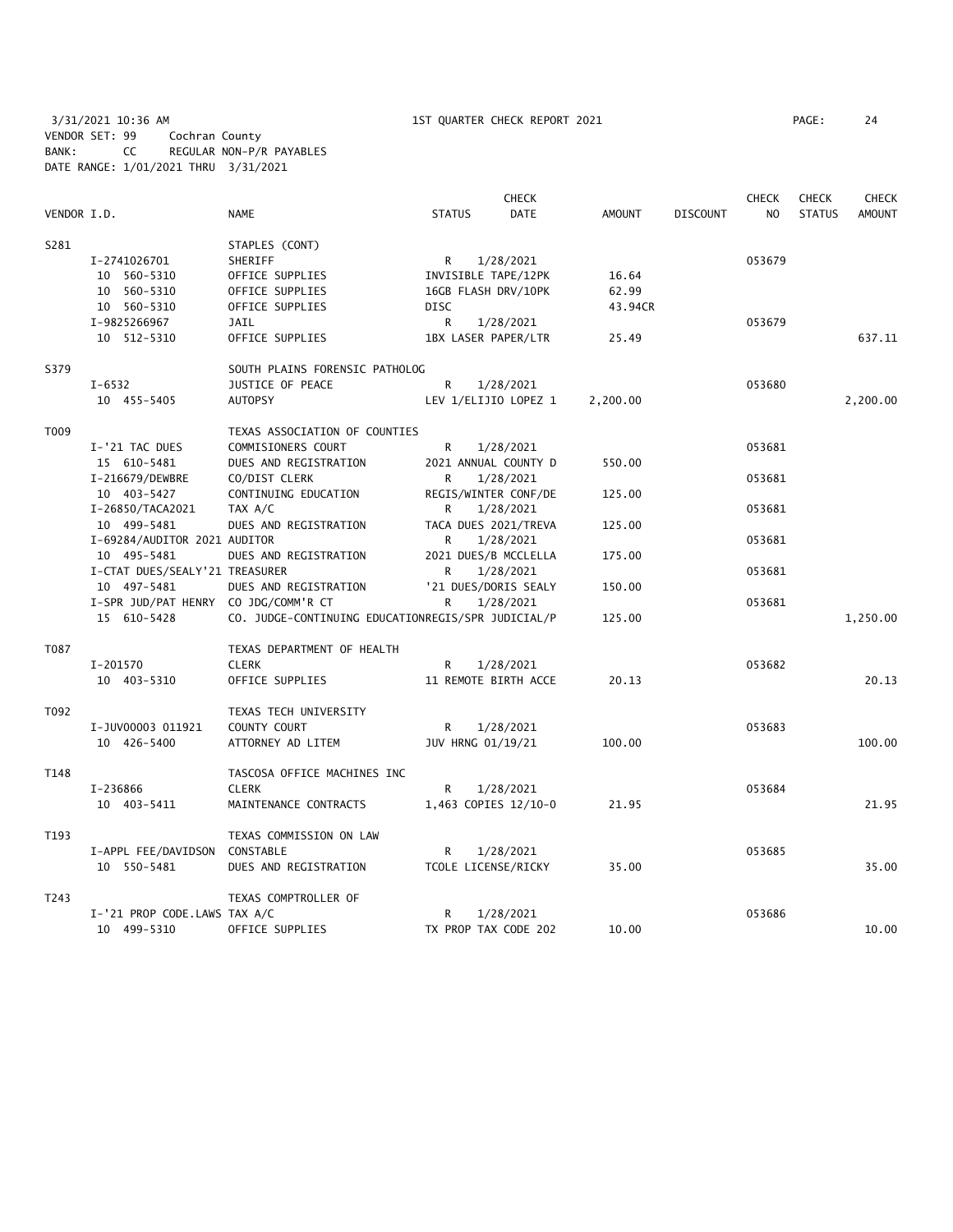3/31/2021 10:36 AM 1ST QUARTER CHECK REPORT 2021 PAGE: 25 VENDOR SET: 99 Cochran County BANK: CC REGULAR NON-P/R PAYABLES DATE RANGE: 1/01/2021 THRU 3/31/2021

|             |                  |                               |                             | <b>CHECK</b> |               |                 | <b>CHECK</b> | <b>CHECK</b>  | <b>CHECK</b>  |
|-------------|------------------|-------------------------------|-----------------------------|--------------|---------------|-----------------|--------------|---------------|---------------|
| VENDOR I.D. |                  | <b>NAME</b>                   | <b>STATUS</b>               | <b>DATE</b>  | <b>AMOUNT</b> | <b>DISCOUNT</b> | NO.          | <b>STATUS</b> | <b>AMOUNT</b> |
| T297        |                  | TRACTOR SUPPLY CO.            |                             |              |               |                 |              |               |               |
|             | I-191903 010721  | <b>CEMETERY</b>               | R                           | 1/28/2021    |               |                 | 053687       |               |               |
|             | 10 516-5451      | REPAIR                        | TUBE/LOWERING DEVICE        |              | 12.99         |                 |              |               |               |
|             | I-191906 010721  | CEMETERY                      | R                           | 1/28/2021    |               |                 | 053687       |               |               |
|             | 10 516-5451      | REPAIR                        | TUBE/LOWERING DEVICE        |              | 12.99         |                 |              |               |               |
|             | I-191908 010721  | CEMETERY                      | R                           | 1/28/2021    |               |                 | 053687       |               |               |
|             | 10 516-5451      | REPAIR                        | DEWALT CRDLS GRINDER        |              | 99.99         |                 |              |               |               |
|             | I-192073 010821  | PREC1/CEMETERY                | R                           | 1/28/2021    |               |                 | 053687       |               |               |
|             | 10 516-5332      | CUSTODIAL SUPPLIES            | 1/2 4PK 20V LITH BAT        |              | 75.00         |                 |              |               |               |
|             | 15 621-5356      | ROAD MATERIALS & SUPPLIES     | 1/2 4PK 20V LITH BAT        |              | 74.99         |                 |              |               | 275.96        |
| T306        |                  | TONY'S OILFIELD SERVICES INC. |                             |              |               |                 |              |               |               |
|             | I-10581/CR177    | PREC 2                        | R                           | 1/28/2021    |               |                 | 053688       |               |               |
|             | 15 622-5370      | MACHINE HIRE                  | 3HRS/CLEAN CTTLGRD 0        |              | 450.00        |                 |              |               |               |
|             | 15 622-5370      | MACHINE HIRE                  | <b>5BBLS FRESH WATER</b>    |              | 5.00          |                 |              |               |               |
|             | 15 622-5370      | MACHINE HIRE                  | 6HRS/CLEAN CTTLGRD 0        |              | 900.00        |                 |              |               |               |
|             | 15 622-5370      | MACHINE HIRE                  | <b>5BBLS FRESH WATER</b>    |              | 5.00          |                 |              |               | 1,360.00      |
|             |                  |                               |                             |              |               |                 |              |               |               |
| U019        |                  | UNITED SUPERMARKETS, INC      |                             |              |               |                 |              |               |               |
|             | I-2226002 010521 | <b>JAIL</b>                   | R                           | 1/28/2021    |               |                 | 053689       |               |               |
|             | 10 512-5333      | FOOD-PRISONERS                | <b>BISQUICK</b>             |              | 5.49          |                 |              |               |               |
|             | 10 512-5333      | FOOD-PRISONERS                | <b>4CN BAKED BEANS</b>      |              | 8.76          |                 |              |               |               |
|             | 10 512-5333      | FOOD-PRISONERS                | 8CN CAMPBELL SOUP           |              | 9.52          |                 |              |               |               |
|             | 10 512-5333      | FOOD-PRISONERS                | 2CN SPAGHETTI SAUCE         |              | 1.98          |                 |              |               |               |
|             | 10 512-5333      | FOOD-PRISONERS                | RANCH DRESSING              |              | 15.98         |                 |              |               |               |
|             | 10 512-5333      | FOOD-PRISONERS                | 2BX PANCAKE MIX             |              | 5.18          |                 |              |               |               |
|             | 10 512-5333      | FOOD-PRISONERS                | MAC N CHEESE                |              | 8.49          |                 |              |               |               |
|             | 10 512-5333      | FOOD-PRISONERS                | CHOC PUDDING                |              | 12.98         |                 |              |               |               |
|             | 512-5333<br>10   | FOOD-PRISONERS                | 9CN RANCH STYLE BEAN        |              | 8.91          |                 |              |               |               |
|             | 512-5333<br>10   | FOOD-PRISONERS                | 6CS/32PK WATER              |              | 20.94         |                 |              |               |               |
|             | 512-5333<br>10   | FOOD-PRISONERS                | 10CN ROTEL                  |              | 10.90         |                 |              |               |               |
|             | 10 512-5333      | FOOD-PRISONERS                | <b>JELLY</b>                |              | 2.19          |                 |              |               |               |
|             | 10 512-5333      | FOOD-PRISONERS                | <b>2BTLS MUSTARD</b>        |              | 3.58          |                 |              |               |               |
|             | 10 512-5333      | FOOD-PRISONERS                | BREAD CRUMB/2               |              | 2.98          |                 |              |               |               |
|             | 10 512-5333      | FOOD-PRISONERS                | 2BAGS BROWN SUGAR           |              | 4.98          |                 |              |               |               |
|             | 10 512-5333      | FOOD-PRISONERS                | 4BTLS CANOLA OIL            |              | 33.96         |                 |              |               |               |
|             | 10 512-5333      | FOOD-PRISONERS                | 96CN CORN                   |              | 62.40         |                 |              |               |               |
|             | 10 512-5333      | FOOD-PRISONERS                | <b>2BTLS KETCHUP</b>        |              | 7.98          |                 |              |               |               |
|             | 10 512-5333      | FOOD-PRISONERS                | <b>3BAGS POWDERED SUGAR</b> |              | 7.47          |                 |              |               |               |
|             | 10 512-5333      | FOOD-PRISONERS                | 2BAGS SUGAR                 |              | 29.98         |                 |              |               |               |
|             | 10<br>512-5333   | FOOD-PRISONERS                | 2BGS DOLE GARDEN SAL        |              | 7.98          |                 |              |               |               |
|             | 10<br>512-5333   | FOOD-PRISONERS                | DOLE SHREDDED LETUCE        |              | 1.99          |                 |              |               |               |
|             | 512-5333<br>10   | FOOD-PRISONERS                | TOMATOES ON VINE            |              | 7.35          |                 |              |               |               |
|             | 10<br>512-5333   | FOOD-PRISONERS                | 73/27 GROUND BEEF/19        |              | 237.31        |                 |              |               |               |
|             | 512-5333<br>10   | FOOD-PRISONERS                | BONE N SIRLOIN/7            |              | 58.95         |                 |              |               |               |
|             | 512-5333<br>10   | FOOD-PRISONERS                | PORK CHOP/7                 |              | 10.43         |                 |              |               |               |
|             | 512-5333<br>10   | FOOD-PRISONERS                | <b>6BX CRACKERS</b>         |              | 23.94         |                 |              |               |               |
|             | 10 512-5333      | FOOD-PRISONERS                | CORN TORTILLAS/2            |              | 7.38          |                 |              |               |               |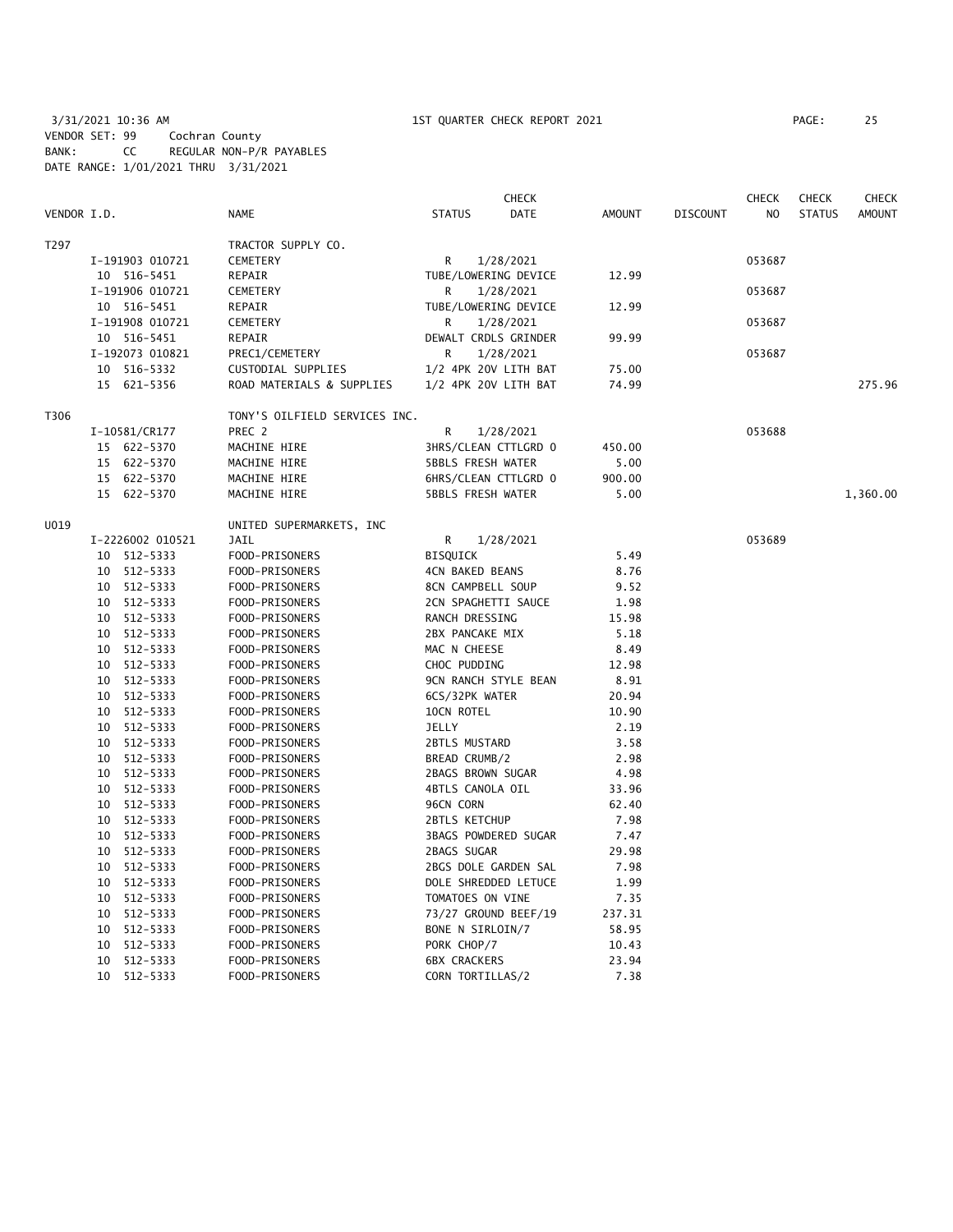## 3/31/2021 10:36 AM 1ST QUARTER CHECK REPORT 2021 PAGE: 26 VENDOR SET: 99 Cochran County BANK: CC REGULAR NON-P/R PAYABLES DATE RANGE: 1/01/2021 THRU 3/31/2021

**CHECK CHECK CHECK CHECK CHECK CHECK CHECK** VENDOR I.D. NAME STATUS DATE AMOUNT DISCOUNT NO STATUS AMOUNT U019 UNITED SUPERMARKETS, INC (CONT) I-2226002 010521 JAIL R 1/28/2021 053689 10 512-5333 FOOD-PRISONERS CHEDDAR JACK/2 15.98 10 512-5333 FOOD-PRISONERS MKT FRESH DRUM STICK 19.81 10 512-5333 FOOD-PRISONERS MISSION FLOUR TORTIL 12.00 10 512-5333 FOOD-PRISONERS SAUSAGE/3 26.97 10 512-5333 FOOD-PRISONERS HOT SAUSAGE/2 11.38 10 512-5333 FOOD-PRISONERS PORK STEAK/4 40.16 10 512-5333 FOOD-PRISONERS VELVEETA/2 15.98 10 512-5333 FOOD-PRISONERS GARLIC BREAD/4 10.76 10 512-5333 FOOD-PRISONERS WHIP TOPPING/3 3.87 10 512-5333 FOOD-PRISONERS BUTTER/2 6.98 10 512-5333 FOOD-PRISONERS IMPERIAL BUTTER/4 3.96 10 512-5333 FOOD-PRISONERS COTTAGE CHEESE 1.99 10 512-5333 FOOD-PRISONERS 18GL MILK 59.22 10 512-5333 FOOD-PRISONERS SALTED BUTTER/2 5.98 10 512-5333 FOOD-PRISONERS 3DZ EGG 11.67 10 512-5333 FOOD-PRISONERS DISC 86.67CR I-5733002 011821 JAIL R 1/28/2021 053689 10 512-5333 FOOD-PRISONERS CLUSTER BUNS/4 4.76 10 512-5333 FOOD-PRISONERS CONEY BUNS/4 4.76 10 512-5333 FOOD-PRISONERS CORN FLOUR 3.29 10 512-5333 FOOD-PRISONERS LEMONADE/2 23.98 10 512-5333 FOOD-PRISONERS 2CN PEACHES 20.98 10 512-5333 FOOD-PRISONERS MENUDO MIX 7.99 10 512-5333 FOOD-PRISONERS MENUDO SPICE/2 2.38 10 512-5333 FOOD-PRISONERS 3CN HOMINY 10.47 10 512-5333 FOOD-PRISONERS PUDDING/4 4.36 10 512-5333 FOOD-PRISONERS LIL DUTCH VAN/4 4.00 10 512-5333 FOOD-PRISONERS CHOC PUDDING 6.49 10 512-5333 FOOD-PRISONERS PIE FILLING/3 12.18 10 512-5333 FOOD-PRISONERS 4CN PAM SPRAY 11.16 10 512-5333 FOOD-PRISONERS 4CN ROTEL 4.00 10 512-5333 FOOD-PRISONERS LASAGNA/3 7.47 10 512-5333 FOOD-PRISONERS APPLE SAUCE/3 8.97 10 512-5333 FOOD-PRISONERS CHERRY FILLIN/2 5.98 10 512-5333 FOOD-PRISONERS 1CN FRUIT COCKTAIL 8.99 10 512-5333 FOOD-PRISONERS 4CN PINEAPPLE 6.36 10 512-5333 FOOD-PRISONERS 4BGS POTATOES 12.76 10 512-5333 FOOD-PRISONERS SPAGHETTI/2 1.98 10 512-5333 FOOD-PRISONERS 4PK TOMATOES/4 11.96 10 512-5333 FOOD-PRISONERS DOLE GARDEN SALAD/2 7.98 10 512-5333 FOOD-PRISONERS DOLE SALAD 1.99 10 512-5333 FOOD-PRISONERS SHREDDED LETUCE 2.99 10 512-5333 FOOD-PRISONERS 3.03LB JALAPENO 3.61 10 512-5333 FOOD-PRISONERS 1.17LB BANANAS 0.69 10 512-5333 FOOD-PRISONERS 2BGS RUSSETT POTATOE 10.00 10 512-5333 FOOD-PRISONERS 3LB SWEET ONIONS 3.49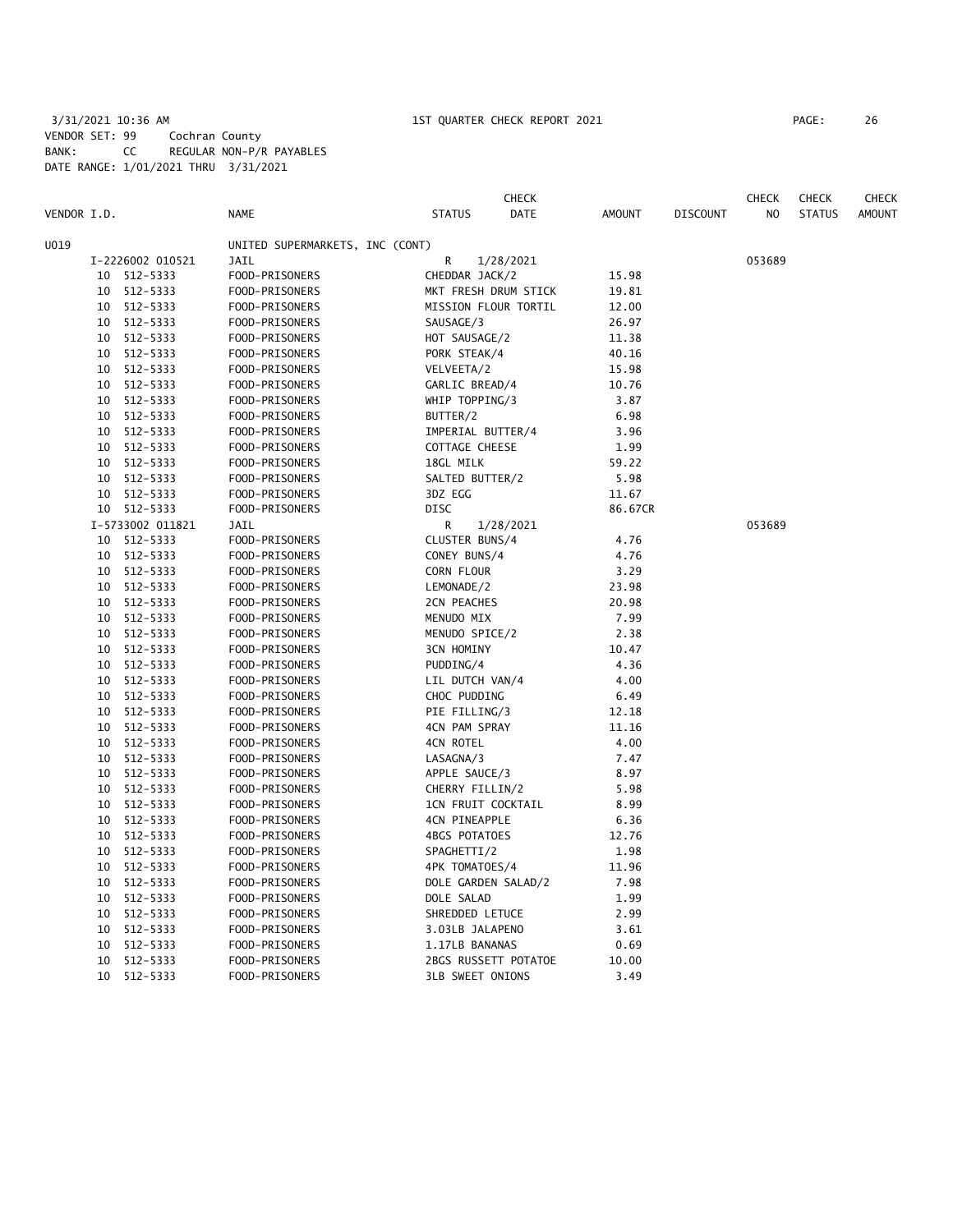# 3/31/2021 10:36 AM 1ST QUARTER CHECK REPORT 2021 PAGE: 27 VENDOR SET: 99 Cochran County BANK: CC REGULAR NON-P/R PAYABLES DATE RANGE: 1/01/2021 THRU 3/31/2021

|             |    |                  |                                 |                            | <b>CHECK</b>         |               |                 | <b>CHECK</b> | <b>CHECK</b>  | <b>CHECK</b>  |
|-------------|----|------------------|---------------------------------|----------------------------|----------------------|---------------|-----------------|--------------|---------------|---------------|
| VENDOR I.D. |    |                  | <b>NAME</b>                     | <b>STATUS</b>              | DATE                 | <b>AMOUNT</b> | <b>DISCOUNT</b> | NO           | <b>STATUS</b> | <b>AMOUNT</b> |
| U019        |    |                  | UNITED SUPERMARKETS, INC (CONT) |                            |                      |               |                 |              |               |               |
|             |    | I-5733002 011821 | <b>JAIL</b>                     | R                          | 1/28/2021            |               |                 | 053689       |               |               |
|             | 10 | 512-5333         | FOOD-PRISONERS                  | TWIN PACK WEENIES          |                      | 3.99          |                 |              |               |               |
|             | 10 | 512-5333         | FOOD-PRISONERS                  | WEENIES/14                 |                      | 13.86         |                 |              |               |               |
|             | 10 | 512-5333         | FOOD-PRISONERS                  | SAUSAGE/4                  |                      | 35.96         |                 |              |               |               |
|             | 10 | 512-5333         | FOOD-PRISONERS                  | <b>3BGS CORN TORTILLAS</b> |                      | 10.17         |                 |              |               |               |
|             | 10 | 512-5333         | FOOD-PRISONERS                  | CHEESE/4                   |                      | 31.96         |                 |              |               |               |
|             | 10 | 512-5333         | FOOD-PRISONERS                  | HOT LINKS/2                |                      | 22.98         |                 |              |               |               |
|             | 10 | 512-5333         | FOOD-PRISONERS                  |                            | 22CNT FLOUR TORTILLA | 11.97         |                 |              |               |               |
|             | 10 | 512-5333         | FOOD-PRISONERS                  | CHOPPED HAM//2             |                      | 6.98          |                 |              |               |               |
|             | 10 | 512-5333         | FOOD-PRISONERS                  | HAM                        |                      | 4.99          |                 |              |               |               |
|             | 10 | 512-5333         | FOOD-PRISONERS                  | HAM&CHEESE/4               |                      | 17.45         |                 |              |               |               |
|             | 10 | 512-5333         | FOOD-PRISONERS                  | <b>4BX SAUSAGE PATTIES</b> |                      | 39.96         |                 |              |               |               |
|             | 10 | 512-5333         | FOOD-PRISONERS                  | BEEF TRIPE/4               |                      | 43.96         |                 |              |               |               |
|             | 10 | 512-5333         | FOOD-PRISONERS                  | HOT SAUSAGE/3              |                      | 17.07         |                 |              |               |               |
|             | 10 | 512-5333         | FOOD-PRISONERS                  | BACON/3                    |                      | 38.97         |                 |              |               |               |
|             | 10 | 512-5333         | FOOD-PRISONERS                  |                            | BONELESS PORK CHOP/5 | 27.62         |                 |              |               |               |
|             | 10 | 512-5333         | FOOD-PRISONERS                  | VELVEETA/2                 |                      | 15.98         |                 |              |               |               |
|             | 10 | 512-5333         | FOOD-PRISONERS                  | 4BX GARLIC BREAD           |                      | 10.76         |                 |              |               |               |
|             | 10 | 512-5333         | FOOD-PRISONERS                  | FISH FILLET/4              |                      | 23.96         |                 |              |               |               |
|             | 10 | 512-5333         | FOOD-PRISONERS                  | <b>3BX POPCORN SHRIMP</b>  |                      | 17.97         |                 |              |               |               |
|             | 10 | 512-5333         | FOOD-PRISONERS                  | 12PK HOT POCKET/2          |                      | 19.98         |                 |              |               |               |
|             | 10 | 512-5333         | FOOD-PRISONERS                  | HUSHPUPPY/4                |                      | 11.96         |                 |              |               |               |
|             | 10 | 512-5333         | FOOD-PRISONERS                  | SHRIMP                     |                      | 7.99          |                 |              |               |               |
|             | 10 | 512-5333         | FOOD-PRISONERS                  | 2BGS CRINKLED FRIES        |                      | 11.98         |                 |              |               |               |
|             | 10 | 512-5333         | FOOD-PRISONERS                  | TATER TREATS               |                      | 5.99          |                 |              |               |               |
|             | 10 | 512-5333         | FOOD-PRISONERS                  | WHIP TOPPING/4             |                      | 5.16          |                 |              |               |               |
|             | 10 | 512-5333         | FOOD-PRISONERS                  | BUTTER/2                   |                      | 6.98          |                 |              |               |               |
|             | 10 | 512-5333         | FOOD-PRISONERS                  | SOUR CREAM                 |                      | 3.29          |                 |              |               |               |
|             | 10 | 512-5333         | FOOD-PRISONERS                  | BUTTER/4                   |                      | 3.96          |                 |              |               |               |
|             | 10 | 512-5333         | FOOD-PRISONERS                  | COTTAGE CHEESE             |                      | 1.99          |                 |              |               |               |
|             | 10 | 512-5333         | FOOD-PRISONERS                  | MILK/18                    |                      | 59.22         |                 |              |               |               |
|             | 10 | 512-5333         | FOOD-PRISONERS                  | SALTED BUTTER/4            |                      | 11.96         |                 |              |               |               |
|             | 10 | 512-5333         | FOOD-PRISONERS                  | 4DZ EGG                    |                      | 15.56         |                 |              |               |               |
|             | 10 | 512-5333         | FOOD-PRISONERS                  | DISC                       |                      | 77.86CR       |                 |              |               | 1,480.76      |
| U036        |    |                  | UNIFIRST HOLDINGS, INC.         |                            |                      |               |                 |              |               |               |
|             |    | I-831 2545130    | JAIL/COURTHOUSE                 | R                          | 1/28/2021            |               |                 | 053690       |               |               |
|             | 10 | 510-5332         | CUSTODIAL SUPPLIES              | 4 MATS 4x6                 |                      | 13.20         |                 |              |               |               |
|             | 10 | 512-5392         | MISCELLANEOUS SUPPLIES          |                            | 200 MICROFIBER TOWEL | 24.00         |                 |              |               |               |
|             | 10 | 512-5392         | MISCELLANEOUS SUPPLIES          | DEFE CHG                   |                      | 6.50          |                 |              |               |               |
|             |    | 10 510-5332      | CUSTODIAL SUPPLIES              | 4 MAT PROTECTION           |                      | 1.00          |                 |              |               |               |
|             |    | I-831 2547765    | JAIL/COURTHOUSE                 | R                          | 1/28/2021            |               |                 | 053690       |               |               |
|             | 10 | 510-5332         | CUSTODIAL SUPPLIES              | 4 MATS 4x6                 |                      | 13.20         |                 |              |               |               |
|             | 10 | 512-5392         | MISCELLANEOUS SUPPLIES          |                            | 200 MICROFIBER TOWEL | 24.00         |                 |              |               |               |
|             | 10 | 512-5392         | MISCELLANEOUS SUPPLIES          | DEFE CHG                   |                      | 6.50          |                 |              |               |               |
|             | 10 | 510-5332         | CUSTODIAL SUPPLIES              | 4 MAT PROTECTION           |                      | 1.00          |                 |              |               | 89.40         |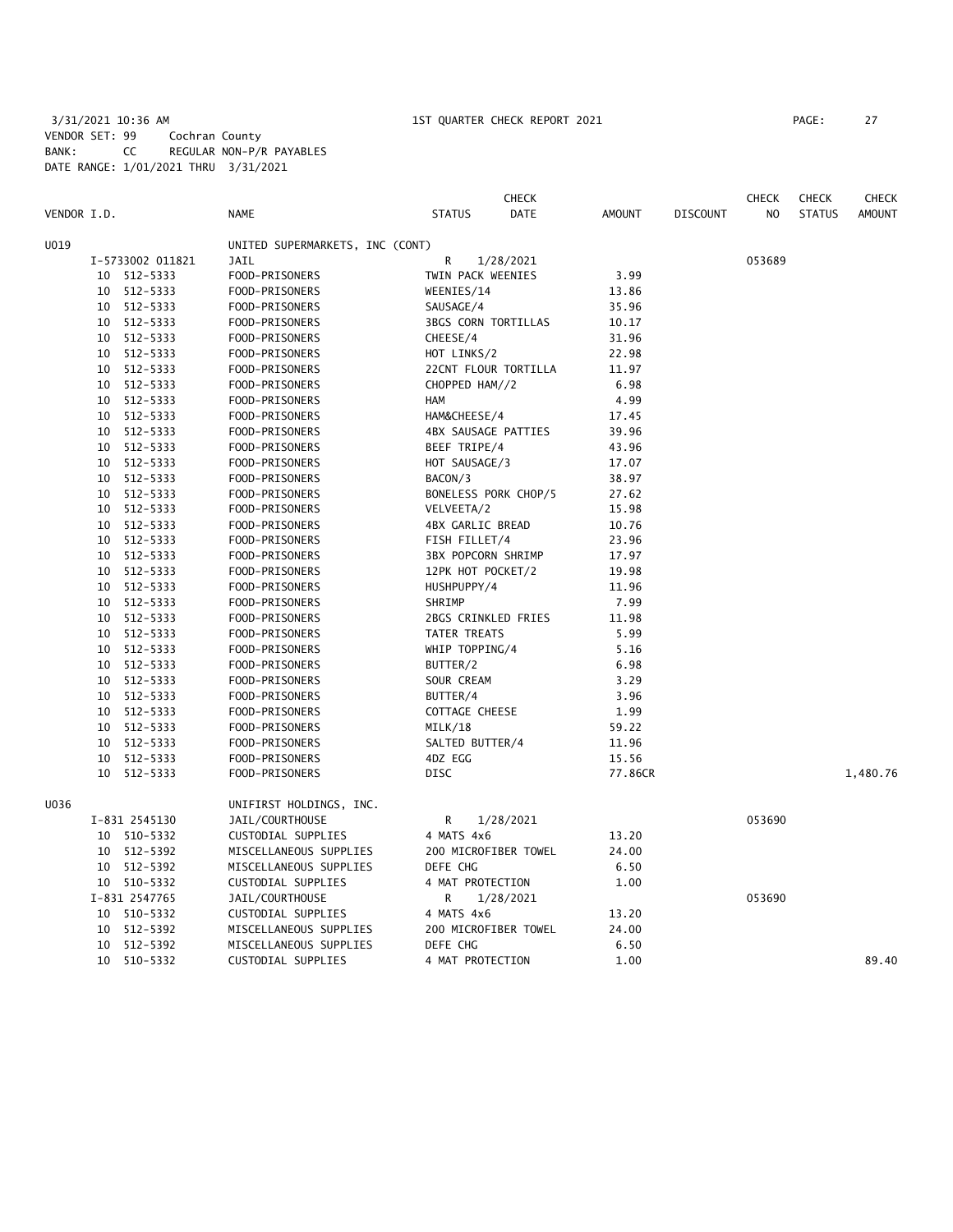3/31/2021 10:36 AM 1ST QUARTER CHECK REPORT 2021 PAGE: 28 VENDOR SET: 99 Cochran County BANK: CC REGULAR NON-P/R PAYABLES DATE RANGE: 1/01/2021 THRU 3/31/2021

|                  |                                   |                                |                      | <b>CHECK</b> |          |                 | <b>CHECK</b>   | <b>CHECK</b>  | <b>CHECK</b>  |
|------------------|-----------------------------------|--------------------------------|----------------------|--------------|----------|-----------------|----------------|---------------|---------------|
| VENDOR I.D.      |                                   | NAME                           | <b>STATUS</b>        | <b>DATE</b>  | AMOUNT   | <b>DISCOUNT</b> | N <sub>O</sub> | <b>STATUS</b> | <b>AMOUNT</b> |
| V <sub>053</sub> |                                   | VP PLUMBING INC.               |                      |              |          |                 |                |               |               |
|                  | $I - 2656$                        | JAIL                           | $\mathsf{R}$         | 1/28/2021    |          |                 | 053691         |               |               |
|                  | 10 512-5451                       | REPAIR                         | MEASURE SHOWER       |              | 110.00   |                 |                |               | 110.00        |
| W010             |                                   | WEST TEXAS GAS INC             |                      |              |          |                 |                |               |               |
|                  | I-020036002501 0121 PARK/SHOWBARN |                                | R                    | 1/28/2021    |          |                 | 053692         |               |               |
|                  | 10 660-5440                       | UTILITIES & IRRIGATION         | 18MCF 11/23-12/30/20 |              | 44.46    |                 |                |               |               |
|                  | 10 660-5440                       | UTILITIES & IRRIGATION         | COST OF GAS (2.302)  |              | 41.43    |                 |                |               |               |
|                  | 10 660-5440                       | UTILITIES & IRRIGATION         | <b>CUSTOMER CHG</b>  |              | 13.06    |                 |                |               |               |
|                  | 10 660-5440                       | UTILITIES & IRRIGATION         | <b>GRIP CHG</b>      |              | 13.16    |                 |                |               |               |
|                  | I-020049022001 0121 PREC 3        |                                | R                    | 1/28/2021    |          |                 | 053692         |               |               |
|                  | 15 623-5440                       | UTILITIES                      | 7.7MCF 11/23-12/29/2 |              | 19.02    |                 |                |               |               |
|                  | 15 623-5440                       | UTILITIES                      | COST OF GAS (2,302)  |              | 17.72    |                 |                |               |               |
|                  | 15 623-5440                       | UTILITIES                      | <b>CUSTOMER CHG</b>  |              | 13.06    |                 |                |               |               |
|                  | 15 623-5440                       | UTILITIES                      | <b>GRIP CHG</b>      |              | 13.16    |                 |                |               |               |
|                  | I-0202036001501 0121 PARK/SHOP    |                                | R.                   | 1/28/2021    |          |                 | 053692         |               |               |
|                  | 10 660-5440                       | UTILITIES & IRRIGATION         | GAS SVC 11/23-12/30/ |              | 9.54     |                 |                |               |               |
|                  | 10 660-5440                       | UTILITIES & IRRIGATION         | GRIP CHG             |              | 5.21     |                 |                |               | 189.82        |
| W055             |                                   | WINDSTREAM COMMUNICATIONS SW   |                      |              |          |                 |                |               |               |
|                  | I-266-5181 JAN21                  | <b>ELECTIONS</b>               | R                    | 1/28/2021    |          |                 | 053693         |               |               |
|                  | 10 490-5420                       | TELECOMMUNICATIONS             | BASIC SVC            |              | 30.30    |                 |                |               |               |
|                  | 10 490-5420                       | TELECOMMUNICATIONS             | <b>FEES</b>          |              | 22.33    |                 |                |               |               |
|                  | 10 490-5420                       | TELECOMMUNICATIONS             | LONG DISTANCE FEE    |              | 9.92     |                 |                |               | 62.55         |
| W235             |                                   | VANDY NELSON dba               |                      |              |          |                 |                |               |               |
|                  | $I-3779$                          | CRTHSE/ACT BLDG/LIBRARY        | R                    | 1/28/2021    |          |                 | 053694         |               |               |
|                  | 10 510-5332                       | CUSTODIAL SUPPLIES             | SPRAY BUGS           |              | 70.00    |                 |                |               |               |
|                  | 10 662-5332                       | CUSTODIAL SUPPLIES             | SPRAY BUGS           |              | 45.00    |                 |                |               |               |
|                  | 10 650-5332                       | CUSTODIAL SUPPLIES             | SPRAY BUGS           |              | 35.00    |                 |                |               | 150.00        |
| X001             |                                   | XCEL ENERGY                    |                      |              |          |                 |                |               |               |
|                  | I-54-1829977 JAN21                | PREC 2                         | R                    | 1/28/2021    |          |                 | 053695         |               |               |
|                  | 15 622-5440                       | UTILITIES                      | 25KWH 12/10-01/14/21 |              | 15.10    |                 |                |               |               |
|                  | 15 622-5440                       | UTILITIES                      | AREA LIGHT           |              | 16.00    |                 |                |               | 31.10         |
| Y026             |                                   | YOAKUM COUNTY SHERIFF'S OFFICE |                      |              |          |                 |                |               |               |
|                  | I-DEC 2020                        | JAIL/MEDS                      | R                    | 1/28/2021    |          |                 | 053696         |               |               |
|                  | 10 512-5499                       | MISCELLANEOUS                  | 31DAS/JOSE ARGUMEDO  |              | 1,550.00 |                 |                |               |               |
|                  | 10 512-5499                       | MISCELLANEOUS                  | 31DAS/MAIRA CASTANED |              | 1,550.00 |                 |                |               |               |
|                  | 10 512-5499                       | MISCELLANEOUS                  | 31DAS/STEVEN HARRISO |              | 1,550.00 |                 |                |               |               |
|                  | 10 512-5499                       | MISCELLANEOUS                  | 31DAS/JEREMY HOLLAND |              | 1,550.00 |                 |                |               |               |
|                  | 10 512-5499                       | MISCELLANEOUS                  | 31DAS/WALTER MELENDE |              | 1,550.00 |                 |                |               |               |
|                  | 10 512-5499                       | MISCELLANEOUS                  | 31DAS/RICKY SOTO     |              | 1,550.00 |                 |                |               |               |
|                  | 10 512-5391                       | MEDICAL CARE-PRISONERS         | RX1/MAIRA CASTANEDA  |              | 30.90    |                 |                |               |               |
|                  | 10 512-5391                       | MEDICAL CARE-PRISONERS         | RX1/STEVEN HARRISON  |              | 50.01    |                 |                |               |               |
|                  | 10 512-5391                       | MEDICAL CARE-PRISONERS         | RX2/STEVEN HARRISON  |              | 34.65    |                 |                |               |               |

10 512-5391 MEDICAL CARE-PRISONERS RX3/STEVEN HARRISON 31.76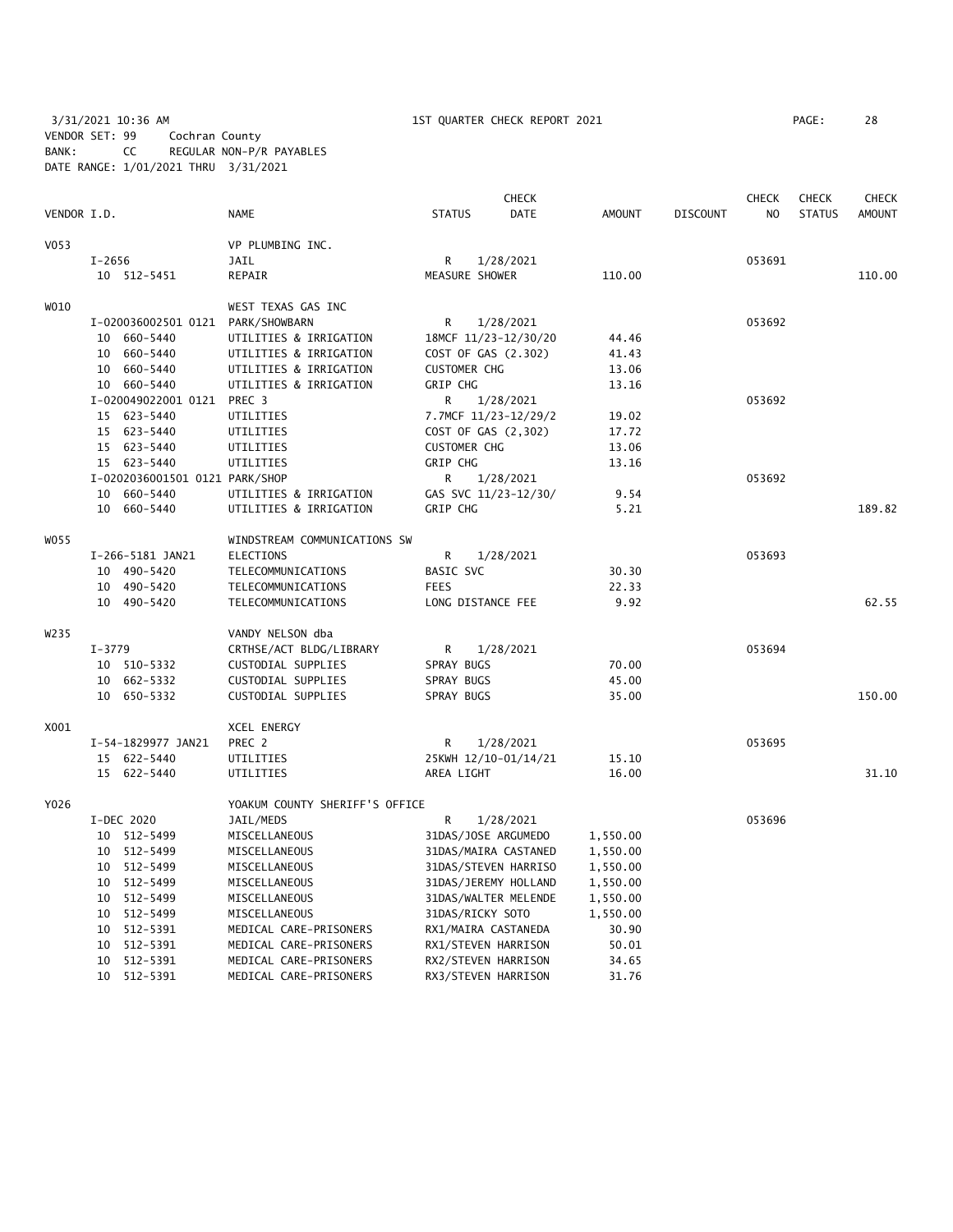3/31/2021 10:36 AM 1ST QUARTER CHECK REPORT 2021 PAGE: 29 VENDOR SET: 99 Cochran County BANK: CC REGULAR NON-P/R PAYABLES DATE RANGE: 1/01/2021 THRU 3/31/2021

|             |                |                                | <b>CHECK</b>                 |               |          | <b>CHECK</b>   | <b>CHECK</b>  | <b>CHECK</b>  |
|-------------|----------------|--------------------------------|------------------------------|---------------|----------|----------------|---------------|---------------|
| VENDOR I.D. |                | <b>NAME</b>                    | <b>STATUS</b><br><b>DATE</b> | <b>AMOUNT</b> | DISCOUNT | N <sub>O</sub> | <b>STATUS</b> | <b>AMOUNT</b> |
| Y026        |                | YOAKUM COUNTY SHERIFF' (CONT)  |                              |               |          |                |               |               |
|             | I-DEC 2020     | JAIL/MEDS                      | R<br>1/28/2021               |               |          | 053696         |               |               |
|             | 512-5391<br>10 | MEDICAL CARE-PRISONERS         | RX2/MAIRA CASTANEDA          | 32.84         |          |                |               |               |
|             | 512-5391<br>10 | MEDICAL CARE-PRISONERS         | RX3/MAIRA CASTANEDA          | 25.00         |          |                |               |               |
|             | 10 512-5391    | MEDICAL CARE-PRISONERS         | RX4/STEVEN HARRISON          | 32.14         |          |                |               |               |
|             | 512-5391<br>10 | MEDICAL CARE-PRISONERS         | RX5/STEVEN HARRISON          | 32.91         |          |                |               |               |
|             | 10 512-5391    | MEDICAL CARE-PRISONERS         | RX6/STEVEN HARRISON          | 32.88         |          |                |               |               |
|             | 10 512-5391    | MEDICAL CARE-PRISONERS         | RX1/JEREMY HOLLAND           | 23.18         |          |                |               |               |
|             | 10 512-5391    | MEDICAL CARE-PRISONERS         | RX7/STEVEN HARRISON          | 38.32         |          |                |               |               |
|             | 10 512-5391    | MEDICAL CARE-PRISONERS         | RX8/STEVEN HARRISON          | 18.66         |          |                |               |               |
|             | 10 512-5391    | MEDICAL CARE-PRISONERS         | RX9/STEVEN HARRISON          | 34.65         |          |                |               |               |
|             | 10 512-5391    | MEDICAL CARE-PRISONERS         | RX10/STEVEN HARRISON         | 50.01         |          |                |               |               |
|             | 10 512-5391    | MEDICAL CARE-PRISONERS         | RX4/MAIRA CASTANEDA          | 30.90         |          |                |               | 9,798.81      |
| A108        |                | AT&T MOBILITY                  |                              |               |          |                |               |               |
|             | I-#4144 011921 | SHERIFF                        | R<br>2/08/2021               |               |          | 053697         |               |               |
|             | 10 560-5420    | TELECOMMUNICATIONS             | 1ST NET/6LNS 12/20-0         | 229.50        |          |                |               | 229.50        |
| A109        |                | ALBUS FARM EQUIPMENT           |                              |               |          |                |               |               |
|             | $I-0249$       | PREC 4                         | R<br>2/08/2021               |               |          | 053698         |               |               |
|             | 15 624-5451    | REPAIRS                        | <b>BRASSING TANK</b>         | 10.00         |          |                |               | 10.00         |
| A271        |                | AVENU ENTERPRISE SOLUTIONS, LL |                              |               |          |                |               |               |
|             | C-RM1509935    | <b>CLERK</b>                   | R<br>2/08/2021               |               |          | 053699         |               |               |
|             | 10 403-5416    | FILMING & INDEXING             | CR FREIGHT                   | 60.39CR       |          |                |               |               |
|             | I-INVB-021788  | CO/DIST CLERK                  | R<br>2/08/2021               |               |          | 053699         |               |               |
|             | 10 403-5416    | FILMING & INDEXING             | 20/20 LAND RECORDS J         | 1,250.00      |          |                |               | 1,189.61      |
| B001        |                | BAILEY CO. ELECTRIC COOP       |                              |               |          |                |               |               |
|             | I-470766       | PREC 4                         | R<br>2/08/2021               |               |          | 053700         |               |               |
|             | 15 624-5440    | UTILITIES                      | 506KWH 12/14/20-01/1         | 70.73         |          |                |               |               |
|             | 15 624-5440    | UTILITIES                      | AREA LIGHT                   | 12.50         |          |                |               |               |
|             | I-470767       | PREC 3                         | R<br>2/08/2021               |               |          | 053700         |               |               |
|             | 15 623-5440    | UTILITIES                      | 33KWH 12/14/20-01/14         | 32.66         |          |                |               |               |
|             | 15 623-5440    | UTILITIES                      | 2 AREA LIGHTS                | 26.50         |          |                |               |               |
|             | I-470768       | NON-DEPT'L/SHERIFF POSSE       | R<br>2/08/2021               |               |          | 053700         |               |               |
|             | 10 409-5440    | UTILITIES                      | ELEC SVC 12/14/20-01         | 42.50         |          |                |               | 184.89        |
| C007        |                | CITY OF MORTON                 |                              |               |          |                |               |               |
|             | I-012921       | LIB/MUS/ACT BLDG/CRTHSE/PREC1  | R<br>2/08/2021               |               |          | 053701         |               |               |
|             | 10 650-5440    | UTILITIES                      | LIBRARY GAS                  | 325.25        |          |                |               |               |
|             | 10 650-5440    | UTILITIES                      | LIBRARY WATER                | 28.00         |          |                |               |               |
|             | 10<br>650–5440 | UTILITIES                      | LIBRARY GARBAGE              | 51.50         |          |                |               |               |
|             | 10<br>650-5440 | UTILITIES                      | LIBRARY SEWER                | 18.00         |          |                |               |               |
|             | 10<br>652-5440 | UTILITIES                      | MUSEUM GAS                   | 369.00        |          |                |               |               |
|             | 652-5440<br>10 | UTILITIES                      | MUSEUM WATER                 | 28.00         |          |                |               |               |
|             | 652-5440<br>10 | UTILITIES                      | MUSEUM GARBAGE               | 28.00         |          |                |               |               |
|             | 10 652-5440    | UTILITIES                      | MUSEUM SEWER                 | 16.00         |          |                |               |               |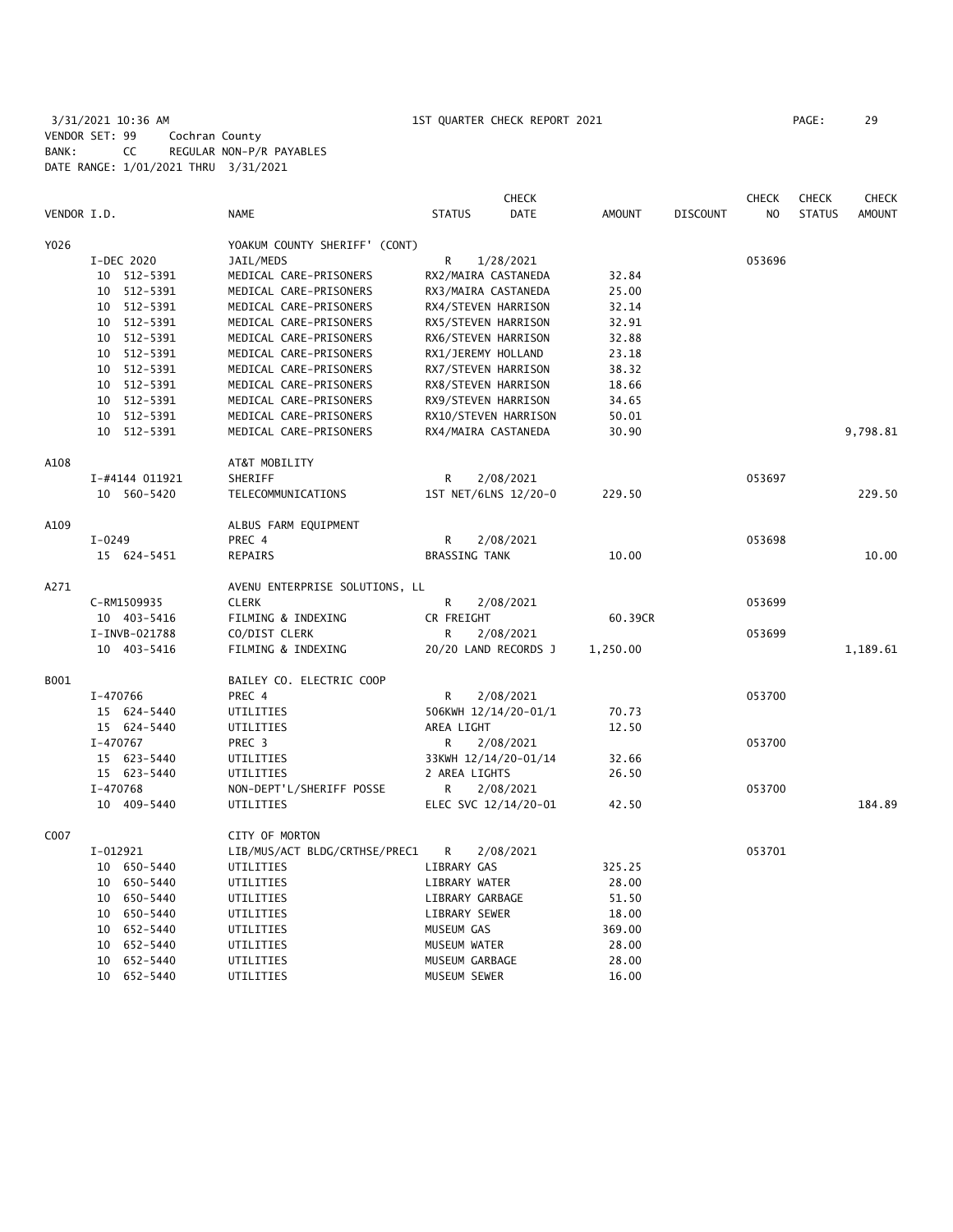3/31/2021 10:36 AM 1ST QUARTER CHECK REPORT 2021 PAGE: 30 VENDOR SET: 99 Cochran County BANK: CC REGULAR NON-P/R PAYABLES DATE RANGE: 1/01/2021 THRU 3/31/2021

| VENDOR I.D. |                   | <b>NAME</b>                   | <b>STATUS</b>         | <b>CHECK</b><br>DATE | <b>AMOUNT</b> | <b>DISCOUNT</b> | <b>CHECK</b><br>NO | <b>CHECK</b><br><b>STATUS</b> | <b>CHECK</b><br><b>AMOUNT</b> |
|-------------|-------------------|-------------------------------|-----------------------|----------------------|---------------|-----------------|--------------------|-------------------------------|-------------------------------|
| C007        |                   | CITY OF MORTON (CONT)         |                       |                      |               |                 |                    |                               |                               |
|             | I-012921          | LIB/MUS/ACT BLDG/CRTHSE/PREC1 | R                     | 2/08/2021            |               |                 | 053701             |                               |                               |
|             | 10 662-5440       | UTILITIES                     | ACTIVITY BLDG GAS     |                      | 1,716.50      |                 |                    |                               |                               |
|             | 662-5440<br>10    | UTILITIES                     | ACT. BLDG WATER       |                      | 28.00         |                 |                    |                               |                               |
|             | 662-5440<br>10    | UTILITIES                     | ACT. BLDG GARBAGE     |                      | 77.00         |                 |                    |                               |                               |
|             | 662-5440<br>10    | UTILITIES                     | ACT. BLDG SEWER       |                      | 48.00         |                 |                    |                               |                               |
|             | 10 510-5440       | UTILITIES                     | CRTHSE GAS            |                      |               |                 |                    |                               |                               |
|             | 10 510-5440       | UTILITIES                     | <b>CRTHSE WATER</b>   |                      | 115.25        |                 |                    |                               |                               |
|             | 10<br>510-5440    | UTILITIES                     | <b>CRTHSE GARBAGE</b> |                      | 334.50        |                 |                    |                               |                               |
|             | 10 510-5440       | UTILITIES                     | CRTHSE SEWER          |                      | 54.00         |                 |                    |                               |                               |
|             | 15 621-5440       | UTILITIES                     | PREC 1 GAS            |                      | 211.50        |                 |                    |                               |                               |
|             | 15 621-5440       | UTILITIES                     | PREC 1 WATER          |                      | 28.00         |                 |                    |                               |                               |
|             | 15 621-5440       | UTILITIES                     | PREC 1 GARBAGE        |                      | 51.50         |                 |                    |                               | 3,528.00                      |
| C008        |                   | CITY OF WHITEFACE             |                       |                      |               |                 |                    |                               |                               |
|             | $I-409$ 01/21     | PREC <sub>2</sub>             | R                     | 2/08/2021            |               |                 | 053702             |                               |                               |
|             | 15 622-5440       | UTILITIES                     | 12.6MCF 12/15/20-1/1  |                      | 96.28         |                 |                    |                               |                               |
|             | 15 622-5440       | UTILITIES                     | WATER SVC             |                      | 26.00         |                 |                    |                               |                               |
|             | 15 622-5440       | UTILITIES                     | GARBAGE SVC           |                      | 54.37         |                 |                    |                               |                               |
|             | 15 622-5440       | UTILITIES                     | SEWER SVC             |                      | 22.50         |                 |                    |                               | 199.15                        |
| C015        |                   | COCHRAN COUNTY SENIOR         |                       |                      |               |                 |                    |                               |                               |
|             | I-FEB '21 INSTLMT | SENIOR CITIZENS               | R                     | 2/08/2021            |               |                 | 053703             |                               |                               |
|             | 10 663-5418       | SENIOR CITIZENS CONTRACT      | FEBRUARY 2021         |                      | 6,250.00      |                 |                    |                               | 6,250.00                      |
| C018        |                   | COCHRAN CO. FARM BUREAU       |                       |                      |               |                 |                    |                               |                               |
|             | I-2021 DUES       | COMMISIONERS COURT            | R                     | 2/08/2021            |               |                 | 053704             |                               |                               |
|             | 15 610-5481       | DUES AND REGISTRATION         | FARM BUREAU DUES 202  |                      | 40.00         |                 |                    |                               | 40.00                         |
| C035        |                   | COX AUTO SUPPLY CO            |                       |                      |               |                 |                    |                               |                               |
|             | $C - 4196$        | CEMETERY                      | R                     | 2/08/2021            |               |                 | 053705             |                               |                               |
|             | 10 516-5454       | TIRES                         | RETURN TUBE/INV#4191  |                      | 10.49CR       |                 |                    |                               |                               |
|             | $I - 3779$        | SHERIFF                       | R                     | 2/08/2021            |               |                 | 053705             |                               |                               |
|             | 10 560-5451       | MACHINERY-NON-OFFICE REPAIR   | OIL FILTER/WESTWARD   |                      | 6.99          |                 |                    |                               |                               |
|             | 10 560-5451       | MACHINERY-NON-OFFICE REPAIR   | 7QT MOB1 5/20 OIL     |                      | 73.43         |                 |                    |                               |                               |
|             | 10 560-5451       | MACHINERY-NON-OFFICE REPAIR   | 1 GAL WASHER FLUID    |                      | 4.29          |                 |                    |                               |                               |
|             | $I - 3908$        | PREC 4                        | R                     | 2/08/2021            |               |                 | 053705             |                               |                               |
|             | 15 624-5356       | ROAD MATERIALS & SUPPLIES     | STARTING FLUID        |                      | 4.99          |                 |                    |                               |                               |
|             | $I - 3920$        | PREC <sub>3</sub>             | R                     | 2/08/2021            |               |                 | 053705             |                               |                               |
|             | 15 623-5451       | REPAIRS                       | 12QT QS 10/30 SUPERB  |                      | 69.36         |                 |                    |                               |                               |
|             | 15 623-5356       | ROAD MATERIALS & SUPPLIES     | LIQUID BUFFER         |                      | 23.99         |                 |                    |                               |                               |
|             | $I-3981$          | SHERIFF                       | R                     | 2/08/2021            |               |                 | 053705             |                               |                               |
|             | 10 560-5451       | MACHINERY-NON-OFFICE REPAIR   | OIL FILTER PF63E/WES  |                      | 6.99          |                 |                    |                               |                               |
|             | 10 560-5451       | MACHINERY-NON-OFFICE REPAIR   | AIR FILTER A3218C/17  |                      | 23.99         |                 |                    |                               |                               |
|             | 10 560-5451       | MACHINERY-NON-OFFICE REPAIR   | 8QT OW-20 DEXOS       |                      | 47.92         |                 |                    |                               |                               |
|             | 10 560-5451       | MACHINERY-NON-OFFICE REPAIR   | 1 GAL WASHER FLUID    |                      | 4.29          |                 |                    |                               |                               |
|             | $I - 4067$        | SHERIFF                       | R                     | 2/08/2021            |               |                 | 053705             |                               |                               |
|             | 10 560-5451       | MACHINERY-NON-OFFICE REPAIR   | 2GAL ANTIFREEZE/WEST  |                      | 27.98         |                 |                    |                               |                               |
|             | $I-4069$          | SHERIFF                       | R                     | 2/08/2021            |               |                 | 053705             |                               |                               |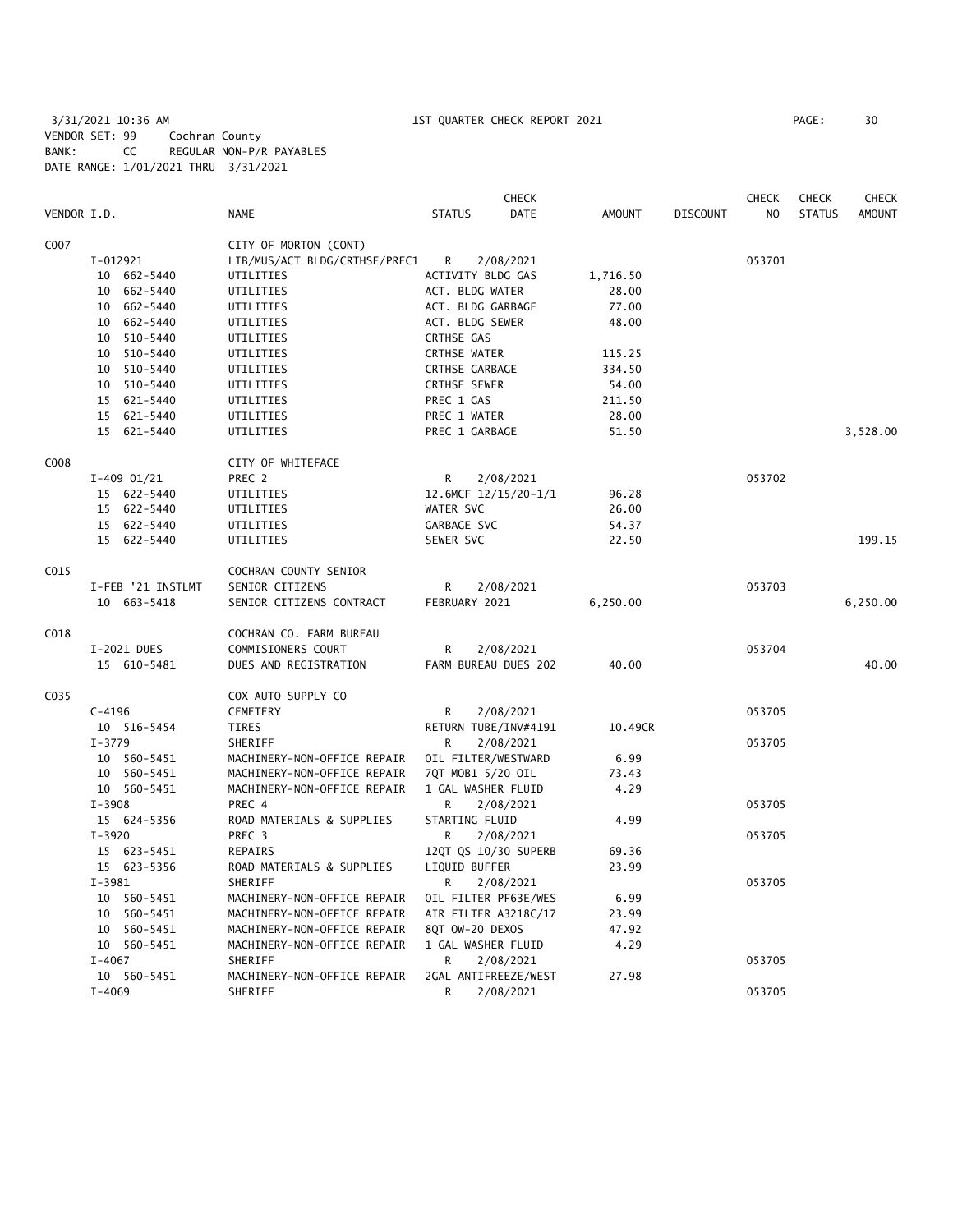|             |                 |                                              | <b>CHECK</b>          |               |                 | <b>CHECK</b>   | <b>CHECK</b>  | <b>CHECK</b>  |
|-------------|-----------------|----------------------------------------------|-----------------------|---------------|-----------------|----------------|---------------|---------------|
| VENDOR I.D. |                 | <b>NAME</b>                                  | <b>STATUS</b><br>DATE | <b>AMOUNT</b> | <b>DISCOUNT</b> | N <sub>O</sub> | <b>STATUS</b> | <b>AMOUNT</b> |
| C035        |                 | COX AUTO SUPPLY CO (CONT)                    |                       |               |                 |                |               |               |
|             | $I - 4069$      | SHERIFF                                      | R<br>2/08/2021        |               |                 | 053705         |               |               |
|             | 10 560-5451     | MACHINERY-NON-OFFICE REPAIR                  | RETURN ANTIFREEZE/#4  | 27.98CR       |                 |                |               |               |
|             | 10 560-5451     | MACHINERY-NON-OFFICE REPAIR                  | 2 GAL DEXCOOL ANTIFR  | 31.98         |                 |                |               |               |
|             | $I - 4164$      | COURTHOUSE/CLERK                             | 2/08/2021<br>R        |               |                 | 053705         |               |               |
|             | 10 403-5310     | OFFICE SUPPLIES                              | 50FT CORD             | 9.49          |                 |                |               |               |
|             | $I - 4168$      | SHERIFF                                      | R.<br>2/08/2021       |               |                 | 053705         |               |               |
|             | 10 560-5451     | MACHINERY-NON-OFFICE REPAIR                  | 2 GAL ANTIFREEZE/WES  | 27.98         |                 |                |               |               |
|             | $I-4191$        | <b>CEMETERY</b>                              | R.<br>2/08/2021       |               |                 | 053705         |               |               |
|             | 10 516-5332     | CUSTODIAL SUPPLIES                           | VALVE CORE            | 1.99          |                 |                |               |               |
|             | 10 516-5332     | CUSTODIAL SUPPLIES                           | VALVE TOOL SKIN PACK  | 4.99          |                 |                |               |               |
|             | 10 516-5454     | <b>TIRES</b>                                 | TIRE TUBE 410-350x4   | 10.49         |                 |                |               |               |
|             | $I - 4255$      | <b>SHERIFF</b>                               | R<br>2/08/2021        |               |                 | 053705         |               |               |
|             | 10 560-5451     | MACHINERY-NON-OFFICE REPAIR                  | WASHER FLUID CAP/WES  | 8.99          |                 |                |               |               |
|             | $I-4261$        | PARK                                         | 2/08/2021<br>R        |               |                 | 053705         |               |               |
|             | 10 660-5332     | CUSTODIAL SUPPLIES                           | 3/1 MOTOR OIL 30Z     | 3.29          |                 |                |               |               |
|             | $I - 4574$      | PREC 3                                       | R<br>2/08/2021        |               |                 | 053705         |               |               |
|             | 15 623-5356     | ROAD MATERIALS & SUPPLIES                    | 2 DEEP CRYSTL CAR WA  | 13.98         |                 |                |               |               |
|             | 15 623-5451     | <b>REPAIRS</b>                               | 2 COMPRESS DIP STICK  | 19.98         |                 |                |               |               |
|             | $I - 4789$      | SHERIFF                                      | 2/08/2021<br>R        |               |                 | 053705         |               |               |
|             | 10 560-5310     | OFFICE SUPPLIES                              | 1BX 9/16" HD STAPLES  | 3.99          |                 |                |               |               |
|             | 10 560-5310     | OFFICE SUPPLIES                              | HD STAPLE GUN         | 16.99         |                 |                |               |               |
|             | $I - 4865$      | ACTIVITY BLDG                                | R<br>2/08/2021        |               |                 | 053705         |               |               |
|             | 10 662-5451     | REPAIR                                       | WALL PLUG ADAPTER     | 1.19          |                 |                |               |               |
|             | $I - 5046$      | ACTIVITY BLDG                                | R<br>2/08/2021        |               |                 | 053705         |               |               |
|             | 10 662-5332     | CUSTODIAL SUPPLIES                           | 2" PHILLIPS DRIVER    | 3.99          |                 |                |               |               |
|             | $I - 5631$      | SHERIFF                                      | 2/08/2021<br>R        |               |                 | 053705         |               |               |
|             | 10 560-5451     | MACHINERY-NON-OFFICE REPAIR                  | OIL FILTER FL820S/WE  | 5.68          |                 |                |               |               |
|             | 10 560-5451     | MACHINERY-NON-OFFICE REPAIR                  | 6QT MOT 5W20 OIL      | 31.74         |                 |                |               | 452.49        |
| C084        |                 | CLERK, SEVENTH COURT OF APPEAL               |                       |               |                 |                |               |               |
|             | $I-JAN$ 21      | STATE FEES                                   | R<br>2/08/2021        |               |                 | 053707         |               |               |
|             | 90 000-2379.002 | 7th Crt of Appeal Gov't22.2081COUNTY COURT   |                       | 5.00          |                 |                |               |               |
|             | 90 000-2379.002 | 7th Crt of Appeal Gov't22.2081DISTRICT COURT |                       | 15.00         |                 |                |               | 20.00         |
| C165        |                 | CITY OF MORTON                               |                       |               |                 |                |               |               |
|             | I-02/02/2021    | <b>CEMETERY</b>                              | R<br>2/08/2021        |               |                 | 053708         |               |               |
|             | 10 516-5486     | CONTRACT LABOR-OPEN CLOSE                    | JESSE GRADO 01/23/21  | 300.00        |                 |                |               |               |
|             | 10 516-5486     | CONTRACT LABOR-OPEN CLOSE                    | JANIE WILLINGHAM 01/  | 300.00        |                 |                |               |               |
|             | 10 516-5486     | CONTRACT LABOR-OPEN CLOSE                    | JESSE GONZALES 01/23  | 300.00        |                 |                |               |               |
|             | 10 516-5486     | CONTRACT LABOR-OPEN CLOSE                    | MANUEL BIHL 01/24/21  | 300.00        |                 |                |               | 1,200.00      |
| C340        |                 | COUNTY INFORMATION RESOURCE AG               |                       |               |                 |                |               |               |
|             | I-S0P013714     | NON-DEPT'L                                   | R<br>2/08/2021        |               |                 | 053709         |               |               |
|             | 10 409-5420     | TELECOMMUNICATIONS                           | 34 EMAIL ACCOUNTS DE  | 68.00         |                 |                |               | 68.00         |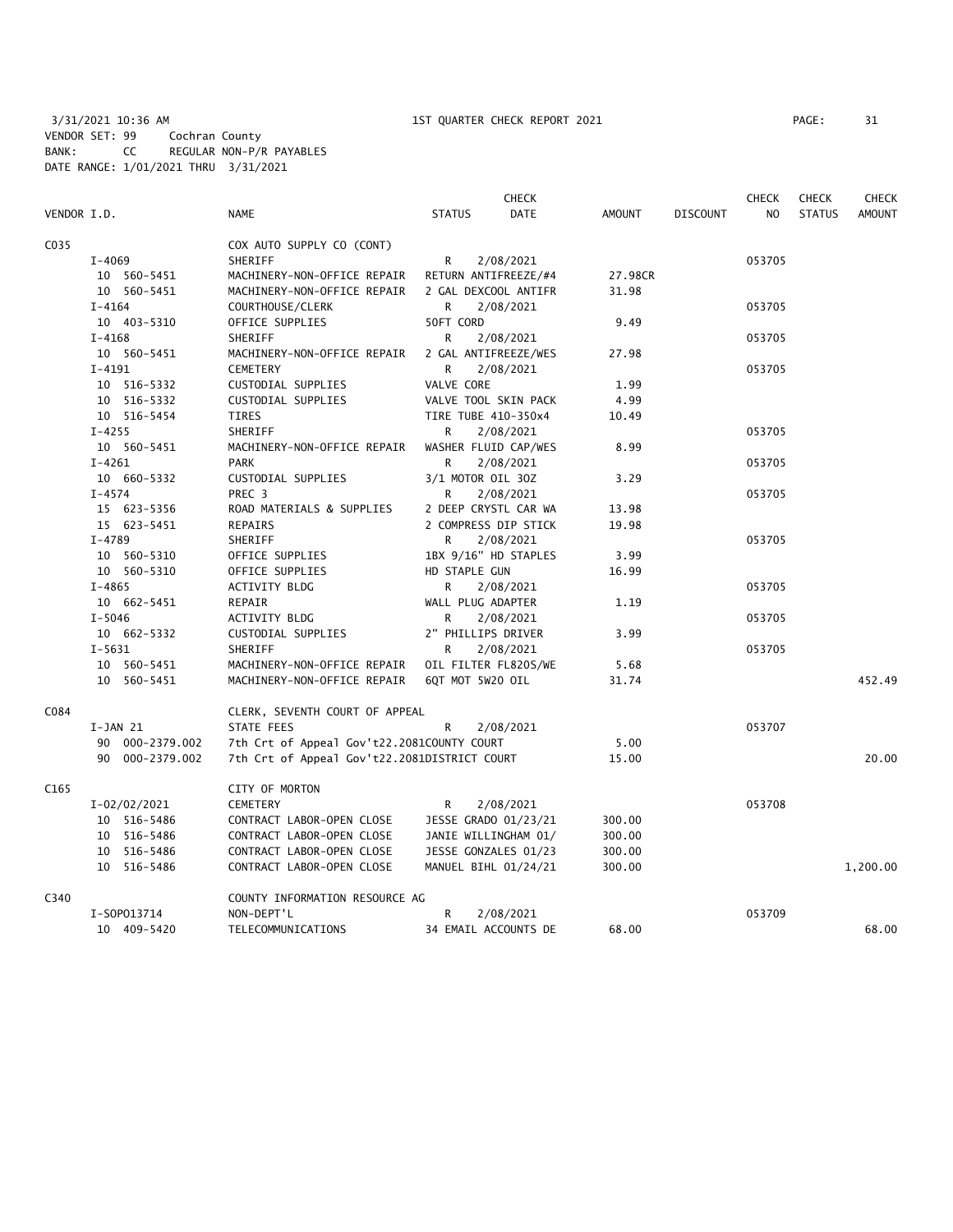3/31/2021 10:36 AM 1ST QUARTER CHECK REPORT 2021 PAGE: 32 VENDOR SET: 99 Cochran County BANK: CC REGULAR NON-P/R PAYABLES DATE RANGE: 1/01/2021 THRU 3/31/2021

|             |                       |                           |                     | <b>CHECK</b>         |               |                 | <b>CHECK</b>   | <b>CHECK</b>  | <b>CHECK</b>  |
|-------------|-----------------------|---------------------------|---------------------|----------------------|---------------|-----------------|----------------|---------------|---------------|
| VENDOR I.D. |                       | <b>NAME</b>               | <b>STATUS</b>       | <b>DATE</b>          | <b>AMOUNT</b> | <b>DISCOUNT</b> | N <sub>O</sub> | <b>STATUS</b> | <b>AMOUNT</b> |
| C414        |                       | CARDMEMBER SERVICES       |                     |                      |               |                 |                |               |               |
|             | $I-4001$ $12/20-1/21$ | <b>ATTORNEY</b>           | R                   | 2/08/2021            |               |                 | 053710         |               |               |
|             | 10 475-5427           | CONTINUING EDUCATION      |                     | HOTEL BOOKING SVC FE | 12.99         |                 |                |               |               |
|             | 10 475-5427           | CONTINUING EDUCATION      | FINANCE CHG 1/28/21 |                      | 1.00          |                 |                |               |               |
|             | $I-9883$ 01/21        | JUSTICE OF PEACE          | R                   | 2/08/2021            |               |                 | 053710         |               |               |
|             | 10 455-5427           | CONTINUING EDUCATION      |                     | REG/CORE CURR VIRTUA | 50.00         |                 |                |               | 63.99         |
| C416        |                       | BRANDY CRISWELL           |                     |                      |               |                 |                |               |               |
|             | I-CPS#4632 012721     | DISTRICT COURT            | R                   | 2/08/2021            |               |                 | 053711         |               |               |
|             | 10 435-5400           | ATTORNEY AD LITEM         |                     | ADV HRNG(C)/CPS#4632 | 300.00        |                 |                |               | 300.00        |
| D207        |                       | DUFFY LAW FIRM, PC        |                     |                      |               |                 |                |               |               |
|             | I-CPS#4632 012721     | DISTRICT COURT            | R                   | 2/08/2021            |               |                 | 053712         |               |               |
|             | 10 435-5400           | ATTORNEY AD LITEM         |                     | ADV HRNG(PM)/CPS#463 | 300.00        |                 |                |               | 300.00        |
| D212        |                       | D & J TIRE SERVICE, LLC   |                     |                      |               |                 |                |               |               |
|             | I-812100              | PREC 3                    | R.                  | 2/08/2021            |               |                 | 053713         |               |               |
|             | 15 623-5454           | <b>TIRES</b>              | RPR FLAT            |                      | 40.00         |                 |                |               |               |
|             | 15 623-5454           | <b>TIRES</b>              | CHG SEAL            |                      | 12.00         |                 |                |               |               |
|             | 15 623-5454           | TIRES                     | SVC CALL            |                      | 53.00         |                 |                |               | 105.00        |
| E075        |                       | <b>WEX BANK</b>           |                     |                      |               |                 |                |               |               |
|             | I-69899327            | SHERIFF/JAIL              | R                   | 2/08/2021            |               |                 | 053714         |               |               |
|             | 10 560-5330           | FUEL AND OIL              |                     | 11.56GL ETH/MRTN 01/ | 20.88         |                 |                |               |               |
|             | 10 512-5499           | MISCELLANEOUS             |                     | 11.53GL UNL/SWTWR/XP | 23.25         |                 |                |               |               |
|             | 10 512-5499           | MISCELLANEOUS             |                     | 12.80GL UNL/POST/XPR | 24.02         |                 |                |               |               |
|             | 10 560-5330           | FUEL AND OIL              |                     | 17.59 ETH/MRTN 01/07 | 31.78         |                 |                |               | 99.93         |
| F010        |                       | FIVE-AREA TELEPHONE CO-OP |                     |                      |               |                 |                |               |               |
|             | I-927-5510 FEB21      | PREC 4                    | R                   | 2/08/2021            |               |                 | 053715         |               |               |
|             | 15 624-5420           | TELECOMMUNICATIONS        | <b>BASIC SVC</b>    |                      | 32.25         |                 |                |               |               |
|             | 15 624-5420           | TELECOMMUNICATIONS        | <b>FEES</b>         |                      | 13.24         |                 |                |               | 45.49         |
| F073        |                       | FRONTIER VALLEY INC.      |                     |                      |               |                 |                |               |               |
|             | I-387422              | SHERIFF                   | R                   | 2/08/2021            |               |                 | 053716         |               |               |
|             | 10 512-5571           | CAPITAL OUTLAY            |                     | WIRING/GATE/SALLYPOR | 350.00        |                 |                |               |               |
|             | 10 512-5571           | CAPITAL OUTLAY            | PVC PIPE/4          |                      | 0.91          |                 |                |               |               |
|             | 10 512-5571           | CAPITAL OUTLAY            | 1/2" ADAPTER/2      |                      | 0.60          |                 |                |               |               |
|             | 10 512-5571           | CAPITAL OUTLAY            |                     | 1/2" PULLING ELBOW/2 | 1.50          |                 |                |               |               |
|             | 10 512-5571           | CAPITAL OUTLAY            | $1/2$ " CAST        |                      | 4.65          |                 |                |               |               |
|             | 10 512-5571           | CAPITAL OUTLAY            | $1/2$ " PVC         |                      | 2.60          |                 |                |               |               |
|             | 10 512-5571           | CAPITAL OUTLAY            | 1/2" ADAPTER        |                      | 0.30          |                 |                |               |               |
|             | 512-5571<br>10        | CAPITAL OUTLAY            | 1/2" COUPLING/2     |                      | 0.50          |                 |                |               |               |
|             | 10 512-5571           | CAPITAL OUTLAY            | 1/2" CONNECTOR/2    |                      | 2.39          |                 |                |               |               |
|             | 512-5571<br>10        | CAPITAL OUTLAY            | CABLE W/GRND/4      |                      | 29.96         |                 |                |               |               |
|             | 512-5571<br>10        | CAPITAL OUTLAY            | 1/2" CONDUIT/50     |                      | 33.53         |                 |                |               |               |
|             | 10 512-5571           | CAPITAL OUTLAY            | EMT TIE STRAP/9     |                      | 1.08          |                 |                |               |               |

10 512-5571 CAPITAL OUTLAY 1/2" COUPLER/4 0.80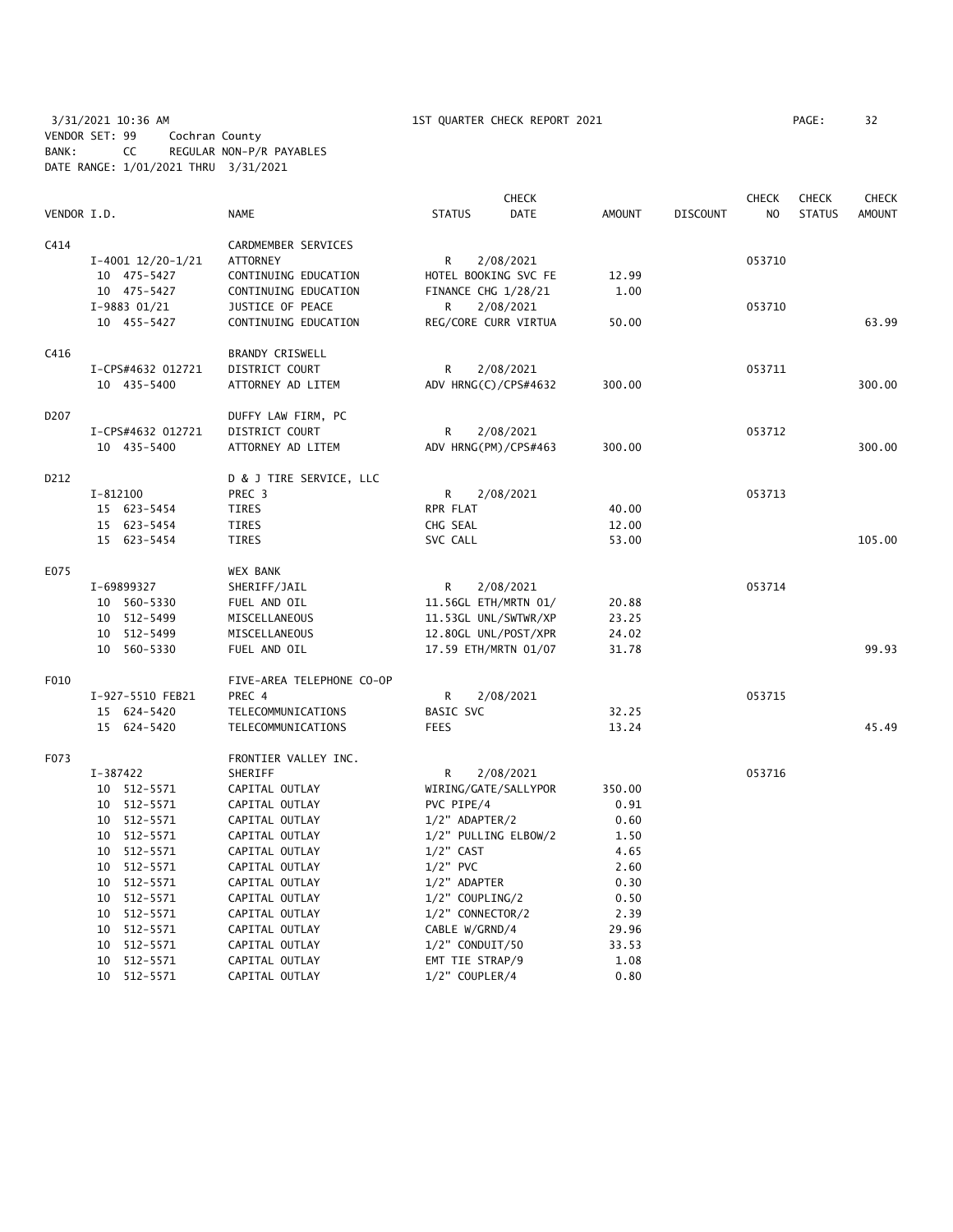3/31/2021 10:36 AM 1ST QUARTER CHECK REPORT 2021 PAGE: 33 VENDOR SET: 99 Cochran County BANK: CC REGULAR NON-P/R PAYABLES DATE RANGE: 1/01/2021 THRU 3/31/2021

|             |                     |                                |                      | <b>CHECK</b>         |               |                 | <b>CHECK</b> | <b>CHECK</b>  | <b>CHECK</b>  |
|-------------|---------------------|--------------------------------|----------------------|----------------------|---------------|-----------------|--------------|---------------|---------------|
| VENDOR I.D. |                     | <b>NAME</b>                    | <b>STATUS</b>        | <b>DATE</b>          | <b>AMOUNT</b> | <b>DISCOUNT</b> | NO           | <b>STATUS</b> | <b>AMOUNT</b> |
| F073        |                     | FRONTIER VALLEY INC. (CONT)    |                      |                      |               |                 |              |               |               |
|             | I-387422            | SHERIFF                        | R                    | 2/08/2021            |               |                 | 053716       |               |               |
|             | 10 512-5571         | CAPITAL OUTLAY                 | 170 BLU CBL 24/4P    |                      | 56.10         |                 |              |               | 484.92        |
| G031        |                     | GRAINGER                       |                      |                      |               |                 |              |               |               |
|             | I-9787191213        | <b>COURTHOUSE</b>              | R                    | 2/08/2021            |               |                 | 053717       |               |               |
|             | 10 510-5332         | CUSTODIAL SUPPLIES             |                      | 12 AIR FILTER 18x25x | 60.00         |                 |              |               | 60.00         |
| G074        |                     | GRAVES, HUMPHRIES, STAHL,LTD   |                      |                      |               |                 |              |               |               |
|             | I-FEES JAN21        | JUSTICE OF PEACE               | R                    | 2/08/2021            |               |                 | 053718       |               |               |
|             | 10 000-2206.002     | COLLECTION AGENCY FEES         | COLLECTION FEES JAN  |                      | 112.37        |                 |              |               | 112.37        |
| H324        |                     | HILLIARD OFFICE SOLUTIONS, LTD |                      |                      |               |                 |              |               |               |
|             | I-566909            | COUNTY CT/COMM'R CT            | R                    | 2/08/2021            |               |                 | 053719       |               |               |
|             | 10 426-5310         | OFFICE SUPPLIES                |                      | HP NOTEBOOK/SN#CND04 | 949.00        |                 |              |               |               |
|             | 10 426-5310         | OFFICE SUPPLIES                | DOCKING STATION      |                      | 269.99        |                 |              |               |               |
|             | 15 610-5310         | OFFICE SUPPLIES                | LABOR/SETUP LAPTOP   |                      | 300.00        |                 |              |               |               |
|             | $I - 568225$        | <b>ELECTIONS</b>               | R.                   | 2/08/2021            |               |                 | 053719       |               |               |
|             | 10 490-5310         | OFFICE SUPPLIES                | CABLE INST SVC       |                      | 929.50        |                 |              |               |               |
|             | 10 490-5335         | ELECTION SUPPLIES              | CABLE INST SVC       |                      | 929.50        |                 |              |               |               |
|             | I-570999            | <b>ELECTIONS</b>               | R                    | 2/08/2021            |               |                 | 053719       |               |               |
|             | 10 490-5420         | TELECOMMUNICATIONS             | MERAKI MX67 ROUTER   |                      | 435.20        |                 |              |               |               |
|             | 10 490-5420         | TELECOMMUNICATIONS             | MERAKI MX67 ADVANCED |                      | 876.66        |                 |              |               |               |
|             | 10 490-5420         | TELECOMMUNICATIONS             |                      | CISCO SG350 10 PORT/ | 734.20        |                 |              |               |               |
|             | 10 490-5420         | TELECOMMUNICATIONS             | MERAKI MR33 CLOUD/2  |                      | 937.84        |                 |              |               |               |
|             | 10 490-5420         | TELECOMMUNICATIONS             | MERAKI MR33 LICENSE/ |                      | 433.52        |                 |              |               |               |
|             | 10 490-5420         | TELECOMMUNICATIONS             | WALL MOUNT SHELF/2   |                      | 153.38        |                 |              |               |               |
|             | 10 490-5420         | TELECOMMUNICATIONS             | BACK UPS 6 OUTLET/2  |                      | 103.32        |                 |              |               |               |
|             | 10 490-5420         | TELECOMMUNICATIONS             | IT LABOR PROJECT/6   |                      | 900.00        |                 |              |               | 7,952.11      |
| I111        |                     | INTERSTATE BILLING SVC, INC    |                      |                      |               |                 |              |               |               |
|             | I-3022195875        | PREC 2                         | R.                   | 2/08/2021            |               |                 | 053720       |               |               |
|             | 15 622-5451         | REPAIRS                        | H-VAC/'09 PBLT#0617  |                      | 790.00        |                 |              |               |               |
|             | 15 622-5451         | REPAIRS                        | FILTER A/20          |                      | 23.90         |                 |              |               |               |
|             | 15 622-5451         | REPAIRS                        | FILTER AS FU/30      |                      | 23.90         |                 |              |               |               |
|             | 15 622-5451         | <b>REPAIRS</b>                 | FILTE AS SE/40       |                      | 25.90         |                 |              |               | 863.70        |
| J049        |                     | JUVENILE PROBATION FUND        |                      |                      |               |                 |              |               |               |
|             | I-LOCAL MATCH 02/21 | JUVENILE PROBATION             | R                    | 2/08/2021            |               |                 | 053721       |               |               |
|             | 10 571-5472         | LOCAL SUPPORT-JUV BOARD        |                      | LOCAL FUNDS MATCH FE | 4,166.36      |                 |              |               | 4,166.36      |
| J082        |                     | JOHN DEERE FINANCIAL           |                      |                      |               |                 |              |               |               |
|             | I-1008718           | CEMETERY                       | R                    | 2/08/2021            |               |                 | 053722       |               |               |
|             | 10 516-5451         | REPAIR                         | BUSHING/4            |                      | 20.24         |                 |              |               | 20.24         |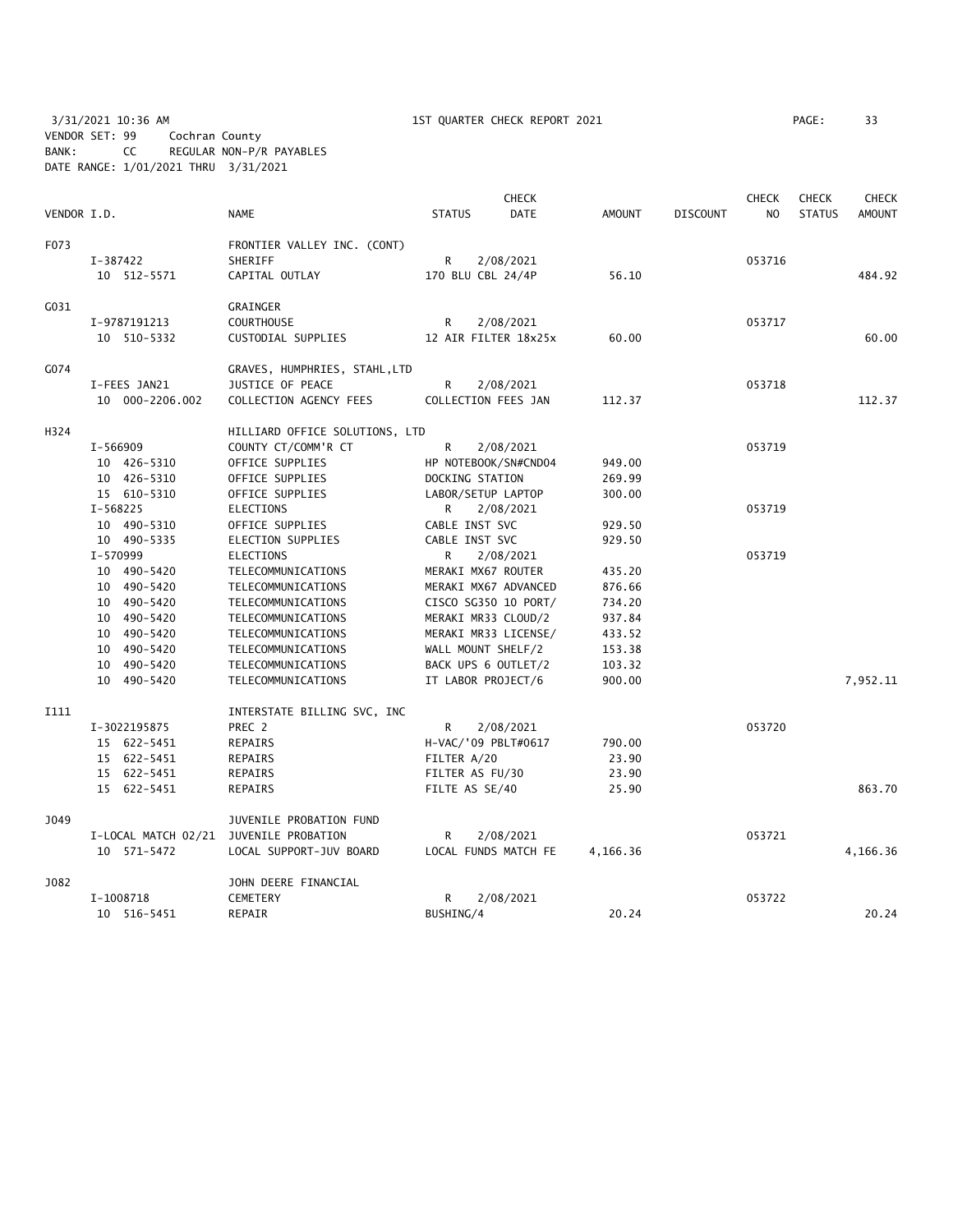|             |                                      |                                |               | <b>CHECK</b>        |        |                 | <b>CHECK</b>   | <b>CHECK</b>  | <b>CHECK</b>  |
|-------------|--------------------------------------|--------------------------------|---------------|---------------------|--------|-----------------|----------------|---------------|---------------|
| VENDOR I.D. |                                      | NAME                           | <b>STATUS</b> | DATE                | AMOUNT | <b>DISCOUNT</b> | N <sub>O</sub> | <b>STATUS</b> | <b>AMOUNT</b> |
| L010        |                                      | LEWIS FARM & RANCH STORE INC   |               |                     |        |                 |                |               |               |
|             | I-05920                              | <b>JAIL</b>                    | R.            | 2/08/2021           |        |                 | 053723         |               |               |
|             | 10 512-5392                          | MISCELLANEOUS SUPPLIES         | 20BX KLEENEX  |                     | 46.62  |                 |                |               |               |
|             | $I-05934$                            | <b>COURTHOUSE</b>              | R             | 2/08/2021           |        |                 | 053723         |               |               |
|             | 10 510-5332                          | CUSTODIAL SUPPLIES             | <b>GLUE</b>   |                     | 8.99   |                 |                |               |               |
|             | 10 510-5332                          | CUSTODIAL SUPPLIES             | <b>DISC</b>   |                     | 0.90CR |                 |                |               |               |
|             | $I - 05990$                          | PARK/SHOWBARN                  | R             | 2/08/2021           |        |                 | 053723         |               |               |
|             | 10 660-5332                          | CUSTODIAL SUPPLIES             | SOFT SOAP/4   |                     | 7.96   |                 |                |               |               |
|             | $I-06123$                            | PARK/SHOWBARN                  | R             | 2/08/2021           |        |                 | 053723         |               |               |
|             | 10 660-5332                          | CUSTODIAL SUPPLIES             | RAT POISON    |                     | 17.99  |                 |                |               |               |
|             | $I-06188$                            | <b>ELECTIONS</b>               | R             | 2/08/2021           |        |                 | 053723         |               |               |
|             | 10 490-5310                          | OFFICE SUPPLIES                |               | HP PRINTER TRAY     | 349.99 |                 |                |               |               |
|             | $I - 06260$                          | PREC 4                         | R.            | 2/08/2021           |        |                 | 053723         |               |               |
|             | 15 624-5356                          | ROAD MATERIALS & SUPPLIES      | OIL           |                     | 7.99   |                 |                |               |               |
|             | $I-06653$                            | PREC 2                         | R             | 2/08/2021           |        |                 | 053723         |               |               |
|             | 15 622-5356                          | ROAD MATERIALS & SUPPLIES      | GREASE        |                     | 39.50  |                 |                |               |               |
|             | 15 622-5356                          | ROAD MATERIALS & SUPPLIES      | <b>DISC</b>   |                     | 3.95CR |                 |                |               |               |
|             | $I-06773$                            | PREC 3                         | R             | 2/08/2021           |        |                 | 053723         |               |               |
|             | 15 623-5356                          | ROAD MATERIALS & SUPPLIES      |               | SHOP TOWELS/3PKG    | 14.97  |                 |                |               |               |
|             | $I-06824$                            | ACTIVITY BLDG                  | R             | 2/08/2021           |        |                 | 053723         |               |               |
|             | 10 662-5332                          | CUSTODIAL SUPPLIES             | TRASH BAGS    |                     | 19.99  |                 |                |               |               |
|             | 10 662-5332                          | CUSTODIAL SUPPLIES             | BAR KEEPERS/4 |                     | 10.36  |                 |                |               |               |
|             | 10 662-5332                          | CUSTODIAL SUPPLIES             | <b>DISC</b>   |                     | 3.04CR |                 |                |               |               |
|             | I-06937                              | COURTHOUSE/CONSTABLE           | R             | 2/08/2021           |        |                 | 053723         |               |               |
|             | 10 510-5451                          | REPAIR                         | DOOR KNOB     |                     | 8.99   |                 |                |               |               |
|             | 10 510-5451                          | REPAIR                         | DISC          |                     | 0.90CR |                 |                |               |               |
|             | $I-06956$                            | SHERIFF                        | R             | 2/08/2021           |        |                 | 053723         |               |               |
|             | 10 560-5334                          | OTHER SUPPLIES                 | EAR MUFF      |                     | 17.99  |                 |                |               |               |
|             | 10 560-5334                          | OTHER SUPPLIES                 | <b>DISC</b>   |                     | 1.80CR |                 |                |               |               |
|             | $I-07002$                            | PREC 4                         | R             | 2/08/2021           |        |                 | 053723         |               |               |
|             | 15 624-5356                          | ROAD MATERIALS & SUPPLIES      |               | GLASS CLEANER/2     | 5.98   |                 |                |               |               |
|             | 15 624-5356                          | ROAD MATERIALS & SUPPLIES      | <b>TOWELS</b> |                     | 4.99   |                 |                |               |               |
|             | I-07049                              | ACTIVITY BLDG                  | R             | 2/08/2021           |        |                 | 053723         |               |               |
|             | 10 662-5332                          | CUSTODIAL SUPPLIES             | <b>TAPE</b>   |                     | 9.99   |                 |                |               |               |
|             | 10 662-5332                          | CUSTODIAL SUPPLIES             | <b>DISC</b>   |                     | 0.77CR |                 |                |               |               |
|             | $I-07075$                            | JAIL                           | R             | 2/08/2021           |        |                 | 053723         |               |               |
|             | 10 512-5451                          | REPAIR                         | VINEGAR/4     |                     | 19.96  |                 |                |               |               |
|             | 10 512-5451                          | REPAIR                         | <b>DISC</b>   |                     | 2.00CR |                 |                |               | 578.90        |
| L189        |                                      | HOCKLEY COUNTY PUBLISHING CO.I |               |                     |        |                 |                |               |               |
|             | I-02/01/21 QTRLY RPT COMMISIONERS CT |                                | R             | 2/08/2021           |        |                 | 053725         |               |               |
|             | 15 610-5430                          | LEGAL NOTICES                  |               | 4TH QTR TREAS QTRLY | 211.20 |                 |                |               |               |
|             | I-JUV AD $01/21$                     | JUVENILE PROBATION             | R             | 2/08/2021           |        |                 | 053725         |               |               |
|             | 17 573-5499                          | OPERATING EXPENSES             |               | JPO EMPL AD x4      | 376.48 |                 |                |               | 587.68        |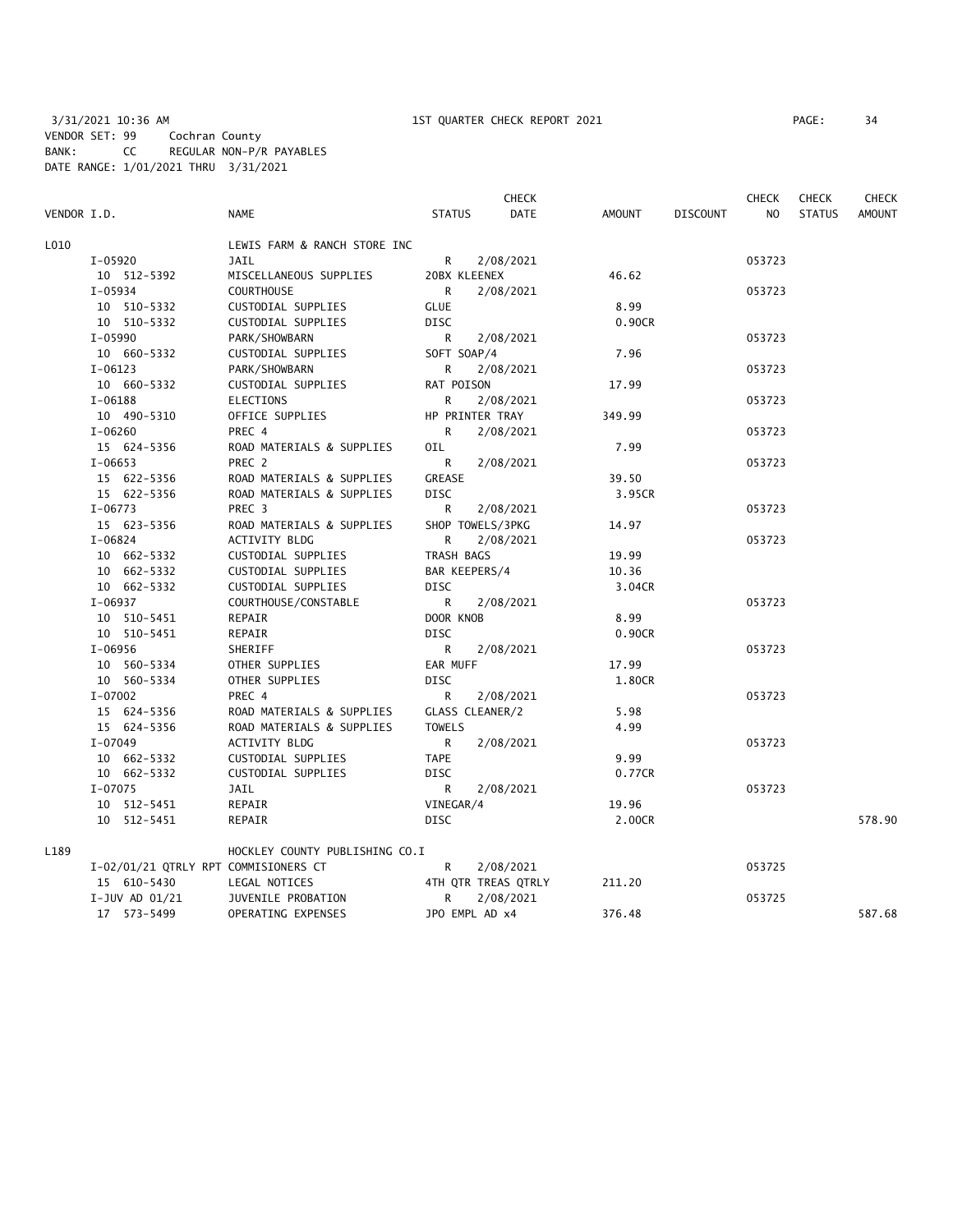3/31/2021 10:36 AM 1ST QUARTER CHECK REPORT 2021 PAGE: 35 VENDOR SET: 99 Cochran County BANK: CC REGULAR NON-P/R PAYABLES DATE RANGE: 1/01/2021 THRU 3/31/2021

|             |                            |                                | <b>CHECK</b>                              |                       |               |                 | <b>CHECK</b>   | <b>CHECK</b>  | <b>CHECK</b>  |
|-------------|----------------------------|--------------------------------|-------------------------------------------|-----------------------|---------------|-----------------|----------------|---------------|---------------|
| VENDOR I.D. |                            | <b>NAME</b>                    | <b>STATUS</b>                             | <b>DATE</b>           | <b>AMOUNT</b> | <b>DISCOUNT</b> | N <sub>O</sub> | <b>STATUS</b> | <b>AMOUNT</b> |
| M348        |                            | JENNIFER MIRLL, PLLC           |                                           |                       |               |                 |                |               |               |
|             | I-CPS#4632 012721          | DISTRICT COURT                 | R<br>2/08/2021                            |                       |               |                 | 053726         |               |               |
|             | 10 435-5400                | ATTORNEY AD LITEM              | ADV HRNG(PF)/CPS#463                      |                       | 300.00        |                 |                |               | 300.00        |
| N082        |                            | <b>NETDATA</b>                 |                                           |                       |               |                 |                |               |               |
|             | I-iTICKET JAN              | JUSTICE OF PEACE               | R                                         | 2/08/2021             |               |                 | 053727         |               |               |
|             | 10 455-5499                | MISCELLANEOUS                  | JAN 2021                                  |                       | 4.00          |                 |                |               | 4.00          |
| N103        |                            | NETPROTEC LLC                  |                                           |                       |               |                 |                |               |               |
|             | $I-1974$                   | JUSTICE OF PEACE               | R                                         | 2/08/2021             |               |                 | 053728         |               |               |
|             | 10 455-5411                | MAINTENANCE CONTRACTS          | VIDEO MAGIS 01/30-02                      |                       | 249.00        |                 |                |               | 249.00        |
| N105        |                            | RICHARD DEE NATIONS dba        |                                           |                       |               |                 |                |               |               |
|             | I-0637997                  | PREC 2                         | R.                                        | 2/08/2021             |               |                 | 053729         |               |               |
|             | 15 622-5571                | CAPITAL OUTLAY                 |                                           | RPR LIGHTING, AIR LEA | 780.00        |                 |                |               |               |
|             | 15 622-5571                | CAPITAL OUTLAY                 | 2 LIGHTS/07 TALBERT                       |                       | 34.42         |                 |                |               |               |
|             | 15 622-5571                | CAPITAL OUTLAY                 | LIGHT CORD                                |                       | 44.95         |                 |                |               |               |
|             | I-0638000                  | PREC 2/03 MACK (R&B)           | R                                         | 2/08/2021             |               |                 | 053729         |               |               |
|             | 15 622-5451                | REPAIRS                        | RPL WHEEL SEAL/03 MA                      |                       | 250.00        |                 |                |               |               |
|             | 15 622-5451                | REPAIRS                        | SEAL                                      |                       | 67.45         |                 |                |               |               |
|             | 15 622-5451                | REPAIRS                        | <b>GEAR OIL</b>                           |                       | 25.00         |                 |                |               |               |
|             | I-0767503                  | PREC 2                         | R                                         | 2/08/2021             |               |                 | 053729         |               |               |
|             | 15 622-5451                | <b>REPAIRS</b>                 | INSTL SWITCH/WIRING;                      |                       | 600.00        |                 |                |               | 1,801.82      |
| 0013        |                            | OLD REPUBLIC SURETY COMPA      |                                           |                       |               |                 |                |               |               |
|             | I-7161/LUCIO 21            | SHERIFF                        | R                                         | 2/08/2021             |               |                 | 053730         |               |               |
|             | 10 560-5480                | <b>BONDS &amp; NOTARY FEES</b> | NOTARY BOND/K LUCIO                       |                       | 50.00         |                 |                |               |               |
|             | I-7680/DANA 21             | LIBRARY                        | R                                         | 2/08/2021             |               |                 | 053730         |               |               |
|             | 10 650-5499                | MISCELLANEOUS                  |                                           | NOTARY BOND/DANA HEF  | 50.00         |                 |                |               | 100.00        |
| P017        |                            | POSTMASTER                     |                                           |                       |               |                 |                |               |               |
|             | I-JP 012921                | JUSTICE OF PEACE               | R                                         | 2/08/2021             |               |                 | 053731         |               |               |
|             | 10 455-5311                | POSTAL EXPENSES                | 1 RL STAMPS                               |                       | 55.00         |                 |                |               | 55.00         |
| P092        |                            | U.S. POSTAL SERVICE            |                                           |                       |               |                 |                |               |               |
|             | I-E95919443                | TREASURER                      | R                                         | 2/08/2021             |               |                 | 053732         |               |               |
|             | 10 497-5311                | POSTAL EXPENSES                | #10 STAMP ENV 500EA                       |                       | 1,237.00      |                 |                |               |               |
|             | 10 497-5311                | POSTAL EXPENSES                | HANDLING                                  |                       | 17.05         |                 |                |               | 1,254.05      |
| P216        |                            | PLAINS MOTOR SUPPLY            |                                           |                       |               |                 |                |               |               |
|             | $I-462609$                 | PREC 2                         | R                                         | 2/08/2021             |               |                 | 053733         |               |               |
|             | 15 622-5356                | ROAD MATERIALS & SUPPLIES      | STRIPE OFF WHL                            |                       | 41.64         |                 |                |               |               |
|             | 15 622-5356                | ROAD MATERIALS & SUPPLIES      | MALE PLUG                                 |                       | 2.75          |                 |                |               |               |
|             | 15 622-5356                | ROAD MATERIALS & SUPPLIES      | <b>GLASS CLEANER</b>                      |                       | 21.00         |                 |                |               |               |
|             | I-462989                   | PREC 2                         | R                                         | 2/08/2021             |               |                 | 053733         |               |               |
|             | 15 622-5356                | ROAD MATERIALS & SUPPLIES      | RED GLAD HAND/2                           |                       | 16.64         |                 |                |               |               |
|             | 15 622-5356<br>15 622-5356 | ROAD MATERIALS & SUPPLIES      | BLUE GLAD HAND/2<br><b>GLAD HAND SEAL</b> |                       | 16.64<br>4.96 |                 |                |               |               |
|             |                            | ROAD MATERIALS & SUPPLIES      |                                           |                       |               |                 |                |               |               |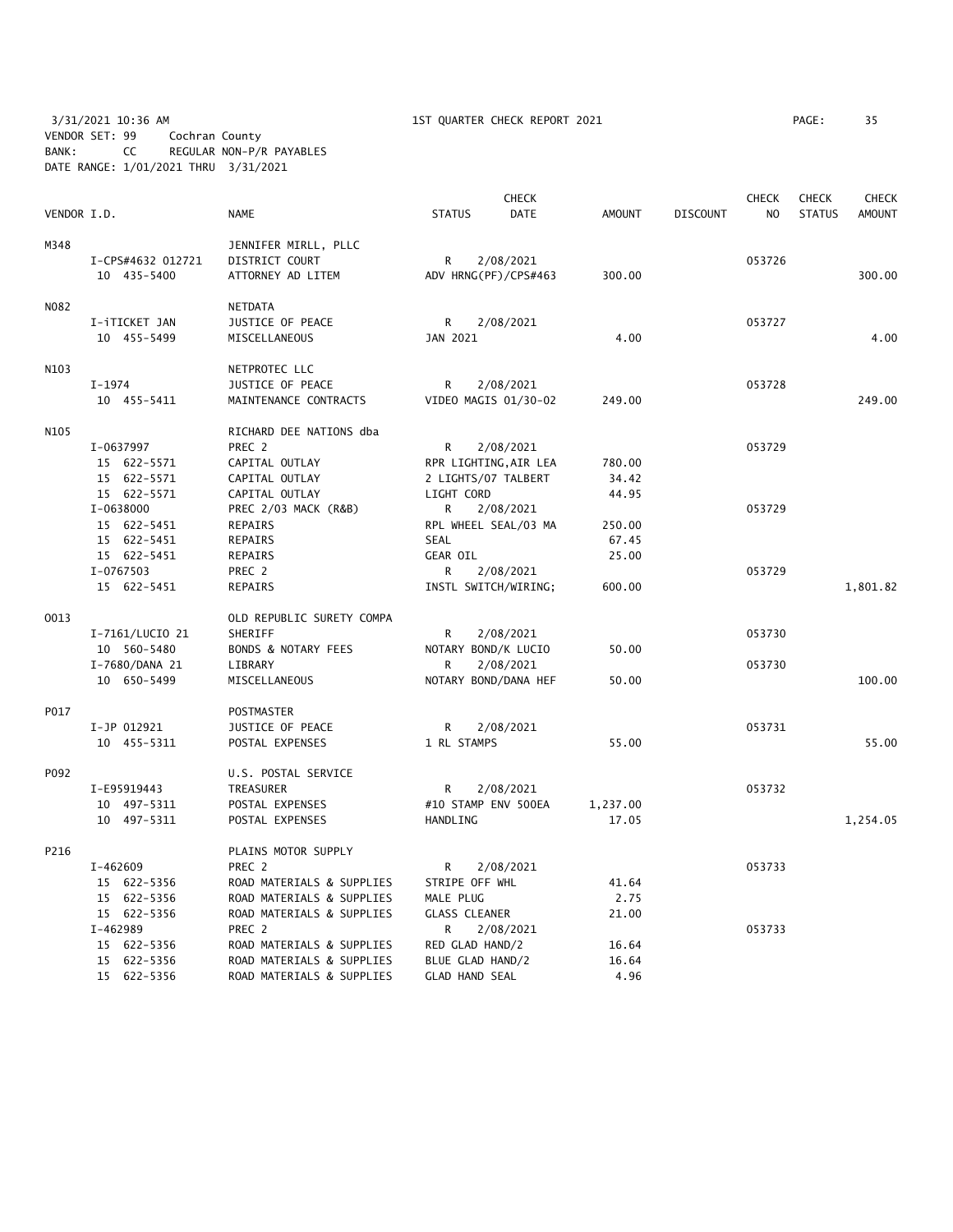3/31/2021 10:36 AM 1ST QUARTER CHECK REPORT 2021 PAGE: 36 VENDOR SET: 99 Cochran County BANK: CC REGULAR NON-P/R PAYABLES DATE RANGE: 1/01/2021 THRU 3/31/2021

|             |                                  |                              | <b>CHECK</b>          |                      |          |                 | <b>CHECK</b>   | <b>CHECK</b>  | CHECK    |
|-------------|----------------------------------|------------------------------|-----------------------|----------------------|----------|-----------------|----------------|---------------|----------|
| VENDOR I.D. |                                  | <b>NAME</b>                  | <b>STATUS</b>         | DATE                 | AMOUNT   | <b>DISCOUNT</b> | N <sub>O</sub> | <b>STATUS</b> | AMOUNT   |
| P216        |                                  | PLAINS MOTOR SUPPLY (CONT)   |                       |                      |          |                 |                |               |          |
|             | I-462989                         | PREC 2                       | R<br>2/08/2021        |                      |          |                 | 053733         |               |          |
|             | 15 622-5356                      | ROAD MATERIALS & SUPPLIES    | TEFLON TAPE/2         |                      | 2.50     |                 |                |               | 106.13   |
| Q012        | QUADIENT FINANCE USA, INC.       |                              |                       |                      |          |                 |                |               |          |
|             | <b>CLERK</b><br>I-POSTAGE 020321 |                              | R<br>2/08/2021        |                      |          |                 | 053734         |               |          |
|             | 10 403-5311                      | POSTAL EXPENSES              | POSTAGE ADDED TO MET  |                      | 1,000.00 |                 |                |               | 1,000.00 |
| R034        |                                  | ROBERTSON HEATING & AIR, INC |                       |                      |          |                 |                |               |          |
|             | $I - 406$                        | PREC 1                       | R                     | 2/08/2021            |          |                 | 053735         |               |          |
|             | 15 621-5451                      | REPAIRS                      | 10UF CAPACITOR        |                      | 20.00    |                 |                |               |          |
|             | 15 621-5451                      | REPAIRS                      | HEATER MOTOR          |                      | 500.00   |                 |                |               | 520.00   |
| S005        |                                  | DORIS SEALY, COUNTY TREAS    |                       |                      |          |                 |                |               |          |
|             | I-TREAS JAN21                    | TREASURER                    | R                     | 2/08/2021            |          |                 | 053736         |               |          |
|             | 10 497-5311                      | POSTAL EXPENSES              | COBRA LETTER 01/13    |                      | 6.95     |                 |                |               |          |
|             | 10 497-5311                      | POSTAL EXPENSES              | CERT MAIL/941 FORM 0  |                      | 6.95     |                 |                |               |          |
|             | 10 497-5311                      | POSTAL EXPENSES              |                       | CERT MAIL/1099's 01/ | 8.20     |                 |                |               |          |
|             | 10 497-5311                      | POSTAL EXPENSES              | CERT MAIL/W-2's 01/2  |                      | 8.85     |                 |                |               |          |
|             | 10 497-5311                      | POSTAL EXPENSES              | CH SUPPORT 01/29      |                      | 7.00     |                 |                |               | 37.95    |
| S016        |                                  | SOUTH PLAINS ASSN. OF GOV    |                       |                      |          |                 |                |               |          |
|             | I-MP069/MAPS                     | <b>SHERIFF</b>               | R                     | 2/08/2021            |          |                 | 053737         |               |          |
|             | 10 560-5334                      | OTHER SUPPLIES               | 10 COCHRAN COUNTY MA  |                      | 188.00   |                 |                |               | 188.00   |
| S071        |                                  | SCRIPT OFFICE PRODUCTS, INC. |                       |                      |          |                 |                |               |          |
|             | $I-59126$                        | TREASURER                    | R                     | 2/08/2021            |          |                 | 053738         |               |          |
|             | 10 497-5310                      | OFFICE SUPPLIES              | KYO TONER/BK          |                      | 93.99    |                 |                |               |          |
|             | 10 497-5310                      | OFFICE SUPPLIES              | 1BX COPY PAPER        |                      | 42.50    |                 |                |               |          |
|             | 10 497-5310                      | OFFICE SUPPLIES              | DELL TONER/BK         |                      | 289.99   |                 |                |               |          |
|             | $I-59139$                        | <b>CLERK</b>                 | R                     | 2/08/2021            |          |                 | 053738         |               |          |
|             | 10 403-5310                      | OFFICE SUPPLIES              | <b>1PK CALC PAPER</b> |                      | 12.95    |                 |                |               |          |
|             | 10 403-5310                      | OFFICE SUPPLIES              | <b>3EA CORR TAPE</b>  |                      | 12.66    |                 |                |               |          |
|             | 10 403-5310                      | OFFICE SUPPLIES              | 1BX CLASP ENV         |                      | 14.95    |                 |                |               |          |
|             | $I - 59140$                      | <b>COURTHOUSE</b>            | R                     | 2/08/2021            |          |                 | 053738         |               |          |
|             | 10 510-5332                      | CUSTODIAL SUPPLIES           | DESK CALENDAR         |                      | 4.95     |                 |                |               |          |
|             | 10 510-5332                      | CUSTODIAL SUPPLIES           | <b>TAPE</b>           |                      | 5.81     |                 |                |               |          |
|             | 10 510-5332                      | CUSTODIAL SUPPLIES           | TAPE DISPENSER        |                      | 9.95     |                 |                |               |          |
|             | $I-59147$                        | <b>ELECTIONS</b>             | R                     | 2/08/2021            |          |                 | 053738         |               |          |
|             | 10 490-5310                      | OFFICE SUPPLIES              | 2PK ENV               |                      | 14.72    |                 |                |               |          |
|             | 10 490-5310                      | OFFICE SUPPLIES              | <b>1CT MAILERS</b>    |                      | 29.95    |                 |                |               |          |
|             | 10 490-5310                      | OFFICE SUPPLIES              | <b>3PK CORR TAPE</b>  |                      | 20.97    |                 |                |               |          |
|             | 10 490-5310                      | OFFICE SUPPLIES              | 1 STAMP               |                      | 22.95    |                 |                |               |          |
|             | $I-59148$                        | <b>AUDITOR</b>               | R                     | 2/08/2021            |          |                 | 053738         |               |          |
|             | 10 495-5310                      | OFFICE SUPPLIES              | 4EA HI-LITERS         |                      | 6.00     |                 |                |               |          |
|             | $I-59173$                        | TAX A/C                      | R                     | 2/08/2021            |          |                 | 053738         |               |          |
|             | 10 499-5310                      | OFFICE SUPPLIES              | 4EA CALC RIBBON       |                      | 15.80    |                 |                |               |          |
|             | 10 499-5310                      | OFFICE SUPPLIES              | <b>1PK CALC PAPER</b> |                      | 12.95    |                 |                |               |          |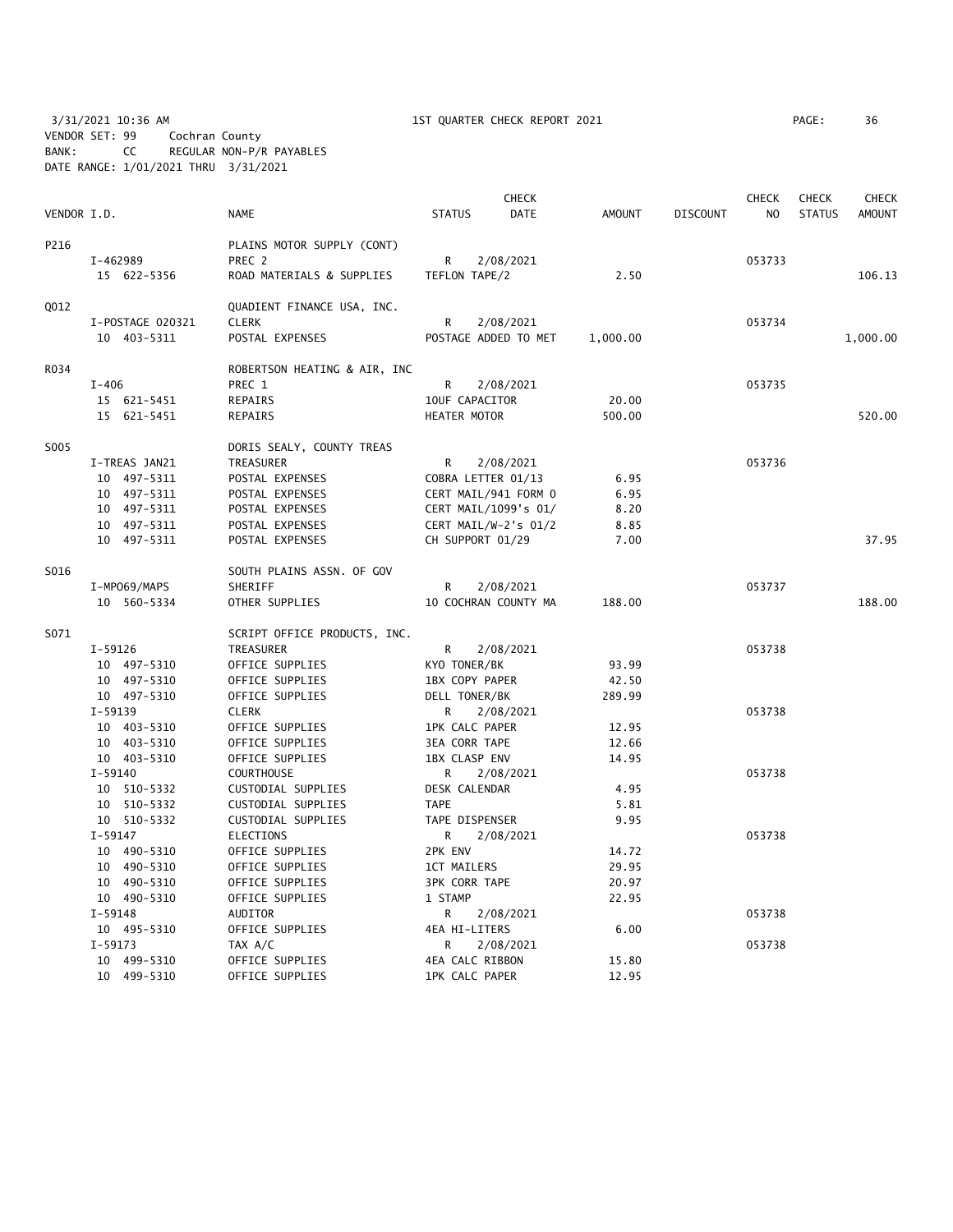3/31/2021 10:36 AM 1ST QUARTER CHECK REPORT 2021 PAGE: 37 VENDOR SET: 99 Cochran County BANK: CC REGULAR NON-P/R PAYABLES DATE RANGE: 1/01/2021 THRU 3/31/2021

| VENDOR I.D. |                     | <b>NAME</b>                   | <b>STATUS</b>           | <b>CHECK</b><br><b>DATE</b> | AMOUNT   | <b>DISCOUNT</b> | <b>CHECK</b><br>N <sub>O</sub> | <b>CHECK</b><br><b>STATUS</b> | <b>CHECK</b><br><b>AMOUNT</b> |
|-------------|---------------------|-------------------------------|-------------------------|-----------------------------|----------|-----------------|--------------------------------|-------------------------------|-------------------------------|
|             |                     |                               |                         |                             |          |                 |                                |                               |                               |
| S071        |                     | SCRIPT OFFICE PRODUCTS (CONT) |                         |                             |          |                 |                                |                               |                               |
|             | $I-59173$           | TAX A/C                       | R<br>2/08/2021          |                             |          |                 | 053738                         |                               |                               |
|             | 10 499-5310         | OFFICE SUPPLIES               | 1 3-HOLE PUNCH          |                             | 8.95     |                 |                                |                               |                               |
|             | 10 499-5310         | OFFICE SUPPLIES               | <b>1PK CORR TAPE</b>    |                             | 16.06    |                 |                                |                               |                               |
|             | 10 499-5310         | OFFICE SUPPLIES               | 1PK STICKY NOTES 2x2    |                             | 11.58    |                 |                                |                               |                               |
|             | $I-59174$           | AUDITOR                       | 2/08/2021<br>R          |                             |          |                 | 053738                         |                               |                               |
|             | 10 495-5310         | OFFICE SUPPLIES               | <b>1BX STAPLES</b>      |                             | 4.95     |                 |                                |                               |                               |
|             | 10 495-5310         | OFFICE SUPPLIES               | 1BX PRSBRD FOLDERS/L    |                             | 78.60    |                 |                                |                               |                               |
|             | I-59183             | SHERIFF                       | 2/08/2021<br>R          |                             |          |                 | 053738                         |                               |                               |
|             | 10 560-5310         | OFFICE SUPPLIES               | TODAT STAMP/"CONFIDE    |                             | 42.98    |                 |                                |                               |                               |
|             | 10 560-5310         | OFFICE SUPPLIES               | TODAT STAMP/"FAXED"     |                             | 68.98    |                 |                                |                               |                               |
|             | 10 560-5310         | OFFICE SUPPLIES               | TODAT STAMP/"ENTERED    |                             | 68.98    |                 |                                |                               |                               |
|             | $I-59193$           | <b>ELECTIONS</b>              | R.<br>2/08/2021         |                             |          |                 | 053738                         |                               |                               |
|             | 10 490-5310         | OFFICE SUPPLIES               | 2BX FILE FOLDERS        |                             | 25.90    |                 |                                |                               |                               |
|             | $I-59202$           | TAX A/C                       | 2/08/2021<br>R          |                             |          |                 | 053738                         |                               |                               |
|             | 10 499-5310         | OFFICE SUPPLIES               | 1BX ENV 6x9             |                             | 28.30    |                 |                                |                               |                               |
|             | $I-59203$           | COUNTY COURT                  | R<br>2/08/2021          |                             |          |                 | 053738                         |                               |                               |
|             | 10 426-5310         | OFFICE SUPPLIES               | 2PK POP-UP NOTES        |                             | 23.90    |                 |                                |                               |                               |
|             | 10 426-5310         | OFFICE SUPPLIES               | <b>1PK STICKY NOTES</b> |                             | 10.95    |                 |                                |                               | 1,001.22                      |
| S222        |                     | SOUTH PLAINS COMMUNICATIONS   |                         |                             |          |                 |                                |                               |                               |
|             | I-0120499-IN        | CONSTABLE                     | R<br>2/08/2021          |                             |          |                 | 053739                         |                               |                               |
|             | 10 550-5571         | CAPITAL OUTLAY                | INST RADIO&EQUIP/20     |                             | 1,200.00 |                 |                                |                               |                               |
|             | 10 550-5571         | CAPITAL OUTLAY                | 3/4" COAX BRASS         |                             | 25.00    |                 |                                |                               |                               |
|             | 10 550-5571         | CAPITAL OUTLAY                | <b>ANTENNA</b>          |                             | 11.50    |                 |                                |                               |                               |
|             | 10 550-5571         | CAPITAL OUTLAY                | <b>BATTERY</b>          |                             | 136.50   |                 |                                |                               |                               |
|             | 10 550-5571         | CAPITAL OUTLAY                | TOGGLE SWITCHES/5       |                             | 25.00    |                 |                                |                               |                               |
|             | 10 550-5571         | CAPITAL OUTLAY                | 3"BLANK FACEPLATE       |                             | 10.00    |                 |                                |                               |                               |
|             | 10 550-5571         | CAPITAL OUTLAY                | 6 POINT POWER DISTRI    |                             | 40.00    |                 |                                |                               |                               |
|             | 10 550-5571         | CAPITAL OUTLAY                | 25' CABLE               |                             | 45.25    |                 |                                |                               | 1,493.25                      |
| S310        |                     | NATALIE SILHAN-TUCKER         |                         |                             |          |                 |                                |                               |                               |
|             | $I-R/B$ COBRA 02/21 | NON-DEPT'L                    | R<br>2/08/2021          |                             |          |                 | 053740                         |                               |                               |
|             | 10 409-5499         | MISCELLANEOUS                 | REFUND COBRA OVERPAY    |                             | 1,807.24 |                 |                                |                               | 1,807.24                      |
| S372        |                     | SCHAEFFER MFG.CO.             |                         |                             |          |                 |                                |                               |                               |
|             | I-DCN1003-INV2      | PREC 1                        | R.<br>2/08/2021         |                             |          |                 | 053741                         |                               |                               |
|             | 15 621-5330         | FUEL & OIL                    | 1CS CARBONTREAT 4/1     |                             | 173.12   |                 |                                |                               | 173.12                        |
| S398        |                     | SECRETARY OF STATE            |                         |                             |          |                 |                                |                               |                               |
|             | I-NOTR FEE/DANA H   | LIBRARY                       | 2/08/2021<br>R          |                             |          |                 | 053742                         |                               |                               |
|             | 10 650-5499         | MISCELLANEOUS                 | FILING FEE/D HEFLIN     |                             | 21.00    |                 |                                |                               | 21.00                         |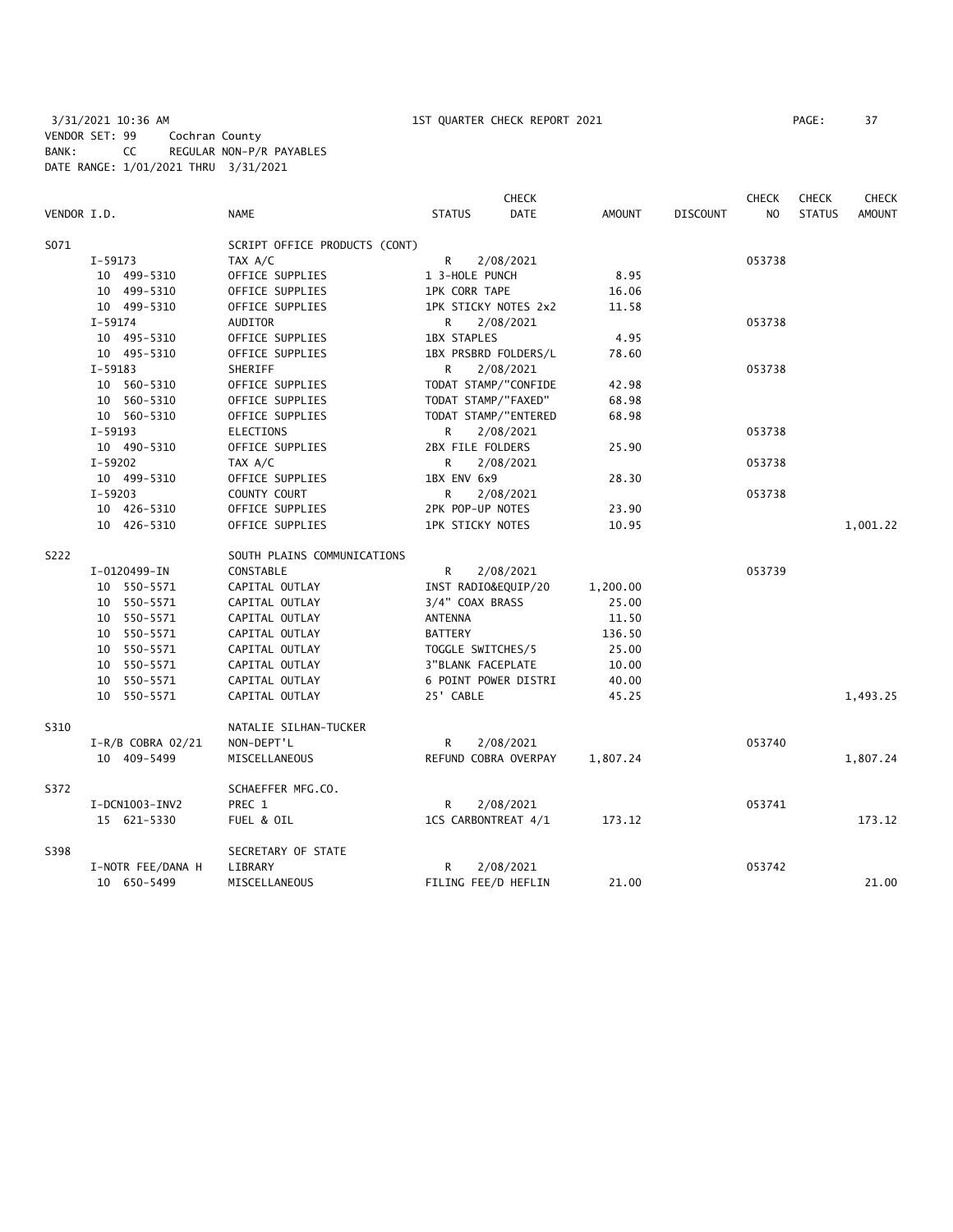3/31/2021 10:36 AM 1ST QUARTER CHECK REPORT 2021 PAGE: 38 VENDOR SET: 99 Cochran County BANK: CC REGULAR NON-P/R PAYABLES DATE RANGE: 1/01/2021 THRU 3/31/2021

|             |                                   |                                |                     | <b>CHECK</b>         |               |                 | <b>CHECK</b>   | <b>CHECK</b>  | CHECK         |
|-------------|-----------------------------------|--------------------------------|---------------------|----------------------|---------------|-----------------|----------------|---------------|---------------|
| VENDOR I.D. |                                   | <b>NAME</b>                    | <b>STATUS</b>       | DATE                 | <b>AMOUNT</b> | <b>DISCOUNT</b> | N <sub>O</sub> | <b>STATUS</b> | <b>AMOUNT</b> |
| S398        |                                   | SECRETARY OF STATE             |                     |                      |               |                 |                |               |               |
|             | I-NOTR FEE/K LUCIO                | SHERIFF                        | R                   | 2/08/2021            |               |                 | 053743         |               |               |
|             | 10 560-5480                       | <b>BONDS &amp; NOTARY FEES</b> |                     | FILING FEE/K LUCIO 2 | 21.00         |                 |                |               | 21.00         |
| S416        |                                   | SOS WASTE DISPOSAL, INC        |                     |                      |               |                 |                |               |               |
|             | I-105959                          | PREC 3/PREC4                   | R                   | 2/08/2021            |               |                 | 053744         |               |               |
|             | 15 623-5440                       | UTILITIES                      |                     | DUMPSTER SVC/FEB 202 | 57.25         |                 |                |               |               |
|             | 15 624-5440                       | UTILITIES                      |                     | DUMPSTER SVC/FEB 202 | 55.25         |                 |                |               | 112.50        |
| T074        |                                   | TEXAS AGRILIFE EXTENSION SERVI |                     |                      |               |                 |                |               |               |
|             | I-E105284                         | <b>EXTENSION SVC</b>           | R                   | 2/08/2021            |               |                 | 053745         |               |               |
|             | 10 665-5451                       | REPAIRS                        |                     | 124mi@45c/MV EQUIP O | 55.80         |                 |                |               | 55.80         |
| W010        |                                   | WEST TEXAS GAS INC             |                     |                      |               |                 |                |               |               |
|             | I-020036001501 0221 PARK/SHOP     |                                | R                   | 2/08/2021            |               |                 | 053746         |               |               |
|             | 10 660-5440                       | UTILITIES & IRRIGATION         |                     | CUSTOMER CHG 12/30/2 | 9.54          |                 |                |               |               |
|             | 10 660-5440                       | UTILITIES & IRRIGATION         | GRIP CHG            |                      | 5.21          |                 |                |               |               |
|             | I-020036002501 0221 PARK/SHOWBARN |                                | R.                  | 2/08/2021            |               |                 | 053746         |               |               |
|             | 10 660-5440                       | UTILITIES & IRRIGATION         |                     | CUSTOMER CHG 12/30/2 | 13.06         |                 |                |               |               |
|             | 10 660-5440                       | UTILITIES & IRRIGATION         | GRIP CHG            |                      | 13.16         |                 |                |               |               |
|             | I-020049022001 0221 PREC 3        |                                | R                   | 2/08/2021            |               |                 | 053746         |               |               |
|             | 15 623-5440                       | UTILITIES                      |                     | 9.2MCF 12/29/20-1/26 | 22.72         |                 |                |               |               |
|             | 15 623-5440                       | UTILITIES                      | COST OF GAS (2.653) |                      | 24.40         |                 |                |               |               |
|             | 15 623-5440                       | UTILITIES                      | <b>CUSTOMER CHG</b> |                      | 13.06         |                 |                |               |               |
|             | 15 623-5440                       | UTILITIES                      | GRIP CHG            |                      | 13.16         |                 |                |               | 114.31        |
| W055        |                                   | WINDSTREAM COMMUNICATIONS SW   |                     |                      |               |                 |                |               |               |
|             | I-266-0638 JAN21                  | NON-DEPT'L/MUSEUM              | R                   | 2/08/2021            |               |                 | 053747         |               |               |
|             | 10 409-5420                       | TELECOMMUNICATIONS             | BASIC SVC           |                      | 62.58         |                 |                |               |               |
|             | 10 409-5420                       | TELECOMMUNICATIONS             | <b>FEES</b>         |                      | 63.68         |                 |                |               |               |
|             | 10 409-5420                       | TELECOMMUNICATIONS             | INTERNET FIBER      |                      | 566.43        |                 |                |               |               |
|             | 10 409-5420                       | TELECOMMUNICATIONS             | PICC CHG            |                      | 1.16          |                 |                |               |               |
|             | I-266-5051 JAN21                  | NON-DEPT'L/LIBRARY             | R                   | 2/08/2021            |               |                 | 053747         |               |               |
|             | 10 409-5420                       | TELECOMMUNICATIONS             | BASIC SVC/2 LINES   |                      | 71.13         |                 |                |               |               |
|             | 10 409-5420                       | TELECOMMUNICATIONS             | <b>INTERNET</b>     |                      | 54.99         |                 |                |               |               |
|             | 10 409-5420                       | TELECOMMUNICATIONS             | <b>FEES</b>         |                      | 42.65         |                 |                |               |               |
|             | 10 409-5420                       | TELECOMMUNICATIONS             | LONG DISTANCE SVC   |                      | 0.69          |                 |                |               |               |
|             | I-266-5074 JAN21                  | NON-DEPT'L/ADULT PROBATION     | R                   | 2/08/2021            |               |                 | 053747         |               |               |
|             | 10 409-5420                       | TELECOMMUNICATIONS             | BASIC SVC           |                      | 37.30         |                 |                |               |               |
|             | 10 409-5420                       | TELECOMMUNICATIONS             | <b>FEES</b>         |                      | 18.70         |                 |                |               |               |
|             | I-266-5161 JAN21                  | NON-DEPT'L/TREASURER           | R                   | 2/08/2021            |               |                 | 053747         |               |               |
|             | 10 409-5420                       | TELECOMMUNICATIONS             | BASIC SVC           |                      | 37.30         |                 |                |               |               |
|             | 10 409-5420                       | TELECOMMUNICATIONS             | <b>FEES</b>         |                      | 18.70         |                 |                |               |               |
|             | 10 409-5420                       | TELECOMMUNICATIONS             | LONG DISTANCE SVC   |                      | 0.10          |                 |                |               |               |
|             | I-266-5171 JAN21                  | NON-DEPT'L/TAX A/C             | R                   | 2/08/2021            |               |                 | 053747         |               |               |
|             | 10 409-5420                       | TELECOMMUNICATIONS             | BASIC SVC/3 LINES   |                      | 116.58        |                 |                |               |               |
|             | 10 409-5420                       | TELECOMMUNICATIONS             | INTERNET SVC        |                      | 130.00        |                 |                |               |               |
|             | 10 409-5420                       | TELECOMMUNICATIONS             | <b>FEES</b>         |                      | 70.97         |                 |                |               |               |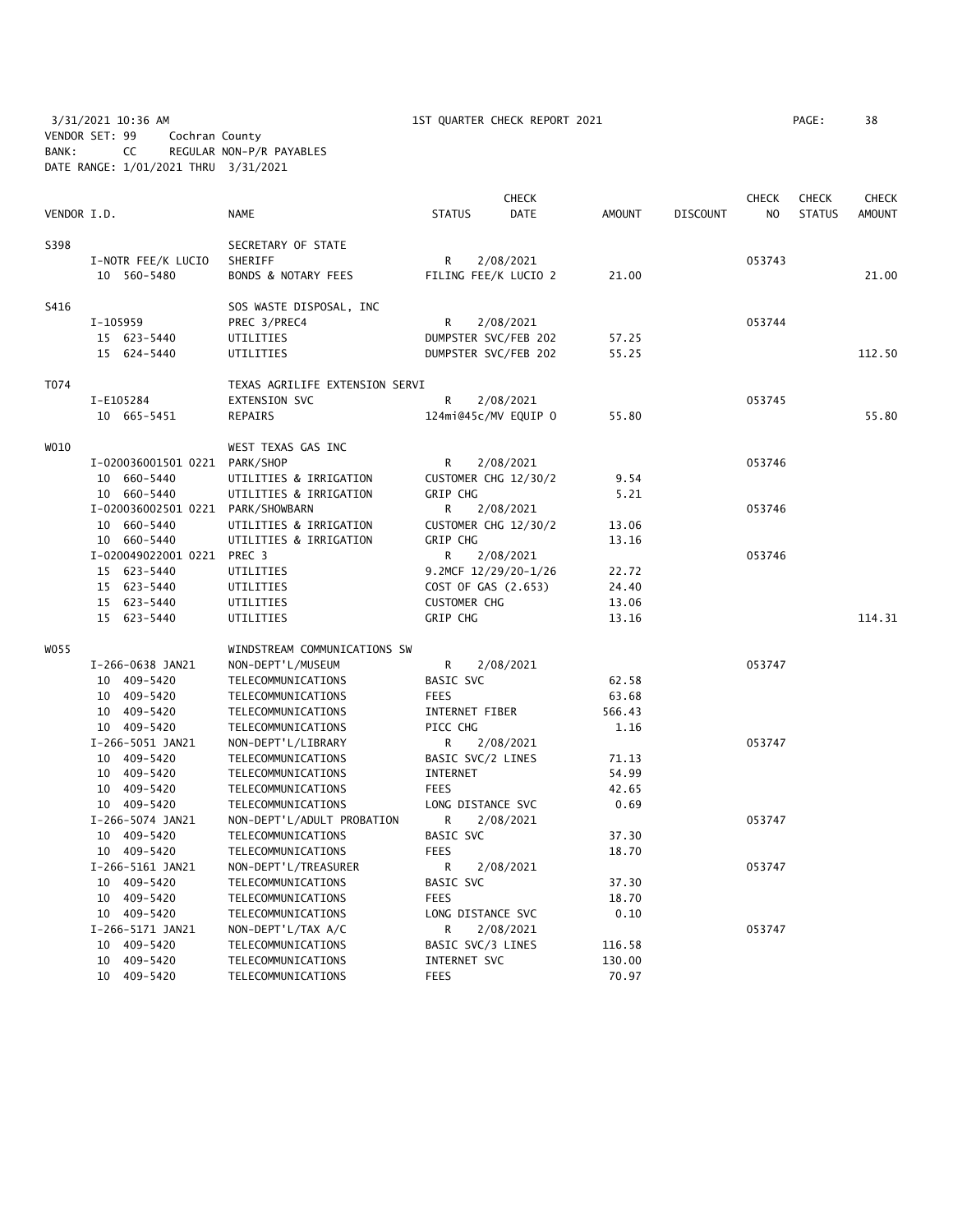3/31/2021 10:36 AM 1ST QUARTER CHECK REPORT 2021 PAGE: 39 VENDOR SET: 99 Cochran County BANK: CC REGULAR NON-P/R PAYABLES DATE RANGE: 1/01/2021 THRU 3/31/2021

|             |                  |                                  |                   | <b>CHECK</b> |               |                 | <b>CHECK</b>   | <b>CHECK</b>  | CHECK         |
|-------------|------------------|----------------------------------|-------------------|--------------|---------------|-----------------|----------------|---------------|---------------|
| VENDOR I.D. |                  | <b>NAME</b>                      | <b>STATUS</b>     | DATE         | <b>AMOUNT</b> | <b>DISCOUNT</b> | N <sub>O</sub> | <b>STATUS</b> | <b>AMOUNT</b> |
| WO55        |                  | WINDSTREAM COMMUNICATIONS (CONT) |                   |              |               |                 |                |               |               |
|             | I-266-5171 JAN21 | NON-DEPT'L/TAX A/C               | R                 | 2/08/2021    |               |                 | 053747         |               |               |
|             | 10 409-5420      | TELECOMMUNICATIONS               | LONG DISTANCE SVC |              | 14.76         |                 |                |               |               |
|             | I-266-5211 JAN21 | NON-DEPT'L/SHERIFF               | R                 | 2/08/2021    |               |                 | 053747         |               |               |
|             | 10 409-5420      | TELECOMMUNICATIONS               | BASIC SVC/2 LINES |              | 132.94        |                 |                |               |               |
|             | 10 409-5420      | TELECOMMUNICATIONS               | <b>FEES</b>       |              | 64.01         |                 |                |               |               |
|             | 10 409-5420      | TELECOMMUNICATIONS               | LONG DISTANCE SVC |              | 9.20          |                 |                |               |               |
|             | I-266-5215 JAN21 | NON-DEPT'L/EXTENSION SVC         | R                 | 2/08/2021    |               |                 | 053747         |               |               |
|             | 10 409-5420      | TELECOMMUNICATIONS               | BASIC SVC/3 LINES |              | 143.38        |                 |                |               |               |
|             | 10 409-5420      | TELECOMMUNICATIONS               | <b>FEES</b>       |              | 63.96         |                 |                |               |               |
|             | 10 409-5420      | TELECOMMUNICATIONS               | LONG DISTANCE SVC |              | 0.07          |                 |                |               |               |
|             | I-266-5302 JAN21 | NON-DEPT'L/JUSTICE OF PEACE      | R                 | 2/08/2021    |               |                 | 053747         |               |               |
|             | 10 409-5420      | TELECOMMUNICATIONS               | BASC SVC          |              | 31.83         |                 |                |               |               |
|             | 10 409-5420      | TELECOMMUNICATIONS               | <b>FEES</b>       |              | 18.69         |                 |                |               |               |
|             | 10 409-5420      | TELECOMMUNICATIONS               | LONG DISTANCE SVC |              | 0.87          |                 |                |               |               |
|             | I-266-5411 JAN21 | JUV PROBATION                    | $\mathsf{R}$      |              |               |                 | 053747         |               |               |
|             | 17 573-5499      | OPERATING EXPENSES               | <b>BASIC SVC</b>  | 2/08/2021    | 31.83         |                 |                |               |               |
|             |                  |                                  |                   |              |               |                 |                |               |               |
|             | 17 573-5499      | OPERATING EXPENSES               | <b>FEES</b>       |              | 18.69         |                 |                |               |               |
|             | 17 573-5499      | OPERATING EXPENSES               | LONG DISTANCE SVC |              | 0.50          |                 |                |               |               |
|             | I-266-5412 JAN21 | NON-DEPT'L/DIST CT/CONST         | R                 | 2/08/2021    |               |                 | 053747         |               |               |
|             | 10 409-5420      | TELECOMMUNICATIONS               | BASIC SVC         |              | 41.78         |                 |                |               |               |
|             | 10 409-5420      | TELECOMMUNICATIONS               | <b>INTERNET</b>   |              | 260.00        |                 |                |               |               |
|             | 10 409-5420      | TELECOMMUNICATIONS               | <b>FEES</b>       |              | 43.01         |                 |                |               |               |
|             | 10 409-5420      | TELECOMMUNICATIONS               | PICC CHG          |              | 1.16          |                 |                |               |               |
|             | I-266-5450 JAN21 | NON-DEPT'L/CLERK                 | R                 | 2/08/2021    |               |                 | 053747         |               |               |
|             | 10 409-5420      | TELECOMMUNICATIONS               | BASIC SVC/3 LINES |              | 113.00        |                 |                |               |               |
|             | 10 409-5420      | TELECOMMUNICATIONS               | <b>FEES</b>       |              | 71.58         |                 |                |               |               |
|             | 10 409-5420      | TELECOMMUNICATIONS               | LONG DISTANCE SVC |              | 12.88         |                 |                |               |               |
|             | I-266-5508 JAN21 | NON-DEPT'L/CO JUDGE/COMM'R CT    | R                 | 2/08/2021    |               |                 | 053747         |               |               |
|             | 10 409-5420      | TELECOMMUNICATIONS               | BASIC SVC/2 LINES |              | 64.76         |                 |                |               |               |
|             | 10 409-5420      | TELECOMMUNICATIONS               | <b>FEES</b>       |              | 59.77         |                 |                |               |               |
|             | 10 409-5420      | TELECOMMUNICATIONS               | LONG DISTANCE SVC |              | 6.56          |                 |                |               |               |
|             | I-266-5700 JAN21 | NON-DEPT'L/SHERIFF               | R                 | 2/08/2021    |               |                 | 053747         |               |               |
|             | 10 409-5420      | TELECOMMUNICATIONS               | BASIC SVC         |              | 48.37         |                 |                |               |               |
|             | 10 409-5420      | TELECOMMUNICATIONS               | <b>FEES</b>       |              | 15.09         |                 |                |               |               |
|             | 10 409-5420      | TELECOMMUNICATIONS               | LONG DISTANCE SVC |              | 0.05          |                 |                |               |               |
|             | I-266-5822 JAN21 | NON-DEPT'L/AUDITOR               | R                 | 2/08/2021    |               |                 | 053747         |               |               |
|             | 10 409-5420      | TELECOMMUNICATIONS               | BASIC SVC         |              | 41.78         |                 |                |               |               |
|             | 10 409-5420      | TELECOMMUNICATIONS               | INTERNET          |              | 275.00        |                 |                |               |               |
|             | 10 409-5420      | TELECOMMUNICATIONS               | <b>FEES</b>       |              | 43.45         |                 |                |               |               |
|             | 10 409-5420      | TELECOMMUNICATIONS               | LONG DISTANCE SVC |              | 1.64          |                 |                |               |               |
|             | 10 409-5420      | TELECOMMUNICATIONS               | PICC CHG          |              | 2.32          |                 |                |               |               |
|             | I-266-8661 JAN21 | NON-DEPT'L/ATTORNEY              | R                 | 2/08/2021    |               |                 | 053747         |               |               |
|             | 10 409-5420      | TELECOMMUNICATIONS               | BASIC SVC/2 LINES |              | 75.21         |                 |                |               |               |
|             | 10 409-5420      | TELECOMMUNICATIONS               | <b>FEES</b>       |              | 42.65         |                 |                |               |               |
|             | I-266-8888 JAN21 | NON-DEPT'L/SHERIFF               | R                 | 2/08/2021    |               |                 | 053747         |               |               |
|             | 10 409-5420      | TELECOMMUNICATIONS               | SERVICES/FAX LINE |              | 32.38         |                 |                |               |               |
|             | 10 409-5420      | TELECOMMUNICATIONS               | <b>FEES</b>       |              | 15.06         |                 |                |               |               |
|             |                  |                                  |                   |              |               |                 |                |               |               |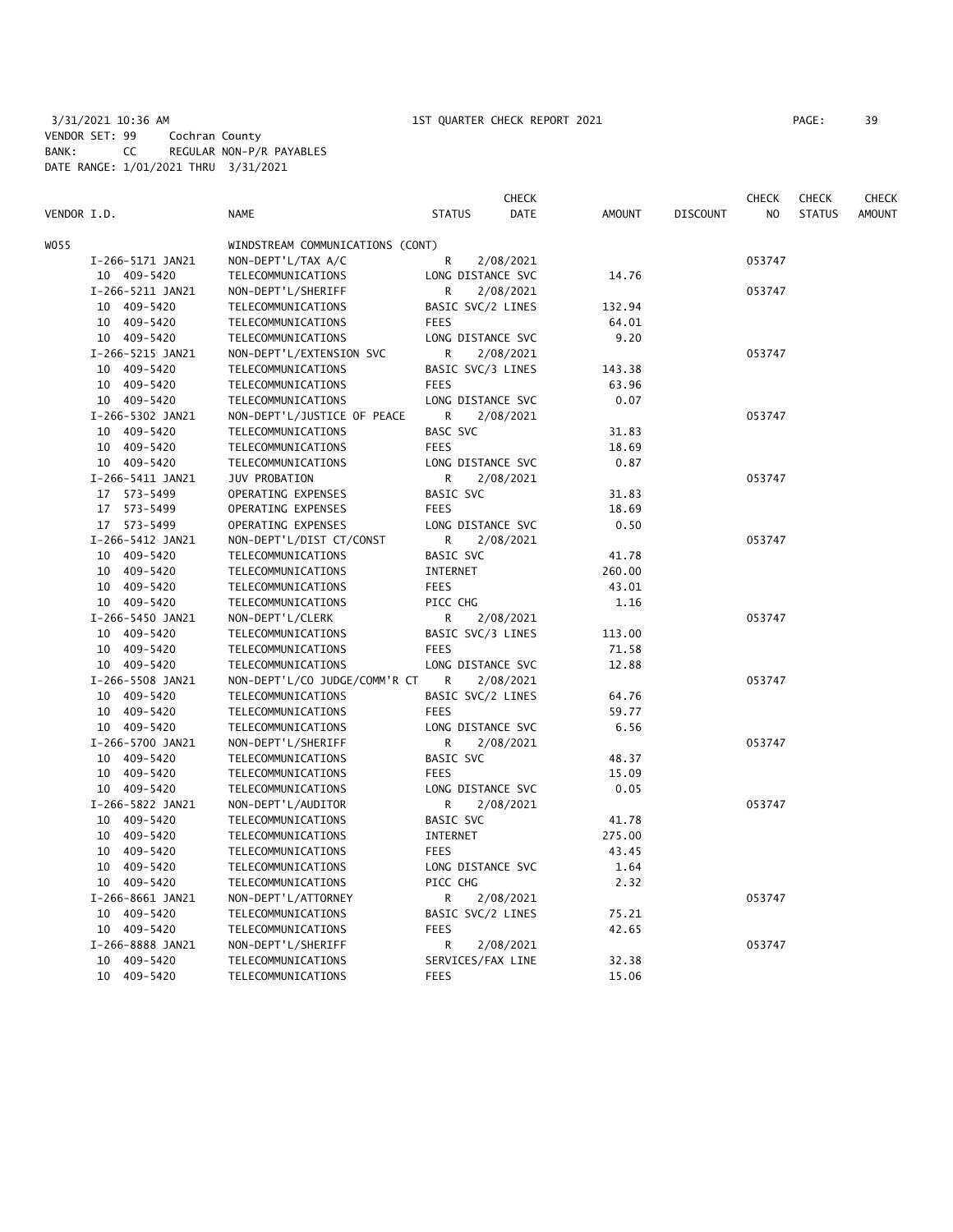3/31/2021 10:36 AM 1ST QUARTER CHECK REPORT 2021 PAGE: 40 VENDOR SET: 99 Cochran County BANK: CC REGULAR NON-P/R PAYABLES DATE RANGE: 1/01/2021 THRU 3/31/2021

|             |                  |                                  |                      | <b>CHECK</b> |          |                 | <b>CHECK</b> | <b>CHECK</b>  | CHECK         |
|-------------|------------------|----------------------------------|----------------------|--------------|----------|-----------------|--------------|---------------|---------------|
| VENDOR I.D. |                  | NAME                             | <b>STATUS</b>        | DATE         | AMOUNT   | <b>DISCOUNT</b> | NO.          | <b>STATUS</b> | <b>AMOUNT</b> |
| WO 55       |                  | WINDSTREAM COMMUNICATIONS (CONT) |                      |              |          |                 |              |               |               |
|             | I-266-8888 JAN21 | NON-DEPT'L/SHERIFF               | R                    | 2/08/2021    |          |                 | 053747       |               |               |
|             | 10 409-5420      | TELECOMMUNICATIONS               | LONG DISTANCE SVC    |              | 0.03     |                 |              |               | 3,091.22      |
| WO70        |                  | R D WALLACE OIL CO INC           |                      |              |          |                 |              |               |               |
|             | I-1250030 JAN21  | PREC 1                           | R                    | 2/08/2021    |          |                 | 053749       |               |               |
|             | 15 621-5330      | FUEL & OIL                       | ST INSP/4            |              | 28.00    |                 |              |               |               |
|             | 15 621-5330      | FUEL & OIL                       | ST INSP FORM/4       |              | 12.00    |                 |              |               |               |
|             | 15 621-5330      | FUEL & OIL                       | 27.47GL UNL 01/07    |              | 48.16    |                 |              |               |               |
|             | 15 621-5330      | FUEL & OIL                       | 28.04GL UNL 01/13    |              | 56.45    |                 |              |               |               |
|             | 15 621-5330      | FUEL & OIL                       | 28.31GL UNL 1/25     |              | 54.16    |                 |              |               |               |
|             | 15 621-5330      | FUEL & OIL                       | 6.14GL UNL 1/27      |              | 11.75    |                 |              |               |               |
|             | I-12520010 JAN21 | <b>CEMETERY</b>                  | R.                   | 2/08/2021    |          |                 | 053749       |               |               |
|             | 10 516-5330      | FUEL & OIL                       | 18.05GL UNL 01/07    |              | 31.64    |                 |              |               |               |
|             | 10 516-5330      | FUEL & OIL                       | 24.02GL UNL 01/13    |              | 48.35    |                 |              |               |               |
|             | 10 516-5330      | FUEL & OIL                       | 22.01GL UNL 01/22    |              | 44.31    |                 |              |               |               |
|             | I-12520021 JAN21 | PREC 3                           | R.                   | 2/08/2021    |          |                 | 053749       |               |               |
|             | 15 623-5330      | FUEL AND OIL                     | 51GL REG ETH 01/18   |              | 89.00    |                 |              |               |               |
|             | 15 623-5330      | FUEL AND OIL                     | 39GL REG ETH 01/31   |              | 78.58    |                 |              |               |               |
|             | I-12520032 JAN21 | PREC 2                           | R.                   | 2/08/2021    |          |                 | 053749       |               |               |
|             | 15 622-5330      | FUEL AND OIL                     | 84.51GL DYED DIESEL  |              | 1,724.00 |                 |              |               |               |
|             | 15 622-5330      | FUEL AND OIL                     | 392GL CLEAR DIESEL   |              | 844.76   |                 |              |               |               |
|             | 15 622-5330      | FUEL AND OIL                     | 18.23GL UNL 01/06    |              | 31.23    |                 |              |               |               |
|             | 15 622-5330      | FUEL AND OIL                     | 19.20GL UNL 01/11    |              | 33.66    |                 |              |               |               |
|             | 15 622-5330      | FUEL AND OIL                     | 21.63GL UNL 01/19    |              | 43.54    |                 |              |               |               |
|             | I-12520041 JAN21 | PREC 4                           | R.                   | 2/08/2021    |          |                 | 053749       |               |               |
|             | 15 624-5330      | FUEL AND OIL                     | 90GL CLEAR DIESEL 1/ |              | 193.95   |                 |              |               |               |
|             | 15 624-5440      | UTILITIES                        | 100GL LPG FUEL       |              | 135.00   |                 |              |               |               |
|             | 15 624-5330      | FUEL AND OIL                     | 37GL DYED DIESEL 1/2 |              | 73.63    |                 |              |               |               |
|             | 15 624-5330      | FUEL AND OIL                     | 90GL CLEAR DIESEL 1/ |              | 193.95   |                 |              |               |               |
|             | 15 624-5330      | FUEL AND OIL                     | 22GL UNL 1/08        |              | 38.57    |                 |              |               |               |
|             | 15 624-5330      | FUEL AND OIL                     | 23GL UNL 1/29        |              | 44.00    |                 |              |               |               |
|             | I-12520043 JAN21 | SHERIFF                          | R                    | 2/08/2021    |          |                 | 053749       |               |               |
|             | 10 560-5330      | FUEL AND OIL                     | 963.7061GL UNL       |              | 1,712.20 |                 |              |               |               |
|             | 10 560-5330      | FUEL AND OIL                     | 146.28GL UNL CARD#25 |              | 275.25   |                 |              |               |               |
|             | 10 560-5330      | FUEL AND OIL                     | 108.95GL UNL CARD#08 |              | 208.97   |                 |              |               |               |
|             | I-12520239 JAN21 | JUVENILE PROBATION               | R.                   | 2/08/2021    |          |                 | 053749       |               |               |
|             | 17 573-5499      | OPERATING EXPENSES               | 10.45GL UNL 1/26;JDG |              | 19.99    |                 |              |               |               |
|             | I-12520241 JAN21 | EXTENSION SVC                    | R                    | 2/08/2021    |          |                 | 053749       |               |               |
|             | 10 665-5330      | FUEL AND OIL                     | 34.46GL UNL 1/06     |              | 60.41    |                 |              |               |               |
|             | 10 665-5330      | FUEL AND OIL                     | 33.27GL UNL 1/20     |              | 66.97    |                 |              |               |               |
|             | I-12520252 JAN21 | CONSTABLE                        | R                    | 2/08/2021    |          |                 | 053749       |               |               |
|             | 10 550-5451      | REPAIR                           | 14GL UNL 1/09        |              | 24.57    |                 |              |               |               |
|             | 10 550-5451      | REPAIR                           | 21GL UNL 1/27        |              | 40.17    |                 |              |               | 6,267.22      |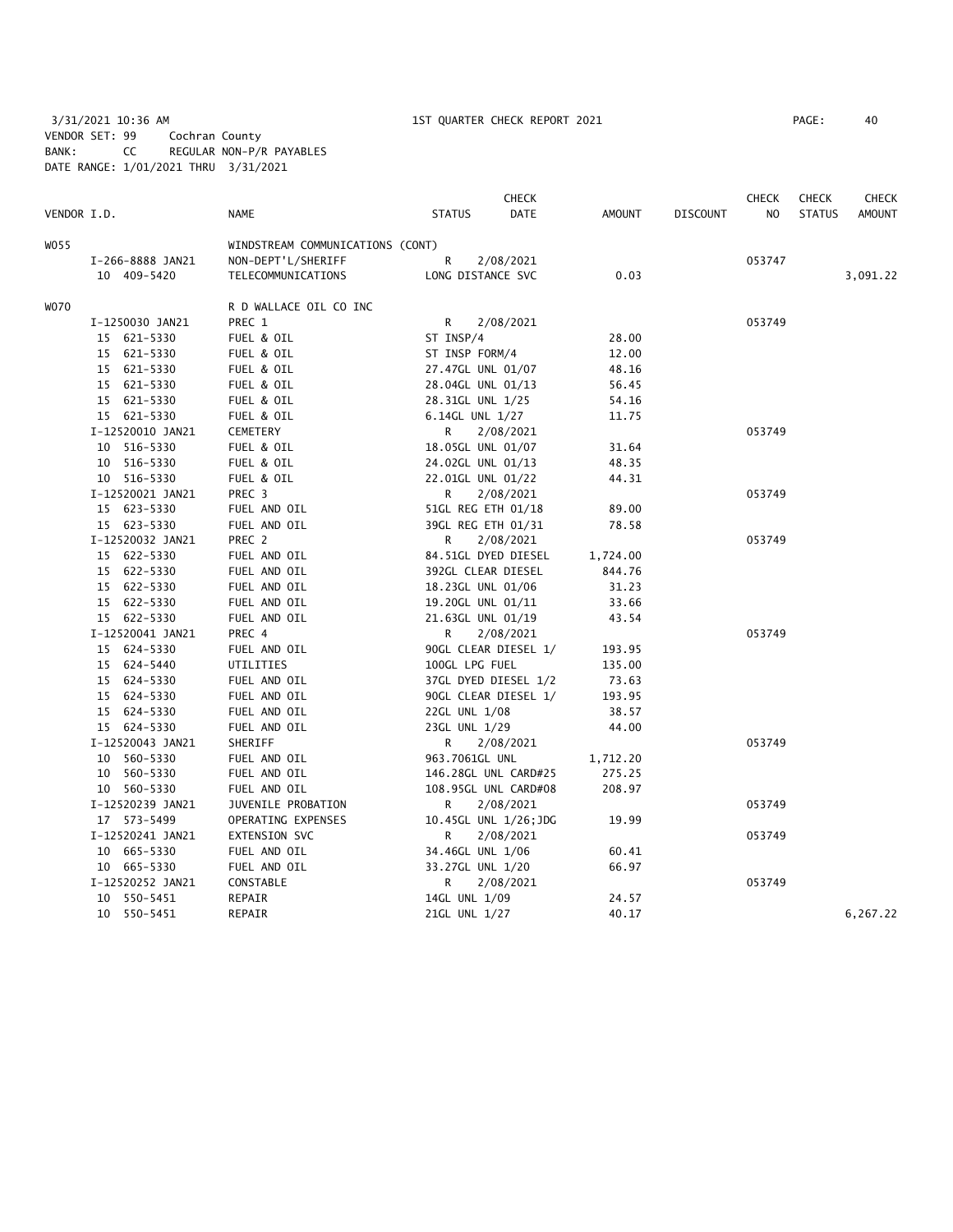3/31/2021 10:36 AM 1ST QUARTER CHECK REPORT 2021 PAGE: 41 VENDOR SET: 99 Cochran County BANK: CC REGULAR NON-P/R PAYABLES DATE RANGE: 1/01/2021 THRU 3/31/2021

| VENDOR I.D. |               | <b>NAME</b>                    | <b>STATUS</b>               | <b>CHECK</b><br><b>DATE</b> | AMOUNT | <b>DISCOUNT</b> | <b>CHECK</b><br>N <sub>O</sub> | <b>CHECK</b><br><b>STATUS</b> | <b>CHECK</b><br><b>AMOUNT</b> |
|-------------|---------------|--------------------------------|-----------------------------|-----------------------------|--------|-----------------|--------------------------------|-------------------------------|-------------------------------|
| W193        |               | WESTWARD AUTOMOTIVE REPAIR LLC |                             |                             |        |                 |                                |                               |                               |
|             | $I-1226$      | PREC 1                         | R                           | 2/08/2021                   |        |                 | 053750                         |                               |                               |
|             | 15 621-5451   | REPAIRS                        | R/R SHIFT CABLE/07 C        |                             | 112.50 |                 |                                |                               |                               |
|             | 15 621-5451   | REPAIRS                        | SHIFT CABLE                 |                             | 93.89  |                 |                                |                               |                               |
|             | I-1242 020221 | SHERIFF                        | R                           | 2/08/2021                   |        |                 | 053750                         |                               |                               |
|             | 10 560-5451   | MACHINERY-NON-OFFICE REPAIR    | R/R RADIATOR/17 CHEV        |                             | 142.50 |                 |                                |                               |                               |
|             | 10 560-5451   | MACHINERY-NON-OFFICE REPAIR    | RADIATOR                    |                             | 475.70 |                 |                                |                               |                               |
|             | 10 560-5451   | MACHINERY-NON-OFFICE REPAIR    | CAP                         |                             | 22.58  |                 |                                |                               |                               |
|             | 10 560-5451   | MACHINERY-NON-OFFICE REPAIR    | CHG OIL                     |                             | 20.00  |                 |                                |                               |                               |
|             | 10 560-5451   | MACHINERY-NON-OFFICE REPAIR    | HAZ WASTE FEE               |                             | 4.96   |                 |                                |                               |                               |
|             | 10 560-5451   | MACHINERY-NON-OFFICE REPAIR    | SHOP CHG                    |                             | 1.50   |                 |                                |                               |                               |
|             | I-1243 020221 | SHERIFF                        | R.                          | 2/08/2021                   |        |                 | 053750                         |                               |                               |
|             | 10 560-5451   | MACHINERY-NON-OFFICE REPAIR    | R/R RADIATOR/18 CHEV        |                             | 142.50 |                 |                                |                               |                               |
|             | 10 560-5451   | MACHINERY-NON-OFFICE REPAIR    | R/R THERMOSTAT              |                             | 67.50  |                 |                                |                               |                               |
|             | 10 560-5451   | MACHINERY-NON-OFFICE REPAIR    | RPL BATT RELAY              |                             | 37.50  |                 |                                |                               |                               |
|             | 10 560-5451   | MACHINERY-NON-OFFICE REPAIR    | RADIATOR                    |                             | 475.70 |                 |                                |                               |                               |
|             | 10 560-5451   | MACHINERY-NON-OFFICE REPAIR    | RELAY                       |                             | 82.11  |                 |                                |                               |                               |
|             | 10 560-5451   | MACHINERY-NON-OFFICE REPAIR    | SHOP CHG                    |                             | 1.50   |                 |                                |                               |                               |
|             | 10 560-5451   | MACHINERY-NON-OFFICE REPAIR    | HAZ WASTE FEE               |                             | 6.04   |                 |                                |                               |                               |
|             | $I - 1244$    | SHERIFF                        | R                           | 2/08/2021                   |        |                 | 053750                         |                               |                               |
|             | 10 560-5451   | MACHINERY-NON-OFFICE REPAIR    | CHG OIL/FILTER;10 FO        |                             | 20.00  |                 |                                |                               |                               |
|             | 10 560-5451   | MACHINERY-NON-OFFICE REPAIR    | HAZ WASTE FEE               |                             | 1.75   |                 |                                |                               | 1,708.23                      |
| W227        |               | WRENNS MILL ENTERPRISES, LLC   |                             |                             |        |                 |                                |                               |                               |
|             | $I - 4599$    | <b>CEMETERY</b>                | R                           | 2/08/2021                   |        |                 | 053751                         |                               |                               |
|             | 10 516-5332   | CUSTODIAL SUPPLIES             | 14' TENT WALL/ERIN          |                             | 575.56 |                 |                                |                               |                               |
|             | 10 516-5332   | CUSTODIAL SUPPLIES             | SHIPPING                    |                             | 52.43  |                 |                                |                               | 627.99                        |
| W246        |               | IMPERIAL BAY & PAPER CO, LLC   |                             |                             |        |                 |                                |                               |                               |
|             | I-L026672     | PREC 1                         | R                           | 2/08/2021                   |        |                 | 053752                         |                               |                               |
|             | 15 621-5356   | ROAD MATERIALS & SUPPLIES      | <b>1CS STERIPHENE DISIN</b> |                             | 88.62  |                 |                                |                               |                               |
|             | I-L027168     | <b>COURTHOUSE</b>              | R                           | 2/08/2021                   |        |                 | 053752                         |                               |                               |
|             | 10 510-5332   | CUSTODIAL SUPPLIES             | 1CS TISSUE 80RL/CS          |                             | 73.70  |                 |                                |                               |                               |
|             | 10 510-5332   | CUSTODIAL SUPPLIES             | 1CS 15GAL CAN LINER         |                             | 41.88  |                 |                                |                               |                               |
|             | 10 510-5332   | CUSTODIAL SUPPLIES             | 1-5GL WAX                   |                             | 94.87  |                 |                                |                               |                               |
|             | 10 510-5332   | CUSTODIAL SUPPLIES             | 1 STRIPPER 4/1GAL           |                             | 19.72  |                 |                                |                               |                               |
|             | 10 510-5332   | CUSTODIAL SUPPLIES             | 2EA FINISH MOP 1" BE        |                             | 25.01  |                 |                                |                               |                               |
|             | 10 510-5332   | CUSTODIAL SUPPLIES             | 1CS FABULOSO                |                             | 67.20  |                 |                                |                               |                               |
|             | 10 510-5332   | CUSTODIAL SUPPLIES             | 1CS STERIPHENE DISIN        |                             | 88.62  |                 |                                |                               |                               |
|             | I-L027168-01  | <b>COURTHOUSE</b>              | R                           | 2/08/2021                   |        |                 | 053752                         |                               |                               |
|             | 10 510-5332   | CUSTODIAL SUPPLIES             | 1CS SNGL-FOLD TOWEL         |                             | 48.27  |                 |                                |                               |                               |
|             | I-L027168-02  | <b>COURTHOUSE</b>              | R.                          | 2/08/2021                   |        |                 | 053752                         |                               |                               |
|             | 10 510-5332   | CUSTODIAL SUPPLIES             | 1CS ENZYME DRAIN TAM        |                             | 72.00  |                 |                                |                               | 619.89                        |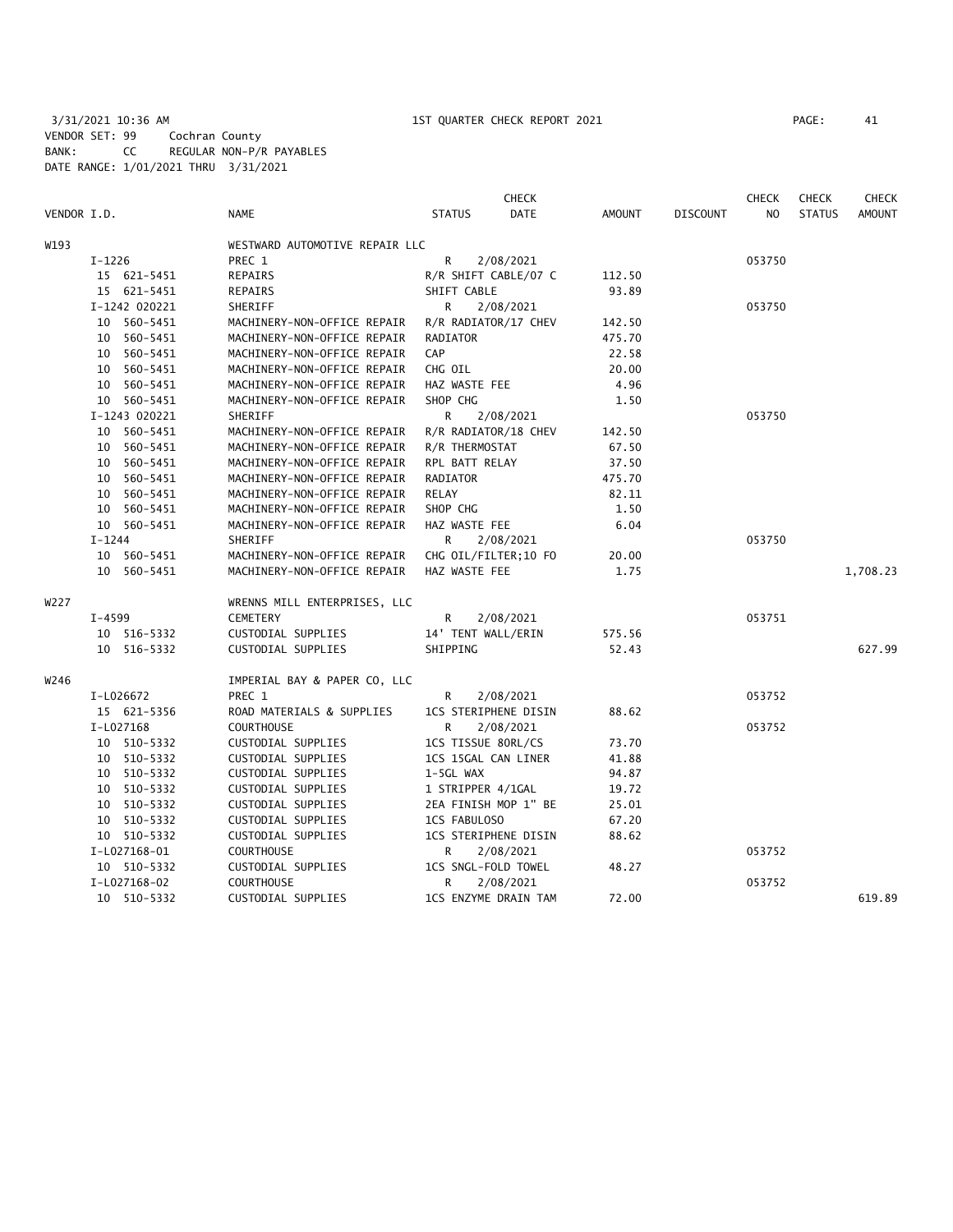3/31/2021 10:36 AM 1ST QUARTER CHECK REPORT 2021 PAGE: 42 VENDOR SET: 99 Cochran County BANK: CC REGULAR NON-P/R PAYABLES DATE RANGE: 1/01/2021 THRU 3/31/2021

|             |          |                     |                                       |                    | <b>CHECK</b>         |               |                 | <b>CHECK</b>   | <b>CHECK</b>  | <b>CHECK</b>  |
|-------------|----------|---------------------|---------------------------------------|--------------------|----------------------|---------------|-----------------|----------------|---------------|---------------|
| VENDOR I.D. |          |                     | <b>NAME</b>                           | <b>STATUS</b>      | DATE                 | <b>AMOUNT</b> | <b>DISCOUNT</b> | N <sub>O</sub> | <b>STATUS</b> | <b>AMOUNT</b> |
| X001        |          |                     | <b>XCEL ENERGY</b>                    |                    |                      |               |                 |                |               |               |
|             |          |                     | I-54-1324315-7 01/21 ALMOST ALL DEPTS | $\mathsf{R}$       | 2/08/2021            |               |                 | 053753         |               |               |
|             |          | 30 518-5440         | UTILITIES                             |                    | 300210167 RUNWAY LIG | 78.30         |                 |                |               |               |
|             |          | 10 510-5440         | UTILITIES                             |                    | 300240736 COURTHOUSE | 1,766.73      |                 |                |               |               |
|             |          | 10 580-5440         | UTILITIES [TOWER]                     | 300282806 TOWER    |                      | 97.03         |                 |                |               |               |
|             |          | 15 621-5440         | UTILITIES                             |                    | 300294119 PREC 1 SHO | 66.94         |                 |                |               |               |
|             |          | 10 650-5440         | UTILITIES                             | 300338546 LIBRARY  |                      | 121.95        |                 |                |               |               |
|             |          | 10 652-5440         | UTILITIES                             | 300342232 MUSEUM   |                      | 96.95         |                 |                |               |               |
|             |          | 10 662-5440         | UTILITIES                             |                    | 300390484 ACTIVITY B | 404.22        |                 |                |               |               |
|             |          | 10 660-5440         | UTILITIES & IRRIGATION                | 300410370 PARK     |                      | 29.21CR       |                 |                |               |               |
|             |          | 10 660-5440         | UTILITIES & IRRIGATION                |                    | 300457515 PARK/SHOP  | 70.84         |                 |                |               |               |
|             |          | 10 516-5440         | UTILITIES                             | 300555198 CEMETERY |                      | 12.78         |                 |                |               |               |
|             |          | 10 660-5440         | UTILITIES & IRRIGATION                | 300587052 SHOWBARN |                      | 115.63        |                 |                |               |               |
|             |          | 10 660-5440         | UTILITIES & IRRIGATION                |                    | 300587753 RODEO GROU | 21.82         |                 |                |               |               |
|             |          | 10 409-5440         | UTILITIES                             | 300588989 ANNEX    |                      | 51.19         |                 |                |               |               |
|             |          | 10 516-5440         | UTILITIES                             | 300603417 CEMETERY |                      | 14.73         |                 |                |               |               |
|             |          | 10 516-5440         | UTILITIES                             |                    | 300637038 CEMETERY S | 12.78         |                 |                |               | 2,902.68      |
| Y001        |          |                     | YELLOWHOUSE MACHINERY CO.             |                    |                      |               |                 |                |               |               |
|             | I-594993 |                     | PREC 2                                | R                  | 2/08/2021            |               |                 | 053754         |               |               |
|             |          | 15 622-5451         | REPAIRS                               | LINK CHAIN/2       |                      | 153.24        |                 |                |               |               |
|             |          | 15 622-5451         | REPAIRS                               | TIGHTNER/2         |                      | 137.70        |                 |                |               |               |
|             |          | 15 622-5451         | REPAIRS                               | STRAP W/BUCKLE/2   |                      | 94.34         |                 |                |               | 385.28        |
| Y010        |          |                     | YELLOWHOUSE EXCHANGE                  |                    |                      |               |                 |                |               |               |
|             |          | I-P0#7634482/PREC 2 | PREC 2                                | R                  | 2/08/2021            |               |                 | 053755         |               |               |
|             |          | 15 622-5571         | CAPITAL OUTLAY                        |                    | '21 JD 772GP#1DW772G | 429,975.00    |                 |                |               |               |
|             |          | 15 622-5571         | CAPITAL OUTLAY                        |                    | SOURCEWELL DISC (36. | 114,975.00CR  |                 |                |               | 315,000.00    |
| B022        |          |                     | TWYLLA BLACKSTOCK                     |                    |                      |               |                 |                |               |               |
|             |          | I-GR JURY RE 021121 | DISTRICT COURT                        | R                  | 2/12/2021            |               |                 | 053756         |               |               |
|             |          | 10 435-5491         | <b>GRAND JURY</b>                     | GRAND JURY RECALL  |                      | 40.00         |                 |                |               | 40.00         |
| <b>B070</b> |          |                     | HOLLY BOGGS                           |                    |                      |               |                 |                |               |               |
|             |          | I-GR JURY RE 021121 | DISTRICT COURT                        | R                  | 2/12/2021            |               |                 | 053757         |               |               |
|             |          | 10 435-5491         | GRAND JURY                            | GRAND JURY RECALL  |                      | 40.00         |                 |                |               | 40.00         |
| B214        |          |                     | LARRY BIHL                            |                    |                      |               |                 |                |               |               |
|             |          | I-GR JURY RE 021121 | DISTRICT COURT                        | R                  | 2/12/2021            |               |                 | 053758         |               |               |
|             |          | 10 435-5491         | GRAND JURY                            | GRAND JURY RECALL  |                      | 40.00         |                 |                |               | 40.00         |
| H100        |          |                     | MARIA HERRERA                         |                    |                      |               |                 |                |               |               |
|             |          | I-GR JURY RE 021121 | DISTRICT COURT                        | R                  | 2/12/2021            |               |                 | 053759         |               |               |
|             |          | 10 435-5491         | <b>GRAND JURY</b>                     | GRAND JURY RECALL  |                      | 40.00         |                 |                |               | 40.00         |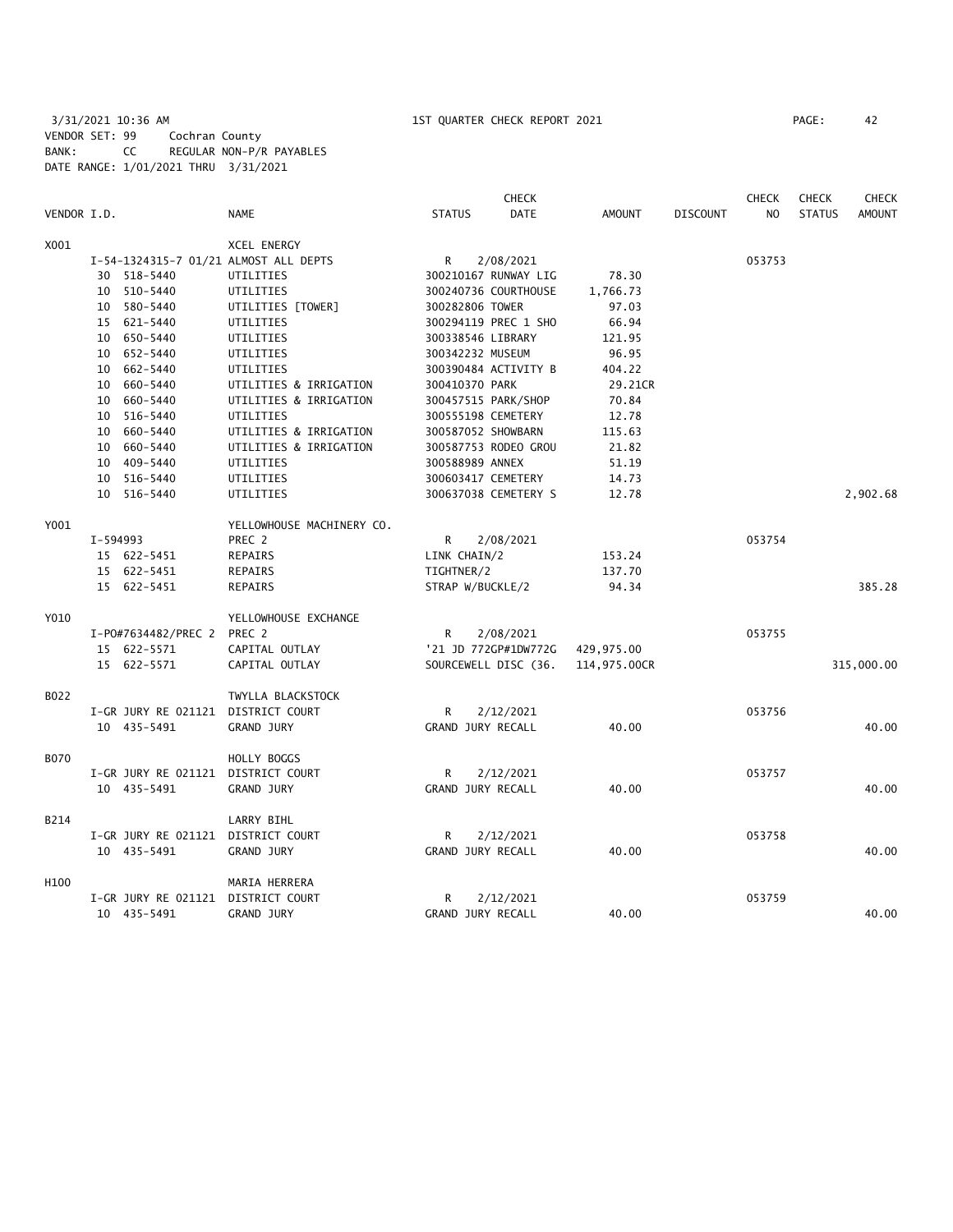## 3/31/2021 10:36 AM 1ST QUARTER CHECK REPORT 2021 PAGE: 43 VENDOR SET: 99 Cochran County BANK: CC REGULAR NON-P/R PAYABLES DATE RANGE: 1/01/2021 THRU 3/31/2021

|             |                                    |                                     |                          | <b>CHECK</b>          |               |                 | <b>CHECK</b>   | <b>CHECK</b>  | <b>CHECK</b>  |
|-------------|------------------------------------|-------------------------------------|--------------------------|-----------------------|---------------|-----------------|----------------|---------------|---------------|
| VENDOR I.D. |                                    | <b>NAME</b>                         | <b>STATUS</b>            | <b>DATE</b>           | <b>AMOUNT</b> | <b>DISCOUNT</b> | N <sub>O</sub> | <b>STATUS</b> | <b>AMOUNT</b> |
| H242        |                                    | DANA HEFLIN                         |                          |                       |               |                 |                |               |               |
|             | I-GR JURY RE 021121 DISTRICT COURT |                                     | $\mathsf{R}$             | 2/12/2021             |               |                 | 053760         |               |               |
|             | 10 435-5491                        | GRAND JURY                          | GRAND JURY RECALL        |                       | 40.00         |                 |                |               | 40.00         |
|             |                                    |                                     |                          |                       |               |                 |                |               |               |
| L230        |                                    | TAMARA LEWIS                        |                          |                       |               |                 |                |               |               |
|             | I-GR JURY RE 021121 DISTRICT COURT |                                     | R                        | 2/12/2021             |               |                 | 053761         |               |               |
|             | 10 435-5491                        | <b>GRAND JURY</b>                   | GRAND JURY RECALL        |                       | 40.00         |                 |                |               | 40.00         |
|             |                                    |                                     |                          |                       |               |                 |                |               |               |
| R256        |                                    | TIMOTHY ROBERTS                     |                          |                       |               |                 |                |               |               |
|             | I-GR JURY RE 021121 DISTRICT COURT |                                     | R                        | 2/12/2021             |               |                 | 053762         |               |               |
|             | 10 435-5491                        | <b>GRAND JURY</b>                   | GRAND JURY RECALL        |                       | 40.00         |                 |                |               | 40.00         |
|             |                                    |                                     |                          |                       |               |                 |                |               |               |
| R315        | I-GR JURY RE 021121 DISTRICT COURT | DONALD RICHARDSON                   | R.                       | 2/12/2021             |               |                 | 053763         |               |               |
|             | 10 435-5491                        | GRAND JURY                          | GRAND JURY RECALL        |                       | 40.00         |                 |                |               | 40.00         |
|             |                                    |                                     |                          |                       |               |                 |                |               |               |
| S453        |                                    | GARY SIMMONS                        |                          |                       |               |                 |                |               |               |
|             | I-GR JURY RE 021121 DISTRICT COURT |                                     | R                        | 2/12/2021             |               |                 | 053764         |               |               |
|             | 10 435-5491                        | <b>GRAND JURY</b>                   | GRAND JURY RECALL        |                       | 40.00         |                 |                |               | 40.00         |
|             |                                    |                                     |                          |                       |               |                 |                |               |               |
| T107        |                                    | LARRY TURNEY                        |                          |                       |               |                 |                |               |               |
|             | I-GR JURY RE 021121 DISTRICT COURT |                                     | R                        | 2/12/2021             |               |                 | 053765         |               |               |
|             | 10 435-5491                        | GRAND JURY                          | GRAND JURY RECALL        |                       | 40.00         |                 |                |               | 40.00         |
|             |                                    |                                     |                          |                       |               |                 |                |               |               |
| W231        |                                    | RICKY WEBB                          |                          |                       |               |                 |                |               |               |
|             | I-GR JURY RE 021121                | DISTRICT COURT                      | R                        | 2/12/2021             |               |                 | 053766         |               |               |
|             | 10 435-5491                        | GRAND JURY                          | GRAND JURY RECALL        |                       | 40.00         |                 |                |               | 40.00         |
|             |                                    |                                     |                          |                       |               |                 |                |               |               |
| Z005        | I-GR JURY RE 021121                | KRISTI ANN ZAPATA<br>DISTRICT COURT |                          |                       |               |                 | 053767         |               |               |
|             | 10 435-5491                        | GRAND JURY                          | R.<br>GRAND JURY RECAALL | 2/12/2021             | 40.00         |                 |                |               | 40.00         |
|             |                                    |                                     |                          |                       |               |                 |                |               |               |
| A069        |                                    | EDWARD AKIN                         |                          |                       |               |                 |                |               |               |
|             | I-LOCKS 020821                     | LIBRARY                             | R.                       | 2/25/2021             |               |                 | 053784         |               |               |
|             | 10 650-5451                        | REPAIR                              | REKEYED 6 LOCKS          |                       | 60.00         |                 |                |               | 60.00         |
|             |                                    |                                     |                          |                       |               |                 |                |               |               |
| A178        |                                    | AMAZON                              |                          |                       |               |                 |                |               |               |
|             | I-436957874679                     | LIBRARY                             | R                        | 2/25/2021             |               |                 | 053785         |               |               |
|             | 10 650-5590                        | <b>BOOKS</b>                        |                          | INCARNATE: A DARK PAR | 12.99         |                 |                |               |               |
|             | 10 650-5590                        | <b>BOOKS</b>                        |                          | INCIPIENT:A DARK PAR  | 12.99         |                 |                |               |               |
|             | 10 650-5590                        | <b>BOOKS</b>                        | TANGLED UP IN ICE        |                       | 15.99         |                 |                |               |               |
|             | 10 650-5590                        | <b>BOOKS</b>                        |                          | THE AWAKENING: THE DR | 14.49         |                 |                |               |               |
|             | 10 650-5590                        | <b>BOOKS</b>                        |                          | LADY CLEMENTINE: A NO | 16.95         |                 |                |               |               |
|             | 10 650-5590                        | <b>BOOKS</b>                        |                          | THE MIDNIGHT LIBRARY  | 16.99         |                 |                |               |               |
|             | 10 650-5590                        | <b>BOOKS</b>                        | THE WAY I HEARD IT       |                       | 13.89         |                 |                |               |               |
|             | 10 650-5590                        | <b>BOOKS</b>                        |                          | READY PLAYER TWO:A N  | 13.18         |                 |                |               |               |
|             | 10 650-5590                        | <b>BOOKS</b>                        | <b>OUTLAWED</b>          |                       | 16.35         |                 |                |               |               |
|             | 10 650-5590                        | <b>BOOKS</b>                        |                          | LOVE'S GARDEN:A GUID  | 14.95         |                 |                |               |               |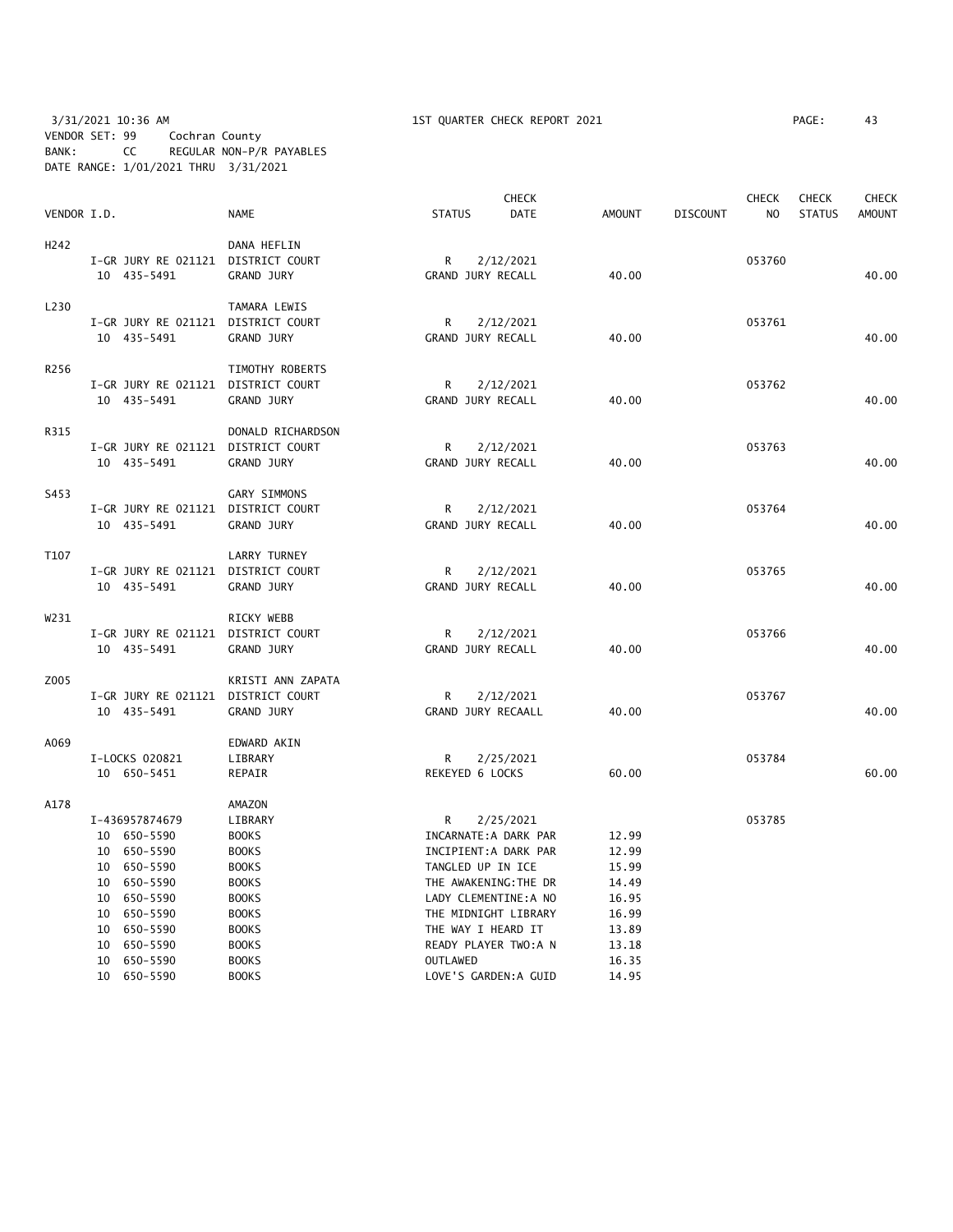3/31/2021 10:36 AM 1ST QUARTER CHECK REPORT 2021 PAGE: 44 VENDOR SET: 99 Cochran County BANK: CC REGULAR NON-P/R PAYABLES DATE RANGE: 1/01/2021 THRU 3/31/2021

|             |                |                           | <b>CHECK</b>                 |               |                 | <b>CHECK</b>   | <b>CHECK</b>  | <b>CHECK</b>  |
|-------------|----------------|---------------------------|------------------------------|---------------|-----------------|----------------|---------------|---------------|
| VENDOR I.D. |                | <b>NAME</b>               | <b>DATE</b><br><b>STATUS</b> | <b>AMOUNT</b> | <b>DISCOUNT</b> | N <sub>O</sub> | <b>STATUS</b> | <b>AMOUNT</b> |
| A178        |                | AMAZON (CONT)             |                              |               |                 |                |               |               |
|             | I-436957874679 | LIBRARY                   | R.<br>2/25/2021              |               |                 | 053785         |               |               |
|             | 10 650-5590    | <b>BOOKS</b>              | THE LOST BOYS                | 24.99         |                 |                |               |               |
|             | 10 650-5590    | <b>BOOKS</b>              | ABOUT YOUR FATHER &          | 11.59         |                 |                |               |               |
|             | 10 650-5590    | <b>BOOKS</b>              | THE MYSTERY OF MRS C         | 17.00         |                 |                |               |               |
|             | I-445554899773 | TREASURER                 | R.<br>2/25/2021              |               |                 | 053785         |               |               |
|             | 10 497-5310    | OFFICE SUPPLIES           | CANON CP1213DIII CAL         | 185.57        |                 |                |               |               |
|             | I-456989684337 | LIBRARY                   | 2/25/2021<br>R               |               |                 | 053785         |               |               |
|             | 10 650-5590    | <b>BOOKS</b>              | ABOUT MY MOTHER: TRUE        | 4.31          |                 |                |               |               |
|             | 10 650-5590    | <b>BOOKS</b>              | SHIPPING                     | 3.99          |                 |                |               |               |
|             | I-466993576576 | PARK/SHOWBARN             | R.<br>2/25/2021              |               |                 | 053785         |               |               |
|             | 10 660-5451    | REPAIR                    | FAN MOTOR                    | 229.95        |                 |                |               |               |
|             | I-688677955967 | SHERIFF                   | R<br>2/25/2021               |               |                 | 053785         |               |               |
|             | 10 560-5334    | OTHER SUPPLIES            | PRESSURE WASHER              | 261.82        |                 |                |               | 887.99        |
| A200        |                | APPRISS, INC.             |                              |               |                 |                |               |               |
|             | I-INV88197     | SHERIFF/TX VINE           | R<br>2/25/2021               |               |                 | 053786         |               |               |
|             | 10 560-5411    | MAINTENANCE CONTRACTS     | TX VINE SVC FEE Q2 2         | 1,991.30      |                 |                |               | 1,991.30      |
| A266        |                | AXON ENTERPRISES, INC     |                              |               |                 |                |               |               |
|             | I-SI-1717204   | SHERIFF                   | R<br>2/25/2021               |               |                 | 053787         |               |               |
|             | 10 560-5411    | MAINTENANCE CONTRACTS     | YR5 CONTRACT BASIC X         | 1,848.00      |                 |                |               | 1,848.00      |
| B026        |                | BLEDSOE WATER SUPPLY CORP |                              |               |                 |                |               |               |
|             | $I-3004$ 02/21 | PREC 3                    | R.<br>2/25/2021              |               |                 | 053788         |               |               |
|             | 15 623-5440    | UTILITIES                 | 210GL WATER JAN 2021         | 22.00         |                 |                |               |               |
|             | 15 623-5440    | UTILITIES                 | ASSESMENT FEE                | 0.11          |                 |                |               | 22.11         |
| B257        |                | <b>BROAD REACH</b>        |                              |               |                 |                |               |               |
|             | I-ARU0315646   | LIBRARY                   | R.<br>2/25/2021              |               |                 | 053789         |               |               |
|             | 10 650-5590    | <b>BOOKS</b>              | ANKYLOSAURUS                 | 22.95         |                 |                |               |               |
|             | 10 650-5590    | <b>BOOKS</b>              | APATOSAURUS                  | 22.95         |                 |                |               |               |
|             | 10 650-5590    | <b>BOOKS</b>              | IGUANODON                    | 22.95         |                 |                |               |               |
|             | 10 650-5590    | <b>BOOKS</b>              | PTERODACTYLUS                | 22.95         |                 |                |               |               |
|             | 10 650-5590    | <b>BOOKS</b>              | HANDLING                     | 10.00         |                 |                |               | 101.80        |
| B303        |                | <b>BALCO SYSTEM</b>       |                              |               |                 |                |               |               |
|             | $I-22255$      | JAIL                      | R<br>2/25/2021               |               |                 | 053790         |               |               |
|             | 10 512-5499    | MISCELLANEOUS             | INSP/SENSITIV TEST F         | 380.00        |                 |                |               | 380.00        |
| C065        |                | CITY OF WHITEFACE F D     |                              |               |                 |                |               |               |
|             | I-JAN 2021     | PUBLIC SAFETY*OTHER       | R<br>2/25/2021               |               |                 | 053791         |               |               |
|             | 10 580-5414    | FIRE PROTECTION CONTRACTS | BLEDSOE SCHOOL/GRASS         | 350.00        |                 |                |               |               |
|             | 10 580-5414    | FIRE PROTECTION CONTRACTS | FM1585 & CR177/TANK          | 350.00        |                 |                |               |               |
|             | 10 580-5414    | FIRE PROTECTION CONTRACTS | SH114 & CR257/CAR FI         | 350.00        |                 |                |               | 1,050.00      |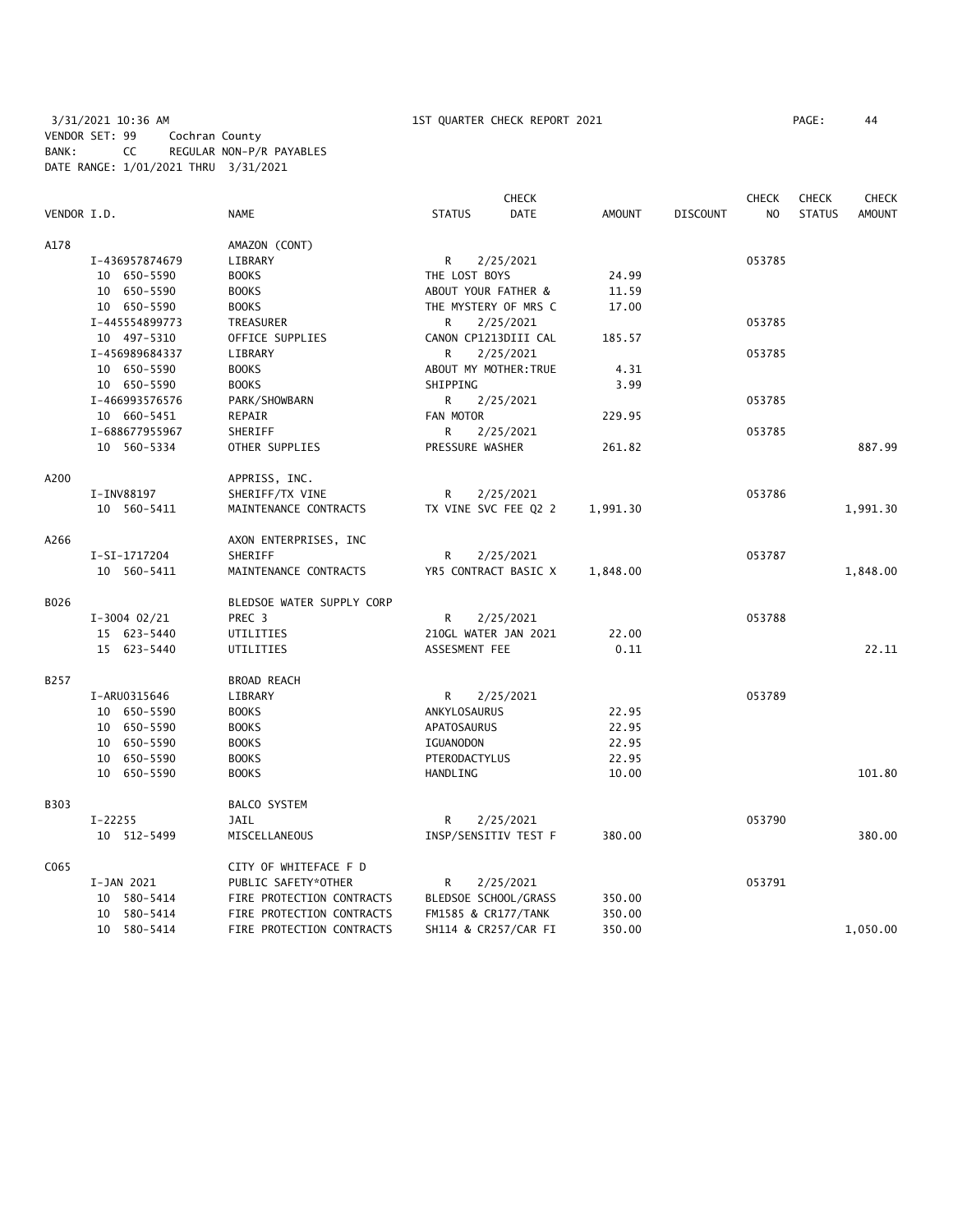3/31/2021 10:36 AM 1ST QUARTER CHECK REPORT 2021 PAGE: 45 VENDOR SET: 99 Cochran County BANK: CC REGULAR NON-P/R PAYABLES DATE RANGE: 1/01/2021 THRU 3/31/2021

|             |                    |                                                    |                             | <b>CHECK</b> |               |                 | <b>CHECK</b>   | <b>CHECK</b>  | <b>CHECK</b>  |
|-------------|--------------------|----------------------------------------------------|-----------------------------|--------------|---------------|-----------------|----------------|---------------|---------------|
| VENDOR I.D. |                    | <b>NAME</b>                                        | <b>STATUS</b>               | <b>DATE</b>  | <b>AMOUNT</b> | <b>DISCOUNT</b> | N <sub>O</sub> | <b>STATUS</b> | <b>AMOUNT</b> |
| C290        |                    | CENTER POINT LARGE PRINT                           |                             |              |               |                 |                |               |               |
|             | I-1822930          | LIBRARY                                            | R                           | 2/25/2021    |               |                 | 053792         |               |               |
|             | 10 650-5590        | <b>BOOKS</b>                                       | MAGIC LESSONS               |              | 23.37         |                 |                |               |               |
|             | 10 650-5590        | <b>BOOKS</b>                                       | COBBLE HILL                 |              | 23.37         |                 |                |               |               |
|             | 10 650-5590        | <b>BOOKS</b>                                       | CROSS HER HEART             |              | 23.37         |                 |                |               |               |
|             | 10 650-5590        | <b>BOOKS</b>                                       | TEXAS PROUD                 |              | 23.37         |                 |                |               |               |
|             | 10 650-5590        | <b>BOOKS</b>                                       | SAVAGE SON                  |              | 23.37         |                 |                |               |               |
|             | 10 650-5590        | <b>BOOKS</b>                                       | THE LAST AGENT              |              | 23.37         |                 |                |               | 140.22        |
| C340        |                    | COUNTY INFORMATION RESOURCE AG                     |                             |              |               |                 |                |               |               |
|             | I-S0P013835        | NON-DEPT'L                                         | R                           | 2/25/2021    |               |                 | 053793         |               |               |
|             | 10 409-5420        | TELECOMMUNICATIONS                                 | WEB HOSTING 2021            |              | 800.00        |                 |                |               |               |
|             | 10 409-5420        | TELECOMMUNICATIONS                                 | WEB CONTENT MGMT 202        |              | 725.00        |                 |                |               | 1,525.00      |
| C414        |                    | CARDMEMBER SERVICES                                |                             |              |               |                 |                |               |               |
|             | I-4486 013121      | SHERIFF/JAIL                                       | R                           | 2/25/2021    |               |                 | 053794         |               |               |
|             | 10 512-5310        | OFFICE SUPPLIES                                    | MS OFC 365/JAIL COMP        |              | 7.53          |                 |                |               | 7.53          |
| D027        |                    | <b>DEMCO</b>                                       |                             |              |               |                 |                |               |               |
|             | I-6905547          | LIBRARY                                            | R                           | 2/25/2021    |               |                 | 053795         |               |               |
|             | 10 650-5590        | <b>BOOKS</b>                                       | 2RL VINYL MATTE LAM         |              | 69.26         |                 |                |               |               |
|             | 10 650-5590        | <b>BOOKS</b>                                       | <b>1BX LABEL PROTECTORS</b> |              | 16.99         |                 |                |               | 86.25         |
| D196        |                    | JORGE DE LA CRUZ, SHERIFF                          |                             |              |               |                 |                |               |               |
|             | $I - 02/02/21$     | <b>JAIL</b>                                        | R                           | 2/25/2021    |               |                 | 053796         |               |               |
|             | 10 512-5333        | FOOD-PRISONERS                                     | LETTUCE/ALLSUP'S 1/2        |              | 2.59          |                 |                |               |               |
|             | 10 512-5333        | FOOD-PRISONERS                                     | ALLSUP'S TOSTADAS           |              | 4.98          |                 |                |               |               |
|             | 10 512-5333        | FOOD-PRISONERS                                     | TOMATOES/ALLSUP'S 2/        |              | 2.99          |                 |                |               |               |
|             | 10 512-5333        | FOOD-PRISONERS                                     | BAG SHRD LETTUCE/ALL        |              | 1.39          |                 |                |               |               |
|             | 10 512-5392        | MISCELLANEOUS SUPPLIES                             | FEM PROD/FAM\$ 2/1          |              | 22.00         |                 |                |               |               |
|             | I-GRO 02/08/21     | <b>JAIL</b>                                        | R                           | 2/25/2021    |               |                 | 053796         |               |               |
|             | 10 512-5333        | FOOD-PRISONERS                                     | 40 BIMBO BREAD              |              | 74.40         |                 |                |               | 108.35        |
| E101        |                    | CARISSA ENRIQUEZ                                   |                             |              |               |                 |                |               |               |
|             | I-DW#19230         | ACTIVITY BLDG                                      | R                           | 2/25/2021    |               |                 | 053797         |               |               |
|             | 10 000-4370.101    | RENT-ACTIVITY BUILDING                             | REF DEP FOR 2/14            |              | 100.00        |                 |                |               | 100.00        |
| G249        |                    | <b>GULF COAST TRADES CENTER</b>                    |                             |              |               |                 |                |               |               |
|             | I-2013045439       | JUVENILE PROBATION                                 | R                           | 2/25/2021    |               |                 | 053798         |               |               |
|             | 17  573-5413.004   | Other Placements                                   | 31 DAYS/POST(N)/JUV#        |              | 3,353.58      |                 |                |               | 3,353.58      |
| H019        |                    | HOCKLEY COUNTY, TEXAS                              |                             |              |               |                 |                |               |               |
|             | I-aiSMARTBENCH '21 | <b>CLERK R M &amp; P</b>                           | R                           | 2/25/2021    |               |                 | 053799         |               |               |
|             | 22 403-5499        | CNTY CLERK R.M. & P LGC118.05 2021 MAINT FEE/12% 0 |                             |              | 951.00        |                 |                |               | 951.00        |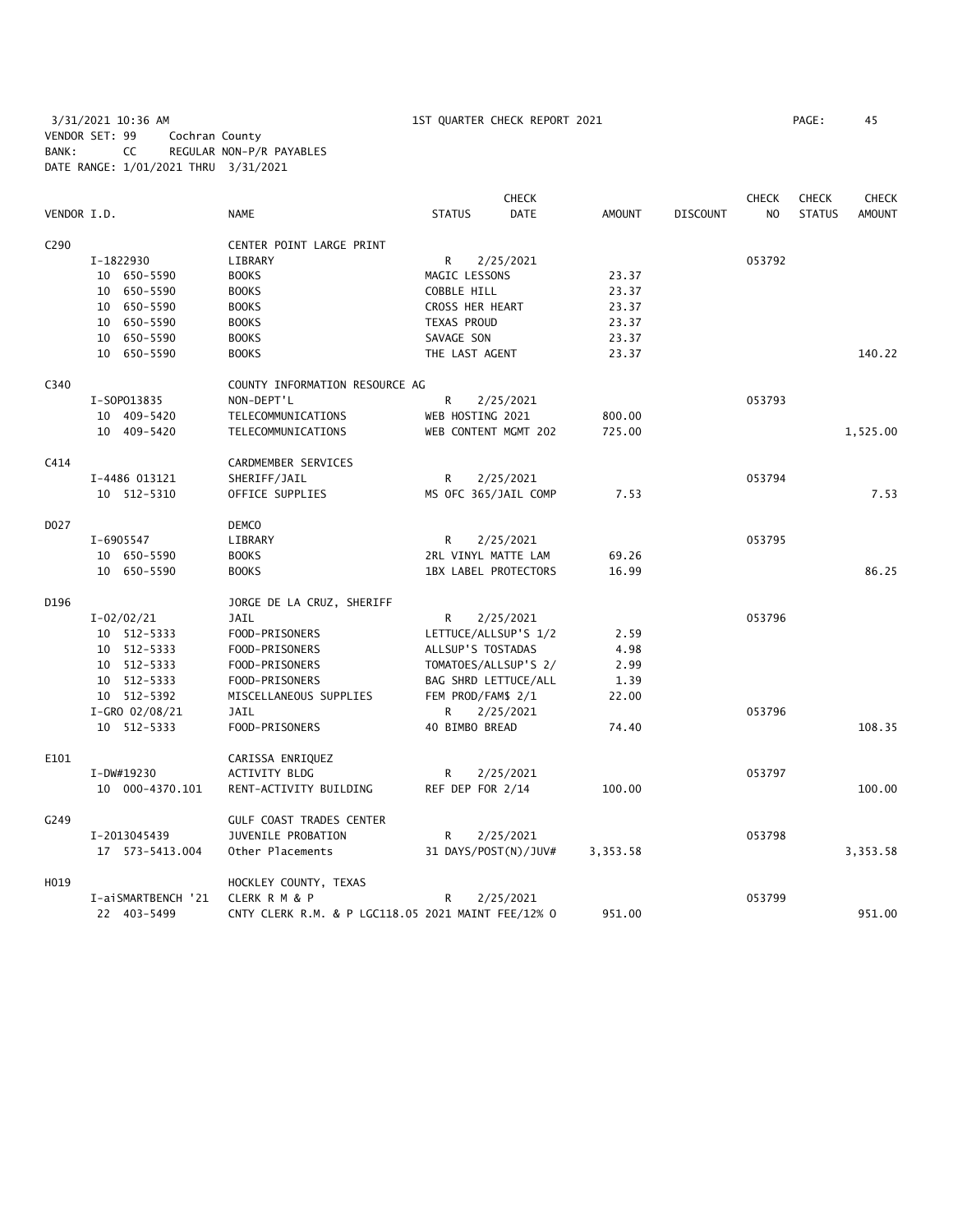3/31/2021 10:36 AM 1ST QUARTER CHECK REPORT 2021 PAGE: 46 VENDOR SET: 99 Cochran County BANK: CC REGULAR NON-P/R PAYABLES DATE RANGE: 1/01/2021 THRU 3/31/2021

|             |                  |                                |                         | <b>CHECK</b>         |               |                 | <b>CHECK</b>   | <b>CHECK</b>  | <b>CHECK</b>  |
|-------------|------------------|--------------------------------|-------------------------|----------------------|---------------|-----------------|----------------|---------------|---------------|
| VENDOR I.D. |                  | NAME                           | <b>STATUS</b>           | DATE                 | <b>AMOUNT</b> | <b>DISCOUNT</b> | N <sub>O</sub> | <b>STATUS</b> | <b>AMOUNT</b> |
| H324        |                  | HILLIARD OFFICE SOLUTIONS, LTD |                         |                      |               |                 |                |               |               |
|             | I-572790         | NON-DEPT'L/CO JDG/COMM'R CT    | R                       | 2/25/2021            |               |                 | 053800         |               |               |
|             | 10 409-5411      | MAINTENANCE CONTRACTS          | 3 SERVERS JAN2021       |                      | 525.00        |                 |                |               |               |
|             | 10 409-5411      | MAINTENANCE CONTRACTS          |                         | 55 WORKSTATIONS JAN2 | 2,475.00      |                 |                |               |               |
|             | 10 409-5411      | MAINTENANCE CONTRACTS          |                         | 58 FORTIFY END POINT | 377.00        |                 |                |               |               |
|             | 10 409-5411      | MAINTENANCE CONTRACTS          | 58 SECURE ANYWHERE      |                      | 116.00        |                 |                |               |               |
|             | 10 409-5411      | MAINTENANCE CONTRACTS          |                         | ALTO TIME BASED JAN2 | 99.00         |                 |                |               |               |
|             | 15 610-5310      | OFFICE SUPPLIES                | MS365 JAN2021/LAPTOP    |                      | 12.50         |                 |                |               | 3,604.50      |
| J074        |                  | TREVA JACKSON, TAX ASSESSOR/CO |                         |                      |               |                 |                |               |               |
|             | I-MILEAGE 020721 | TAX A/C                        | R                       | 2/25/2021            |               |                 | 053801         |               |               |
|             | 10 499-5427      | CONTINUING EDUCATION           |                         | 252 MI TO/FR AMARILL | 141.12        |                 |                |               | 141.12        |
| K053        |                  | KNOWBUDDY RESOURCES            |                         |                      |               |                 |                |               |               |
|             | I-ARU0315702     | LIBRARY                        | R                       | 2/25/2021            |               |                 | 053802         |               |               |
|             | 10 650-5590      | <b>BOOKS</b>                   |                         | ROOSEVELT BANKS, GOO | 11.24         |                 |                |               |               |
|             | 10 650-5590      | <b>BOOKS</b>                   |                         | TWINKLE, TWINKLE, LI | 17.99         |                 |                |               |               |
|             | 10 650-5590      | <b>BOOKS</b>                   | HANDLING                |                      | 10.00         |                 |                |               | 39.23         |
| N082        |                  | NETDATA                        |                         |                      |               |                 |                |               |               |
|             | I-ND-002580      | <b>CLERK</b>                   | R                       | 2/25/2021            |               |                 | 053803         |               |               |
|             | 10 403-5411      | MAINTENANCE CONTRACTS          |                         | eFILE MAINT 04/01/21 | 2,000.00      |                 |                |               | 2,000.00      |
| P202        |                  | THE PRODUCTIVITY CENTER        |                         |                      |               |                 |                |               |               |
|             | I-CCCP024123120  | CONSTABLE                      | R                       | 2/25/2021            |               |                 | 053804         |               |               |
|             | 10 550-5427      | CONTINUING EDUCATION           |                         | TCLEDDS 21-22/DAVIDS | 162.00        |                 |                |               | 162.00        |
| P232        |                  | THE POLICE AND SHERIFFS PRESS, |                         |                      |               |                 |                |               |               |
|             | I-143971         | SHERIFF                        | R                       | 2/25/2021            |               |                 | 053805         |               |               |
|             | 10 560-5310      | OFFICE SUPPLIES                |                         | SECURE ID CARD/O GON | 15.00         |                 |                |               |               |
|             | 10 560-5310      | OFFICE SUPPLIES                | SHIPPING                |                      | 2.55          |                 |                |               | 17.55         |
| Q001        |                  | QUILL CORPORATION              |                         |                      |               |                 |                |               |               |
|             | I-14389217       | LIBRARY                        | R                       | 2/25/2021            |               |                 | 053806         |               |               |
|             | 10 650-5332      | CUSTODIAL SUPPLIES             | <b>1CS KLEENEX</b>      |                      | 32.99         |                 |                |               |               |
|             | 10 650-5332      | CUSTODIAL SUPPLIES             | <b>1CS PAPER TOWELS</b> |                      | 26.99         |                 |                |               |               |
|             | 10 650-5332      | CUSTODIAL SUPPLIES             |                         | DISINF WIPES 50 WIPE | 74.75         |                 |                |               | 134.73        |
| S079        |                  | STEWART & STEVENSON LLC        |                         |                      |               |                 |                |               |               |
|             | I-60023174       | COURTHOUSE/GENERATOR           | R                       | 2/25/2021            |               |                 | 053807         |               |               |
|             | 10 510-5451      | REPAIR                         | LUBE SPIN-ON            |                      | 11.31         |                 |                |               |               |
|             | 10 510-5451      | REPAIR                         | FUEL/WATER SEP CRTG     |                      | 35.27         |                 |                |               |               |
|             | 10 510-5451      | REPAIR                         | 3 GAL 15W-40            |                      | 44.46         |                 |                |               |               |
|             | 10 510-5451      | REPAIR                         | 2 BRK CLNR 140Z         |                      | 8.46          |                 |                |               |               |
|             | 10 510-5451      | REPAIR                         |                         | ASSY CVR PCB COM XFR | 1,321.85      |                 |                |               |               |
|             | 10 510-5451      | REPAIR                         | FIELD REG LABOR         |                      | 934.57        |                 |                |               |               |
|             | 10 510-5451      | REPAIR                         | ENV FEE                 |                      | 46.73         |                 |                |               |               |
|             | 10 510-5451      | REPAIR                         | TRUCK CHG               |                      | 360.00        |                 |                |               |               |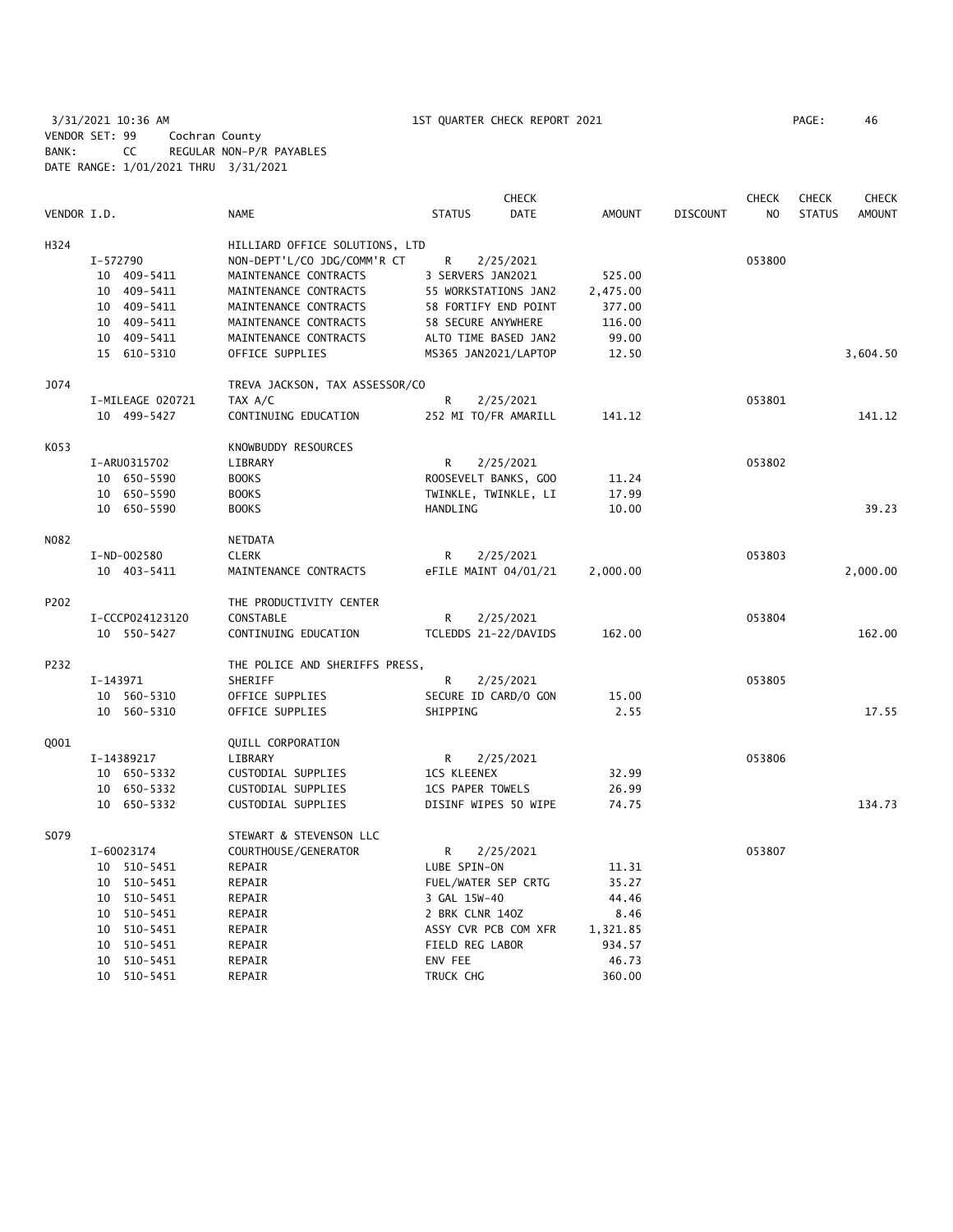3/31/2021 10:36 AM 1ST QUARTER CHECK REPORT 2021 PAGE: 47 VENDOR SET: 99 Cochran County BANK: CC REGULAR NON-P/R PAYABLES DATE RANGE: 1/01/2021 THRU 3/31/2021

|             |                 |                             |                                                    |               | <b>CHECK</b>         |               |                 | <b>CHECK</b>   | <b>CHECK</b>  | <b>CHECK</b>  |
|-------------|-----------------|-----------------------------|----------------------------------------------------|---------------|----------------------|---------------|-----------------|----------------|---------------|---------------|
| VENDOR I.D. |                 | <b>NAME</b>                 |                                                    | <b>STATUS</b> | <b>DATE</b>          | <b>AMOUNT</b> | <b>DISCOUNT</b> | N <sub>O</sub> | <b>STATUS</b> | <b>AMOUNT</b> |
| S079        |                 |                             | STEWART & STEVENSON LLCONT                         |               |                      |               |                 |                |               |               |
|             | I-60023174      |                             | COURTHOUSE/GENERATOR                               | $R \sim$      | 2/25/2021            |               |                 | 053807         |               |               |
|             | 10 510-5451     | REPAIR                      |                                                    | SUPPLIES      |                      | 42.06         |                 |                |               |               |
|             | 10 510-5451     | REPAIR                      |                                                    | MISC EXP      |                      | 27.99         |                 |                |               |               |
|             | 10 510-5451     | REPAIR                      |                                                    | FREIGHT       |                      | 85.00         |                 |                |               | 2,917.70      |
| S281        |                 | <b>STAPLES</b>              |                                                    |               |                      |               |                 |                |               |               |
|             | I-2755551901    | SHERIFF                     |                                                    | R             | 2/25/2021            |               |                 | 053808         |               |               |
|             | 10 560-5310     | OFFICE SUPPLIES             |                                                    |               | MANHATTAN WRLS KEYBO | 19.99         |                 |                |               |               |
|             | 10 560-5310     | OFFICE SUPPLIES             |                                                    | <b>CPN</b>    |                      | 4.47CR        |                 |                |               |               |
|             | I-2755605891    | SHERIFF                     |                                                    | R             | 2/25/2021            |               |                 | 053808         |               |               |
|             | 10 560-5310     | OFFICE SUPPLIES             |                                                    |               | 15GB DATA XFR CABLE  | 21.49         |                 |                |               |               |
|             | 10 560-5310     | OFFICE SUPPLIES             |                                                    | <b>CPN</b>    |                      | 4.80CR        |                 |                |               |               |
|             | I-2757081321    | SHERIFF                     |                                                    | R             | 2/25/2021            |               |                 | 053808         |               |               |
|             | 10 560-5310     | OFFICE SUPPLIES             |                                                    |               | ADIROFC 30-KEY CABIN | 24.99         |                 |                |               |               |
|             | 10 560-5310     | OFFICE SUPPLIES             |                                                    | <b>CPN</b>    |                      | 5.59CR        |                 |                |               |               |
|             | I-2757496011    | JAIL                        |                                                    | R             | 2/25/2021            |               |                 | 053808         |               |               |
|             | 10 512-5310     | OFFICE SUPPLIES             |                                                    |               | 3-DRAWER VERT FILE C | 113.99        |                 |                |               |               |
|             | 10 512-5310     | OFFICE SUPPLIES             |                                                    | CPN           |                      | 44.11CR       |                 |                |               |               |
|             | I-2757923941    | <b>SHERIFF</b>              |                                                    | R             | 2/25/2021            |               |                 | 053808         |               |               |
|             | 10 560-5310     | OFFICE SUPPLIES             |                                                    |               | ONE-TOUCH STAPLER    | 29.99         |                 |                |               |               |
|             | 10 560-5310     | OFFICE SUPPLIES             |                                                    | <b>CPN</b>    |                      | 12.53CR       |                 |                |               | 138.95        |
| S379        |                 |                             | SOUTH PLAINS FORENSIC PATHOLOG                     |               |                      |               |                 |                |               |               |
|             | $I - 6628$      |                             | <b>JUSTICE OF PEACE</b>                            | R             | 2/25/2021            |               |                 | 053809         |               |               |
|             | 10 455-5405     | <b>AUTOPSY</b>              |                                                    |               | LEV2/ADRIAN VASQUEZ  | 2,750.00      |                 |                |               | 2,750.00      |
| S450        |                 | AMELIA SALAZAR              |                                                    |               |                      |               |                 |                |               |               |
|             | I-DW#18857      | ACTIVITY BLDG               |                                                    | R.            | 2/25/2021            |               |                 | 053810         |               |               |
|             | 10 000-4370.101 |                             | RENT-ACTIVITY BUILDING                             |               | REF DEP FOR 3/21/20  | 100.00        |                 |                |               | 100.00        |
| T009        |                 |                             | TEXAS ASSOCIATION OF COUNTIES                      |               |                      |               |                 |                |               |               |
|             |                 | I-OTRAT/B MCCLELLAN AUDITOR |                                                    | R.            | 2/25/2021            |               |                 | 053811         |               |               |
|             | 10 495-5427     |                             | CONTINUING EDUCATION                               |               | OTRAT/FEB 25-26/VIRT | 100.00        |                 |                |               | 100.00        |
| T081        |                 |                             | TAC RISK MANAGEMENT POOL                           |               |                      |               |                 |                |               |               |
|             | I-31417         |                             | NON-DEPT'L/LE&PO LIAB                              | R             | 2/25/2021            |               |                 | 053812         |               |               |
|             | 10 560-5497     |                             | OFFICERS' LIABILITY INSURANCE LAW ENF OFFICERS LIA |               |                      | 6,563.00      |                 |                |               |               |
|             | 10 435-5497     |                             | LIABILITY INSURANCE                                |               | DIST JUDGE ENDORSEME | 500.00        |                 |                |               |               |
|             | 10 409-5497     |                             | LIABILITY INSURANCE                                |               | PUBLIC OFFICIALS LIA | 5,205.00      |                 |                |               |               |
|             | 10 435-5497     |                             | LIABILITY INSURANCE                                |               | DIST JDG ENDORSEMENT | 500.00        |                 |                |               |               |
|             | 10 476-5497     |                             | PROFESSIONAL LIABILITY INS.                        |               | DIST ATTY ENDORSEMEN | 500.00        |                 |                |               | 13,268.00     |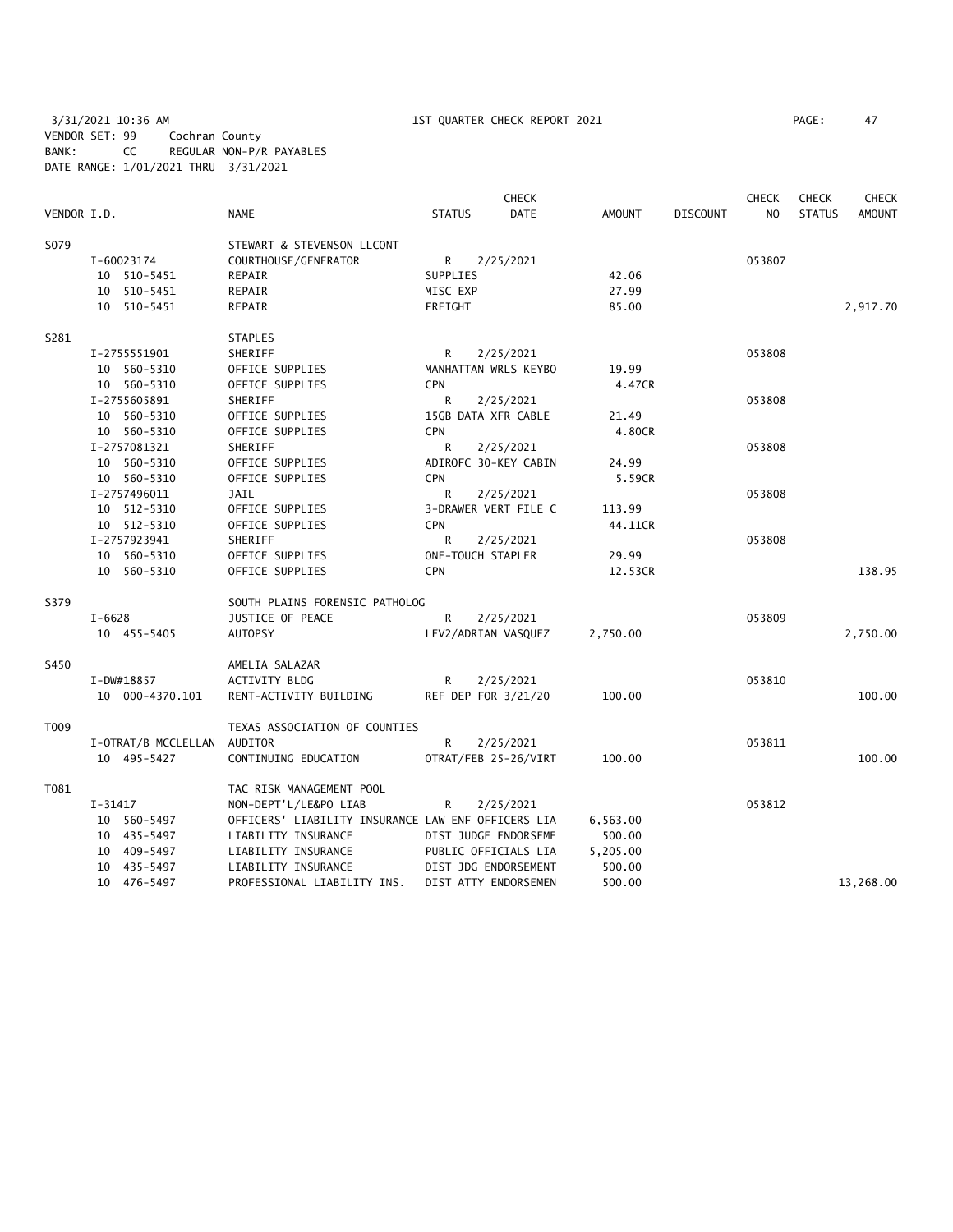3/31/2021 10:36 AM 1ST QUARTER CHECK REPORT 2021 PAGE: 48 VENDOR SET: 99 Cochran County BANK: CC REGULAR NON-P/R PAYABLES DATE RANGE: 1/01/2021 THRU 3/31/2021

|             |          |                                |                               |                    | <b>CHECK</b>         |               |                 | CHECK  | <b>CHECK</b>  | <b>CHECK</b>  |
|-------------|----------|--------------------------------|-------------------------------|--------------------|----------------------|---------------|-----------------|--------|---------------|---------------|
| VENDOR I.D. |          |                                | <b>NAME</b>                   | <b>STATUS</b>      | <b>DATE</b>          | <b>AMOUNT</b> | <b>DISCOUNT</b> | NO.    | <b>STATUS</b> | <b>AMOUNT</b> |
| T087        |          |                                | TEXAS DEPARTMENT OF HEALTH    |                    |                      |               |                 |        |               |               |
|             |          | I-2012785                      | <b>CLERK</b>                  | R                  | 2/25/2021            |               |                 | 053813 |               |               |
|             |          | 10 403-5310                    | OFFICE SUPPLIES               |                    | 9 REMOTE BIRTH ACCES | 16.47         |                 |        |               | 16.47         |
| T148        |          |                                | TASCOSA OFFICE MACHINES INC   |                    |                      |               |                 |        |               |               |
|             | I-243364 |                                | <b>CLERK</b>                  | R                  | 2/25/2021            |               |                 | 053814 |               |               |
|             |          | 10 403-5411                    | MAINTENANCE CONTRACTS         |                    | 856 COPIES 01/10-02/ | 12.84         |                 |        |               | 12.84         |
| T312        |          |                                | TEXAS ASSOCIATION OF COUNTIES |                    |                      |               |                 |        |               |               |
|             |          | I-DAVIDSON 2021 DUES CONSTABLE |                               | R                  | 2/25/2021            |               |                 | 053815 |               |               |
|             |          | 10 550-5481                    | DUES AND REGISTRATION         |                    | JPCA DUES 2021/R DAV | 60.00         |                 |        |               | 60.00         |
| U019        |          |                                | UNITED SUPERMARKETS, INC      |                    |                      |               |                 |        |               |               |
|             |          | I-2354003 020321               | JAIL                          | R                  | 2/25/2021            |               |                 | 053816 |               |               |
|             |          | 10 512-5333                    | FOOD-PRISONERS                | ADAMS SPICES/3     |                      | 13.47         |                 |        |               |               |
|             |          | 10 512-5333                    | FOOD-PRISONERS                | MENUDO SPICE/2     |                      | 2.38          |                 |        |               |               |
|             |          | 10 512-5333                    | FOOD-PRISONERS                | MEAT MARKET        |                      | 269.80        |                 |        |               |               |
|             |          | 10 512-5333                    | FOOD-PRISONERS                | <b>DISC</b>        |                      | 28.57CR       |                 |        |               |               |
|             |          | I-6133004 022321               | JAIL                          | R                  | 2/25/2021            |               |                 | 053816 |               |               |
|             |          | 10 512-5333                    | FOOD-PRISONERS                | BISQUICK/2         |                      | 10.98         |                 |        |               |               |
|             |          | 10 512-5333                    | FOOD-PRISONERS                | CAKE MIX/14        |                      | 19.26         |                 |        |               |               |
|             |          | 10 512-5333                    | FOOD-PRISONERS                | BUNS/8             |                      | 7.92          |                 |        |               |               |
|             |          | 10 512-5333                    | FOOD-PRISONERS                | CHIP MIX/2         |                      | 15.98         |                 |        |               |               |
|             |          | 10 512-5333                    | FOOD-PRISONERS                | MAYO               |                      | 3.99          |                 |        |               |               |
|             |          | 10 512-5333                    | FOOD-PRISONERS                | MASHED POTATOE/2   |                      | 6.78          |                 |        |               |               |
|             |          | 10 512-5333                    | FOOD-PRISONERS                | MANWICH/18         |                      | 18.00         |                 |        |               |               |
|             |          | 10 512-5333                    | FOOD-PRISONERS                | RANCH DRESSING/5   |                      | 39.95         |                 |        |               |               |
|             |          | 10 512-5333                    | FOOD-PRISONERS                | 2CN MANWICH        |                      | 2.00          |                 |        |               |               |
|             |          | 10 512-5333                    | FOOD-PRISONERS                | 2CN PAM SPRAY      |                      | 5.98          |                 |        |               |               |
|             |          | 10 512-5333                    | FOOD-PRISONERS                |                    | 24 CN RANCH STYLE BE | 18.96         |                 |        |               |               |
|             |          | 10 512-5333                    | FOOD-PRISONERS                | PANCAKE MIX/2      |                      | 3.98          |                 |        |               |               |
|             |          | 10 512-5333                    | FOOD-PRISONERS                | SALT/3             |                      | 2.37          |                 |        |               |               |
|             | 10       | 512-5333                       | FOOD-PRISONERS                | TOMATO SAUCE/24    |                      | 9.36          |                 |        |               |               |
|             | 10       | 512-5333                       | FOOD-PRISONERS                | WHIPPED DRESSING/2 |                      | 4.98          |                 |        |               |               |
|             |          | 10 512-5333                    | FOOD-PRISONERS                | MUSTARD/3          |                      | 5.37          |                 |        |               |               |
|             |          | 10 512-5333                    | FOOD-PRISONERS                | 4PK TOMATOES/4     |                      | 11.96         |                 |        |               |               |
|             | 10       | 512-5333                       | FOOD-PRISONERS                |                    | DOLE GARDEN SALAD/2  | 7.98          |                 |        |               |               |
|             |          | 10 512-5333                    | FOOD-PRISONERS                |                    | DOLE SHREDDED LETTUC | 5.97          |                 |        |               |               |
|             |          | 10 512-5333                    | FOOD-PRISONERS                | JALAPENO PEPPERS   |                      | 2.98          |                 |        |               |               |
|             | 10       | 512-5333                       | FOOD-PRISONERS                | RUSSETT POTATOES/2 |                      | 10.00         |                 |        |               |               |
|             | 10       | 512-5333                       | FOOD-PRISONERS                | WHITE ONIONS/3LB   |                      | 2.79          |                 |        |               |               |
|             | 10       | 512-5333                       | FOOD-PRISONERS                |                    | CHICKEN DRUM STICKS/ | 16.90         |                 |        |               |               |
|             | 10       | 512-5333                       | FOOD-PRISONERS                | BONELESS THIGHS/2  |                      | 13.98         |                 |        |               |               |
|             |          | 10 512-5333                    | FOOD-PRISONERS                | CHICKEN PATTIE/2   |                      | 9.98          |                 |        |               |               |
|             | 10       | 512-5333                       | FOOD-PRISONERS                | CHICKEN TENDERS/2  |                      | 15.98         |                 |        |               |               |
|             | 10       | 512-5333                       | FOOD-PRISONERS                | FISH STICKS/2      |                      | 14.98         |                 |        |               |               |
|             | 10       | 512-5333                       | FOOD-PRISONERS                | HUSHPUPPY/4        |                      | 11.96         |                 |        |               |               |
|             |          | 10 512-5333                    | FOOD-PRISONERS                | MILK/36            |                      | 107.64        |                 |        |               |               |
|             |          |                                |                               |                    |                      |               |                 |        |               |               |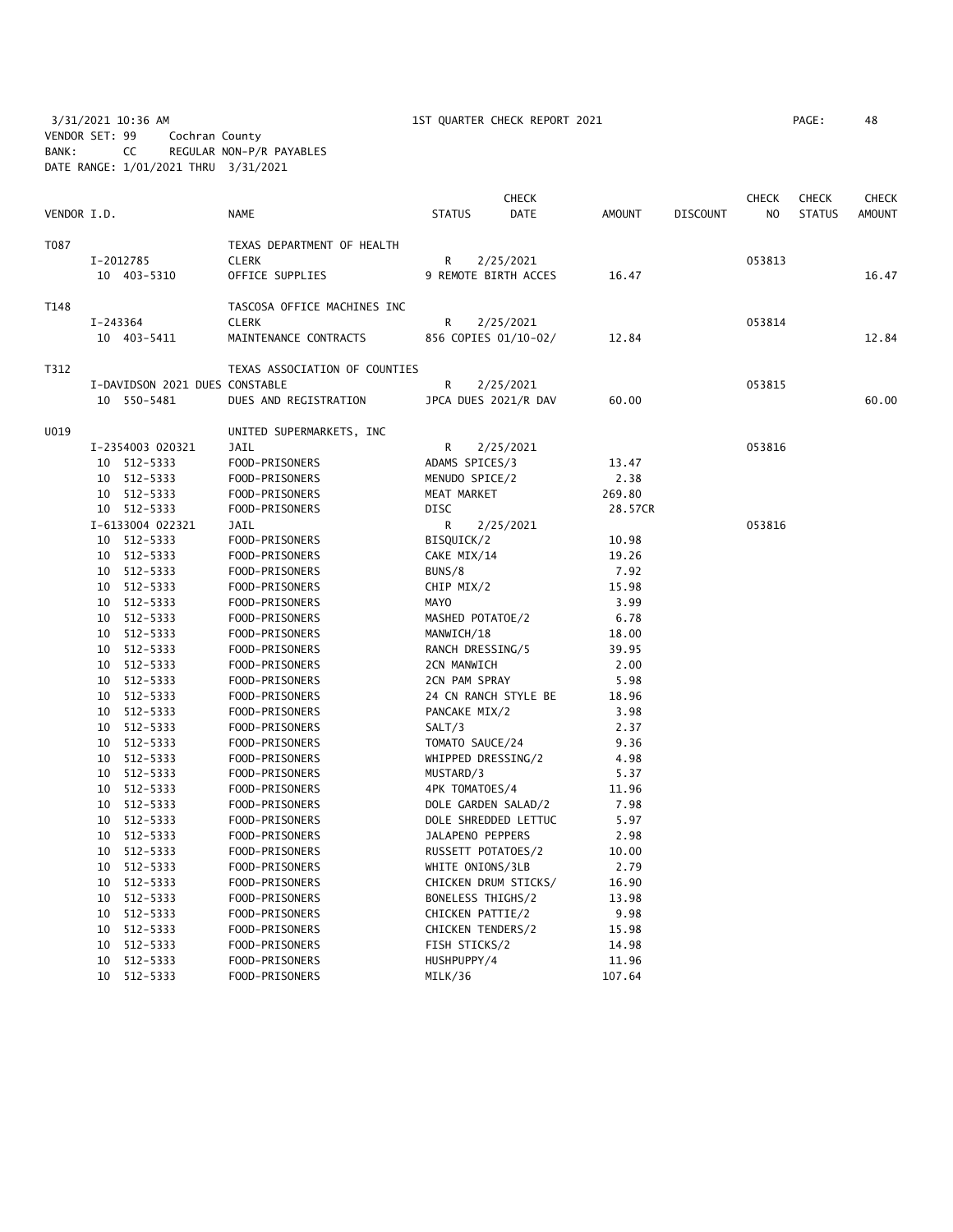## 3/31/2021 10:36 AM 1ST QUARTER CHECK REPORT 2021 PAGE: 49 VENDOR SET: 99 Cochran County BANK: CC REGULAR NON-P/R PAYABLES DATE RANGE: 1/01/2021 THRU 3/31/2021

|             |    |                  |                                 |                      | <b>CHECK</b> |               |                 | CHECK  | <b>CHECK</b>  | <b>CHECK</b>  |
|-------------|----|------------------|---------------------------------|----------------------|--------------|---------------|-----------------|--------|---------------|---------------|
| VENDOR I.D. |    |                  | <b>NAME</b>                     | <b>STATUS</b>        | <b>DATE</b>  | <b>AMOUNT</b> | <b>DISCOUNT</b> | NO.    | <b>STATUS</b> | <b>AMOUNT</b> |
| U019        |    |                  | UNITED SUPERMARKETS, INC (CONT) |                      |              |               |                 |        |               |               |
|             |    | I-6133004 022321 | JAIL                            | R                    | 2/25/2021    |               |                 | 053816 |               |               |
|             |    | 10 512-5333      | FOOD-PRISONERS                  | EGG/3                |              | 11.67         |                 |        |               |               |
|             |    | 10 512-5333      | FOOD-PRISONERS                  | <b>DISC</b>          |              | 42.06CR       |                 |        |               |               |
|             |    | I-6253007 020221 | <b>JAIL</b>                     | R                    | 2/25/2021    |               |                 | 053816 |               |               |
|             |    | 10 512-5333      | FOOD-PRISONERS                  | RM PINT              |              | 11.99         |                 |        |               |               |
|             | 10 | 512-5333         | FOOD-PRISONERS                  | CAKE MIX/21          |              | 32.57         |                 |        |               |               |
|             | 10 | 512-5333         | FOOD-PRISONERS                  | PUMPKIN COOKIE/4     |              | 5.16          |                 |        |               |               |
|             |    | 10 512-5333      | FOOD-PRISONERS                  | BAKED BEANS/4        |              | 8.76          |                 |        |               |               |
|             | 10 | 512-5333         | FOOD-PRISONERS                  | DM PEACHES           |              | 20.98         |                 |        |               |               |
|             | 10 | 512-5333         | FOOD-PRISONERS                  | BLACK PEPPER/2       |              | 16.98         |                 |        |               |               |
|             |    | 10 512-5333      | FOOD-PRISONERS                  | FIESTA GARLIC        |              | 12.99         |                 |        |               |               |
|             | 10 | 512-5333         | FOOD-PRISONERS                  | FRITO LAY MULTI PK/2 |              | 29.98         |                 |        |               |               |
|             |    | 10 512-5333      | FOOD-PRISONERS                  | MASHED POTATO/3      |              | 10.17         |                 |        |               |               |
|             |    | 10 512-5333      | FOOD-PRISONERS                  | JELLO PUDDING/2      |              | 3.18          |                 |        |               |               |
|             |    | 10 512-5333      | FOOD-PRISONERS                  | MAC N CHEESE         |              | 4.99          |                 |        |               |               |
|             |    | 10 512-5333      | FOOD-PRISONERS                  | DUTCH VAN/3          |              | 3.00          |                 |        |               |               |
|             |    | 10 512-5333      | FOOD-PRISONERS                  | CHOC PUDDING/2       |              | 12.98         |                 |        |               |               |
|             |    | 10 512-5333      | FOOD-PRISONERS                  | PUMPKIN BREAD        |              | 0.99          |                 |        |               |               |
|             |    | 10 512-5333      | FOOD-PRISONERS                  | PUMPKIN COOKIE MIX/6 |              | 2.97          |                 |        |               |               |
|             |    | 10 512-5333      | FOOD-PRISONERS                  | RANCH STYLE BEANS/9  |              | 8.91          |                 |        |               |               |
|             | 10 | 512-5333         | FOOD-PRISONERS                  | <b>BROWN SUGAR</b>   |              | 1.99          |                 |        |               |               |
|             |    | 10 512-5333      | FOOD-PRISONERS                  | CANOLA OIL/4         |              | 33.96         |                 |        |               |               |
|             | 10 | 512-5333         | FOOD-PRISONERS                  | FRUIT COCKTAIL/4     |              | 24.36         |                 |        |               |               |
|             | 10 | 512-5333         | FOOD-PRISONERS                  | <b>GREEN BEANS</b>   |              | 42.48         |                 |        |               |               |
|             | 10 | 512-5333         | FOOD-PRISONERS                  | MARSHMALLOWS/2       |              | 1.98          |                 |        |               |               |
|             |    | 10 512-5333      | FOOD-PRISONERS                  | PINEAPPLE/2          |              | 3.18          |                 |        |               |               |
|             | 10 | 512-5333         | FOOD-PRISONERS                  | POWDERED SUGAR/2     |              | 3.98          |                 |        |               |               |
|             |    | 10 512-5333      | FOOD-PRISONERS                  | SALTINE CRACKERS/3   |              | 4.47          |                 |        |               |               |
|             | 10 | 512-5333         | FOOD-PRISONERS                  | SUGAR/3              |              | 44.97         |                 |        |               |               |
|             |    | 10 512-5333      | FOOD-PRISONERS                  | LARD                 |              | 33.99         |                 |        |               |               |
|             | 10 | 512-5333         | FOOD-PRISONERS                  | VELVEETA/3PK         |              | 8.49          |                 |        |               |               |
|             | 10 | 512-5333         | FOOD-PRISONERS                  | CHILI/4              |              | 10.36         |                 |        |               |               |
|             | 10 | 512-5333         | FOOD-PRISONERS                  | 4PK TOMATOES/6       |              | 17.40         |                 |        |               |               |
|             | 10 | 512-5333         | FOOD-PRISONERS                  | DOLE GARDEN SALAD/2  |              | 7.98          |                 |        |               |               |
|             | 10 | 512-5333         | FOOD-PRISONERS                  | DOLE SHREDDED LETTUC |              | 3.98          |                 |        |               |               |
|             | 10 | 512-5333         | FOOD-PRISONERS                  | 3.59LB JALAPENO PEPP |              | 4.27          |                 |        |               |               |
|             | 10 | 512-5333         | FOOD-PRISONERS                  | RED CHILE/2          |              | 5.98          |                 |        |               |               |
|             | 10 | 512-5333         | FOOD-PRISONERS                  | 2.19LB BANANAS       |              | 1.29          |                 |        |               |               |
|             | 10 | 512-5333         | FOOD-PRISONERS                  | RUSSET POTATOES/2    |              | 5.98          |                 |        |               |               |
|             |    | 10 512-5333      | FOOD-PRISONERS                  | SMALL LEMONS/9       |              | 3.00          |                 |        |               |               |
|             |    | 10 512-5333      | FOOD-PRISONERS                  | 3LB SWEET ONION      |              | 3.49          |                 |        |               |               |
|             |    | 10 512-5333      | FOOD-PRISONERS                  | <b>BACON</b>         |              | 14.98         |                 |        |               |               |
|             |    | 10 512-5333      | FOOD-PRISONERS                  | CHEEK MEAT/2         |              | 14.97         |                 |        |               |               |
|             | 10 | 512-5333         | FOOD-PRISONERS                  | FLOUR TORTILLAS 22CT |              | 15.96         |                 |        |               |               |
|             | 10 | 512-5333         | FOOD-PRISONERS                  | CORN TORTILLAS/2     |              | 6.78          |                 |        |               |               |
|             | 10 | 512-5333         | FOOD-PRISONERS                  | SAUSAGE PATTY/5      |              | 49.95         |                 |        |               |               |
|             |    | 10 512-5333      | FOOD-PRISONERS                  | SMOKED BACON/3       |              | 41.97         |                 |        |               |               |
|             |    |                  |                                 |                      |              |               |                 |        |               |               |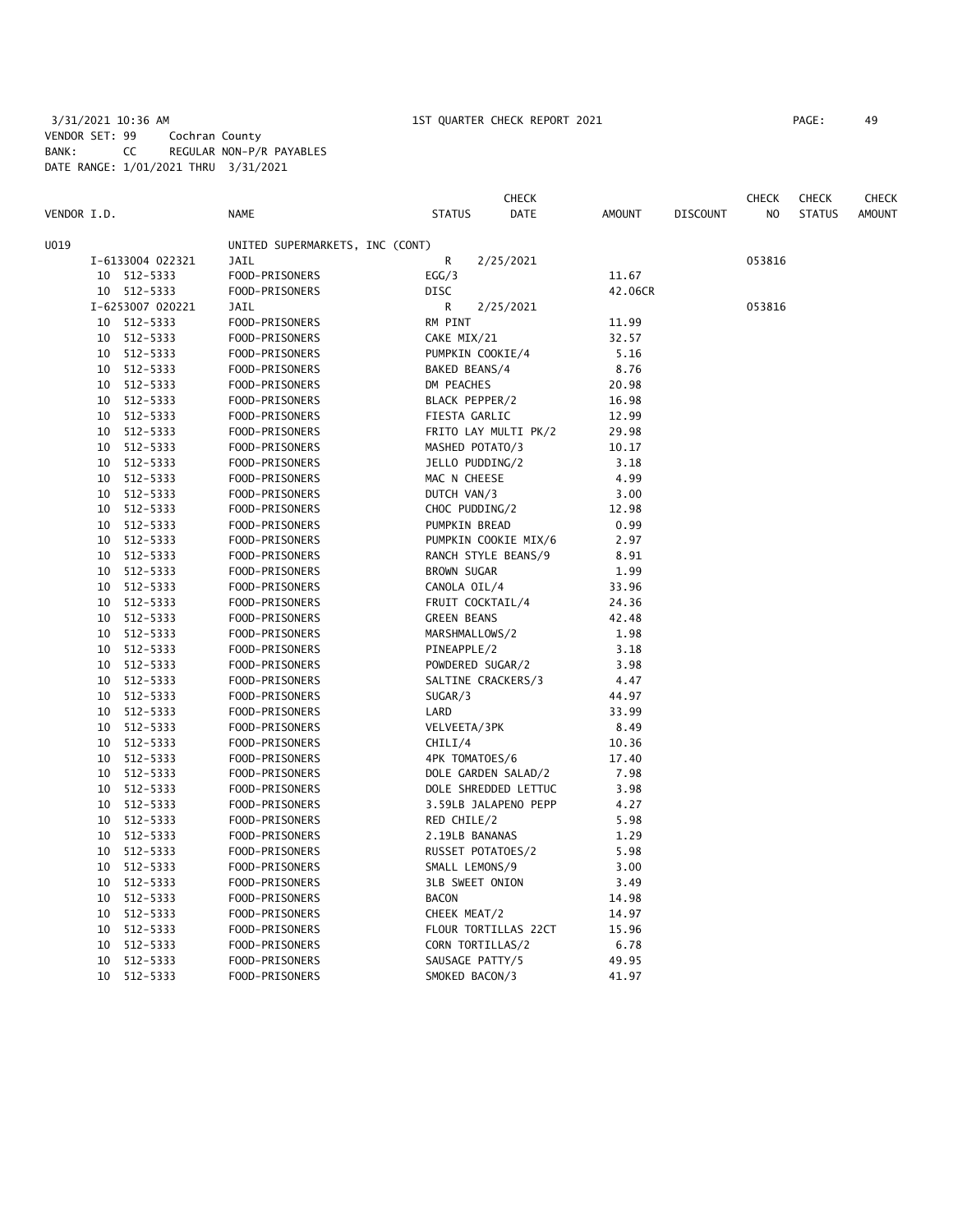# 3/31/2021 10:36 AM 1ST QUARTER CHECK REPORT 2021 PAGE: 50 VENDOR SET: 99 Cochran County BANK: CC REGULAR NON-P/R PAYABLES DATE RANGE: 1/01/2021 THRU 3/31/2021

| VENDOR I.D.      |                  | <b>NAME</b>                     | <b>STATUS</b>         | CHECK<br><b>DATE</b> | <b>AMOUNT</b> | <b>DISCOUNT</b> | <b>CHECK</b><br>N <sub>O</sub> | <b>CHECK</b><br><b>STATUS</b> | <b>CHECK</b><br><b>AMOUNT</b> |
|------------------|------------------|---------------------------------|-----------------------|----------------------|---------------|-----------------|--------------------------------|-------------------------------|-------------------------------|
| U019             |                  | UNITED SUPERMARKETS, INC (CONT) |                       |                      |               |                 |                                |                               |                               |
|                  | I-6253007 020221 | JAIL                            | R                     | 2/25/2021            |               |                 | 053816                         |                               |                               |
|                  | 10 512-5333      | FOOD-PRISONERS                  | CHICKEN PATTIES/2     |                      | 9.98          |                 |                                |                               |                               |
|                  | 10 512-5333      | FOOD-PRISONERS                  | CHICKEN TENDERS/2     |                      | 15.98         |                 |                                |                               |                               |
|                  | 10 512-5333      | FOOD-PRISONERS                  | SIRLOIN CHOP/6        |                      | 74.64         |                 |                                |                               |                               |
|                  | 10 512-5333      | FOOD-PRISONERS                  | VELVEETA              |                      | 7.99          |                 |                                |                               |                               |
|                  | 10 512-5333      | FOOD-PRISONERS                  | THIGH FILLETS         |                      | 16.74         |                 |                                |                               |                               |
|                  | 10 512-5333      | FOOD-PRISONERS                  | SWISS STEAK           |                      | 49.72         |                 |                                |                               |                               |
|                  | 10 512-5333      | FOOD-PRISONERS                  | GARLIC BREAD/2        |                      | 5.38          |                 |                                |                               |                               |
|                  | 10 512-5333      | FOOD-PRISONERS                  | EL MONTEREY /4        |                      | 41.96         |                 |                                |                               |                               |
|                  | 10 512-5333      | FOOD-PRISONERS                  | FISH FILLET/4         |                      | 29.96         |                 |                                |                               |                               |
|                  | 10 512-5333      | FOOD-PRISONERS                  | POPCORN SHRIMP/3      |                      | 22.47         |                 |                                |                               |                               |
|                  | 10 512-5333      | FOOD-PRISONERS                  | 12PK HOT POCKET/4     |                      | 39.96         |                 |                                |                               |                               |
|                  | 10 512-5333      | FOOD-PRISONERS                  | HUSHPUPPY/3           |                      | 8.97          |                 |                                |                               |                               |
|                  | 10 512-5333      | FOOD-PRISONERS                  | CHOPPED BROCCOLI/3    |                      | 4.47          |                 |                                |                               |                               |
|                  | 10 512-5333      | FOOD-PRISONERS                  | FRIES/2               |                      | 11.98         |                 |                                |                               |                               |
|                  | 10 512-5333      | FOOD-PRISONERS                  | PIE CRUST/3           |                      | 7.47          |                 |                                |                               |                               |
|                  | 10 512-5333      | FOOD-PRISONERS                  | WHIP TOPPING/3        |                      | 3.87          |                 |                                |                               |                               |
|                  | 512-5333<br>10   | FOOD-PRISONERS                  | FISH SANDWICH/3       |                      | 14.97         |                 |                                |                               |                               |
|                  | 10 512-5333      | FOOD-PRISONERS                  | SOUR CREAM            |                      | 3.29          |                 |                                |                               |                               |
|                  | 10 512-5333      | FOOD-PRISONERS                  | <b>COTTAGE CHEESE</b> |                      | 1.99          |                 |                                |                               |                               |
|                  | 10 512-5333      | FOOD-PRISONERS                  | SALTED BUTTER/2       |                      | 5.98          |                 |                                |                               |                               |
|                  | 10 512-5333      | FOOD-PRISONERS                  | EGGS/2                |                      | 7.78          |                 |                                |                               |                               |
|                  | 512-5333<br>10   | FOOD-PRISONERS                  | <b>DISC</b>           |                      | 98.43CR       |                 |                                |                               | 1,521.56                      |
| U036             |                  | UNIFIRST HOLDINGS, INC.         |                       |                      |               |                 |                                |                               |                               |
|                  | I-831 2550385    | JAIL/COURTHOUSE                 | R                     | 2/25/2021            |               |                 | 053817                         |                               |                               |
|                  | 10 510-5332      | CUSTODIAL SUPPLIES              | 4 MATS 4x6            |                      | 13.20         |                 |                                |                               |                               |
|                  | 10 512-5392      | MISCELLANEOUS SUPPLIES          |                       | 200 MICROFIBER TOWEL | 24.00         |                 |                                |                               |                               |
|                  | 10 512-5392      | MISCELLANEOUS SUPPLIES          | DEFE CHG              |                      | 6.50          |                 |                                |                               |                               |
|                  | 10 510-5332      | CUSTODIAL SUPPLIES              | 4 MAT PROTECTION      |                      | 1.00          |                 |                                |                               |                               |
|                  | I-831 2552990    | JAIL/COURTHOUSE                 | R                     | 2/25/2021            |               |                 | 053817                         |                               |                               |
|                  | 10 510-5332      | CUSTODIAL SUPPLIES              | 4 MATS 4x6            |                      | 13.20         |                 |                                |                               |                               |
|                  | 10 512-5392      | MISCELLANEOUS SUPPLIES          |                       | 200 MICROFIBER TOWEL | 24.00         |                 |                                |                               |                               |
|                  | 10 512-5392      | MISCELLANEOUS SUPPLIES          | DEFE CHG              |                      | 6.50          |                 |                                |                               |                               |
|                  | 10 510-5332      | CUSTODIAL SUPPLIES              | MAT PROTECTION        |                      | 1.00          |                 |                                |                               | 89.40                         |
| V <sub>053</sub> |                  | VP PLUMBING INC.                |                       |                      |               |                 |                                |                               |                               |
|                  | $I-2778$         | JAIL                            | R                     | 2/25/2021            |               |                 | 053818                         |                               |                               |
|                  | 10 512-5451      | REPAIR                          | CLEARED TUB DRAIN     |                      | 220.00        |                 |                                |                               |                               |
|                  | 10<br>512-5451   | REPAIR                          | MACHINE USED          |                      | 35.00         |                 |                                |                               | 255.00                        |
| <b>WOO7</b>      |                  | THOMSON REUTERS-WEST PAYMENT C  |                       |                      |               |                 |                                |                               |                               |
|                  | I-843852364      | ATTORNEY/LAW LIBRARY            | R                     | 2/25/2021            |               |                 | 053819                         |                               |                               |
|                  | 10 475-5590      | LAW LIBRARY MTRLS/UPDATES       |                       | BOOKS & BOUND VOL FE | 129.52        |                 |                                |                               | 129.52                        |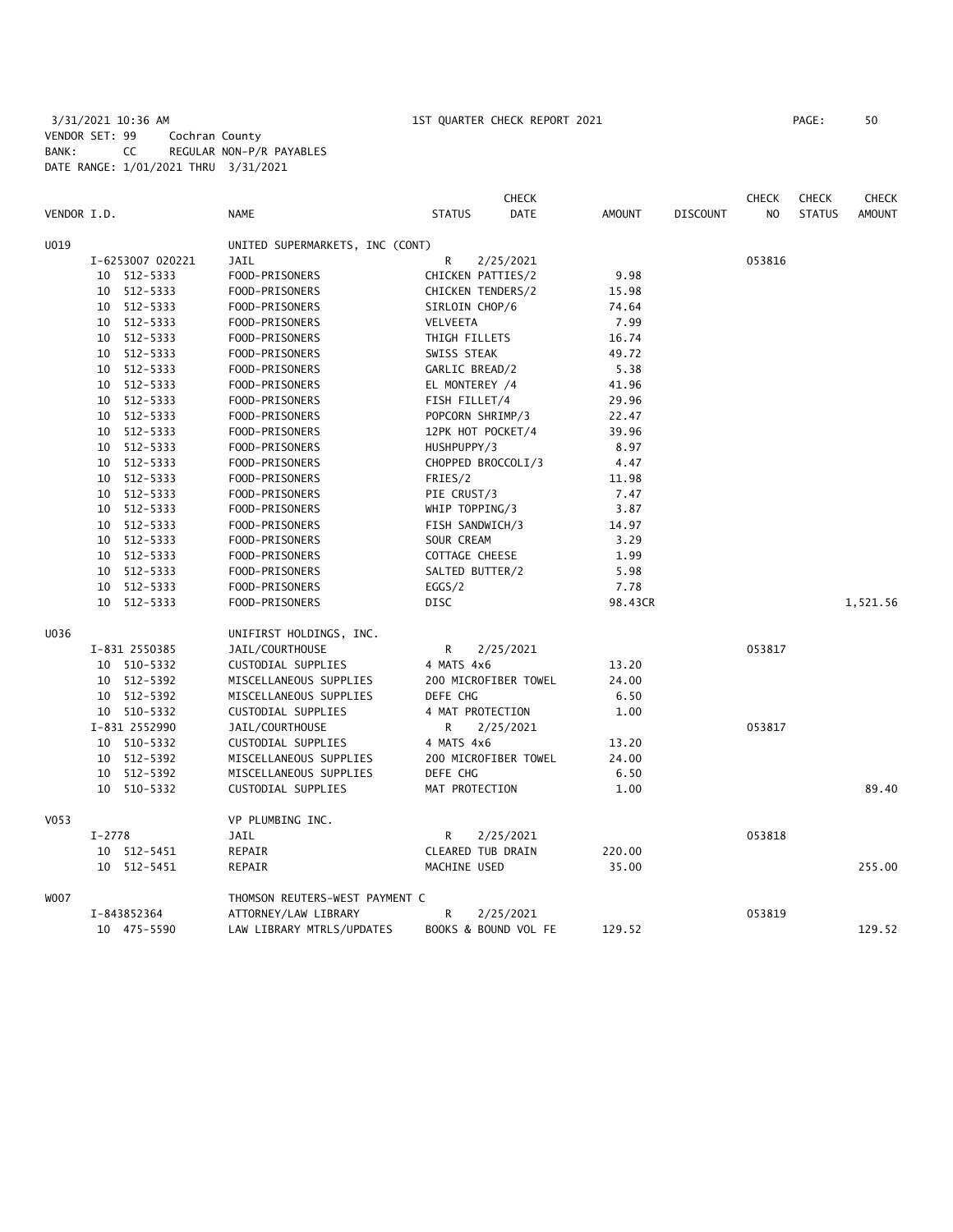3/31/2021 10:36 AM 1ST QUARTER CHECK REPORT 2021 PAGE: 51 VENDOR SET: 99 Cochran County BANK: CC REGULAR NON-P/R PAYABLES DATE RANGE: 1/01/2021 THRU 3/31/2021

|                  |            |                           |                                |                       | CHECK       |               |                 | <b>CHECK</b> | <b>CHECK</b>  | <b>CHECK</b>  |
|------------------|------------|---------------------------|--------------------------------|-----------------------|-------------|---------------|-----------------|--------------|---------------|---------------|
| VENDOR I.D.      |            |                           | NAME                           | <b>STATUS</b>         | <b>DATE</b> | <b>AMOUNT</b> | <b>DISCOUNT</b> | NO.          | <b>STATUS</b> | <b>AMOUNT</b> |
| W062             |            |                           | WAL-MART COMMUNITY             |                       |             |               |                 |              |               |               |
|                  |            | I-002914 020221           | JAIL                           | R                     | 2/25/2021   |               |                 | 053820       |               |               |
|                  |            | 10 512-5392               | MISCELLANEOUS SUPPLIES         | FEM PROD              |             | 14.34         |                 |              |               |               |
|                  |            | 10 512-5392               | MISCELLANEOUS SUPPLIES         | FEM PROD              |             | 4.84          |                 |              |               |               |
|                  |            | 10 512-5392               | MISCELLANEOUS SUPPLIES         | SONY CAMCORDER #S013  |             | 189.00        |                 |              |               |               |
|                  |            | 10 512-5392               | MISCELLANEOUS SUPPLIES         | FEM PROD              |             | 14.34         |                 |              |               |               |
|                  |            | 10 512-5392               | MISCELLANEOUS SUPPLIES         | PLATES/2              |             | 13.94         |                 |              |               | 236.46        |
| W <sub>235</sub> |            |                           | VANDY NELSON dba               |                       |             |               |                 |              |               |               |
|                  | $I - 3662$ |                           | CRTHSE/ACT BLDG/LIBRARY        | R                     | 2/25/2021   |               |                 | 053821       |               |               |
|                  |            | 10 510-5332               | CUSTODIAL SUPPLIES             | SPRAY BUGS            |             | 70.00         |                 |              |               |               |
|                  |            | 10 662-5332               | CUSTODIAL SUPPLIES             | SPRAY BUGS            |             | 45.00         |                 |              |               |               |
|                  |            | 10 650-5332               | CUSTODIAL SUPPLIES             | SPRAY BUGS            |             | 35.00         |                 |              |               | 150.00        |
|                  |            |                           |                                |                       |             |               |                 |              |               |               |
| W243             |            |                           | WANDA'S DESIGNS AND EMBROIDERY |                       |             |               |                 |              |               |               |
|                  | $I-19752$  |                           | SHERIFF                        | R                     | 2/25/2021   |               |                 | 053822       |               |               |
|                  |            | 10 560-5205               | UNIFORMS                       | 3 SHIRT #F5311/BK     |             | 104.97        |                 |              |               |               |
|                  |            | 10 560-5205               | UNIFORMS                       | 2 SHIRT #F5312/BK     |             | 79.98         |                 |              |               |               |
|                  |            | 10 560-5205               | UNIFORMS                       | 6 EMBROIDERY BASE FE  |             | 120.00        |                 |              |               |               |
|                  |            | 10 560-5205               | UNIFORMS                       | 3 NAME TAG/BK; A HILA |             | 45.00         |                 |              |               |               |
|                  |            | 10 560-5205               | UNIFORMS                       | 5 BADGE/BK            |             | 25.00         |                 |              |               |               |
|                  |            | 10 560-5205               | UNIFORMS                       | 5 PANT #F5251/KH      |             | 149.95        |                 |              |               |               |
|                  |            | 10 560-5205               | UNIFORMS                       | 5 EMBROIDERY BASE FE  |             | 37.50         |                 |              |               |               |
|                  |            | 10 560-5205               | UNIFORMS                       | JACKET #J317/BK; A H  |             | 41.98         |                 |              |               |               |
|                  | $I-19753$  |                           | SHERIFF                        | R                     | 2/25/2021   |               |                 | 053822       |               |               |
|                  |            | 10 560-5205               | UNIFORMS                       | 5 PANT #F5251/KH      |             | 149.95        |                 |              |               |               |
|                  |            | 10 560-5205               | UNIFORMS                       | EMBROIDERY BASE FEE   |             | 37.50         |                 |              |               |               |
|                  | $I-19784$  |                           | JAIL                           | R                     | 2/25/2021   |               |                 | 053822       |               |               |
|                  |            | 10 512-5205               | UNIFORMS                       | 2 JACKET #J317/BK     |             | 79.96         |                 |              |               |               |
|                  |            | 10 512-5205               | UNIFORMS                       | EMBROIDERY BASE FEE   |             | 40.00         |                 |              |               | 911.79        |
| X001             |            |                           | <b>XCEL ENERGY</b>             |                       |             |               |                 |              |               |               |
|                  |            | I-54-1829977 FEB21        | PREC 2                         | R                     | 2/25/2021   |               |                 | 053823       |               |               |
|                  |            | 15 622-5440               | UTILITIES                      | 29KWH 01/14/21-02/12  |             | 15.43         |                 |              |               |               |
|                  |            | 15 622-5440               | UTILITIES                      | AREA LIGHT            |             | 15.91         |                 |              |               | 31.34         |
| Y027             |            |                           | YOAKUM COUNTY HOSPITAL         |                       |             |               |                 |              |               |               |
|                  |            | I-00185721-0001 0221 JAIL |                                | R                     | 2/25/2021   |               |                 | 053824       |               |               |
|                  |            | 10 512-5391               | MEDICAL CARE-PRISONERS         | LAB/JEREMIE HOLLAND   |             | 30.00         |                 |              |               |               |
|                  |            | 10 512-5391               | MEDICAL CARE-PRISONERS         | CHEMISTRY/J HOLLAND   |             | 53.49         |                 |              |               | 83.49         |
| A020             |            |                           | AMERICAN EQUIP & TRAILER, INC  |                       |             |               |                 |              |               |               |
|                  |            | I-02LW5880                | PREC 2                         | R                     | 3/08/2021   |               |                 | 053825       |               |               |
|                  |            | 15 622-5451               | REPAIRS                        | RPL TARP/TARP SYSTEM  |             | 783.00        |                 |              |               |               |
|                  |            | 15 622-5451               | REPAIRS                        | 3FT TUBING STEEL      |             | 20.55         |                 |              |               |               |
|                  |            | 15 622-5451               | REPAIRS                        | <b>3FT FLAT STEEL</b> |             | 7.86          |                 |              |               |               |
|                  |            | 15 622-5451               | REPAIRS                        | 7'x18' MESH TARP/BK   |             | 97.98         |                 |              |               |               |
|                  |            | 15 622-5451               | <b>REPAIRS</b>                 | FR/BK TARP SYSTEM 22  |             | 1,280.00      |                 |              |               |               |
|                  |            |                           |                                |                       |             |               |                 |              |               |               |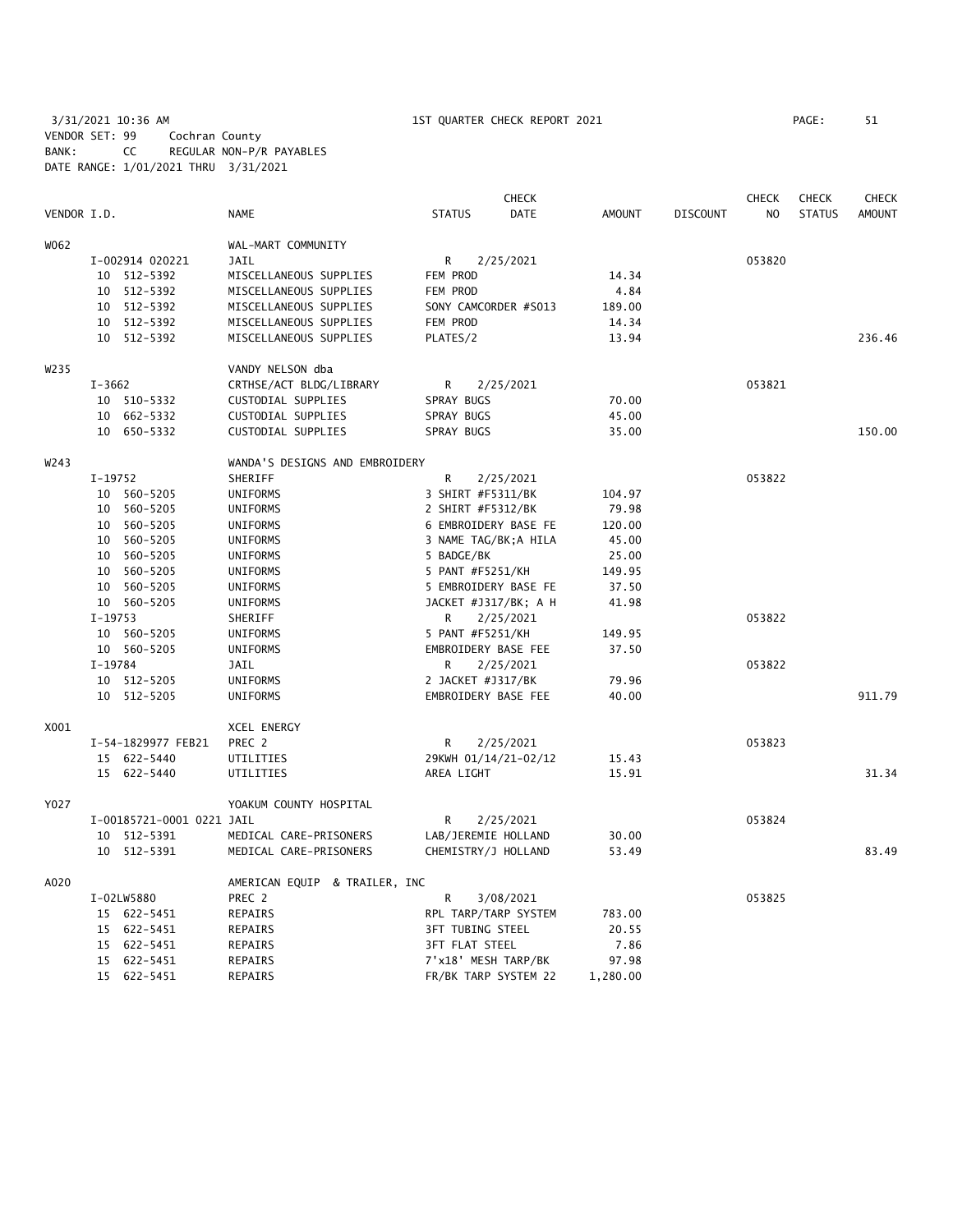3/31/2021 10:36 AM 1ST QUARTER CHECK REPORT 2021 PAGE: 52 VENDOR SET: 99 Cochran County BANK: CC REGULAR NON-P/R PAYABLES DATE RANGE: 1/01/2021 THRU 3/31/2021

|             |                 |                                 |                     | <b>CHECK</b>         |          |                 | <b>CHECK</b>   | <b>CHECK</b>  | <b>CHECK</b>  |
|-------------|-----------------|---------------------------------|---------------------|----------------------|----------|-----------------|----------------|---------------|---------------|
| VENDOR I.D. |                 | <b>NAME</b>                     | <b>STATUS</b>       | <b>DATE</b>          | AMOUNT   | <b>DISCOUNT</b> | N <sub>O</sub> | <b>STATUS</b> | <b>AMOUNT</b> |
| A020        |                 | AMERICAN EQUIP & TRAILER (CONT) |                     |                      |          |                 |                |               |               |
|             | I-02LW5880      | PREC 2                          | R                   | 3/08/2021            |          |                 | 053825         |               |               |
|             | 15 622-5451     | REPAIRS                         | SHOP SUPPLIES       |                      | 62.64    |                 |                |               |               |
|             | I-02LW5881      | PREC 2                          | R                   | 3/08/2021            |          |                 | 053825         |               |               |
|             | 15 622-5451     | REPAIRS                         |                     | INSTL FLIP TARP/09 P | 402.81   |                 |                |               |               |
|             | 15 622-5451     | REPAIRS                         | HD SERIES ALUM STEP |                      | 415.00   |                 |                |               |               |
|             | 15 622-5451     | REPAIRS                         | SHOP SUPPLIES       |                      | 32.22    |                 |                |               |               |
|             | 15 622-5451     | REPAIRS                         | MISC PARTS          |                      | 124.22   |                 |                |               |               |
|             | 15 622-5451     | REPAIRS                         | RPL DMG FENDERS/TAG |                      | 696.00   |                 |                |               |               |
|             | 15 622-5451     | REPAIRS                         | SHOP SUPPLIES       |                      | 55.68    |                 |                |               | 3,977.96      |
| A108        |                 | AT&T MOBILITY                   |                     |                      |          |                 |                |               |               |
|             | I-#4144 021921  | SHERIFF                         | R                   | 3/08/2021            |          |                 | 053826         |               |               |
|             | 10 560-5420     | TELECOMMUNICATIONS              |                     | 1ST NET/6 LNS 1/20-2 | 229.50   |                 |                |               | 229.50        |
| A133        |                 | ALLIED COMPLIANCE SERVICE       |                     |                      |          |                 |                |               |               |
|             | I-LB213532      | COMMISSIONERS COURT             | R                   | 3/08/2021            |          |                 | 053827         |               |               |
|             | 15 610-5499     | MISCELLANEOUS                   |                     | ANNUAL MEMBERSHIP FE | 295.00   |                 |                |               |               |
|             | 15 610-5499     | MISCELLANEOUS                   |                     | 5 PREPD RANDOM DOT D | 225.00   |                 |                |               | 520.00        |
| B001        |                 | BAILEY CO. ELECTRIC COOP        |                     |                      |          |                 |                |               |               |
|             | I-472766        | PREC 4                          | R                   | 3/08/2021            |          |                 | 053828         |               |               |
|             | 15 624-5440     | UTILITIES                       |                     | 492KWH 1/14-2/14/21  | 72.07    |                 |                |               |               |
|             | 15 624-5440     | UTILITIES                       | AREA LIGHT          |                      | 12.83    |                 |                |               |               |
|             | I-472767        | PREC 3                          | R                   | 3/08/2021            |          |                 | 053828         |               |               |
|             | 15 623-5440     | UTILITIES                       | 58KWH 1/14-2/14/21  |                      | 34.96    |                 |                |               |               |
|             | 15 623-5440     | UTILITIES                       | 2 AREA LIGHTS       |                      | 27.06    |                 |                |               |               |
|             | I-472768        | NON-DEPT'L/SHERIFF POSSE        | R                   | 3/08/2021            |          |                 | 053828         |               |               |
|             | 10 409-5440     | UTILITIES                       |                     | ELEC SVC 01/14-02/14 | 42.50    |                 |                |               | 189.42        |
| B119        |                 | CHERYL BUTLER                   |                     |                      |          |                 |                |               |               |
|             | I-DW#19229      | ACTIVITY BLDG                   | R                   | 3/08/2021            |          |                 | 053829         |               |               |
|             | 10 000-4370.101 | RENT-ACTIVITY BUILDING          |                     | REF DEP FOR 2/13/21  | 100.00   |                 |                |               | 100.00        |
| C007        |                 | CITY OF MORTON                  |                     |                      |          |                 |                |               |               |
|             | $I-022621$      | LIB/MUS/ACT BLDG/CRTHSE/PREC1   | R                   | 3/08/2021            |          |                 | 053830         |               |               |
|             | 10 650-5440     | UTILITIES                       | LIBRARY GAS         |                      | 290.25   |                 |                |               |               |
|             | 10 650-5440     | UTILITIES                       | LIBRARY WATER       |                      | 28.00    |                 |                |               |               |
|             | 10 650-5440     | UTILITIES                       | LIBRARY GARBAGE     |                      | 51.50    |                 |                |               |               |
|             | 10 650-5440     | UTILITIES                       | LIBRARY SEWER       |                      | 18.00    |                 |                |               |               |
|             | 10 652-5440     | UTILITIES                       | MUSEUM GAS          |                      | 325.25   |                 |                |               |               |
|             | 10 652-5440     | UTILITIES                       | MUSEUM WATER        |                      | 28.00    |                 |                |               |               |
|             | 10 652-5440     | UTILITIES                       | MUSEUM GARBAGE      |                      | 28.00    |                 |                |               |               |
|             | 10 652-5440     | UTILITIES                       | MUSEUM SEWER        |                      | 16.00    |                 |                |               |               |
|             | 10 662-5440     | UTILITIES                       | ACTIVITY BLDG GAS   |                      | 1,812.75 |                 |                |               |               |
|             | 10 662-5440     | UTILITIES                       | ACT. BLDG WATER     |                      | 28.00    |                 |                |               |               |
|             | 10 662-5440     | UTILITIES                       | ACT. BLDG GARBAGE   |                      | 77.00    |                 |                |               |               |

10 662-5440 UTILITIES ACT. BLDG SEWER 48.00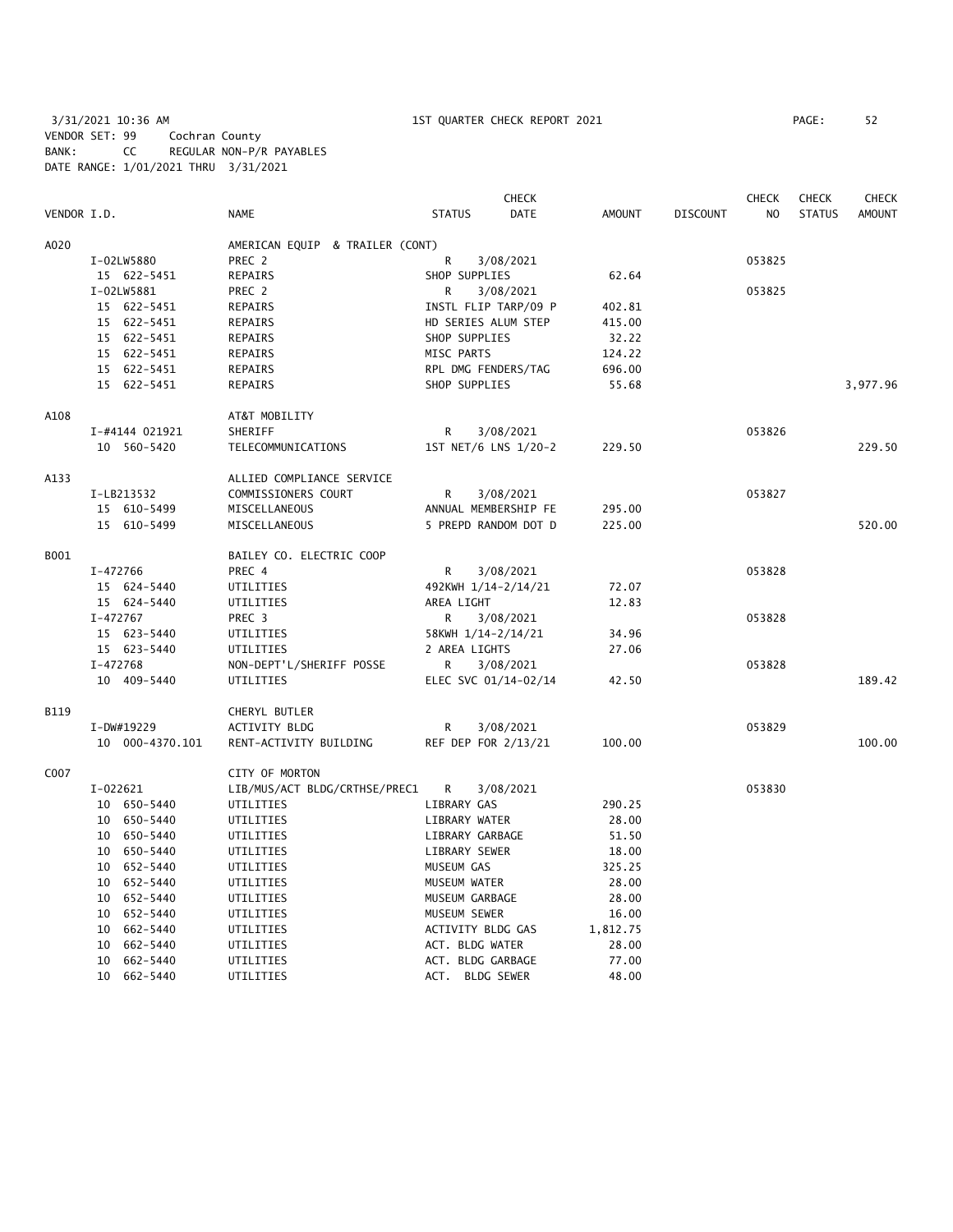3/31/2021 10:36 AM 1ST QUARTER CHECK REPORT 2021 PAGE: 53 VENDOR SET: 99 Cochran County BANK: CC REGULAR NON-P/R PAYABLES DATE RANGE: 1/01/2021 THRU 3/31/2021

|             |                    |                               |                         | <b>CHECK</b> |               |                 | <b>CHECK</b> | <b>CHECK</b>  | CHECK         |
|-------------|--------------------|-------------------------------|-------------------------|--------------|---------------|-----------------|--------------|---------------|---------------|
| VENDOR I.D. |                    | <b>NAME</b>                   | <b>STATUS</b>           | <b>DATE</b>  | <b>AMOUNT</b> | <b>DISCOUNT</b> | NO           | <b>STATUS</b> | <b>AMOUNT</b> |
| C007        |                    | CITY OF MORTON (CONT)         |                         |              |               |                 |              |               |               |
|             | I-022621           | LIB/MUS/ACT BLDG/CRTHSE/PREC1 | R.                      | 3/08/2021    |               |                 | 053830       |               |               |
|             | 10 510-5440        | UTILITIES                     | <b>COURTHOUSE WATER</b> |              | 111.50        |                 |              |               |               |
|             | 10 510-5440        | UTILITIES                     | CRTHSE GARBAGE          |              | 334.50        |                 |              |               |               |
|             | 10 510-5440        | UTILITIES                     | COURTHOUSE SEWER        |              | 54.00         |                 |              |               |               |
|             | 15 621-5440        | UTILITIES                     | PREC 1 GAS              |              | 377.75        |                 |              |               |               |
|             | 15 621-5440        | UTILITIES                     | PREC 1 WATER            |              | 28.00         |                 |              |               |               |
|             | 15 621-5440        | UTILITIES                     | PREC 1 GARBAGE          |              | 51.50         |                 |              |               | 3,708.00      |
| C008        |                    | CITY OF WHITEFACE             |                         |              |               |                 |              |               |               |
|             | $I-000425-1$ 03/21 | WELFARE                       | R                       | 3/08/2021    |               |                 | 053831       |               |               |
|             | 10 640-5440        | UTILITIES                     | JOHNNY SEPULBEDA 021    |              | 132.12        |                 |              |               | 132.12        |
| C008        |                    | CITY OF WHITEFACE             |                         |              |               |                 |              |               |               |
|             | $I-409$ 02/21      | PREC 2                        | R                       | 3/08/2021    |               |                 | 053832       |               |               |
|             | 15 622-5440        | UTILITIES                     | 10.5MCF 01/15/21-02/    |              | 80.43         |                 |              |               |               |
|             | 15 622-5440        | UTILITIES                     | WATER SVC               |              | 26.00         |                 |              |               |               |
|             | 15 622-5440        | UTILITIES                     | GARBAGE SVC             |              | 54.37         |                 |              |               |               |
|             | 15 622-5440        | UTILITIES                     | SEWER SVC               |              | 22.50         |                 |              |               | 183.30        |
| C015        |                    | COCHRAN COUNTY SENIOR         |                         |              |               |                 |              |               |               |
|             | I-MAR '21 INSTLMT  | SENIOR CITIZENS               | R                       | 3/08/2021    |               |                 | 053833       |               |               |
|             | 10 663-5418        | SENIOR CITIZENS CONTRACT      | MARCH 2021              |              | 6,250.00      |                 |              |               | 6,250.00      |
| C032        |                    | COUNTY JUDGES & COMMISSIONERS |                         |              |               |                 |              |               |               |
|             | I-2021 DUES        | COMMISSIONERS COURT           | R                       | 3/08/2021    |               |                 | 053834       |               |               |
|             | 15 610-5481        | DUES AND REGISTRATION         | 2021 CJCAT DUES         |              | 1,440.00      |                 |              |               | 1,440.00      |
| C035        |                    | COX AUTO SUPPLY CO            |                         |              |               |                 |              |               |               |
|             | $I - 5835$         | PREC 3                        | R                       | 3/08/2021    |               |                 | 053835       |               |               |
|             | 15 623-5356        | ROAD MATERIALS & SUPPLIES     | GUN GREASE/10           |              | 43.90         |                 |              |               |               |
|             | 15 623-5356        | ROAD MATERIALS & SUPPLIES     | WHIP HOSE               |              | 10.99         |                 |              |               |               |
|             | 15 623-5356        | ROAD MATERIALS & SUPPLIES     | <b>GREASE GUN</b>       |              | 27.99         |                 |              |               |               |
|             | $I - 5836$         | PREC <sub>3</sub>             | R                       | 3/08/2021    |               |                 | 053835       |               |               |
|             | 15 623-5451        | <b>REPAIRS</b>                | 8x6 BUSHING             |              | 2.29          |                 |              |               |               |
|             | 15 623-5451        | REPAIRS                       | OIL CAP                 |              | 16.99         |                 |              |               |               |
|             | $I - 6144$         | PREC 4                        | R                       | 3/08/2021    |               |                 | 053835       |               |               |
|             | 15 624-5356        | ROAD MATERIALS & SUPPLIES     | 5LB ROD                 |              | 15.99         |                 |              |               |               |
|             | 15 624-5356        | ROAD MATERIALS & SUPPLIES     | <b>ROD</b>              |              | 16.49         |                 |              |               |               |
|             | 15 624-5356        | ROAD MATERIALS & SUPPLIES     | SOAPSTONE REFILL        |              | 2.39          |                 |              |               |               |
|             | $I - 6597$         | CONSTABLE                     | R                       | 3/08/2021    |               |                 | 053835       |               |               |
|             | 10 550-5334        | OTHER SUPPLIES                | 2 DE-ICER W/SCRAPER     |              | 9.98          |                 |              |               |               |
|             | $I - 6802$         | <b>COURTHOUSE</b>             | R                       | 3/08/2021    |               |                 | 053835       |               |               |
|             | 10 510-5332        | CUSTODIAL SUPPLIES            | ICE MELT                |              | 9.49          |                 |              |               |               |
|             | I-7080             | <b>COURTHOUSE</b>             | R                       | 3/08/2021    |               |                 | 053835       |               |               |
|             | 10 510-5332        | CUSTODIAL SUPPLIES            | ICE MELT/4              |              | 37.96         |                 |              |               | 194.46        |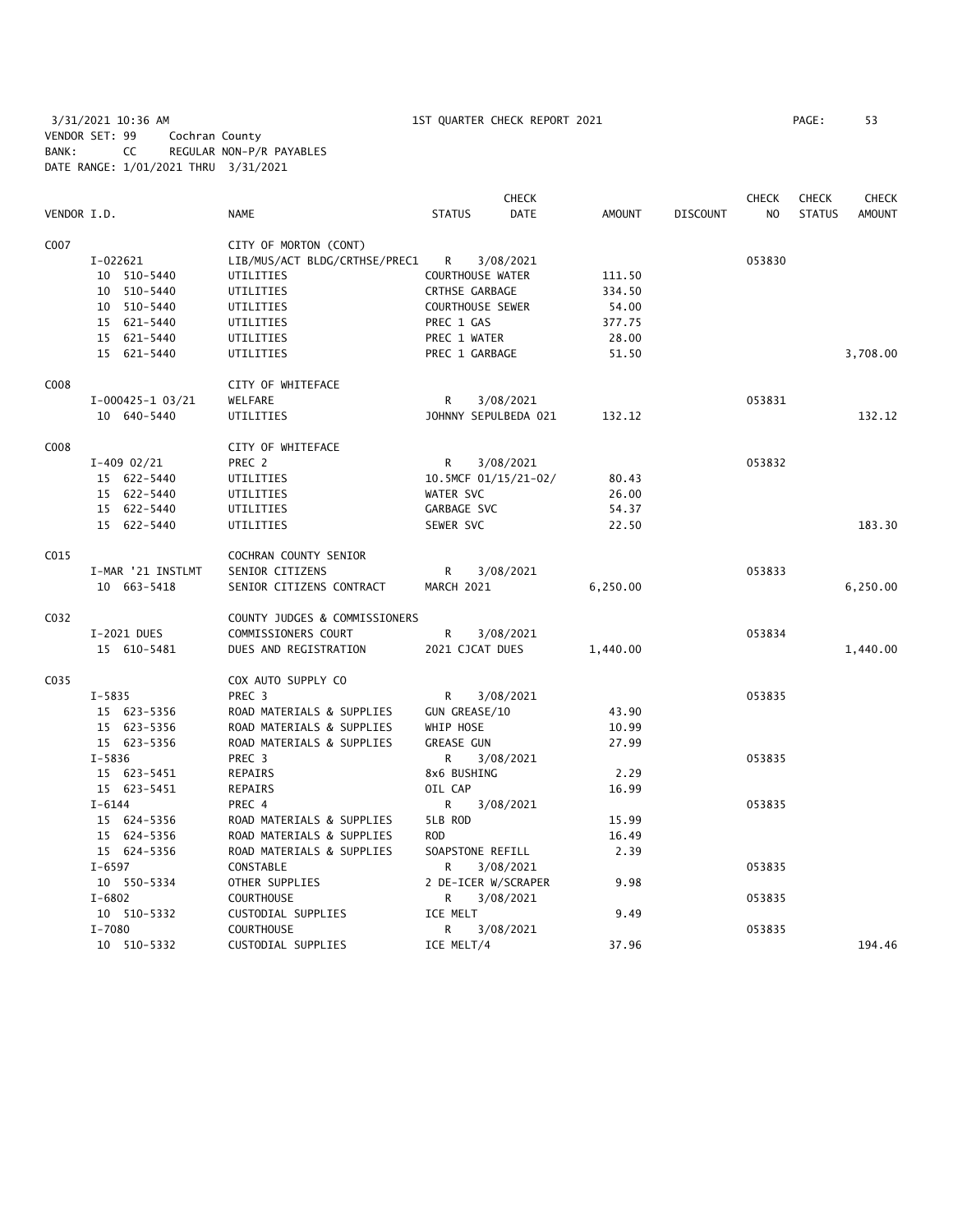3/31/2021 10:36 AM 1ST QUARTER CHECK REPORT 2021 PAGE: 54 VENDOR SET: 99 Cochran County BANK: CC REGULAR NON-P/R PAYABLES DATE RANGE: 1/01/2021 THRU 3/31/2021

|             |                 |                                |                      | <b>CHECK</b> |               |                 | <b>CHECK</b>   | <b>CHECK</b>  | <b>CHECK</b>  |
|-------------|-----------------|--------------------------------|----------------------|--------------|---------------|-----------------|----------------|---------------|---------------|
| VENDOR I.D. |                 | <b>NAME</b>                    | <b>STATUS</b>        | <b>DATE</b>  | <b>AMOUNT</b> | <b>DISCOUNT</b> | N <sub>O</sub> | <b>STATUS</b> | <b>AMOUNT</b> |
| C057        |                 | CITY BANK AS DEPOSITORY        |                      |              |               |                 |                |               |               |
|             | I-2ND QTR 2021  | NON-DEPT'L/APPR DIST           | R                    | 3/08/2021    |               |                 | 053836         |               |               |
|             | 10 409-5406     | APPRAISAL DISTRICT             | 2ND QTR ASSESSMENT-- |              | 23,480.62     |                 |                |               | 23,480.62     |
| C076        |                 | CALDWELL COUNTRY CHEVROLET     |                      |              |               |                 |                |               |               |
|             | I-MR270805      | SHERIFF                        | R                    | 3/08/2021    |               |                 | 053837         |               |               |
|             | 10 560-5571     | CAPITAL OUTLAY                 | '21 CHEV TAHOE#1GNSK |              | 36,110.00     |                 |                |               |               |
|             | 10 560-5571     | CAPITAL OUTLAY                 | BUY BOARD FEE        |              | 400.00        |                 |                |               | 36,510.00     |
| C290        |                 | CENTER POINT LARGE PRINT       |                      |              |               |                 |                |               |               |
|             | I-1829928       | LIBRARY                        | R                    | 3/08/2021    |               |                 | 053838         |               |               |
|             | 10 650-5590     | <b>BOOKS</b>                   | THE FOUR WINDS       |              | 23.37         |                 |                |               |               |
|             | 10 650-5590     | <b>BOOKS</b>                   | A PROMISE OF ANKLES  |              | 23.37         |                 |                |               |               |
|             | 10 650-5590     | <b>BOOKS</b>                   | YELLOW WIFE          |              | 23.37         |                 |                |               |               |
|             | 10 650-5590     | <b>BOOKS</b>                   | THE WEDDING WAR      |              | 23.37         |                 |                |               |               |
|             | 10 650-5590     | <b>BOOKS</b>                   | THE POWER COUPLE     |              | 23.37         |                 |                |               |               |
|             | 10 650-5590     | <b>BOOKS</b>                   | DEEP IN THE ALASKAN  |              | 23.37         |                 |                |               | 140.22        |
| C340        |                 | COUNTY INFORMATION RESOURCE AG |                      |              |               |                 |                |               |               |
|             | I-S0P014010     | NON-DEPT'L                     | R.                   | 3/08/2021    |               |                 | 053839         |               |               |
|             | 10 409-5420     | TELECOMMUNICATIONS             | 31 EMAIL ACCOUNTS JA |              | 62.00         |                 |                |               | 62.00         |
| C381        |                 | CERTIFIED LABORATORIES         |                      |              |               |                 |                |               |               |
|             | I-7279478       | <b>COURTHOUSE</b>              | R.                   | 3/08/2021    |               |                 | 053840         |               |               |
|             | 10 510-5332     | CUSTODIAL SUPPLIES             | 2 CTN X-ICE/50#      |              | 210.00        |                 |                |               |               |
|             | 10 510-5332     | CUSTODIAL SUPPLIES             | SHIPPING             |              | 123.80        |                 |                |               | 333.80        |
| C414        |                 | CARDMEMBER SERVICES            |                      |              |               |                 |                |               |               |
|             | I-4486 022821   | SHERIFF/JAIL                   | R                    | 3/08/2021    |               |                 | 053841         |               |               |
|             | 10 560-5499     | MISCELLANEOUS                  | FIN CHG 2/28         |              | 1.00          |                 |                |               |               |
|             | 10 512-5310     | OFFICE SUPPLIES                | MS OFC 365/JAIL COMP |              | 7.53          |                 |                |               |               |
|             | 10 560-5334     | OTHER SUPPLIES                 | 2 FNGRPRT PDR/BK     |              | 89.90         |                 |                |               | 98.43         |
| C417        |                 | PAULA CERVERA                  |                      |              |               |                 |                |               |               |
|             | I-DW#19234      | <b>ACTIVITY BLDG</b>           | R                    | 3/08/2021    |               |                 | 053842         |               |               |
|             | 10 000-4370.101 | RENT-ACTIVITY BUILDING         | REF DEP FOR 2/20/21  |              | 100.00        |                 |                |               | 100.00        |
| D048        |                 | DATA-LINE OFFICE SYSTEMS       |                      |              |               |                 |                |               |               |
|             | I-IN126162      | LIBRARY                        | R                    | 3/08/2021    |               |                 | 053843         |               |               |
|             | 10 650-5411     | MAINTENANCE CONTRACTS          | COPIER MAINT 2/21-3/ |              | 37.50         |                 |                |               |               |
|             | 10 650-5411     | MAINTENANCE CONTRACTS          | 542 COLOR COPIES 1/2 |              | 54.20         |                 |                |               |               |
|             | I-IN126684      | EXTENSION SVC                  | R                    | 3/08/2021    |               |                 | 053843         |               |               |
|             | 10 665-5411     | MAINTENANCE CONTRACTS          | COPIER MAINT 2/5-3/4 |              | 33.00         |                 |                |               | 124.70        |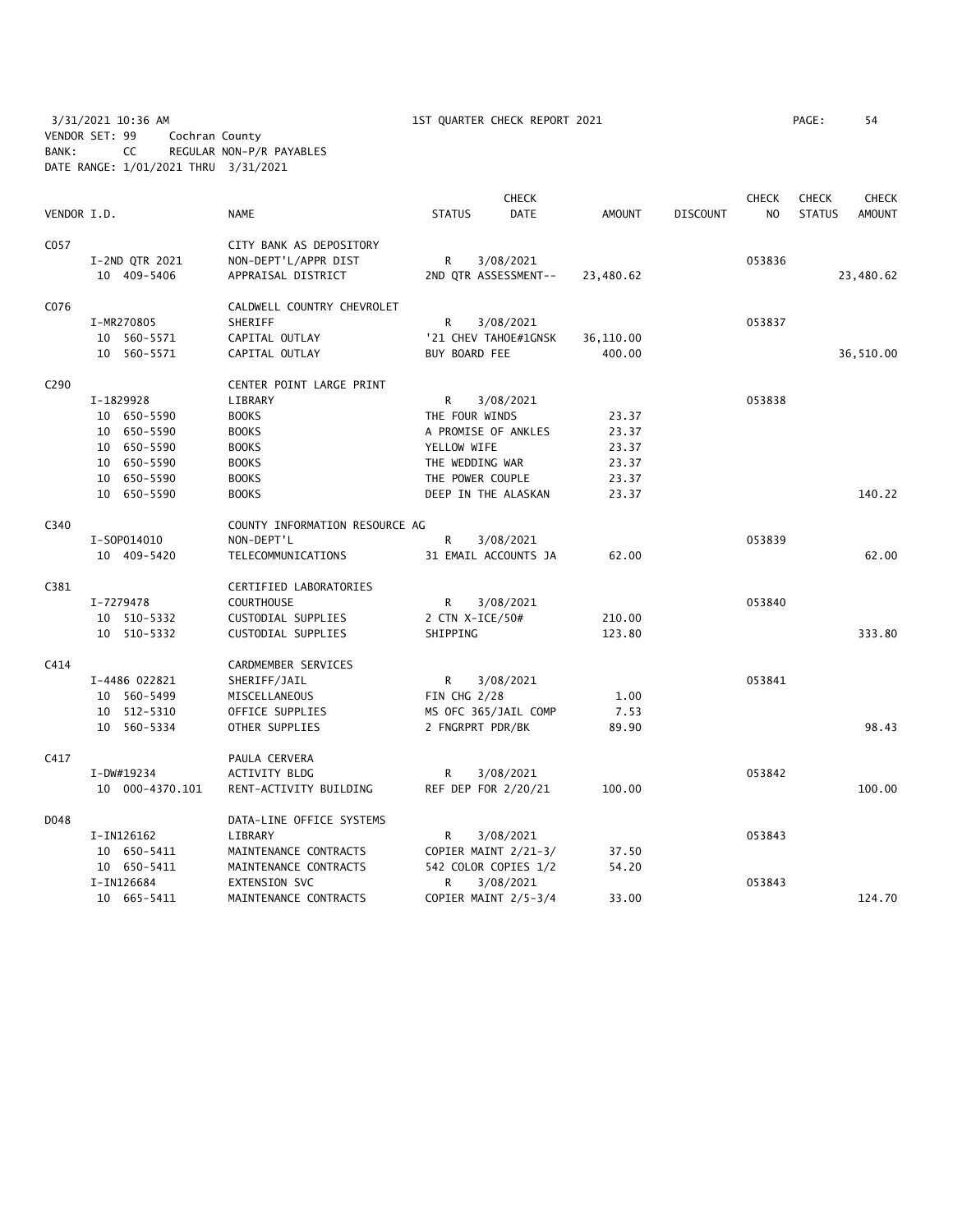3/31/2021 10:36 AM 1ST QUARTER CHECK REPORT 2021 PAGE: 55 VENDOR SET: 99 Cochran County BANK: CC REGULAR NON-P/R PAYABLES DATE RANGE: 1/01/2021 THRU 3/31/2021

|             |                     | <b>CHECK</b><br><b>CHECK</b><br><b>CHECK</b> |                 |                      |               |                 |                |               | <b>CHECK</b>  |
|-------------|---------------------|----------------------------------------------|-----------------|----------------------|---------------|-----------------|----------------|---------------|---------------|
| VENDOR I.D. |                     | <b>NAME</b>                                  | <b>STATUS</b>   | <b>DATE</b>          | <b>AMOUNT</b> | <b>DISCOUNT</b> | N <sub>O</sub> | <b>STATUS</b> | <b>AMOUNT</b> |
| D212        |                     | D & J TIRE SERVICE, LLC                      |                 |                      |               |                 |                |               |               |
|             | I-710951            | <b>CEMETERY</b>                              | R               | 3/08/2021            |               |                 | 053844         |               |               |
|             | 10 516-5454         | <b>TIRES</b>                                 | <b>FLAT</b>     |                      | 15.00         |                 |                |               |               |
|             | I-710954            | <b>CEMETERY</b>                              | R               | 3/08/2021            |               |                 | 053844         |               |               |
|             | 10 516-5454         | TIRES                                        | TIRE CHG        |                      | 10.00         |                 |                |               | 25.00         |
| D217        |                     | DATATEK DSI, INC                             |                 |                      |               |                 |                |               |               |
|             | $I - 84045$         | SHERIFF                                      | R               | 3/08/2021            |               |                 | 053845         |               |               |
|             | 10 560-5310         | OFFICE SUPPLIES                              |                 | INK/DPS PRINTER/LEXM | 450.00        |                 |                |               |               |
|             | 10 560-5310         | OFFICE SUPPLIES                              | HANDLING        |                      | 25.00         |                 |                |               | 475.00        |
| F010        |                     | FIVE-AREA TELEPHONE CO-OP                    |                 |                      |               |                 |                |               |               |
|             | I-927-5510 MAR21    | PREC 4                                       | R               | 3/08/2021            |               |                 | 053846         |               |               |
|             | 15 624-5420         | TELECOMMUNICATIONS                           | BASIC SVC       |                      | 32.25         |                 |                |               |               |
|             | 15 624-5420         | TELECOMMUNICATIONS                           | <b>FEES</b>     |                      | 13.08         |                 |                |               |               |
|             | 15 624-5420         | TELECOMMUNICATIONS                           |                 | LONG DISTANCE SVC    | 0.16          |                 |                |               | 45.49         |
| G074        |                     | GRAVES, HUMPHRIES, STAHL, LTD                |                 |                      |               |                 |                |               |               |
|             | I-FEES FEB21        | JUSTICE OF PEACE                             | R               | 3/08/2021            |               |                 | 053847         |               |               |
|             | 10 000-2206.002     | COLLECTION AGENCY FEES                       |                 | COLLECTION FEES FEB  | 9.23          |                 |                |               | 9.23          |
| H152        |                     | HARRIS LOCAL GOVERNMENT                      |                 |                      |               |                 |                |               |               |
|             | I-TAMN00000069      | TAX A/C                                      | R               | 3/08/2021            |               |                 | 053848         |               |               |
|             | 10 499-5411         | MAINTENANCE CONTRACTS                        |                 | 2ND QTR'21 ONLINE CO | 7,908.28      |                 |                |               |               |
|             | 10 499-5411         | MAINTENANCE CONTRACTS                        |                 | 2ND QTR MAINT/ONLINE | 395.02        |                 |                |               | 8,303.30      |
| H324        |                     | HILLIARD OFFICE SOLUTIONS, LTD               |                 |                      |               |                 |                |               |               |
|             | I-575943            | NON-DEPT'L                                   | R               | 3/08/2021            |               |                 | 053849         |               |               |
|             | 10 409-5411         | MAINTENANCE CONTRACTS                        |                 | 3 SERVERS MAR 2021   | 525.00        |                 |                |               |               |
|             | 10 409-5411         | MAINTENANCE CONTRACTS                        | 55 WORKSTATIONS |                      | 2,475.00      |                 |                |               |               |
|             | 10 409-5411         | MAINTENANCE CONTRACTS                        |                 | 58 FORTIFY END-POINT | 377.00        |                 |                |               |               |
|             | 10 409-5411         | MAINTENANCE CONTRACTS                        |                 | 58 SECURE ANYWHERE   | 116.00        |                 |                |               |               |
|             | 10 409-5411         | MAINTENANCE CONTRACTS                        |                 | ALTI TIME BASED MAR2 | 99.00         |                 |                |               |               |
|             | 15 610-5310         | OFFICE SUPPLIES                              |                 | MS 365 MAR2021/LAPTO | 12.50         |                 |                |               | 3,604.50      |
| J049        |                     | JUVENILE PROBATION FUND                      |                 |                      |               |                 |                |               |               |
|             | I-LOCAL MATCH 03/21 | JUVENILE PROBATION                           | R               | 3/08/2021            |               |                 | 053850         |               |               |
|             | 10 571-5472         | LOCAL SUPPORT-JUV BOARD                      |                 | LOCAL FUNDS MATCH MA | 4,166.36      |                 |                |               | 4,166.36      |
| J053        |                     | JONES & ASSOCIATES                           |                 |                      |               |                 |                |               |               |
|             | I-PREC 3 MTG 030121 | PREC 3                                       | R               | 3/08/2021            |               |                 | 053851         |               |               |
|             | 15 623-5571         | CAPITAL OUTLAY                               |                 | 3 WINDOWS/MTG RM;LIF | 5,990.00      |                 |                |               | 5,990.00      |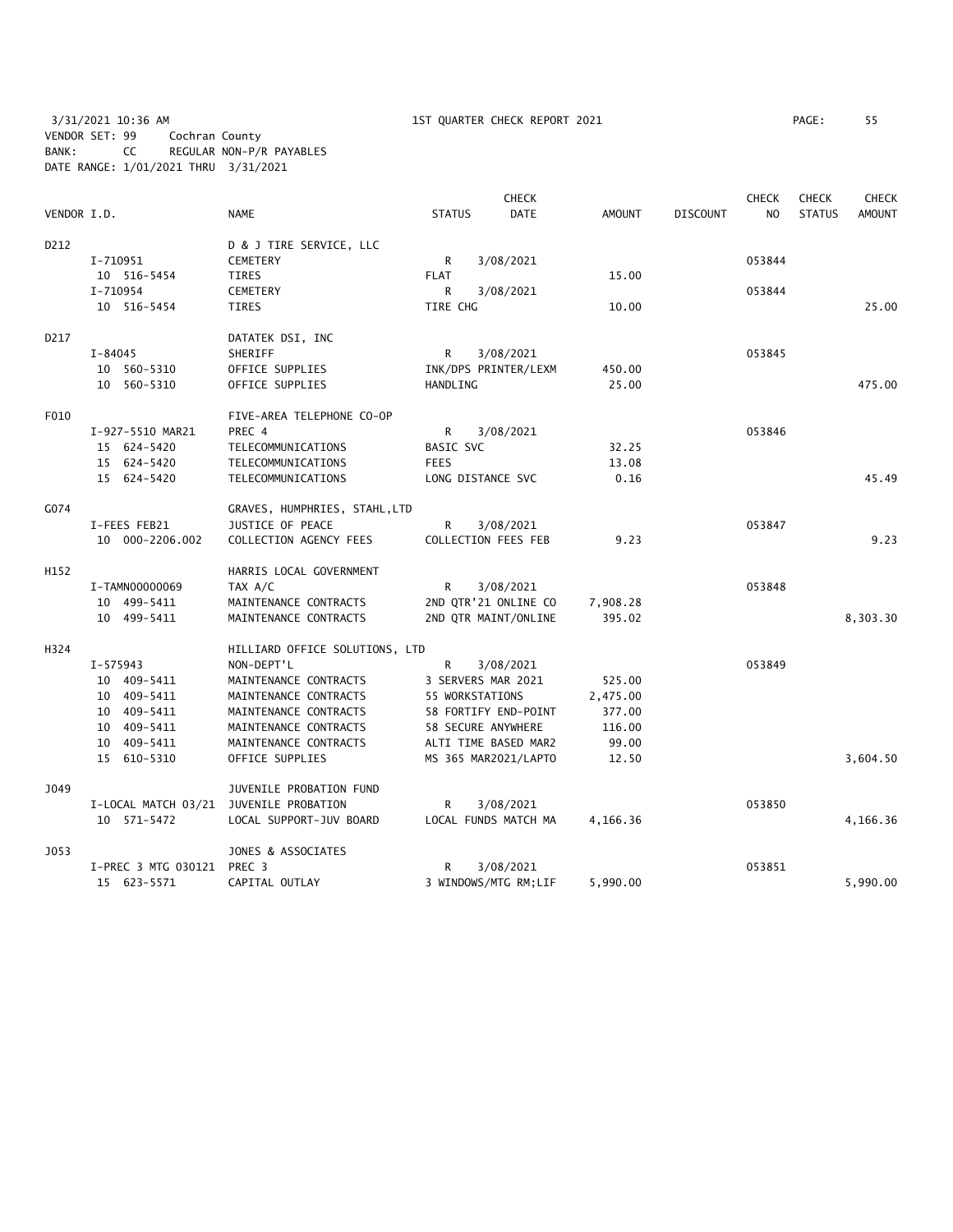3/31/2021 10:36 AM 1ST QUARTER CHECK REPORT 2021 PAGE: 56 VENDOR SET: 99 Cochran County BANK: CC REGULAR NON-P/R PAYABLES DATE RANGE: 1/01/2021 THRU 3/31/2021

|             |                            |                                     |                           | CHECK                |               |                 | <b>CHECK</b> | <b>CHECK</b>  | <b>CHECK</b>  |
|-------------|----------------------------|-------------------------------------|---------------------------|----------------------|---------------|-----------------|--------------|---------------|---------------|
| VENDOR I.D. |                            | <b>NAME</b>                         | <b>STATUS</b>             | <b>DATE</b>          | <b>AMOUNT</b> | <b>DISCOUNT</b> | NO           | <b>STATUS</b> | <b>AMOUNT</b> |
| L010        |                            | LEWIS FARM & RANCH STORE INC        |                           |                      |               |                 |              |               |               |
|             | I-07192                    | ACTIVITY BLDG                       | R                         | 3/08/2021            |               |                 | 053852       |               |               |
|             | 10 662-5332                | CUSTODIAL SUPPLIES                  | 2 AIR FILTER              |                      | 9.98          |                 |              |               |               |
|             | 10 662-5332                | CUSTODIAL SUPPLIES                  | 10FT ROPE                 |                      | 1.90          |                 |              |               |               |
|             | 10 662-5332                | CUSTODIAL SUPPLIES                  | <b>DISC</b>               |                      | 1.19CR        |                 |              |               |               |
|             | I-07399                    | PREC <sub>3</sub>                   | R                         | 3/08/2021            |               |                 | 053852       |               |               |
|             | 15 623-5356                | ROAD MATERIALS & SUPPLIES           | PINE SOL                  |                      | 11.99         |                 |              |               |               |
|             | 15 623-5356                | ROAD MATERIALS & SUPPLIES           | <b>BAGS</b>               |                      | 15.99         |                 |              |               |               |
|             | 15 623-5356                | ROAD MATERIALS & SUPPLIES           | 2 THINNER                 |                      | 3.78          |                 |              |               |               |
|             | 15 623-5356                | ROAD MATERIALS & SUPPLIES           | <b>DISC</b>               |                      | 3.18CR        |                 |              |               |               |
|             | $I-07421$                  | PREC 4                              | R                         | 3/08/2021            |               |                 | 053852       |               |               |
|             | 15 624-5356                | ROAD MATERIALS & SUPPLIES           | COFFEE                    |                      | 11.95         |                 |              |               |               |
|             | 15 624-5356                | ROAD MATERIALS & SUPPLIES           | 2 FILTERS                 |                      | 67.98         |                 |              |               |               |
|             | 15 624-5356                | ROAD MATERIALS & SUPPLIES           | <b>DISC</b>               |                      | 7.99CR        |                 |              |               |               |
|             | $I-07452$                  | <b>COURTHOUSE</b>                   | R                         | 3/08/2021            |               |                 | 053852       |               |               |
|             | 10 510-5332                | CUSTODIAL SUPPLIES                  | <b>GLUE</b>               |                      | 8.99          |                 |              |               |               |
|             | 10 510-5332                | CUSTODIAL SUPPLIES                  | <b>DISC</b>               |                      | 0.90CR        |                 |              |               |               |
|             | $I-07676$                  | <b>ACTIVITY BLDG</b>                | R                         | 3/08/2021            |               |                 | 053852       |               |               |
|             | 10 662-5332                | CUSTODIAL SUPPLIES                  | 4 MESH STRAINERS          |                      | 18.36         |                 |              |               |               |
|             | 10 662-5332                | CUSTODIAL SUPPLIES                  | <b>DISC</b>               |                      | 1.84CR        |                 |              |               |               |
|             | $I-07750$                  | LIBRARY                             | R                         | 3/08/2021            |               |                 | 053852       |               |               |
|             | 10 650-5451                | REPAIR                              |                           | 4 MORTISE LOCK CYLIN | 47.96         |                 |              |               |               |
|             | 10 650-5451                | REPAIR                              | DISC                      |                      | 4.80CR        |                 |              |               |               |
|             | I-07887                    | CEMETERY                            | R                         | 3/08/2021            |               |                 | 053852       |               |               |
|             | 10 516-5332                | CUSTODIAL SUPPLIES                  | <b>ROPE</b>               |                      | 12.99         |                 |              |               |               |
|             | $I-07917$                  | PARK/SHOP/SHOWBARN                  | R                         | 3/08/2021            |               |                 | 053852       |               |               |
|             | 10 660-5332                | CUSTODIAL SUPPLIES                  | HEATER/PARKER HOUSE       |                      | 49.99         |                 |              |               |               |
|             | 10 660-5451                | REPAIR                              | HEAT PUMP/SHOWBARN        |                      | 11.99         |                 |              |               |               |
|             | 10 660-5451                | REPAIR                              | <b>BULB</b>               |                      | 8.99          |                 |              |               |               |
|             | 10 660-5332                | CUSTODIAL SUPPLIES                  | EXT CORD                  |                      | 13.99         |                 |              |               |               |
|             | 10 660-5332                | CUSTODIAL SUPPLIES                  | <b>TAPE</b>               |                      | 0.99          |                 |              |               |               |
|             | 10 660-5451                | REPAIR                              | INSULATION                |                      | 3.99          |                 |              |               |               |
|             |                            |                                     |                           |                      | 3.59          |                 |              |               |               |
|             | 10 660-5451                | REPAIR                              | INSULATION<br><b>DISC</b> |                      | 9.35CR        |                 |              |               |               |
|             | 10 660-5332<br>I-08052     | CUSTODIAL SUPPLIES<br>ACTIVITY BLDG | R                         | 3/08/2021            |               |                 | 053852       |               |               |
|             |                            |                                     | 8 CEILING TILE            |                      | 68.72         |                 |              |               |               |
|             | 10 662-5332<br>10 662-5332 | CUSTODIAL SUPPLIES                  | <b>DISC</b>               |                      | 6.87CR        |                 |              |               |               |
|             | I-08082                    | CUSTODIAL SUPPLIES<br><b>PARK</b>   |                           | 3/08/2021            |               |                 |              |               |               |
|             |                            |                                     | R<br><b>FILTER</b>        |                      | 4.99          |                 | 053852       |               |               |
|             | 10 660-5451                | REPAIR                              |                           |                      |               |                 |              |               |               |
|             | $I-08116$                  | PREC 3                              | R                         | 3/08/2021            | 7.18          |                 | 053852       |               |               |
|             | 15 623-5451                | REPAIRS                             | 2PK INSULATION            |                      |               |                 |              |               |               |
|             | 15 623-5451                | REPAIRS                             | <b>DISC</b>               |                      | 0.72CR        |                 |              |               |               |
|             | $I-08609$                  | ACTIVITY BLDG                       | R                         | 3/08/2021            |               |                 | 053852       |               |               |
|             | 10 662-5332                | CUSTODIAL SUPPLIES                  | 2PK BULBS                 |                      | 13.98         |                 |              |               |               |
|             | 10 662-5332                | CUSTODIAL SUPPLIES                  | <b>DISC</b>               |                      | 1.40CR        |                 |              |               |               |
|             | I-08629                    | CEMETERY                            | R                         | 3/08/2021            |               |                 | 053852       |               |               |
|             | 10 516-5451                | REPAIR                              | NAIL PEGS/10" 4CT         |                      | 9.18          |                 |              |               |               |
|             | 10 516-5451                | REPAIR                              | <b>DISC</b>               |                      | 0.92CR        |                 |              |               | 370.29        |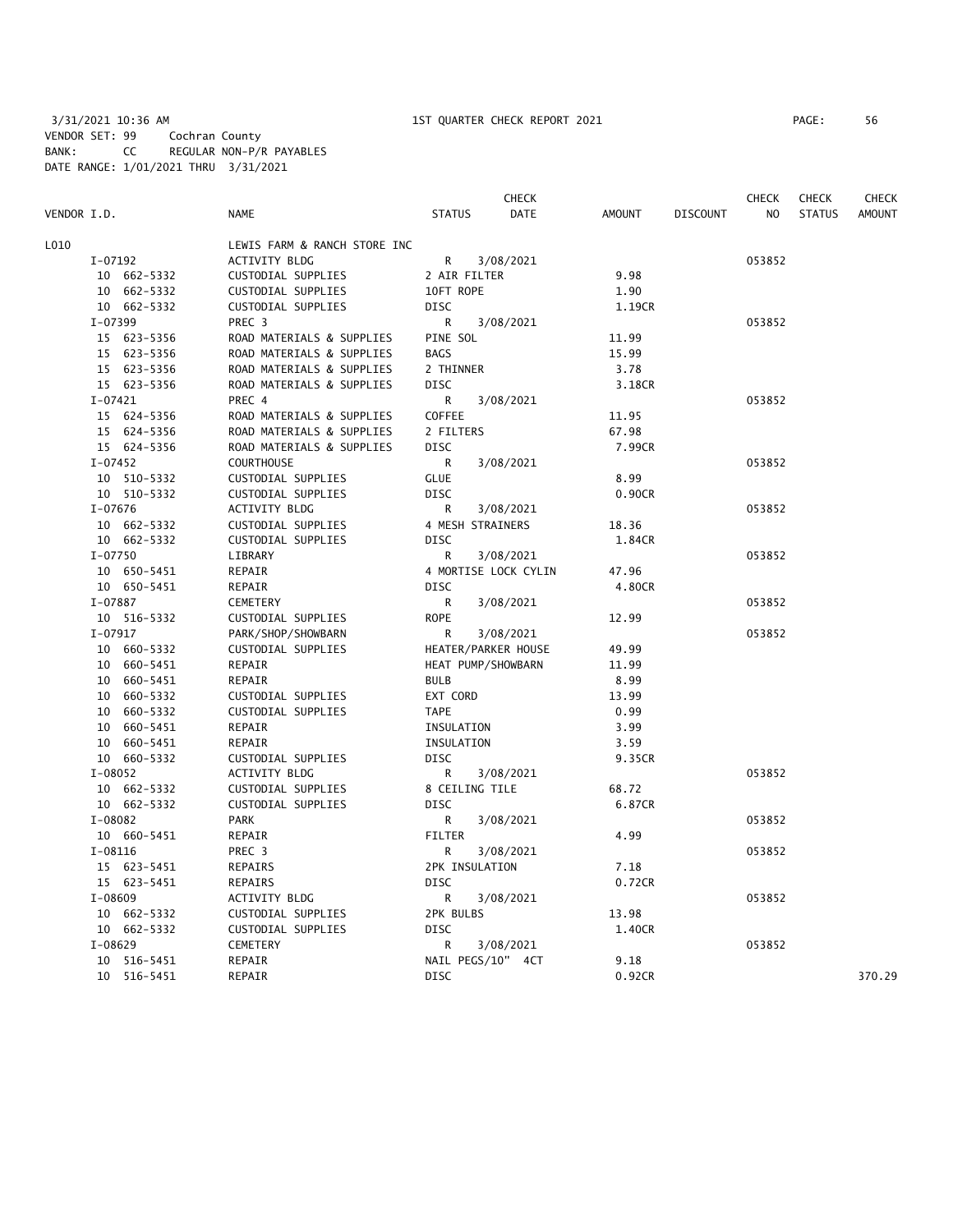3/31/2021 10:36 AM 1ST QUARTER CHECK REPORT 2021 PAGE: 57 VENDOR SET: 99 Cochran County BANK: CC REGULAR NON-P/R PAYABLES DATE RANGE: 1/01/2021 THRU 3/31/2021

|             |                                         |                                |                      | <b>CHECK</b> |               |                 | <b>CHECK</b>   | <b>CHECK</b>  | <b>CHECK</b>  |
|-------------|-----------------------------------------|--------------------------------|----------------------|--------------|---------------|-----------------|----------------|---------------|---------------|
| VENDOR I.D. |                                         | <b>NAME</b>                    | <b>STATUS</b>        | DATE         | <b>AMOUNT</b> | <b>DISCOUNT</b> | N <sub>O</sub> | <b>STATUS</b> | <b>AMOUNT</b> |
| L189        |                                         | HOCKLEY COUNTY PUBLISHING CO.I |                      |              |               |                 |                |               |               |
|             | I-14085                                 | COMMISSIONERS COURT            | $\mathsf{R}$         | 3/08/2021    |               |                 | 053854         |               |               |
|             | 15 610-5430                             | LEGAL NOTICES                  | 3 DEPSTRY BID NTC 2/ |              | 756.00        |                 |                |               |               |
|             | I-BLDSO RFP 021421                      | COMMISSIONERS COURT            | R                    | 3/08/2021    |               |                 | 053854         |               |               |
|             | 15 610-5430                             | LEGAL NOTICES                  | RQ/BIDS/CDBG 2/14/21 |              | 224.50        |                 |                |               |               |
|             | I-BLEDSOE GRT 2/7/21 COMMISIONERS COURT |                                | R                    | 3/08/2021    |               |                 | 053854         |               |               |
|             | 15 610-5430                             | LEGAL NOTICES                  | RQ/BIDS 02/07/2021   |              | 449.00        |                 |                |               | 1,429.50      |
| M304        |                                         | JESSE MENDEZ                   |                      |              |               |                 |                |               |               |
|             | $I$ -#1631/ J SEHON                     | DISTRICT COURT                 | R                    | 3/08/2021    |               |                 | 053855         |               |               |
|             | 10 435-5400                             | ATTORNEY AD LITEM              | PLEA HRNG(F)/J'LESA  |              | 375.00        |                 |                |               | 375.00        |
| <b>NO88</b> |                                         | NATIONAL GEOGRAPHIC LITTLE KID |                      |              |               |                 |                |               |               |
|             | I-2YR SUBS KIDS 2021 LIBRARY            |                                | R                    | 3/08/2021    |               |                 | 053856         |               |               |
|             | 10 650-5590                             | <b>BOOKS</b>                   | 1YR SUBSCRIPTION/LIT |              | 20.00         |                 |                |               | 20.00         |
| N103        |                                         | NETPROTEC LLC                  |                      |              |               |                 |                |               |               |
|             | $I - 2005$                              | JUSTICE OF PEACE               | R                    | 3/08/2021    |               |                 | 053857         |               |               |
|             | 10 455-5411                             | MAINTENANCE CONTRACTS          | VIDEO MAGIS 02/28-03 |              | 249.00        |                 |                |               | 249.00        |
| P261        |                                         | PRESCRIPTION SHOP              |                      |              |               |                 |                |               |               |
|             | $I - 6178$                              | JAIL                           | R                    | 3/08/2021    |               |                 | 053858         |               |               |
|             | 10 512-5391                             | MEDICAL CARE-PRISONERS         | RX/STEPHANIE LUZ 2/1 |              | 21.85         |                 |                |               |               |
|             | $I - 6220$                              | JAIL                           | R                    | 3/08/2021    |               |                 | 053858         |               |               |
|             | 10 512-5391                             | MEDICAL CARE-PRISONERS         | RX/MATILDA ORNELAS 2 |              | 20.97         |                 |                |               |               |
|             | $I - 6474$                              | <b>JAIL</b>                    | R                    | 3/08/2021    |               |                 | 053858         |               |               |
|             | 10 512-5391                             | MEDICAL CARE-PRISONERS         | RX/STEPHANIE LUZ 2/2 |              | 20.77         |                 |                |               | 63.59         |
| R092        |                                         | CDCAT - REGION II              |                      |              |               |                 |                |               |               |
|             | I-REG2 SPR 043021                       | CO/DIST CLERK                  | R                    | 3/08/2021    |               |                 | 053859         |               |               |
|             | 10 403-5427                             | CONTINUING EDUCATION           | REGIS/SPR MTG/LVND 4 |              | 50.00         |                 |                |               | 50.00         |
|             |                                         |                                |                      |              |               |                 |                |               |               |
| S071        |                                         | SCRIPT OFFICE PRODUCTS, INC.   |                      |              |               |                 |                |               |               |
|             | $I-59217$                               | <b>AUDITOR</b>                 | R                    | 3/08/2021    |               |                 | 053860         |               |               |
|             | 10 495-5310                             | OFFICE SUPPLIES                | 1DZ BINDER CLIPS     |              | 1.95          |                 |                |               |               |
|             | $I-59218$                               | CONSTABLE                      | R                    | 3/08/2021    |               |                 | 053860         |               |               |
|             | 10 550-5310                             | OFFICE SUPPLIES                | 3RM COPY PAPER       |              | 17.85         |                 |                |               |               |
|             | $I-59222$                               | TAX A/C                        | R                    | 3/08/2021    |               |                 | 053860         |               |               |
|             | 10 499-5310                             | OFFICE SUPPLIES                | TYPEWRITER RIBBON    |              | 22.38         |                 |                |               |               |
|             | $I-59223$                               | <b>CLERK</b>                   | R                    | 3/08/2021    |               |                 | 053860         |               |               |
|             | 10 403-5310                             | OFFICE SUPPLIES                | <b>TONER</b>         |              | 136.98        |                 |                |               |               |
|             | 10 403-5310                             | OFFICE SUPPLIES                | <b>DRUM</b>          |              | 104.99        |                 |                |               |               |
|             | $I-59237$                               | TREASURER                      | R                    | 3/08/2021    |               |                 | 053860         |               |               |
|             | 10 497-5310                             | OFFICE SUPPLIES                | CROSS-CUT SHREDDER   |              | 194.95        |                 |                |               |               |
|             | $I-59243$                               | CO JUDGE/COMM'R CT             | R                    | 3/08/2021    |               |                 | 053860         |               |               |
|             | 15 610-5310                             | OFFICE SUPPLIES                | FILE FOLDERS         |              | 12.95         |                 |                |               |               |
|             | $I-59247$                               | AUDITOR                        | R                    | 3/08/2021    |               |                 | 053860         |               |               |
|             | 10 495-5310                             | OFFICE SUPPLIES                | PRONG FASTENERS      |              | 10.95         |                 |                |               |               |
|             | $I-59269$                               | <b>CLERK</b>                   | R                    | 3/08/2021    |               |                 | 053860         |               |               |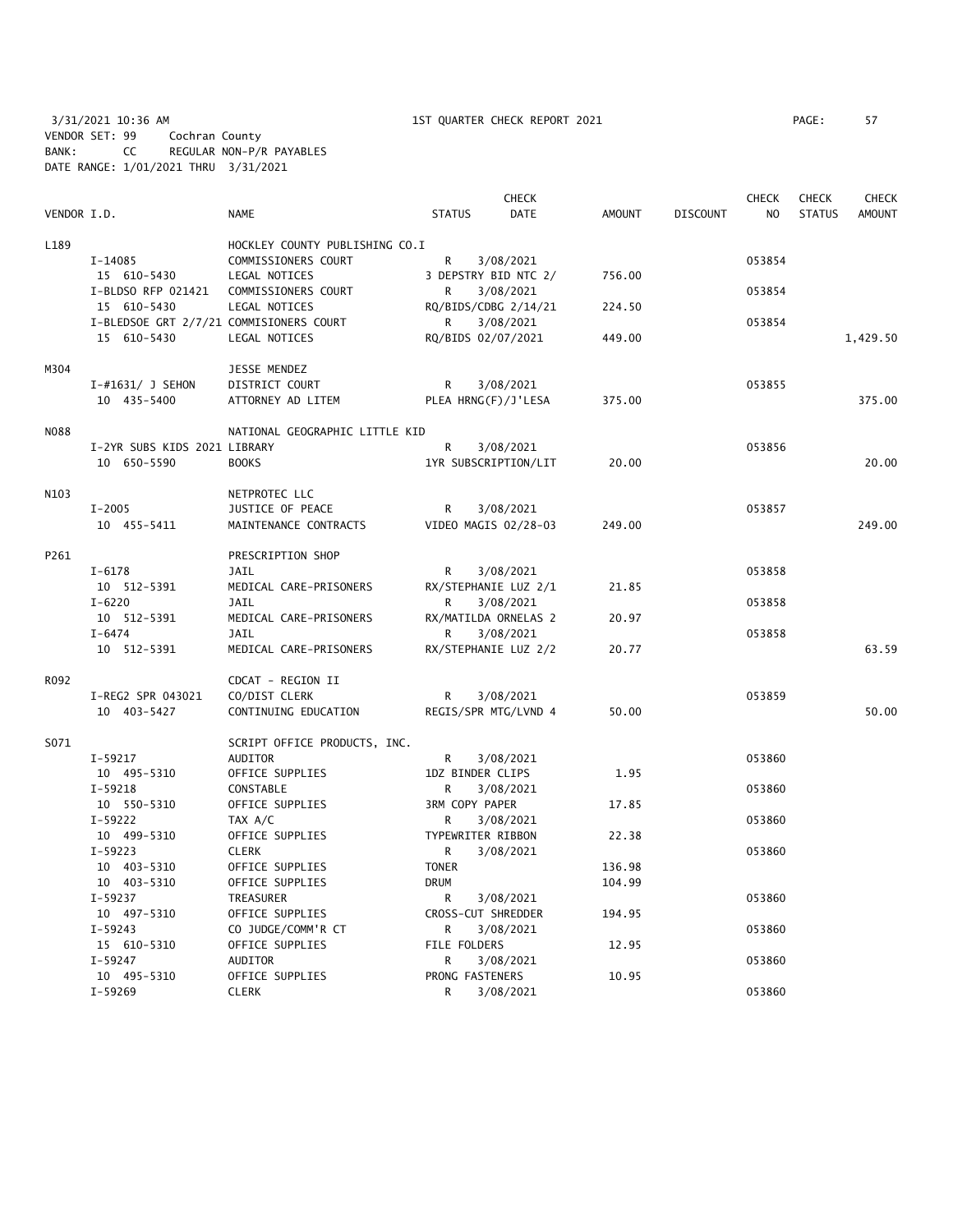3/31/2021 10:36 AM 1ST QUARTER CHECK REPORT 2021 PAGE: 58 VENDOR SET: 99 Cochran County BANK: CC REGULAR NON-P/R PAYABLES DATE RANGE: 1/01/2021 THRU 3/31/2021

|             |           |                |                               |                     | <b>CHECK</b>         |               |                 | <b>CHECK</b>   | <b>CHECK</b>  | <b>CHECK</b>  |
|-------------|-----------|----------------|-------------------------------|---------------------|----------------------|---------------|-----------------|----------------|---------------|---------------|
| VENDOR I.D. |           |                | <b>NAME</b>                   | <b>STATUS</b>       | <b>DATE</b>          | <b>AMOUNT</b> | <b>DISCOUNT</b> | N <sub>O</sub> | <b>STATUS</b> | <b>AMOUNT</b> |
| S071        |           |                | SCRIPT OFFICE PRODUCTS (CONT) |                     |                      |               |                 |                |               |               |
|             | $I-59269$ |                | <b>CLERK</b>                  | R                   | 3/08/2021            |               |                 | 053860         |               |               |
|             |           | 10 403-5310    | OFFICE SUPPLIES               | DISK MAILERS        |                      | 163.95        |                 |                |               |               |
|             | I-59270   |                | TAX A/C                       | R                   | 3/08/2021            |               |                 | 053860         |               |               |
|             |           | 10 499-5310    | OFFICE SUPPLIES               | ENERGEL REFILLS     |                      | 3.87          |                 |                |               |               |
|             | 10        | 499-5310       | OFFICE SUPPLIES               | <b>1PK TAPE</b>     |                      | 19.07         |                 |                |               |               |
|             |           | 10 499-5310    | OFFICE SUPPLIES               | 4x4 POP-UP NOTES    |                      | 15.96         |                 |                |               |               |
|             |           | 10 499-5310    | OFFICE SUPPLIES               | TRODAT #4912 STAMPS |                      | 45.72         |                 |                |               |               |
|             | 10        | 499-5310       | OFFICE SUPPLIES               | TRODAT #4910 STAMPS |                      | 30.48         |                 |                |               |               |
|             |           | 10 499-5310    | OFFICE SUPPLIES               | TRODAT #4913 STAMPS |                      | 38.48         |                 |                |               |               |
|             |           | 10 499-5310    | OFFICE SUPPLIES               | TYPEWRITER RIBBON   |                      | 11.19         |                 |                |               |               |
|             | $I-59288$ |                | <b>ELECTIONS</b>              | R                   | 3/08/2021            |               |                 | 053860         |               |               |
|             |           | 10 490-5310    | OFFICE SUPPLIES               | HP 952XL CYAN       |                      | 40.95         |                 |                |               | 872.67        |
| S242        |           |                | SAM'S CLUB                    |                     |                      |               |                 |                |               |               |
|             |           | C-CR SALES TAX | <b>JAIL</b>                   | R                   | 3/08/2021            |               |                 | 053861         |               |               |
|             |           | 10 512-5392    | MISCELLANEOUS SUPPLIES        |                     | CR SALES TAX/PREV PR | 15.15CR       |                 |                |               |               |
|             |           | I-6097926816   | JAIL                          | R                   | 3/08/2021            |               |                 | 053861         |               |               |
|             |           | 10 512-5333    | FOOD-PRISONERS                | 2 MM PDR SUGAR 7#   |                      | 10.36         |                 |                |               |               |
|             |           | 10 512-5333    | FOOD-PRISONERS                | MM MOZZ SHRD CHS 5# |                      | 14.32         |                 |                |               |               |
|             |           | 10 512-5333    | FOOD-PRISONERS                |                     | MM MINCED ONION 150Z | 6.12          |                 |                |               |               |
|             |           | 10 512-5333    | FOOD-PRISONERS                | 2 MM BRN SUGAR 7#   |                      | 10.36         |                 |                |               |               |
|             |           | 10 512-5392    | MISCELLANEOUS SUPPLIES        | 4 WINDFRESH DET 35# |                      | 69.88         |                 |                |               |               |
|             | 10        | 512-5333       | FOOD-PRISONERS                |                     | MM MEX 4-CHS SHRD 5# | 15.22         |                 |                |               |               |
|             |           | 10 512-5392    | MISCELLANEOUS SUPPLIES        |                     | 5 TRASH BAGS 33-GAL/ | 78.90         |                 |                |               |               |
|             |           | 10 512-5333    | FOOD-PRISONERS                | CHILI PDR 200Z      |                      | 7.98          |                 |                |               |               |
|             |           | 10 512-5333    | FOOD-PRISONERS                |                     | GRANULATED ONION 200 | 6.12          |                 |                |               |               |
|             |           | 10 512-5333    | FOOD-PRISONERS                | BLK PEPPER 180Z     |                      | 5.98          |                 |                |               |               |
|             |           | 10 512-5333    | FOOD-PRISONERS                | 15DZ EGGS LG        |                      | 22.86         |                 |                |               |               |
|             | 10        | 512-5333       | FOOD-PRISONERS                | GARLIC PDR 210Z     |                      | 8.48          |                 |                |               |               |
|             |           | 10 512-5333    | FOOD-PRISONERS                |                     | 2 BRN GRAVY MIX 210Z | 9.36          |                 |                |               |               |
|             | 10        | 512-5333       | FOOD-PRISONERS                |                     | 2 WOLF BRAND CHILI 6 | 18.54         |                 |                |               |               |
|             | 10        | 512-5333       | FOOD-PRISONERS                | 2 PINTO BEANS 6PK   |                      | 9.76          |                 |                |               |               |
|             |           | 10 512-5333    | FOOD-PRISONERS                | 2 CRM/CKN SOUP 10PK |                      | 14.32         |                 |                |               |               |
|             |           | 10 512-5333    | FOOD-PRISONERS                |                     | 3 YLW TORTILLA CHIPS | 25.44         |                 |                |               |               |
|             |           | 10 512-5333    | FOOD-PRISONERS                | 4 WH CORN TORTILLAS |                      | 10.72         |                 |                |               |               |
|             | 10        | 512-5333       | FOOD-PRISONERS                | CRM/MSH SOUP 10PK   |                      | 7.16          |                 |                |               |               |
|             |           | 10 512-5333    | FOOD-PRISONERS                | FRZ ONION RINGS 10# |                      | 19.98         |                 |                |               |               |
|             |           | 10 512-5333    | FOOD-PRISONERS                | SOUR CREAM 3#       |                      | 4.42          |                 |                |               |               |
|             |           | 10 512-5392    | MISCELLANEOUS SUPPLIES        |                     | FOAM CUPS 20-0Z/500C | 24.28         |                 |                |               |               |
|             |           | 10 512-5333    | FOOD-PRISONERS                | 3 BACON 10#         |                      | 89.94         |                 |                |               |               |
|             |           | 10 512-5333    | FOOD-PRISONERS                | 2 FRZ HOT POCKETS   |                      | 25.36         |                 |                |               |               |
|             | 10        | 512-5392       | MISCELLANEOUS SUPPLIES        | PINE SOL 2PK 1000Z  |                      | 10.58         |                 |                |               |               |
|             | 10        | 512-5333       | FOOD-PRISONERS                | CAYENNE PEPPER 160Z |                      | 5.98          |                 |                |               |               |
|             | 10        | 512-5333       | FOOD-PRISONERS                | 2 VELVEETA 2PK/320Z |                      | 25.96         |                 |                |               |               |
|             | 10        | 512-5333       | FOOD-PRISONERS                | 3 GRAN SUGAR 50#    |                      | 83.22         |                 |                |               |               |
|             | 10        | 512-5333       | FOOD-PRISONERS                |                     | 10PK FLOUR TORTILLAS | 41.80         |                 |                |               |               |
|             |           | 10 512-5333    | FOOD-PRISONERS                | 2 ONION PDR 200Z    |                      | 9.92          |                 |                |               |               |
|             |           |                |                               |                     |                      |               |                 |                |               |               |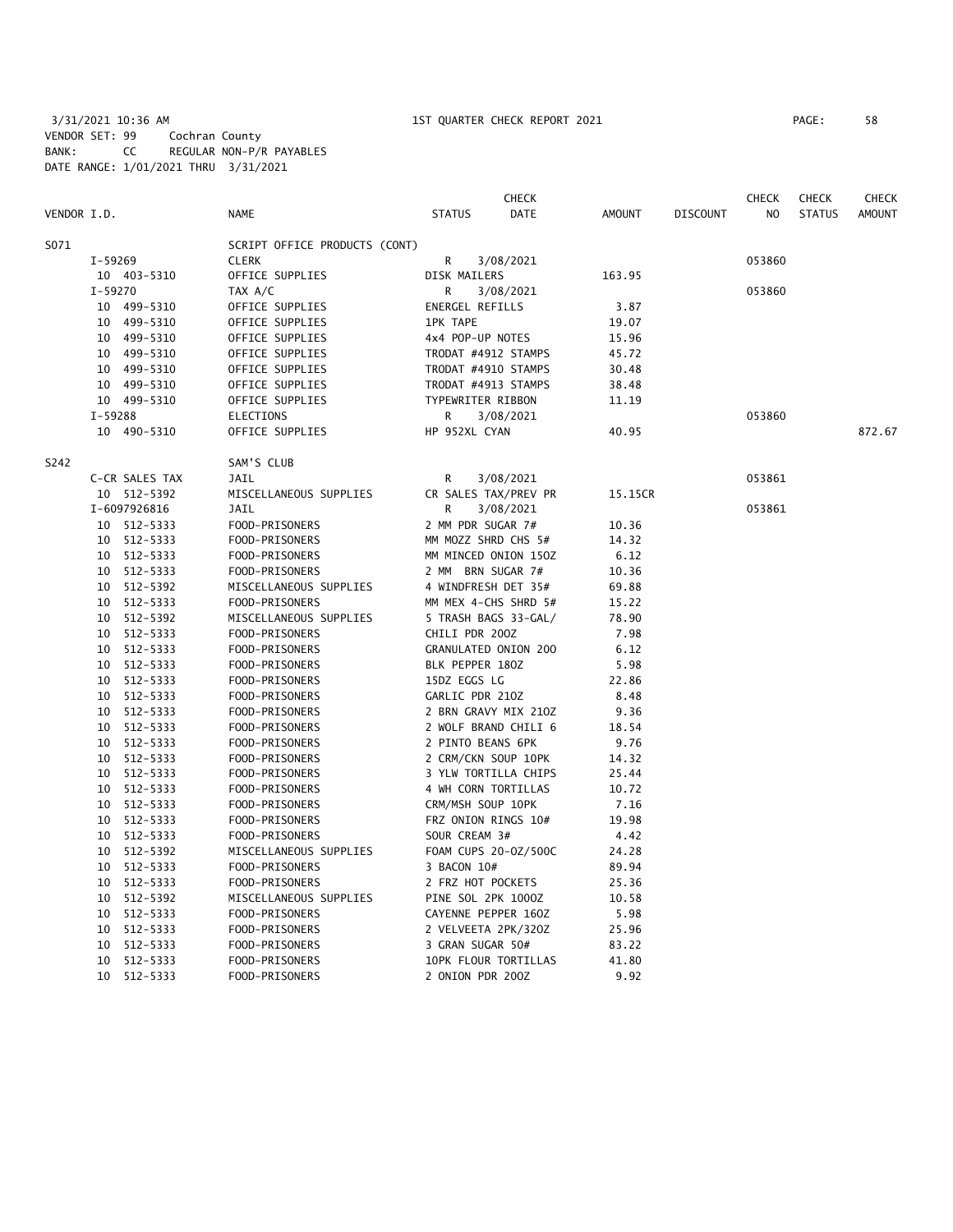3/31/2021 10:36 AM 1ST QUARTER CHECK REPORT 2021 PAGE: 59 VENDOR SET: 99 Cochran County BANK: CC REGULAR NON-P/R PAYABLES DATE RANGE: 1/01/2021 THRU 3/31/2021

|             |                    |                                |                     | <b>CHECK</b>         |               |                 | <b>CHECK</b>   | <b>CHECK</b>  | <b>CHECK</b>  |
|-------------|--------------------|--------------------------------|---------------------|----------------------|---------------|-----------------|----------------|---------------|---------------|
| VENDOR I.D. |                    | <b>NAME</b>                    | <b>STATUS</b>       | <b>DATE</b>          | <b>AMOUNT</b> | <b>DISCOUNT</b> | N <sub>O</sub> | <b>STATUS</b> | <b>AMOUNT</b> |
| S242        |                    | SAM'S CLUB (CONT)              |                     |                      |               |                 |                |               |               |
|             | I-6097926816       | <b>JAIL</b>                    | R                   | 3/08/2021            |               |                 | 053861         |               |               |
|             | 10 512-5392        | MISCELLANEOUS SUPPLIES         |                     | SALES TAX/CREDITED 2 | 15.15         |                 |                |               |               |
|             | 10 512-5392        | MISCELLANEOUS SUPPLIES         | PAPER TOWELS 15RL   |                      | 16.98         |                 |                |               |               |
|             | 10 512-5392        | MISCELLANEOUS SUPPLIES         | 2 GAL STORAGE BAGS  |                      | 31.96         |                 |                |               |               |
|             | 10 512-5392        | MISCELLANEOUS SUPPLIES         | HD SCOUR PADS 20CT  |                      | 7.34          |                 |                |               |               |
|             | 10 512-5392        | MISCELLANEOUS SUPPLIES         |                     | 2 HAND SOAP REFILL 2 | 13.96         |                 |                |               |               |
|             | 10 512-5392        | MISCELLANEOUS SUPPLIES         | PINE SOL 4PK 100POZ |                      | 20.84         |                 |                |               |               |
|             | 10 512-5392        | MISCELLANEOUS SUPPLIES         | <b>DISC</b>         |                      | 212.33CR      |                 |                |               |               |
|             | I-614/726 021021   | JAIL                           | R                   | 3/08/2021            |               |                 | 053861         |               |               |
|             | 10 512-5392        | MISCELLANEOUS SUPPLIES         | PAPER TOWELS        |                      | 16.98         |                 |                |               |               |
|             | 10 512-5392        | MISCELLANEOUS SUPPLIES         | <b>BATH TISSUE</b>  |                      | 18.46         |                 |                |               |               |
|             | 10 512-5333        | FOOD-PRISONERS                 | FRENCH FRIES        |                      | 18.48         |                 |                |               |               |
|             | 10 512-5392        | MISCELLANEOUS SUPPLIES         | 2 8" FOAM PLATE     |                      | 24.96         |                 |                |               |               |
|             | 10 512-5333        | FOOD-PRISONERS                 |                     | 2 CO/JK SHRED CHS/5# | 30.74         |                 |                |               |               |
|             | 10 512-5333        | FOOD-PRISONERS                 | 2 WOLF CHILI        |                      | 18.54         |                 |                |               |               |
|             | 10 512-5333        | FOOD-PRISONERS                 | 2 CANOLA OIL        |                      | 14.56         |                 |                |               |               |
|             | 10 512-5392        | MISCELLANEOUS SUPPLIES         |                     | GIFT CARD/CR SALES T | 15.15CR       |                 |                |               | 699.64        |
| S416        |                    | SOS WASTE DISPOSAL, INC        |                     |                      |               |                 |                |               |               |
|             | I-108149           | PREC 3/PREC 4                  | R                   | 3/08/2021            |               |                 | 053862         |               |               |
|             | 15 623-5440        | UTILITIES                      |                     | DUMPSTER SVC MAR 202 | 78.74         |                 |                |               |               |
|             | 15 624-5440        | UTILITIES                      |                     | DUMPSTER SVC MAR 202 | 78.74         |                 |                |               | 157.48        |
| T009        |                    | TEXAS ASSOCIATION OF COUNTIES  |                     |                      |               |                 |                |               |               |
|             | I-218615/SEALY     | TREASURER                      | R                   | 3/08/2021            |               |                 | 053863         |               |               |
|             | 10 497-5427        | CONTINUING EDUCATION           |                     | REGIS/21 CIO CONF 6/ | 225.00        |                 |                |               | 225.00        |
| T051        |                    | TAC RISK MANAGEMENT POOL       |                     |                      |               |                 |                |               |               |
|             | I-2ND QTR 2021     | WORKERS COMP/ALL DEPTS         | R                   | 3/08/2021            |               |                 | 053864         |               |               |
|             | 10 000-2500.1      | WITHHOLDING TAX PAYABLE        |                     | 2ND QTR WORKERS COMP | 5,466.00      |                 |                |               | 5,466.00      |
| T312        |                    | TEXAS ASSOCIATION OF COUNTIES  |                     |                      |               |                 |                |               |               |
|             | I-WTX CONF/ROBERTS | COMMSIONERS COURT              | R                   | 3/08/2021            |               |                 | 053865         |               |               |
|             | 15 610-5427        | COMM-CONTINUING EDUCATION      |                     | REGIS/92ND CJCA CONF | 200.00        |                 |                |               | 200.00        |
| T313        |                    | MANUEL TARANGO                 |                     |                      |               |                 |                |               |               |
|             | I-DW#19235         | ACTIVITY BLDG                  | R                   | 3/08/2021            |               |                 | 053866         |               |               |
|             | 10 000-4370.101    | RENT-ACTIVITY BUILDING         | REF DEP FOR 2/27/21 |                      | 100.00        |                 |                |               | 100.00        |
| W007        |                    | THOMSON REUTERS-WEST PAYMENT C |                     |                      |               |                 |                |               |               |
|             | I-844014845        | ATTORNEY/LAW LIBRARY           | R                   | 3/08/2021            |               |                 | 053867         |               |               |
|             | 10 475-5590        | LAW LIBRARY MTRLS/UPDATES      |                     | BOOKS & BOUND VOL MA | 129.52        |                 |                |               | 129.52        |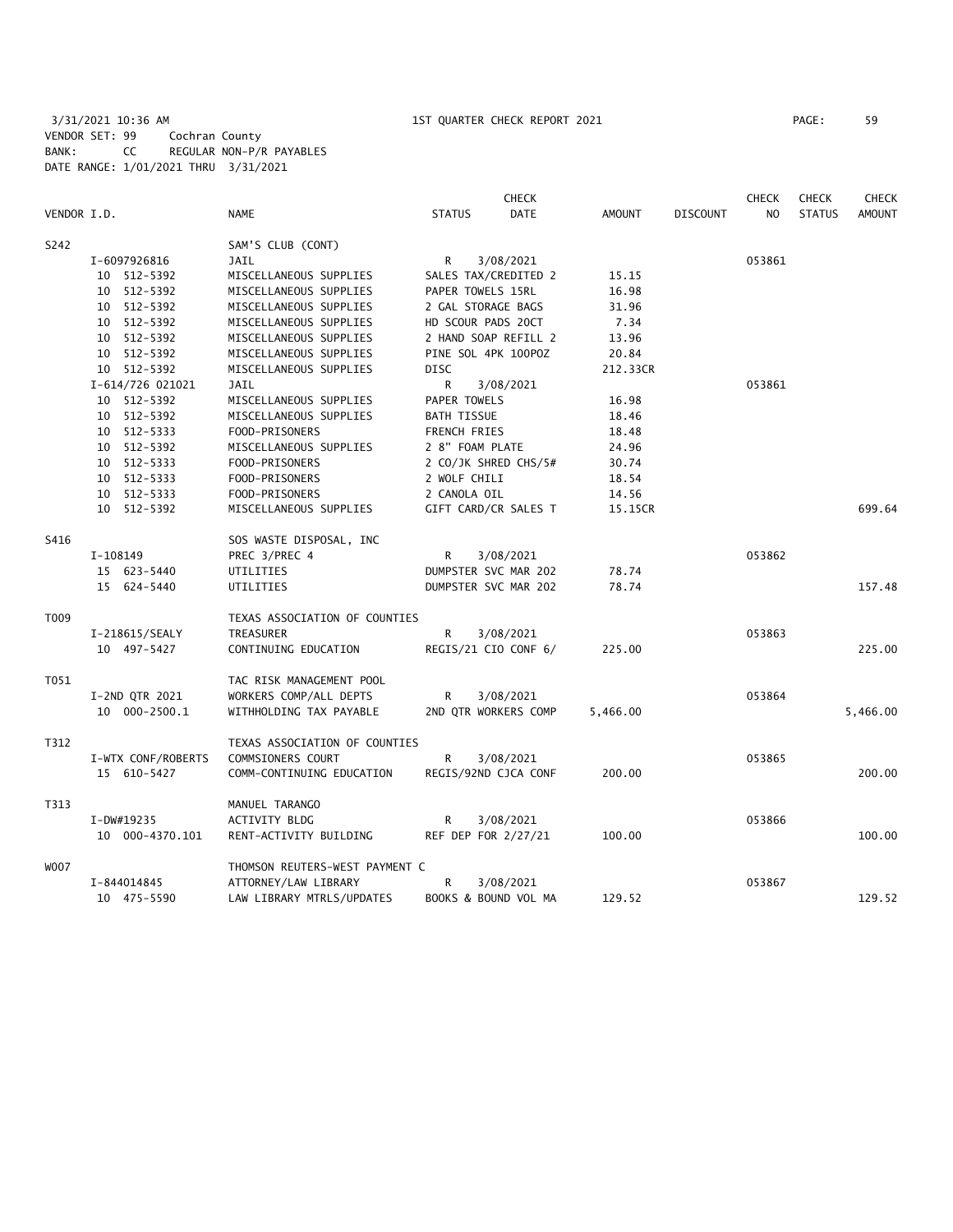3/31/2021 10:36 AM 1ST QUARTER CHECK REPORT 2021 PAGE: 60 VENDOR SET: 99 Cochran County BANK: CC REGULAR NON-P/R PAYABLES DATE RANGE: 1/01/2021 THRU 3/31/2021

| VENDOR I.D. |                                    | <b>NAME</b>                  | <b>STATUS</b>       | <b>CHECK</b><br><b>DATE</b> | AMOUNT | <b>DISCOUNT</b> | <b>CHECK</b><br>NO. | <b>CHECK</b><br><b>STATUS</b> | <b>CHECK</b><br>AMOUNT |
|-------------|------------------------------------|------------------------------|---------------------|-----------------------------|--------|-----------------|---------------------|-------------------------------|------------------------|
| WO10        |                                    | WEST TEXAS GAS INC           |                     |                             |        |                 |                     |                               |                        |
|             | I-020036001501 03/21 PARK/SHOP     |                              | R                   | 3/08/2021                   |        |                 | 053868              |                               |                        |
|             | 10 660-5440                        | UTILITIES & IRRIGATION       |                     | GAS SVC 1/27-2/25/21        | 9.54   |                 |                     |                               |                        |
|             | 10 660-5440                        | UTILITIES & IRRIGATION       | <b>GRIP CHG</b>     |                             | 5.21   |                 |                     |                               |                        |
|             | I-020036002501 03/21 PARK/SHOWBARN |                              | R                   | 3/08/2021                   |        |                 | 053868              |                               |                        |
|             | 10 660-5440                        | UTILITIES & IRRIGATION       |                     | GAS SVC 1/27-2/25/21        | 13.06  |                 |                     |                               |                        |
|             | 10 660-5440                        | UTILITIES & IRRIGATION       | GRIP CHG            |                             | 13.16  |                 |                     |                               |                        |
|             | I-020049022001 03/21 PREC 3        |                              | R                   | 3/08/2021                   |        |                 | 053868              |                               |                        |
|             | 15 623-5440                        | UTILITIES                    |                     | COST OF SVC (2.47) 1        | 35.07  |                 |                     |                               |                        |
|             | 15 623-5440                        | UTILITIES                    |                     | COST OF GAS (2.378)         | 33.76  |                 |                     |                               |                        |
|             | 15 623-5440                        | UTILITIES                    | <b>CUSTOMER CHG</b> |                             | 13.06  |                 |                     |                               |                        |
|             | 15 623-5440                        | UTILITIES                    | GRIP CHG            |                             | 13.16  |                 |                     |                               | 136.02                 |
| WO 55       |                                    | WINDSTREAM COMMUNICATIONS SW |                     |                             |        |                 |                     |                               |                        |
|             | I-266-0638 FEB21                   | NON-DEPT'L/MUSEUM            | R                   | 3/08/2021                   |        |                 | 053869              |                               |                        |
|             | 10 409-5420                        | TELECOMMUNICATIONS           | BASIC SVC           |                             | 62.58  |                 |                     |                               |                        |
|             | 10 409-5420                        | TELECOMMUNICATIONS           | <b>FEES</b>         |                             | 63.71  |                 |                     |                               |                        |
|             | 10 409-5420                        | TELECOMMUNICATIONS           |                     | INTERNET/FIBER              | 566.43 |                 |                     |                               |                        |
|             | 10 409-5420                        | TELECOMMUNICATIONS           | PICC CHG            |                             | 1.16   |                 |                     |                               |                        |
|             | I-266-5051 FEB21                   | NON-DEPT'L/LIBRARY           | R                   | 3/08/2021                   |        |                 | 053869              |                               |                        |
|             | 10 409-5420                        | TELECOMMUNICATIONS           |                     | BASIC SVC/2 LINES           | 71.13  |                 |                     |                               |                        |
|             | 10 409-5420                        | TELECOMMUNICATIONS           | INTERNET            |                             | 54.99  |                 |                     |                               |                        |
|             | 10 409-5420                        | TELECOMMUNICATIONS           | <b>FEES</b>         |                             | 42.65  |                 |                     |                               |                        |
|             | 10 409-5420                        | TELECOMMUNICATIONS           |                     | LONG DISTANCE SVC           | 0.65   |                 |                     |                               |                        |
|             | I-266-5074 FEB21                   | NON-DEPT'L/ADULT PROBATION   | R                   | 3/08/2021                   |        |                 | 053869              |                               |                        |
|             | 10 409-5420                        | TELECOMMUNICATIONS           | BASIC SVC           |                             | 37.30  |                 |                     |                               |                        |
|             | 10 409-5420                        | TELECOMMUNICATIONS           | <b>FEES</b>         |                             | 18.70  |                 |                     |                               |                        |
|             | I-266-5161 FEB21                   | NON-DEPT'L/TREASURER         | R                   | 3/08/2021                   |        |                 | 053869              |                               |                        |
|             | 10 409-5420                        | TELECOMMUNICATIONS           | BASIC SVC           |                             | 37.30  |                 |                     |                               |                        |
|             | 10 409-5420                        | TELECOMMUNICATIONS           | <b>FEES</b>         |                             | 18.70  |                 |                     |                               |                        |
|             | 10 409-5420                        | TELECOMMUNICATIONS           |                     | LONG DISTANCE SVC           | 0.07   |                 |                     |                               |                        |
|             | I-266-5171 FEB21                   | NON-DEPT'L/TAX A/C           | R                   | 3/08/2021                   |        |                 | 053869              |                               |                        |
|             | 10 409-5420                        | TELECOMMUNICATIONS           |                     | BASIC SVC/3 LINES           | 116.58 |                 |                     |                               |                        |
|             | 10 409-5420                        | TELECOMMUNICATIONS           | INTERNET            |                             | 130.00 |                 |                     |                               |                        |
|             | 10 409-5420                        | TELECOMMUNICATIONS           | <b>FEES</b>         |                             | 70.97  |                 |                     |                               |                        |
|             | 10 409-5420                        | TELECOMMUNICATIONS           |                     | LONG DISTANCE SVC           | 13.65  |                 |                     |                               |                        |
|             | I-266-5181 FEB21                   | <b>ELECTIONS</b>             | R                   | 3/08/2021                   |        |                 | 053869              |                               |                        |
|             | 10 490-5420                        | TELECOMMUNICATIONS           | BASIC SVC           |                             | 30.30  |                 |                     |                               |                        |
|             | 10 490-5420                        | TELECOMMUNICATIONS           | <b>FEES</b>         |                             | 22.33  |                 |                     |                               |                        |
|             | 10 490-5420                        | TELECOMMUNICATIONS           |                     | LONG DISTANCE SVC           | 9.92   |                 |                     |                               |                        |
|             | I-266-5211 FEB21                   | NON-DEPT'L/SHERIFF           | R                   | 3/08/2021                   |        |                 | 053869              |                               |                        |
|             | 10 560-5420                        | TELECOMMUNICATIONS           |                     | BASIC SVC/3 LINES           | 132.94 |                 |                     |                               |                        |
|             | 10 560-5420                        | TELECOMMUNICATIONS           | <b>FEES</b>         |                             | 64.01  |                 |                     |                               |                        |
|             | 10 560-5420                        | TELECOMMUNICATIONS           |                     | LONG DISTANCE SVC           | 5.77   |                 |                     |                               |                        |
|             | I-266-5215 FEB21                   | NON-DEPT'L/EXTENSION SVC     | R                   | 3/08/2021                   |        |                 | 053869              |                               |                        |
|             | 10 409-5420                        | TELECOMMUNICATIONS           |                     | BASIC SVC/3 LINES           | 103.39 |                 |                     |                               |                        |
|             | 10 409-5420                        | TELECOMMUNICATIONS           | INTERNET            |                             | 39.99  |                 |                     |                               |                        |
|             | 10 409-5420                        | TELECOMMUNICATIONS           | FEES                |                             | 63.96  |                 |                     |                               |                        |
|             | I-266-5302 FEB21                   | JUSTICE OF PEACE             | R                   | 3/08/2021                   |        |                 | 053869              |                               |                        |
|             |                                    |                              |                     |                             |        |                 |                     |                               |                        |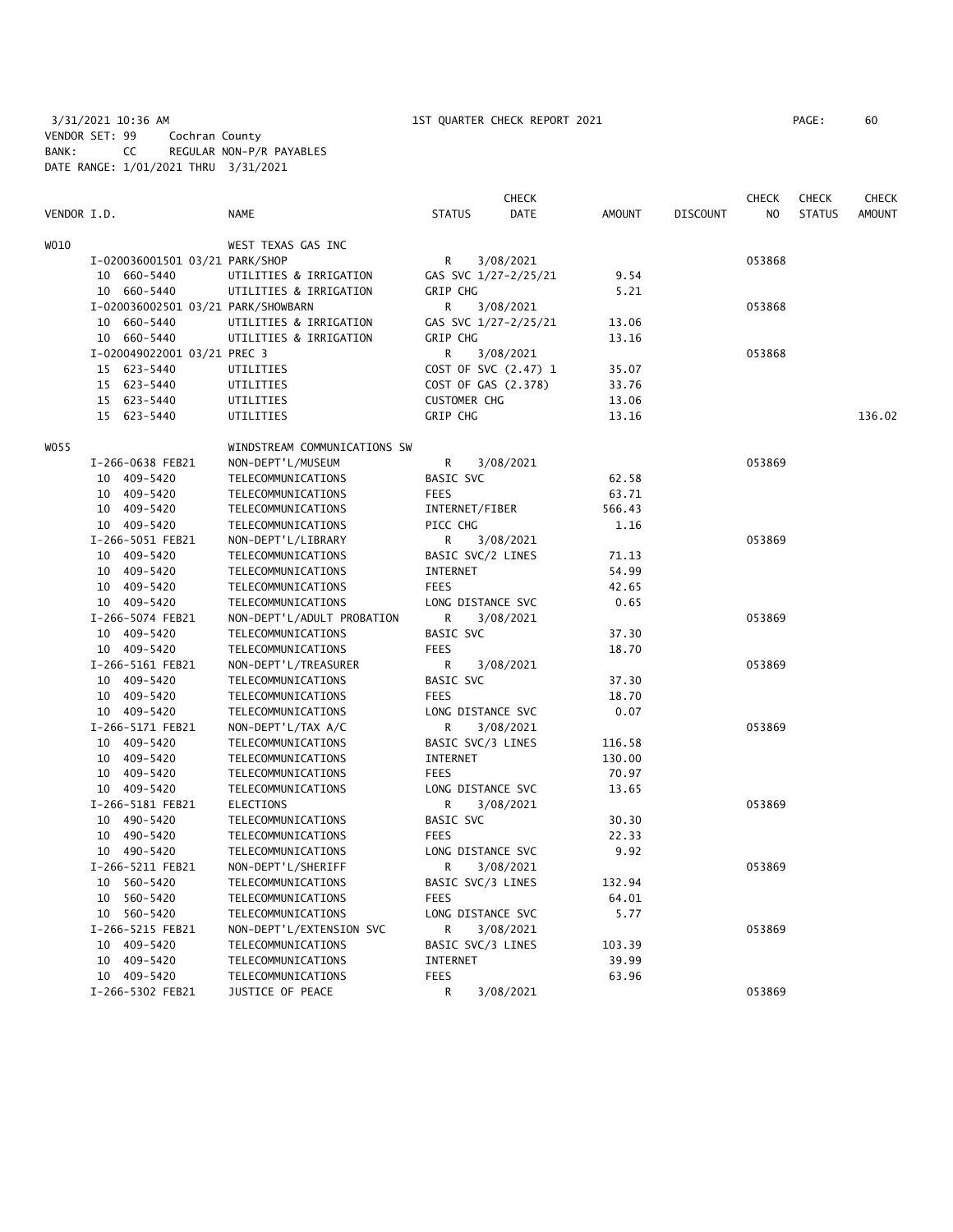3/31/2021 10:36 AM 1ST QUARTER CHECK REPORT 2021 VENDOR SET: 99 Cochran County BANK: CC REGULAR NON-P/R PAYABLES DATE RANGE: 1/01/2021 THRU 3/31/2021

| PAGE : | 61 |
|--------|----|
|--------|----|

|             |                  |                                  | <b>CHECK</b>          |               |                 | <b>CHECK</b>   | <b>CHECK</b>  | CHECK         |
|-------------|------------------|----------------------------------|-----------------------|---------------|-----------------|----------------|---------------|---------------|
| VENDOR I.D. |                  | <b>NAME</b>                      | <b>STATUS</b><br>DATE | <b>AMOUNT</b> | <b>DISCOUNT</b> | N <sub>O</sub> | <b>STATUS</b> | <b>AMOUNT</b> |
| WO55        |                  | WINDSTREAM COMMUNICATIONS (CONT) |                       |               |                 |                |               |               |
|             | I-266-5302 FEB21 | JUSTICE OF PEACE                 | R<br>3/08/2021        |               |                 | 053869         |               |               |
|             | 10 409-5420      | TELECOMMUNICATIONS               | <b>BASIC SVC</b>      | 31.83         |                 |                |               |               |
|             | 10 409-5420      | TELECOMMUNICATIONS               | <b>FEES</b>           | 18.69         |                 |                |               |               |
|             | 10 409-5420      | TELECOMMUNICATIONS               | LONG DISTANCE SVC     | 2.27          |                 |                |               |               |
|             | I-266-5411 FEB21 | JUVENILE PROBATION               | R<br>3/08/2021        |               |                 | 053869         |               |               |
|             | 17 573-5499      | OPERATING EXPENSES               | BASIC SVC             | 31.83         |                 |                |               |               |
|             | 17 573-5499      | OPERATING EXPENSES               | <b>FEES</b>           | 18.69         |                 |                |               |               |
|             | I-266-5412 FEB21 | NON-DEPT'L/DIST CT/CONST         | R<br>3/08/2021        |               |                 | 053869         |               |               |
|             | 10 409-5420      | TELECOMMUNICATIONS               | BASIC SVC/2 LINES     | 41.78         |                 |                |               |               |
|             | 10 409-5420      | TELECOMMUNICATIONS               | 2 INTERNET            | 260.00        |                 |                |               |               |
|             | 10 409-5420      | TELECOMMUNICATIONS               | <b>FEES</b>           | 43.01         |                 |                |               |               |
|             | 10 409-5420      | TELECOMMUNICATIONS               | PICC CHG              | 1.16          |                 |                |               |               |
|             | I-266-5450 FEB21 | NON-DEPT'L/CLERK                 | R<br>3/08/2021        |               |                 | 053869         |               |               |
|             | 10 409-5420      | TELECOMMUNICATIONS               | BASIC SVC/3 LINES     | 113.00        |                 |                |               |               |
|             | 10 409-5420      | TELECOMMUNICATIONS               | <b>FEES</b>           | 71.58         |                 |                |               |               |
|             | 10 409-5420      | TELECOMMUNICATIONS               | LONG DISTANCE SVC     | 11.53         |                 |                |               |               |
|             | I-266-5508 FEB21 | NON-DEPT'L/CO JUDGE              | R<br>3/08/2021        |               |                 | 053869         |               |               |
|             | 10 409-5420      | TELECOMMUNICATIONS               | BASIC SVC/2 LINES     | 64.76         |                 |                |               |               |
|             | 10 409-5420      | TELECOMMUNICATIONS               | <b>FEES</b>           | 59.77         |                 |                |               |               |
|             | 10 409-5420      | TELECOMMUNICATIONS               | LONG DISTANCE SVC     | 3.59          |                 |                |               |               |
|             | I-266-5700 FEB21 | NON-DEPT'L/SHERIFF               | R<br>3/08/2021        |               |                 | 053869         |               |               |
|             | 10 409-5420      | TELECOMMUNICATIONS               | BASIC SVC             | 48.37         |                 |                |               |               |
|             | 10 409-5420      | TELECOMMUNICATIONS               | <b>FEES</b>           | 15.09         |                 |                |               |               |
|             | 10 409-5420      | TELECOMMUNICATIONS               | LONG DISTANCE SVC     | 0.22          |                 |                |               |               |
|             | I-266-5822 FEB21 | NON-DEPT'L/AUDITOR               | R<br>3/08/2021        |               |                 | 053869         |               |               |
|             | 10 409-5420      | TELECOMMUNICATIONS               | BASIC SVC/AUDITOR, FA | 41.78         |                 |                |               |               |
|             | 10 409-5420      | TELECOMMUNICATIONS               | 2 INTERNET            | 275.00        |                 |                |               |               |
|             | 10 409-5420      | TELECOMMUNICATIONS               | <b>FEES</b>           | 43.45         |                 |                |               |               |
|             | 10 409-5420      | TELECOMMUNICATIONS               | LONG DISTANCE SVC     | 1.86          |                 |                |               |               |
|             | 10 409-5420      | TELECOMMUNICATIONS               | 2 PICC CHG            | 2.32          |                 |                |               |               |
|             | I-266-8661 FEB21 | NON-DEPT'L/ATTORNEY              | R<br>3/08/2021        |               |                 | 053869         |               |               |
|             | 10 409-5420      | TELECOMMUNICATIONS               | BASIC SVC/2 LINES     | 75.21         |                 |                |               |               |
|             | 10 409-5420      | TELECOMMUNICATIONS               | <b>FEES</b>           | 42.65         |                 |                |               |               |
|             | I-266-8888 FEB21 | NON-DEPT'L/SHERIFF               | R<br>3/08/2021        |               |                 | 053869         |               |               |
|             | 10 409-5420      | TELECOMMUNICATIONS               | FAX LINE BASIC SVC    | 32.38         |                 |                |               |               |
|             | 10 409-5420      | TELECOMMUNICATIONS               | <b>FEES</b>           | 15.06         |                 |                |               |               |
|             | 10 409-5420      | TELECOMMUNICATIONS               | LONG DISTANCE SVC     | 1.40          |                 |                |               | 3,147.46      |
|             |                  |                                  |                       |               |                 |                |               |               |
| W070        |                  | R D WALLACE OIL CO INC           |                       |               |                 |                |               |               |
|             | I-12520010 FEB21 | CEMETERY                         | R<br>3/08/2021        |               |                 | 053871         |               |               |
|             | 10 516-5330      | FUEL & OIL                       | 24.02GL UNL 2/3       | 48.35         |                 |                |               |               |
|             | 10 516-5330      | FUEL & OIL                       | 18.04GL UNL 2/12      | 39.92         |                 |                |               |               |
|             | 10 516-5330      | FUEL & OIL                       | .78GL UNL 2/26        | 1.80          |                 |                |               |               |
|             | 10 516-5330      | FUEL & OIL                       | 23GL UNL 2/26         | 53.20         |                 |                |               |               |
|             | I-12520021 FEB21 | PREC 3                           | R<br>3/08/2021        |               |                 | 053871         |               |               |
|             | 15 623-5330      | FUEL AND OIL                     | 725GL DYED DIESEL 2/  | 1,645.75      |                 |                |               |               |
|             | 15 623-5330      | FUEL AND OIL                     | 3 80-0Z PWR SVC       | 38.85         |                 |                |               |               |
|             |                  |                                  |                       |               |                 |                |               |               |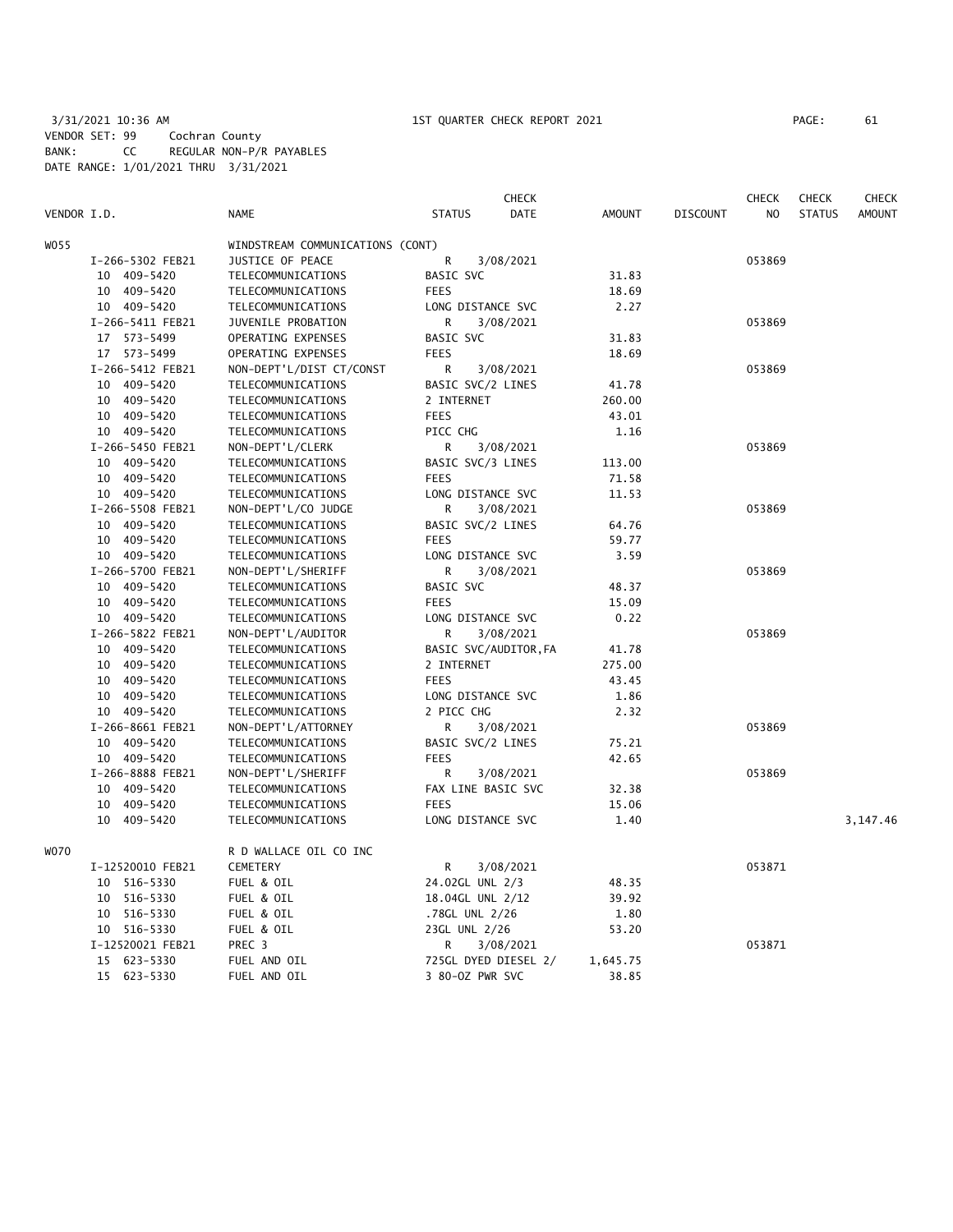3/31/2021 10:36 AM 1ST QUARTER CHECK REPORT 2021 PAGE: 62 VENDOR SET: 99 Cochran County BANK: CC REGULAR NON-P/R PAYABLES DATE RANGE: 1/01/2021 THRU 3/31/2021

|             |                  |                               |                     | <b>CHECK</b>         |               |                 | <b>CHECK</b> | <b>CHECK</b>  | <b>CHECK</b>  |
|-------------|------------------|-------------------------------|---------------------|----------------------|---------------|-----------------|--------------|---------------|---------------|
| VENDOR I.D. |                  | <b>NAME</b>                   | <b>STATUS</b>       | DATE                 | <b>AMOUNT</b> | <b>DISCOUNT</b> | NO.          | <b>STATUS</b> | <b>AMOUNT</b> |
| WO70        |                  | R D WALLACE OIL CO INC (CONT) |                     |                      |               |                 |              |               |               |
|             | I-12520021 FEB21 | PREC <sub>3</sub>             | R                   | 3/08/2021            |               |                 | 053871       |               |               |
|             | 15 623-5330      | FUEL AND OIL                  | 73GL REG ETH 2/28   |                      | 169.00        |                 |              |               |               |
|             | I-12520030 FEB21 | PREC 1                        | R                   | 3/08/2021            |               |                 | 053871       |               |               |
|             | 15 621-5330      | FUEL & OIL                    | 15.02GL UNL 2/2     |                      | 30.24         |                 |              |               |               |
|             | 15 621-5330      | FUEL & OIL                    | 27.12GL UNL 2/8     |                      | 54.59         |                 |              |               |               |
|             | 15 621-5330      | FUEL & OIL                    | 25.84GL UNL 2/24    |                      | 59.77         |                 |              |               |               |
|             | I-12520032 FEB21 | PREC 2                        | R                   | 3/08/2021            |               |                 | 053871       |               |               |
|             | 15 622-5330      | FUEL AND OIL                  |                     | 894GL DYED DIESEL 2/ | 1,966.80      |                 |              |               |               |
|             | 15 622-5330      | FUEL AND OIL                  | 3 80-0Z PWR SVC     |                      | 38.85         |                 |              |               |               |
|             | 15 622-5330      | FUEL AND OIL                  | 21.98GL UNL 2/9     |                      | 44.24         |                 |              |               |               |
|             | 15 622-5330      | FUEL AND OIL                  | 17.85GL UNL 2/18    |                      | 41.28         |                 |              |               |               |
|             | 15 622-5330      | FUEL AND OIL                  | 11.74GL UNL 2/23    |                      | 27.15         |                 |              |               |               |
|             | I-12520041 FEB21 | PREC 4                        | R                   | 3/08/2021            |               |                 | 053871       |               |               |
|             | 15 624-5440      | UTILITIES                     | 200GL LPG FUEL 2/4  |                      | 270.00        |                 |              |               |               |
|             | 15 624-5330      | FUEL AND OIL                  | 25GL UNL 2/10       |                      | 50.33         |                 |              |               |               |
|             | 15 624-5330      | FUEL AND OIL                  | 21.2GL UNL 2/24     |                      | 49.04         |                 |              |               |               |
|             | I-12520043 FEB21 | SHERIFF                       | R                   | 3/08/2021            |               |                 | 053871       |               |               |
|             | 10 560-5330      | FUEL AND OIL                  | 577.056GL UNL       |                      | 1,237.55      |                 |              |               |               |
|             | 10 560-5330      | FUEL AND OIL                  |                     | 152.9GL UNL/CARD#258 | 329.70        |                 |              |               |               |
|             | 10 560-5330      | FUEL AND OIL                  |                     | 119.8GL UNL/CARD#867 | 270.44        |                 |              |               |               |
|             | I-12520241 FEB21 | EXTENSION SVC                 | R                   | 3/08/2021            |               |                 | 053871       |               |               |
|             | 10 665-5330      | FUEL AND OIL                  | 20.41GL UNL 2/3     |                      | 41.08         |                 |              |               |               |
|             | 10 665-5330      | FUEL AND OIL                  | 15.68GL UNL 2/8     |                      | 31.57         |                 |              |               |               |
|             | I-12520252 FEB21 | CONSTABLE                     | R                   | 3/08/2021            |               |                 | 053871       |               |               |
|             | 10 550-5330      | FUEL & OIL                    | 12.01GL UNL 2/3     |                      | 24.17         |                 |              |               |               |
|             | 10 550-5330      | FUEL & OIL                    | 17GL UNL 2/10       |                      | 34.23         |                 |              |               |               |
|             | 10 550-5330      | FUEL & OIL                    | 17.5GL UNL 2/18     |                      | 40.48         |                 |              |               |               |
|             | 10 550-5330      | FUEL & OIL                    | 19.01GL UNL 2/26    |                      | 43.97         |                 |              |               |               |
|             | I-12520261 FEB21 | VETERANS SVC                  | R                   | 3/08/2021            |               |                 | 053871       |               |               |
|             | 10 405-5330      | FUEL AND OIL                  | 10GL UNL 2/5/21     |                      | 20.13         |                 |              |               | 6,702.48      |
| W246        |                  | IMPERIAL BAY & PAPER CO, LLC  |                     |                      |               |                 |              |               |               |
|             | I-L028403        | <b>COURTHOUSE</b>             | R                   | 3/08/2021            |               |                 | 053872       |               |               |
|             | 10 510-5332      | CUSTODIAL SUPPLIES            |                     | 1CS ENZYME DRAIN TAM | 72.00         |                 |              |               |               |
|             | 10 510-5332      | CUSTODIAL SUPPLIES            | 2 FINISH MOP 1" BE  |                      | 25.01         |                 |              |               |               |
|             | 10 510-5332      | CUSTODIAL SUPPLIES            | 1CS CAN LINER 15GAL |                      | 41.88         |                 |              |               |               |
|             | 10 510-5332      | CUSTODIAL SUPPLIES            | DAWN DISH SOAP 380Z |                      | 7.36          |                 |              |               |               |
|             | 10 510-5332      | CUSTODIAL SUPPLIES            | <b>1CS PLEDGE</b>   |                      | 76.02         |                 |              |               |               |
|             | 10 510-5332      | CUSTODIAL SUPPLIES            | DEOD AEROSOL/MANGO  |                      | 65.20         |                 |              |               |               |
|             | 10 510-5332      | CUSTODIAL SUPPLIES            | 1 MOP HANDLE/YW     |                      | 18.16         |                 |              |               |               |
|             | I-L028403-01     | COURTHOUSE                    | R                   | 3/08/2021            |               |                 | 053872       |               |               |
|             | 10 510-5332      | CUSTODIAL SUPPLIES            | 1CS PINE SOL        |                      | 35.18         |                 |              |               |               |
|             | 10 510-5332      | CUSTODIAL SUPPLIES            |                     | 1BX DEOD CLIP/CUC/ME | 26.87         |                 |              |               |               |
|             | I-L029020        | ACTIVITY BLDG                 | R                   | 3/08/2021            |               |                 | 053872       |               |               |
|             | 10 662-5332      | CUSTODIAL SUPPLIES            | 1CS TOWEL ROLL 8"   |                      | 83.12         |                 |              |               |               |
|             | 10 662-5332      | CUSTODIAL SUPPLIES            | 2CS CORELESS TISSUE |                      | 152.70        |                 |              |               |               |
|             | I-L029046        | <b>COURTHOUSE</b>             | R                   | 3/08/2021            |               |                 | 053872       |               |               |
|             |                  |                               |                     |                      |               |                 |              |               |               |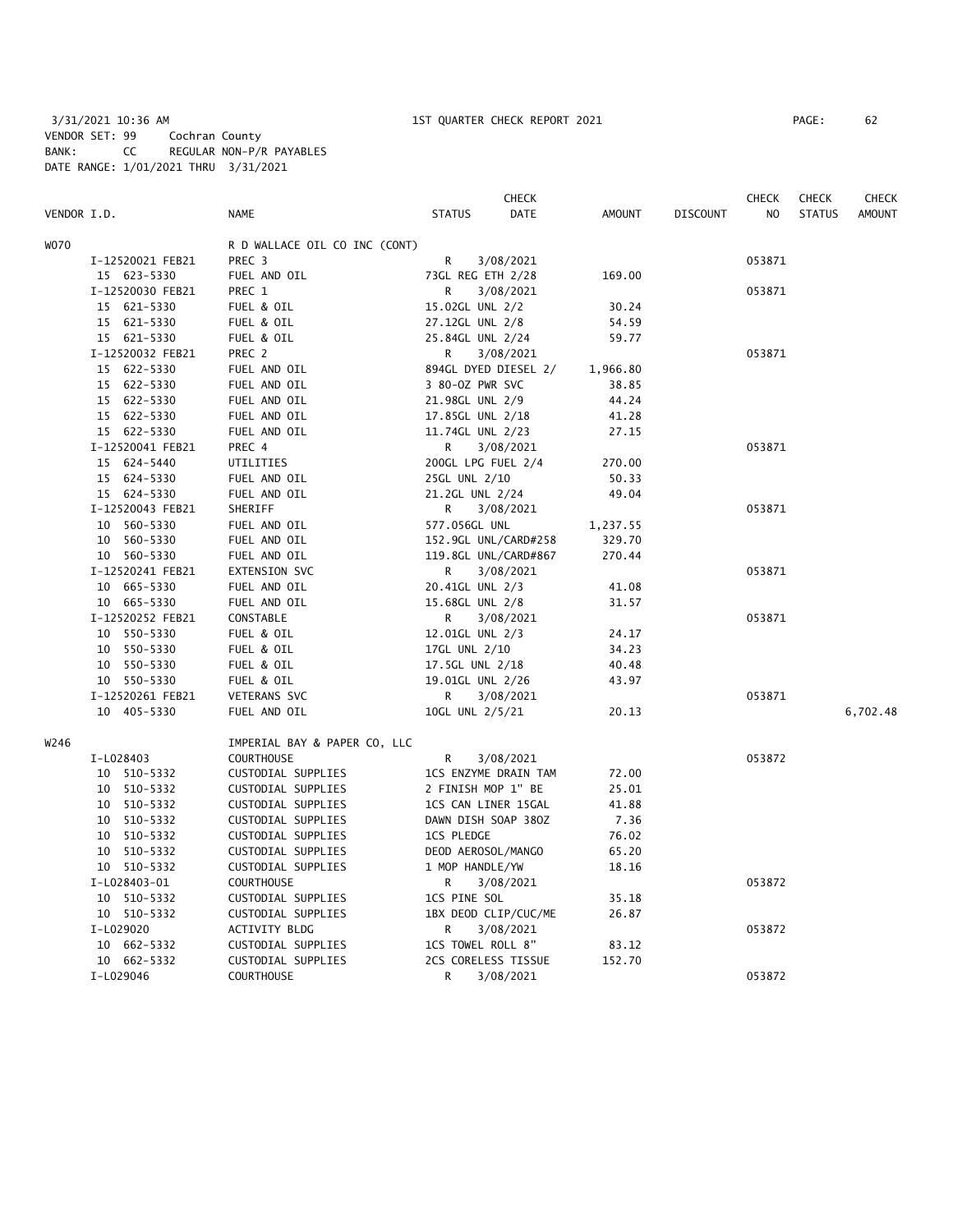3/31/2021 10:36 AM 1ST QUARTER CHECK REPORT 2021 PAGE: 63 VENDOR SET: 99 Cochran County BANK: CC REGULAR NON-P/R PAYABLES DATE RANGE: 1/01/2021 THRU 3/31/2021

|             |    |                              |                                       | <b>CHECK</b>        |                      |          |                 | <b>CHECK</b><br><b>CHECK</b> |               |               |
|-------------|----|------------------------------|---------------------------------------|---------------------|----------------------|----------|-----------------|------------------------------|---------------|---------------|
| VENDOR I.D. |    |                              | <b>NAME</b>                           | <b>STATUS</b>       | DATE                 | AMOUNT   | <b>DISCOUNT</b> | <b>CHECK</b><br>NO           | <b>STATUS</b> | <b>AMOUNT</b> |
| W246        |    |                              | IMPERIAL BAY & PAPER CO (CONT)        |                     |                      |          |                 |                              |               |               |
|             |    | I-L029046                    | <b>COURTHOUSE</b>                     | R                   | 3/08/2021            |          |                 | 053872                       |               |               |
|             |    | 10 510-5332                  | CUSTODIAL SUPPLIES                    | 2BX ICE MELT 50#    |                      | 62.11    |                 |                              |               | 665.61        |
| X001        |    |                              | <b>XCEL ENERGY</b>                    |                     |                      |          |                 |                              |               |               |
|             |    |                              | I-54-1324315-7 02/21 ALMOST ALL DEPTS | R                   | 3/08/2021            |          |                 | 053873                       |               |               |
|             |    | 30 518-5440                  | UTILITIES                             |                     | 300210167 RUNWAY LIG | 66.51    |                 |                              |               |               |
|             |    | 10 510-5440                  | UTILITIES                             |                     | 300240736 COURTHOUSE | 2,234.62 |                 |                              |               |               |
|             |    | 10 580-5440                  | UTILITIES [TOWER]                     | 300282806 TOWER     |                      | 10.81    |                 |                              |               |               |
|             |    | 15 621-5440                  | UTILITIES                             |                     | 300294119 PREC 1 SHO | 51.12    |                 |                              |               |               |
|             |    | 10 650-5440                  | UTILITIES                             | 300338546 LIBRARY   |                      | 114.61   |                 |                              |               |               |
|             |    | 10 652-5440                  | UTILITIES                             | 300342232 MUSEUM    |                      | 32.12    |                 |                              |               |               |
|             |    | 10 662-5440                  | UTILITIES                             |                     | 300390484 ACTIVITY B | 333.45   |                 |                              |               |               |
|             |    | 10 660-5440                  | UTILITIES & IRRIGATION                | 300410370 PARK      |                      | 89.54    |                 |                              |               |               |
|             |    | 10 660-5440                  | UTILITIES & IRRIGATION                | 300457515 PARK/SHOP |                      | 9.08     |                 |                              |               |               |
|             |    | 10 516-5440                  | UTILITIES                             | 300555198 CEMETERY  |                      | 12.78    |                 |                              |               |               |
|             |    | 10 660-5440                  | UTILITIES & IRRIGATION                | 300587052 SHOWBARN  |                      | 48.09    |                 |                              |               |               |
|             |    | 10 660-5440                  | UTILITIES & IRRIGATION                |                     | 300587753 RODEO GROU | 3.73     |                 |                              |               |               |
|             |    | 10 409-5440                  | UTILITIES                             | 300588989 ANNEX     |                      | 36.88    |                 |                              |               |               |
|             |    | 10 516-5440                  | UTILITIES                             | 300603417 CEMETERY  |                      | 14.60    |                 |                              |               |               |
|             |    | 10 516-5440                  | UTILITIES                             |                     | 300637038 CEMETERY S | 12.78    |                 |                              |               | 3,070.72      |
| X001        |    |                              | <b>XCEL ENERGY</b>                    |                     |                      |          |                 |                              |               |               |
|             |    | I-54-4120148-5 02/21 WELFARE |                                       | R                   | 3/08/2021            |          |                 | 053874                       |               |               |
|             |    | 10 640-5440                  | UTILITIES                             |                     | JOHNNY SEPULBEDA 021 | 77.83    |                 |                              |               | 77.83         |
| Y018        |    |                              | YOUTH CENTER OF THE                   |                     |                      |          |                 |                              |               |               |
|             |    | I-MED/JUV#864                | JUVENILE PROBATION                    | R                   | 3/08/2021            |          |                 | 053875                       |               |               |
|             |    | 17  573-5413.004             | Other Placements                      | EYE EXAM            |                      | 69.00    |                 |                              |               |               |
|             |    | 17  573-5413.004             | Other Placements                      | <b>GLASSES</b>      |                      | 89.90    |                 |                              |               | 158.90        |
| Y026        |    |                              | YOAKUM COUNTY SHERIFF'S OFFICE        |                     |                      |          |                 |                              |               |               |
|             |    | I-JAN 2021                   | JAIL/MEDS                             | R                   | 3/08/2021            |          |                 | 053876                       |               |               |
|             |    | 10 512-5499                  | MISCELLANEOUS                         |                     | 31 DAS/JOSE A ARGUME | 1,550.00 |                 |                              |               |               |
|             |    | 10 512-5499                  | MISCELLANEOUS                         |                     | 31 DAS/MAIRA G CASTA | 1,550.00 |                 |                              |               |               |
|             |    | 10 512-5499                  | MISCELLANEOUS                         |                     | 31 DAS/S TYRONE HARR | 1,550.00 |                 |                              |               |               |
|             |    | 10 512-5499                  | MISCELLANEOUS                         |                     | 31 DAS/JEREMIE HOLLA | 1,550.00 |                 |                              |               |               |
|             |    | 10 512-5499                  | MISCELLANEOUS                         |                     | 31 DAS/WALTER A MART | 1,550.00 |                 |                              |               |               |
|             |    | 10 512-5499                  | MISCELLANEOUS                         | 31 DAS/RICKY SOTO   |                      | 1,550.00 |                 |                              |               |               |
|             |    | 10 512-5391                  | MEDICAL CARE-PRISONERS                |                     | 1 RX/JEREMIE HOLLAND | 25.00    |                 |                              |               |               |
|             |    | 10 512-5391                  | MEDICAL CARE-PRISONERS                |                     | 2 RX/JEREMIE HOLLAND | 81.40    |                 |                              |               |               |
|             |    | 10 512-5391                  | MEDICAL CARE-PRISONERS                |                     | 1RX/S TYRONE HARRISO | 32.91    |                 |                              |               |               |
|             |    | 10 512-5391                  | MEDICAL CARE-PRISONERS                |                     | 2 RX/MAIRA CASTANEDA | 57.84    |                 |                              |               |               |
|             |    | 10 512-5391                  | MEDICAL CARE-PRISONERS                |                     | 1 RX/S TYRONE HARRIS | 38.32    |                 |                              |               |               |
|             |    | 10 512-5391                  | MEDICAL CARE-PRISONERS                |                     | 4 RX/S TYRONE HARRIS | 137.12   |                 |                              |               |               |
|             | 10 | 512-5391                     | MEDICAL CARE-PRISONERS                |                     | DENTIST/JEREMIE HOLL | 237.00   |                 |                              |               |               |
|             |    | 10 512-5391                  | MEDICAL CARE-PRISONERS                |                     | 1 RX/S MAIRA CASTANE | 102.00   |                 |                              |               |               |
|             |    | 10 512-5391                  | MEDICAL CARE-PRISONERS                |                     | 1 RX/S TYRONE HARRIS | 102.00   |                 |                              |               |               |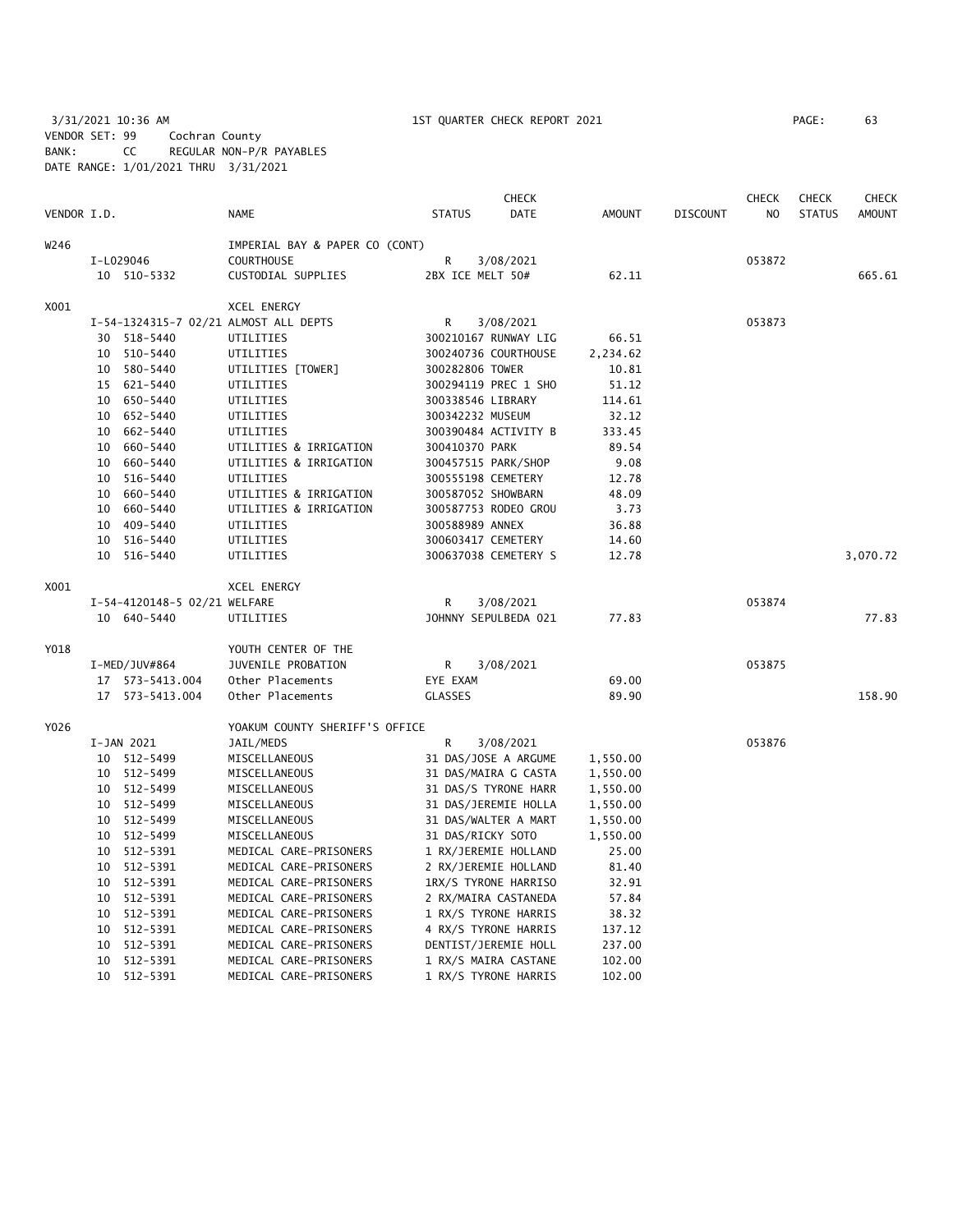3/31/2021 10:36 AM 1ST QUARTER CHECK REPORT 2021 PAGE: 64 VENDOR SET: 99 Cochran County BANK: CC REGULAR NON-P/R PAYABLES DATE RANGE: 1/01/2021 THRU 3/31/2021

|             |                |                                |               | <b>CHECK</b>         |               |                 | <b>CHECK</b>   | <b>CHECK</b>  | <b>CHECK</b>  |
|-------------|----------------|--------------------------------|---------------|----------------------|---------------|-----------------|----------------|---------------|---------------|
| VENDOR I.D. |                | <b>NAME</b>                    | <b>STATUS</b> | <b>DATE</b>          | <b>AMOUNT</b> | <b>DISCOUNT</b> | N <sub>O</sub> | <b>STATUS</b> | <b>AMOUNT</b> |
| Y026        |                | YOAKUM COUNTY SHERIFF' (CONT)  |               |                      |               |                 |                |               |               |
|             | I-JAN 2021     | JAIL/MEDS                      | R             | 3/08/2021            |               |                 | 053876         |               |               |
|             | 10 512-5391    | MEDICAL CARE-PRISONERS         |               | 1 RX/S TYRONE HARRIS | 102.00        |                 |                |               | 10,215.59     |
| A108        |                | AT&T MOBILITY                  |               |                      |               |                 |                |               |               |
|             | I-#4144 031921 | SHERIFF                        | R             | 3/30/2021            |               |                 | 053895         |               |               |
|             | 10 560-5420    | TELECOMMUNICATIONS             |               | 1ST NET/6 LNS 02/20- | 229.50        |                 |                |               | 229.50        |
| A178        |                | <b>AMAZON</b>                  |               |                      |               |                 |                |               |               |
|             | I-434546696773 | LIBRARY                        | R             | 3/30/2021            |               |                 | 053896         |               |               |
|             | 10 650-5590    | <b>BOOKS</b>                   |               | FAITHLESS IN DEATH   | 20.28         |                 |                |               |               |
|             | 10 650-5590    | <b>BOOKS</b>                   |               | THE LOST APOTHECARY  | 20.90         |                 |                |               |               |
|             | 10 650-5590    | <b>BOOKS</b>                   | SERPENTINE    |                      | 17.41         |                 |                |               |               |
|             | 10 650-5590    | <b>BOOKS</b>                   |               | THE SHADOW BOX       | 12.74         |                 |                |               |               |
|             | 10 650-5590    | <b>BOOKS</b>                   |               | BEFORE SHE DISAPPEAR | 16.97         |                 |                |               |               |
|             | 10 650-5590    | <b>BOOKS</b>                   |               | A FEAST FOR CROWS    | 24.64         |                 |                |               |               |
|             | 10 650-5590    | <b>BOOKS</b>                   | DARK SKY      |                      | 19.60         |                 |                |               |               |
|             | 10 650-5590    | <b>BOOKS</b>                   |               | A COURT OF SILVER FL | 16.85         |                 |                |               |               |
|             | 10 650-5590    | <b>BOOKS</b>                   |               | MISSING AND ENDANGER | 20.29         |                 |                |               |               |
|             | 10 650-5590    | <b>BOOKS</b>                   |               | CHAIN OF IRON (2)    | 17.48         |                 |                |               |               |
|             | I-859548559453 | SHERIFF                        | R             | 3/30/2021            |               |                 | 053896         |               |               |
|             | 10 560-5334    | OTHER SUPPLIES                 |               | 2PK CR123A BATTERIES | 47.98         |                 |                |               | 235.14        |
| A258        |                | ADVANCED BUSINESS SOLUTIONS    |               |                      |               |                 |                |               |               |
|             | $I-18279$      | <b>CLERK</b>                   | R             | 3/30/2021            |               |                 | 053897         |               |               |
|             | 10 403-5311    | POSTAL EXPENSES                |               | DOUBLE STRIP LABELS  | 32.95         |                 |                |               |               |
|             | 10 403-5311    | POSTAL EXPENSES                | SHIPPING      |                      | 12.50         |                 |                |               |               |
|             | I-18607        | <b>CLERK</b>                   | R             | 3/30/2021            |               |                 | 053897         |               |               |
|             | 10 403-5311    | POSTAL EXPENSES                |               | DOUBLE STRIP LABEL/2 | 65.90         |                 |                |               |               |
|             | 10 403-5311    | POSTAL EXPENSES                | SHIPPING      |                      | 15.23         |                 |                |               | 126.58        |
| A271        |                | AVENU ENTERPRISE SOLUTIONS, LL |               |                      |               |                 |                |               |               |
|             | I-INVB-023571  | CO/DIST CLERK                  | R             | 3/30/2021            |               |                 | 053898         |               |               |
|             | 10 403-5416    | FILMING & INDEXING             |               | 20/20 LAND RECORDS M | 1,250.00      |                 |                |               | 1,250.00      |
| B026        |                | BLEDSOE WATER SUPPLY CORP      |               |                      |               |                 |                |               |               |
|             | $I-3004$ 03/21 | PREC <sub>3</sub>              | R             | 3/30/2021            |               |                 | 053899         |               |               |
|             | 15 623-5440    | UTILITIES                      |               | 700GL WATER FEB 2021 | 22.00         |                 |                |               |               |
|             | 15 623-5440    | UTILITIES                      |               | ASSESSMENT FEE       | 0.11          |                 |                |               | 22.11         |
| B257        |                | BROAD REACH                    |               |                      |               |                 |                |               |               |
|             | I-ARU0318033   | LIBRARY                        | R             | 3/30/2021            |               |                 | 053900         |               |               |
|             | 10 650-5590    | <b>BOOKS</b>                   |               | THE WONDROUS DINOSAU | 17.99         |                 |                |               |               |
|             | 10 650-5590    | <b>BOOKS</b>                   |               | HANDLING CHARGE      | 10.00         |                 |                |               | 27.99         |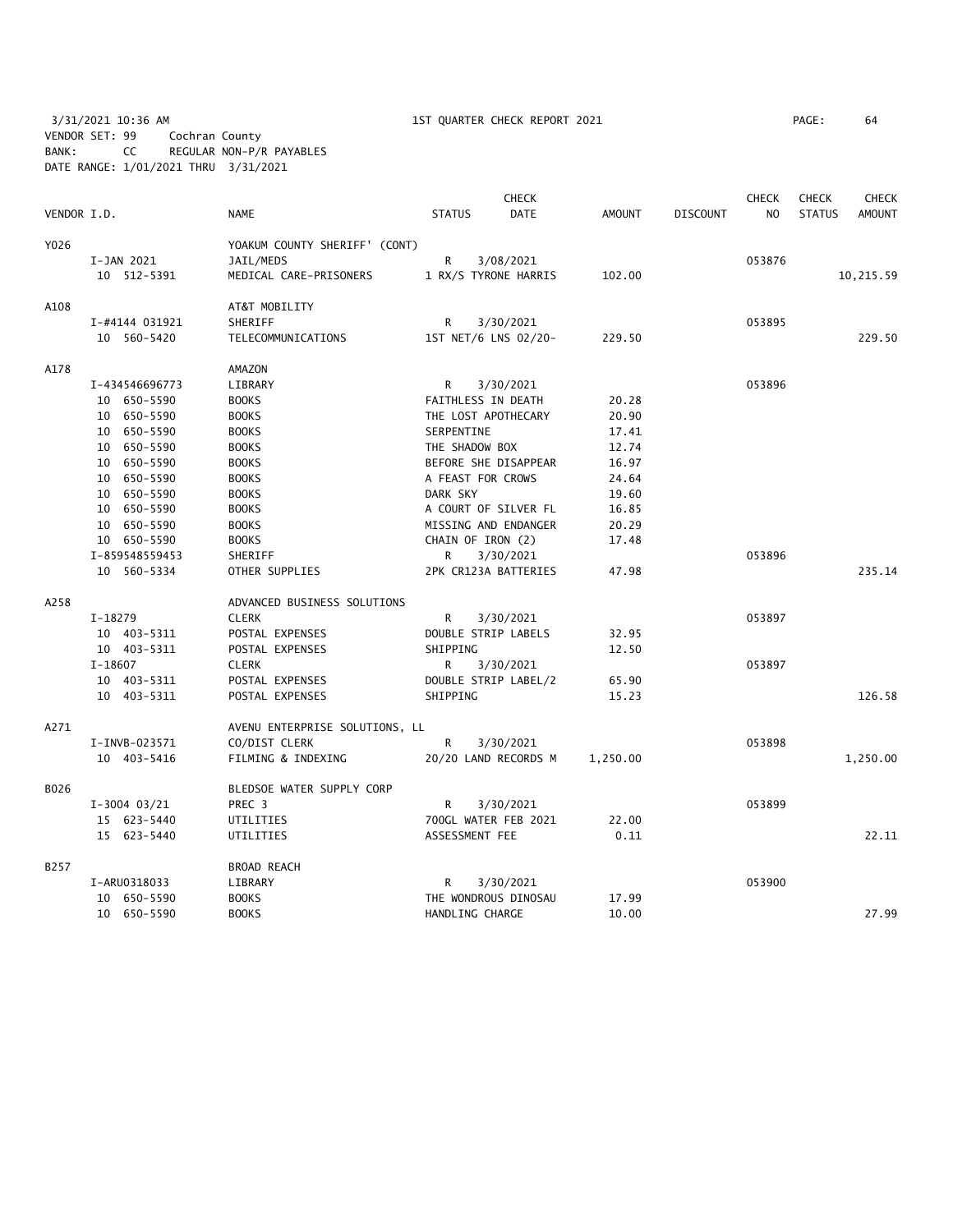3/31/2021 10:36 AM 1ST QUARTER CHECK REPORT 2021 PAGE: 65 VENDOR SET: 99 Cochran County BANK: CC REGULAR NON-P/R PAYABLES DATE RANGE: 1/01/2021 THRU 3/31/2021

|             |                                  |                                              |                     | <b>CHECK</b>            |               |                 | <b>CHECK</b>   | <b>CHECK</b>  | <b>CHECK</b>  |
|-------------|----------------------------------|----------------------------------------------|---------------------|-------------------------|---------------|-----------------|----------------|---------------|---------------|
| VENDOR I.D. |                                  | NAME                                         | <b>STATUS</b>       | <b>DATE</b>             | <b>AMOUNT</b> | <b>DISCOUNT</b> | N <sub>O</sub> | <b>STATUS</b> | <b>AMOUNT</b> |
| C022        |                                  | COMMERCIAL PRINTING COMPA                    |                     |                         |               |                 |                |               |               |
|             | $I-21831$                        | SHERIFF                                      | R                   | 3/30/2021               |               |                 | 053901         |               |               |
|             | 10 560-5310                      | OFFICE SUPPLIES                              |                     | 200 2-SIDED BUS CARD    | 48.00         |                 |                |               | 48.00         |
| C084        |                                  | CLERK, SEVENTH COURT OF APPEAL               |                     |                         |               |                 |                |               |               |
|             | I-FEB 21                         | STATE FEES                                   | $\mathsf{R}$        | 3/30/2021               |               |                 | 053902         |               |               |
|             | 90 000-2379.002                  | 7th Crt of Appeal Gov't22.2081DISTRICT COURT |                     |                         | 10.00         |                 |                |               | 10.00         |
| C371        |                                  | COCHRAN COUNTY TAX A/C                       |                     |                         |               |                 |                |               |               |
|             | I-15 CHEV#7843/2021 VETERANS SVC |                                              | R                   | 3/30/2021               |               |                 | 053903         |               |               |
|             | 10 405-5451                      | REPAIRS                                      | ST INSP FEE/15 CHEV |                         | 7.50          |                 |                |               | 7.50          |
| C414        |                                  | CARDMEMBER SERVICES                          |                     |                         |               |                 |                |               |               |
|             | I-T JACKSON 0321                 | TAX A/C                                      | R                   | 3/30/2021               |               |                 | 053904         |               |               |
|             | 10 499-5427                      | CONTINUING EDUCATION                         |                     | MEAL/LOGAN'S, AMA 2/8   | 13.90         |                 |                |               |               |
|             | 10 499-5427                      | CONTINUING EDUCATION                         |                     | MEAL/TEDDY JACKS, AMA   | 15.16         |                 |                |               |               |
|             | 10 499-5427                      | CONTINUING EDUCATION                         |                     | 2 NITES/COMFORT STES    | 136.80        |                 |                |               |               |
|             | 10 499-5427                      | CONTINUING EDUCATION                         | LODGING TAX         |                         | 20.52         |                 |                |               |               |
|             | 10 499-5427                      | CONTINUING EDUCATION                         |                     | MEAL/JORGE'S, AMA 2/8   | 15.41         |                 |                |               |               |
|             | 10 499-5427                      | CONTINUING EDUCATION                         |                     | MEAL/CKN XPRS, AMA 2/   | 7.46          |                 |                |               |               |
|             | 10 499-5427                      | CONTINUING EDUCATION                         |                     | AGEX/PBLC REC MGMT 2    | 30.00         |                 |                |               |               |
|             | 10 499-5427                      | CONTINUING EDUCATION                         |                     | AGEX/CUST SVC/PBLC T    | 30.00         |                 |                |               |               |
|             | 10 499-5427                      | CONTINUING EDUCATION                         | AGEX/FMLA 2/18      |                         | 30.00         |                 |                |               |               |
|             | 10 499-5427                      | CONTINUING EDUCATION                         |                     | AGEX/MVR SALES TAX C    | 30.00         |                 |                |               |               |
|             | 10 499-5427                      | CONTINUING EDUCATION                         |                     | AGEX/MFG HOUSING/BOA    | 30.00         |                 |                |               |               |
|             | 10 499-5427                      | CONTINUING EDUCATION                         | AGEX/ACCTING IN TAX |                         | 45.00         |                 |                |               | 404.25        |
| C415        |                                  | CITIBANK                                     |                     |                         |               |                 |                |               |               |
|             | I-SAN MRCS 12/20                 | SHERIFF                                      | R                   | 3/30/2021               |               |                 | 053905         |               |               |
|             | 10 560-5427                      | CONTINUING EDUCATION                         | 12/6-11/EMB STE/SAN |                         | 636.00        |                 |                |               |               |
|             | 10 560-5427                      | CONTINUING EDUCATION                         |                     | 6 LODGING TAX/J DE L    | 102.10        |                 |                |               |               |
|             | I-WTHRFRD 12/20                  | SHERIFF                                      | R                   | 3/30/2021               |               |                 | 053905         |               |               |
|             | 10 560-5427                      | CONTINUING EDUCATION                         |                     | 1 NITE/J RODRIGUEZ 1    | 40.00         |                 |                |               |               |
|             | 10 560-5427                      | CONTINUING EDUCATION                         | LODGING TAX         |                         | 6.00          |                 |                |               | 784.10        |
| C416        |                                  | BRANDY CRISWELL                              |                     |                         |               |                 |                |               |               |
|             | I-CPS#4616 030221                | DISTRICT COURT                               | R                   | 3/30/2021               |               |                 | 053906         |               |               |
|             | 10 435-5400                      | ATTORNEY AD LITEM                            |                     | PERM HRNG (PM) / CPS#46 | 300.00        |                 |                |               |               |
|             | I-CPS#4632 030221                | DISTRICT COURT                               | R                   | 3/30/2021               |               |                 | 053906         |               |               |
|             | 10 435-5400                      | ATTORNEY AD LITEM                            |                     | STATUS HRNG(C)/CPS#4    | 300.00        |                 |                |               | 600.00        |
| D048        |                                  | DATA-LINE OFFICE SYSTEMS                     |                     |                         |               |                 |                |               |               |
|             | I-IN127330                       | EXTENSION SVC                                | R                   | 3/30/2021               |               |                 | 053907         |               |               |
|             | 10 665-5411                      | MAINTENANCE CONTRACTS                        |                     | COPIER MAINT 3/5-4/4    | 33.00         |                 |                |               |               |
|             | I-IN127363                       | LIBRARY                                      | R                   | 3/30/2021               |               |                 | 053907         |               |               |
|             | 10 650-5411                      | MAINTENANCE CONTRACTS                        |                     | COPIER MAINT 3/21-4/    | 37.50         |                 |                |               |               |
|             | 10 650-5411                      | MAINTENANCE CONTRACTS                        |                     | 240 COLOR COPIES 2/2    | 24.00         |                 |                |               | 94.50         |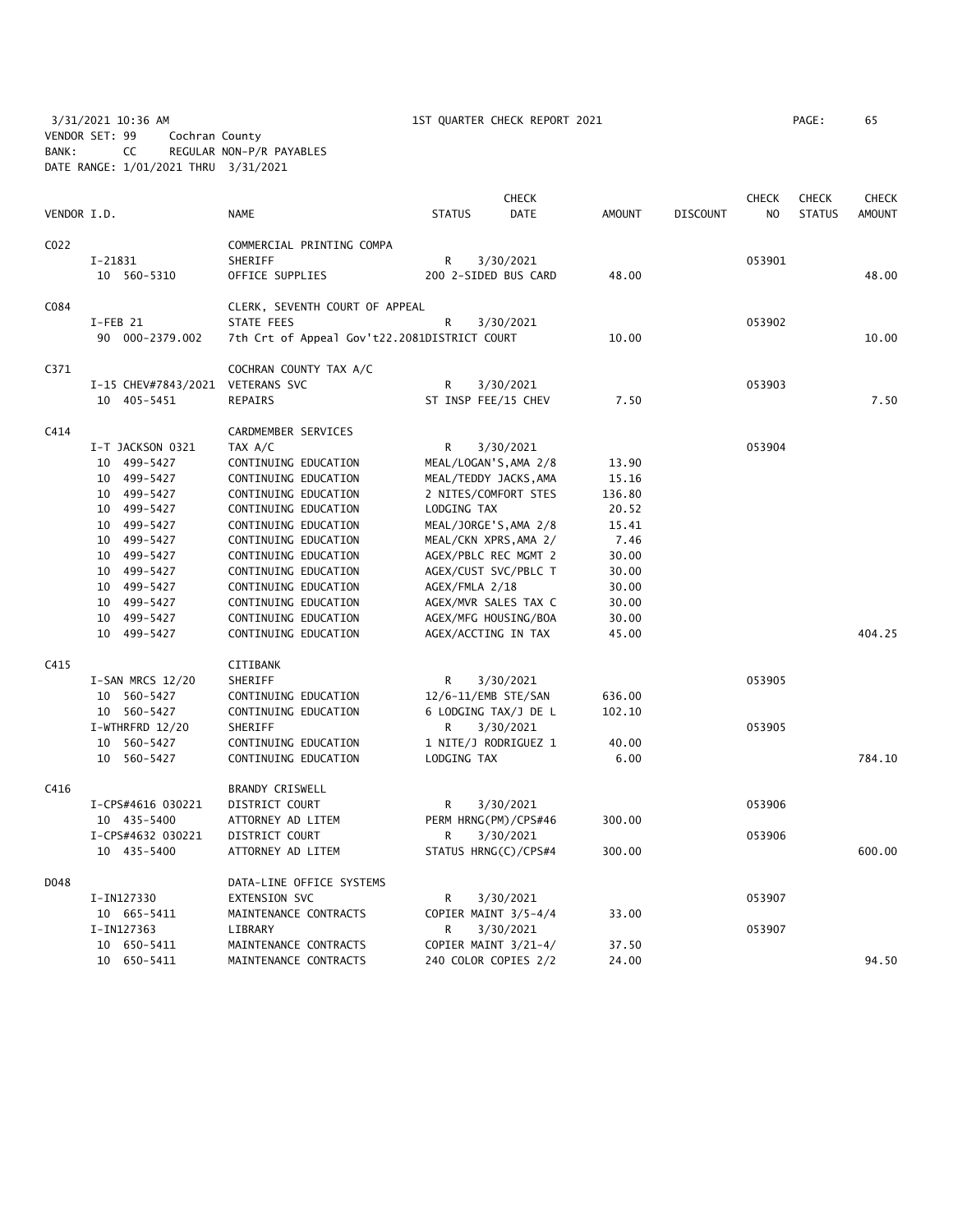## 3/31/2021 10:36 AM 1ST QUARTER CHECK REPORT 2021 PAGE: 66 VENDOR SET: 99 Cochran County BANK: CC REGULAR NON-P/R PAYABLES DATE RANGE: 1/01/2021 THRU 3/31/2021

|             |                     |                             |                       | <b>CHECK</b> |               |                 | <b>CHECK</b>   | <b>CHECK</b>  | <b>CHECK</b>  |
|-------------|---------------------|-----------------------------|-----------------------|--------------|---------------|-----------------|----------------|---------------|---------------|
| VENDOR I.D. |                     | <b>NAME</b>                 | <b>STATUS</b>         | <b>DATE</b>  | <b>AMOUNT</b> | <b>DISCOUNT</b> | N <sub>O</sub> | <b>STATUS</b> | <b>AMOUNT</b> |
| D196        |                     | JORGE DE LA CRUZ, SHERIFF   |                       |              |               |                 |                |               |               |
|             | I-032621            | SHERIFF                     | R                     | 3/30/2021    |               |                 | 053908         |               |               |
|             | 10 560-5451         | MACHINERY-NON-OFFICE REPAIR | VEHICLE REGIS UNIT#9  |              | 7.50          |                 |                |               |               |
|             | 10 560-5451         | MACHINERY-NON-OFFICE REPAIR | VEHICLE REGIS UNIT#9  |              | 7.50          |                 |                |               |               |
|             | $I - 3/9/21$        | <b>JAIL</b>                 | R                     | 3/30/2021    |               |                 | 053908         |               |               |
|             | 10 512-5391         | MEDICAL CARE-PRISONERS      | PEPTO BISMOL/FAM\$ 3/ |              | 5.25          |                 |                |               |               |
|             | $I-GRO$ 03/23/21    | JAIL                        | R                     | 3/30/2021    |               |                 | 053908         |               |               |
|             | 10 512-5333         | FOOD-PRISONERS              | 2-16 OZ PASTA/FAM\$ 3 |              | 2.00          |                 |                |               |               |
|             | 10 512-5392         | MISCELLANEOUS SUPPLIES      | CLEANING GLOVES/FAM\$ |              | 2.00          |                 |                |               |               |
|             | 10 512-5392         | MISCELLANEOUS SUPPLIES      | SALES TAX/FAM\$ 3/16  |              | 0.16          |                 |                |               |               |
|             | 10 512-5333         | FOOD-PRISONERS              | 1DZ EGGS/ALLSUPS 3/1  |              | 1.59          |                 |                |               |               |
|             | 10 512-5333         | FOOD-PRISONERS              | LETTUCE/ALLSUPS 3/19  |              | 2.59          |                 |                |               |               |
|             | 10 512-5333         | FOOD-PRISONERS              | 2 HB BUNS/ALLSUPS 3/  |              | 2.98          |                 |                |               |               |
|             | 10<br>512-5333      | FOOD-PRISONERS              | 40 BIMBO BREAD 3/15   |              | 74.40         |                 |                |               | 105.97        |
| D207        |                     | DUFFY LAW FIRM, PC          |                       |              |               |                 |                |               |               |
|             | I-CPS#4587 030221   | DISTRICT COURT              | R                     | 3/30/2021    |               |                 | 053909         |               |               |
|             | 10 435-5400         | ATTORNEY AD LITEM           | PERM HRNG(C)/CPS#458  |              | 300.00        |                 |                |               |               |
|             | I-CPS#4632 030221   | DISTRICT COURT              | R                     | 3/30/2021    |               |                 | 053909         |               |               |
|             | 10 435-5400         | ATTORNEY AD LITEM           | STATUS HRNG(PM)/CPS#  |              | 300.00        |                 |                |               | 600.00        |
| E017        |                     | ELLIS AND SON INC           |                       |              |               |                 |                |               |               |
|             | I-A VASQUEZ 121820  | JUSTICE OF PEACE            | R                     | 3/30/2021    |               |                 | 053910         |               |               |
|             | 10 455-5405         | AUTOPSY                     | RMVL/ADRIAN VASQUEZ   |              | 95.00         |                 |                |               |               |
|             | 10 455-5405         | AUTOPSY                     | BODY BAG              |              | 60.00         |                 |                |               |               |
|             | 10 455-5405         | AUTOPSY                     | XPRT TO LBK           |              | 87.50         |                 |                |               |               |
|             | I-D E MURPHY 111920 | WELFARE/JUSTICE OF PEACE    | R                     | 3/30/2021    |               |                 | 053910         |               |               |
|             | 10 640-5499         | MISCELLANEOUS               | INDIGENT CREMATION    |              | 1,500.00      |                 |                |               |               |
|             | 10 455-5405         | AUTOPSY                     | RMVL/DANIEL E MURPHY  |              | 95.00         |                 |                |               |               |
|             | 10 455-5405         | <b>AUTOPSY</b>              | BODY BAG              |              | 60.00         |                 |                |               |               |
|             | 10 455-5405         | <b>AUTOPSY</b>              | XPRT TO LBK           |              | 87.50         |                 |                |               |               |
|             | I-E LOPEZ 112520    | JUSTICE OF PEACE            | R                     | 3/30/2021    |               |                 | 053910         |               |               |
|             | 10 455-5405         | AUTOPSY                     | RMVL/ELIJIO LOPEZ 11  |              | 95.00         |                 |                |               |               |
|             | 455-5405<br>10      | <b>AUTOPSY</b>              | BODY BAG              |              | 60.00         |                 |                |               |               |
|             | 10 455-5405         | <b>AUTOPSY</b>              | XPRT TO LBK           |              | 87.50         |                 |                |               | 2,227.50      |
| E057        |                     | ELECTION SYSTEMS & SOFTWARE |                       |              |               |                 |                |               |               |
|             | I-1182844           | ELECTIONS/WFC               | R                     | 3/30/2021    |               |                 | 053911         |               |               |
|             | 89 492-5335         | ELECTION SUPPLIES           | 500 THERMAL BALLOTS   |              | 62.50         |                 |                |               |               |
|             | 89 492-5335         | ELECTION SUPPLIES           | SHIPPING              |              | 16.75         |                 |                |               |               |
|             | I-1183297           | ELECTIONS/WFC               | R.                    | 3/30/2021    |               |                 | 053911         |               |               |
|             | 89 492-5335         | ELECTION SUPPLIES           | PRECINCT KIT/EARLY V  |              | 37.98         |                 |                |               |               |
|             | 89 492-5335         | ELECTION SUPPLIES           | PRECINCT KIT/ELECT D  |              | 33.68         |                 |                |               |               |
|             | 89 492-5335         | ELECTION SUPPLIES           | SHIPPING              |              | 17.59         |                 |                |               |               |
|             | I-1183533           | ELECTIONS/WFC               | R                     | 3/30/2021    |               |                 | 053911         |               |               |
|             | 89 492-5335         | ELECTION SUPPLIES           | LANGUAGE SET UP/ENGL  |              | 367.50        |                 |                |               |               |
|             | 89 492-5335         | ELECTION SUPPLIES           | CANDIDATES/YES-NO/6   |              | 64.50         |                 |                |               |               |
|             | 89 492-5335         | ELECTION SUPPLIES           | CONTESTS/ISSUES       |              | 17.85         |                 |                |               |               |
|             |                     |                             |                       |              |               |                 |                |               |               |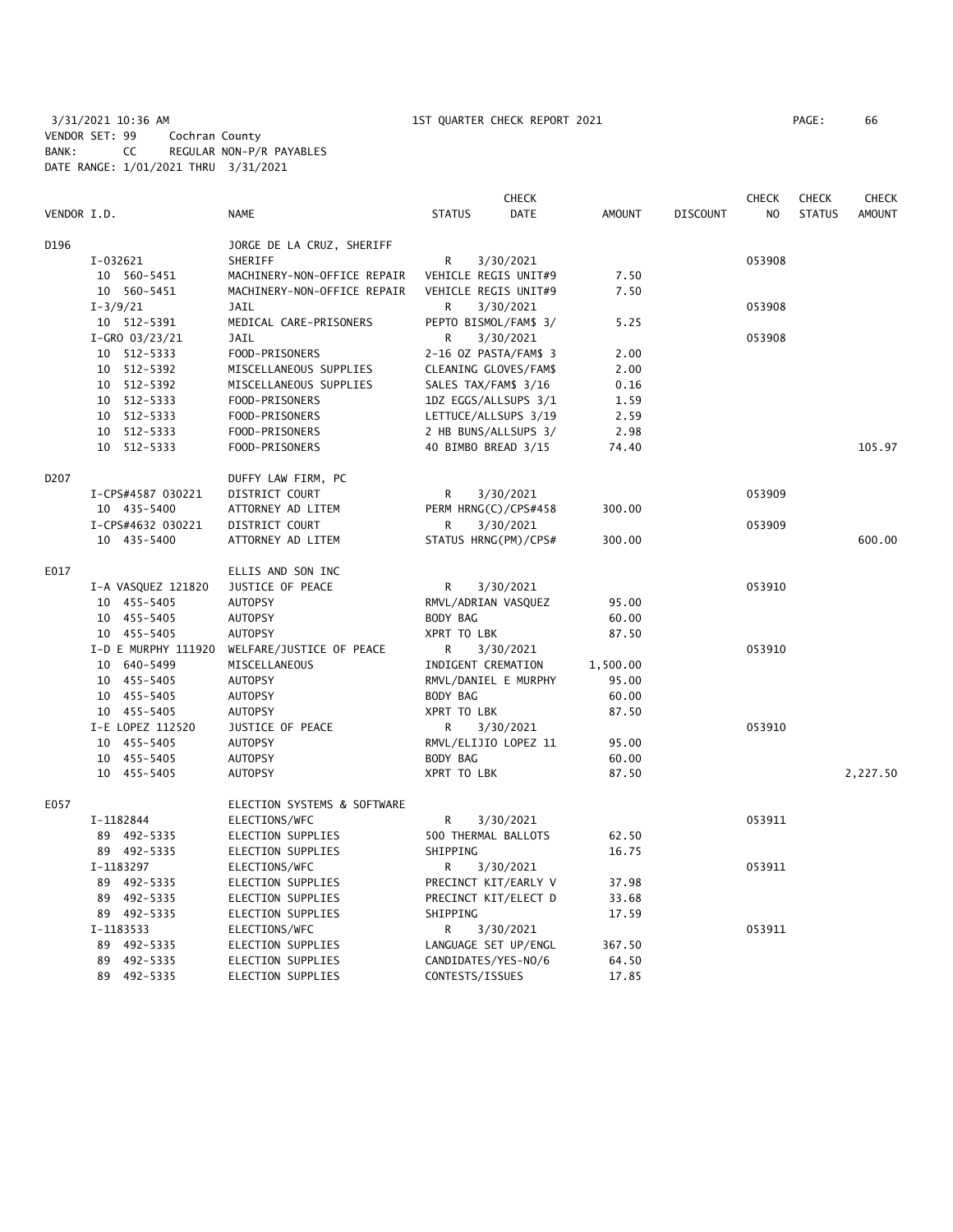3/31/2021 10:36 AM 1ST QUARTER CHECK REPORT 2021 PAGE: 67 VENDOR SET: 99 Cochran County BANK: CC REGULAR NON-P/R PAYABLES DATE RANGE: 1/01/2021 THRU 3/31/2021

|             |                                  |                               |                     | <b>CHECK</b>         |               |                 | <b>CHECK</b>   | <b>CHECK</b>  | <b>CHECK</b>  |
|-------------|----------------------------------|-------------------------------|---------------------|----------------------|---------------|-----------------|----------------|---------------|---------------|
| VENDOR I.D. |                                  | <b>NAME</b>                   | <b>STATUS</b>       | DATE                 | <b>AMOUNT</b> | <b>DISCOUNT</b> | N <sub>O</sub> | <b>STATUS</b> | <b>AMOUNT</b> |
| E057        |                                  | ELECTION SYSTEMS & SOF (CONT) |                     |                      |               |                 |                |               |               |
|             | I-1183533                        | ELECTIONS/WFC                 | $\mathsf{R}$        | 3/30/2021            |               |                 | 053911         |               |               |
|             | 89 492-5335                      | ELECTION SUPPLIES             | <b>BALLOT FACES</b> |                      | 16.55         |                 |                |               |               |
|             | 89 492-5335                      | ELECTION SUPPLIES             |                     | LANGUAGE SETUP/SPANI | 367.50        |                 |                |               |               |
|             | 89 492-5335                      | ELECTION SUPPLIES             | CANDIDATES/YES-NO/6 |                      | 64.50         |                 |                |               |               |
|             | 89 492-5335                      | ELECTION SUPPLIES             | CONTESTS/ISSUES     |                      | 17.85         |                 |                |               |               |
|             | 89 492-5335                      | ELECTION SUPPLIES             | <b>BALLOT FACES</b> |                      | 16.55         |                 |                |               |               |
|             | 89 492-5335                      | ELECTION SUPPLIES             | ADMIN COLL SURCHG   |                      | 70.00         |                 |                |               |               |
|             | I-1183541                        | ELECTIONS/WFC                 | R                   | 3/30/2021            |               |                 | 053911         |               |               |
|             | 89 492-5335                      | ELECTION SUPPLIES             |                     | LAYOUT CHG 1-500 FAC |               |                 |                |               |               |
| 89 492-5335 |                                  | ELECTION SUPPLIES             | ADMIN COLL SURCHG   |                      | 3.00          |                 |                |               |               |
|             | I-1183791<br>ELECTIONS/MRTN      |                               | R                   | 3/30/2021            |               |                 | 053911         |               |               |
|             | 89 491-5335                      | ELECTION SUPPLIES             |                     | 1 PRECINCT KIT EARLY |               |                 |                |               |               |
|             | 89 491-5335<br>ELECTION SUPPLIES |                               |                     | 1 PRECINCT KIT ELECT | 20.78         |                 |                |               |               |
|             | 89 491-5335                      | ELECTION SUPPLIES             | SHIPPING            |                      | 16.51         |                 |                |               |               |
|             | I-1183827<br>ELECTIONS/MRTN      |                               | R                   | 3/30/2021            |               |                 | 053911         |               |               |
|             | 89 491-5335<br>ELECTION SUPPLIES |                               | LANGUAGE SET UP     |                      | 367.50        |                 |                |               |               |
|             | 89 491-5335                      | ELECTION SUPPLIES             |                     | 14 CANDIDATES YES/NO | 150.50        |                 |                |               |               |
|             | 89 491-5335                      | ELECTION SUPPLIES             | 2 CONTESTS/ISSUES   |                      | 35.70         |                 |                |               |               |
|             | 89 491-5335                      | ELECTION SUPPLIES             | 2 BALLOT FACES      |                      | 33.10         |                 |                |               |               |
|             | 89 491-5335                      | ELECTION SUPPLIES             | LANGUAGE SET UP     |                      | 367.50        |                 |                |               |               |
|             | 89 491-5335                      | ELECTION SUPPLIES             |                     | 14 CANDIDATES YES/NO | 150.50        |                 |                |               |               |
|             | 89 491-5335                      | ELECTION SUPPLIES             | 2 CONTESTS/ISSUES   |                      | 35.70         |                 |                |               |               |
|             | 89 491-5335                      | ELECTION SUPPLIES             | 2 BALLOT FACES      |                      | 33.10         |                 |                |               |               |
|             | 89 491-5335                      | ELECTION SUPPLIES             | ADMI COLL SURCHG    |                      | 88.00         |                 |                |               |               |
|             | I-1183843                        | ELECTIONS/MRTN                | R                   | 3/30/2021            |               |                 | 053911         |               |               |
|             | 89 491-5335                      | ELECTION SUPPLIES             |                     | 2 LAYOUT CHG 1-500 F | 77.20         |                 |                |               |               |
|             | 89 491-5335                      | <b>ELECTION SUPPLIES</b>      | ADMIN COLL SURCHG   |                      | 6.00          |                 |                |               | 2,627.58      |
| F238        |                                  | FRANCOTYP-POSTALIA, INC       |                     |                      |               |                 |                |               |               |
|             | I-RI104806581                    | ELECTIONS                     | R                   | 3/30/2021            |               |                 | 053912         |               |               |
|             | 10 490-5311                      | POSTAL EXPENSES               |                     | PINWHEEL LBL 600-MYM | 28.00         |                 |                |               |               |
|             | 10 490-5311                      | POSTAL EXPENSES               | RED INK             |                      | 124.00        |                 |                |               |               |
|             | 10 490-5311                      | POSTAL EXPENSES               | SHIPPING 2/26/21    |                      | 20.00         |                 |                |               | 172.00        |
| G031        |                                  | GRAINGER                      |                     |                      |               |                 |                |               |               |
|             | I-9841436430                     | NON-DEPT'L                    | R                   | 3/30/2021            |               |                 | 053913         |               |               |
|             | 10 409-5300                      | COUNTY-WIDE SUPPLIES          | 2DZ D BATTERY       |                      | 14.50         |                 |                |               |               |
|             | 10 409-5300                      | COUNTY-WIDE SUPPLIES          |                     | 3PK CR2 BATTERY 2/PK | 26.85         |                 |                |               | 41.35         |
| G161        | GEBO'S CREDIT CORPORATION        |                               |                     |                      |               |                 |                |               |               |
|             | I-977762/3                       | SHERIFF                       | R                   | 3/30/2021            |               |                 | 053914         |               |               |
|             | 10 560-5334                      | OTHER SUPPLIES                |                     | 20 RDS FRONTIER AMMO | 579.50        |                 |                |               | 579.50        |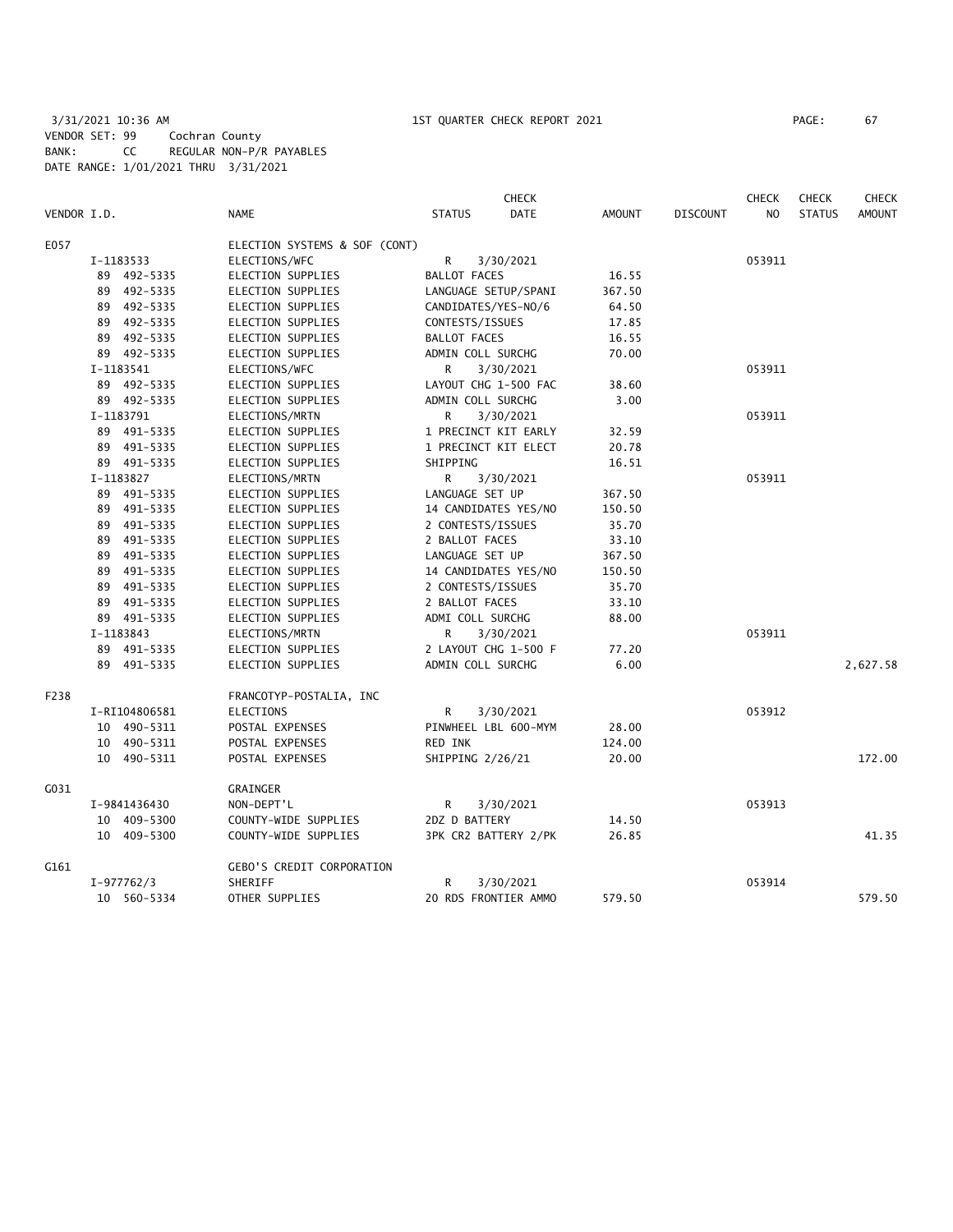3/31/2021 10:36 AM 1ST QUARTER CHECK REPORT 2021 PAGE: 68 VENDOR SET: 99 Cochran County BANK: CC REGULAR NON-P/R PAYABLES DATE RANGE: 1/01/2021 THRU 3/31/2021

|             |                            |                                                      |                       | <b>CHECK</b>          |               |                 | <b>CHECK</b>   | <b>CHECK</b>  | <b>CHECK</b>  |
|-------------|----------------------------|------------------------------------------------------|-----------------------|-----------------------|---------------|-----------------|----------------|---------------|---------------|
| VENDOR I.D. |                            | <b>NAME</b>                                          | <b>STATUS</b>         | <b>DATE</b>           | <b>AMOUNT</b> | <b>DISCOUNT</b> | N <sub>O</sub> | <b>STATUS</b> | <b>AMOUNT</b> |
| G249        |                            | <b>GULF COAST TRADES CENTER</b>                      |                       |                       |               |                 |                |               |               |
|             | I-2013045463               | JUVENILE PROBATION                                   | R                     | 3/30/2021             |               |                 | 053915         |               |               |
|             | 17 573-5413.004            | Other Placements                                     |                       | 28 DAYS(N)/JUV#866    | 3,029.04      |                 |                |               | 3,029.04      |
| G278        |                            | ELIAS J GARCIA LLC                                   |                       |                       |               |                 |                |               |               |
|             | I-CPS#4581 030221          | DISTRICT COURT                                       | R                     | 3/30/2021             |               |                 | 053916         |               |               |
|             | 10 435-5400                | ATTORNEY AD LITEM                                    |                       | PERM HRNG(C)/CPS#458  | 300.00        |                 |                |               |               |
|             | I-CPS#4587 030221          | DISTRICT COURT                                       | R                     | 3/30/2021             |               |                 | 053916         |               |               |
|             | 10 435-5400                | ATTORNEY AD LITEM                                    |                       | PERM HRNG(C)/CPS#458  | 300.00        |                 |                |               |               |
|             | I-CPS#4616 030221          | DISTRICT COURT                                       | R                     | 3/30/2021             |               |                 | 053916         |               |               |
|             | 10 435-5400                | ATTORNEY AD LITEM                                    |                       | PERM(C)/CPS#4616 3/2  | 300.00        |                 |                |               | 900.00        |
| H026        |                            | RICHARD L. HUSEN, ATTY.                              |                       |                       |               |                 |                |               |               |
|             | $I$ -#1679/PETTY           | DISTRICT COURT                                       | R                     | 3/30/2021             |               |                 | 053917         |               |               |
|             | 10 435-5400                | ATTORNEY AD LITEM                                    |                       | PLEA(F)/AUDREY PETTY  | 375.00        |                 |                |               | 375.00        |
| H126        |                            | HOLLAND'S OFFICE TECHNOLOGIES                        |                       |                       |               |                 |                |               |               |
|             | I-00144455                 | <b>JAIL</b>                                          | R                     | 3/30/2021             |               |                 | 053918         |               |               |
|             | 10 512-5310                | OFFICE SUPPLIES                                      | TONER/BLK             |                       | 88.20         |                 |                |               |               |
|             | 10 512-5310                | OFFICE SUPPLIES                                      | SHIPPING              |                       | 13.52         |                 |                |               | 101.72        |
| H324        |                            | HILLIARD OFFICE SOLUTIONS, LTD                       |                       |                       |               |                 |                |               |               |
|             | $I - 577548$               | NON-DEPT'L                                           | R                     | 3/30/2021             |               |                 | 053919         |               |               |
|             | 10 409-5424                | INTERNET TECHNOLOGY SVCS                             | TECH SERVICES/100     |                       | 9,000.00      |                 |                |               |               |
|             | 10 409-5424                | INTERNET TECHNOLOGY SVCS                             |                       | BLUE CABLE/15,000 FT  | 5,250.00      |                 |                |               |               |
|             | 10 409-5424                | INTERNET TECHNOLOGY SVCS                             |                       | KEY CONNECT PORT/3    | 225.00        |                 |                |               |               |
|             | 10 409-5424                | INTERNET TECHNOLOGY SVCS                             | MODULAR JACK/10       |                       | 1,850.00      |                 |                |               |               |
|             | 10 409-5424                | INTERNET TECHNOLOGY SVCS                             | FACEPLATE/75          |                       | 168.75        |                 |                |               |               |
|             | 10 409-5424                | INTERNET TECHNOLOGY SVCS                             | SURFACE MOUNT/60      |                       | 480.00        |                 |                |               |               |
|             | 10 409-5424                | INTERNET TECHNOLOGY SVCS                             | 8FT RACEWAY/60        |                       | 1,080.00      |                 |                |               |               |
|             | 10 409-5424<br>10 409-5424 | INTERNET TECHNOLOGY SVCS<br>INTERNET TECHNOLOGY SVCS | MISC SUPPLIES         |                       | 1,100.00      |                 |                |               |               |
|             | I-580087                   | NON-DEPT'L                                           | TRAVEL & LODGING<br>R | 3/30/2021             | 1,000.00      |                 | 053919         |               |               |
|             | 10 409-5424                | INTERNET TECHNOLOGY SVCS                             |                       | MERAKI MX100 CLOUD    | 2,997.46      |                 |                |               |               |
|             | 10 409-5424                | INTERNET TECHNOLOGY SVCS                             |                       | MERAKI MX100 ADVANCE  | 5,948.75      |                 |                |               |               |
|             | 10 409-5424                | INTERNET TECHNOLOGY SVCS                             |                       | MERAKI MG21 CELLULAR  | 651.06        |                 |                |               |               |
|             | 10 409-5424                | INTERNET TECHNOLOGY SVCS                             |                       | MERAKI MS120-48LP LI  | 310.03        |                 |                |               |               |
|             | 10 409-5424                | INTERNET TECHNOLOGY SVCS                             |                       | MERAKI MS 120 MANAGE  | 2,341.78      |                 |                |               |               |
|             | 10 409-5424                | INTERNET TECHNOLOGY SVCS                             |                       | MERAKI MS120 LICENSE  | 265.50        |                 |                |               |               |
|             | 10 409-5424                | INTERNET TECHNOLOGY SVCS                             |                       | MERAKI MS 120 MANAGE  | 1,734.83      |                 |                |               |               |
|             | 10 409-5424                | INTERNET TECHNOLOGY SVCS                             |                       | MERAKI MG21 LICENSE   | 170.04        |                 |                |               |               |
|             | 10 409-5424                | INTERNET TECHNOLOGY SVCS                             | 1500VA SNMP           |                       | 685.87        |                 |                |               |               |
|             | 409-5424<br>10             | INTERNET TECHNOLOGY SVCS                             |                       | TRIPPLETE RACK MOUNT  | 356.90        |                 |                |               |               |
|             | 10 409-5424                | INTERNET TECHNOLOGY SVCS                             |                       | IT LABOR/10 HRS @ \$1 | 1,500.00      |                 |                |               | 37, 115.97    |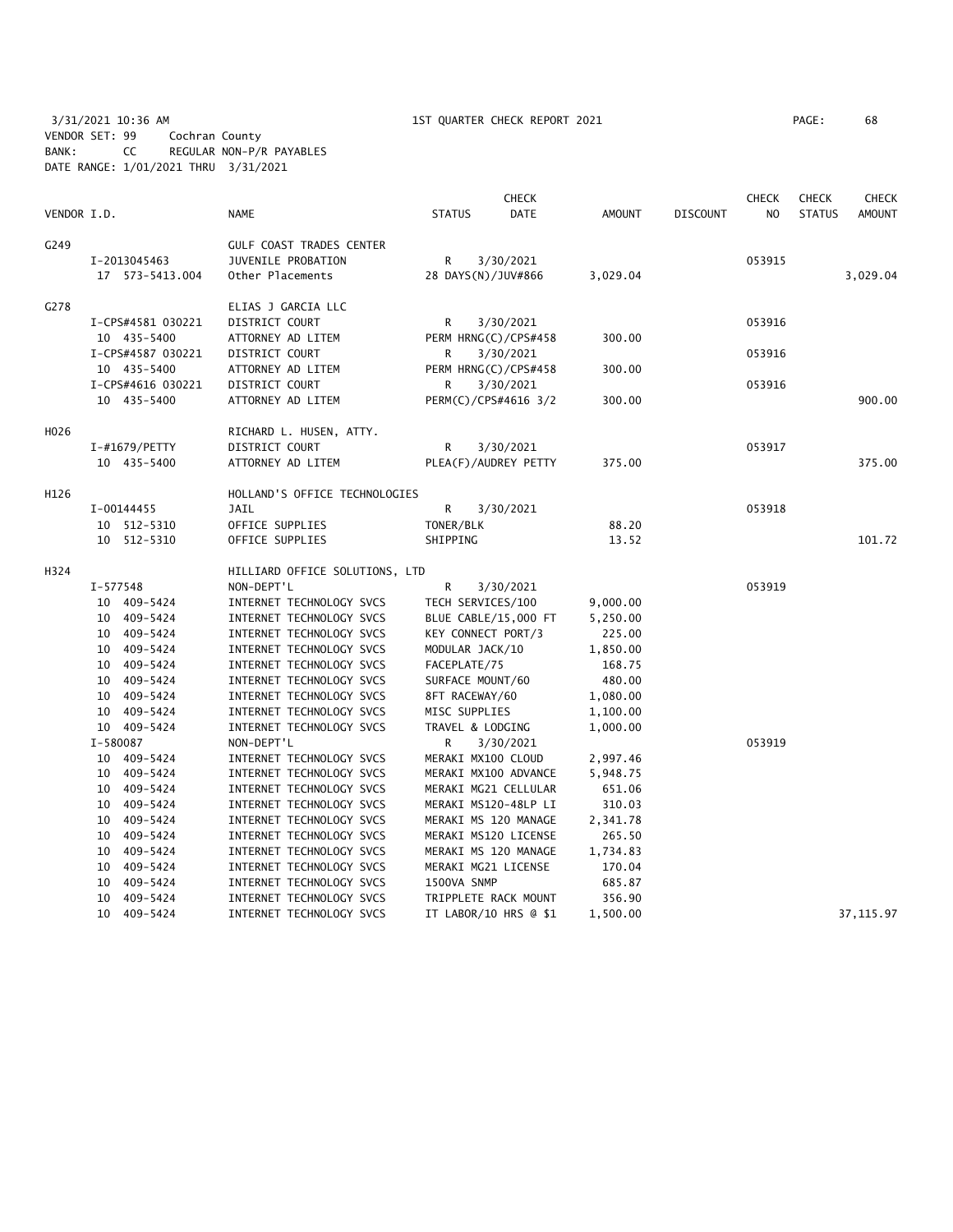3/31/2021 10:36 AM 1ST QUARTER CHECK REPORT 2021 PAGE: 69 VENDOR SET: 99 Cochran County BANK: CC REGULAR NON-P/R PAYABLES DATE RANGE: 1/01/2021 THRU 3/31/2021

| VENDOR I.D. |                                   | <b>NAME</b>                    | <b>STATUS</b>        | <b>CHECK</b><br><b>DATE</b>       | <b>AMOUNT</b> | <b>DISCOUNT</b> | <b>CHECK</b><br>N <sub>O</sub> | <b>CHECK</b><br><b>STATUS</b> | <b>CHECK</b><br><b>AMOUNT</b> |
|-------------|-----------------------------------|--------------------------------|----------------------|-----------------------------------|---------------|-----------------|--------------------------------|-------------------------------|-------------------------------|
| L189        |                                   | HOCKLEY COUNTY PUBLISHING CO.I |                      |                                   |               |                 |                                |                               |                               |
|             | I-LIBRARY 2021                    | LIBRARY                        | R                    | 3/30/2021                         |               |                 | 053920                         |                               |                               |
|             | 10 650-5590                       | <b>BOOKS</b>                   | 1 YR SUBSCRIPTION/NE |                                   | 45.00         |                 |                                |                               | 45.00                         |
| L218        |                                   | LEADSONLINE, LLC               |                      |                                   |               |                 |                                |                               |                               |
|             | I-317560                          | SHERIFF                        | R                    | 3/30/2021                         |               |                 | 053921                         |                               |                               |
|             | 10 560-5310                       | OFFICE SUPPLIES                | INVSTG SYS ONLINE DB |                                   | 1,578.00      |                 |                                |                               | 1,578.00                      |
| M289        |                                   | MARCELO RODRIGUEZ dba          |                      |                                   |               |                 |                                |                               |                               |
|             | I-099283                          | PREC 4                         | R                    | 3/30/2021                         |               |                 | 053922                         |                               |                               |
|             | 15 624-5451                       | REPAIRS                        | R/R DRIVELINE/00 PB# |                                   | 1,497.80      |                 |                                |                               |                               |
|             | 15 624-5451                       | REPAIRS                        | SVC CALL             |                                   | 575.00        |                 |                                |                               | 2,072.80                      |
| M304        |                                   | JESSE MENDEZ                   |                      |                                   |               |                 |                                |                               |                               |
|             | I-#1696/G MENDOZA                 | DISTRICT COURT                 | R                    | 3/30/2021                         |               |                 | 053923                         |                               |                               |
|             | 10 435-5400                       | ATTORNEY AD LITEM              |                      | PLEA(F)/GABRIEL MEND              | 375.00        |                 |                                |                               | 375.00                        |
| M348        |                                   | JENNIFER MIRLL, PLLC           |                      |                                   |               |                 |                                |                               |                               |
|             | I-CPS#4581 032221                 | DISTRICT COURT                 | R                    | 3/30/2021                         |               |                 | 053924                         |                               |                               |
|             | 10 435-5400                       | ATTORNEY AD LITEM              |                      | PERM HRNG(C)/CPS3458              | 300.00        |                 |                                |                               |                               |
|             | I-CPS#4587 030221                 | DISTRICT COURT                 | R                    | 3/30/2021                         |               |                 | 053924                         |                               |                               |
|             | 10 435-5400                       | ATTORNEY AD LITEM              | FINAL HRNG(PM)/CPS#4 |                                   | 300.00        |                 |                                |                               |                               |
|             | I-CPS#4632 030221                 | DISTRICT COURT                 | R                    | 3/30/2021                         |               |                 | 053924                         |                               |                               |
|             | 10 435-5400                       | ATTORNEY AD LITEM              | STATUS HRNG(PF)/CPS3 |                                   | 300.00        |                 |                                |                               | 900.00                        |
| 0013        |                                   | OLD REPUBLIC SURETY COMPA      |                      |                                   |               |                 |                                |                               |                               |
|             | I-NOTARY/BLACKSTOCK               | ELECTIONS                      | R                    | 3/30/2021                         |               |                 | 053925                         |                               |                               |
|             | 10 490-5480<br>I-NOTARY/JACKSON21 | BONDS & NOTARY FEES<br>TAX A/C | R                    | NOTARY BOND/M BLACKS<br>3/30/2021 | 50.00         |                 | 053925                         |                               |                               |
|             | 10 499-5480                       | BONDS & NOTARY FEES            | NOTARY BND RNW/TREVA |                                   | 50.00         |                 |                                |                               |                               |
|             | I-NOTARY/MENDOZA21                | TAX A/C                        | R                    | 3/30/2021                         |               |                 | 053925                         |                               |                               |
|             | 10 499-5480                       | <b>BONDS &amp; NOTARY FEES</b> | NOTARY BND RNW/DIXIE |                                   | 50.00         |                 |                                |                               | 150.00                        |
| 0107        |                                   | OGS TECHNOLOGIES, INC.         |                      |                                   |               |                 |                                |                               |                               |
|             | I-0000233713                      | SHERIFF                        | R                    | 3/30/2021                         |               |                 | 053926                         |                               |                               |
|             | 10 560-5205                       | UNIFORMS                       |                      | 5-PT STAR, GOLD; CHRI             | 52.00         |                 |                                |                               |                               |
|             | 10 560-5205                       | UNIFORMS                       | SHIPPING             |                                   | 24.37         |                 |                                |                               | 76.37                         |
| P007        |                                   | PAYROLL CLEARING ACCT          |                      |                                   |               |                 |                                |                               |                               |
|             | I-1ST QTR 2021                    | WORKERS COMP/ALL DEPTS         | R                    | 3/30/2021                         |               |                 | 053927                         |                               |                               |
|             | 10 400-5204                       | WORKERS' COMPENSATION          | W/C QTRLY DEPOSIT-CN |                                   | 40.87         |                 |                                |                               |                               |
|             | 10 403-5204                       | WORKERS' COMPENSATION          | W/C QTRLY DEPOSIT-CL |                                   | 57.75         |                 |                                |                               |                               |
|             | 10 435-5204                       | WORKERS' COMPENSATION          | W/C QTRLY DEPOSIT-DI |                                   | 11.52         |                 |                                |                               |                               |
|             | 10 455-5204                       | WORKERS' COMPENSATION          | W/C QRTRLY DEPOSIT-J |                                   | 26.68         |                 |                                |                               |                               |
|             | 10 475-5204                       | WORKERS' COMPENSATION          | W/C QTRLY DEPOSIT-CN |                                   | 7.65          |                 |                                |                               |                               |
|             | 10 476-5204                       | WORKERS' COMPENSATION          | W/C QTRLY DEPOSIT-DI |                                   | 27.89         |                 |                                |                               |                               |
|             | 10 490-5204                       | WORKERS' COMPENSATION          | W/C QTRLY DEPOSIT-EL |                                   | 12.68         |                 |                                |                               |                               |

10 495-5204 WORKERS' COMPENSATION W/C QTRLY DEPOSIT-AU 34.69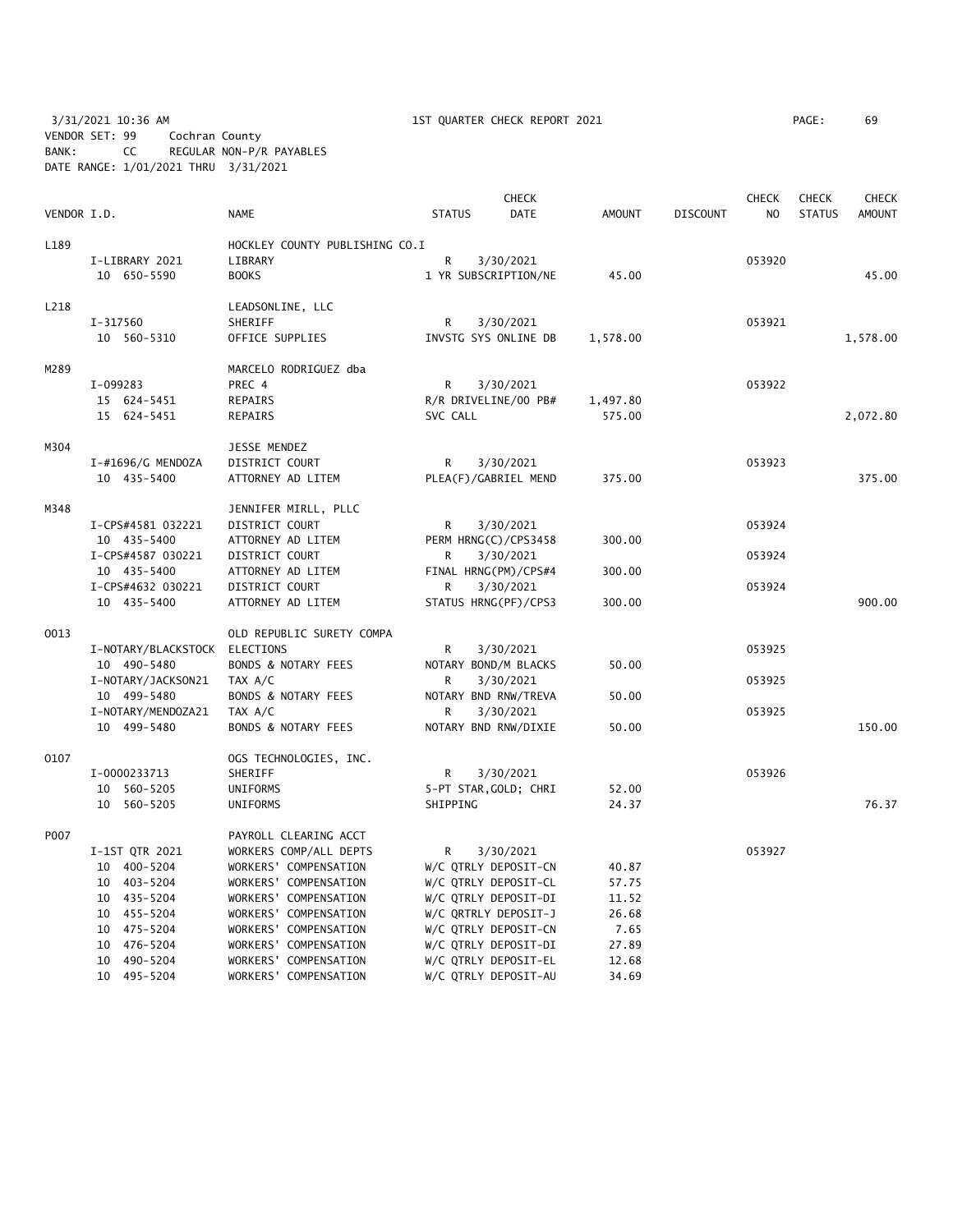3/31/2021 10:36 AM 1ST QUARTER CHECK REPORT 2021 PAGE: 70 VENDOR SET: 99 Cochran County BANK: CC REGULAR NON-P/R PAYABLES DATE RANGE: 1/01/2021 THRU 3/31/2021

|             |    |                             |                              |                 | <b>CHECK</b>         |           |                 | <b>CHECK</b> | <b>CHECK</b>  | <b>CHECK</b>  |
|-------------|----|-----------------------------|------------------------------|-----------------|----------------------|-----------|-----------------|--------------|---------------|---------------|
| VENDOR I.D. |    |                             | NAME                         | <b>STATUS</b>   | <b>DATE</b>          | AMOUNT    | <b>DISCOUNT</b> | NO.          | <b>STATUS</b> | <b>AMOUNT</b> |
| P007        |    |                             | PAYROLL CLEARING ACCT (CONT) |                 |                      |           |                 |              |               |               |
|             |    | I-1ST QTR 2021              | WORKERS COMP/ALL DEPTS       | R               | 3/30/2021            |           |                 | 053927       |               |               |
|             |    | 10 497-5204                 | WORKERS' COMPENSATION        |                 | W/C QTRLY DEPOSIT-TR | 35.11     |                 |              |               |               |
|             |    | 10 499-5204                 | WORKERS' COMPENSATION        |                 | W/C QTRLY DEPOSIT-TA | 68.44     |                 |              |               |               |
|             |    | 10 510-5204                 | WORKERS' COMPENSATION        |                 | W/C QTRLY DEPOSIT-CO | 238.26    |                 |              |               |               |
|             |    | 10 512-5204                 | WORKERS' COMPENSATION        |                 | W/C QTRLY DEPOSIT-JA | 363.85    |                 |              |               |               |
|             |    | 10 516-5204                 | WORKERS' COMPENSATION        |                 | W/C QTRLY DEPOSIT-CE | 222.96    |                 |              |               |               |
|             |    | 10 550-5204                 | WORKERS' COMPENSATION        |                 | W/C QTRLY DEPOSIT-CO | 117.93    |                 |              |               |               |
|             |    | 10 560-5204                 | WORKERS' COMPENSATION        |                 | W/C QTRLY DEPOSIT-SH | 1,517.55  |                 |              |               |               |
|             |    | 17 573-5204                 | WORKERS' COMPENSATION        |                 | W/C QTRLY DEPOSIT-JU | 3.62      |                 |              |               |               |
|             | 10 | 650-5204                    | WORKERS' COMPENSATION        |                 | W/C QTRLY DEPOSIT-LI | 30.45     |                 |              |               |               |
|             |    | 10 652-5204                 | WORKERS' COMPENSATION        |                 | W/C QTRLY DEPOSIT-MU | 13.55     |                 |              |               |               |
|             | 10 | 660-5204                    | WORKERS' COMPENSATION        |                 | W/C QTRLY DEPOSIT-PA | 148.86    |                 |              |               |               |
|             |    | 10 662-5204                 | WORKERS' COMPENSATION        |                 | W/C QTRLY DEPOSIT-AC | 255.37    |                 |              |               |               |
|             |    | 10 665-5204                 | WORKERS' COMPENSATION        |                 | W/C QTRLY DEPOSIT-EX | 18.06     |                 |              |               |               |
|             |    | 15 610-5204                 | WORKERS' COMPENSATION        |                 | W/C QTRLY DEPOSIT-CO | 128.85    |                 |              |               |               |
|             |    | 15 621-5204                 | WORKERS' COMPENSATION        |                 | W/C QTRLY DEPOSIT-PR | 471.14    |                 |              |               |               |
|             |    | 15 622-5204                 | WORKERS' COMPENSATION        |                 | W/C QTRLY DEPOSIT-PR | 455.45    |                 |              |               |               |
|             |    | 15 623-5204                 | WORKERS' COMPENSATION        |                 | W/C QTRLY DEPOSIT-PR | 237.19    |                 |              |               |               |
|             |    | 15 624-5204                 | WORKERS' COMPENSATION        |                 | W/C QTRLY DEPOSIT-PR | 484.05    |                 |              |               |               |
|             |    | 30 518-5204                 | WORKERS' COMPENSATION        |                 | W/C QTRLY DEPOSIT-AI | 62.51     |                 |              |               | 5,092.93      |
| P073        |    |                             | THE PENWORTHY COMPANY        |                 |                      |           |                 |              |               |               |
|             |    | I-0569832-IN                | LIBRARY                      | R               | 3/30/2021            |           |                 | 053928       |               |               |
|             |    | 10 650-5590                 | <b>BOOKS</b>                 | FROG MEETS DOG  |                      | 14.96     |                 |              |               |               |
|             |    | 10 650-5590                 | <b>BOOKS</b>                 | GOAT IN A BOAT  |                      | 14.96     |                 |              |               |               |
|             |    | 10 650-5590                 | <b>BOOKS</b>                 |                 | I DON'T WANT TO BE A | 19.96     |                 |              |               |               |
|             |    | 10 650-5590                 | <b>BOOKS</b>                 |                 | MR CORBETT IS IN ORB | 18.96     |                 |              |               |               |
|             |    | 10 650-5590                 | <b>BOOKS</b>                 |                 | POKY LITTLE PUPPY'S  | 5.99      |                 |              |               |               |
|             |    | 10 650-5590                 | <b>BOOKS</b>                 | QUEEN OF HEARTS |                      | 14.36     |                 |              |               |               |
|             |    | 10 650-5590                 | <b>BOOKS</b>                 |                 | SHY KITTEN'S VALENTI | 5.99      |                 |              |               |               |
|             |    | 10 650-5590                 | <b>BOOKS</b>                 | TAKE A NIKE     |                      | 14.96     |                 |              |               |               |
|             | 10 | 650-5590                    | <b>BOOKS</b>                 |                 | THERE'S NOTHING TO D | 19.96     |                 |              |               |               |
|             |    | 10 650-5590                 | <b>BOOKS</b>                 |                 | WHALE, HELLO THERE   | 14.36     |                 |              |               | 144.46        |
| Q013        |    |                             | QUALITY AUCTIONEERS INC.     |                 |                      |           |                 |              |               |               |
|             |    | I-96 JD 8100 #5649          | PREC 4                       | R               | 3/30/2021            |           |                 | 053929       |               |               |
|             |    | 15 624-5571                 | CAPITAL OUTLAY               |                 | 1996 JD 8100 4x2 TRC | 32,000.00 |                 |              |               | 32,000.00     |
| R256        |    |                             | TIMOTHY ROBERTS              |                 |                      |           |                 |              |               |               |
|             |    | I-04 MACK #4541/2021 PREC 1 |                              | R               | 3/30/2021            |           |                 | 053930       |               |               |
|             |    | 15 621-5451                 | REPAIRS                      |                 | R/B REGIS/04 MACK #4 | 7.50      |                 |              |               |               |
|             |    | I-07 CHEV #8988/2021 PREC 1 |                              | R               | 3/30/2021            |           |                 | 053930       |               |               |
|             |    | 15 621-5451                 | REPAIRS                      |                 | R/B REGIS/07 CHEV #8 | 7.50      |                 |              |               | 15.00         |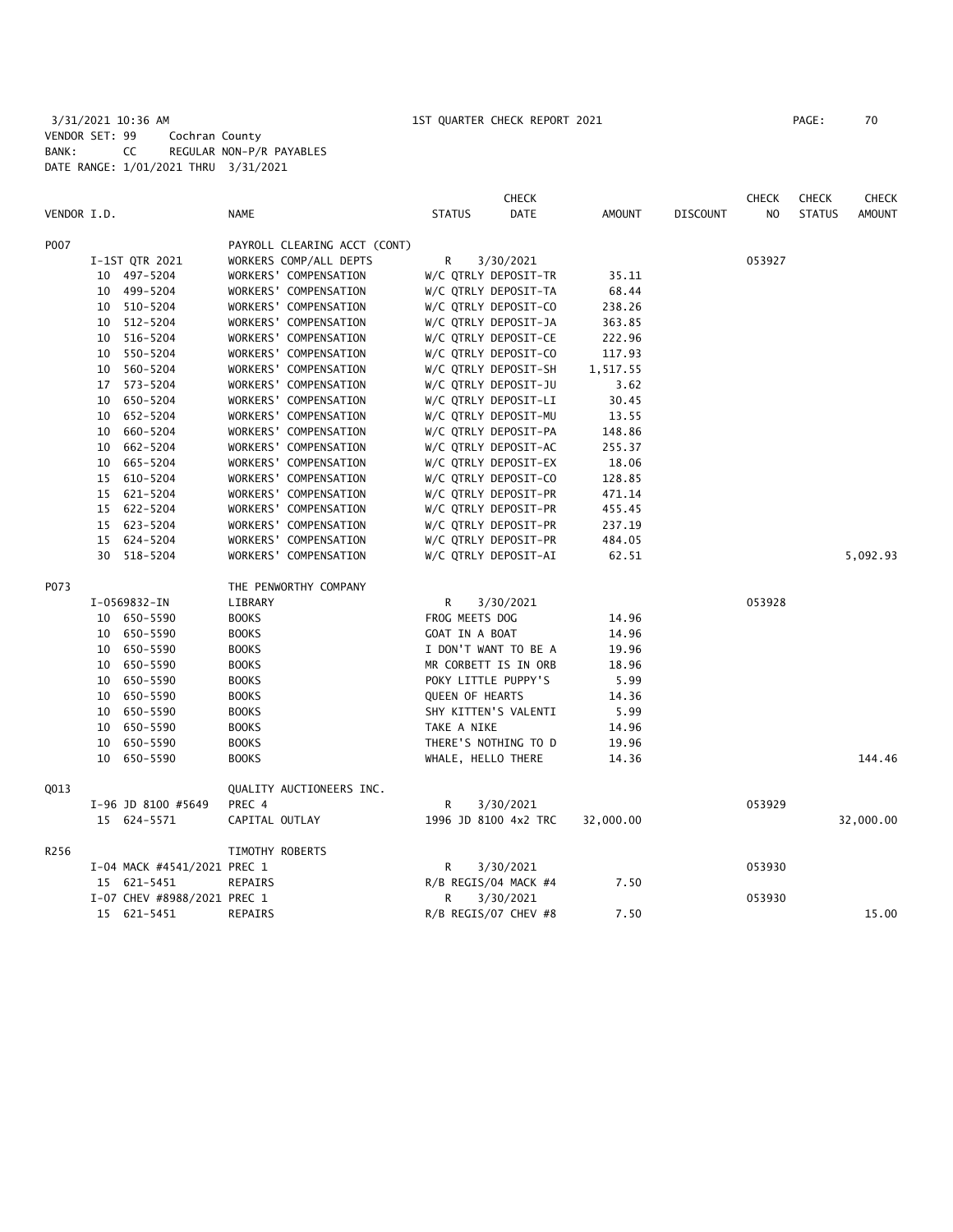3/31/2021 10:36 AM 1ST QUARTER CHECK REPORT 2021 PAGE: 71 VENDOR SET: 99 Cochran County BANK: CC REGULAR NON-P/R PAYABLES DATE RANGE: 1/01/2021 THRU 3/31/2021

|             |                     | CHECK<br><b>CHECK</b>          |                   |                      |                |                 |        | <b>CHECK</b>  | <b>CHECK</b>  |
|-------------|---------------------|--------------------------------|-------------------|----------------------|----------------|-----------------|--------|---------------|---------------|
| VENDOR I.D. |                     | <b>NAME</b>                    | <b>STATUS</b>     | <b>DATE</b>          | <b>AMOUNT</b>  | <b>DISCOUNT</b> | NO     | <b>STATUS</b> | <b>AMOUNT</b> |
| R272        |                     | RICKER LAW FIRM, PC            |                   |                      |                |                 |        |               |               |
|             | I-CPS#4581 030221   | DISTRICT COURT                 | R                 | 3/30/2021            |                |                 | 053931 |               |               |
|             | 10 435-5400         | ATTORNEY AD LITEM              |                   | FINAL PERM(PM)/CPS#4 | 300.00         |                 |        |               |               |
|             | I-CPS#4616 030221   | DISTRICT COURT                 | R                 | 3/30/2021            |                |                 | 053931 |               |               |
|             | 10 435-5400         | ATTORNEY AD LITEM              |                   | FINAL PERM(C)/CPS#46 | 300.00         |                 |        |               | 600.00        |
| S003        |                     | JIM STAATS                     |                   |                      |                |                 |        |               |               |
|             | I-031521            | COURTHOUSE/PARK                | R                 | 3/30/2021            |                |                 | 053932 |               |               |
|             | 10 510-5451         | REPAIR                         |                   | PAINT COURTHOUSE FLA | 197.50         |                 |        |               |               |
|             | 10 510-5451         | REPAIR                         |                   | PAINT HOFFMAN PARK F | 197.50         |                 |        |               | 395.00        |
| S281        |                     | <b>STAPLES</b>                 |                   |                      |                |                 |        |               |               |
|             | I-2776937241        | SHERIFF                        | R                 | 3/30/2021            |                |                 | 053933 |               |               |
|             | 10 560-5310         | OFFICE SUPPLIES                |                   | 3 DRAWER FILE CABINE | 113.99         |                 |        |               |               |
|             | 10 560-5310         | OFFICE SUPPLIES                | <b>CPN</b>        |                      | 34,00CR        |                 |        |               |               |
|             | I-2782203691        | SHERIFF                        | R                 | 3/30/2021            |                |                 | 053933 |               |               |
|             | 10 560-5310         | OFFICE SUPPLIES                | WIRED SPEAKERS    |                      | 19.99          |                 |        |               |               |
|             | 10 560-5310         | OFFICE SUPPLIES                | WIRELESS KEYBOARD |                      | 22.49          |                 |        |               |               |
|             | I-2783428971        | SHERIFF                        | R                 | 3/30/2021            |                |                 | 053933 |               |               |
|             | 10 560-5310         | OFFICE SUPPLIES                | MESH POCKET/WALL  |                      | 37.49          |                 |        |               |               |
|             | 10 560-5310         | OFFICE SUPPLIES                | INDEX CARDS       |                      | 1.99           |                 |        |               |               |
|             | 10 560-5310         | OFFICE SUPPLIES                | POST IT TABS      |                      | 5.49           |                 |        |               |               |
|             | 10 560-5310         | OFFICE SUPPLIES                | <b>CPN</b>        |                      | 18.30CR        |                 |        |               |               |
|             | I-2783904731        | SHERIFF                        | R                 | 3/30/2021            |                |                 | 053933 |               |               |
|             | 10 560-5310         | OFFICE SUPPLIES                | 1TB EXT HARDRIVE  |                      | 62.49          |                 |        |               |               |
|             | 10 560-5310         | OFFICE SUPPLIES                | <b>CPN</b>        |                      | 6.65CR         |                 |        |               |               |
|             | 10 560-5310         | OFFICE SUPPLIES                | <b>CPN</b>        |                      | 0.85CR         |                 |        |               | 204.13        |
| S398        |                     | SECRETARY OF STATE             |                   |                      |                |                 |        |               |               |
|             | I-NOTR FEE/JACKSON  | TAX A/C                        | R                 | 3/30/2021            |                |                 | 053934 |               |               |
|             | 10 499-5480         | <b>BONDS &amp; NOTARY FEES</b> |                   | FILING FEE/TREVA JAC | 21.00          |                 |        |               | 21.00         |
| S398        |                     | SECRETARY OF STATE             |                   |                      |                |                 |        |               |               |
|             | I-NOTR FEE/MENDOZA  | TAX A/C                        | R                 | 3/30/2021            |                |                 | 053935 |               |               |
|             | 10 499-5480         | BONDS & NOTARY FEES            |                   | FILING FEE/DIXIE MEN | 21.00          |                 |        |               | 21.00         |
| S398        |                     | SECRETARY OF STATE             |                   |                      |                |                 | 053936 |               |               |
|             | I-NTRY/M BLACKSTOCK | ELECTIONS                      | R                 | 3/30/2021            |                |                 |        |               |               |
|             | 10 490-5480         | <b>BONDS &amp; NOTARY FEES</b> |                   | FILING FEE/MELINDA B | 21.00          |                 |        |               | 21.00         |
| S416        |                     | SOS WASTE DISPOSAL, INC        |                   |                      |                |                 |        |               |               |
|             | I-109642            | PREC 3/PREC 4                  | R                 | 3/30/2021            |                |                 | 053937 |               |               |
|             | 15 623-5440         | UTILITIES                      |                   | DUMPSTER SVC APR 202 | 78.74<br>78.74 |                 |        |               |               |
|             | 15 624-5440         | UTILITIES                      |                   | DUMPSTER SVC APR 202 |                |                 |        |               | 157.48        |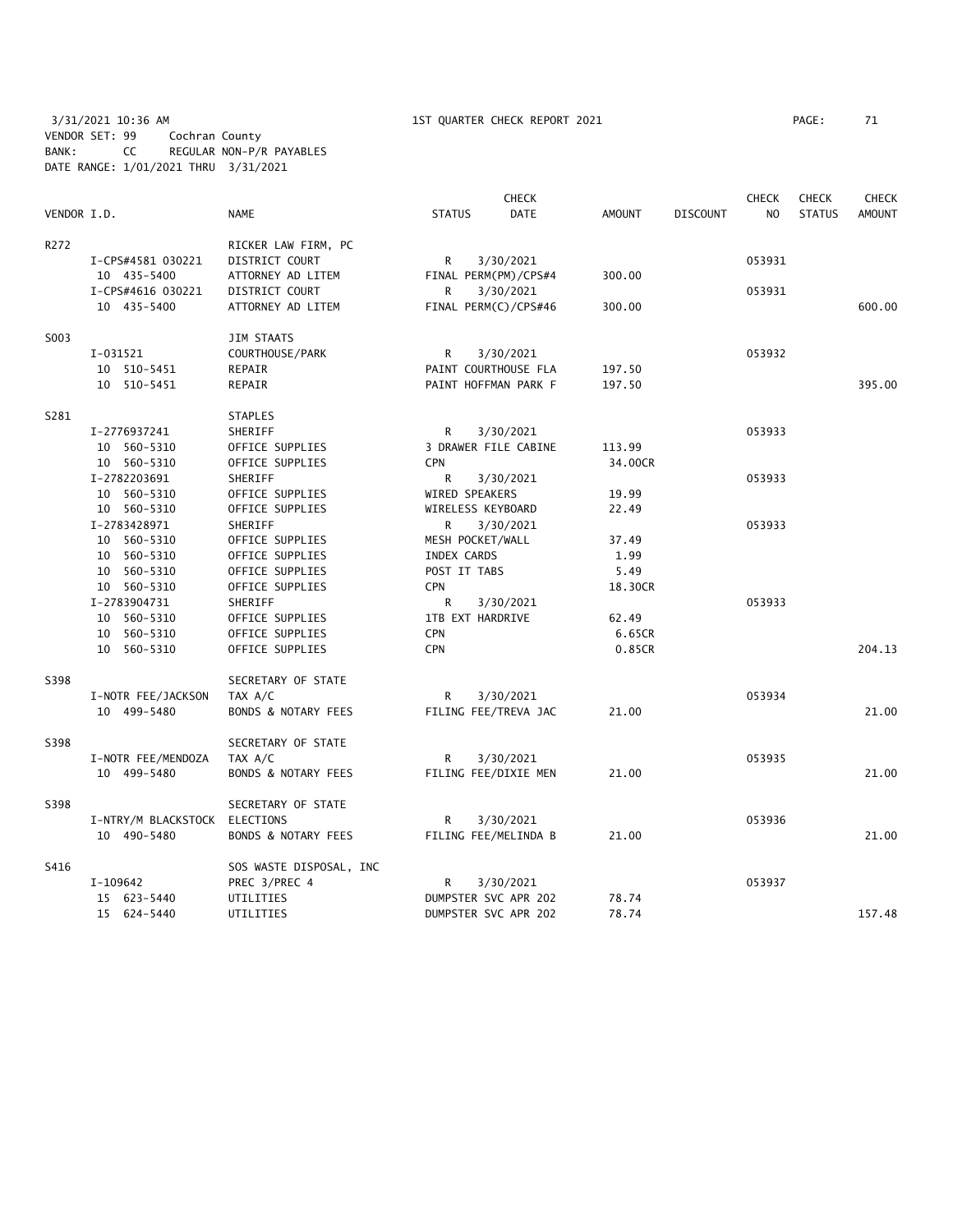## 3/31/2021 10:36 AM 1ST QUARTER CHECK REPORT 2021 PAGE: 72 VENDOR SET: 99 Cochran County BANK: CC REGULAR NON-P/R PAYABLES DATE RANGE: 1/01/2021 THRU 3/31/2021

|             |                  |                               | <b>CHECK</b>                 |               |                 | <b>CHECK</b>   | <b>CHECK</b>  | <b>CHECK</b>  |
|-------------|------------------|-------------------------------|------------------------------|---------------|-----------------|----------------|---------------|---------------|
| VENDOR I.D. |                  | <b>NAME</b>                   | <b>STATUS</b><br><b>DATE</b> | <b>AMOUNT</b> | <b>DISCOUNT</b> | N <sub>O</sub> | <b>STATUS</b> | <b>AMOUNT</b> |
| T050        |                  | TAC UNEMPLOYMENT FUND         |                              |               |                 |                |               |               |
|             | I-1ST QTR 2021   | UNEMPLOYMENT--ALL DEPTS       | R<br>3/30/2021               |               |                 | 053938         |               |               |
|             | 10 400-5206      | UNEMPLOYMENT                  | QTRLY UNEMPLYMNT-CO          |               |                 |                |               |               |
|             | 10 403-5206      | UNEMPLOYMENT                  | QTRLY UNEMPLYMNT-CLE         | 11.05         |                 |                |               |               |
|             | 10 435-5206      | UNEMPLOYMENT                  | QTRLY UNEMPLYMNT-DIS         | 4.10          |                 |                |               |               |
|             | 10 455-5206      | UNEMPLOYMENT                  | QTRLY UNEMPLYMNT-JP          | 0.34          |                 |                |               |               |
|             | 475-5206<br>10   | UNEMPLOYMENT                  | QTRLY UNEMPLYMNT-CO          | 8.27          |                 |                |               |               |
|             | 10 476-5206      | UNEMPLOYMENT                  | QTRLY UNEMPLYMNT-DIS         | 3.01          |                 |                |               |               |
|             | 490-5206<br>10   | UNEMPLOYMENT                  | QTRLY UNEMPLYMNT-ELE         | 4.58          |                 |                |               |               |
|             | 495-5206<br>10   | UNEMPLOYMENT                  | QTRLY UNEMPLYMNT-CO          | 12.52         |                 |                |               |               |
|             | 497-5206<br>10   | UNEMPLOYMENT                  | QTRLY UNEMPLYMNT-TRE         | 2.36          |                 |                |               |               |
|             | 499-5206<br>10   | UNEMPLOYMENT                  | QTRLY UNEMPLYMNT-TAX         | 14.89         |                 |                |               |               |
|             | 510-5206<br>10   | UNEMPLOYMENT                  | QTRLY UNEMPLYMNT-CRT         | 7.44          |                 |                |               |               |
|             | 512-5206<br>10   | UNEMPLOYMENT                  | QTRLY UNEMPLYMNT-JAI         | 26.52         |                 |                |               |               |
|             | 516-5206<br>10   | UNEMPLOYMENT                  | QTRLY UNEMPLYMNT-CEM         | 8.82          |                 |                |               |               |
|             | 560-5206<br>10   | UNEMPLOYMENT                  | <b>QTRLY UNEMPLYMNT-SHE</b>  | 95.63         |                 |                |               |               |
|             | 650-5206<br>10   | UNEMPLOYMENT                  | QTRLY UNEMPLYMNT-LIB         | 7.15          |                 |                |               |               |
|             | 660-5206<br>10   | UNEMPLOYMENT                  | QTRLY UNEMPLYMNT-PAR         | 8.32          |                 |                |               |               |
|             | 662-5206<br>10   | UNEMPLOYMENT                  | QTRLY UNEMPLYMNT-ACT         | 8.82          |                 |                |               |               |
|             | 10<br>665-5206   | UNEMPLOYMENT                  | QTRLY UNEMPLYMNT-EXT         | 9.03          |                 |                |               |               |
|             | 621-5206<br>15   | UNEMPLOYMENT                  | QTRLY UNEMPLYMNT-PRE         | 17.52         |                 |                |               |               |
|             | 622-5206<br>15   | UNEMPLOYMENT                  | QTRLY UNEMPLYMNT-PRE         | 16.94         |                 |                |               |               |
|             | 15 623-5206      | UNEMPLOYMENT                  | QTRLY UNEMPLYMNT-PRE         | 8.82          |                 |                |               |               |
|             | 624-5206<br>15   | UNEMPLOYMENT                  | QTRLY UNEMPLYMNT-PRE         | 18.00         |                 |                |               |               |
|             | 17<br>573-5206   | UNEMPLOYMENT INSURANCE        | QTRLY UNEMPLYMNT-JUV         | 0.47          |                 |                |               | 294.60        |
| T087        |                  | TEXAS DEPARTMENT OF HEALTH    |                              |               |                 |                |               |               |
|             | I-2012998        | <b>CLERK</b>                  | R<br>3/30/2021               |               |                 | 053939         |               |               |
|             | 10 403-5310      | OFFICE SUPPLIES               | 5 REMOTE BIRTH ACCES         | 9.15          |                 |                |               | 9.15          |
| T148        |                  | TASCOSA OFFICE MACHINES INC   |                              |               |                 |                |               |               |
|             | I-249460         | <b>CLERK</b>                  | R<br>3/30/2021               |               |                 | 053940         |               |               |
|             | 10 403-5411      | MAINTENANCE CONTRACTS         | 734 COPIES 2/10-3/9/         | 11.01         |                 |                |               | 11.01         |
| T312        |                  | TEXAS ASSOCIATION OF COUNTIES |                              |               |                 |                |               |               |
|             | I-126TH ANN CDCA | CO/DIST CLERK                 | R<br>3/30/2021               |               |                 | 053941         |               |               |
|             | 10 403-5427      | CONTINUING EDUCATION          | REGIS/S DEWBRE               | 250.00        |                 |                |               |               |
|             | I-219785/SEALY   | TREASURER                     | 3/30/2021<br>R               |               |                 | 053941         |               |               |
|             | 10 497-5427      | CONTINUING EDUCATION          | REGIS/49TH ANN TREAS         | 255.00        |                 |                |               |               |
|             | I-87TH ANN TACA  | TAX A/C                       | 3/30/2021<br>R               |               |                 | 053941         |               |               |
|             | 10 499-5427      | CONTINUING EDUCATION          | REGIS/TREVA JACKSON          | 250.00        |                 |                |               | 755.00        |
| U019        |                  | UNITED SUPERMARKETS, INC      |                              |               |                 |                |               |               |
|             | I-1070007 032321 | JAIL                          | 3/30/2021<br>R               |               |                 | 053942         |               |               |
|             | 512-5333<br>10   | FOOD-PRISONERS                | PASTA/4                      | 5.56          |                 |                |               |               |
|             | 512-5333<br>10   | FOOD-PRISONERS                | CHEDDAR SAUCE                | 9.99          |                 |                |               |               |
|             | 512-5333<br>10   | FOOD-PRISONERS                | BUNS/6                       | 7.74          |                 |                |               |               |
|             | 512-5333<br>10   | FOOD-PRISONERS                | MULTIPK CHIPS/2              | 29.98         |                 |                |               |               |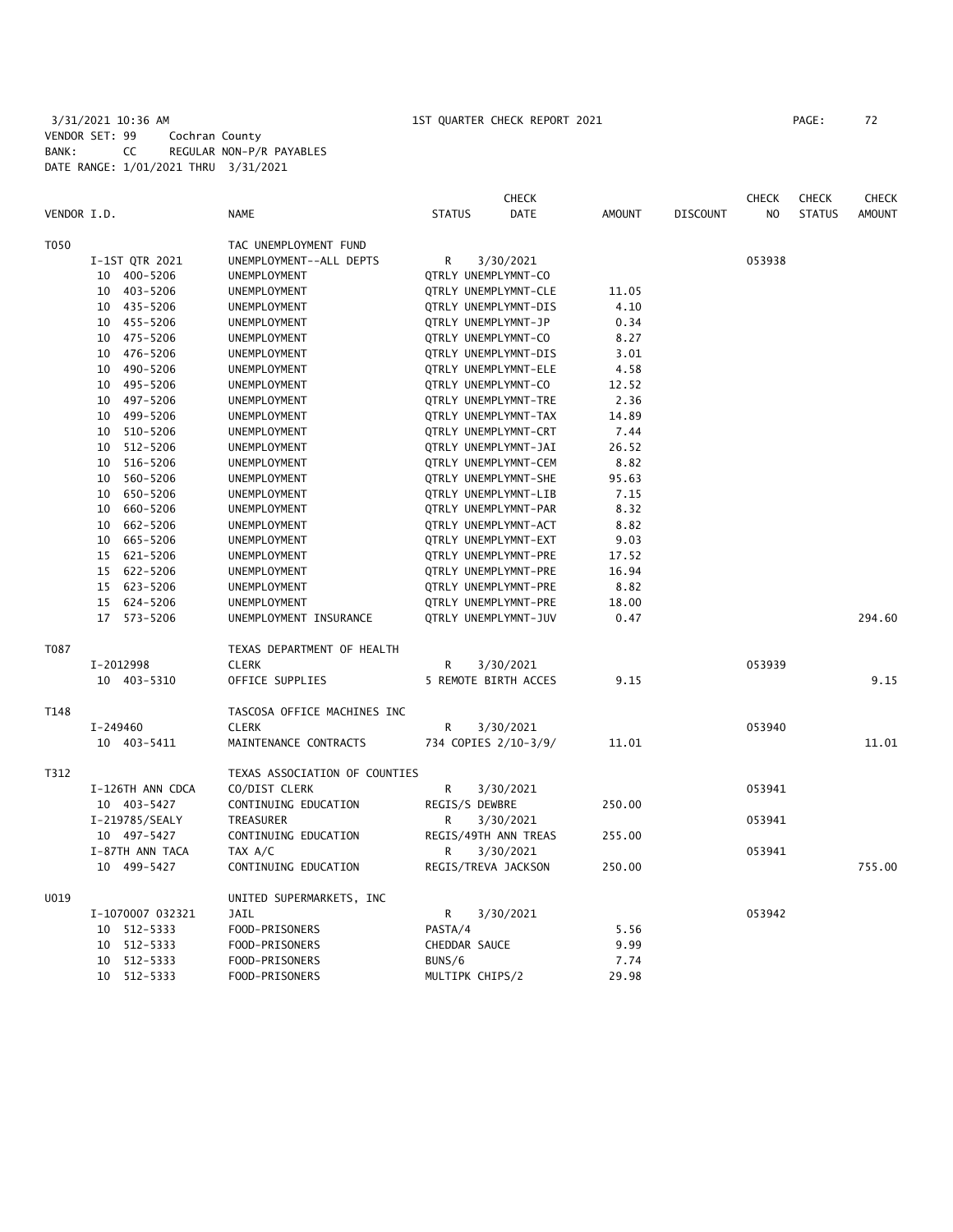### 3/31/2021 10:36 AM 1ST QUARTER CHECK REPORT 2021 PAGE: 73 VENDOR SET: 99 Cochran County BANK: CC REGULAR NON-P/R PAYABLES DATE RANGE: 1/01/2021 THRU 3/31/2021

| VENDOR I.D. |                 |                  | <b>NAME</b>                     | <b>STATUS</b>        | <b>CHECK</b><br><b>DATE</b> | <b>AMOUNT</b> | <b>DISCOUNT</b> | <b>CHECK</b><br>NO. | <b>CHECK</b><br><b>STATUS</b> | <b>CHECK</b><br><b>AMOUNT</b> |
|-------------|-----------------|------------------|---------------------------------|----------------------|-----------------------------|---------------|-----------------|---------------------|-------------------------------|-------------------------------|
| U019        |                 |                  | UNITED SUPERMARKETS, INC (CONT) |                      |                             |               |                 |                     |                               |                               |
|             |                 | I-1070007 032321 | <b>JAIL</b>                     | R                    | 3/30/2021                   |               |                 | 053942              |                               |                               |
|             | 10              | 512-5333         | FOOD-PRISONERS                  | MASHED POTATOES/3    |                             | 10.17         |                 |                     |                               |                               |
|             |                 | 10 512-5333      | FOOD-PRISONERS                  | RANCH DRESSING       |                             | 7.99          |                 |                     |                               |                               |
|             | 10              | 512-5333         | FOOD-PRISONERS                  | <b>MAYO</b>          |                             | 11.49         |                 |                     |                               |                               |
|             | 10              | 512-5333         | FOOD-PRISONERS                  | FROSTED FLAKES       |                             | 4.99          |                 |                     |                               |                               |
|             | 10              | 512-5333         | FOOD-PRISONERS                  | MARSHMALLOW CEREAL   |                             | 4.49          |                 |                     |                               |                               |
|             |                 | 10 512-5333      | FOOD-PRISONERS                  | TOOTIE FRUITY CEREAL |                             | 4.49          |                 |                     |                               |                               |
|             |                 | 10 512-5333      | FOOD-PRISONERS                  | OLIVE CHIPS/2        |                             | 11.98         |                 |                     |                               |                               |
|             |                 | 10 512-5333      | FOOD-PRISONERS                  | SPAGHETTI/2          |                             | 3.98          |                 |                     |                               |                               |
|             | 10              | 512-5333         | FOOD-PRISONERS                  | RANCH STYLE BEANS/12 |                             | 9.48          |                 |                     |                               |                               |
|             | 10              | 512-5333         | FOOD-PRISONERS                  | SUGAR/2              |                             | 29.98         |                 |                     |                               |                               |
|             | 10              | 512-5333         | FOOD-PRISONERS                  | TOMATO SAUCE/12      |                             | 4.68          |                 |                     |                               |                               |
|             |                 | 10 512-5333      | FOOD-PRISONERS                  | TUNA/6               |                             | 5.89          |                 |                     |                               |                               |
|             |                 | 10 512-5333      | FOOD-PRISONERS                  | 4PK TOMATOES/3       |                             | 8.97          |                 |                     |                               |                               |
|             |                 | 10 512-5333      | FOOD-PRISONERS                  | DOLE GARDEN SALAD/2  |                             | 7.98          |                 |                     |                               |                               |
|             | 10              | 512-5333         | FOOD-PRISONERS                  | DOLE SHREDDED LETTUC |                             | 5.98          |                 |                     |                               |                               |
|             | 10              | 512-5333         | FOOD-PRISONERS                  | RUSSETT POTATOES/2   |                             | 10.00         |                 |                     |                               |                               |
|             | 10              | 512-5333         | FOOD-PRISONERS                  | <b>BONE IN STEAK</b> |                             | 8.38          |                 |                     |                               |                               |
|             |                 | 10 512-5333      | FOOD-PRISONERS                  | GROUND BEEF/15       |                             | 187.35        |                 |                     |                               |                               |
|             |                 | 10 512-5333      | FOOD-PRISONERS                  | BREAST FILLETS/3     |                             | 20.94         |                 |                     |                               |                               |
|             |                 | 10 512-5333      | FOOD-PRISONERS                  | CHEESE/4             |                             | 27.96         |                 |                     |                               |                               |
|             | 10              | 512-5333         | FOOD-PRISONERS                  | FLOUR TORTS 10PK/4   |                             | 9.96          |                 |                     |                               |                               |
|             |                 | 10 512-5333      | FOOD-PRISONERS                  | BONELESS THIGHS/3    |                             | 20.97         |                 |                     |                               |                               |
|             | 10              | 512-5333         | FOOD-PRISONERS                  | BONE IN SIRLOIN/3    |                             | 39.55         |                 |                     |                               |                               |
|             |                 | 10 512-5333      | FOOD-PRISONERS                  | PORK STEAK/3         |                             | 35.45         |                 |                     |                               |                               |
|             |                 | 10 512-5333      | FOOD-PRISONERS                  | HOT POCKET 12PK/20   |                             | 19.98         |                 |                     |                               |                               |
|             |                 | 10 512-5333      | FOOD-PRISONERS                  | TATER TREATS/2       |                             | 9.98          |                 |                     |                               |                               |
|             | 10              | 512-5333         | FOOD-PRISONERS                  | WHIP TOPPING/2       |                             | 2.38          |                 |                     |                               |                               |
|             | 10              | 512-5333         | FOOD-PRISONERS                  | EGGS/4               |                             | 17.96         |                 |                     |                               |                               |
|             |                 | 10 512-5333      | FOOD-PRISONERS                  | DISC                 |                             | 59.67CR       |                 |                     |                               |                               |
|             |                 | I-9961002 030421 | JAIL                            | R                    | 3/30/2021                   |               |                 | 053942              |                               |                               |
|             |                 | 10 512-5333      | FOOD-PRISONERS                  | COOKIE MIX/6         |                             | 16.14         |                 |                     |                               |                               |
|             |                 | 10 512-5333      | FOOD-PRISONERS                  | WHITE COOKIE MIX/2   |                             | 5.38          |                 |                     |                               |                               |
|             |                 | 10 512-5333      | FOOD-PRISONERS                  | DAWN/2               |                             | 17.98         |                 |                     |                               |                               |
|             |                 | 10 512-5333      | FOOD-PRISONERS                  | FRITO LAY MULTI PK/2 |                             | 29.98         |                 |                     |                               |                               |
|             |                 | 10 512-5333      | FOOD-PRISONERS                  | <b>MAYO</b>          |                             | 11.49         |                 |                     |                               |                               |
|             |                 | 10 512-5333      | FOOD-PRISONERS                  | WHITE FORKS/4        |                             | 7.16          |                 |                     |                               |                               |
|             |                 | 10 512-5333      | FOOD-PRISONERS                  | KETCHUP/3            |                             | 8.97          |                 |                     |                               |                               |
|             |                 | 10 512-5333      | FOOD-PRISONERS                  | SYRUP/2              |                             | 3.98          |                 |                     |                               |                               |
|             | 10              | 512-5333         | FOOD-PRISONERS                  | 4PK TOMATOES/3       |                             | 8.97          |                 |                     |                               |                               |
|             | 10              | 512-5333         | FOOD-PRISONERS                  | DOLE GARDEN SALAD/2  |                             | 7.98          |                 |                     |                               |                               |
|             | 10              | 512-5333         | FOOD-PRISONERS                  | DOLE SHREDDED LETTUC |                             | 3.98          |                 |                     |                               |                               |
|             |                 | 10 512-5333      | FOOD-PRISONERS                  | BREAST FILLETS/4     |                             | 27.92         |                 |                     |                               |                               |
|             |                 | 10 512-5333      | FOOD-PRISONERS                  | VELVEETA/2           |                             | 15.98         |                 |                     |                               |                               |
|             | 10              | 512-5333         | FOOD-PRISONERS                  | BROCCOLI/3           |                             | 7.17          |                 |                     |                               |                               |
|             | 10              | 512-5333         | FOOD-PRISONERS                  | VEGGIE MIX/2         |                             | 5.38          |                 |                     |                               |                               |
|             | 10 <sup>°</sup> | 512-5333         | FOOD-PRISONERS                  | CAULIFLOWER/3        |                             | 4.17          |                 |                     |                               |                               |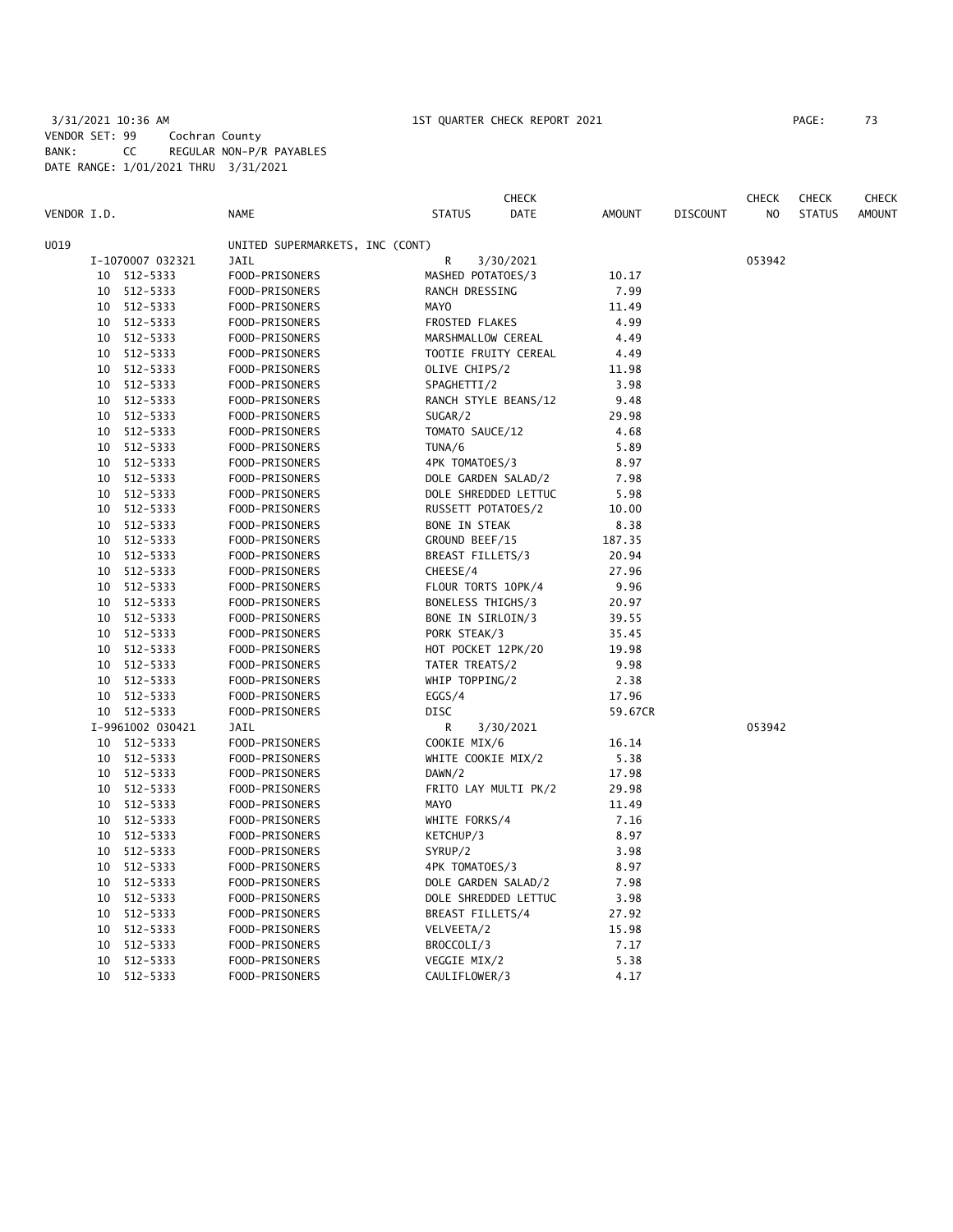3/31/2021 10:36 AM 1ST QUARTER CHECK REPORT 2021 PAGE: 74 VENDOR SET: 99 Cochran County BANK: CC REGULAR NON-P/R PAYABLES DATE RANGE: 1/01/2021 THRU 3/31/2021

| PAGE : | 74 |
|--------|----|
|        |    |

|             |                    |                                 |                      | <b>CHECK</b> |               |                 | <b>CHECK</b>   | <b>CHECK</b>  | <b>CHECK</b>  |
|-------------|--------------------|---------------------------------|----------------------|--------------|---------------|-----------------|----------------|---------------|---------------|
| VENDOR I.D. |                    | <b>NAME</b>                     | <b>STATUS</b>        | <b>DATE</b>  | <b>AMOUNT</b> | <b>DISCOUNT</b> | N <sub>O</sub> | <b>STATUS</b> | <b>AMOUNT</b> |
| U019        |                    | UNITED SUPERMARKETS, INC (CONT) |                      |              |               |                 |                |               |               |
|             | I-9961002 030421   | <b>JAIL</b>                     | R                    | 3/30/2021    |               |                 | 053942         |               |               |
|             | 10 512-5333        | FOOD-PRISONERS                  | 1DZ EGGS/3           |              | 11.67         |                 |                |               |               |
|             | 10 512-5333        | FOOD-PRISONERS                  | DISC                 |              | 19.43CR       |                 |                |               | 711.87        |
|             |                    |                                 |                      |              |               |                 |                |               |               |
| U036        |                    | UNIFIRST HOLDINGS, INC.         |                      |              |               |                 |                |               |               |
|             | I-831 2555622      | JAIL/COURTHOUSE                 | R                    | 3/30/2021    |               |                 | 053943         |               |               |
|             | 10 510-5332        | CUSTODIAL SUPPLIES              | 4 MATS 4x6           |              | 13.20         |                 |                |               |               |
|             | 10 512-5392        | MISCELLANEOUS SUPPLIES          | 200 MICROFIBER TOWEL |              | 24.00         |                 |                |               |               |
|             | 10 512-5392        | MISCELLANEOUS SUPPLIES          | DEFE CHG             |              | 6.50          |                 |                |               |               |
|             | 10 510-5332        | CUSTODIAL SUPPLIES              | 4 MAT PROTECTION     |              | 1.00          |                 |                |               |               |
|             | I-831 2558246      | JAIL/COURTHOUSE                 | R                    | 3/30/2021    |               |                 | 053943         |               |               |
|             | 10 510-5332        | CUSTODIAL SUPPLIES              | 4 MATS 4x6           |              | 13.20         |                 |                |               |               |
|             | 10 512-5392        | MISCELLANEOUS SUPPLIES          | 200 MICROFIBER TOWEL |              | 24.00         |                 |                |               |               |
|             | 10 512-5392        | MISCELLANEOUS SUPPLIES          | DEFE CHG             |              | 6.50          |                 |                |               |               |
|             | 10 510-5332        | CUSTODIAL SUPPLIES              | 4 MAT PROTECTION     |              | 1.00          |                 |                |               |               |
|             | I-831 2560870      | JAIL/COURTHOUSE                 | R                    | 3/30/2021    |               |                 | 053943         |               |               |
|             | 10 510-5332        | CUSTODIAL SUPPLIES              | 4 MATS 4x6           |              | 13.20         |                 |                |               |               |
|             | 10 512-5392        | MISCELLANEOUS SUPPLIES          | 200 MICROFIBER TOWEL |              | 24.00         |                 |                |               |               |
|             | 10 512-5392        | MISCELLANEOUS SUPPLIES          | DEFE CHG             |              | 6.50          |                 |                |               |               |
|             | 10 510-5332        | CUSTODIAL SUPPLIES              | 4 MAT PROTECTION     |              | 1.00          |                 |                |               | 134.10        |
| U040        |                    | US FOODS INC                    |                      |              |               |                 |                |               |               |
|             | I-3808550          | NON-DEPT'L                      | R.                   | 3/30/2021    |               |                 | 053944         |               |               |
|             | 10 409-5300        | COUNTY-WIDE SUPPLIES            | 1CS TEA BAGS         |              | 18.64         |                 |                |               |               |
|             | 10 409-5300        | COUNTY-WIDE SUPPLIES            | 5CS COFFEE, DK BLEND |              | 150.45        |                 |                |               |               |
|             | 10 409-5300        | COUNTY-WIDE SUPPLIES            | FUEL SURCHARGE       |              | 4.00          |                 |                |               | 173.09        |
| U043        |                    | UNITED STATES POSTAL SERVICE    |                      |              |               |                 |                |               |               |
|             | I-ELECTIONS 033021 | <b>ELECTIONS</b>                | R                    | 3/30/2021    |               |                 | 053945         |               |               |
|             | 10 490-5311        | POSTAL EXPENSES                 | INITIAL POSTAGE FOR  |              | 400.00        |                 |                |               | 400.00        |
| V053        |                    | VP PLUMBING INC.                |                      |              |               |                 |                |               |               |
|             | $I-2962$           | JAIL                            | R                    | 3/30/2021    |               |                 | 053946         |               |               |
|             | 10 512-5451        | REPAIR                          | AFTR HRS/CK LEAK/TAK |              | 412.50        |                 |                |               |               |
|             | $I - 3001$         | <b>COURTHOUSE</b>               | R                    | 3/30/2021    |               |                 | 053946         |               |               |
|             | 10 510-5451        | REPAIR                          | SNAKED MOP SINK      |              | 385.00        |                 |                |               |               |
|             | 10 510-5451        | REPAIR                          | MACHINE              |              | 25.00         |                 |                |               |               |
|             | 10 510-5451        | REPAIR                          | <b>PARTS</b>         |              | 7.41          |                 |                |               | 829.91        |
| WO55        |                    | WINDSTREAM COMMUNICATIONS SW    |                      |              |               |                 |                |               |               |
|             | I-266-0638 MAR21   | NON-DEPT'L/MUSEUM               | R                    | 3/30/2021    |               |                 | 053947         |               |               |
|             | 10 409-5420        | TELECOMMUNICATIONS              | BASIC SVC            |              | 62.58         |                 |                |               |               |
|             | 10 409-5420        | TELECOMMUNICATIONS              | <b>FEES</b>          |              | 30.68         |                 |                |               |               |
|             | 10 409-5420        | TELECOMMUNICATIONS              | INTERNET/FIBER       |              | 566.43        |                 |                |               |               |
|             | 10 409-5420        | TELECOMMUNICATIONS              | PICC CHG             |              | 1.16          |                 |                |               |               |
|             | I-266-5051 MAR21   | NON-DEPT'L/LIBRARY              | R                    | 3/30/2021    |               |                 | 053947         |               |               |

10 409-5420 TELECOMMUNICATIONS BASIC SVC/2 LINES 126.12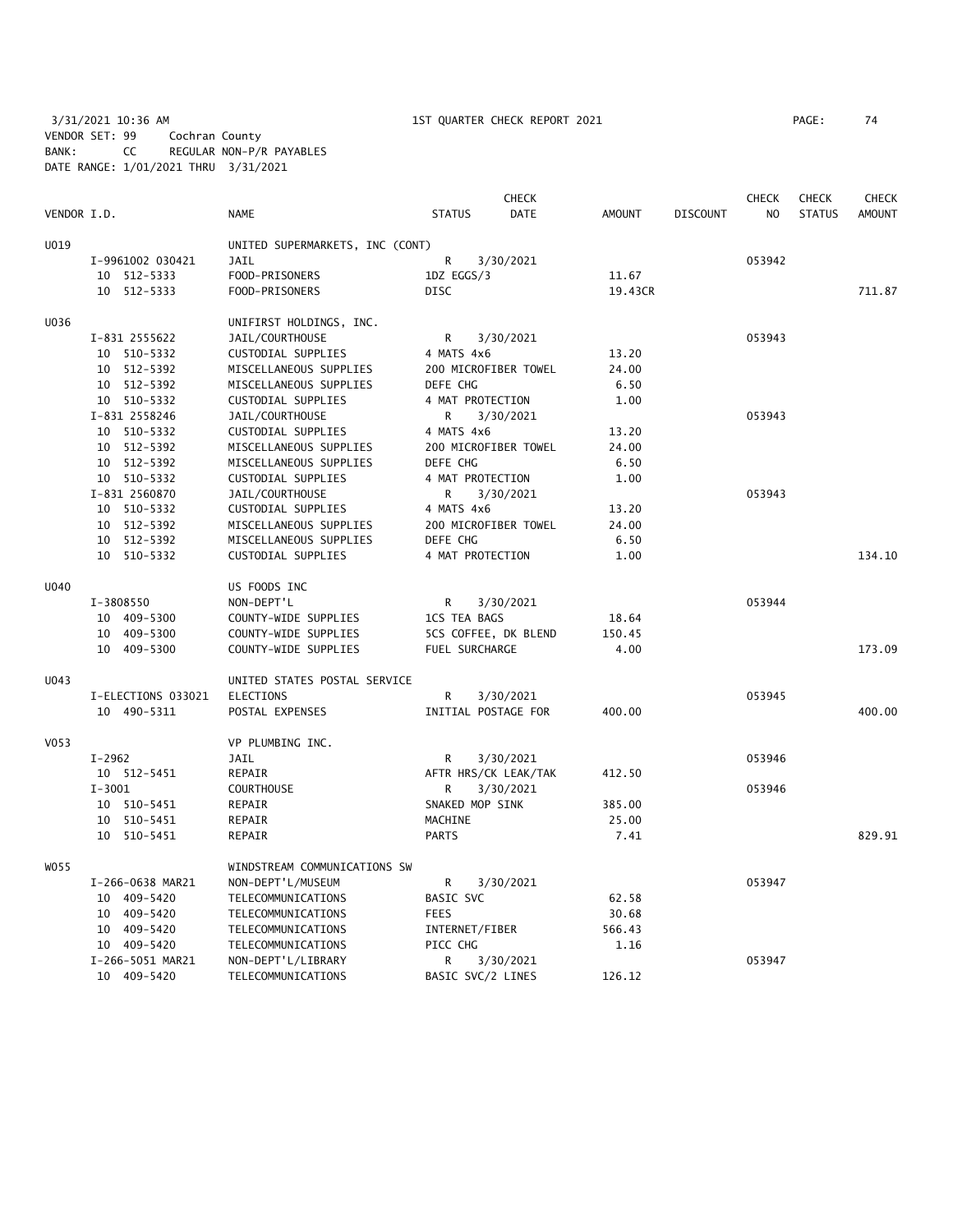3/31/2021 10:36 AM 1ST QUARTER CHECK REPORT 2021 PAGE: 75 VENDOR SET: 99 Cochran County BANK: CC REGULAR NON-P/R PAYABLES DATE RANGE: 1/01/2021 THRU 3/31/2021

| PAGE : | 75 |  |
|--------|----|--|
|        |    |  |

|             |                  |                                  |                   | CHECK       |               |                 | CHECK  | <b>CHECK</b>  | <b>CHECK</b>  |
|-------------|------------------|----------------------------------|-------------------|-------------|---------------|-----------------|--------|---------------|---------------|
| VENDOR I.D. |                  | <b>NAME</b>                      | <b>STATUS</b>     | <b>DATE</b> | <b>AMOUNT</b> | <b>DISCOUNT</b> | NO.    | <b>STATUS</b> | <b>AMOUNT</b> |
| WO55        |                  | WINDSTREAM COMMUNICATIONS (CONT) |                   |             |               |                 |        |               |               |
|             | I-266-5051 MAR21 | NON-DEPT'L/LIBRARY               | R                 | 3/30/2021   |               |                 | 053947 |               |               |
|             | 10 409-5420      | TELECOMMUNICATIONS               | INTERNET          |             | 42.65         |                 |        |               |               |
|             | 10 409-5420      | TELECOMMUNICATIONS               | <b>FEES</b>       |             | 0.91          |                 |        |               |               |
|             | 10 409-5420      | TELECOMMUNICATIONS               | LONG DISTANCE SVC |             | 0.08          |                 |        |               |               |
|             | I-266-5074 MAR21 | NON-DEPT'L/ADULT PROBATION       | R                 | 3/30/2021   |               |                 | 053947 |               |               |
|             | 10 409-5420      | TELECOMMUNICATIONS               | BASIC SVC         |             | 37.30         |                 |        |               |               |
|             | 10 409-5420      | TELECOMMUNICATIONS               | <b>FEES</b>       |             | 18.70         |                 |        |               |               |
|             | I-266-5161 MAR21 | NON-DEPT'L/TREASURER             | R                 | 3/30/2021   |               |                 | 053947 |               |               |
|             | 10 409-5420      | TELECOMMUNICATIONS               | BASIC SVC         |             | 37.30         |                 |        |               |               |
|             | 10 409-5420      | TELECOMMUNICATIONS               | <b>FEES</b>       |             | 18.70         |                 |        |               |               |
|             | 10 409-5420      | TELECOMMUNICATIONS               | LONG DISTANCE SVC |             | 0.46          |                 |        |               |               |
|             | I-266-5171 MAR21 | NON-DEPT'L/TAX A/C               | R                 | 3/30/2021   |               |                 | 053947 |               |               |
|             | 10 409-5420      | TELECOMMUNICATIONS               | BASIC SVC/3 LINES |             | 254.34        |                 |        |               |               |
|             | 10 409-5420      | TELECOMMUNICATIONS               | INTERNET          |             | 70.97         |                 |        |               |               |
|             | 10 409-5420      | TELECOMMUNICATIONS               | <b>FEES</b>       |             | 1.70          |                 |        |               |               |
|             | 10 409-5420      | TELECOMMUNICATIONS               | LONG DISTANCE/SVC |             | 12.56         |                 |        |               |               |
|             | I-266-5181 MAR21 | ELECTIONS                        | R                 | 3/30/2021   |               |                 | 053947 |               |               |
|             | 10 490-5420      | TELECOMMUNICATIONS               | BASIC SVC         |             | 30.30         |                 |        |               |               |
|             | 10 490-5420      | TELECOMMUNICATIONS               | <b>FEES</b>       |             | 25.44         |                 |        |               |               |
|             | 10 490-5420      | TELECOMMUNICATIONS               | LONG DISTANCE SVC |             | 13.73         |                 |        |               |               |
|             | I-266-5211 MAR21 | NON-DEPT'L/SHERIFF               | R                 | 3/30/2021   |               |                 | 053947 |               |               |
|             | 10 409-5420      | TELECOMMUNICATIONS               | BASIC SVC/3 LINES |             | 132.94        |                 |        |               |               |
|             | 10 409-5420      | TELECOMMUNICATIONS               | <b>FEES</b>       |             | 64.01         |                 |        |               |               |
|             | 10 409-5420      | TELECOMMUNICATIONS               | LONG DISTANCE SVC |             | 2.03          |                 |        |               |               |
|             | 10 409-5420      | TELECOMMUNICATIONS               | LONG DISTANCE SVC |             |               |                 |        |               |               |
|             | I-266-5215 MAR21 | NON-DEPT'L/EXTENSION SVC         | R                 | 3/30/2021   |               |                 | 053947 |               |               |
|             | 10 409-5420      | TELECOMMUNICATIONS               | BASIC SVC/3LINES  |             | 143.38        |                 |        |               |               |
|             | 10 409-5420      | TELECOMMUNICATIONS               | INTERNET          |             | 63.96         |                 |        |               |               |
|             | 10 409-5420      | TELECOMMUNICATIONS               | <b>FEES</b>       |             | 0.05          |                 |        |               |               |
|             | I-266-5302 MAR21 | NON-DEPT'L/JUSTICE OF PEACE      | R                 | 3/30/2021   |               |                 | 053947 |               |               |
|             | 10 409-5420      | TELECOMMUNICATIONS               | BASIC SVC         |             | 31.83         |                 |        |               |               |
|             | 10 409-5420      | TELECOMMUNICATIONS               | <b>FEES</b>       |             | 18.69         |                 |        |               |               |
|             | 10 409-5420      | TELECOMMUNICATIONS               | LONG DISTANCE SVC |             | 0.65          |                 |        |               |               |
|             | I-266-5411 MAR21 | JJUVENILE PROBATION              | R                 | 3/30/2021   |               |                 | 053947 |               |               |
|             | 17 573-5499      | OPERATING EXPENSES               | <b>BASIC SVC</b>  |             | 50.52         |                 |        |               |               |
|             | 17 573-5499      | OPERATING EXPENSES               | <b>FEES</b>       |             | 0.25          |                 |        |               |               |
|             | I-266-5412 MAR21 | NON-DEPT'L/DIST CT/CONST         | R                 | 3/30/2021   |               |                 | 053947 |               |               |
|             | 10 409-5420      | TELECOMMUNICATIONS               | BASIC SVC/2 LINES |             | 41.78         |                 |        |               |               |
|             | 10 409-5420      | TELECOMMUNICATIONS               | 2 INTERNET        |             | 275.52        |                 |        |               |               |
|             | 10 409-5420      | TELECOMMUNICATIONS               | <b>FEES</b>       |             | 43.01         |                 |        |               |               |
|             | 10 409-5420      | TELECOMMUNICATIONS               | PICC CHG          |             | 1.16          |                 |        |               |               |
|             | I-266-5450 MAR21 | NON-DEPT'L/CLERK                 | R                 | 3/30/2021   |               |                 | 053947 |               |               |
|             | 10 409-5420      | TELECOMMUNICATIONS               | BASIC SVC/3 LINES |             | 113.00        |                 |        |               |               |
|             | 10 409-5420      | TELECOMMUNICATIONS               | <b>FEES</b>       |             | 71.58         |                 |        |               |               |
|             | 10 409-5420      | TELECOMMUNICATIONS               | LONG DISTANCE SVC |             | 13.48         |                 |        |               |               |
|             | I-266-5508 MAR21 | NON-DEPT'L/CO JUDGE              | R                 | 3/30/2021   |               |                 | 053947 |               |               |
|             | 10 409-5420      | TELECOMMUNICATIONS               | BASIC SVC/2 LINES |             | 64.76         |                 |        |               |               |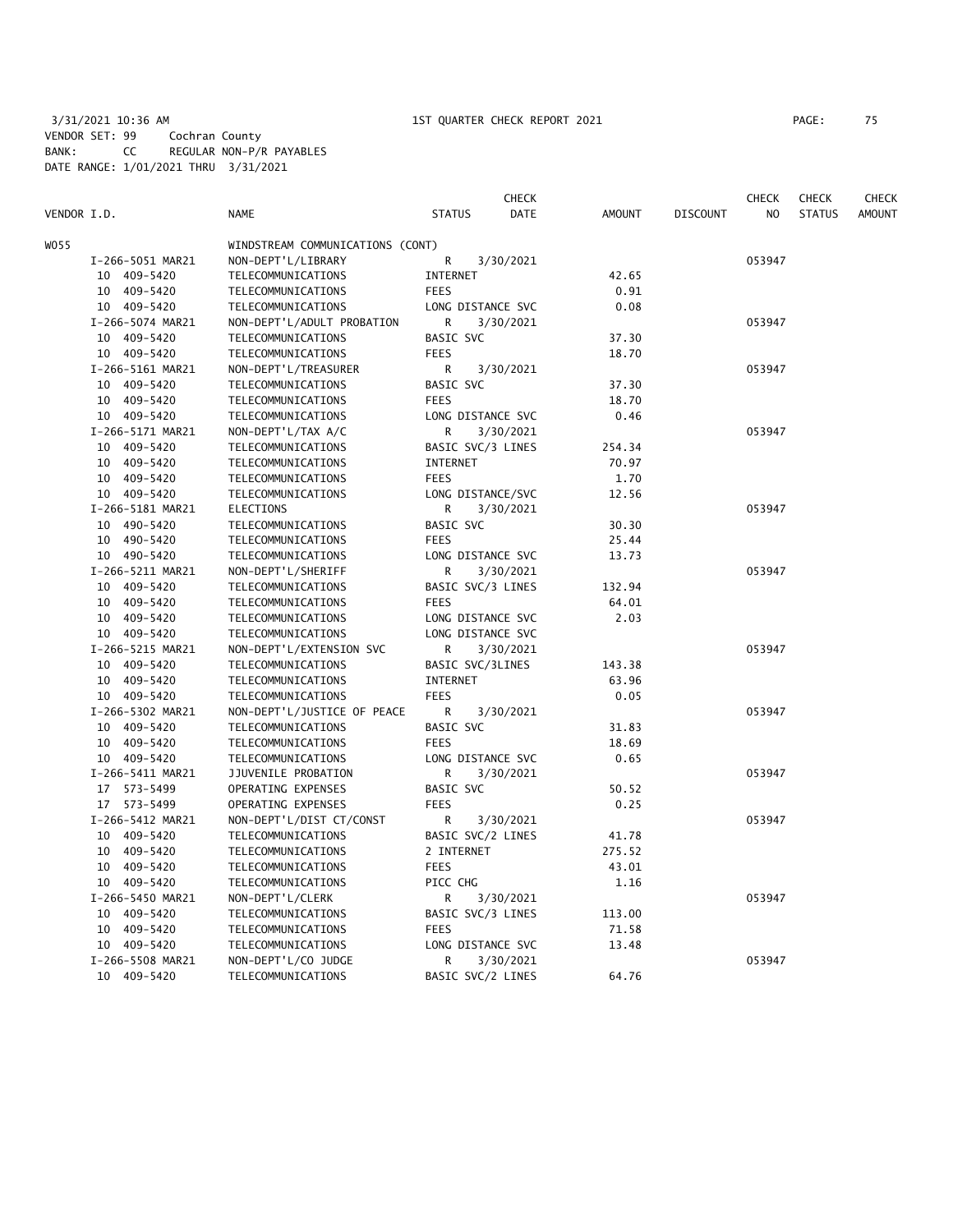3/31/2021 10:36 AM 1ST QUARTER CHECK REPORT 2021 PAGE: 76 VENDOR SET: 99 Cochran County BANK: CC REGULAR NON-P/R PAYABLES DATE RANGE: 1/01/2021 THRU 3/31/2021

|             |                  |                                  | <b>CHECK</b>           |               |                 | <b>CHECK</b> | <b>CHECK</b>  | <b>CHECK</b>  |
|-------------|------------------|----------------------------------|------------------------|---------------|-----------------|--------------|---------------|---------------|
| VENDOR I.D. |                  | NAME                             | <b>STATUS</b><br>DATE  | <b>AMOUNT</b> | <b>DISCOUNT</b> | NO.          | <b>STATUS</b> | <b>AMOUNT</b> |
| W055        |                  | WINDSTREAM COMMUNICATIONS (CONT) |                        |               |                 |              |               |               |
|             | I-266-5508 MAR21 | NON-DEPT'L/CO JUDGE              | R<br>3/30/2021         |               |                 | 053947       |               |               |
|             | 10 409-5420      | TELECOMMUNICATIONS               | <b>FEES</b>            | 59.77         |                 |              |               |               |
|             | 10 409-5420      | TELECOMMUNICATIONS               | LONG DISTANCE SVC      | 1.30          |                 |              |               |               |
|             | I-266-5700 MAR21 | NON-DEPT'L/SHERIFF               | R<br>3/30/2021         |               |                 | 053947       |               |               |
|             | 10 409-5420      | TELECOMMUNICATIONS               | BASIC SVC              | 48.37         |                 |              |               |               |
|             | 10 409-5420      | TELECOMMUNICATIONS               | <b>FEES</b>            | 15.09         |                 |              |               |               |
|             | 10 409-5420      | TELECOMMUNICATIONS               | LONG DISTANCE SVC      | 2.75          |                 |              |               |               |
|             | I-266-5822 MAR21 | NON-DEPT'L/AUDITOR               | R<br>3/30/2021         |               |                 | 053947       |               |               |
|             | 10 409-5420      | TELECOMMUNICATIONS               | BASIC SVC/AUDITOR, F   | 41.78         |                 |              |               |               |
|             | 10 409-5420      | TELECOMMUNICATIONS               | 2 INTERNET             | 290.52        |                 |              |               |               |
|             | 10 409-5420      | TELECOMMUNICATIONS               | <b>FEES</b>            | 43.45         |                 |              |               |               |
|             | 10 409-5420      | TELECOMMUNICATIONS               | LONG DISTANCE SVC      | 0.80          |                 |              |               |               |
|             | 10 409-5420      | TELECOMMUNICATIONS               | 2 PICC CHG             | 2.32          |                 |              |               |               |
|             | I-266-8661 MAR21 | NON-DEPT'L/ATTORNEY              | R<br>3/30/2021         |               |                 | 053947       |               |               |
|             | 10 409-5420      | TELECOMMUNICATIONS               | BASIC SVC/2 LINES      | 75.21         |                 |              |               |               |
|             | 10 409-5420      | TELECOMMUNICATIONS               | <b>FEES</b>            | 42.65         |                 |              |               |               |
|             | I-266-8888 MAR21 | NON-DEPT'L/SHERIFF               | R<br>3/30/2021         |               |                 | 053947       |               |               |
|             | 10 409-5420      | TELECOMMUNICATIONS               | FAX LINE BASIC SVC     | 32.38         |                 |              |               |               |
|             | 10 409-5420      | TELECOMMUNICATIONS               | <b>FEES</b>            | 15.06         |                 |              |               |               |
|             | 10 409-5420      | TELECOMMUNICATIONS               | LONG DISTANCE SVC      | 0.27          |                 |              |               | 3,156.43      |
| W062        |                  | WAL-MART COMMUNITY               |                        |               |                 |              |               |               |
|             | I-004383 030421  | JAIL                             | R<br>3/30/2021         |               |                 | 053949       |               |               |
|             | 10 512-5392      | MISCELLANEOUS SUPPLIES           | CARD DECK/4            | 4.40          |                 |              |               |               |
|             | 10 512-5392      | MISCELLANEOUS SUPPLIES           | 100CT PLASTIC FORKS    | 3.13          |                 |              |               |               |
|             | 10 512-5392      | MISCELLANEOUS SUPPLIES           | COOLING GRID           | 3.28          |                 |              |               |               |
|             | 10 512-5392      | MISCELLANEOUS SUPPLIES           | 50 CT BOWL             | 1.64          |                 |              |               |               |
|             | 10 512-5392      | MISCELLANEOUS SUPPLIES           | DOMINOES               | 5.88          |                 |              |               |               |
|             | 10 512-5392      | MISCELLANEOUS SUPPLIES           | <b>5PC BOWL SET</b>    | 5.00          |                 |              |               |               |
|             | 10 512-5391      | MEDICAL CARE-PRISONERS           | 60CT BAND AIDS/2       | 9.94          |                 |              |               | 33.27         |
| W225        |                  | WEST TEXAS PAVING, INC           |                        |               |                 |              |               |               |
|             | $I-8211/CTIF$    | PREC 1                           | R<br>3/30/2021         |               |                 | 053950       |               |               |
|             | 15 621-5356      | ROAD MATERIALS & SUPPLIES        | 12.68TN HMCL TY-D @9   | 1,141.20      |                 |              |               |               |
|             | 15 621-5356      | ROAD MATERIALS & SUPPLIES        | CTIF/CR74, CR84, CR98, |               |                 |              |               | 1,141.20      |
| W235        |                  | VANDY NELSON dba                 |                        |               |                 |              |               |               |
|             | I-3687           | CRTHSE/ACT BLDG/LIBRARY          | R<br>3/30/2021         |               |                 | 053951       |               |               |
|             | 10 510-5332      | CUSTODIAL SUPPLIES               | SPRAY BUGS             | 70.00         |                 |              |               |               |
|             | 10 662-5332      | CUSTODIAL SUPPLIES               | SPRAY BUGS             | 45.00         |                 |              |               |               |
|             | 10 650-5332      | CUSTODIAL SUPPLIES               | SPRAY BUGS             | 35.00         |                 |              |               | 150.00        |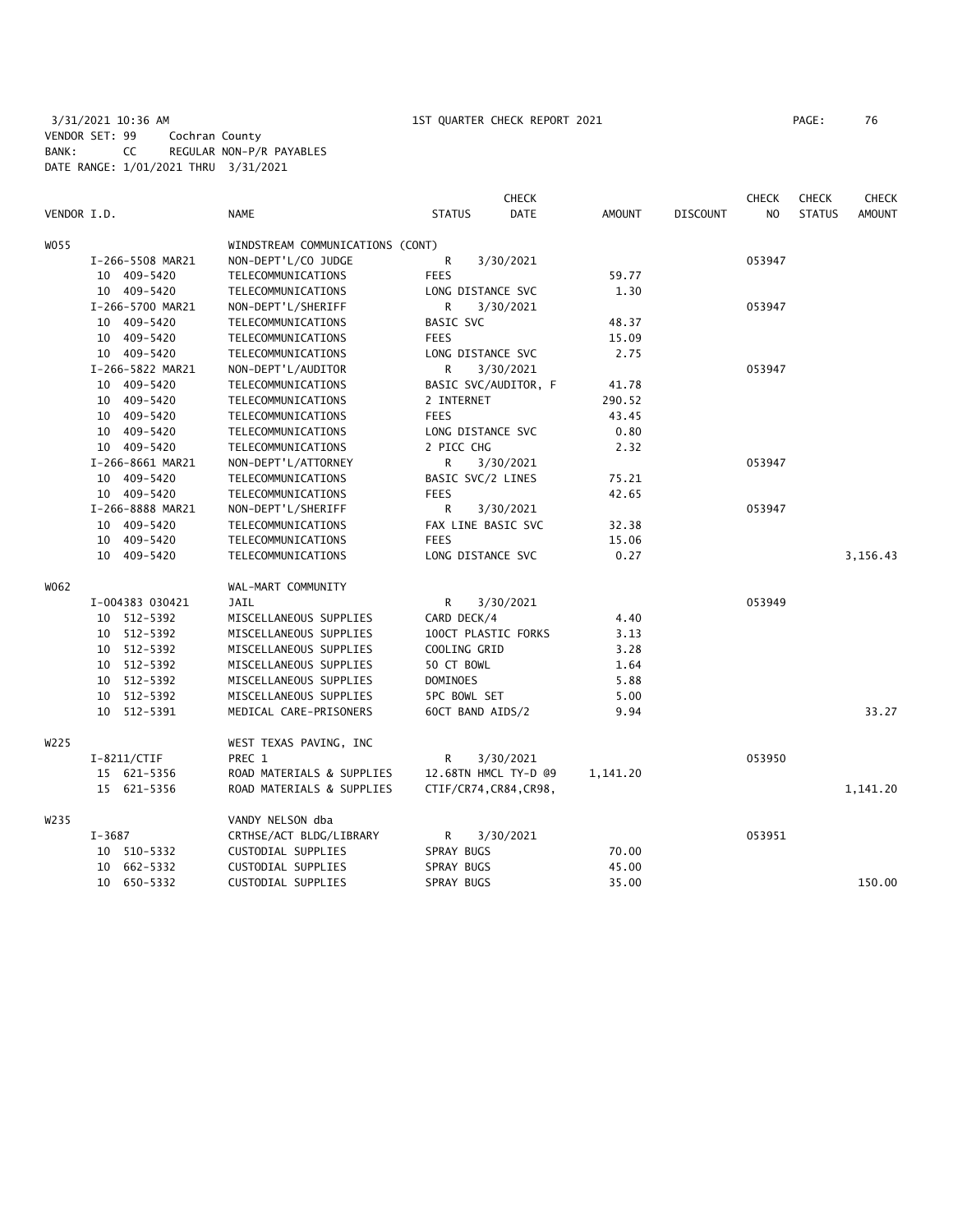3/31/2021 10:36 AM 1ST QUARTER CHECK REPORT 2021 PAGE: 77 VENDOR SET: 99 Cochran County BANK: CC REGULAR NON-P/R PAYABLES DATE RANGE: 1/01/2021 THRU 3/31/2021

|             |         |                           |                                |                     | <b>CHECK</b>         |               |                 | <b>CHECK</b>   | <b>CHECK</b>  | <b>CHECK</b>  |
|-------------|---------|---------------------------|--------------------------------|---------------------|----------------------|---------------|-----------------|----------------|---------------|---------------|
| VENDOR I.D. |         |                           | NAME                           | <b>STATUS</b>       | <b>DATE</b>          | <b>AMOUNT</b> | <b>DISCOUNT</b> | N <sub>O</sub> | <b>STATUS</b> | <b>AMOUNT</b> |
| W243        |         |                           | WANDA'S DESIGNS AND EMBROIDERY |                     |                      |               |                 |                |               |               |
|             | I-19902 |                           | SHERIFF                        | R                   | 3/30/2021            |               |                 | 053952         |               |               |
|             |         | 10 560-5205               | <b>UNIFORMS</b>                | 3 SHIRT #F5311/BK   |                      | 119.97        |                 |                |               |               |
|             |         | 10 560-5205               | <b>UNIFORMS</b>                | 2 SHIRT #F5312/BK   |                      | 85.98         |                 |                |               |               |
|             |         | 10 560-5205               | UNIFORMS                       | 5 PANT #F5251/KH    |                      | 149.95        |                 |                |               |               |
|             |         | 10 560-5205               | UNIFORMS                       |                     | JACKET #J317; L BARR | 53.98         |                 |                |               |               |
|             |         | 10 560-5205               | UNIFORMS                       | POLO SHIRT/BK       |                      | 39.99         |                 |                |               |               |
|             |         | 10 560-5205               | UNIFORMS                       |                     | 7 EMBROIDERY BASE FE | 140.00        |                 |                |               |               |
|             |         | 10 560-5205               | UNIFORMS                       |                     | 3 NAME TAG/BK; L BAR | 45.00         |                 |                |               |               |
|             |         | 10 560-5205               | UNIFORMS                       | HEMMING/5           |                      | 40.00         |                 |                |               | 674.87        |
| X001        |         |                           | XCEL ENERGY                    |                     |                      |               |                 |                |               |               |
|             |         | I-54-1829977 MAR21        | PREC 2                         | R                   | 3/30/2021            |               |                 | 053953         |               |               |
|             |         | 15 622-5440               | UTILITIES                      |                     | 122 KWH 02/12/21-03/ | 22.69         |                 |                |               |               |
|             |         | 15 622-5440               | UTILITIES                      | AREA LIGHT          |                      | 16.05         |                 |                |               | 38.74         |
| Y026        |         |                           | YOAKUM COUNTY SHERIFF'S OFFICE |                     |                      |               |                 |                |               |               |
|             |         | I-FEB 2021                | <b>JAIL</b>                    | R                   | 3/30/2021            |               |                 | 053954         |               |               |
|             |         | 10 512-5499               | MISCELLANEOUS                  |                     | 28 DAS/JOSE A ARGUME | 1,400.00      |                 |                |               |               |
|             |         | 10 512-5499               | MISCELLANEOUS                  |                     | 28 DAS/MAIRA CASTANE | 1,400.00      |                 |                |               |               |
|             |         | 10 512-5499               | MISCELLANEOUS                  |                     | 28 DAS/S TYRONE HARR | 1,400.00      |                 |                |               |               |
|             |         | 10 512-5499               | MISCELLANEOUS                  |                     | 28 DAS/JEREMIE HOLLA | 1,400.00      |                 |                |               |               |
|             |         | 10 512-5499               | MISCELLANEOUS                  |                     | 28 DAS/WALTER A MART | 1,400.00      |                 |                |               |               |
|             |         | 10 512-5499               | MISCELLANEOUS                  | 28 DAS/RICKY SOTO   |                      | 1,400.00      |                 |                |               |               |
|             |         | 10 512-5391               | MEDICAL CARE-PRISONERS         |                     | RX/MAIRA CASTANEDA 2 | 20.90         |                 |                |               |               |
|             |         | 10 512-5391               | MEDICAL CARE-PRISONERS         |                     | RX/TYRONE HARRISON 2 | 50.01         |                 |                |               |               |
|             |         | 10 512-5391               | MEDICAL CARE-PRISONERS         |                     | 2 RX/JEREMIE HOLLAND | 80.30         |                 |                |               |               |
|             |         | 10 512-5391               | MEDICAL CARE-PRISONERS         |                     | RX/MAIRA CASTANEDA 2 | 25.00         |                 |                |               |               |
|             |         | 10 512-5391               | MEDICAL CARE-PRISONERS         |                     | 3 RX/TYRONE HARRISON | 107.64        |                 |                |               |               |
|             |         | 10 512-5391               | MEDICAL CARE-PRISONERS         |                     | 2 RX/TYRONE HARRISON | 60.59         |                 |                |               |               |
|             |         | 10 512-5391               | MEDICAL CARE-PRISONERS         |                     | MHMR/TYRONE HARRISON | 102.00        |                 |                |               |               |
|             |         | 10 512-5391               | MEDICAL CARE-PRISONERS         |                     | MHMR/MAIRA CASTANEDA | 102.00        |                 |                |               |               |
|             |         | 10 512-5391               | MEDICAL CARE-PRISONERS         |                     | MHMR/TYRONE HARRISON | 102.00        |                 |                |               |               |
|             |         | 10 512-5391               | MEDICAL CARE-PRISONERS         |                     | DENTIST/MARKEIS PATT | 385.00        |                 |                |               |               |
|             |         | 10 512-5391               | MEDICAL CARE-PRISONERS         |                     | DNTST/WALTER MARTINE | 232.00        |                 |                |               |               |
|             |         | 10 512-5391               | MEDICAL CARE-PRISONERS         |                     | DNTST/JEREMIE HOLLAN | 464.00        |                 |                |               | 10,131.44     |
| Y027        |         |                           | YOAKUM COUNTY HOSPITAL         |                     |                      |               |                 |                |               |               |
|             |         | I-00187090-001 03/02 JAIL |                                | R                   | 3/30/2021            |               |                 | 053955         |               |               |
|             |         | 10 512-5391               | MEDICAL CARE-PRISONERS         |                     | ECHO/J HOLLAND 03/02 | 1,339.00      |                 |                |               |               |
|             |         | $I-HOLLAND$ $1/12/21$     | JAIL                           | R                   | 3/30/2021            |               |                 | 053955         |               |               |
|             |         | 10 512-5391               | MEDICAL CARE-PRISONERS         |                     | CHEST XRAY/JEREMIE H | 159.75        |                 |                |               |               |
|             |         | I-J HOLLAND 011221        | <b>JAIL</b>                    | R                   | 3/30/2021            |               |                 | 053955         |               |               |
|             |         | 10 512-5391               | MEDICAL CARE-PRISONERS         | LAB/JEREMIE HOLLAND |                      | 30.00         |                 |                |               |               |
|             |         | 10 512-5391               | MEDICAL CARE-PRISONERS         |                     | CHEM/JEREMIE HOLLAND | 502.99        |                 |                |               |               |
|             |         | 10 512-5391               | MEDICAL CARE-PRISONERS         |                     | HEMA/JEREMIE HOLLAND | 54.75         |                 |                |               | 2,086.49      |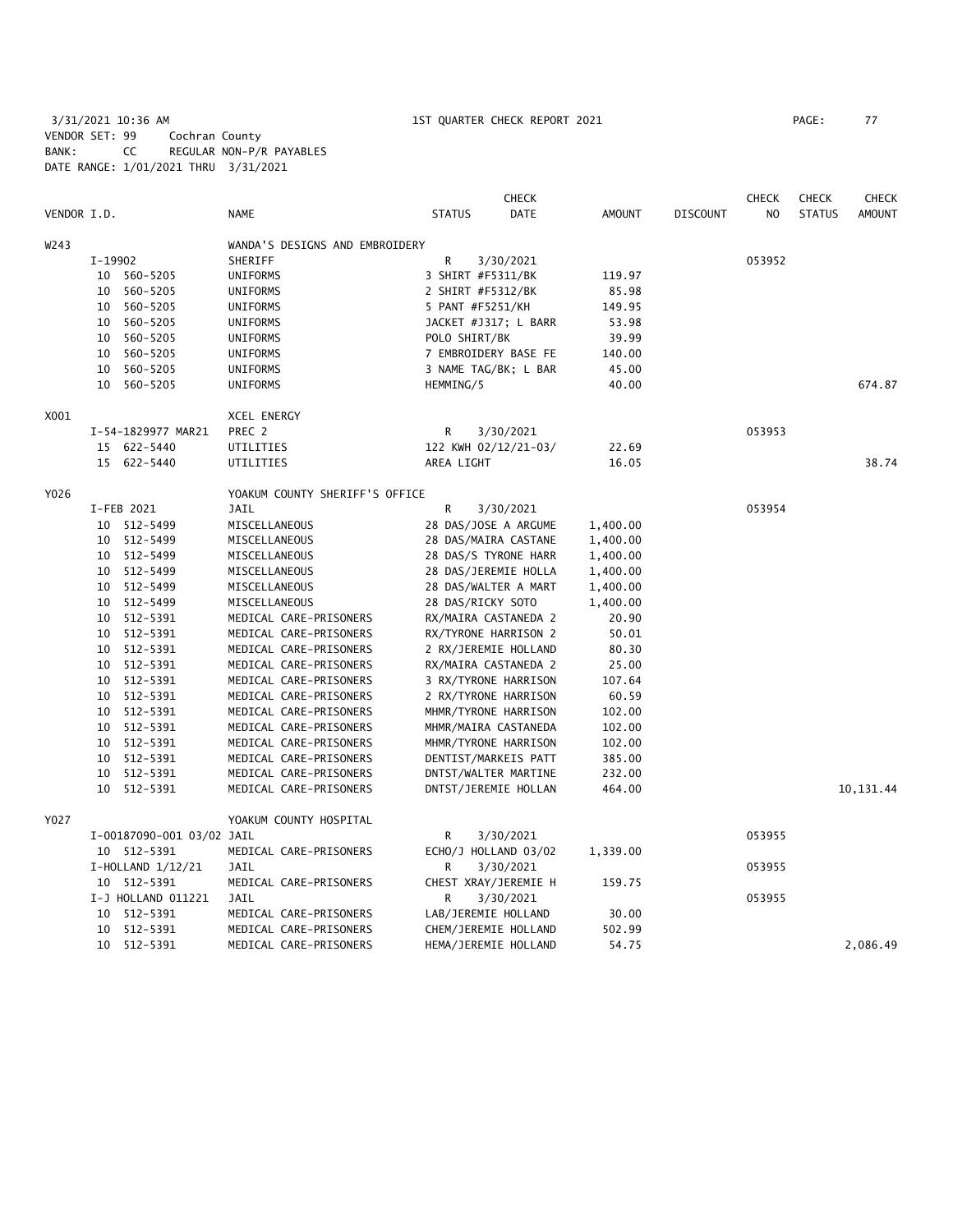3/31/2021 10:36 AM 1ST QUARTER CHECK REPORT 2021 PAGE: 78 VENDOR SET: 99 Cochran County BANK: CC REGULAR NON-P/R PAYABLES DATE RANGE: 1/01/2021 THRU 3/31/2021

|                     |                |                     | <b>CHECK</b> |                | <b>CHECK</b>           | <b>CHECK</b>  | <b>CHECK</b> |
|---------------------|----------------|---------------------|--------------|----------------|------------------------|---------------|--------------|
| VENDOR I.D.         | <b>NAME</b>    | <b>STATUS</b>       | <b>DATE</b>  | <b>AMOUNT</b>  | <b>DISCOUNT</b><br>NO. | <b>STATUS</b> | AMOUNT       |
|                     |                |                     |              |                |                        |               |              |
| ** TOTALS **        | N <sub>O</sub> |                     |              | INVOICE AMOUNT | <b>DISCOUNTS</b>       |               | CHECK AMOUNT |
| REGULAR CHECKS:     | 362            |                     |              | 868,970.54     | 0.00                   |               | 868,970.54   |
| HAND CHECKS:        | 0              |                     |              | 0.00           | 0.00                   |               | 0.00         |
| DRAFTS:             | 0              |                     |              | 0.00           | 0.00                   |               | 0.00         |
| EFT:                | $\mathbf 0$    |                     |              | 0.00           | 0.00                   |               | 0.00         |
| NON CHECKS:         | $\mathbf 0$    |                     |              | 0.00           | 0.00                   |               | 0.00         |
| <b>VOID CHECKS:</b> | 0 VOID DEBITS  |                     | 0.00         |                |                        |               |              |
|                     |                | <b>VOID CREDITS</b> | 0.00         | 0.00           | 0.00                   |               |              |

TOTAL ERRORS: 0

|    | G/L ACCOUNT     | <b>NAME</b><br>---------------------------------- | AMOUNT     |
|----|-----------------|---------------------------------------------------|------------|
|    |                 |                                                   |            |
|    |                 | 10 000-2206.002 COLLECTION AGENCY FEES            | 226.61     |
| 10 | 000-2206.003    | Omni Collection Fee                               | 4.75       |
|    | 10 000-2500.1   | WITHHOLDING TAX PAYABLE                           | 5,466.00   |
|    | 10 000-4370.101 | RENT-ACTIVITY BUILDING                            | 500.00     |
|    | 10 000-4380.200 | OTHER [MISCELLANEOUS]                             | 300.00     |
|    | 10 400-5204     | WORKERS' COMPENSATION                             | 40.87      |
|    | 10 403-5204     | WORKERS' COMPENSATION                             | 57.75      |
|    | 10 403-5206     | UNEMPLOYMENT                                      | 11.05      |
|    | 10 403-5310     | OFFICE SUPPLIES                                   | 544.22     |
|    | 10 403-5311     | POSTAL EXPENSES                                   | 1,126.58   |
|    | 10 403-5411     | MAINTENANCE CONTRACTS                             | 2,045.80   |
|    | 10 403-5416     | FILMING & INDEXING                                | 3,689.61   |
|    | 10 403-5427     | CONTINUING EDUCATION                              | 425.00     |
|    | 10 405-5330     | FUEL AND OIL                                      | 93.92      |
|    | 10 405-5451     | REPAIRS                                           | 7.50       |
|    | 10 409-5300     | COUNTY-WIDE SUPPLIES                              | 214.44     |
|    | 10 409-5406     | APPRAISAL DISTRICT                                | 23,480.62  |
|    | 10 409-5411     | MAINTENANCE CONTRACTS                             | 11,541.00  |
| 10 | 409-5420        | TELECOMMUNICATIONS                                | 13,599.08  |
|    | 10 409-5424     | INTERNET TECHNOLOGY SVCS                          | 37, 115.97 |
|    | 10 409-5440     | UTILITIES                                         | 253.53     |
|    | 10 409-5470     | DONATION-SOIL & WATER CONSER. 3,000.00            |            |
|    | 10 409-5497     | LIABILITY INSURANCE                               | 5,205.00   |
|    | 10 409-5499     | MISCELLANEOUS                                     | 2,131.24   |
| 10 | 409-5571        | CAPITAL OUTLAY                                    | 17,150.00  |
|    | 10 426-5310     | OFFICE SUPPLIES                                   | 1,253.84   |
|    | 10 426-5400     | ATTORNEY AD LITEM                                 | 100.00     |
|    | 10 435-5204     | WORKERS' COMPENSATION                             | 11.52      |
|    | 10 435-5206     | UNEMPLOYMENT                                      | 4.10       |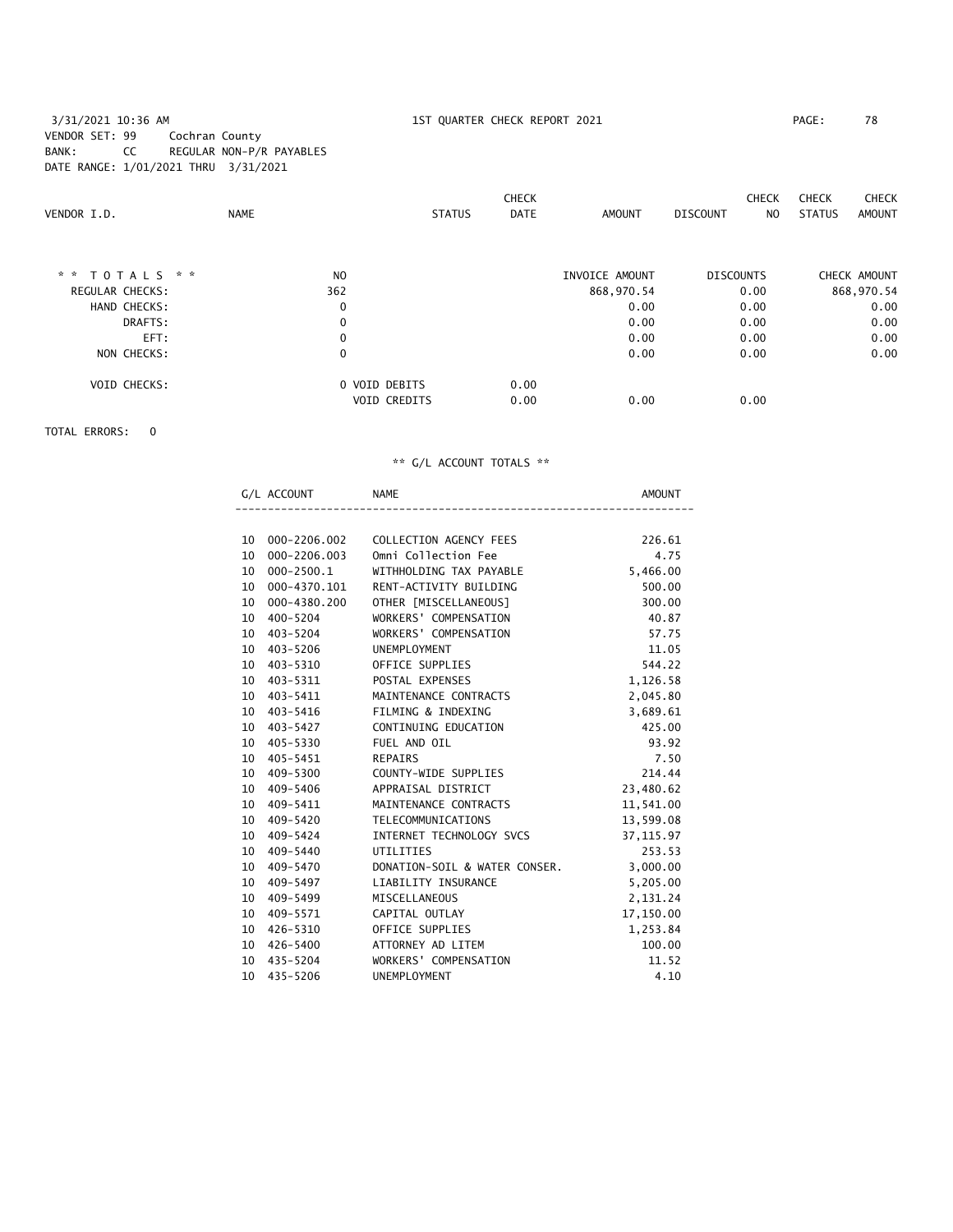|    | G/L ACCOUNT | <b>NAME</b>                    | AMOUNT   |
|----|-------------|--------------------------------|----------|
|    |             |                                |          |
|    | 10 435-5400 | ATTORNEY AD LITEM              | 6,825.00 |
| 10 | 435-5491    | <b>GRAND JURY</b>              | 1,570.00 |
| 10 | 435–5497    | LIABILITY INSURANCE            | 1,000.00 |
|    | 10 455-5204 | WORKERS' COMPENSATION          | 26.68    |
| 10 | 455-5206    | <b>UNEMPLOYMENT</b>            | 0.34     |
|    | 10 455-5311 | POSTAL EXPENSES                | 55.00    |
| 10 | 455-5405    | <b>AUTOPSY</b>                 | 5,677.50 |
| 10 | 455-5411    | MAINTENANCE CONTRACTS          | 747.00   |
| 10 | 455-5427    | CONTINUING EDUCATION           | 50.00    |
| 10 | 455-5481    | DUES AND REGISTRATION          | 60.00    |
| 10 | 455-5499    | MISCELLANEOUS                  | 22.00    |
| 10 | 475-5204    | WORKERS' COMPENSATION          | 7.65     |
| 10 | 475-5206    | <b>UNEMPLOYMENT</b>            | 8.27     |
| 10 | 475-5427    | CONTINUING EDUCATION           | 13.99    |
| 10 | 475-5590    | LAW LIBRARY MTRLS/UPDATES      | 388.56   |
| 10 | 476-5204    | WORKERS' COMPENSATION          | 27.89    |
| 10 | 476-5206    | UNEMPLOYMENT                   | 3.01     |
| 10 | 476–5497    | PROFESSIONAL LIABILITY INS.    | 500.00   |
| 10 | 490-5204    | WORKERS' COMPENSATION          | 12.68    |
| 10 | 490-5206    | <b>UNEMPLOYMENT</b>            | 4.58     |
| 10 | 490-5310    | OFFICE SUPPLIES                | 2,241.39 |
| 10 | 490-5311    | POSTAL EXPENSES                | 572.00   |
| 10 | 490-5335    | <b>ELECTION SUPPLIES</b>       | 929.50   |
| 10 | 490-5420    | TELECOMMUNICATIONS             | 4,768.69 |
| 10 | 490-5480    | BONDS & NOTARY FEES            | 71.00    |
| 10 | 495-5204    | WORKERS' COMPENSATION          | 34.69    |
| 10 | 495-5206    | <b>UNEMPLOYMENT</b>            | 12.52    |
| 10 | 495-5310    | OFFICE SUPPLIES                | 527.95   |
| 10 | 495-5427    | CONTINUING EDUCATION           | 100.00   |
| 10 | 495-5481    | DUES AND REGISTRATION          | 175.00   |
| 10 | 497-5204    | WORKERS' COMPENSATION          | 35.11    |
| 10 | 497-5206    | <b>UNEMPLOYMENT</b>            | 2.36     |
| 10 | 497-5310    | OFFICE SUPPLIES                | 1,992.00 |
| 10 | 497-5311    | POSTAL EXPENSES                | 1,347.00 |
| 10 | 497-5427    | CONTINUING EDUCATION           | 480.00   |
| 10 | 497-5481    | DUES AND REGISTRATION          | 150.00   |
| 10 | 499-5204    | WORKERS' COMPENSATION          | 68.44    |
| 10 | 499-5206    | UNEMPLOYMENT                   | 14.89    |
| 10 | 499-5310    | OFFICE SUPPLIES                | 576.83   |
| 10 | 499-5411    | MAINTENANCE CONTRACTS          | 8,303.30 |
| 10 | 499-5427    | CONTINUING EDUCATION           | 945.37   |
| 10 | 499-5480    | <b>BONDS &amp; NOTARY FEES</b> | 257.00   |
| 10 | 499-5481    | DUES AND REGISTRATION          | 125.00   |
| 10 | 510-5204    | WORKERS' COMPENSATION          | 238.26   |
| 10 | 510-5206    | <b>UNEMPLOYMENT</b>            | 7.44     |
| 10 | 510-5332    | CUSTODIAL SUPPLIES             | 1,748.60 |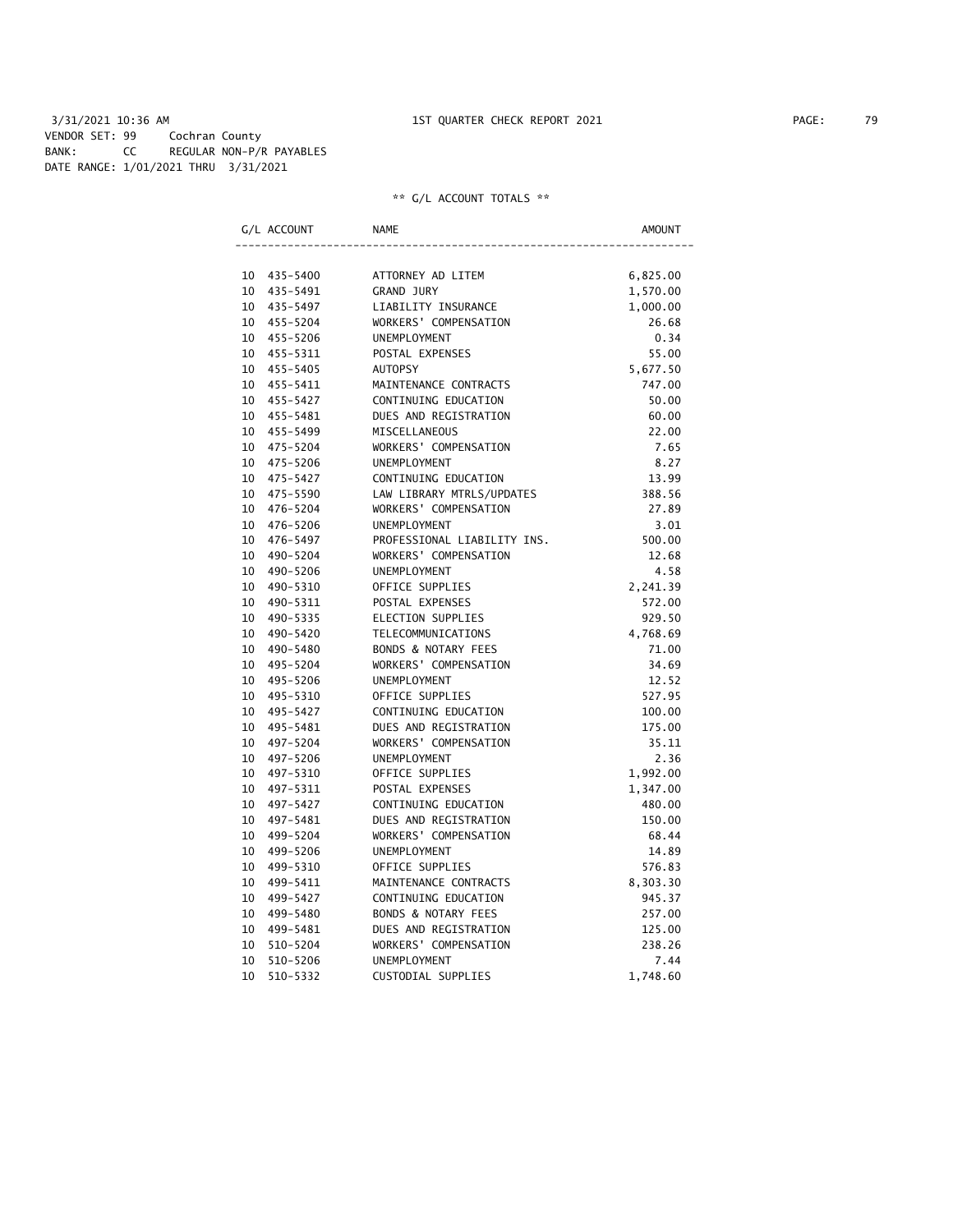|    | G/L ACCOUNT | <b>NAME</b>                    | AMOUNT    |
|----|-------------|--------------------------------|-----------|
|    |             |                                |           |
| 10 | 510-5411    | MAINTENANCE CONTRACTS          | 2,290.17  |
| 10 | 510-5440    | UTILITIES                      | 7,257.95  |
| 10 | 510-5451    | REPAIR                         | 3,738.20  |
| 10 | 512-5204    | WORKERS' COMPENSATION          | 363.85    |
| 10 | 512-5205    | <b>UNIFORMS</b>                | 119.96    |
| 10 | 512-5206    | <b>UNEMPLOYMENT</b>            | 26.52     |
| 10 | 512-5310    | OFFICE SUPPLIES                | 301.63    |
| 10 | 512-5333    | FOOD-PRISONERS                 | 4,635.28  |
| 10 | 512-5391    | MEDICAL CARE-PRISONERS         | 5,496.60  |
| 10 | 512-5392    | MISCELLANEOUS SUPPLIES         | 847.22    |
| 10 | 512-5451    | REPAIR                         | 1,044.04  |
| 10 | 512-5499    | MISCELLANEOUS                  | 28,140.77 |
| 10 | 512-5571    | CAPITAL OUTLAY                 | 484.92    |
| 10 | 516-5204    | WORKERS' COMPENSATION          | 222.96    |
| 10 | 516-5206    | <b>UNEMPLOYMENT</b>            | 8.82      |
| 10 | 516-5330    | FUEL & OIL                     | 382.89    |
| 10 | 516-5332    | CUSTODIAL SUPPLIES             | 785.53    |
| 10 | 516-5440    | UTILITIES                      | 314.99CR  |
| 10 | 516-5451    | REPAIR                         | 158.21    |
| 10 | 516-5454    | TIRES                          | 39.00     |
| 10 | 516-5471    | CARE OF WHFC CEMETERY          | 3,000.00  |
| 10 | 516-5486    | CONTRACT LABOR-OPEN CLOSE      | 1,200.00  |
| 10 | 550-5204    | WORKERS' COMPENSATION          | 117.93    |
| 10 | 550-5310    | OFFICE SUPPLIES                | 17.85     |
| 10 | 550-5311    | POSTAL EXPENSES                | 11.00     |
| 10 | 550-5330    | FUEL & OIL                     | 142.85    |
| 10 | 550-5334    | OTHER SUPPLIES                 | 9.98      |
| 10 | 550-5427    | CONTINUING EDUCATION           | 162.00    |
| 10 | 550-5451    | <b>REPAIR</b>                  | 64.74     |
| 10 | 550-5480    | BONDS & NOTARY FEES            | 50.00     |
| 10 | 550-5481    | DUES AND REGISTRATION          | 130.00    |
| 10 | 550-5571    | CAPITAL OUTLAY                 | 1,835.00  |
| 10 | 560-5204    | WORKERS' COMPENSATION          | 1,517.55  |
| 10 | 560-5205    | <b>UNIFORMS</b>                | 1,880.99  |
| 10 | 560-5206    | UNEMPLOYMENT                   | 95.63     |
| 10 | 560-5310    | OFFICE SUPPLIES                | 4,274.87  |
| 10 | 560-5330    | FUEL AND OIL                   | 5,790.81  |
| 10 | 560-5334    | OTHER SUPPLIES                 | 1,887.34  |
| 10 | 560-5411    | MAINTENANCE CONTRACTS          | 3,839.30  |
| 10 | 560-5420    | TELECOMMUNICATIONS             | 891.22    |
| 10 | 560-5427    | CONTINUING EDUCATION           | 784.10    |
| 10 | 560-5451    | MACHINERY-NON-OFFICE REPAIR    | 2,644.78  |
| 10 | 560-5452    | OFFICE EQUIPMENT REPAIR        | 278.00    |
| 10 | 560-5454    | <b>TIRES</b>                   | 170.00    |
| 10 | 560-5480    | <b>BONDS &amp; NOTARY FEES</b> | 71.00     |
| 10 | 560-5497    | OFFICERS' LIABILITY INSURANCE  | 6,563.00  |
|    |             |                                |           |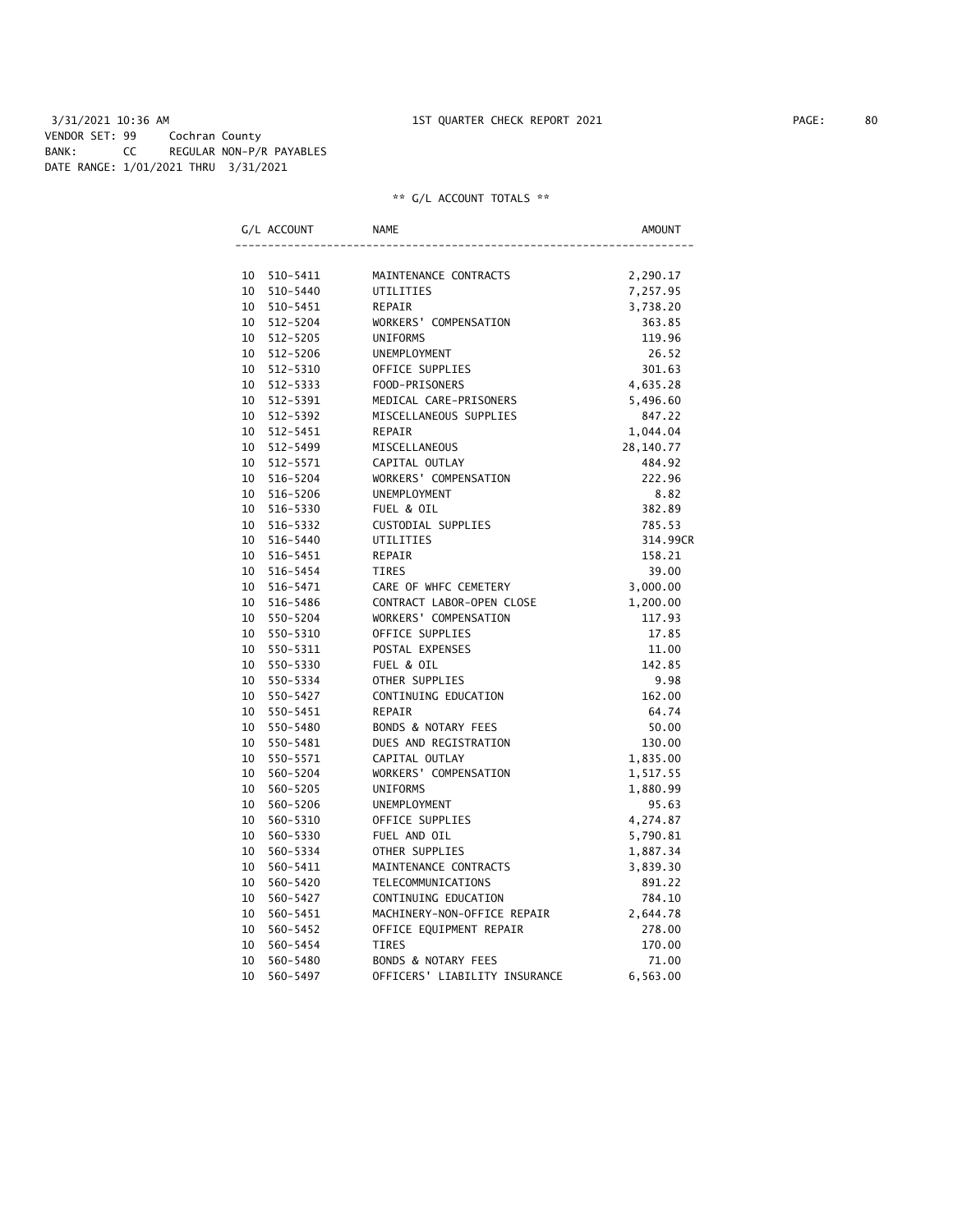3/31/2021 10:36 AM 1ST QUARTER CHECK REPORT 2021 PAGE: 81 VENDOR SET: 99 Cochran County BANK: CC REGULAR NON-P/R PAYABLES DATE RANGE: 1/01/2021 THRU 3/31/2021

|    | G/L ACCOUNT | NAME                           | AMOUNT      |
|----|-------------|--------------------------------|-------------|
|    |             |                                |             |
|    | 10 560-5499 | MISCELLANEOUS                  | 901.00      |
| 10 | 560-5571    | CAPITAL OUTLAY                 | 36,510.00   |
| 10 | 571-5472    | LOCAL SUPPORT-JUV BOARD        | 12,502.72   |
| 10 | 580-5404    | MEDICAL-E.M.S. SUBSIDIES       | 25,000.00   |
| 10 | 580-5414    | FIRE PROTECTION CONTRACTS      | 3,500.00    |
|    | 10 580-5440 | UTILITIES [TOWER]              | 142.04      |
|    | 10 580-5499 | MISCELLANEOUS                  | 1,204.00    |
|    | 10 640-5440 | UTILITIES                      | 209.95      |
|    | 10 640-5499 | MISCELLANEOUS                  | 1,500.00    |
|    | 10 650-5204 | WORKERS' COMPENSATION          | 30.45       |
| 10 | 650-5206    | <b>UNEMPLOYMENT</b>            | 7.15        |
| 10 | 650-5310    | OFFICE SUPPLIES                | 129.22      |
| 10 | 650-5332    | CUSTODIAL SUPPLIES             | 374.68      |
| 10 | 650-5411    | MAINTENANCE CONTRACTS          | 204.10      |
|    | 10 650-5440 | UTILITIES                      | 1,431.22    |
|    | 10 650-5451 | REPAIR                         | 103.16      |
|    | 10 650-5499 | MISCELLANEOUS                  | 71.00       |
|    | 10 650-5590 | <b>BOOKS</b>                   | 1,688.65    |
|    | 10 652-5204 | WORKERS' COMPENSATION          | 13.55       |
|    | 10 652-5440 | UTILITIES                      | 1,260.86    |
|    | 10 660-5204 | WORKERS' COMPENSATION          | 148.86      |
|    | 10 660-5206 | UNEMPLOYMENT                   | 8.32        |
|    | 10 660-5332 | CUSTODIAL SUPPLIES             | 95.14       |
| 10 | 660-5440    | UTILITIES & IRRIGATION         | 521.05      |
| 10 | 660-5451    | REPAIR                         | 263.50      |
| 10 | 662-5204    | WORKERS' COMPENSATION          | 255.37      |
| 10 | 662-5206    | <b>UNEMPLOYMENT</b>            | 8.82        |
| 10 | 662-5332    | CUSTODIAL SUPPLIES             | 575.05      |
| 10 | 662-5440    | UTILITIES                      | 5,995.78    |
|    | 10 662-5451 | REPAIR                         | 1.19        |
|    | 10 663-5418 | SENIOR CITIZENS CONTRACT       | 18,750.00   |
|    | 10 665-5204 | WORKERS' COMPENSATION          | 18.06       |
|    | 10 665-5206 | UNEMPLOYMENT                   | 9.03        |
|    | 10 665-5310 | OFFICE SUPPLIES                | 748.84      |
|    | 10 665-5330 | FUEL AND OIL                   | 254.54      |
|    | 10 665-5411 | MAINTENANCE CONTRACTS          | 99.00       |
| 10 | 665-5451    | <b>REPAIRS</b>                 | 55.80       |
|    |             | *** FUND TOTAL ***             | 380, 376.06 |
|    | 15 610-5204 | WORKERS' COMPENSATION          | 128.85      |
| 15 | 610-5310    | OFFICE SUPPLIES                | 337.95      |
| 15 | 610-5427    | COMM-CONTINUING EDUCATION      | 200.00      |
| 15 | 610-5428    | CO. JUDGE-CONTINUING EDUCATION | 125.00      |
| 15 | 610-5430    | LEGAL NOTICES                  | 1,820.70    |
| 15 | 610-5481    | DUES AND REGISTRATION          | 2,030.00    |
| 15 | 610-5499    | MISCELLANEOUS                  | 520.00      |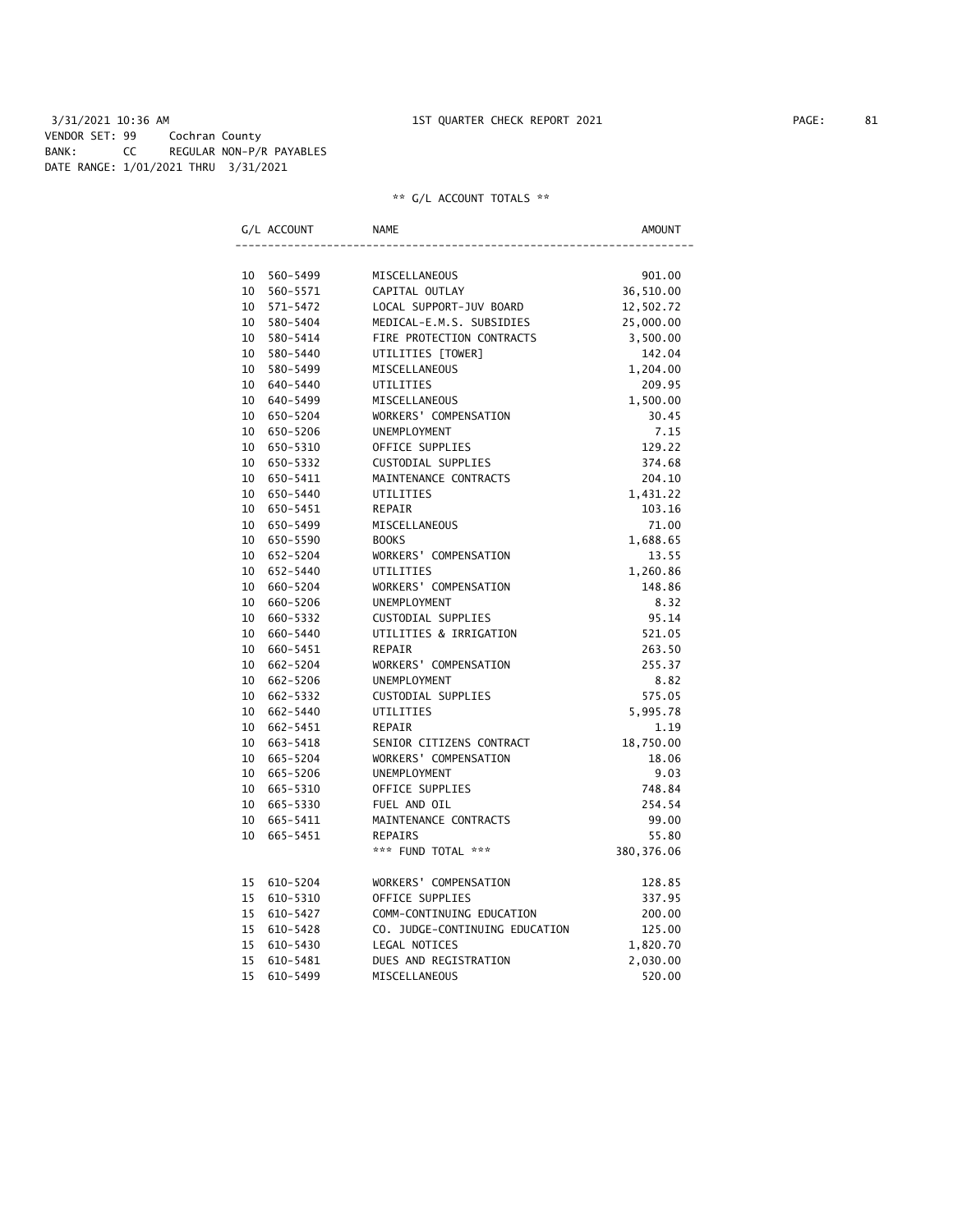| G/L ACCOUNT                | <b>NAME</b>                                         | AMOUNT             |
|----------------------------|-----------------------------------------------------|--------------------|
|                            |                                                     |                    |
| 15 621-5204                | WORKERS' COMPENSATION                               | 471.14             |
| 15 621-5206                | UNEMPLOYMENT                                        | 17.52              |
| 15 621-5330                | FUEL & OIL                                          | 2,016.60           |
| 15 621-5356                | ROAD MATERIALS & SUPPLIES                           | 1,645.56           |
| 15 621-5440                | UTILITIES                                           | 1,055.66           |
| 15 621-5451                | <b>REPAIRS</b>                                      | 794.28             |
| 15 622-5204                | WORKERS' COMPENSATION                               | 455.45             |
| 15 622-5206                | UNEMPLOYMENT                                        | 16.94              |
| 15 622-5330                | FUEL AND OIL                                        | 4,885.15           |
| 15 622-5356                | ROAD MATERIALS & SUPPLIES                           | 262.20             |
| 15 622-5370                | MACHINE HIRE                                        | 1,360.00           |
| 15 622-5440                | UTILITIES                                           | 628.31             |
| 15 622-5451                | REPAIRS                                             | 6,728.37           |
| 15 622-5571                | CAPITAL OUTLAY                                      | 400, 272.47        |
| 15 623-5204                | WORKERS' COMPENSATION                               | 237.19             |
| 15 623-5206                | UNEMPLOYMENT                                        | 8.82               |
| 15 623-5330                | FUEL AND OIL                                        | 3,464.14           |
| 15 623-5356                | ROAD MATERIALS & SUPPLIES                           | 267.79             |
| 15 623-5440                | UTILITIES                                           | 693.79             |
| 15 623-5451<br>15 623-5454 | <b>REPAIRS</b>                                      | 519.00             |
| 15 623-5571                | TIRES<br>CAPITAL OUTLAY                             | 105.00<br>5,990.00 |
| 15 624-5204                | WORKERS' COMPENSATION                               | 484.05             |
| 15 624-5206                | UNEMPLOYMENT                                        | 18.00              |
| 15 624-5330                | FUEL AND OIL                                        | 993.93             |
| 15 624-5356                | ROAD MATERIALS & SUPPLIES                           | 182.64             |
| 15 624-5420                | TELECOMMUNICATIONS                                  | 136.31             |
| 15 624-5440                | UTILITIES                                           | 867.97             |
| 15 624-5451                | <b>REPAIRS</b>                                      | 2,082.80           |
| 15 624-5454                | TIRES                                               | 95.00              |
| 15 624-5571                | CAPITAL OUTLAY                                      | 32,000.00          |
|                            | *** FUND TOTAL ***                                  | 473,918.58         |
|                            |                                                     |                    |
| 17 573-5204                | WORKERS' COMPENSATION                               | 3.62               |
| 17 573-5206                | UNEMPLOYMENT INSURANCE                              | 0.47               |
| 17  573-5413.004           | Other Placements                                    | 9,895.10           |
| 17 573-5427                | TRAVEL & TRAINING                                   | 27.47              |
| 17 573-5499                | OPERATING EXPENSES                                  | 548.78             |
|                            | *** FUND TOTAL ***                                  | 10,475.44          |
|                            |                                                     |                    |
| 22 403-5499                | CNTY CLERK R.M. & P LGC118.05<br>*** FUND TOTAL *** | 951.00<br>951.00   |
|                            |                                                     |                    |
| 30 518-5204                | WORKERS' COMPENSATION                               | 62.51              |
| 30 518-5440                | UTILITIES                                           | 210.37             |
|                            | *** FUND TOTAL ***                                  | 272.88             |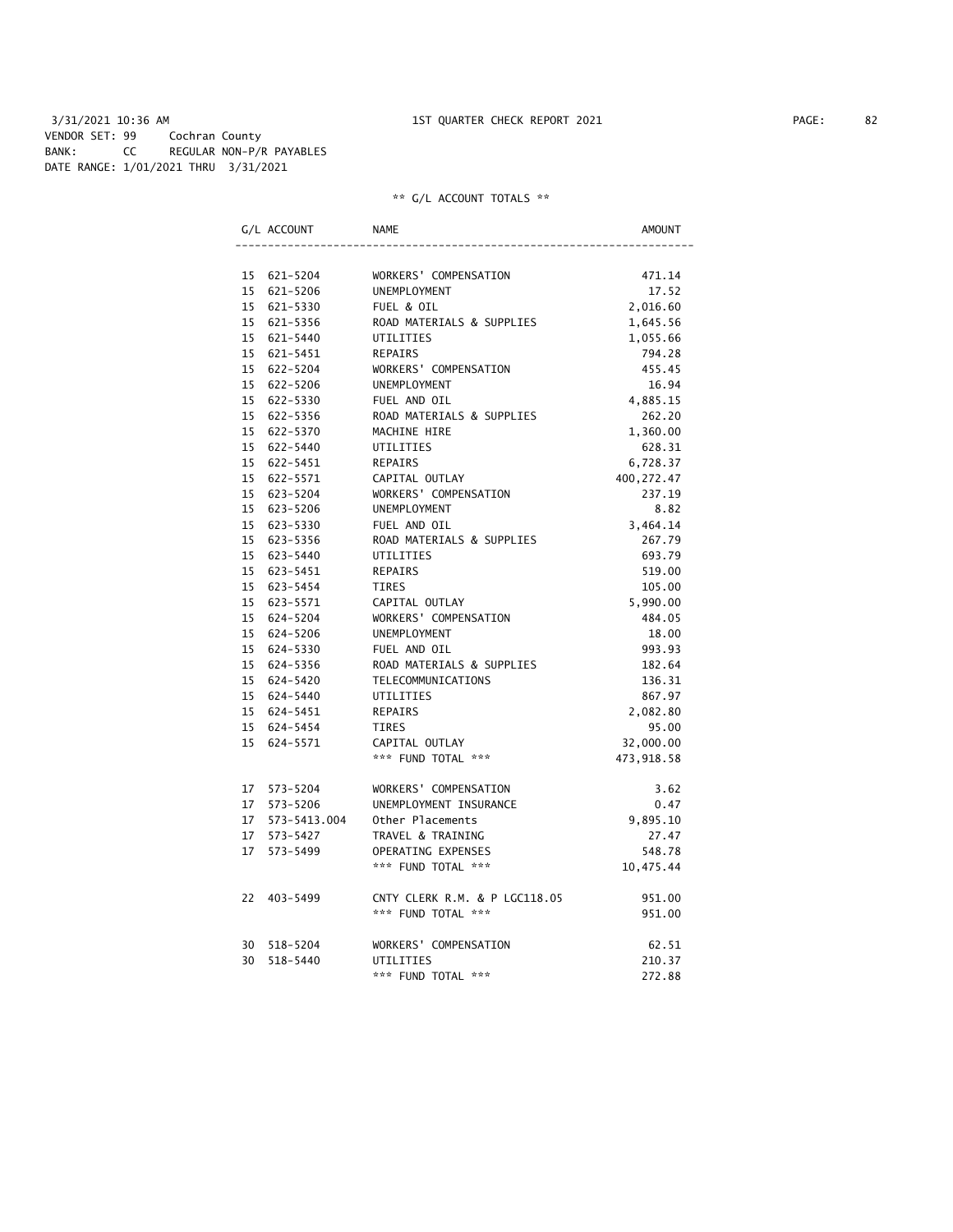3/31/2021 10:36 AM 1ST QUARTER CHECK REPORT 2021 PAGE: 83 VENDOR SET: 99 Cochran County BANK: CC REGULAR NON-P/R PAYABLES DATE RANGE: 1/01/2021 THRU 3/31/2021

|                            | G/L ACCOUNT        | NAME                           | AMOUNT         |                  |              |
|----------------------------|--------------------|--------------------------------|----------------|------------------|--------------|
|                            |                    |                                |                |                  |              |
|                            | 31 652-5311        | POSTAL EXPENSES                | 64.00          |                  |              |
|                            | 31 652-5499        | MISCELLANEOUS                  | 250.00         |                  |              |
|                            |                    | *** FUND TOTAL ***             | 314.00         |                  |              |
|                            | 89 491-5335        | ELECTION SUPPLIES              | 1,414.68       |                  |              |
|                            | 492-5335<br>89     | ELECTION SUPPLIES              | 1,212.90       |                  |              |
|                            |                    | *** FUND TOTAL ***             | 2,627.58       |                  |              |
|                            | 000-2379.002<br>90 | 7th Crt of Appeal Gov't22.2081 | 35.00          |                  |              |
|                            |                    | *** FUND TOTAL ***             | 35.00          |                  |              |
|                            | NO.                |                                | INVOICE AMOUNT | <b>DISCOUNTS</b> | CHECK AMOUNT |
| VENDOR SET: 99<br>BANK: CC | TOTALS:<br>362     |                                | 868,970.54     | 0.00             | 868,970.54   |
| BANK: CC<br>TOTALS:        | 362                |                                | 868,970.54     | 0.00             | 868,970.54   |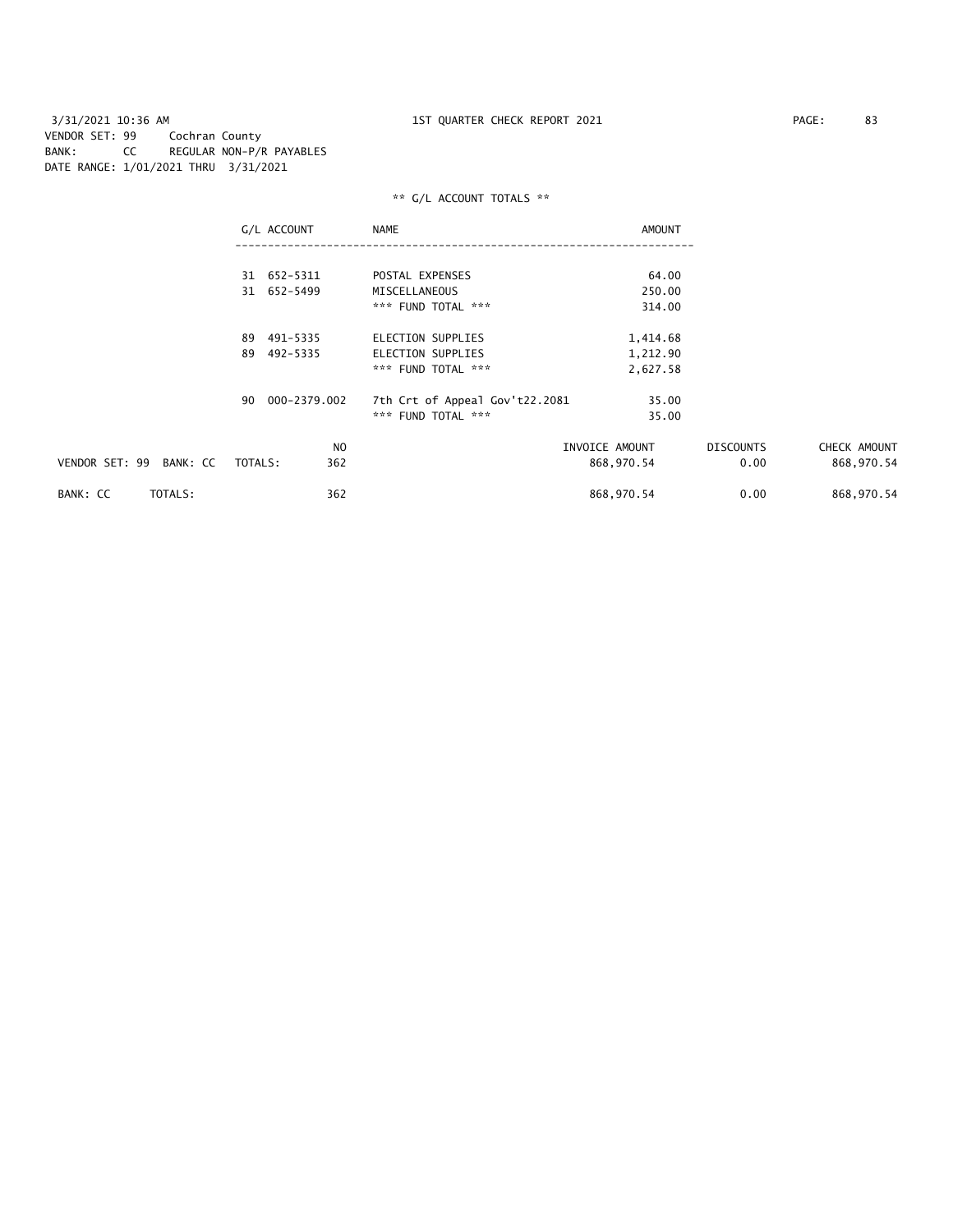3/31/2021 10:36 AM 1ST QUARTER CHECK REPORT 2021 PAGE: 84 VENDOR SET: 99 Cochran County BANK: PR PAYROLL PAYABLES DATE RANGE: 1/01/2021 THRU 3/31/2021

|                  |    |                   |                                |                 | <b>CHECK</b>         |               |                 | <b>CHECK</b>   | <b>CHECK</b>  | <b>CHECK</b>  |
|------------------|----|-------------------|--------------------------------|-----------------|----------------------|---------------|-----------------|----------------|---------------|---------------|
| VENDOR I.D.      |    |                   | <b>NAME</b>                    | <b>STATUS</b>   | <b>DATE</b>          | <b>AMOUNT</b> | <b>DISCOUNT</b> | N <sub>O</sub> | <b>STATUS</b> | <b>AMOUNT</b> |
| A067             |    |                   | AMERICAN FAMILY LIFE ASSURANCE |                 |                      |               |                 |                |               |               |
|                  |    | I-08 202101260720 | MONTHLY PREMIUM                | R               | 1/29/2021            |               |                 | 053616         |               |               |
|                  |    | 10 000-2500.4     | INSURANCE PAYABLE              | MONTHLY PREMIUM |                      | 524.04        |                 |                |               |               |
|                  | 15 | $000 - 2500.4$    | INSURANCE PAYABLE              | MONTHLY PREMIUM |                      | 86.79         |                 |                |               |               |
|                  |    | 30 000-2500.4     | AFLAC                          | MONTHLY PREMIUM |                      | 10.91         |                 |                |               | 621.74        |
| C <sub>091</sub> |    |                   | <b>HUMANA</b>                  |                 |                      |               |                 |                |               |               |
|                  |    | I-17A202101260720 | VISION MONTHLY PREMIUM         | R               | 1/29/2021            |               |                 | 053617         |               |               |
|                  |    | 10 000-2500.4     | INSURANCE PAYABLE              |                 | VISION MONTHLY PREMI | 32.32         |                 |                |               | 32.32         |
| C <sub>253</sub> |    |                   | COCHRAN COUNTY MONEY MKT       |                 |                      |               |                 |                |               |               |
|                  |    | I-01 202101260720 | RETIREMENT CONTRIBUTIONS       | R               |                      |               |                 | 053618         |               |               |
|                  |    |                   |                                |                 | 1/29/2021            |               |                 |                |               |               |
|                  | 10 | $000 - 2500.3$    | <b>TCDRS PAYABLE</b>           |                 | RETIREMENT CONTRIBUT | 9,128.02      |                 |                |               |               |
|                  |    | 10 400-5203       | RETIREMENT                     |                 | RETIREMENT CONTRIBUT | 741.61        |                 |                |               |               |
|                  |    | 10 403-5203       | RETIREMENT                     |                 | RETIREMENT CONTRIBUT | 1,130.75      |                 |                |               |               |
|                  | 10 | 435-5203          | RETIREMENT                     |                 | RETIREMENT CONTRIBUT | 231.80        |                 |                |               |               |
|                  |    | 10 455-5203       | RETIREMENT                     |                 | RETIREMENT CONTRIBUT | 520.92        |                 |                |               |               |
|                  |    | 10 475-5203       | RETIREMENT                     |                 | RETIREMENT CONTRIBUT | 1,271.55      |                 |                |               |               |
|                  | 10 | 476-5203          | RETIREMENT                     |                 | RETIREMENT CONTRIBUT | 229.20        |                 |                |               |               |
|                  | 10 | 490-5203.001      | RETIREMENT                     |                 | RETIREMENT CONTRIBUT | 184.87        |                 |                |               |               |
|                  | 10 | 495-5203          | RETIREMENT                     |                 | RETIREMENT CONTRIBUT | 690.27        |                 |                |               |               |
|                  |    | 10 497-5203       | RETIREMENT                     |                 | RETIREMENT CONTRIBUT | 661.42        |                 |                |               |               |
|                  | 10 | 499-5203          | RETIREMENT                     |                 | RETIREMENT CONTRIBUT | 1,338.85      |                 |                |               |               |
|                  | 10 | 510-5203          | RETIREMENT                     |                 | RETIREMENT CONTRIBUT | 396.50        |                 |                |               |               |
|                  | 10 | 512-5203          | RETIREMENT                     |                 | RETIREMENT CONTRIBUT | 1,408.62      |                 |                |               |               |
|                  |    | 10 516-5203       | RETIREMENT                     |                 | RETIREMENT CONTRIBUT | 476.13        |                 |                |               |               |
|                  | 10 | 550-5203          | RETIREMENT                     |                 | RETIREMENT CONTRIBUT | 408.34        |                 |                |               |               |
|                  | 10 | 560-5203          | RETIREMENT                     |                 | RETIREMENT CONTRIBUT | 5,720.15      |                 |                |               |               |
|                  | 10 | 650-5203          | RETIREMENT                     |                 | RETIREMENT CONTRIBUT | 410.26        |                 |                |               |               |
|                  |    | 10 652-5203       | RETIREMENT                     |                 | RETIREMENT CONTRIBUT | 22.92         |                 |                |               |               |
|                  | 10 | 660-5203          | RETIREMENT                     |                 | RETIREMENT CONTRIBUT | 322.49        |                 |                |               |               |
|                  | 10 | 662-5203          | RETIREMENT                     |                 | RETIREMENT CONTRIBUT | 432.16        |                 |                |               |               |
|                  | 10 | 665-5203          | RETIREMENT                     |                 | RETIREMENT CONTRIBUT | 353.17        |                 |                |               |               |
|                  | 15 | $000 - 2500.3$    |                                |                 |                      |               |                 |                |               |               |
|                  |    |                   | <b>TCDRS PAYABLE</b>           |                 | RETIREMENT CONTRIBUT | 3,006.48      |                 |                |               |               |
|                  | 15 | 610-5203          | RETIREMENT                     |                 | RETIREMENT CONTRIBUT | 2,251.62      |                 |                |               |               |
|                  | 15 | 621-5203          | RETIREMENT                     |                 | RETIREMENT CONTRIBUT | 949.53        |                 |                |               |               |
|                  | 15 | 622-5203          | RETIREMENT                     |                 | RETIREMENT CONTRIBUT | 917.27        |                 |                |               |               |
|                  |    | 15 623-5203       | RETIREMENT                     |                 | RETIREMENT CONTRIBUT | 483.12        |                 |                |               |               |
|                  | 15 | 624-5203          | RETIREMENT                     |                 | RETIREMENT CONTRIBUT | 981.92        |                 |                |               |               |
|                  | 17 | $000 - 2500.3$    | <b>TCDRS PAYABLE</b>           |                 | RETIREMENT CONTRIBUT | 40.97         |                 |                |               |               |
|                  | 17 | 573-5203          | RETIREMENT                     |                 | RETIREMENT CONTRIBUT | 76.09         |                 |                |               |               |
|                  | 30 | $000 - 2500.3$    | <b>TCDRS</b>                   |                 | RETIREMENT CONTRIBUT | 72.92         |                 |                |               |               |
|                  | 30 | 518-5203          | RETIREMENT                     |                 | RETIREMENT CONTRIBUT | 135.43        |                 |                |               | 34,995.35     |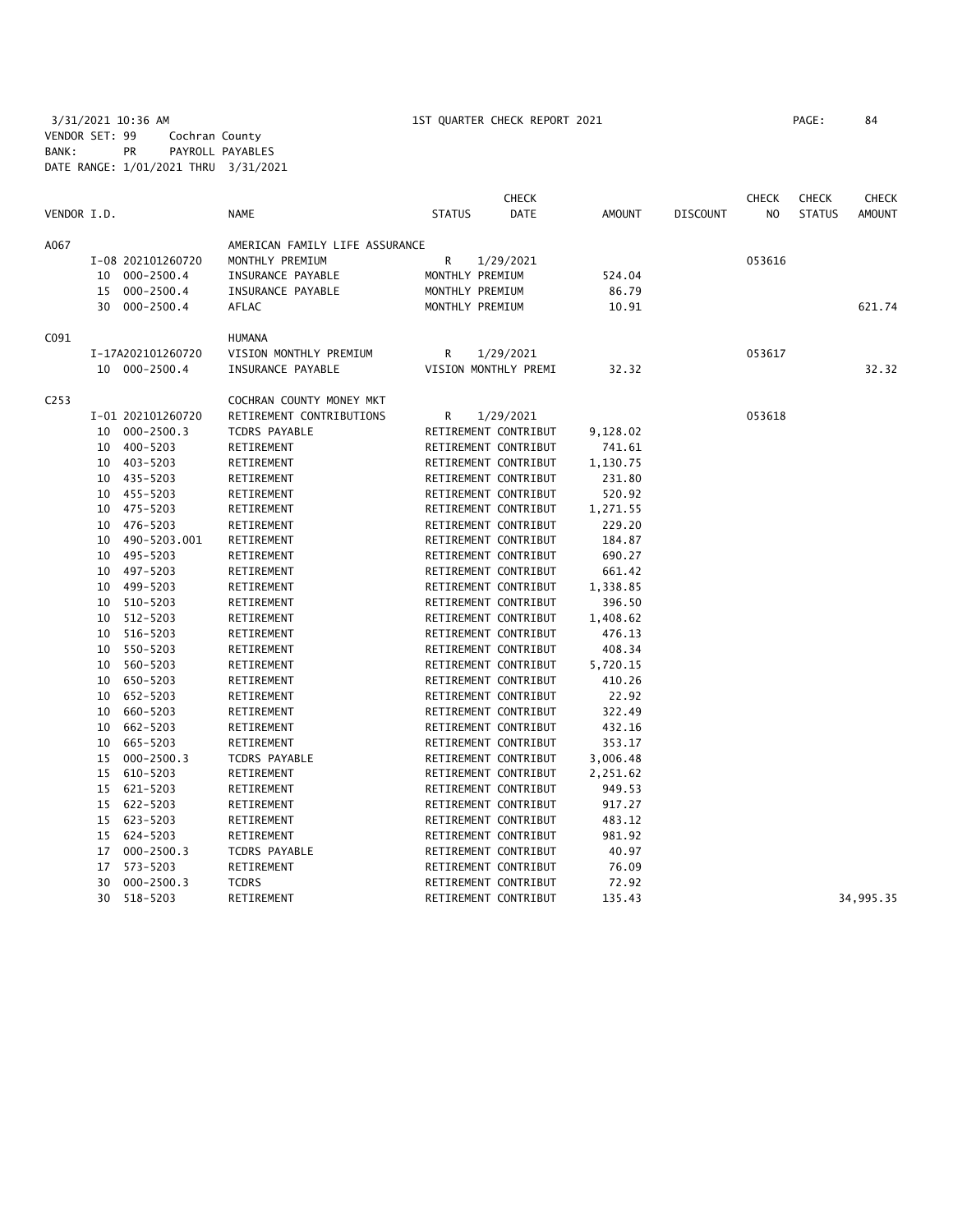3/31/2021 10:36 AM 1ST QUARTER CHECK REPORT 2021 PAGE: 85 VENDOR SET: 99 Cochran County BANK: PR PAYROLL PAYABLES DATE RANGE: 1/01/2021 THRU 3/31/2021

| VENDOR I.D. |                      |                                | <b>CHECK</b><br>DATE | <b>AMOUNT</b> | <b>DISCOUNT</b> | <b>CHECK</b><br>N <sub>O</sub> | <b>CHECK</b><br><b>STATUS</b> | <b>CHECK</b><br><b>AMOUNT</b> |
|-------------|----------------------|--------------------------------|----------------------|---------------|-----------------|--------------------------------|-------------------------------|-------------------------------|
|             |                      | <b>NAME</b>                    | <b>STATUS</b>        |               |                 |                                |                               |                               |
| C300        |                      | COCHRAN COUNTY SCHOOLS FEDERAL |                      |               |                 |                                |                               |                               |
|             | I-18A202101260720    | MONTHLY PREMUIM                | R<br>1/29/2021       |               |                 | 053619                         |                               |                               |
|             | 10 000-2500.4        | INSURANCE PAYABLE              | MONTHLY PREMUIM      | 8,551.94      |                 |                                |                               |                               |
|             | 15<br>000-2500.4     | INSURANCE PAYABLE              | MONTHLY PREMUIM      | 1,288.34      |                 |                                |                               |                               |
|             | 30<br>000-2500.4     | AFLAC                          | MONTHLY PREMUIM      | 94.06         |                 |                                |                               | 9,934.34                      |
| NO17        |                      | NATIONAL FARM LIFE             |                      |               |                 |                                |                               |                               |
|             | I-05A202101260720    | AFTER TAX PREM                 | R<br>1/29/2021       |               |                 | 053620                         |                               |                               |
|             | 10 000-2500.4        | INSURANCE PAYABLE              | AFTER TAX PREM       | 140.92        |                 |                                |                               |                               |
|             | 15 000-2500.4        | INSURANCE PAYABLE              | AFTER TAX PREM       | 67.80         |                 |                                |                               | 208.72                        |
| N060        |                      | NATIONWIDE RETIREMENT SOL      |                      |               |                 |                                |                               |                               |
|             | I-04 202101260720    | DEFERRED COMP WITHHELD         | R<br>1/29/2021       |               |                 | 053621                         |                               |                               |
|             | 10 000-2500.7        | PEBSCO DEF COMP PAYABLE        | DEFERRED COMP WITHHE | 1,237.30      |                 |                                |                               |                               |
|             | 15<br>000-2500.7     | PEBSCO DEF COMP PAYABLE        | DEFERRED COMP WITHHE | 226.88        |                 |                                |                               |                               |
|             | 30 000-2500.7        | D.C.                           | DEFERRED COMP WITHHE | 10.82         |                 |                                |                               | 1,475.00                      |
| P187        |                      | COCHRAN COUNTY PAYROLL TA      |                      |               |                 |                                |                               |                               |
|             | I-T1 202101260720    | FEDERAL INCOME TAX W/H         | R<br>1/29/2021       |               |                 | 053622                         |                               |                               |
|             | 10 000-2500.1        | WITHHOLDING TAX PAYABLE        | FEDERAL INCOME TAX W | 9,330.15      |                 |                                |                               |                               |
|             | 15 000-2500.1        | WITHHOLDING TAX PAYABLE        | FEDERAL INCOME TAX W | 3,151.27      |                 |                                |                               |                               |
|             | 30 000-2500.1        | FEDERAL WITHOLDING             | FEDERAL INCOME TAX W | 120.91        |                 |                                |                               |                               |
|             | I-T3 202101260720    | FICA TAX                       | 1/29/2021<br>R       |               |                 | 053622                         |                               |                               |
|             | 10 000-2500.2        | FICA PAYABLE                   | FICA TAX             | 8,060.94      |                 |                                |                               |                               |
|             | 10 400-5201          | SOCIAL SECURITY                | FICA TAX             | 353.69        |                 |                                |                               |                               |
|             | 10 403-5201          | SOCIAL SECURITY                | FICA TAX             | 460.15        |                 |                                |                               |                               |
|             | 10 435-5201          | SOCIAL SECURITY                | FICA TAX             | 110.55        |                 |                                |                               |                               |
|             | 10 455-5201          | SOCIAL SECURITY                | FICA TAX             | 248.44        |                 |                                |                               |                               |
|             | 10 475-5201          | SOCIAL SECURITY                | FICA TAX             | 546.02        |                 |                                |                               |                               |
|             | 10 476-5201          | SOCIAL SECURITY                | FICA TAX             | 109.31        |                 |                                |                               |                               |
|             | 10 490-5201          | SOCIAL SECURITY                | FICA TAX             | 55.80         |                 |                                |                               |                               |
|             | 10 490-5201.001      | SOCIAL SECURITY FICA           | FICA TAX             | 88.17         |                 |                                |                               |                               |
|             | 10 495-5201          | SOCIAL SECURITY                | FICA TAX             | 326.83        |                 |                                |                               |                               |
|             | 10 497-5201          | SOCIAL SECURITY                | FICA TAX             | 315.45        |                 |                                |                               |                               |
|             | 10 499-5201          | SOCIAL SECURITY                | FICA TAX             | 635.71        |                 |                                |                               |                               |
|             | 510-5201<br>10       | SOCIAL SECURITY                | FICA TAX             | 189.10        |                 |                                |                               |                               |
|             | 512-5201<br>10       | SOCIAL SECURITY                | FICA TAX             | 667.31        |                 |                                |                               |                               |
|             | 10 516-5201          | SOCIAL SECURITY                | FICA TAX             | 227.61        |                 |                                |                               |                               |
|             | 10 550-5201          | SOCIAL SECURITY                | FICA TAX             | 194.75        |                 |                                |                               |                               |
|             | 10 560-5201          | SOCIAL SECURITY                | FICA TAX             | 2,728.09      |                 |                                |                               |                               |
|             | 10 650-5201          | SOCIAL SECURITY                | FICA TAX             | 195.66        |                 |                                |                               |                               |
|             | 10 652-5201          | SOCIAL SECURITY                | FICA TAX             | 10.93         |                 |                                |                               |                               |
|             | 660-5201<br>10       | SOCIAL SECURITY                | FICA TAX             | 154.28        |                 |                                |                               |                               |
|             | 662-5201<br>10       | SOCIAL SECURITY                | FICA TAX             | 206.11        |                 |                                |                               |                               |
|             | 665-5201<br>10       | SOCIAL SECURITY                | FICA TAX             | 236.98        |                 |                                |                               |                               |
|             | $000 - 2500.2$<br>15 | FICA PAYABLE                   | FICA TAX             | 2,657.50      |                 |                                |                               |                               |
|             | 610-5201<br>15       | SOCIAL SECURITY                | FICA TAX             | 1,073.86      |                 |                                |                               |                               |
|             | 15<br>621-5201       | SOCIAL SECURITY                | FICA TAX             | 449.30        |                 |                                |                               |                               |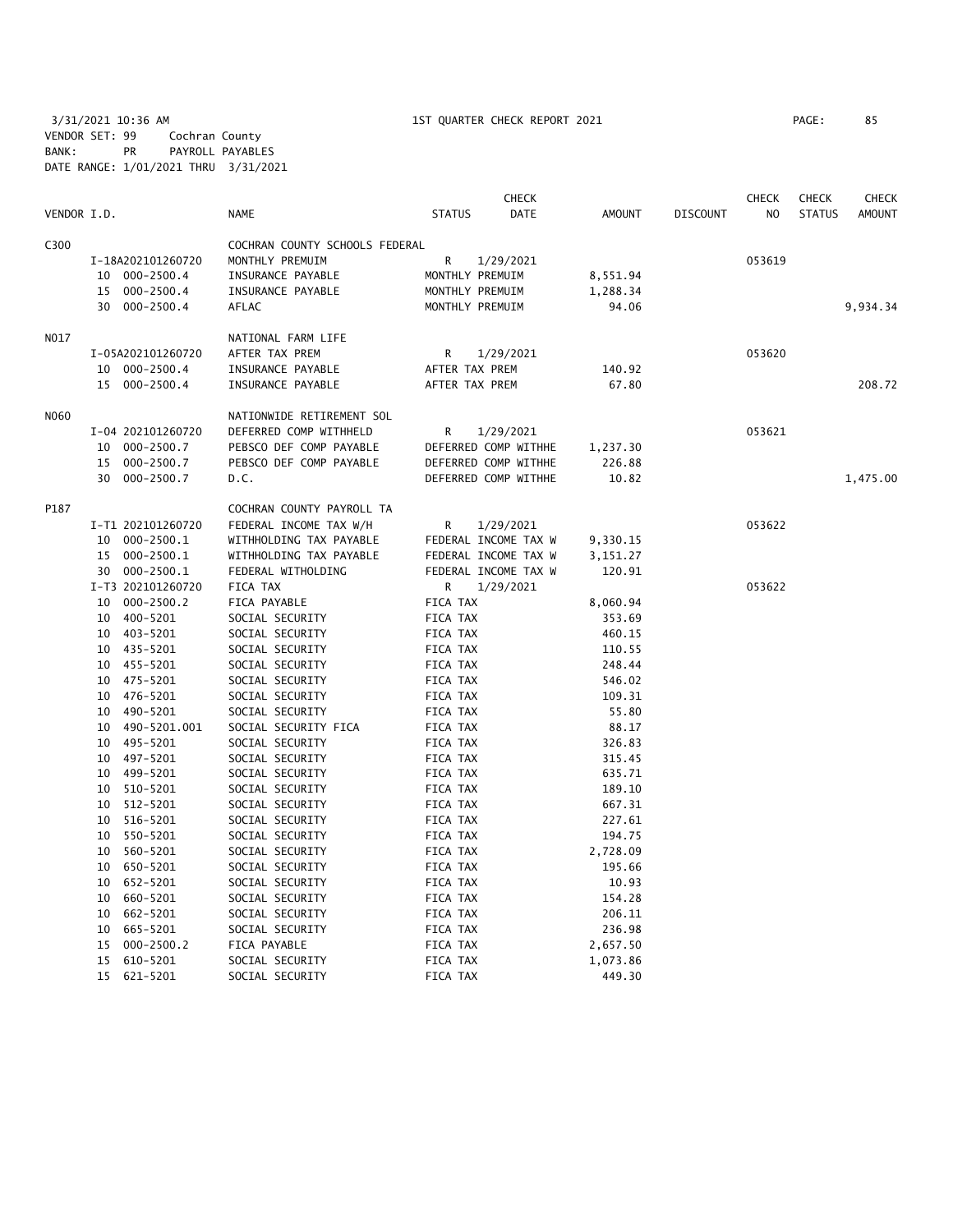|             |    |                   |                               |               | <b>CHECK</b> |          |                 | <b>CHECK</b> | <b>CHECK</b>  | <b>CHECK</b>  |
|-------------|----|-------------------|-------------------------------|---------------|--------------|----------|-----------------|--------------|---------------|---------------|
| VENDOR I.D. |    |                   | <b>NAME</b>                   | <b>STATUS</b> | DATE         | AMOUNT   | <b>DISCOUNT</b> | NO.          | <b>STATUS</b> | <b>AMOUNT</b> |
| P187        |    |                   | COCHRAN COUNTY PAYROLL (CONT) |               |              |          |                 |              |               |               |
|             |    | I-T3 202101260720 | FICA TAX                      | R.            | 1/29/2021    |          |                 | 053622       |               |               |
|             |    | 15 622-5201       | SOCIAL SECURITY               | FICA TAX      |              | 437.46   |                 |              |               |               |
|             |    | 15 623-5201       | SOCIAL SECURITY               | FICA TAX      |              | 230.41   |                 |              |               |               |
|             |    | 15 624-5201       | SOCIAL SECURITY               | FICA TAX      |              | 466.47   |                 |              |               |               |
|             | 17 | $000 - 2500.2$    | FICA PAYABLE                  | FICA TAX      |              | 36.29    |                 |              |               |               |
|             | 17 | 573-5201          | SOCIAL SECURITY               | FICA TAX      |              | 36.29    |                 |              |               |               |
|             |    | 30 000-2500.2     | FICA                          | FICA TAX      |              | 64.78    |                 |              |               |               |
|             |    | 30 518-5201       | SOCIAL SECURITY               | FICA TAX      |              | 64.78    |                 |              |               |               |
|             |    | I-T4 202101260720 | MEDICARE TAX                  | R             | 1/29/2021    |          |                 | 053622       |               |               |
|             | 10 | $000 - 2500.2$    | FICA PAYABLE                  | MEDICARE TAX  |              | 1,885.21 |                 |              |               |               |
|             | 10 | 400-5201          | SOCIAL SECURITY               | MEDICARE TAX  |              | 82.71    |                 |              |               |               |
|             | 10 | 403-5201          | SOCIAL SECURITY               | MEDICARE TAX  |              | 107.62   |                 |              |               |               |
|             | 10 | 435-5201          | SOCIAL SECURITY               | MEDICARE TAX  |              | 25.86    |                 |              |               |               |
|             | 10 | 455-5201          | SOCIAL SECURITY               | MEDICARE TAX  |              | 58.10    |                 |              |               |               |
|             | 10 | 475-5201          | SOCIAL SECURITY               | MEDICARE TAX  |              | 127.69   |                 |              |               |               |
|             | 10 | 476-5201          | SOCIAL SECURITY               | MEDICARE TAX  |              | 25.57    |                 |              |               |               |
|             | 10 | 490-5201          | SOCIAL SECURITY               | MEDICARE TAX  |              | 13.05    |                 |              |               |               |
|             | 10 | 490-5201.001      | SOCIAL SECURITY FICA          | MEDICARE TAX  |              | 20.62    |                 |              |               |               |
|             | 10 | 495-5201          | SOCIAL SECURITY               | MEDICARE TAX  |              | 76.43    |                 |              |               |               |
|             | 10 | 497-5201          | SOCIAL SECURITY               | MEDICARE TAX  |              | 73.78    |                 |              |               |               |
|             | 10 | 499-5201          | SOCIAL SECURITY               | MEDICARE TAX  |              | 148.67   |                 |              |               |               |
|             | 10 | 510-5201          | SOCIAL SECURITY               | MEDICARE TAX  |              | 44.23    |                 |              |               |               |
|             | 10 | 512-5201          | SOCIAL SECURITY               | MEDICARE TAX  |              | 156.07   |                 |              |               |               |
|             | 10 | 516-5201          | SOCIAL SECURITY               | MEDICARE TAX  |              | 53.23    |                 |              |               |               |
|             | 10 | 550-5201          | SOCIAL SECURITY               | MEDICARE TAX  |              | 45.55    |                 |              |               |               |
|             | 10 | 560-5201          | SOCIAL SECURITY               | MEDICARE TAX  |              | 638.01   |                 |              |               |               |
|             | 10 | 650-5201          | SOCIAL SECURITY               | MEDICARE TAX  |              | 45.76    |                 |              |               |               |
|             | 10 | 652-5201          | SOCIAL SECURITY               | MEDICARE TAX  |              | 2.56     |                 |              |               |               |
|             | 10 | 660-5201          | SOCIAL SECURITY               | MEDICARE TAX  |              | 36.09    |                 |              |               |               |
|             | 10 | 662-5201          | SOCIAL SECURITY               | MEDICARE TAX  |              | 48.20    |                 |              |               |               |
|             | 10 | 665-5201          | SOCIAL SECURITY               | MEDICARE TAX  |              | 55.42    |                 |              |               |               |
|             | 15 | $000 - 2500.2$    | FICA PAYABLE                  | MEDICARE TAX  |              | 621.52   |                 |              |               |               |
|             | 15 | 610-5201          | SOCIAL SECURITY               | MEDICARE TAX  |              | 251.15   |                 |              |               |               |
|             |    | 15 621-5201       | SOCIAL SECURITY               | MEDICARE TAX  |              | 105.07   |                 |              |               |               |
|             |    | 15 622-5201       | SOCIAL SECURITY               | MEDICARE TAX  |              | 102.31   |                 |              |               |               |
|             | 15 | 623-5201          | SOCIAL SECURITY               | MEDICARE TAX  |              | 53.89    |                 |              |               |               |
|             |    | 15 624-5201       | SOCIAL SECURITY               | MEDICARE TAX  |              | 109.10   |                 |              |               |               |
|             | 17 | $000 - 2500.2$    | FICA PAYABLE                  | MEDICARE TAX  |              | 8.49     |                 |              |               |               |
|             | 17 | 573-5201          | SOCIAL SECURITY               | MEDICARE TAX  |              | 8.49     |                 |              |               |               |
|             | 30 | $000 - 2500.2$    | FICA                          | MEDICARE TAX  |              | 15.15    |                 |              |               |               |
|             | 30 | 518-5201          | SOCIAL SECURITY               | MEDICARE TAX  |              | 15.14    |                 |              |               | 39,302.09     |
|             |    |                   |                               |               |              |          |                 |              |               |               |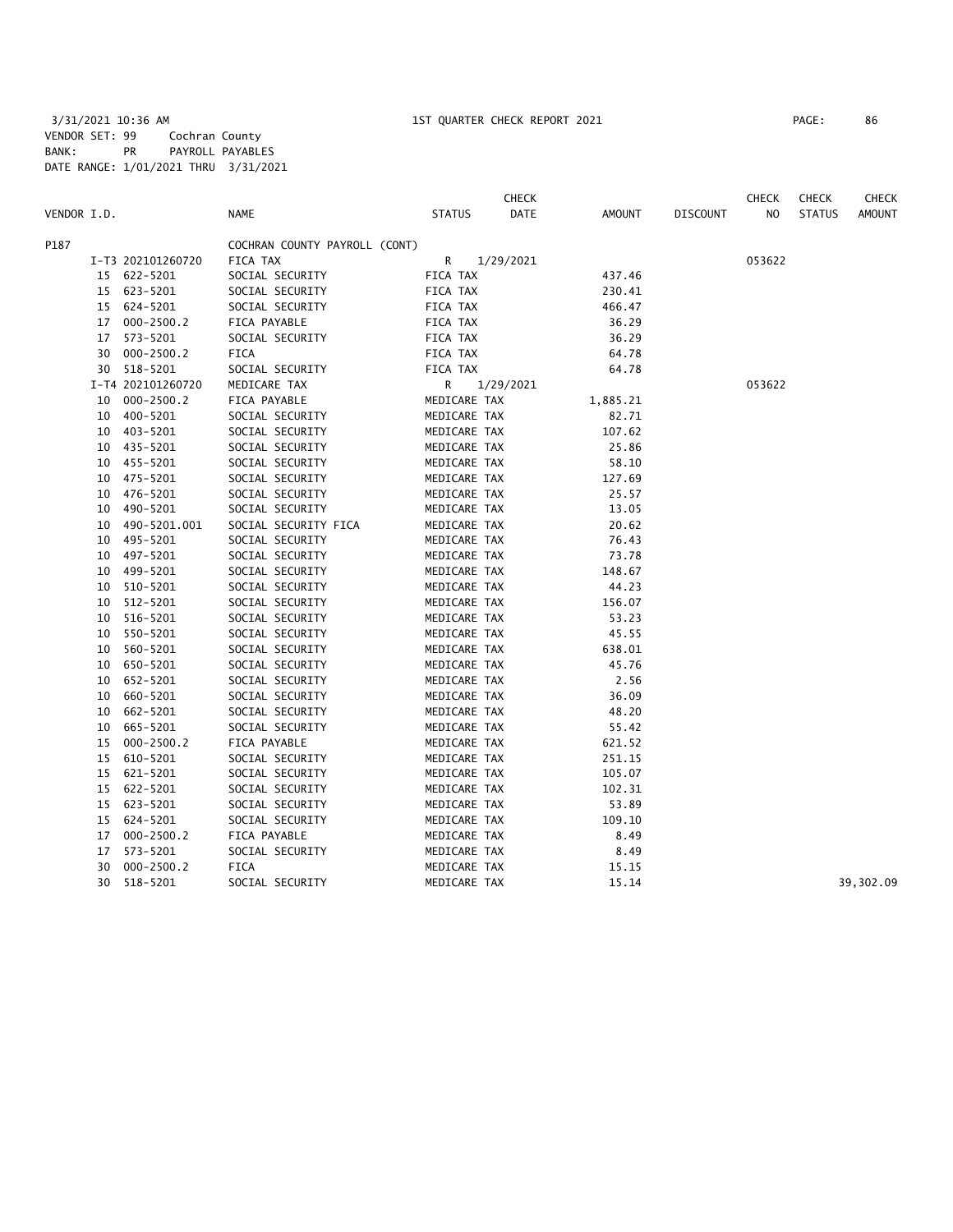|             |    |                   |                                            |                   | <b>CHECK</b>         |          |                 | <b>CHECK</b>   | <b>CHECK</b>  | CHECK         |
|-------------|----|-------------------|--------------------------------------------|-------------------|----------------------|----------|-----------------|----------------|---------------|---------------|
| VENDOR I.D. |    |                   | <b>NAME</b>                                | <b>STATUS</b>     | DATE                 | AMOUNT   | <b>DISCOUNT</b> | N <sub>O</sub> | <b>STATUS</b> | <b>AMOUNT</b> |
| T218        |    |                   | TEXAS ASS'N OF COUNTIES                    |                   |                      |          |                 |                |               |               |
|             |    | I-11 202101260720 | EMPLOYEE PREMIUMS                          | R                 | 1/29/2021            |          |                 | 053623         |               |               |
|             |    | 10 400-5202       | GROUP INSURANCE                            | EMPLOYEE PREMIUMS |                      | 764.01   |                 |                |               |               |
|             |    | 10 403-5202       | GROUP INSURANCE                            | EMPLOYEE PREMIUMS |                      | 1,771.80 |                 |                |               |               |
|             |    | 10 455-5202       | GROUP INSURANCE                            | EMPLOYEE PREMIUMS |                      | 885.90   |                 |                |               |               |
|             |    | 10 475-5202       | GROUP INSURANCE                            | EMPLOYEE PREMIUMS |                      | 1,771.80 |                 |                |               |               |
|             |    | 10 495-5202       | GROUP INSURANCE                            | EMPLOYEE PREMIUMS |                      | 885.90   |                 |                |               |               |
|             |    | 10 497-5202       | GROUP INSURANCE                            | EMPLOYEE PREMIUMS |                      | 885.90   |                 |                |               |               |
|             |    | 10 499-5202       | GROUP INSURANCE                            | EMPLOYEE PREMIUMS |                      | 2,657.70 |                 |                |               |               |
|             | 10 | 510-5202          | GROUP INSURANCE                            | EMPLOYEE PREMIUMS |                      | 885.90   |                 |                |               |               |
|             | 10 | 512-5202          | GROUP INSURANCE                            |                   | EMPLOYEE PREMIUMS    | 1,771.80 |                 |                |               |               |
|             |    | 10 516-5202       | GROUP INSURANCE [50%]                      | EMPLOYEE PREMIUMS |                      | 902.16   |                 |                |               |               |
|             |    | 10 550-5202       | GROUP INSURANCE                            | EMPLOYEE PREMIUMS |                      | 885.90   |                 |                |               |               |
|             | 10 | 560-5202          | GROUP INSURANCE                            | EMPLOYEE PREMIUMS |                      | 8,859.00 |                 |                |               |               |
|             | 10 | 650-5202          | GROUP INSURANCE                            | EMPLOYEE PREMIUMS |                      | 928.39   |                 |                |               |               |
|             | 10 | 652-5202          | GROUP INSURANCE                            | EMPLOYEE PREMIUMS |                      | 42.49    |                 |                |               |               |
|             | 10 | 660-5202          | GROUP INSURANCE [35%]                      | EMPLOYEE PREMIUMS |                      | 612.57   |                 |                |               |               |
|             | 10 | 662-5202          | GROUP INSURANCE                            | EMPLOYEE PREMIUMS |                      | 800.92   |                 |                |               |               |
|             | 10 | 665-5202          | GROUP INSURANCE                            | EMPLOYEE PREMIUMS |                      | 885.90   |                 |                |               |               |
|             | 15 | 610-5202          | GROUP INSURANCE                            |                   | EMPLOYEE PREMIUMS    | 3,665.49 |                 |                |               |               |
|             |    | 15 621-5202       | GROUP INSURANCE                            | EMPLOYEE PREMIUMS |                      | 1,771.80 |                 |                |               |               |
|             |    | 15 622-5202       | GROUP INSURANCE                            | EMPLOYEE PREMIUMS |                      | 1,771.80 |                 |                |               |               |
|             |    | 15 623-5202       | GROUP INSURANCE                            | EMPLOYEE PREMIUMS |                      | 885.90   |                 |                |               |               |
|             |    | 15 624-5202       | GROUP INSURANCE                            | EMPLOYEE PREMIUMS |                      | 1,771.80 |                 |                |               |               |
|             |    | 30 518-5202       | GROUP INSURANCE [15%]                      | EMPLOYEE PREMIUMS |                      | 257.07   |                 |                |               |               |
|             |    | I-12 202101260720 | GROUP LIFE INSURANCE                       | R                 | 1/29/2021            |          |                 | 053623         |               |               |
|             |    | 10 400-5202       | GROUP INSURANCE                            |                   | GROUP LIFE INSURANCE | 2.94     |                 |                |               |               |
|             |    | 10 403-5202       | GROUP INSURANCE                            |                   | GROUP LIFE INSURANCE | 6.82     |                 |                |               |               |
|             |    | 10 455-5202       | GROUP INSURANCE                            |                   | GROUP LIFE INSURANCE | 3.41     |                 |                |               |               |
|             |    | 10 475-5202       | GROUP INSURANCE                            |                   | GROUP LIFE INSURANCE | 6.82     |                 |                |               |               |
|             |    | 10 495-5202       | GROUP INSURANCE                            |                   | GROUP LIFE INSURANCE | 3.41     |                 |                |               |               |
|             |    | 10 497-5202       | GROUP INSURANCE                            |                   | GROUP LIFE INSURANCE | 3.41     |                 |                |               |               |
|             |    | 10 499-5202       | GROUP INSURANCE                            |                   | GROUP LIFE INSURANCE | 10.23    |                 |                |               |               |
|             |    | 10 510-5202       | GROUP INSURANCE                            |                   | GROUP LIFE INSURANCE | 3.41     |                 |                |               |               |
|             | 10 | 512-5202          | GROUP INSURANCE                            |                   | GROUP LIFE INSURANCE | 6.82     |                 |                |               |               |
|             |    | 10 516-5202       | GROUP INSURANCE [50%]                      |                   | GROUP LIFE INSURANCE | 3.48     |                 |                |               |               |
|             |    | 10 560-5202       | GROUP INSURANCE                            |                   | GROUP LIFE INSURANCE | 34.10    |                 |                |               |               |
|             | 10 | 650-5202          | GROUP INSURANCE                            |                   | GROUP LIFE INSURANCE | 3.57     |                 |                |               |               |
|             | 10 | 652-5202          | GROUP INSURANCE                            |                   | GROUP LIFE INSURANCE | 0.16     |                 |                |               |               |
|             | 10 | 660-5202          | GROUP INSURANCE [35%]                      |                   | GROUP LIFE INSURANCE | 2.36     |                 |                |               |               |
|             |    | 10 662-5202       | GROUP INSURANCE                            |                   | GROUP LIFE INSURANCE | 3.09     |                 |                |               |               |
|             | 10 | 665-5202          | GROUP INSURANCE                            |                   | GROUP LIFE INSURANCE | 3.41     |                 |                |               |               |
|             |    | 15 610-5202       | GROUP INSURANCE                            |                   | GROUP LIFE INSURANCE | 14.11    |                 |                |               |               |
|             | 15 | 621-5202          | GROUP INSURANCE                            |                   | GROUP LIFE INSURANCE | 6.82     |                 |                |               |               |
|             |    | 15 622-5202       | GROUP INSURANCE                            |                   | GROUP LIFE INSURANCE | 6.82     |                 |                |               |               |
|             |    | 15 623-5202       | GROUP INSURANCE                            |                   | GROUP LIFE INSURANCE | 3.41     |                 |                |               |               |
|             |    | 15 624-5202       | GROUP INSURANCE                            |                   | GROUP LIFE INSURANCE | 4.77     |                 |                |               |               |
|             |    | 30 518-5202       | GROUP INSURANCE [15%]                      |                   | GROUP LIFE INSURANCE | 0.98     |                 |                |               |               |
|             |    | I-15 202101260720 | DEPENDENT HEALTH PREM WITHHELD R 1/29/2021 |                   |                      |          |                 | 053623         |               |               |
|             |    |                   |                                            |                   |                      |          |                 |                |               |               |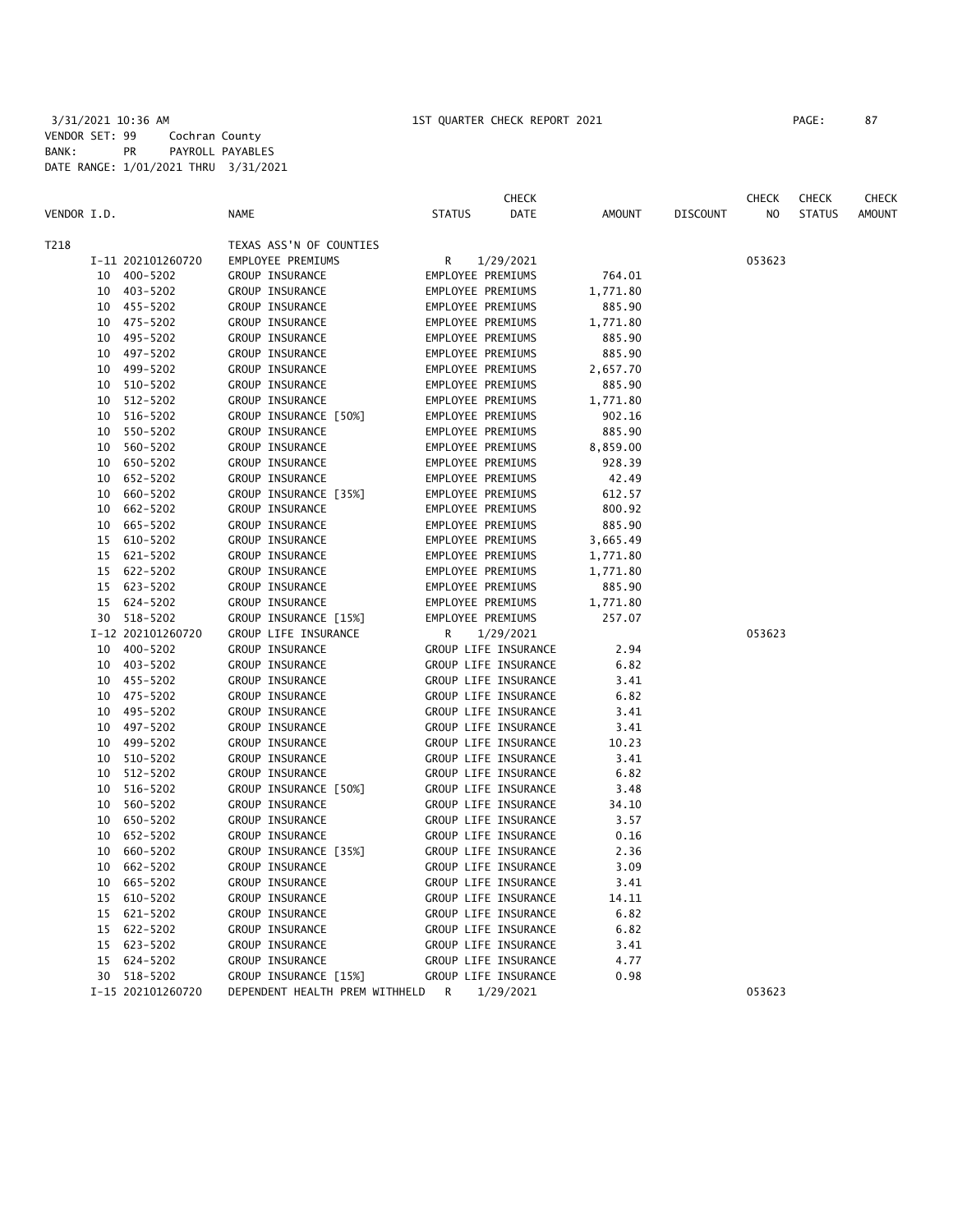3/31/2021 10:36 AM 1ST QUARTER CHECK REPORT 2021 PAGE: 88 VENDOR SET: 99 Cochran County BANK: PR PAYROLL PAYABLES DATE RANGE: 1/01/2021 THRU 3/31/2021

| 88 |
|----|
| ×  |
|    |
|    |

|                  |          |                      |                                |                     | <b>CHECK</b>                                 |                  |                 | <b>CHECK</b>   | <b>CHECK</b>  | <b>CHECK</b>  |
|------------------|----------|----------------------|--------------------------------|---------------------|----------------------------------------------|------------------|-----------------|----------------|---------------|---------------|
| VENDOR I.D.      |          |                      | <b>NAME</b>                    | <b>STATUS</b>       | <b>DATE</b>                                  | <b>AMOUNT</b>    | <b>DISCOUNT</b> | N <sub>O</sub> | <b>STATUS</b> | <b>AMOUNT</b> |
| T218             |          |                      | TEXAS ASS'N OF COUNTIES (CONT) |                     |                                              |                  |                 |                |               |               |
|                  |          | I-15 202101260720    | DEPENDENT HEALTH PREM WITHHELD | R                   | 1/29/2021                                    |                  |                 | 053623         |               |               |
|                  |          | 10 000-2500.4        | INSURANCE PAYABLE              |                     | DEPENDENT HEALTH PRE                         | 1,948.96         |                 |                |               | 38,405.21     |
| C <sub>253</sub> |          |                      | COCHRAN COUNTY MONEY MKT       |                     |                                              |                  |                 |                |               |               |
|                  |          | I-202101260721       | NON-DEPT SUPP DEATH            | R                   | 1/29/2021                                    |                  |                 | 053624         |               |               |
|                  |          | 10 409-5207          | SUPPLEMENTAL DEATH BENEFITS    | NON-DEPT SUPP DEATH |                                              | 1,084.86         |                 |                |               | 1,084.86      |
| A067             |          |                      | AMERICAN FAMILY LIFE ASSURANCE |                     |                                              |                  |                 |                |               |               |
|                  |          | I-08 202102190722    | MONTHLY PREMIUM                | R                   | 2/28/2021                                    |                  |                 | 053774         |               |               |
|                  | 10       | $000 - 2500.4$       | INSURANCE PAYABLE              | MONTHLY PREMIUM     |                                              | 524.04           |                 |                |               |               |
|                  | 15       | $000 - 2500.4$       | INSURANCE PAYABLE              | MONTHLY PREMIUM     |                                              | 86.79            |                 |                |               |               |
|                  | 30       | $000 - 2500.4$       | <b>AFLAC</b>                   | MONTHLY PREMIUM     |                                              | 10.91            |                 |                |               | 621.74        |
| C091             |          |                      | <b>HUMANA</b>                  |                     |                                              |                  |                 |                |               |               |
|                  |          | I-17A202102190722    | VISION MONTHLY PREMIUM         | R                   | 2/28/2021                                    |                  |                 | 053775         |               |               |
|                  |          | 10 000-2500.4        | INSURANCE PAYABLE              |                     | VISION MONTHLY PREMI                         | 32.32            |                 |                |               | 32.32         |
| C <sub>253</sub> |          |                      | COCHRAN COUNTY MONEY MKT       |                     |                                              |                  |                 |                |               |               |
|                  |          | I-01 202102190722    | RETIREMENT CONTRIBUTIONS       | R                   | 2/28/2021                                    |                  |                 | 053776         |               |               |
|                  |          | 10 000-2500.3        | <b>TCDRS PAYABLE</b>           |                     | RETIREMENT CONTRIBUT                         | 9,287.14         |                 |                |               |               |
|                  | 10       | 400-5203             | RETIREMENT                     |                     | RETIREMENT CONTRIBUT                         | 760.26           |                 |                |               |               |
|                  | 10       | 403-5203             | RETIREMENT                     |                     | RETIREMENT CONTRIBUT                         | 1,118.17         |                 |                |               |               |
|                  | 10       | 435-5203             | RETIREMENT                     |                     | RETIREMENT CONTRIBUT                         | 231.80           |                 |                |               |               |
|                  | 10       | 455-5203             | RETIREMENT                     |                     | RETIREMENT CONTRIBUT                         | 520.92           |                 |                |               |               |
|                  | 10       | 475-5203             | RETIREMENT                     |                     | RETIREMENT CONTRIBUT                         | 1,271.55         |                 |                |               |               |
|                  | 10       | 476-5203             | RETIREMENT                     |                     | RETIREMENT CONTRIBUT                         | 229.20           |                 |                |               |               |
|                  | 10       | 490-5203.001         | RETIREMENT                     |                     | RETIREMENT CONTRIBUT                         | 107.66           |                 |                |               |               |
|                  | 10       | 495-5203             | RETIREMENT                     |                     | RETIREMENT CONTRIBUT                         | 684.14           |                 |                |               |               |
|                  | 10       | 497-5203             | RETIREMENT                     |                     | RETIREMENT CONTRIBUT                         | 690.54           |                 |                |               |               |
|                  | 10       | 499-5203             | RETIREMENT                     |                     | RETIREMENT CONTRIBUT                         | 1,340.48         |                 |                |               |               |
|                  | 10       | 510-5203             | RETIREMENT                     |                     | RETIREMENT CONTRIBUT                         | 415.63           |                 |                |               |               |
|                  | 10       | 512-5203             | RETIREMENT                     |                     | RETIREMENT CONTRIBUT                         | 1,615.91         |                 |                |               |               |
|                  | 10<br>10 | 516-5203<br>550-5203 | RETIREMENT<br>RETIREMENT       |                     | RETIREMENT CONTRIBUT<br>RETIREMENT CONTRIBUT | 476.13<br>408.34 |                 |                |               |               |
|                  |          | 560-5203             | RETIREMENT                     |                     | RETIREMENT CONTRIBUT                         | 5,835.78         |                 |                |               |               |
|                  | 10<br>10 | 650-5203             | RETIREMENT                     |                     | RETIREMENT CONTRIBUT                         | 410.26           |                 |                |               |               |
|                  | 10       | 652-5203             | RETIREMENT                     |                     | RETIREMENT CONTRIBUT                         | 22.92            |                 |                |               |               |
|                  | 10       | 660-5203             | RETIREMENT                     |                     | RETIREMENT CONTRIBUT                         | 322.49           |                 |                |               |               |
|                  | 10       | 662-5203             | RETIREMENT                     |                     | RETIREMENT CONTRIBUT                         | 432.16           |                 |                |               |               |
|                  | 10       | 665-5203             | RETIREMENT                     |                     | RETIREMENT CONTRIBUT                         | 353.17           |                 |                |               |               |
|                  | 15       | $000 - 2500.3$       | <b>TCDRS PAYABLE</b>           |                     | RETIREMENT CONTRIBUT                         | 3,006.48         |                 |                |               |               |
|                  | 15       | 610-5203             | RETIREMENT                     |                     | RETIREMENT CONTRIBUT                         | 2,251.62         |                 |                |               |               |
|                  | 15       | 621-5203             | RETIREMENT                     |                     | RETIREMENT CONTRIBUT                         | 949.53           |                 |                |               |               |
|                  | 15       | 622-5203             | RETIREMENT                     |                     | RETIREMENT CONTRIBUT                         | 917.27           |                 |                |               |               |
|                  | 15       | 623-5203             | RETIREMENT                     |                     | RETIREMENT CONTRIBUT                         | 483.12           |                 |                |               |               |
|                  | 15       | 624-5203             | RETIREMENT                     |                     | RETIREMENT CONTRIBUT                         | 981.92           |                 |                |               |               |
|                  | 30       | $000 - 2500.3$       | <b>TCDRS</b>                   |                     | RETIREMENT CONTRIBUT                         | 72.92            |                 |                |               |               |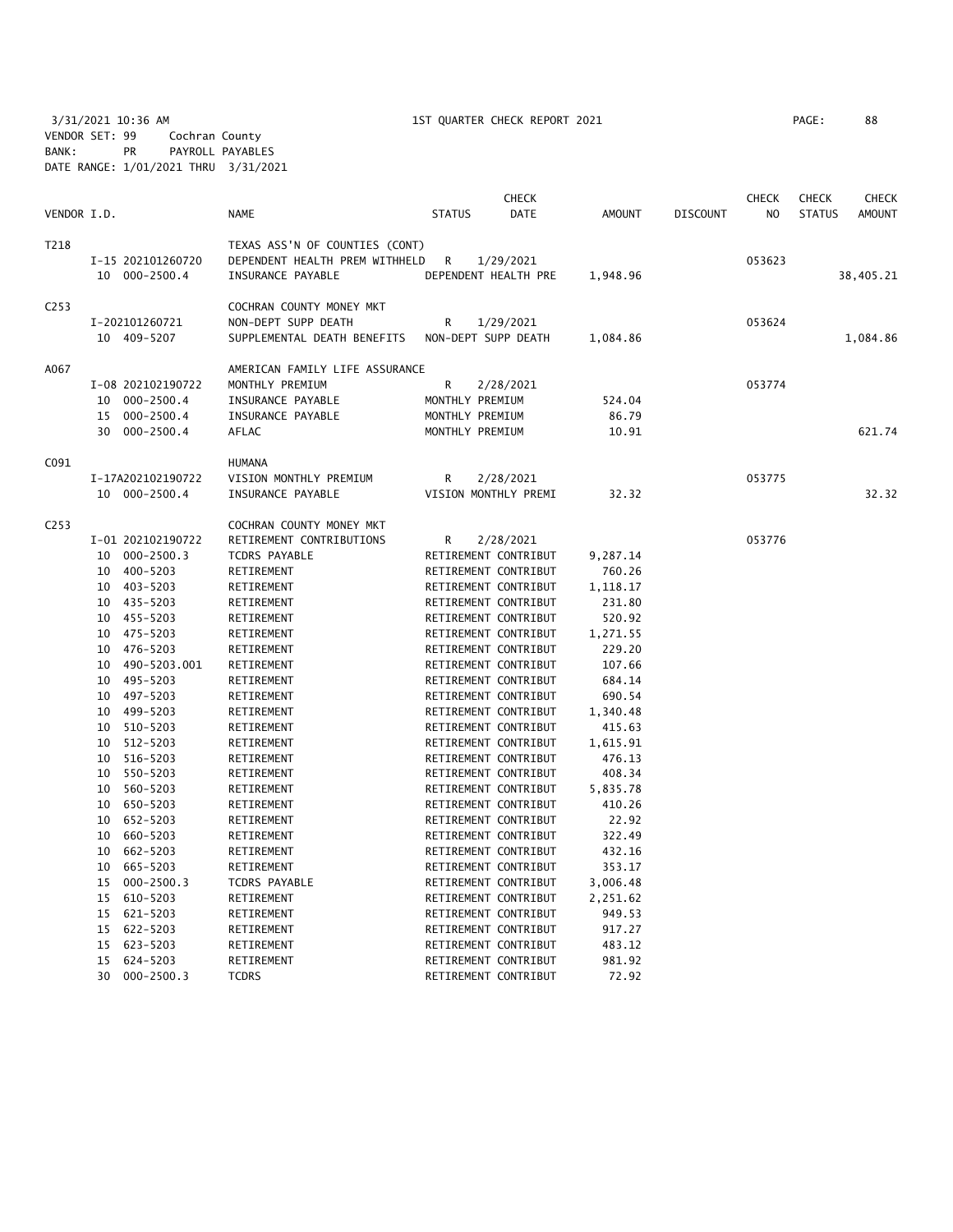3/31/2021 10:36 AM 1ST QUARTER CHECK REPORT 2021 PAGE: 89 VENDOR SET: 99 Cochran County BANK: PR PAYROLL PAYABLES DATE RANGE: 1/01/2021 THRU 3/31/2021

|             |                   |                                 |                      | <b>CHECK</b> |          |                 | <b>CHECK</b> | <b>CHECK</b>  | CHECK         |
|-------------|-------------------|---------------------------------|----------------------|--------------|----------|-----------------|--------------|---------------|---------------|
| VENDOR I.D. |                   | <b>NAME</b>                     | <b>STATUS</b>        | <b>DATE</b>  | AMOUNT   | <b>DISCOUNT</b> | NO           | <b>STATUS</b> | <b>AMOUNT</b> |
| C253        |                   | COCHRAN COUNTY MONEY MKT (CONT) |                      |              |          |                 |              |               |               |
|             | I-01 202102190722 | RETIREMENT CONTRIBUTIONS        | R                    | 2/28/2021    |          |                 | 053776       |               |               |
|             | 30 518-5203       | RETIREMENT                      | RETIREMENT CONTRIBUT |              | 135.43   |                 |              |               | 35, 332.94    |
| C300        |                   | COCHRAN COUNTY SCHOOLS FEDERAL  |                      |              |          |                 |              |               |               |
|             | I-18A202102190722 | MONTHLY PREMUIM                 | $\mathsf{R}$         | 2/28/2021    |          |                 | 053777       |               |               |
|             | 10 000-2500.4     | INSURANCE PAYABLE               | MONTHLY PREMUIM      |              | 8,551.94 |                 |              |               |               |
|             | 15 000-2500.4     | INSURANCE PAYABLE               | MONTHLY PREMUIM      |              | 1,288.34 |                 |              |               |               |
|             | 30 000-2500.4     | AFLAC                           | MONTHLY PREMUIM      |              | 94.06    |                 |              |               | 9,934.34      |
| NO17        |                   | NATIONAL FARM LIFE              |                      |              |          |                 |              |               |               |
|             | I-05A202102190722 | AFTER TAX PREM                  | R                    | 2/28/2021    |          |                 | 053778       |               |               |
|             | 10 000-2500.4     | INSURANCE PAYABLE               | AFTER TAX PREM       |              | 140.92   |                 |              |               |               |
|             | 15 000-2500.4     | INSURANCE PAYABLE               | AFTER TAX PREM       |              | 67.80    |                 |              |               | 208.72        |
| NO60        |                   | NATIONWIDE RETIREMENT SOL       |                      |              |          |                 |              |               |               |
|             | I-04 202102190722 | DEFERRED COMP WITHHELD          | R                    | 2/28/2021    |          |                 | 053779       |               |               |
|             | 10 000-2500.7     | PEBSCO DEF COMP PAYABLE         | DEFERRED COMP WITHHE |              | 1,237.30 |                 |              |               |               |
|             | 15 000-2500.7     | PEBSCO DEF COMP PAYABLE         | DEFERRED COMP WITHHE |              | 226.88   |                 |              |               |               |
|             | 30 000-2500.7     | D.C.                            | DEFERRED COMP WITHHE |              | 10.82    |                 |              |               | 1,475.00      |
| 0029        |                   | OFFICE OF THE ATTORNEY GE       |                      |              |          |                 |              |               |               |
|             | I-CAH202102190722 | ID#0011282016070317654          | R                    | 2/28/2021    |          |                 | 053780       |               |               |
|             | 10 000-2500.8     | CHILD SUPPORT PAYABLE           | ID#00112820160703176 |              | 551.00   |                 |              |               | 551.00        |
| P187        |                   | COCHRAN COUNTY PAYROLL TA       |                      |              |          |                 |              |               |               |
|             | I-T1 202102190722 | FEDERAL INCOME TAX W/H          | R                    | 2/28/2021    |          |                 | 053781       |               |               |
|             | 10 000-2500.1     | WITHHOLDING TAX PAYABLE         | FEDERAL INCOME TAX W |              | 9,388.86 |                 |              |               |               |
|             | 15 000-2500.1     | WITHHOLDING TAX PAYABLE         | FEDERAL INCOME TAX W |              | 3,151.27 |                 |              |               |               |
|             | 30 000-2500.1     | FEDERAL WITHOLDING              | FEDERAL INCOME TAX W |              | 121.33   |                 |              |               |               |
|             | I-T3 202102190722 | FICA TAX                        | R                    | 2/28/2021    |          |                 | 053781       |               |               |
|             | 10 000-2500.2     | FICA PAYABLE                    | FICA TAX             |              | 8,138.43 |                 |              |               |               |
|             | 10 400-5201       | SOCIAL SECURITY                 | FICA TAX             |              | 362.58   |                 |              |               |               |
|             | 10 403-5201       | SOCIAL SECURITY                 | FICA TAX             |              | 454.14   |                 |              |               |               |
|             | 10 435-5201       | SOCIAL SECURITY                 | FICA TAX             |              | 110.55   |                 |              |               |               |
|             | 10 455-5201       | SOCIAL SECURITY                 | FICA TAX             |              | 248.44   |                 |              |               |               |
|             | 10 475-5201       | SOCIAL SECURITY                 | FICA TAX             |              | 546.02   |                 |              |               |               |
|             | 10 476-5201       | SOCIAL SECURITY                 | FICA TAX             |              | 109.31   |                 |              |               |               |
|             | 10 490-5201       | SOCIAL SECURITY                 | FICA TAX             |              | 31.47    |                 |              |               |               |
|             | 10 490-5201.001   | SOCIAL SECURITY FICA            | FICA TAX             |              | 51.34    |                 |              |               |               |
|             | 10 495-5201       | SOCIAL SECURITY                 | FICA TAX             |              | 323.91   |                 |              |               |               |
|             | 10 497-5201       | SOCIAL SECURITY                 | FICA TAX             |              | 329.34   |                 |              |               |               |
|             | 10 499-5201       | SOCIAL SECURITY                 | FICA TAX             |              | 636.49   |                 |              |               |               |
|             | 10 510-5201       | SOCIAL SECURITY                 | FICA TAX             |              | 198.22   |                 |              |               |               |
|             | 10 512-5201       | SOCIAL SECURITY                 | FICA TAX             |              | 766.16   |                 |              |               |               |
|             | 10 516-5201       | SOCIAL SECURITY                 | FICA TAX             |              | 228.37   |                 |              |               |               |
|             | 10 550-5201       | SOCIAL SECURITY                 | FICA TAX             |              | 194.75   |                 |              |               |               |

10 560-5201 SOCIAL SECURITY FICA TAX 2,743.23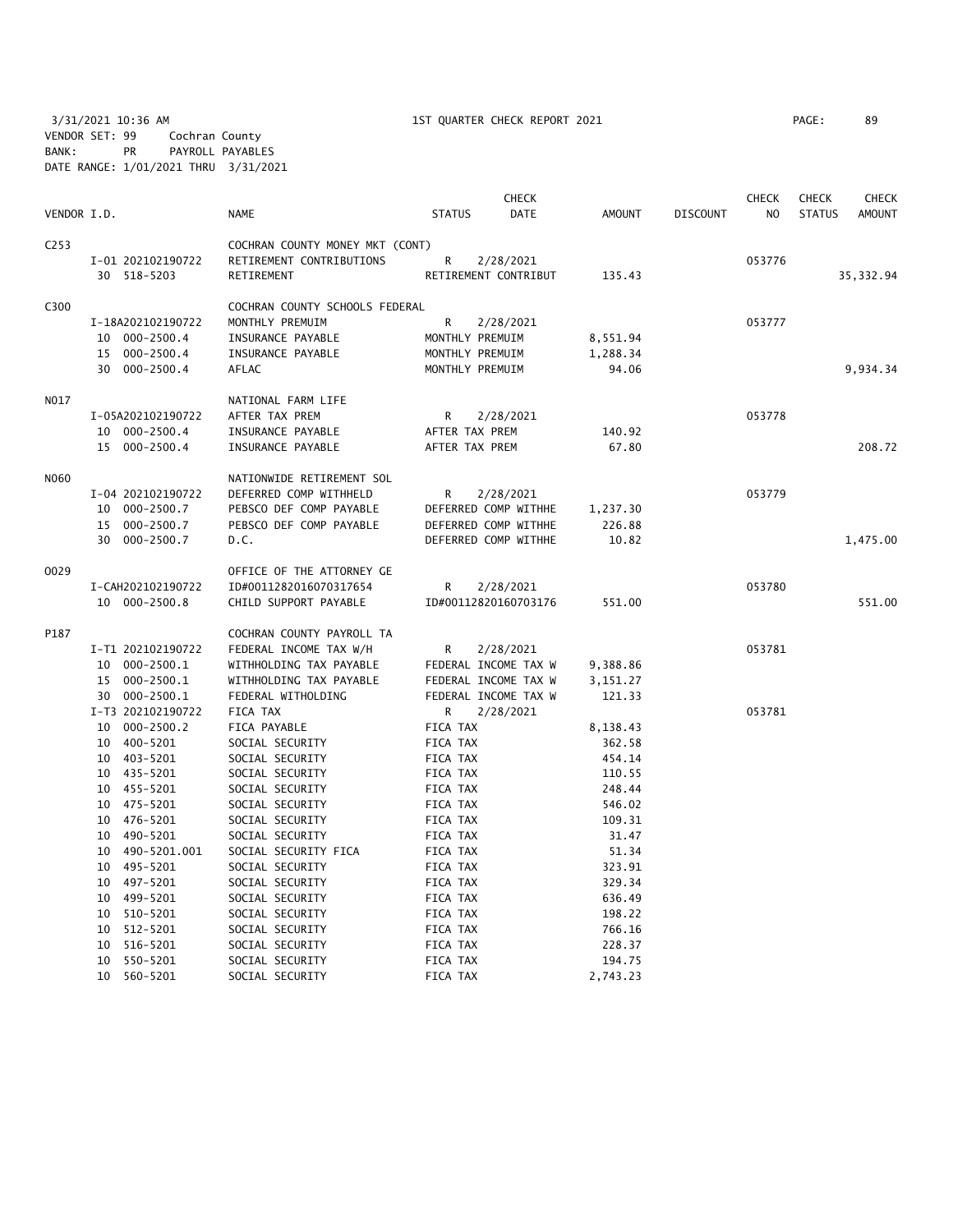|             |    |                   |                               |               | <b>CHECK</b> |          |                 | <b>CHECK</b>   | <b>CHECK</b>  | <b>CHECK</b>  |
|-------------|----|-------------------|-------------------------------|---------------|--------------|----------|-----------------|----------------|---------------|---------------|
| VENDOR I.D. |    |                   | <b>NAME</b>                   | <b>STATUS</b> | DATE         | AMOUNT   | <b>DISCOUNT</b> | N <sub>O</sub> | <b>STATUS</b> | <b>AMOUNT</b> |
| P187        |    |                   | COCHRAN COUNTY PAYROLL (CONT) |               |              |          |                 |                |               |               |
|             |    | I-T3 202102190722 | FICA TAX                      | R             | 2/28/2021    |          |                 | 053781         |               |               |
|             |    | 10 650-5201       | SOCIAL SECURITY               | FICA TAX      |              | 195.66   |                 |                |               |               |
|             |    | 10 652-5201       | SOCIAL SECURITY               | FICA TAX      |              | 10.93    |                 |                |               |               |
|             | 10 | 660-5201          | SOCIAL SECURITY               | FICA TAX      |              | 154.80   |                 |                |               |               |
|             | 10 | 662-5201          | SOCIAL SECURITY               | FICA TAX      |              | 206.11   |                 |                |               |               |
|             | 10 | 665-5201          | SOCIAL SECURITY               | FICA TAX      |              | 236.61   |                 |                |               |               |
|             | 15 | $000 - 2500.2$    | FICA PAYABLE                  | FICA TAX      |              | 2,657.50 |                 |                |               |               |
|             | 15 | 610-5201          | SOCIAL SECURITY               | FICA TAX      |              | 1,073.86 |                 |                |               |               |
|             | 15 | 621-5201          | SOCIAL SECURITY               | FICA TAX      |              | 449.30   |                 |                |               |               |
|             | 15 | 622-5201          | SOCIAL SECURITY               | FICA TAX      |              | 437.46   |                 |                |               |               |
|             | 15 | 623-5201          | SOCIAL SECURITY               | FICA TAX      |              | 230.41   |                 |                |               |               |
|             | 15 | 624-5201          | SOCIAL SECURITY               | FICA TAX      |              | 466.47   |                 |                |               |               |
|             | 30 | $000 - 2500.2$    | FICA                          | FICA TAX      |              | 64.99    |                 |                |               |               |
|             |    | 30 518-5201       | SOCIAL SECURITY               | FICA TAX      |              | 64.99    |                 |                |               |               |
|             |    | I-T4 202102190722 | MEDICARE TAX                  | R             | 2/28/2021    |          |                 | 053781         |               |               |
|             | 10 | $000 - 2500.2$    | FICA PAYABLE                  | MEDICARE TAX  |              | 1,903.37 |                 |                |               |               |
|             | 10 | 400-5201          | SOCIAL SECURITY               | MEDICARE TAX  |              | 84.79    |                 |                |               |               |
|             |    | 10 403-5201       | SOCIAL SECURITY               | MEDICARE TAX  |              | 106.21   |                 |                |               |               |
|             | 10 | 435-5201          | SOCIAL SECURITY               | MEDICARE TAX  |              | 25.86    |                 |                |               |               |
|             |    | 10 455-5201       | SOCIAL SECURITY               | MEDICARE TAX  |              | 58.10    |                 |                |               |               |
|             |    | 10 475-5201       | SOCIAL SECURITY               | MEDICARE TAX  |              | 127.69   |                 |                |               |               |
|             |    | 10 476-5201       | SOCIAL SECURITY               | MEDICARE TAX  |              | 25.57    |                 |                |               |               |
|             | 10 | 490-5201          | SOCIAL SECURITY               | MEDICARE TAX  |              | 7.36     |                 |                |               |               |
|             | 10 | 490-5201.001      | SOCIAL SECURITY FICA          | MEDICARE TAX  |              | 12.01    |                 |                |               |               |
|             | 10 | 495-5201          | SOCIAL SECURITY               | MEDICARE TAX  |              | 75.75    |                 |                |               |               |
|             | 10 | 497-5201          | SOCIAL SECURITY               | MEDICARE TAX  |              | 77.03    |                 |                |               |               |
|             | 10 | 499-5201          | SOCIAL SECURITY               | MEDICARE TAX  |              | 148.85   |                 |                |               |               |
|             | 10 | 510-5201          | SOCIAL SECURITY               | MEDICARE TAX  |              | 46.36    |                 |                |               |               |
|             | 10 | 512-5201          | SOCIAL SECURITY               | MEDICARE TAX  |              | 179.18   |                 |                |               |               |
|             | 10 | 516-5201          | SOCIAL SECURITY               | MEDICARE TAX  |              | 53.42    |                 |                |               |               |
|             | 10 | 550-5201          | SOCIAL SECURITY               | MEDICARE TAX  |              | 45.55    |                 |                |               |               |
|             | 10 | 560-5201          | SOCIAL SECURITY               | MEDICARE TAX  |              | 641.59   |                 |                |               |               |
|             | 10 | 650-5201          | SOCIAL SECURITY               | MEDICARE TAX  |              | 45.76    |                 |                |               |               |
|             | 10 | 652-5201          | SOCIAL SECURITY               | MEDICARE TAX  |              | 2.56     |                 |                |               |               |
|             | 10 | 660-5201          | SOCIAL SECURITY               | MEDICARE TAX  |              | 36.20    |                 |                |               |               |
|             | 10 | 662-5201          | SOCIAL SECURITY               | MEDICARE TAX  |              | 48.20    |                 |                |               |               |
|             | 10 | 665-5201          | SOCIAL SECURITY               | MEDICARE TAX  |              | 55.34    |                 |                |               |               |
|             | 15 | $000 - 2500.2$    | FICA PAYABLE                  | MEDICARE TAX  |              | 621.52   |                 |                |               |               |
|             | 15 | 610-5201          | SOCIAL SECURITY               | MEDICARE TAX  |              | 251.15   |                 |                |               |               |
|             | 15 | 621-5201          | SOCIAL SECURITY               | MEDICARE TAX  |              | 105.07   |                 |                |               |               |
|             | 15 | 622-5201          | SOCIAL SECURITY               | MEDICARE TAX  |              | 102.31   |                 |                |               |               |
|             | 15 | 623-5201          | SOCIAL SECURITY               | MEDICARE TAX  |              | 53.89    |                 |                |               |               |
|             | 15 | 624-5201          | SOCIAL SECURITY               | MEDICARE TAX  |              | 109.10   |                 |                |               |               |
|             | 30 | $000 - 2500.2$    | <b>FICA</b>                   | MEDICARE TAX  |              | 15.20    |                 |                |               |               |
|             | 30 | 518-5201          | SOCIAL SECURITY               | MEDICARE TAX  |              | 15.19    |                 |                |               | 39,463.48     |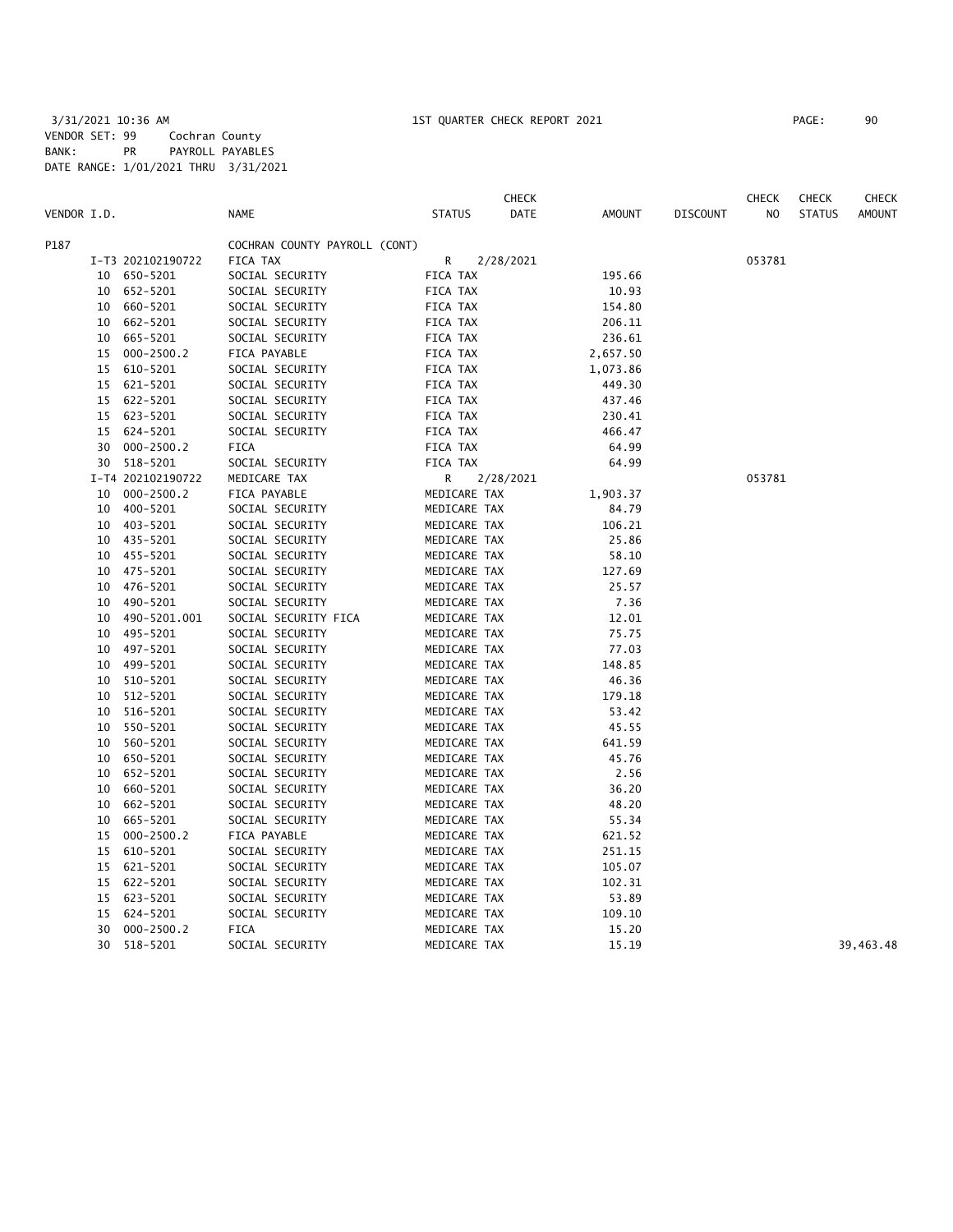|             |    |                   |                                |               | <b>CHECK</b>         |               |                 | <b>CHECK</b>   | <b>CHECK</b>  | <b>CHECK</b>  |
|-------------|----|-------------------|--------------------------------|---------------|----------------------|---------------|-----------------|----------------|---------------|---------------|
| VENDOR I.D. |    |                   | <b>NAME</b>                    | <b>STATUS</b> | <b>DATE</b>          | <b>AMOUNT</b> | <b>DISCOUNT</b> | N <sub>O</sub> | <b>STATUS</b> | <b>AMOUNT</b> |
| T218        |    |                   | TEXAS ASS'N OF COUNTIES        |               |                      |               |                 |                |               |               |
|             |    | I-11 202102190722 | EMPLOYEE PREMIUMS              | R             | 2/28/2021            |               |                 | 053782         |               |               |
|             | 10 | 400-5202          | GROUP INSURANCE                |               | EMPLOYEE PREMIUMS    | 720.90        |                 |                |               |               |
|             |    | 10 403-5202       | GROUP INSURANCE                |               | EMPLOYEE PREMIUMS    | 1,671.80      |                 |                |               |               |
|             |    | 10 455-5202       | GROUP INSURANCE                |               | EMPLOYEE PREMIUMS    | 835.90        |                 |                |               |               |
|             |    | 10 475-5202       | GROUP INSURANCE                |               | EMPLOYEE PREMIUMS    | 1,671.80      |                 |                |               |               |
|             | 10 | 495-5202          | GROUP INSURANCE                |               | EMPLOYEE PREMIUMS    | 835.90        |                 |                |               |               |
|             | 10 | 497-5202          | GROUP INSURANCE                |               | EMPLOYEE PREMIUMS    | 835.90        |                 |                |               |               |
|             | 10 | 499-5202          | GROUP INSURANCE                |               | EMPLOYEE PREMIUMS    | 2,507.70      |                 |                |               |               |
|             |    | 10 510-5202       | GROUP INSURANCE                |               | EMPLOYEE PREMIUMS    | 835.90        |                 |                |               |               |
|             | 10 | 512-5202          | GROUP INSURANCE                |               | EMPLOYEE PREMIUMS    | 1,671.80      |                 |                |               |               |
|             | 10 | 516-5202          | GROUP INSURANCE [50%]          |               | EMPLOYEE PREMIUMS    | 851.25        |                 |                |               |               |
|             | 10 | 550-5202          | GROUP INSURANCE                |               | EMPLOYEE PREMIUMS    | 835.90        |                 |                |               |               |
|             | 10 | 560-5202          | GROUP INSURANCE                |               | EMPLOYEE PREMIUMS    | 9,194.90      |                 |                |               |               |
|             | 10 | 650-5202          | GROUP INSURANCE                |               | EMPLOYEE PREMIUMS    | 875.99        |                 |                |               |               |
|             | 10 | 652-5202          | GROUP INSURANCE                |               | EMPLOYEE PREMIUMS    | 40.09         |                 |                |               |               |
|             | 10 | 660-5202          | GROUP INSURANCE [35%]          |               | EMPLOYEE PREMIUMS    | 577.99        |                 |                |               |               |
|             | 10 | 662-5202          | GROUP INSURANCE                |               | EMPLOYEE PREMIUMS    | 755.72        |                 |                |               |               |
|             |    | 10 665-5202       | GROUP INSURANCE                |               | EMPLOYEE PREMIUMS    | 835.90        |                 |                |               |               |
|             | 15 | 610-5202          | GROUP INSURANCE                |               | EMPLOYEE PREMIUMS    | 3,458.60      |                 |                |               |               |
|             | 15 | 621-5202          | GROUP INSURANCE                |               | EMPLOYEE PREMIUMS    | 1,671.80      |                 |                |               |               |
|             | 15 | 622-5202          | GROUP INSURANCE                |               | EMPLOYEE PREMIUMS    | 1,671.80      |                 |                |               |               |
|             | 15 | 623-5202          | GROUP INSURANCE                |               | EMPLOYEE PREMIUMS    | 835.90        |                 |                |               |               |
|             | 15 | 624-5202          | GROUP INSURANCE                |               | EMPLOYEE PREMIUMS    | 1,671.80      |                 |                |               |               |
|             |    | 30 518-5202       | GROUP INSURANCE [15%]          |               | EMPLOYEE PREMIUMS    | 242.56        |                 |                |               |               |
|             |    | I-12 202102190722 | GROUP LIFE INSURANCE           | R             | 2/28/2021            |               |                 | 053782         |               |               |
|             |    | 10 400-5202       | GROUP INSURANCE                |               | GROUP LIFE INSURANCE | 2.94          |                 |                |               |               |
|             |    | 10 403-5202       | GROUP INSURANCE                |               | GROUP LIFE INSURANCE | 6.82          |                 |                |               |               |
|             |    | 10 455-5202       | GROUP INSURANCE                |               | GROUP LIFE INSURANCE | 3.41          |                 |                |               |               |
|             |    | 10 475-5202       | GROUP INSURANCE                |               | GROUP LIFE INSURANCE | 6.82          |                 |                |               |               |
|             |    | 10 495-5202       | GROUP INSURANCE                |               | GROUP LIFE INSURANCE | 3.41          |                 |                |               |               |
|             |    | 10 497-5202       | GROUP INSURANCE                |               | GROUP LIFE INSURANCE | 3.41          |                 |                |               |               |
|             | 10 | 499-5202          | GROUP INSURANCE                |               | GROUP LIFE INSURANCE | 10.23         |                 |                |               |               |
|             | 10 | 510-5202          | GROUP INSURANCE                |               | GROUP LIFE INSURANCE | 3.41          |                 |                |               |               |
|             |    | 10 512-5202       | GROUP INSURANCE                |               | GROUP LIFE INSURANCE | 6.82          |                 |                |               |               |
|             | 10 | 516-5202          | GROUP INSURANCE [50%]          |               | GROUP LIFE INSURANCE | 3.48          |                 |                |               |               |
|             | 10 | 560-5202          | GROUP INSURANCE                |               | GROUP LIFE INSURANCE | 37.51         |                 |                |               |               |
|             | 10 | 650-5202          | GROUP INSURANCE                |               | GROUP LIFE INSURANCE | 3.57          |                 |                |               |               |
|             | 10 | 652-5202          | GROUP INSURANCE                |               | GROUP LIFE INSURANCE | 0.16          |                 |                |               |               |
|             | 10 | 660-5202          | GROUP INSURANCE [35%]          |               | GROUP LIFE INSURANCE | 2.36          |                 |                |               |               |
|             | 10 | 662-5202          | GROUP INSURANCE                |               | GROUP LIFE INSURANCE | 3.09          |                 |                |               |               |
|             | 10 | 665-5202          | GROUP INSURANCE                |               | GROUP LIFE INSURANCE | 3.41          |                 |                |               |               |
|             | 15 | 610-5202          | GROUP INSURANCE                |               | GROUP LIFE INSURANCE | 14.11         |                 |                |               |               |
|             |    | 15 621-5202       | GROUP INSURANCE                |               | GROUP LIFE INSURANCE | 6.82          |                 |                |               |               |
|             | 15 | 622-5202          | GROUP INSURANCE                |               | GROUP LIFE INSURANCE | 6.82          |                 |                |               |               |
|             | 15 | 623-5202          | GROUP INSURANCE                |               | GROUP LIFE INSURANCE | 3.41          |                 |                |               |               |
|             | 15 | 624-5202          | GROUP INSURANCE                |               | GROUP LIFE INSURANCE | 4.77          |                 |                |               |               |
|             |    | 30 518-5202       | GROUP INSURANCE [15%]          |               | GROUP LIFE INSURANCE | 0.98          |                 |                |               |               |
|             |    | I-15 202102190722 | DEPENDENT HEALTH PREM WITHHELD | R             | 2/28/2021            |               |                 | 053782         |               |               |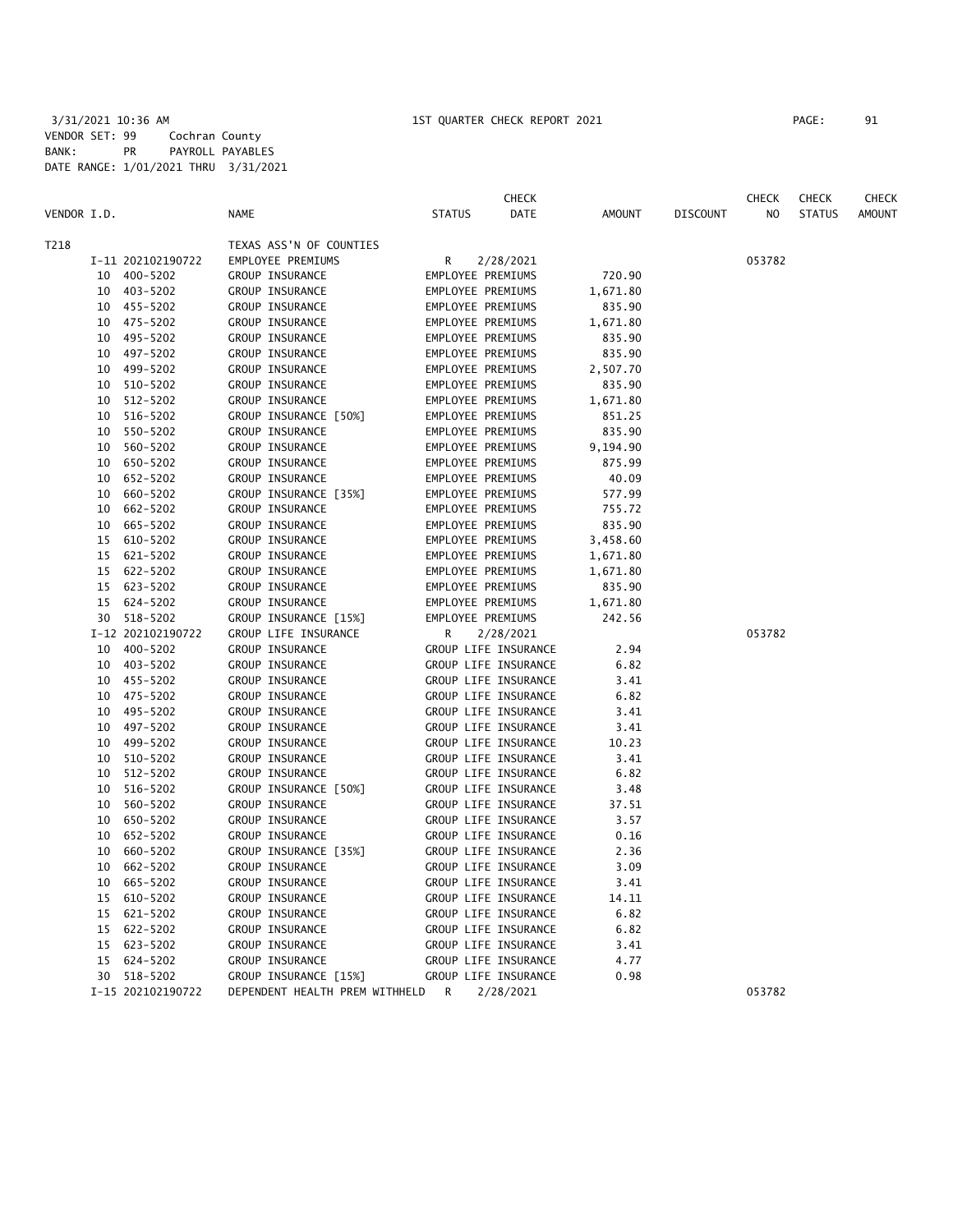3/31/2021 10:36 AM 1ST QUARTER CHECK REPORT 2021 PAGE: 92 VENDOR SET: 99 Cochran County BANK: PR PAYROLL PAYABLES DATE RANGE: 1/01/2021 THRU 3/31/2021

|                  |    |                   |                                |               | <b>CHECK</b>         |               |                 | <b>CHECK</b> | <b>CHECK</b>  | <b>CHECK</b>  |
|------------------|----|-------------------|--------------------------------|---------------|----------------------|---------------|-----------------|--------------|---------------|---------------|
| VENDOR I.D.      |    |                   | <b>NAME</b>                    | <b>STATUS</b> | <b>DATE</b>          | <b>AMOUNT</b> | <b>DISCOUNT</b> | NO           | <b>STATUS</b> | <b>AMOUNT</b> |
| T218             |    |                   | TEXAS ASS'N OF COUNTIES (CONT) |               |                      |               |                 |              |               |               |
|                  |    | I-15 202102190722 | DEPENDENT HEALTH PREM WITHHELD | R             | 2/28/2021            |               |                 | 053782       |               |               |
|                  |    | 10 000-2500.4     | INSURANCE PAYABLE              |               | DEPENDENT HEALTH PRE | 2,593.96      |                 |              |               | 37,839.52     |
| C <sub>253</sub> |    |                   | COCHRAN COUNTY MONEY MKT       |               |                      |               |                 |              |               |               |
|                  |    | I-202102190723    | NON-DEPT SUPP DEATH            | R             | 2/28/2021            |               |                 | 053783       |               |               |
|                  |    | 10 409-5207       | SUPPLEMENTAL DEATH BENEFITS    |               | NON-DEPT SUPP DEATH  | 1,095.32      |                 |              |               | 1,095.32      |
| A067             |    |                   | AMERICAN FAMILY LIFE ASSURANCE |               |                      |               |                 |              |               |               |
|                  |    | I-08 202103250726 | MONTHLY PREMIUM                | R             | 3/31/2021            |               |                 | 053885       |               |               |
|                  | 10 | $000 - 2500.4$    | INSURANCE PAYABLE              |               | MONTHLY PREMIUM      | 524.04        |                 |              |               |               |
|                  | 15 | $000 - 2500.4$    | INSURANCE PAYABLE              |               | MONTHLY PREMIUM      | 86.79         |                 |              |               |               |
|                  | 30 | $000 - 2500.4$    | AFLAC                          |               | MONTHLY PREMIUM      | 10.91         |                 |              |               | 621.74        |
| C091             |    |                   | <b>HUMANA</b>                  |               |                      |               |                 |              |               |               |
|                  |    | I-17A202103250726 | VISION MONTHLY PREMIUM         | R             | 3/31/2021            |               |                 | 053886       |               |               |
|                  |    | 10 000-2500.4     | INSURANCE PAYABLE              |               | VISION MONTHLY PREMI | 32.32         |                 |              |               | 32.32         |
| C <sub>253</sub> |    |                   | COCHRAN COUNTY MONEY MKT       |               |                      |               |                 |              |               |               |
|                  |    | I-01 202103250726 | RETIREMENT CONTRIBUTIONS       | R             | 3/31/2021            |               |                 | 053887       |               |               |
|                  |    | 10 000-2500.3     | <b>TCDRS PAYABLE</b>           |               | RETIREMENT CONTRIBUT | 9,105.43      |                 |              |               |               |
|                  | 10 | 400-5203          | RETIREMENT                     |               | RETIREMENT CONTRIBUT | 801.74        |                 |              |               |               |
|                  | 10 | 403-5203          | RETIREMENT                     |               | RETIREMENT CONTRIBUT | 1,144.77      |                 |              |               |               |
|                  | 10 | 435-5203          | RETIREMENT                     |               | RETIREMENT CONTRIBUT | 231.80        |                 |              |               |               |
|                  | 10 | 455-5203          | RETIREMENT                     |               | RETIREMENT CONTRIBUT | 527.42        |                 |              |               |               |
|                  | 10 | 475-5203          | RETIREMENT                     |               | RETIREMENT CONTRIBUT | 1,271.55      |                 |              |               |               |
|                  | 10 | 476-5203          | RETIREMENT                     |               | RETIREMENT CONTRIBUT | 229.20        |                 |              |               |               |
|                  | 10 | 490-5203.001      | RETIREMENT                     |               | RETIREMENT CONTRIBUT | 170.73        |                 |              |               |               |
|                  | 10 | 495-5203          | RETIREMENT                     |               | RETIREMENT CONTRIBUT | 662.46        |                 |              |               |               |
|                  | 10 | 497-5203          | RETIREMENT                     |               | RETIREMENT CONTRIBUT | 710.14        |                 |              |               |               |
|                  | 10 | 499-5203          | RETIREMENT                     |               | RETIREMENT CONTRIBUT | 1,342.90      |                 |              |               |               |
|                  | 10 | 510-5203          | RETIREMENT                     |               | RETIREMENT CONTRIBUT | 397.06        |                 |              |               |               |
|                  | 10 | 512-5203          | RETIREMENT                     |               | RETIREMENT CONTRIBUT | 1,391.83      |                 |              |               |               |
|                  | 10 | 516-5203          | RETIREMENT                     |               | RETIREMENT CONTRIBUT | 476.13        |                 |              |               |               |
|                  | 10 | 550-5203          | RETIREMENT                     |               | RETIREMENT CONTRIBUT | 408.34        |                 |              |               |               |
|                  | 10 | 560-5203          | RETIREMENT                     |               | RETIREMENT CONTRIBUT | 5,602.98      |                 |              |               |               |
|                  | 10 | 650-5203          | RETIREMENT                     |               | RETIREMENT CONTRIBUT | 410.26        |                 |              |               |               |
|                  | 10 | 652-5203          | RETIREMENT                     |               | RETIREMENT CONTRIBUT | 22.92         |                 |              |               |               |
|                  | 10 | 660-5203          | RETIREMENT                     |               | RETIREMENT CONTRIBUT | 322.49        |                 |              |               |               |
|                  | 10 | 662-5203          | RETIREMENT                     |               | RETIREMENT CONTRIBUT | 432.16        |                 |              |               |               |
|                  | 10 | 665-5203          | RETIREMENT                     |               | RETIREMENT CONTRIBUT | 353.17        |                 |              |               |               |
|                  | 15 | $000 - 2500.3$    | <b>TCDRS PAYABLE</b>           |               | RETIREMENT CONTRIBUT | 3,007.90      |                 |              |               |               |
|                  | 15 | 610-5203          | RETIREMENT                     |               | RETIREMENT CONTRIBUT | 2,251.62      |                 |              |               |               |
|                  | 15 | 621-5203          | RETIREMENT                     |               | RETIREMENT CONTRIBUT | 949.53        |                 |              |               |               |
|                  | 15 | 622-5203          | RETIREMENT                     |               | RETIREMENT CONTRIBUT | 919.92        |                 |              |               |               |
|                  | 15 | 623-5203          | RETIREMENT                     |               | RETIREMENT CONTRIBUT | 483.12        |                 |              |               |               |
|                  | 15 | 624-5203          | RETIREMENT                     |               | RETIREMENT CONTRIBUT | 981.92        |                 |              |               |               |
|                  | 30 | $000 - 2500.3$    | <b>TCDRS</b>                   |               | RETIREMENT CONTRIBUT | 72.92         |                 |              |               |               |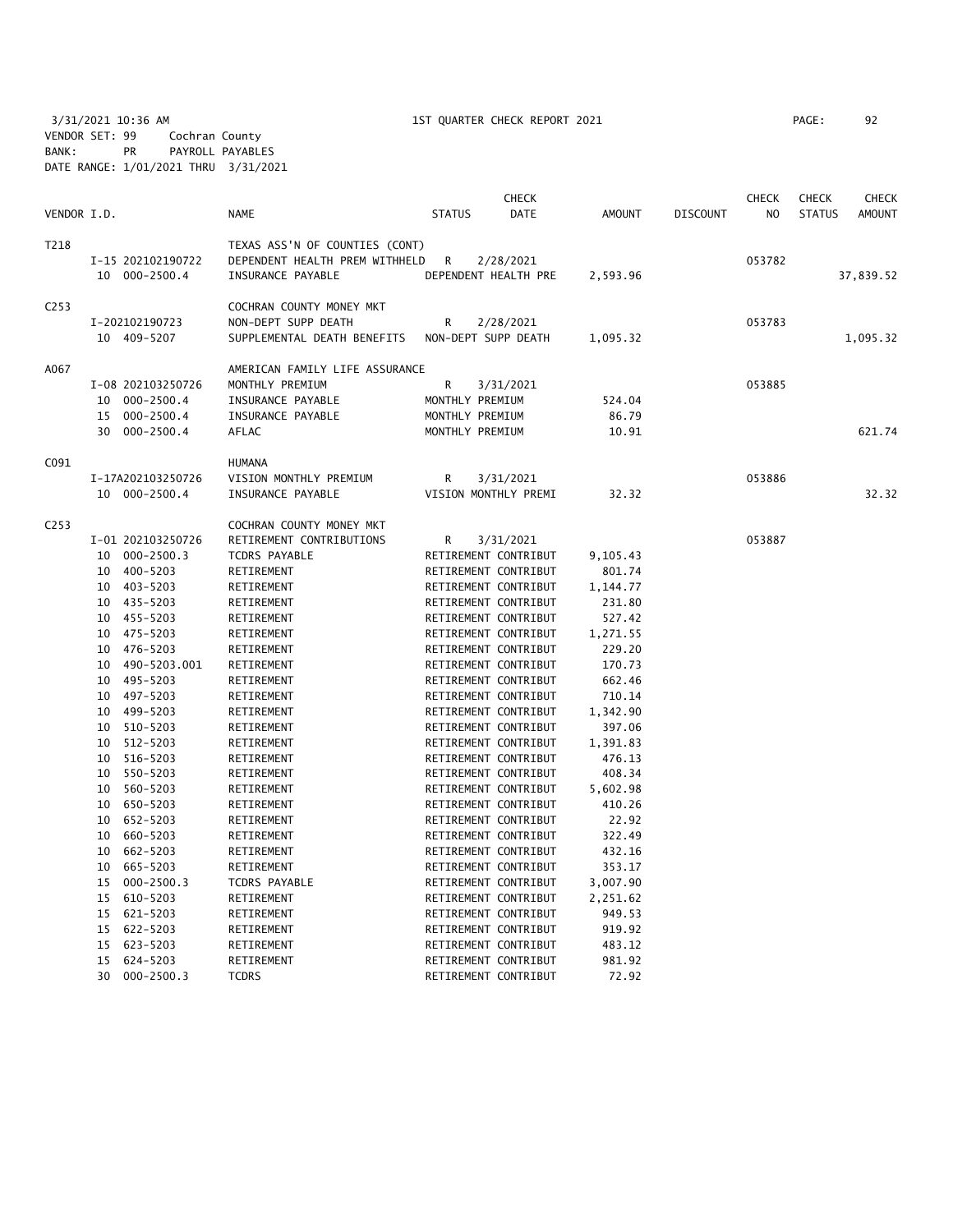3/31/2021 10:36 AM 1ST QUARTER CHECK REPORT 2021 PAGE: 93 VENDOR SET: 99 Cochran County BANK: PR PAYROLL PAYABLES DATE RANGE: 1/01/2021 THRU 3/31/2021

|             |                   |                                 |                      | <b>CHECK</b> |               |                 | <b>CHECK</b>   | <b>CHECK</b>  | CHECK         |
|-------------|-------------------|---------------------------------|----------------------|--------------|---------------|-----------------|----------------|---------------|---------------|
| VENDOR I.D. |                   | <b>NAME</b>                     | <b>STATUS</b>        | <b>DATE</b>  | <b>AMOUNT</b> | <b>DISCOUNT</b> | N <sub>O</sub> | <b>STATUS</b> | <b>AMOUNT</b> |
| C253        |                   | COCHRAN COUNTY MONEY MKT (CONT) |                      |              |               |                 |                |               |               |
|             | I-01 202103250726 | RETIREMENT CONTRIBUTIONS        | R                    | 3/31/2021    |               |                 | 053887         |               |               |
|             | 30 518-5203       | RETIREMENT                      | RETIREMENT CONTRIBUT |              | 135.43        |                 |                |               | 34,817.84     |
| C300        |                   | COCHRAN COUNTY SCHOOLS FEDERAL  |                      |              |               |                 |                |               |               |
|             | I-18A202103250726 | MONTHLY PREMUIM                 | R                    | 3/31/2021    |               |                 | 053888         |               |               |
|             | 10 000-2500.4     | INSURANCE PAYABLE               | MONTHLY PREMUIM      |              | 8,651.94      |                 |                |               |               |
|             | 15 000-2500.4     | INSURANCE PAYABLE               | MONTHLY PREMUIM      |              | 1,288.34      |                 |                |               |               |
|             | 30 000-2500.4     | AFLAC                           | MONTHLY PREMUIM      |              | 94.06         |                 |                |               | 10,034.34     |
| NO17        |                   | NATIONAL FARM LIFE              |                      |              |               |                 |                |               |               |
|             | I-05A202103250726 | AFTER TAX PREM                  | R                    | 3/31/2021    |               |                 | 053889         |               |               |
|             | 10 000-2500.4     | INSURANCE PAYABLE               | AFTER TAX PREM       |              | 140.92        |                 |                |               |               |
|             | 15 000-2500.4     | INSURANCE PAYABLE               | AFTER TAX PREM       |              | 67.80         |                 |                |               | 208.72        |
| N060        |                   | NATIONWIDE RETIREMENT SOL       |                      |              |               |                 |                |               |               |
|             | I-04 202103250726 | DEFERRED COMP WITHHELD          | R                    | 3/31/2021    |               |                 | 053890         |               |               |
|             | 10 000-2500.7     | PEBSCO DEF COMP PAYABLE         | DEFERRED COMP WITHHE |              | 1,237.30      |                 |                |               |               |
|             | 15 000-2500.7     | PEBSCO DEF COMP PAYABLE         | DEFERRED COMP WITHHE |              | 226.88        |                 |                |               |               |
|             | 30 000-2500.7     | D.C.                            | DEFERRED COMP WITHHE |              | 10.82         |                 |                |               | 1,475.00      |
| 0029        |                   | OFFICE OF THE ATTORNEY GE       |                      |              |               |                 |                |               |               |
|             | I-CAH202103250726 | ID#0011282016070317654          | R                    | 3/31/2021    |               |                 | 053891         |               |               |
|             | 10 000-2500.8     | CHILD SUPPORT PAYABLE           | ID#00112820160703176 |              | 551.00        |                 |                |               | 551.00        |
| P187        |                   | COCHRAN COUNTY PAYROLL TA       |                      |              |               |                 |                |               |               |
|             | I-T1 202103250726 | FEDERAL INCOME TAX W/H          | R                    | 3/31/2021    |               |                 | 053892         |               |               |
|             | 10 000-2500.1     | WITHHOLDING TAX PAYABLE         | FEDERAL INCOME TAX W |              | 8,912.14      |                 |                |               |               |
|             | 15 000-2500.1     | WITHHOLDING TAX PAYABLE         | FEDERAL INCOME TAX W |              | 3,153.54      |                 |                |               |               |
|             | 30 000-2500.1     | FEDERAL WITHOLDING              | FEDERAL INCOME TAX W |              | 120.33        |                 |                |               |               |
|             | I-T3 202103250726 | FICA TAX                        | R                    | 3/31/2021    |               |                 | 053892         |               |               |
|             | 10 000-2500.2     | FICA PAYABLE                    | <b>FICA TAX</b>      |              | 7,990.47      |                 |                |               |               |
|             | 10 400-5201       | SOCIAL SECURITY                 | FICA TAX             |              | 382.36        |                 |                |               |               |
|             | 10 403-5201       | SOCIAL SECURITY                 | FICA TAX             |              | 466.84        |                 |                |               |               |
|             | 10 435-5201       | SOCIAL SECURITY                 | FICA TAX             |              | 110.55        |                 |                |               |               |
|             | 10 455-5201       | SOCIAL SECURITY                 | FICA TAX             |              | 251.54        |                 |                |               |               |
|             | 10 475-5201       | SOCIAL SECURITY                 | FICA TAX             |              | 546.02        |                 |                |               |               |
|             | 10 476-5201       | SOCIAL SECURITY                 | FICA TAX             |              | 109.31        |                 |                |               |               |
|             | 10 490-5201       | SOCIAL SECURITY                 | FICA TAX             |              | 46.50         |                 |                |               |               |
|             | 10 490-5201.001   | SOCIAL SECURITY FICA            | FICA TAX             |              | 81.43         |                 |                |               |               |
|             | 10 495-5201       | SOCIAL SECURITY                 | FICA TAX             |              | 313.57        |                 |                |               |               |
|             | 10 497-5201       | SOCIAL SECURITY                 | FICA TAX             |              | 338.68        |                 |                |               |               |
|             | 10 499-5201       | SOCIAL SECURITY                 | FICA TAX             |              | 637.65        |                 |                |               |               |
|             | 10 510-5201       | SOCIAL SECURITY                 | FICA TAX             |              | 189.37        |                 |                |               |               |
|             | 10<br>512-5201    | SOCIAL SECURITY                 | FICA TAX             |              | 659.30        |                 |                |               |               |
|             | 516-5201<br>10    | SOCIAL SECURITY                 | FICA TAX             |              | 226.57        |                 |                |               |               |
|             | 10 550-5201       | SOCIAL SECURITY                 | FICA TAX             |              | 194.75        |                 |                |               |               |

10 560-5201 SOCIAL SECURITY FICA TAX 2,632.21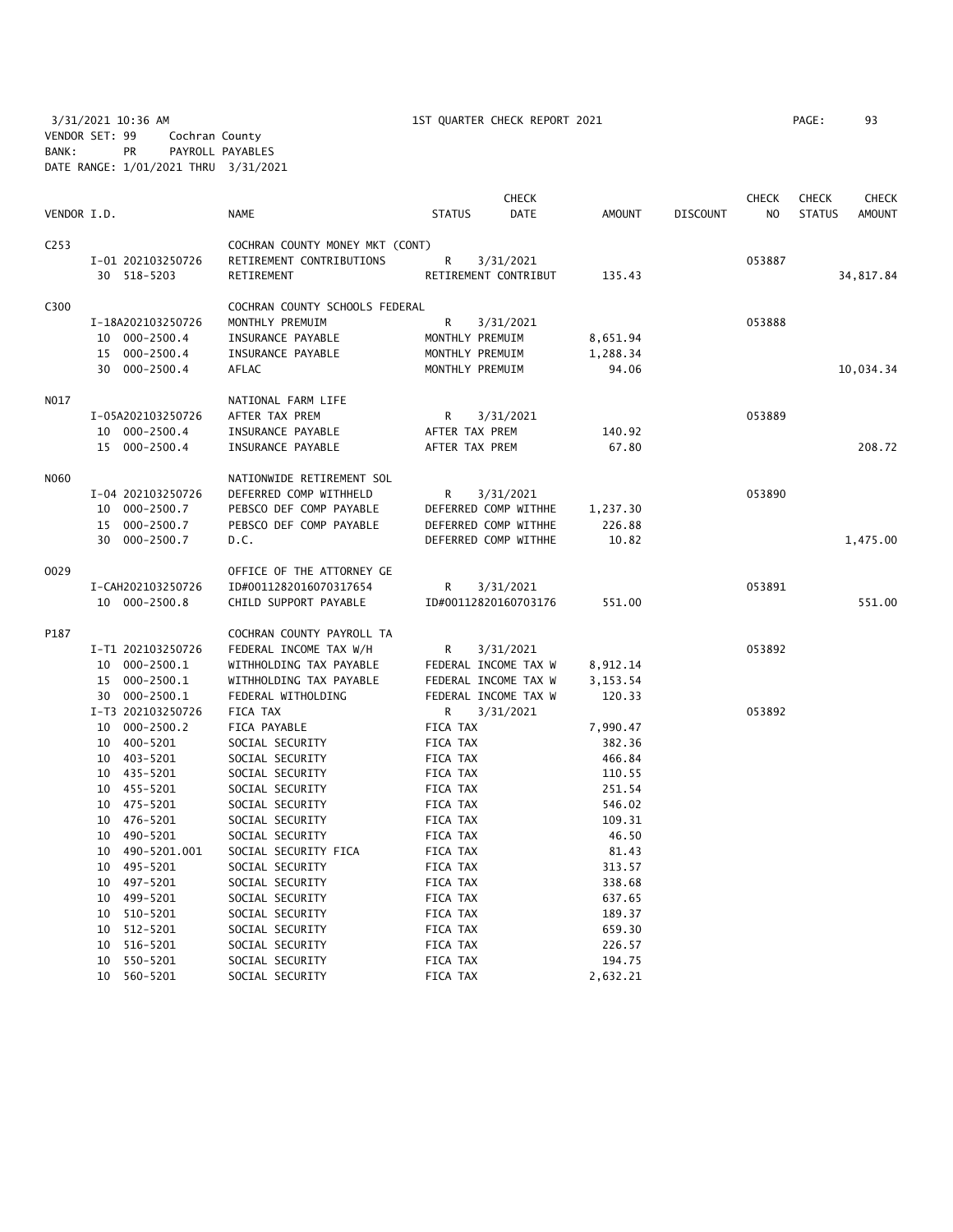|             |    |                   |                               |               | <b>CHECK</b> |               |                 | <b>CHECK</b>   | <b>CHECK</b>  | CHECK         |
|-------------|----|-------------------|-------------------------------|---------------|--------------|---------------|-----------------|----------------|---------------|---------------|
| VENDOR I.D. |    |                   | <b>NAME</b>                   | <b>STATUS</b> | <b>DATE</b>  | <b>AMOUNT</b> | <b>DISCOUNT</b> | N <sub>O</sub> | <b>STATUS</b> | <b>AMOUNT</b> |
| P187        |    |                   | COCHRAN COUNTY PAYROLL (CONT) |               |              |               |                 |                |               |               |
|             |    | I-T3 202103250726 | FICA TAX                      | R             | 3/31/2021    |               |                 | 053892         |               |               |
|             |    | 10 650-5201       | SOCIAL SECURITY               | FICA TAX      |              | 195.66        |                 |                |               |               |
|             |    | 10 652-5201       | SOCIAL SECURITY               | FICA TAX      |              | 10.93         |                 |                |               |               |
|             | 10 | 660-5201          | SOCIAL SECURITY               | FICA TAX      |              | 153.58        |                 |                |               |               |
|             | 10 | 662-5201          | SOCIAL SECURITY               | FICA TAX      |              | 206.11        |                 |                |               |               |
|             | 10 | 665-5201          | SOCIAL SECURITY               | FICA TAX      |              | 237.54        |                 |                |               |               |
|             | 15 | $000 - 2500.2$    | FICA PAYABLE                  | FICA TAX      |              | 2,658.76      |                 |                |               |               |
|             | 15 | 610-5201          | SOCIAL SECURITY               | FICA TAX      |              | 1,073.86      |                 |                |               |               |
|             | 15 | 621-5201          | SOCIAL SECURITY               | FICA TAX      |              | 449.30        |                 |                |               |               |
|             | 15 | 622-5201          | SOCIAL SECURITY               | FICA TAX      |              | 438.72        |                 |                |               |               |
|             | 15 | 623-5201          | SOCIAL SECURITY               | FICA TAX      |              | 230.41        |                 |                |               |               |
|             | 15 | 624-5201          | SOCIAL SECURITY               | FICA TAX      |              | 466.47        |                 |                |               |               |
|             | 30 | $000 - 2500.2$    | FICA                          | FICA TAX      |              | 64.48         |                 |                |               |               |
|             | 30 | 518-5201          | SOCIAL SECURITY               | FICA TAX      |              | 64.48         |                 |                |               |               |
|             |    | I-T4 202103250726 | MEDICARE TAX                  | R             | 3/31/2021    |               |                 | 053892         |               |               |
|             | 10 | $000 - 2500.2$    | FICA PAYABLE                  | MEDICARE TAX  |              | 1,868.71      |                 |                |               |               |
|             | 10 | 400-5201          | SOCIAL SECURITY               | MEDICARE TAX  |              | 89.42         |                 |                |               |               |
|             | 10 | 403-5201          | SOCIAL SECURITY               | MEDICARE TAX  |              | 109.18        |                 |                |               |               |
|             |    | 10 435-5201       | SOCIAL SECURITY               | MEDICARE TAX  |              | 25.86         |                 |                |               |               |
|             | 10 | 455-5201          | SOCIAL SECURITY               | MEDICARE TAX  |              | 58.83         |                 |                |               |               |
|             | 10 | 475-5201          | SOCIAL SECURITY               | MEDICARE TAX  |              | 127.69        |                 |                |               |               |
|             | 10 | 476-5201          | SOCIAL SECURITY               | MEDICARE TAX  |              | 25.57         |                 |                |               |               |
|             | 10 | 490-5201          | SOCIAL SECURITY               | MEDICARE TAX  |              | 10.88         |                 |                |               |               |
|             | 10 | 490-5201.001      | SOCIAL SECURITY FICA          | MEDICARE TAX  |              | 19.04         |                 |                |               |               |
|             | 10 | 495-5201          | SOCIAL SECURITY               | MEDICARE TAX  |              | 73.33         |                 |                |               |               |
|             | 10 | 497-5201          | SOCIAL SECURITY               | MEDICARE TAX  |              | 79.21         |                 |                |               |               |
|             | 10 | 499-5201          | SOCIAL SECURITY               | MEDICARE TAX  |              | 149.12        |                 |                |               |               |
|             | 10 | 510-5201          | SOCIAL SECURITY               | MEDICARE TAX  |              | 44.29         |                 |                |               |               |
|             | 10 | 512-5201          | SOCIAL SECURITY               | MEDICARE TAX  |              | 154.18        |                 |                |               |               |
|             | 10 | 516-5201          | SOCIAL SECURITY               | MEDICARE TAX  |              | 52.98         |                 |                |               |               |
|             | 10 | 550-5201          | SOCIAL SECURITY               | MEDICARE TAX  |              | 45.55         |                 |                |               |               |
|             | 10 | 560-5201          | SOCIAL SECURITY               | MEDICARE TAX  |              | 615.58        |                 |                |               |               |
|             | 10 | 650-5201          | SOCIAL SECURITY               | MEDICARE TAX  |              | 45.76         |                 |                |               |               |
|             | 10 | 652-5201          | SOCIAL SECURITY               | MEDICARE TAX  |              | 2.56          |                 |                |               |               |
|             | 10 | 660-5201          | SOCIAL SECURITY               | MEDICARE TAX  |              | 35.92         |                 |                |               |               |
|             | 10 | 662-5201          | SOCIAL SECURITY               | MEDICARE TAX  |              | 48.20         |                 |                |               |               |
|             | 10 | 665-5201          | SOCIAL SECURITY               | MEDICARE TAX  |              | 55.55         |                 |                |               |               |
|             | 15 | $000 - 2500.2$    | FICA PAYABLE                  | MEDICARE TAX  |              | 621.82        |                 |                |               |               |
|             | 15 | 610-5201          | SOCIAL SECURITY               | MEDICARE TAX  |              | 251.15        |                 |                |               |               |
|             | 15 | 621-5201          | SOCIAL SECURITY               | MEDICARE TAX  |              | 105.07        |                 |                |               |               |
|             | 15 | 622-5201          | SOCIAL SECURITY               | MEDICARE TAX  |              | 102.61        |                 |                |               |               |
|             | 15 | 623-5201          | SOCIAL SECURITY               | MEDICARE TAX  |              | 53.89         |                 |                |               |               |
|             | 15 | 624-5201          | SOCIAL SECURITY               | MEDICARE TAX  |              | 109.10        |                 |                |               |               |
|             | 30 | $000 - 2500.2$    | <b>FICA</b>                   | MEDICARE TAX  |              | 15.08         |                 |                |               |               |
|             | 30 | 518-5201          | SOCIAL SECURITY               | MEDICARE TAX  |              | 15.09         |                 |                |               | 38,624.65     |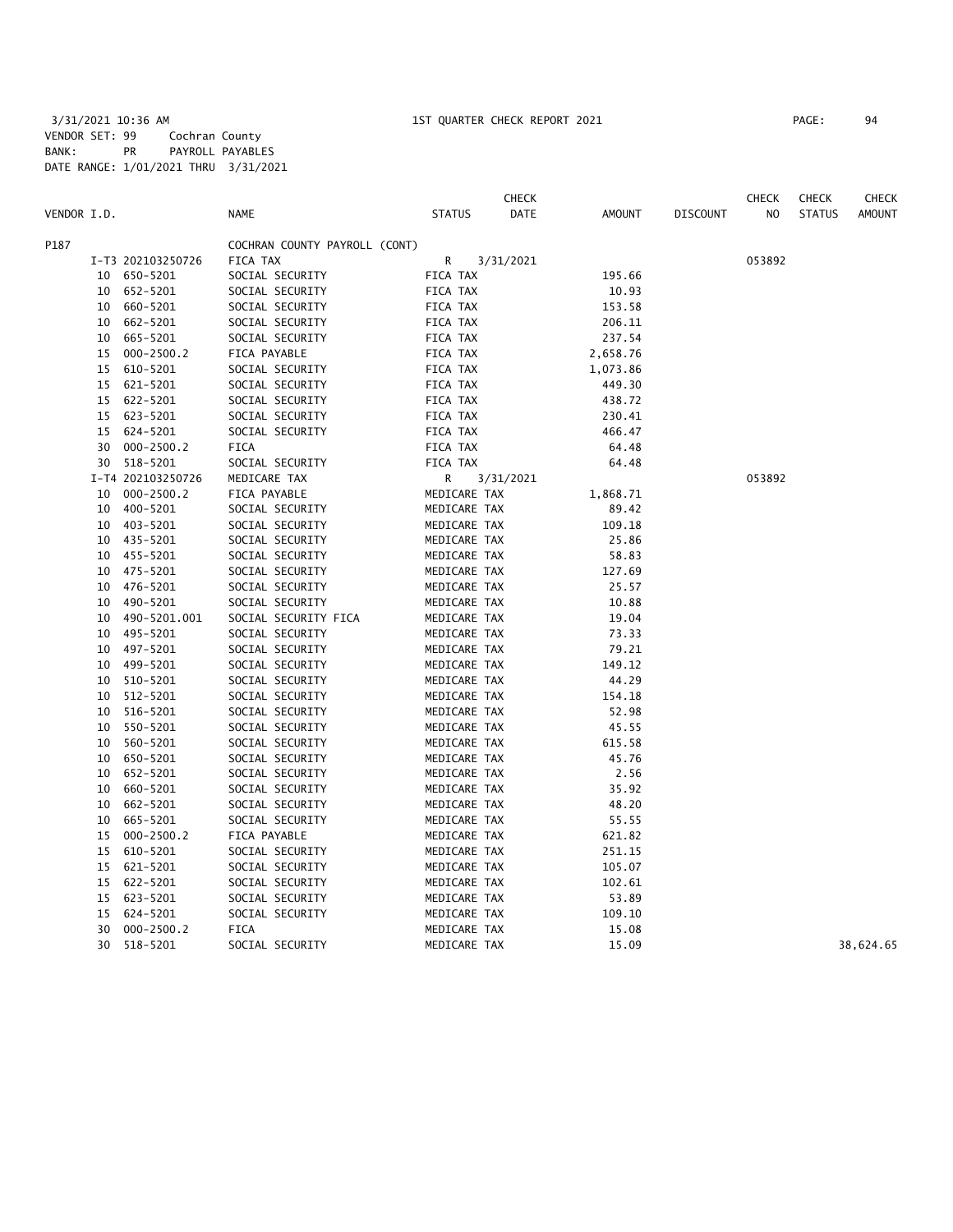|             |    |                   |                                            |                   | <b>CHECK</b>         |          |                 | <b>CHECK</b>   | <b>CHECK</b>  | CHECK         |
|-------------|----|-------------------|--------------------------------------------|-------------------|----------------------|----------|-----------------|----------------|---------------|---------------|
| VENDOR I.D. |    |                   | <b>NAME</b>                                | <b>STATUS</b>     | DATE                 | AMOUNT   | <b>DISCOUNT</b> | N <sub>O</sub> | <b>STATUS</b> | <b>AMOUNT</b> |
| T218        |    |                   | TEXAS ASS'N OF COUNTIES                    |                   |                      |          |                 |                |               |               |
|             |    | I-11 202103250726 | EMPLOYEE PREMIUMS                          | R                 | 3/31/2021            |          |                 | 053893         |               |               |
|             |    | 10 400-5202       | GROUP INSURANCE                            | EMPLOYEE PREMIUMS |                      | 720.90   |                 |                |               |               |
|             |    | 10 403-5202       | GROUP INSURANCE                            | EMPLOYEE PREMIUMS |                      | 1,671.80 |                 |                |               |               |
|             |    | 10 455-5202       | GROUP INSURANCE                            | EMPLOYEE PREMIUMS |                      | 835.90   |                 |                |               |               |
|             |    | 10 475-5202       | GROUP INSURANCE                            | EMPLOYEE PREMIUMS |                      | 1,671.80 |                 |                |               |               |
|             |    | 10 495-5202       | GROUP INSURANCE                            | EMPLOYEE PREMIUMS |                      | 835.90   |                 |                |               |               |
|             |    | 10 497-5202       | GROUP INSURANCE                            | EMPLOYEE PREMIUMS |                      | 835.90   |                 |                |               |               |
|             |    | 10 499-5202       | GROUP INSURANCE                            | EMPLOYEE PREMIUMS |                      | 2,507.70 |                 |                |               |               |
|             | 10 | 510-5202          | GROUP INSURANCE                            | EMPLOYEE PREMIUMS |                      | 835.90   |                 |                |               |               |
|             | 10 | 512-5202          | GROUP INSURANCE                            | EMPLOYEE PREMIUMS |                      | 1,671.80 |                 |                |               |               |
|             |    | 10 516-5202       | GROUP INSURANCE [50%]                      | EMPLOYEE PREMIUMS |                      | 851.25   |                 |                |               |               |
|             |    | 10 550-5202       | GROUP INSURANCE                            | EMPLOYEE PREMIUMS |                      | 835.90   |                 |                |               |               |
|             | 10 | 560-5202          | GROUP INSURANCE                            | EMPLOYEE PREMIUMS |                      | 7,523.10 |                 |                |               |               |
|             | 10 | 650-5202          | GROUP INSURANCE                            | EMPLOYEE PREMIUMS |                      | 875.99   |                 |                |               |               |
|             | 10 | 652-5202          | GROUP INSURANCE                            | EMPLOYEE PREMIUMS |                      | 40.09    |                 |                |               |               |
|             | 10 | 660-5202          | GROUP INSURANCE [35%]                      | EMPLOYEE PREMIUMS |                      | 577.99   |                 |                |               |               |
|             | 10 | 662-5202          | GROUP INSURANCE                            | EMPLOYEE PREMIUMS |                      | 755.72   |                 |                |               |               |
|             | 10 | 665-5202          | GROUP INSURANCE                            | EMPLOYEE PREMIUMS |                      | 835.90   |                 |                |               |               |
|             | 15 | 610-5202          | GROUP INSURANCE                            | EMPLOYEE PREMIUMS |                      | 3,458.60 |                 |                |               |               |
|             |    | 15 621-5202       | GROUP INSURANCE                            | EMPLOYEE PREMIUMS |                      | 1,671.80 |                 |                |               |               |
|             |    | 15 622-5202       | GROUP INSURANCE                            | EMPLOYEE PREMIUMS |                      | 835.90   |                 |                |               |               |
|             |    | 15 623-5202       | GROUP INSURANCE                            | EMPLOYEE PREMIUMS |                      | 835.90   |                 |                |               |               |
|             |    | 15 624-5202       | GROUP INSURANCE                            | EMPLOYEE PREMIUMS |                      | 1,671.80 |                 |                |               |               |
|             |    | 30 518-5202       | GROUP INSURANCE [15%]                      | EMPLOYEE PREMIUMS |                      | 242.56   |                 |                |               |               |
|             |    | I-12 202103250726 | GROUP LIFE INSURANCE                       | R                 | 3/31/2021            |          |                 | 053893         |               |               |
|             |    | 10 400-5202       | GROUP INSURANCE                            |                   | GROUP LIFE INSURANCE | 2.94     |                 |                |               |               |
|             |    | 10 403-5202       | GROUP INSURANCE                            |                   | GROUP LIFE INSURANCE | 6.82     |                 |                |               |               |
|             |    | 10 455-5202       | GROUP INSURANCE                            |                   | GROUP LIFE INSURANCE | 3.41     |                 |                |               |               |
|             |    | 10 475-5202       | GROUP INSURANCE                            |                   | GROUP LIFE INSURANCE | 6.82     |                 |                |               |               |
|             |    | 10 495-5202       | GROUP INSURANCE                            |                   | GROUP LIFE INSURANCE | 3.41     |                 |                |               |               |
|             |    | 10 497-5202       | GROUP INSURANCE                            |                   | GROUP LIFE INSURANCE | 3.41     |                 |                |               |               |
|             |    | 10 499-5202       | GROUP INSURANCE                            |                   | GROUP LIFE INSURANCE | 10.23    |                 |                |               |               |
|             |    | 10 510-5202       | GROUP INSURANCE                            |                   | GROUP LIFE INSURANCE | 3.41     |                 |                |               |               |
|             | 10 | 512-5202          | GROUP INSURANCE                            |                   | GROUP LIFE INSURANCE | 6.82     |                 |                |               |               |
|             |    | 10 516-5202       | GROUP INSURANCE [50%]                      |                   | GROUP LIFE INSURANCE | 3.48     |                 |                |               |               |
|             |    | 10 560-5202       | GROUP INSURANCE                            |                   | GROUP LIFE INSURANCE | 30.69    |                 |                |               |               |
|             | 10 | 650-5202          | GROUP INSURANCE                            |                   | GROUP LIFE INSURANCE | 3.57     |                 |                |               |               |
|             | 10 | 652-5202          | GROUP INSURANCE                            |                   | GROUP LIFE INSURANCE | 0.16     |                 |                |               |               |
|             | 10 | 660-5202          | GROUP INSURANCE [35%]                      |                   | GROUP LIFE INSURANCE | 2.36     |                 |                |               |               |
|             |    | 10 662-5202       | GROUP INSURANCE                            |                   | GROUP LIFE INSURANCE | 3.09     |                 |                |               |               |
|             |    | 10 665-5202       | GROUP INSURANCE                            |                   | GROUP LIFE INSURANCE | 3.41     |                 |                |               |               |
|             |    | 15 610-5202       | GROUP INSURANCE                            |                   | GROUP LIFE INSURANCE | 14.11    |                 |                |               |               |
|             |    | 15 621-5202       | GROUP INSURANCE                            |                   | GROUP LIFE INSURANCE | 6.82     |                 |                |               |               |
|             |    | 15 622-5202       | GROUP INSURANCE                            |                   | GROUP LIFE INSURANCE | 3.41     |                 |                |               |               |
|             |    | 15 623-5202       | GROUP INSURANCE                            |                   | GROUP LIFE INSURANCE | 3.41     |                 |                |               |               |
|             |    | 15 624-5202       | GROUP INSURANCE                            |                   | GROUP LIFE INSURANCE | 4.77     |                 |                |               |               |
|             |    | 30 518-5202       | GROUP INSURANCE [15%]                      |                   | GROUP LIFE INSURANCE | 0.98     |                 |                |               |               |
|             |    | I-15 202103250726 | DEPENDENT HEALTH PREM WITHHELD R 3/31/2021 |                   |                      |          |                 | 053893         |               |               |
|             |    |                   |                                            |                   |                      |          |                 |                |               |               |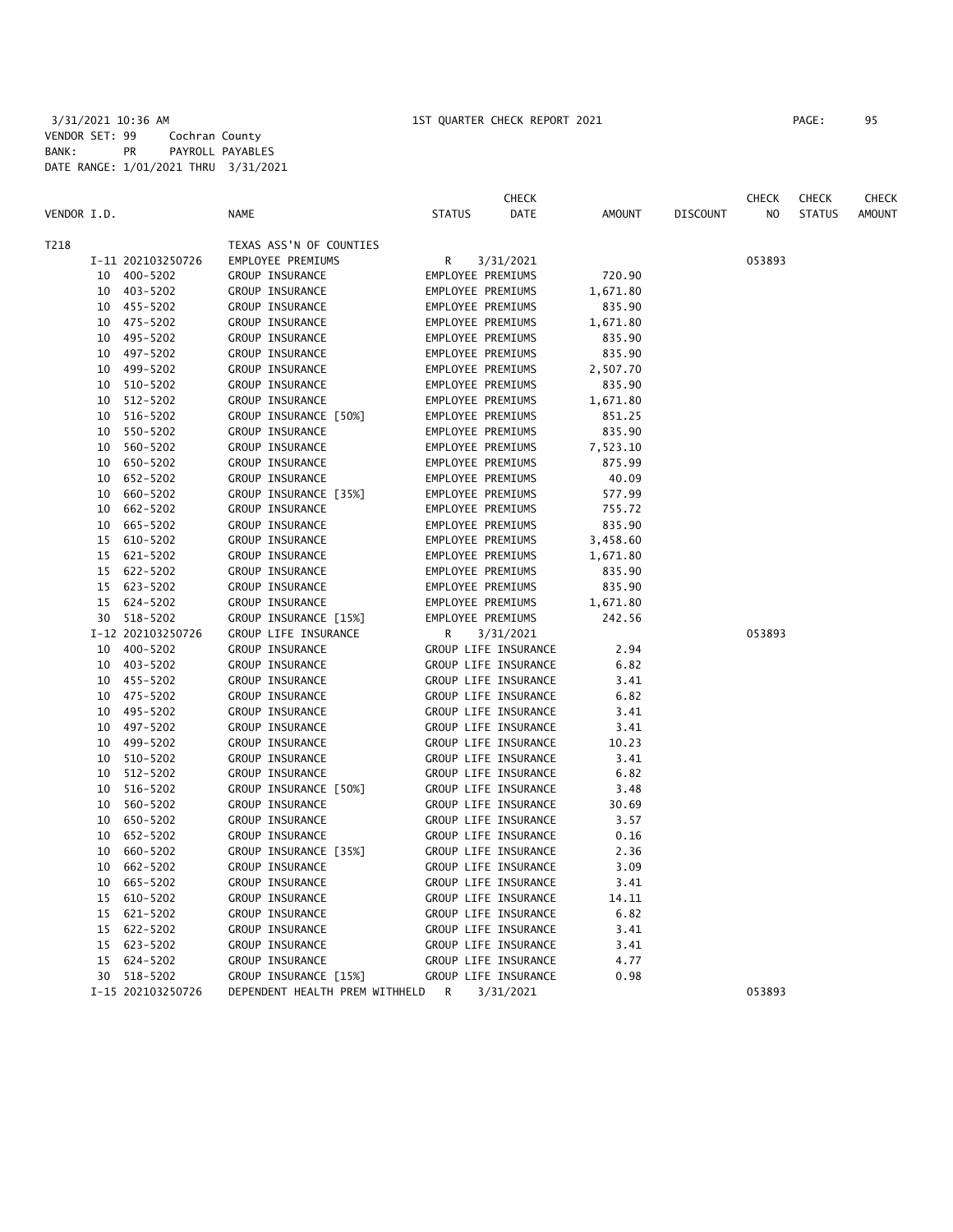3/31/2021 10:36 AM 1ST QUARTER CHECK REPORT 2021 PAGE: 96 VENDOR SET: 99 Cochran County BANK: PR PAYROLL PAYABLES DATE RANGE: 1/01/2021 THRU 3/31/2021

|                  |                                    |                                                                                       |               | <b>CHECK</b>                      |          |                 | <b>CHECK</b>   | <b>CHECK</b>  | <b>CHECK</b> |
|------------------|------------------------------------|---------------------------------------------------------------------------------------|---------------|-----------------------------------|----------|-----------------|----------------|---------------|--------------|
| VENDOR I.D.      |                                    | <b>NAME</b>                                                                           | <b>STATUS</b> | <b>DATE</b>                       | AMOUNT   | <b>DISCOUNT</b> | N <sub>O</sub> | <b>STATUS</b> | AMOUNT       |
| T218             | I-15 202103250726<br>10 000-2500.4 | TEXAS ASS'N OF COUNTIES (CONT)<br>DEPENDENT HEALTH PREM WITHHELD<br>INSURANCE PAYABLE | R             | 3/31/2021<br>DEPENDENT HEALTH PRE | 2,593.96 |                 | 053893         |               | 35, 321.59   |
| C <sub>253</sub> | I-202103250727<br>10 409-5207      | COCHRAN COUNTY MONEY MKT<br>NON-DEPT SUPP DEATH<br>SUPPLEMENTAL DEATH BENEFITS        | R             | 3/31/2021<br>COCHRAN COUNTY MONEY | 1,079.35 |                 | 053894         |               | 1,079.35     |

| * * TOTALS * *  | N <sub>0</sub>      | INVOICE AMOUNT | <b>DISCOUNTS</b> | CHECK AMOUNT |
|-----------------|---------------------|----------------|------------------|--------------|
| REGULAR CHECKS: | 29                  | 375,380.56     | 0.00             | 375,380.56   |
| HAND CHECKS:    | 0                   | 0.00           | 0.00             | 0.00         |
| DRAFTS:         | 0                   | 0.00           | 0.00             | 0.00         |
| EFT:            | 0                   | 0.00           | 0.00             | 0.00         |
| NON CHECKS:     | 0                   | 0.00           | 0.00             | 0.00         |
| VOID CHECKS:    | 0 VOID DEBITS       | 0.00           |                  |              |
|                 | <b>VOID CREDITS</b> | 0.00<br>0.00   | 0.00             |              |
|                 |                     |                |                  |              |

## TOTAL ERRORS: 0

| л 1 | NAML | אוונ |
|-----|------|------|
|     |      |      |

| 10 | 000-2500.1 | WITHHOLDING TAX PAYABLE     | 27,631.15 |
|----|------------|-----------------------------|-----------|
| 10 | 000-2500.2 | FICA PAYABLE                | 29,847.13 |
| 10 | 000-2500.3 | <b>TCDRS PAYABLE</b>        | 27,520.59 |
| 10 | 000-2500.4 | INSURANCE PAYABLE           | 34,984.54 |
| 10 | 000-2500.7 | PEBSCO DEF COMP PAYABLE     | 3,711.90  |
| 10 | 000-2500.8 | CHILD SUPPORT PAYABLE       | 1,102.00  |
| 10 | 400-5201   | SOCIAL SECURITY             | 1,355.55  |
| 10 | 400-5202   | GROUP INSURANCE             | 2,214.63  |
| 10 | 400-5203   | RETIREMENT                  | 2,303.61  |
| 10 | 403-5201   | SOCIAL SECURITY             | 1,704.14  |
| 10 | 403-5202   | <b>GROUP INSURANCE</b>      | 5,135.86  |
| 10 | 403-5203   | RETIREMENT                  | 3,393.69  |
| 10 | 409-5207   | SUPPLEMENTAL DEATH BENEFITS | 3,259.53  |
| 10 | 435-5201   | SOCIAL SECURITY             | 409.23    |
| 10 | 435-5203   | RETIREMENT                  | 695.40    |
| 10 | 455-5201   | SOCIAL SECURITY             | 923.45    |
| 10 | 455-5202   | <b>GROUP INSURANCE</b>      | 2,567.93  |
| 10 | 455-5203   | RETIREMENT                  | 1,569.26  |
| 10 | 475-5201   | SOCIAL SECURITY             | 2,021.13  |
| 10 | 475-5202   | GROUP INSURANCE             | 5,135.86  |
| 10 | 475-5203   | RETIREMENT                  | 3,814.65  |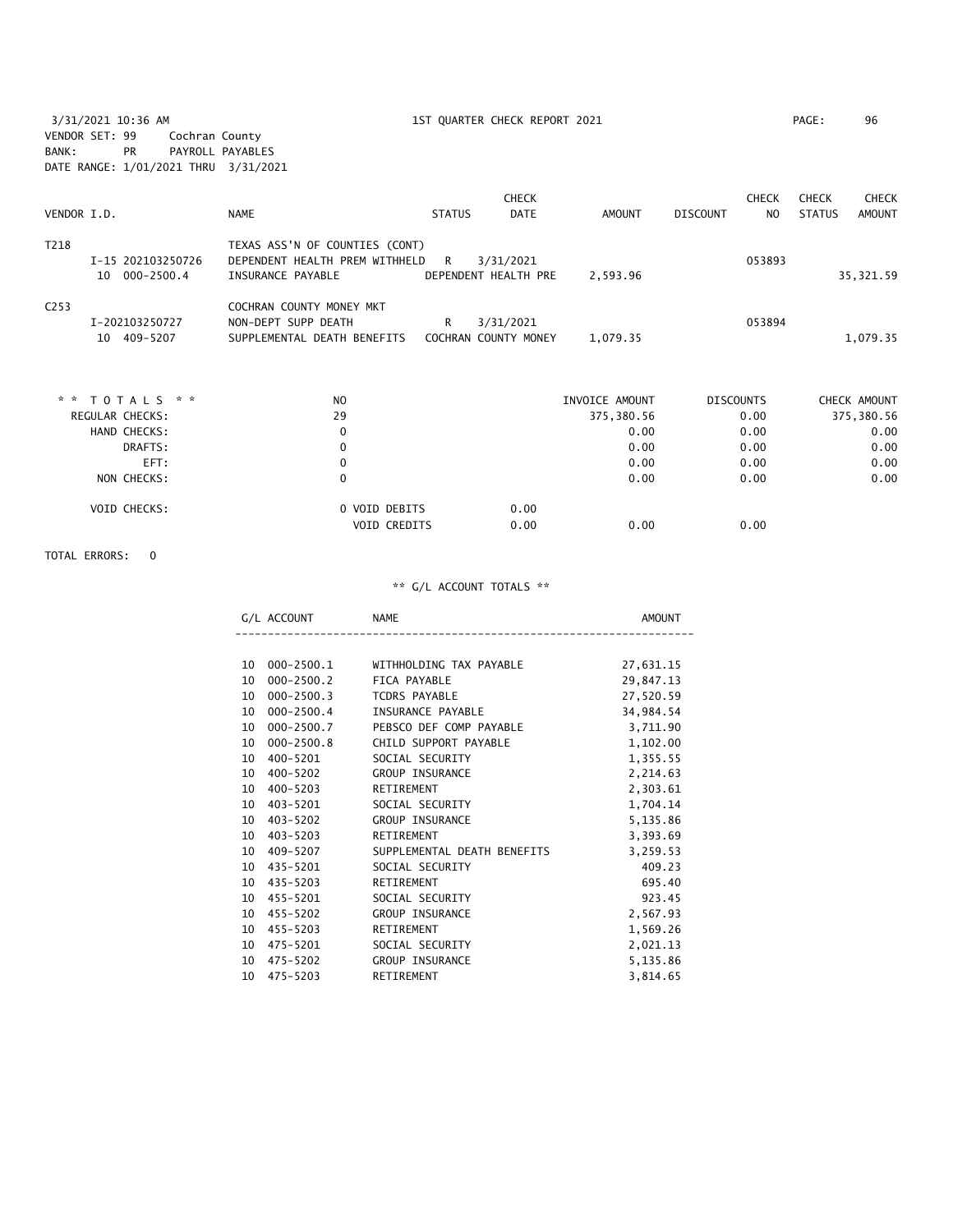3/31/2021 10:36 AM 1ST QUARTER CHECK REPORT 2021 PAGE: 97 VENDOR SET: 99 Cochran County BANK: PR PAYROLL PAYABLES DATE RANGE: 1/01/2021 THRU 3/31/2021

| G/L ACCOUNT |              | NAME                  | AMOUNT       |
|-------------|--------------|-----------------------|--------------|
|             |              |                       |              |
| 10          | 476-5201     | SOCIAL SECURITY       | 404.64       |
| 10          | 476-5203     | RETIREMENT            | 687.60       |
| 10          | 490-5201     | SOCIAL SECURITY       | 165.06       |
| 10          | 490-5201.001 | SOCIAL SECURITY FICA  | 272.61       |
| 10          | 490-5203.001 | RETIREMENT            | 463.26       |
| 10          | 495-5201     | SOCIAL SECURITY       | 1,189.82     |
| 10          | 495-5202     | GROUP INSURANCE       | 2,567.93     |
| 10          | 495-5203     | RETIREMENT            | 2,036.87     |
| 10          | 497-5201     | SOCIAL SECURITY       | 1,213.49     |
| 10          | 497-5202     | GROUP INSURANCE       | 2,567.93     |
| 10          | 497-5203     | RETIREMENT            | 2,062.10     |
| 10          | 499-5201     | SOCIAL SECURITY       | 2,356.49     |
| 10          | 499-5202     | GROUP INSURANCE       | 7,703.79     |
| 10          | 499-5203     | RETIREMENT            | 4,022.23     |
| 10          | 510-5201     | SOCIAL SECURITY       | 711.57       |
| 10          | 510-5202     | GROUP INSURANCE       | 2,567.93     |
| 10          | 510-5203     | RETIREMENT            | 1,209.19     |
| 10          | 512-5201     | SOCIAL SECURITY       | 2,582.20     |
| 10          | 512-5202     | GROUP INSURANCE       | 5,135.86     |
| 10          | $512 - 5203$ | RETIREMENT            | 4,416.36     |
| 10          | 516-5201     | SOCIAL SECURITY       | 842.18       |
| 10          | 516-5202     | GROUP INSURANCE [50%] | 2,615.10     |
| 10          | 516-5203     | RETIREMENT            | 1,428.39     |
| 10          | 550-5201     | SOCIAL SECURITY       | 720.90       |
| 10          | 550-5202     | GROUP INSURANCE       | 2,557.70     |
| 10          | 550-5203     | RETIREMENT            | 1,225.02     |
| 10          | 560-5201     | SOCIAL SECURITY       | 9,998.71     |
| 10          | 560-5202     | GROUP INSURANCE       | 25,679.30    |
| 10          | 560-5203     | RETIREMENT            | 17,158.91    |
| 10          | 650-5201     | SOCIAL SECURITY       | 724.26       |
| 10          | 650-5202     | GROUP INSURANCE       | 2,691.08     |
| 10          | 650-5203     | RETIREMENT            | 1,230.78     |
| 10          | 652-5201     | SOCIAL SECURITY       | 40.47        |
| 10          | 652-5202     | GROUP INSURANCE       | 123.15       |
| 10          | 652-5203     | RETIREMENT            | 68.76        |
| 10          | 660-5201     | SOCIAL SECURITY       | 570.87       |
| 10          | 660-5202     | GROUP INSURANCE [35%] | 1,775.63     |
| 10          | 660-5203     | RETIREMENT            | 967.47       |
| 10          | 662-5201     | SOCIAL SECURITY       | 762.93       |
| 10          | 662-5202     | GROUP INSURANCE       | 2,321.63     |
| 10          | 662-5203     | RETIREMENT            | 1,296.48     |
| 10          | 665-5201     | SOCIAL SECURITY       | 877.44       |
| 10          | 665-5202     | GROUP INSURANCE       | 2,567.93     |
| 10          | 665-5203     | RETIREMENT            | 1,059.51     |
|             |              | *** FUND TOTAL ***    | 284, 942. 76 |
|             |              |                       |              |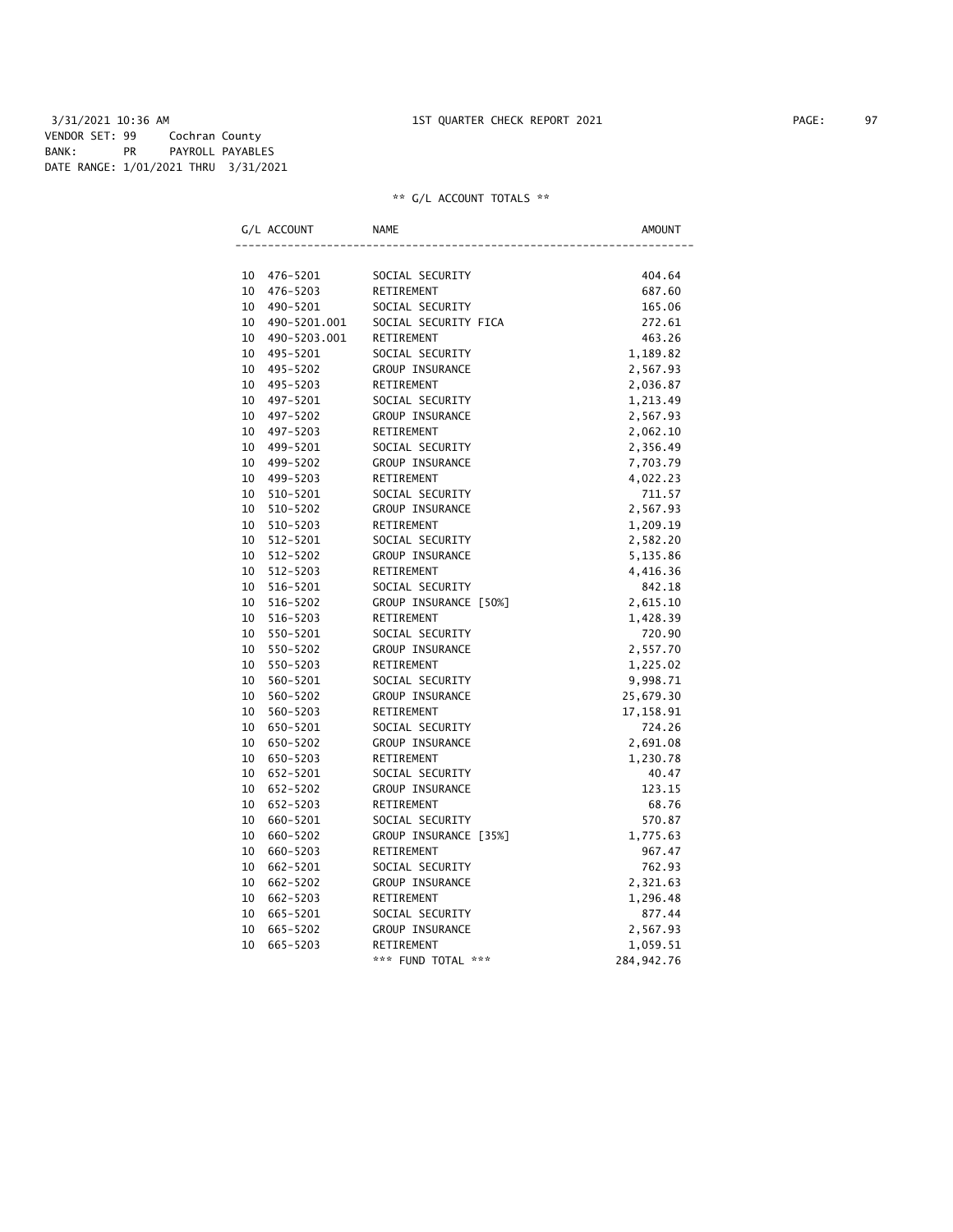3/31/2021 10:36 AM 1ST QUARTER CHECK REPORT 2021 PAGE: 98 VENDOR SET: 99 Cochran County BANK: PR PAYROLL PAYABLES DATE RANGE: 1/01/2021 THRU 3/31/2021

## \*\* G/L ACCOUNT TOTALS \*\*

|                |          |    | G/L ACCOUNT                    | NAME                                    | <b>AMOUNT</b>         |                  |              |
|----------------|----------|----|--------------------------------|-----------------------------------------|-----------------------|------------------|--------------|
|                |          |    |                                |                                         |                       |                  |              |
|                |          |    | 15 000-2500.1<br>15 000-2500.2 | WITHHOLDING TAX PAYABLE<br>FICA PAYABLE | 9,456.08<br>9,838.62  |                  |              |
|                |          |    | 15 000-2500.3                  | TCDRS PAYABLE                           | 9,020.86              |                  |              |
|                |          |    | 15 000-2500.4                  | INSURANCE PAYABLE                       | 4,328.79              |                  |              |
|                |          |    | 15 000-2500.7                  | PEBSCO DEF COMP PAYABLE                 | 680.64                |                  |              |
|                |          |    | 15 610-5201                    | SOCIAL SECURITY                         | 3,975.03              |                  |              |
|                |          |    | 15 610-5202                    | GROUP INSURANCE                         |                       |                  |              |
|                |          |    | 15 610-5203                    | RETIREMENT                              | 10,625.02<br>6,754.86 |                  |              |
|                |          |    | 15 621-5201                    |                                         |                       |                  |              |
|                |          |    |                                | SOCIAL SECURITY                         | 1,663.11              |                  |              |
|                |          |    | 15 621-5202<br>15 621-5203     | GROUP INSURANCE                         | 5,135.86              |                  |              |
|                |          |    | 15 622-5201                    | RETIREMENT                              | 2,848.59              |                  |              |
|                |          |    |                                | SOCIAL SECURITY                         | 1,620.87              |                  |              |
|                |          |    | 15 622-5202                    | GROUP INSURANCE                         | 4,296.55              |                  |              |
|                |          |    | 15 622-5203                    | RETIREMENT                              | 2,754.46              |                  |              |
|                |          |    | 15 623-5201                    | SOCIAL SECURITY                         | 852.90                |                  |              |
|                |          |    | 15 623-5202                    | GROUP INSURANCE                         | 2,567.93              |                  |              |
|                |          |    | 15 623-5203                    | RETIREMENT                              | 1,449.36              |                  |              |
|                |          |    | 15 624-5201                    | SOCIAL SECURITY                         | 1,726.71              |                  |              |
|                |          |    | 15 624-5202                    | GROUP INSURANCE                         | 5,129.71              |                  |              |
|                |          |    | 15 624-5203                    | RETIREMENT                              | 2,945.76              |                  |              |
|                |          |    |                                | *** FUND TOTAL ***                      | 87,671.71             |                  |              |
|                |          |    | 17 000-2500.2                  | FICA PAYABLE                            | 44.78                 |                  |              |
|                |          |    | 17 000-2500.3                  | TCDRS PAYABLE                           | 40.97                 |                  |              |
|                |          |    | 17 573-5201                    | SOCIAL SECURITY                         | 44.78                 |                  |              |
|                |          |    | 17 573-5203                    | <b>RETIREMENT</b>                       | 76.09                 |                  |              |
|                |          |    |                                | *** FUND TOTAL ***                      | 206.62                |                  |              |
|                |          |    | 30 000-2500.1                  | FEDERAL WITHOLDING                      | 362.57                |                  |              |
|                |          |    | 30 000-2500.2                  | <b>FICA</b>                             | 239.68                |                  |              |
|                |          | 30 | $000 - 2500.3$                 | <b>TCDRS</b>                            | 218.76                |                  |              |
|                |          |    | 30 000-2500.4                  | AFLAC                                   | 314.91                |                  |              |
|                |          |    | 30 000-2500.7                  | D.C.                                    | 32.46                 |                  |              |
|                |          |    | 30 518-5201                    | SOCIAL SECURITY                         | 239.67                |                  |              |
|                |          | 30 | 518-5202                       | GROUP INSURANCE [15%]                   | 745.13                |                  |              |
|                |          |    | 30 518-5203                    | RETIREMENT                              | 406.29                |                  |              |
|                |          |    |                                | *** FUND TOTAL ***                      | 2,559.47              |                  |              |
|                |          |    | NO.                            |                                         | INVOICE AMOUNT        | <b>DISCOUNTS</b> | CHECK AMOUNT |
| VENDOR SET: 99 | BANK: PR |    | TOTALS:<br>29                  |                                         | 375,380.56            | 0.00             | 375,380.56   |
|                |          |    |                                |                                         |                       |                  |              |

REPORT TOTALS: 391 1,244,351.10 0.00 1,244,351.10

BANK: PR TOTALS: 29 29 375,380.56 0.00 375,380.56